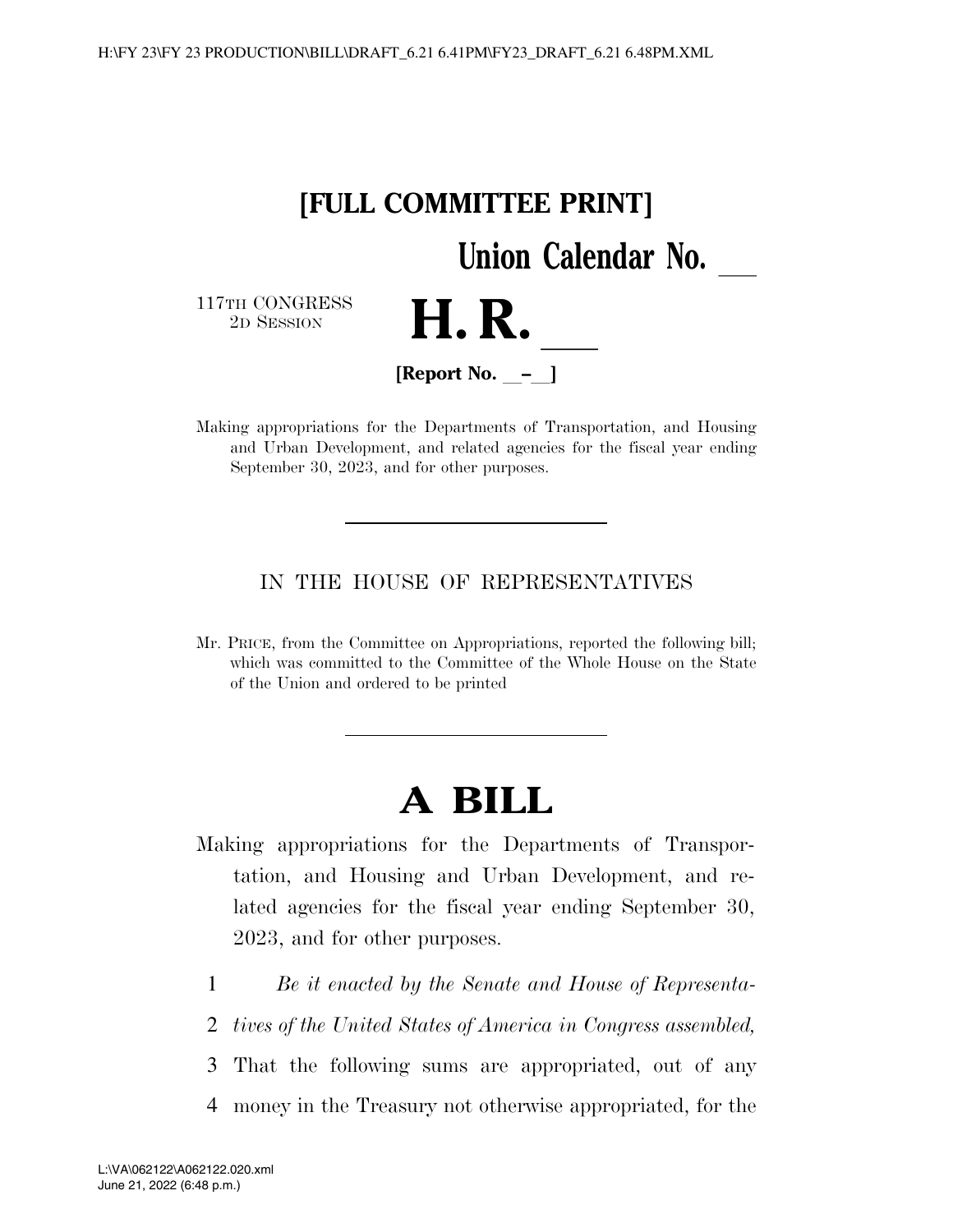| $\mathbf 1$    | Departments of Transportation, and Housing and Urban             |
|----------------|------------------------------------------------------------------|
| 2              | Development, and related agencies for the fiscal year end-       |
| 3              | ing September 30, 2023, and for other purposes, namely:          |
| $\overline{4}$ | <b>TITLE I</b>                                                   |
| 5              | DEPARTMENT OF TRANSPORTATION                                     |
| 6              | <b>OFFICE OF THE SECRETARY</b>                                   |
| 7              | SALARIES AND EXPENSES                                            |
| 8              | For necessary expenses of the Office of the Secretary,           |
| 9              | $$176,000,000$ : <i>Provided</i> , That of the sums appropriated |
| 10             | under this heading—                                              |
| 11             | $(1)$ \$3,569,000 shall be available for the imme-               |
| 12             | diate Office of the Secretary;                                   |
| 13             | $(2)$ \$1,277,000 shall be available for the imme-               |
| 14             | diate Office of the Deputy Secretary;                            |
| 15             | $(3)$ \$27,089,000 shall be available for the Office             |
| 16             | of the General Counsel;                                          |
| 17             | $(4)$ \$17,400,000 shall be available for the Office             |
| 18             | of the Under Secretary of Transportation for Policy;             |
| 19             | $(5)$ \$21,026,000 shall be available for the Office             |
| 20             | of the Assistant Secretary for Budget and Pro-                   |
| 21             | grams;                                                           |
| 22             | $(6)$ \$3,968,000 shall be available for the Office              |
| 23             | of the Assistant Secretary for Governmental Affairs;             |
| 24             | $(7)$ \$42,402,000 shall be available for the Office             |
| 25             | of the Assistant Secretary for Administration;                   |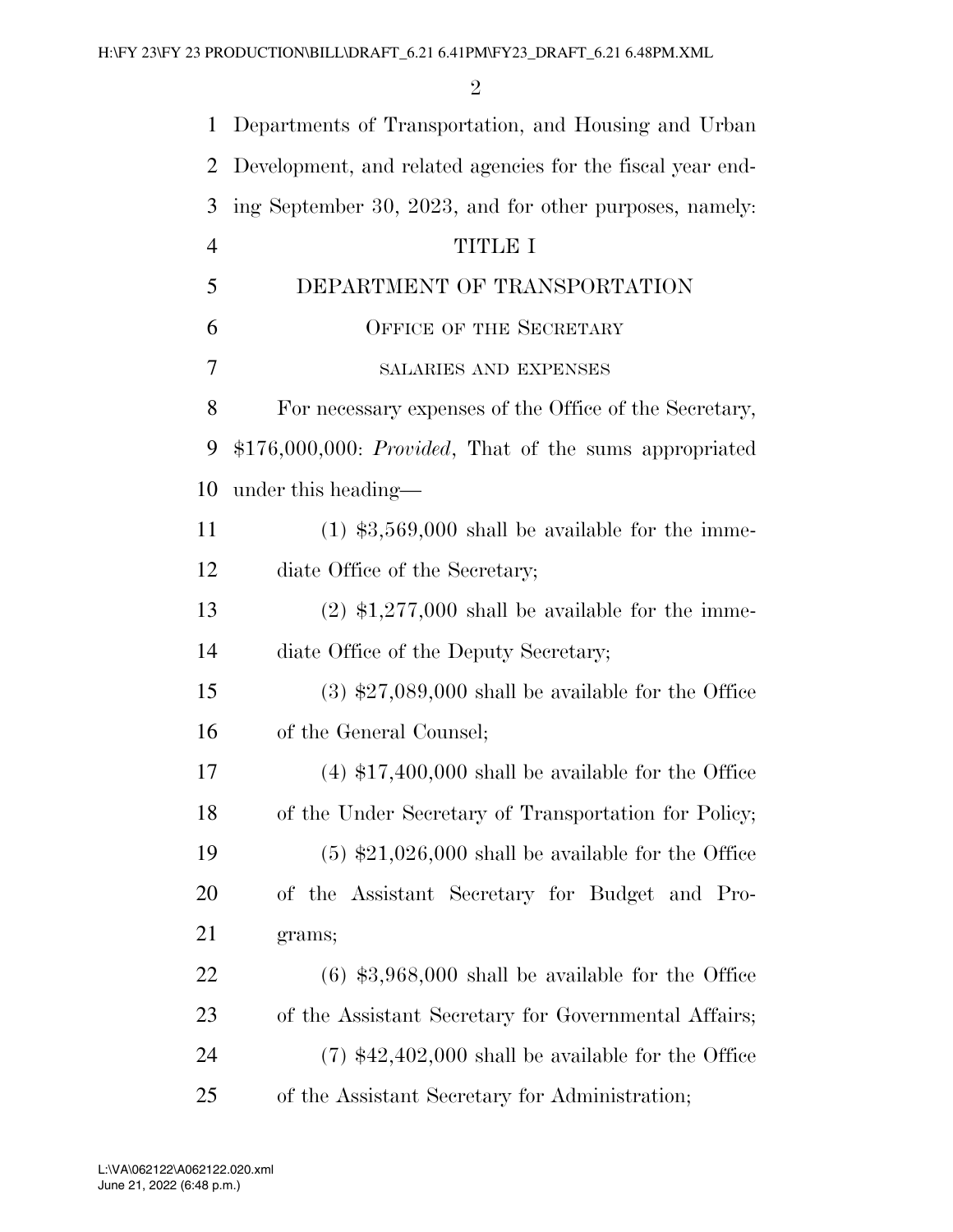| $\mathbf{1}$   | $(8)$ \$5,727,000 shall be available for the Office                     |
|----------------|-------------------------------------------------------------------------|
| $\overline{2}$ | of Public Affairs and Public Engagement;                                |
| 3              | $(9)$ \$2,312,000 shall be available for the Office                     |
| $\overline{4}$ | of the Executive Secretariat;                                           |
| 5              | $(10)$ \$18,533,000 shall be available for the Of-                      |
| 6              | fice of Intelligence, Security, and Emergency Re-                       |
| 7              | sponse;                                                                 |
| 8              | $(11)$ \$29,195,000 shall be available for the Of-                      |
| 9              | fice of the Chief Information Officer; and                              |
| 10             | $(12)$ \$1,500,000 shall be available for the Office                    |
| 11             | of Tribal Government Affairs; and                                       |
| 12             | $(13)$ \$2,000,000 shall be available for the Office                    |
| 13             | of Multimodal Freight Infrastructure and Policy:                        |
| 14             | <i>Provided further</i> , That the Secretary of Transportation          |
| 15             | (referred to in this title as the "Secretary") is authorized            |
| 16             | to transfer funds appropriated for any office of the Office             |
| 17             | of the Secretary to any other office of the Office of the               |
|                | 18 Secretary: <i>Provided further</i> , That no appropriation for any   |
| 19             | office shall be increased or decreased by more than 7 per-              |
| 20             | cent by all such transfers: <i>Provided further</i> , That any          |
| 21             | change in funding greater than 7 percent shall be subject               |
| 22             | to the requirements of section 405 of this Act: Provided                |
|                | 23 <i>further</i> , That not to exceed \$70,000 shall be for allocation |
| 24             | within the Department for official reception and represen-              |
| 25             | tation expenses as the Secretary may determine: <i>Provided</i>         |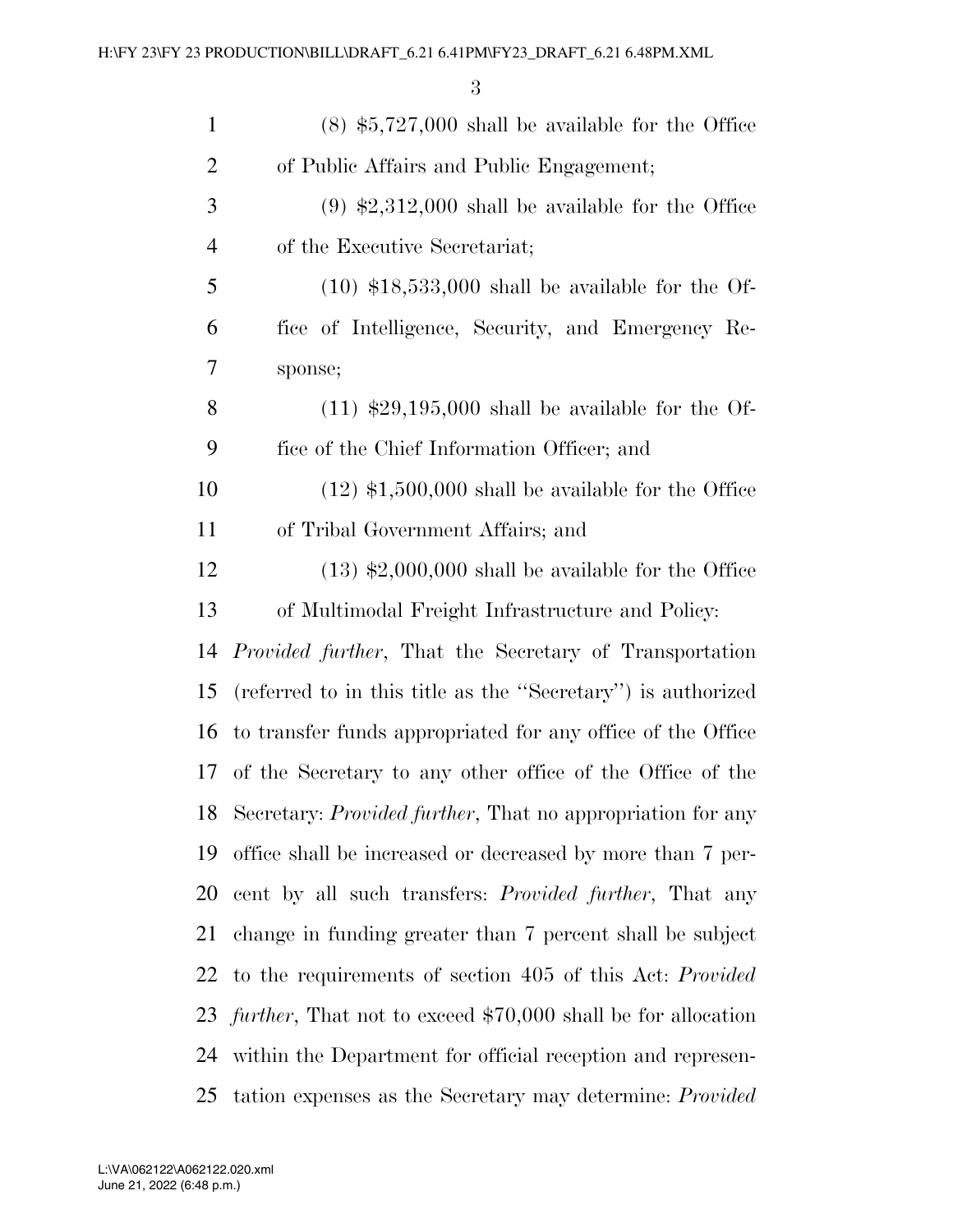*further*, That notwithstanding any other provision of law, there may be credited to this appropriation up to \$2,500,000 in funds received in user fees.

#### RESEARCH AND TECHNOLOGY

 For necessary expenses related to the Office of the Assistant Secretary for Research and Technology, \$56,963,000, of which \$42,780,000 shall remain available until expended: *Provided*, That there may be credited to this appropriation, to be available until expended, funds received from States, counties, municipalities, other public authorities, and private sources for expenses incurred for training: *Provided further*, That any reference in law, reg- ulation, judicial proceedings, or elsewhere to the Research and Innovative Technology Administration shall continue to be deemed to be a reference to the Office of the Assist- ant Secretary for Research and Technology of the Depart-ment of Transportation.

NATIONAL INFRASTRUCTURE INVESTMENTS

(INCLUDING TRANSFER OF FUNDS)

 For necessary expenses to carry out section 6702 of title 49, United States Code, \$775,000,000, to remain available until expended: *Provided*, That section 6702(f)(2) of title 49, United States Code, shall not apply to amounts made available under this heading in this Act: *Provided further*, That of amounts made available under

June 21, 2022 (6:48 p.m.) L:\VA\062122\A062122.020.xml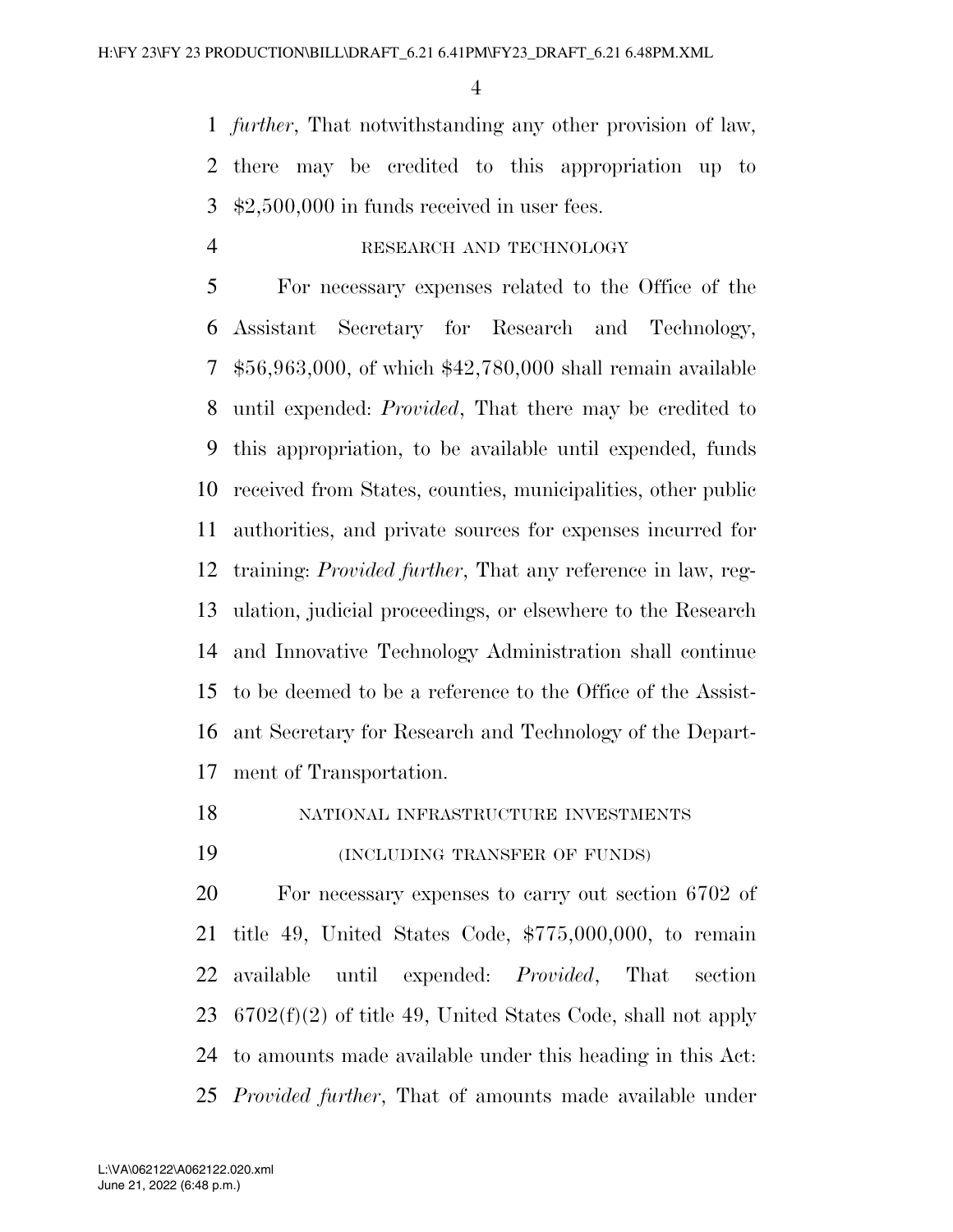this heading in this Act, not less than \$30,000,000 shall be awarded to projects in historically disadvantaged com- munities or areas of persistent poverty as such term is 4 defined under section  $6702(a)(1)$  of title 49, United States Code: *Provided further*, That section 6702(g) of title 49, United States Code, shall not apply to amounts made available under this heading in this Act: *Provided further*, That of the amounts made available under this heading in this Act not less than 5 percent shall be made available for the planning, preparation, or design of eligible projects and shall prioritize transit, transit oriented development, multimodal, intercity passenger rail, and pedestrian projects: *Provided further*, That grants awarded under this heading in this Act for eligible projects for planning, prep- aration, or design shall not be subject to a minimum grant size: *Provided further*, That in distributing amounts made available under this heading in this Act, the Secretary shall take such measures so as to ensure an equitable geo- graphic distribution of funds, an appropriate balance in addressing the needs of urban and rural areas, including Tribal areas, and the investment in a variety of transpor- tation modes: *Provided further*, That section  $6702(c)(2)(C)$  of title 49, United States Code, shall not apply to amounts made available under this heading in this Act: *Provided further*, That a grant award under this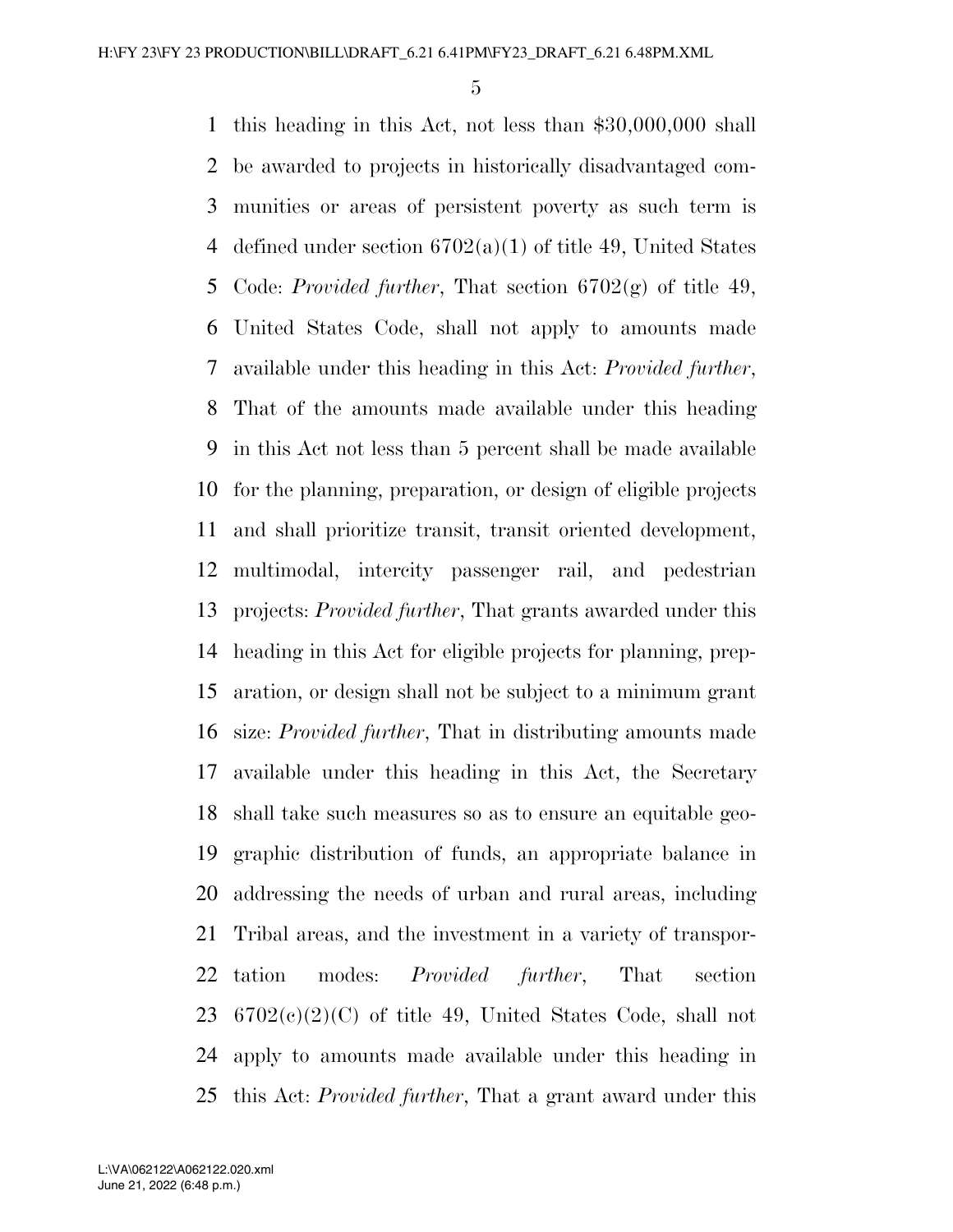heading in this Act shall be not greater than \$50,000,000: *Provided further*, That section 6702(c)(3) of title 49, United States Code, shall not apply to amounts made available under this heading in this Act: *Provided further*, That not more than 15 percent of the amounts made avail- able under this heading in this Act may be awarded to projects in a single state: *Provided further*, That for amounts made available under this heading in this Act, the Secretary shall give priority to projects that require a contribution of Federal funds in order to complete an overall financing package: *Provided further*, That section 6702(f)(1) of title 49, United States Code, shall not apply to amounts made available under this heading in this Act: *Provided further*, That of the amounts awarded under this heading in this Act, not more than 50 percent shall be allocated for eligible projects located in rural areas and not more than 50 percent shall be allocated for eligible projects located in urbanized areas: *Provided further*, That for the purpose of determining if an award for planning, preparation, or design under this heading in this Act is an urban award, the project location is the location of the project being planned, prepared, or designed: *Provided fur- ther*, That the Secretary shall apply to projects under this heading the Federal requirements that the Secretary de-termines are appropriate based on the purpose of the Na-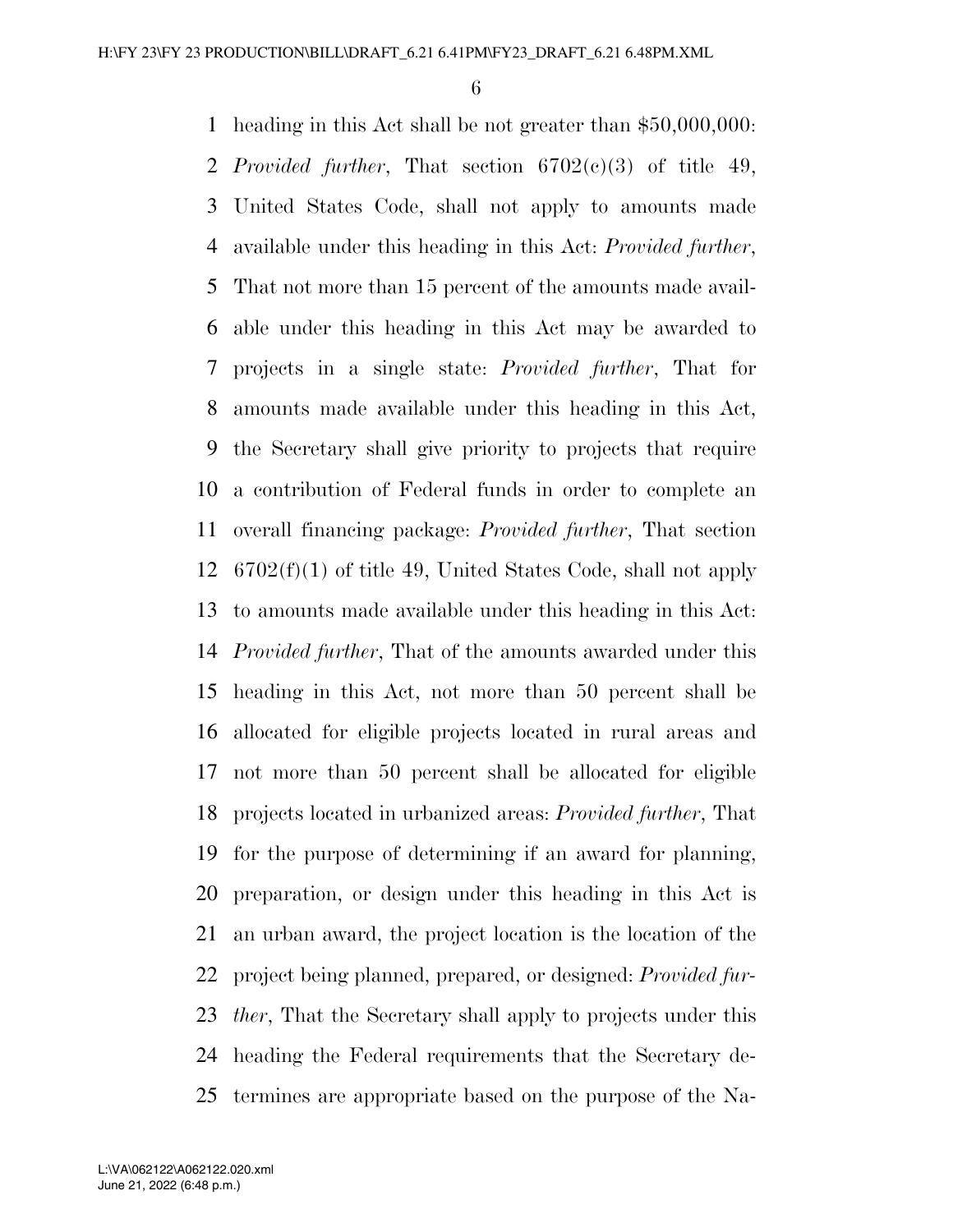tional Infrastructure Investments program, the require- ments expressly stated under this heading, the require- ments expressly stated in chapter 67 of title 49, United States Code, and the Federal requirements applicable to comparable projects supported by other Department of Transportation financial assistance programs, including domestic preference requirements, contracting opportuni- ties for small and disadvantaged businesses, and labor practices: *Provided further*, That the Secretary may retain up to 2 percent of the amounts made available under this heading in this Act, and may transfer portions of such amounts to the Administrators of the Federal Aviation Administration, the Federal Highway Administration, the Federal Transit Administration, the Federal Railroad Ad- ministration and the Maritime Administration to fund the award and oversight of grants and credit assistance made under the program authorized under section 6702 of title 49, United States Code: *Provided further*, That for amounts made available under this heading in this Act, the Secretary shall consider and award projects based sole- ly on the selection criteria as identified under paragraphs (3) and (4) of section 6702(d) of title 49, United States Code.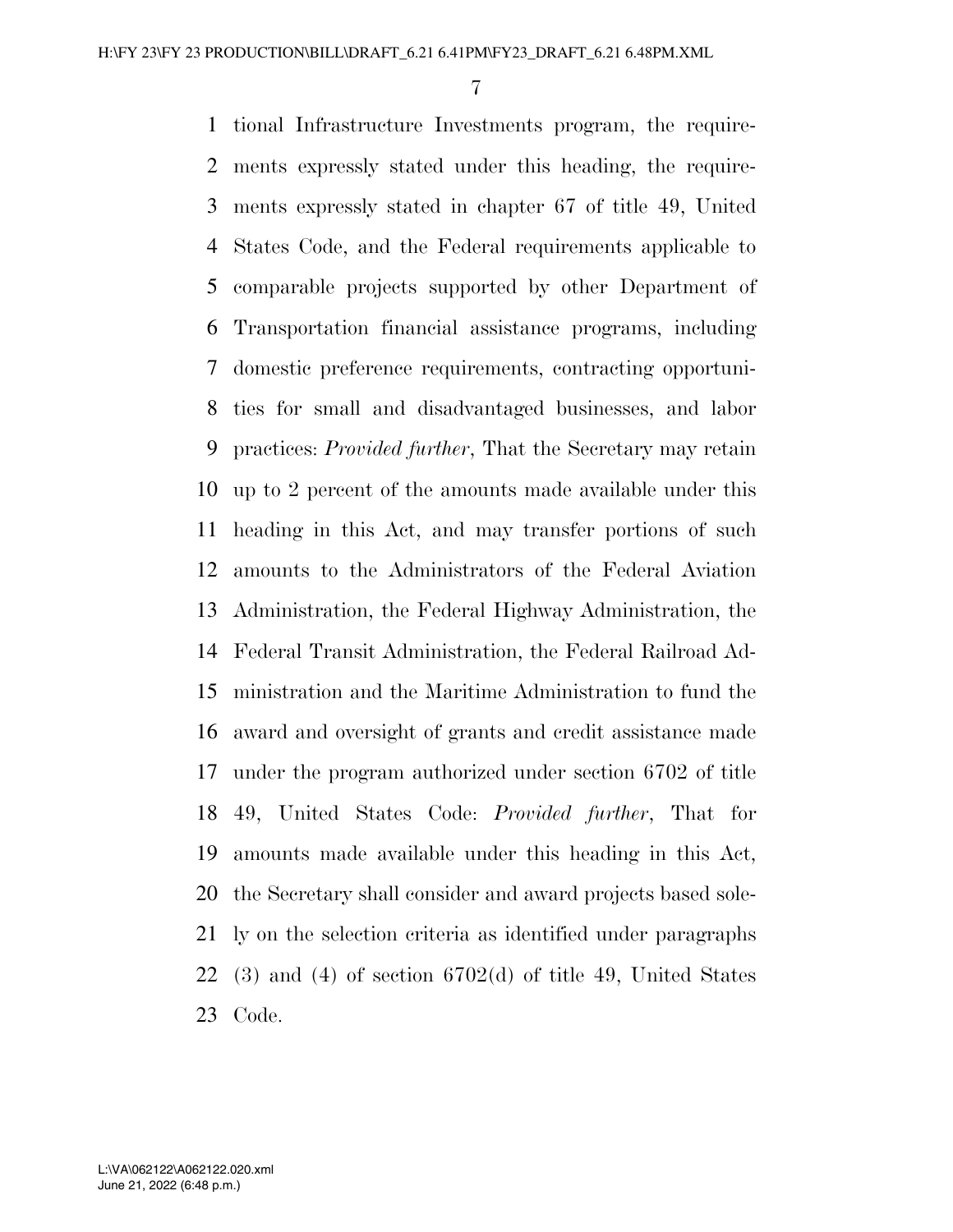THRIVING COMMUNITIES INITIATIVE

(INCLUDING TRANSFER OF FUNDS)

 For necessary expenses for a thriving communities program, \$100,000,000, to remain available until Sep- tember 30, 2025: *Provided*, That the Secretary of Trans- portation shall make such amounts available for technical assistance and cooperative agreements to develop and im- plement technical assistance, planning, and capacity build- ing to improve and foster thriving communities through transportation improvements: *Provided further*, That the Secretary may enter into cooperative agreements with philanthropic entities, non-profit organizations, other Fed- eral agencies, state or local governments and their agen- cies, Indian Tribes, or other technical assistance providers, to provide such technical assistance, planning, and capac- ity building to state, local, or Tribal governments, United States territories, metropolitan planning organizations, transit agencies, or other political subdivisions of state or local governments: *Provided further*, That to be eligible for a cooperative agreement under this heading, a recipient shall provide assistance to entities described in the pre- ceding proviso on engaging in public planning processes with residents, local businesses, non-profit organizations, and to the extent practicable, philanthropic organizations, educational institutions, or other community stakeholders: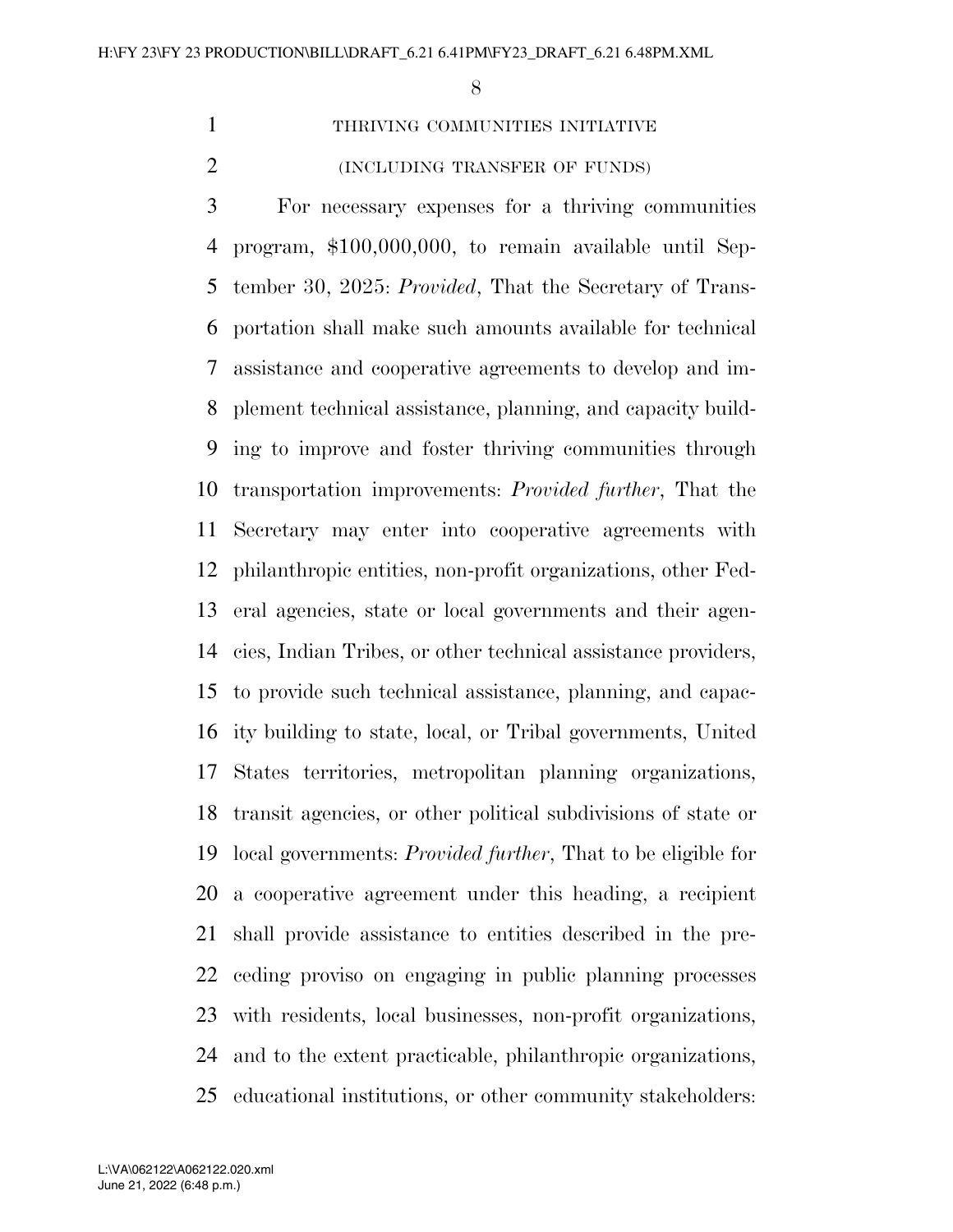*Provided further*, That such cooperative agreements shall facilitate the planning and development of transportation and community revitalization activities supported by the Department of Transportation under titles 23, 46, and 49, United States Code, that increase mobility, reduce pollu- tion from transportation sources, expand affordable trans- portation options, facilitate efficient land use, preserve or expand jobs, improve housing conditions, enhance connec- tions to health care, education, and food security, or im- prove health outcomes: *Provided further*, That the Sec- retary may prioritize assistance provided with amounts made available under this heading to communities that have disproportionate rates of pollution and poor air qual- ity, communities experiencing disproportionate effects (as defined by Executive Order No. 12898), areas of per-16 sistent poverty as defined in section  $6702(a)(1)$  of title 49, United States Code, or historically disadvantaged com- munities: *Provided further*, That the preceding proviso shall not prevent the Secretary from providing assistance with amounts made available under this heading to enti- ties described in the second proviso under this heading that request assistance through the thriving communities program: *Provided further*, That planning and technical assistance made available under this heading may include pre-application assistance for capital projects eligible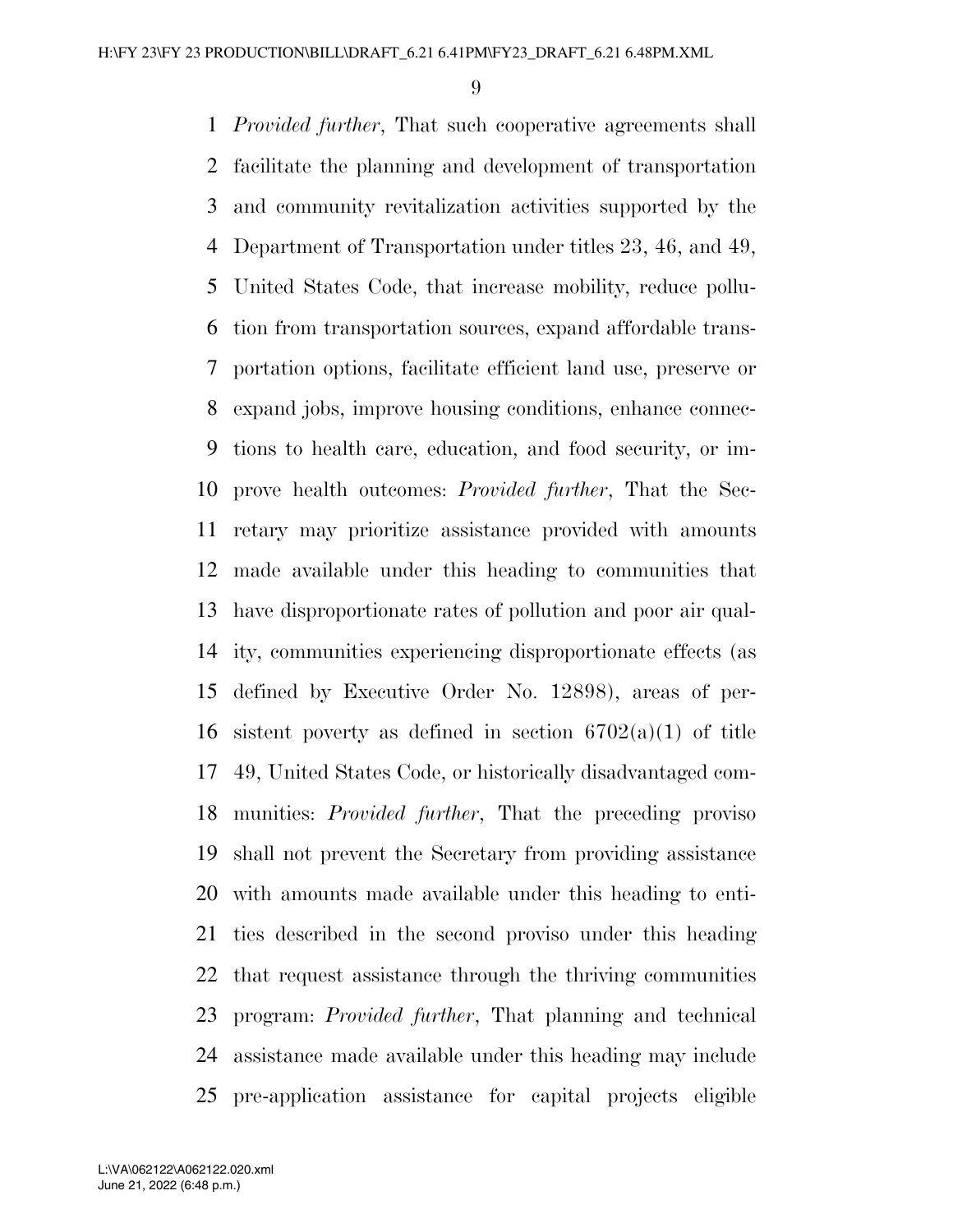under titles 23, 46, and 49, United States Code: *Provided further*, That the Secretary may retain amounts made available under this heading for the necessary administra- tive expenses of (1) developing and disseminating best practices, modeling, and cost-benefit analysis methodolo- gies to assist entities described in the second proviso under this heading with applications for financial assistance pro- grams under titles 23, 46, and 49, United States Code, and (2) award, administration, and oversight of coopera- tive agreements to carry out the provisions under this heading: *Provided further*, That such amounts and pay- ments as may be necessary to carry out the thriving com- munities program may be transferred to appropriate ac- counts of other operating administrations within the De- partment of Transportation: *Provided further*, That the Secretary shall notify the House and Senate Committees on Appropriations not later than 3 business days prior to a transfer carried out under the preceding proviso.

NATIONAL SURFACE TRANSPORTATION AND INNOVATIVE

#### 20 FINANCE BUREAU

 For necessary expenses of the National Surface Transportation and Innovative Finance Bureau as author- ized by 49 U.S.C. 116, \$3,800,000, to remain available until expended: *Provided*, That the Secretary may collect and spend fees, as authorized by title 23, United States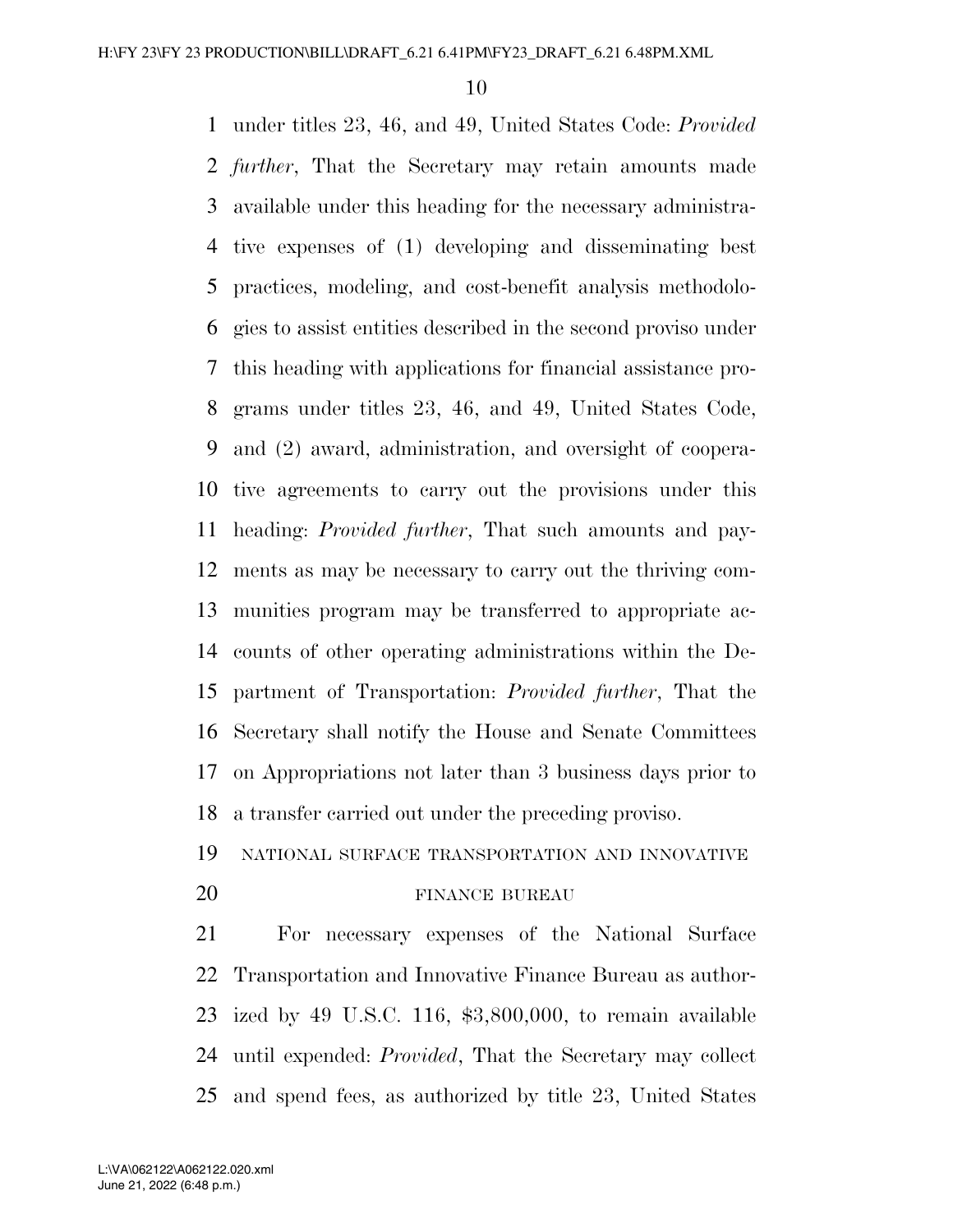Code, to cover the costs of services of expert firms, includ- ing counsel, in the field of municipal and project finance to assist in the underwriting and servicing of Federal cred- it instruments and all or a portion of the costs to the Fed- eral Government of servicing such credit instruments: *Pro- vided further*, That such fees are available until expended to pay for such costs: *Provided further*, That such amounts are in addition to other amounts made available for such purposes and are not subject to any obligation limitation or the limitation on administrative expenses under section 608 of title 23, United States Code. RAILROAD REHABILITATION AND IMPROVEMENT FINANCING PROGRAM

 The Secretary is authorized to issue direct loans and loan guarantees pursuant to chapter 224 of title 49, United States Code, and such authority shall exist so long as any such direct loan or loan guarantee is outstanding. FINANCIAL MANAGEMENT CAPITAL

 For necessary expenses for upgrading and enhancing the Department of Transportation's financial systems and re-engineering business processes, \$5,000,000, to remain available through September 30, 2024.

| 23 | CYBER SECURITY INITIATIVES |  |
|----|----------------------------|--|
|    |                            |  |

 For necessary expenses for cyber security initiatives, including necessary upgrades to network and information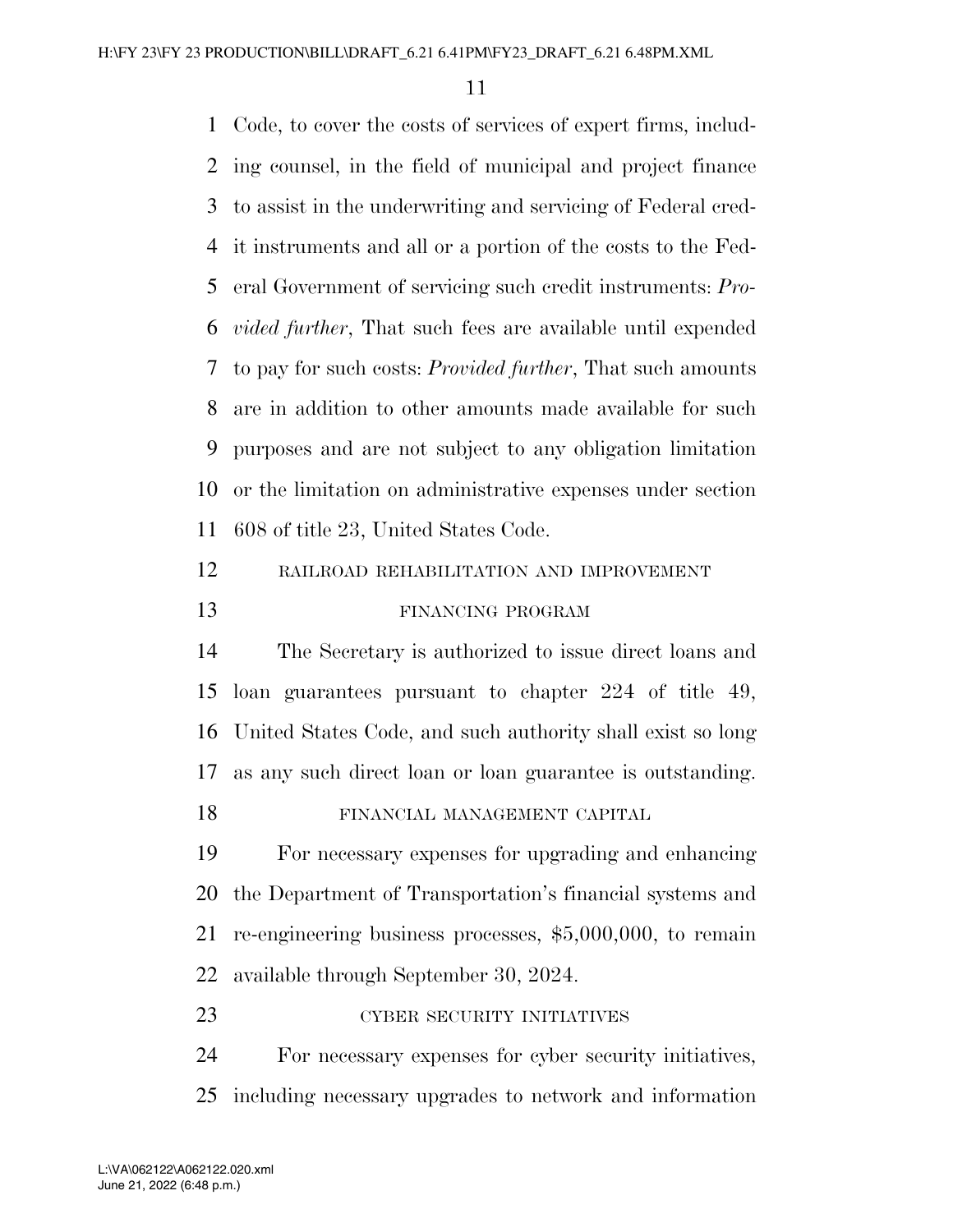| $\mathbf{1}$   | technology infrastructure, improvement of identity man-             |
|----------------|---------------------------------------------------------------------|
| $\overline{2}$ | agement and authentication capabilities, securing and pro-          |
| 3              | tecting data, implementation of Federal cyber security ini-         |
| $\overline{4}$ | tiatives, and implementation of enhanced security controls          |
| 5              | on agency computers and mobile devices, \$48,100,000, to            |
| 6              | remain available until September 30, 2024.                          |
| $\overline{7}$ | OFFICE OF CIVIL RIGHTS                                              |
| 8              | For necessary expenses of the Office of Civil Rights,               |
| 9              | \$15,000,000.                                                       |
| 10             | TRANSPORTATION PLANNING, RESEARCH, AND                              |
| 11             | <b>DEVELOPMENT</b>                                                  |
| 12             | (INCLUDING TRANSFER OF FUNDS)                                       |
| 13             | For necessary expenses for conducting transportation                |
| 14             | planning, research, systems development, development ac-            |
| 15             | tivities, and making grants, \$19,648,000, to remain avail-         |
| 16             | able until expended: <i>Provided</i> , That of such amount,         |
| 17             | $$7,136,000$ shall be for necessary expenses of the Inter-          |
| 18             | agency Infrastructure Permitting Improvement Center                 |
| 19             | (IIPIC): <i>Provided further</i> , That there may be transferred    |
| 20             | to this appropriation, to remain available until expended,          |
| 21             | amounts transferred from other Federal agencies for ex-             |
| 22             | penses incurred under this heading for IIPIC activities not         |
| 23             | related to transportation infrastructure: <i>Provided further</i> , |
| 24             | That the tools and analysis developed by the IIPIC shall            |
| 25             | be available to other Federal agencies for the permitting           |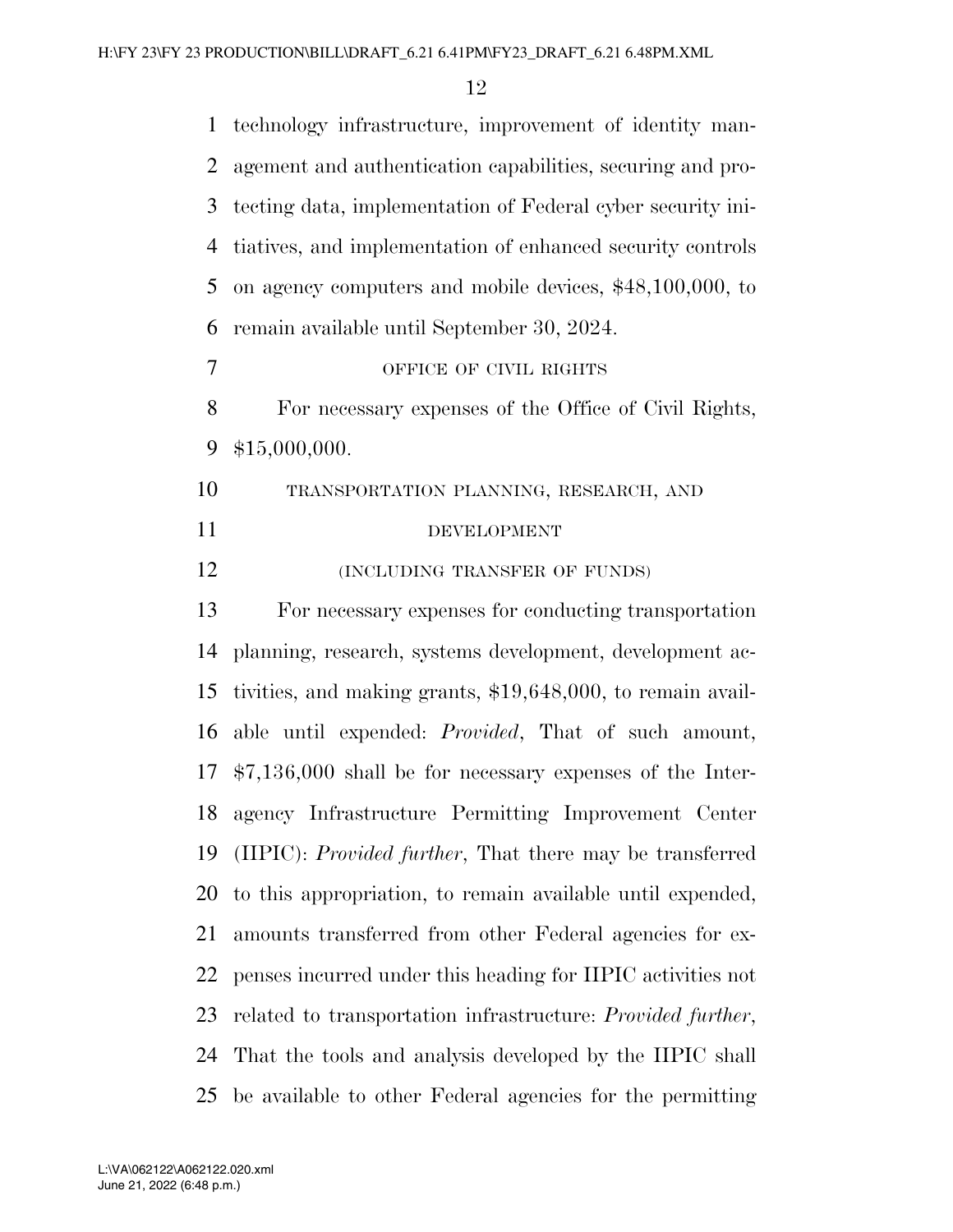and review of major infrastructure projects not related to transportation only to the extent that other Federal agen- cies provide funding to the Department in accordance with the preceding proviso.

- WORKING CAPITAL FUND
- 

#### (INCLUDING TRANSFER OF FUNDS)

 For necessary expenses for operating costs and cap- ital outlays of the Working Capital Fund, not to exceed \$505,285,000, shall be paid from appropriations made available to the Department of Transportation: *Provided*, That such services shall be provided on a competitive basis to entities within the Department of Transportation: *Pro- vided further*, That the limitation in the preceding proviso on operating expenses shall not apply to entities external to the Department of Transportation or for funds pro- vided in Public Law 117–58: *Provided further*, That no funds made available by this Act to an agency of the De- partment shall be transferred to the Working Capital Fund without majority approval of the Working Capital Fund Steering Committee and approval of the Secretary: *Provided further*, That no assessments may be levied against any program, budget activity, subactivity, or project funded by this Act unless notice of such assess-ments and the basis therefor are presented to the House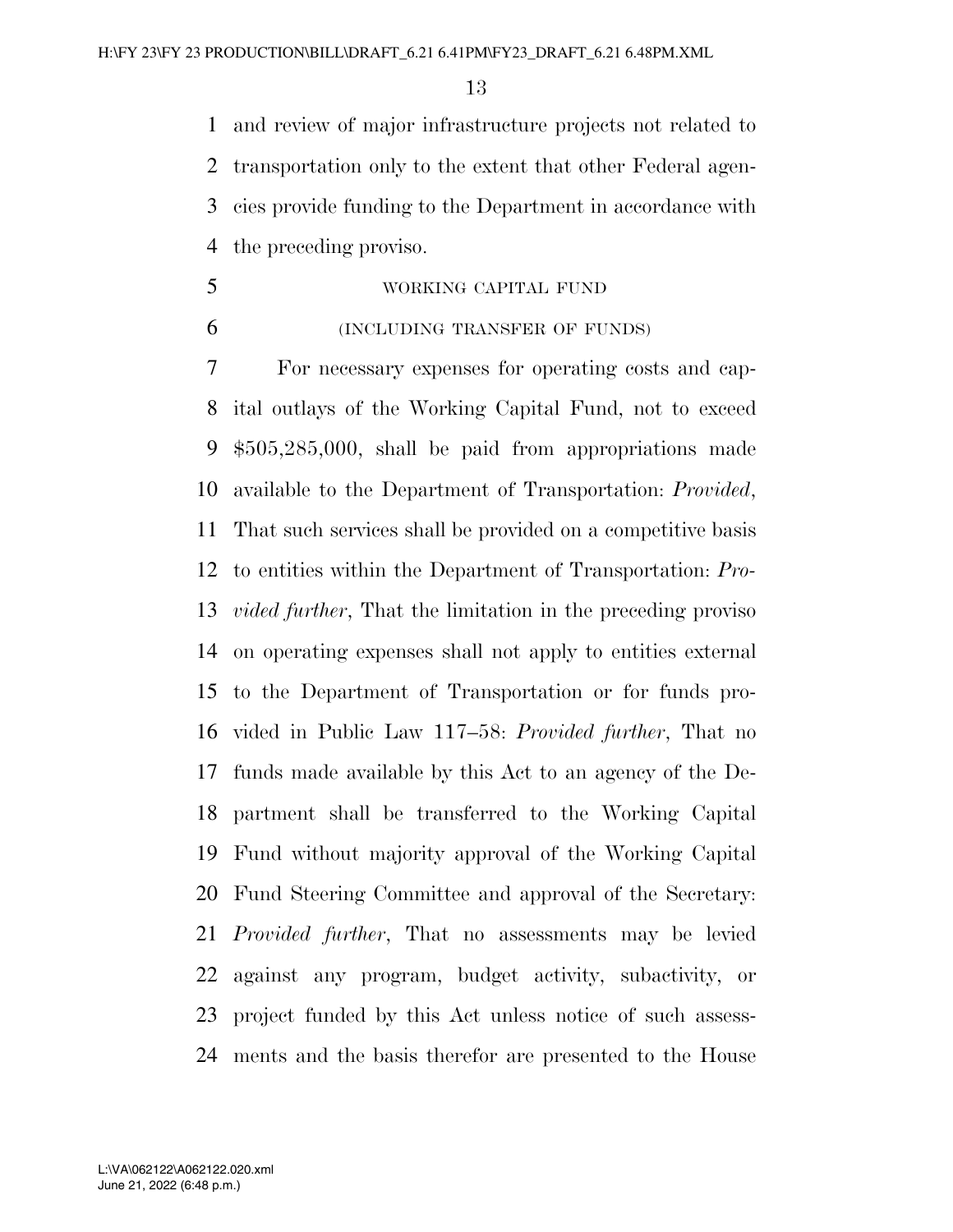and Senate Committees on Appropriations and are ap-proved by such Committees.

SMALL AND DISADVANTAGED BUSINESS UTILIZATION AND

#### OUTREACH

 For necessary expenses for small and disadvantaged business utilization and outreach activities, \$7,094,000, to remain available until September 30, 2024: *Provided*, That notwithstanding section 332 of title 49, United States Code, such amounts may be used for business op- portunities related to any mode of transportation: *Pro- vided further*, That appropriations made available under this heading shall be available for any purpose consistent with prior year appropriations that were made available under the heading ''Office of the Secretary—Minority Business Resource Center Program''.

- PAYMENTS TO AIR CARRIERS
- (AIRPORT AND AIRWAY TRUST FUND)

 In addition to funds made available from any other source to carry out the essential air service program under sections 41731 through 41742 of title 49, United States Code, \$368,727,000, to be derived from the Airport and Airway Trust Fund, to remain available until expended: *Provided*, That in determining between or among carriers competing to provide service to a community, the Sec-retary may consider the relative subsidy requirements of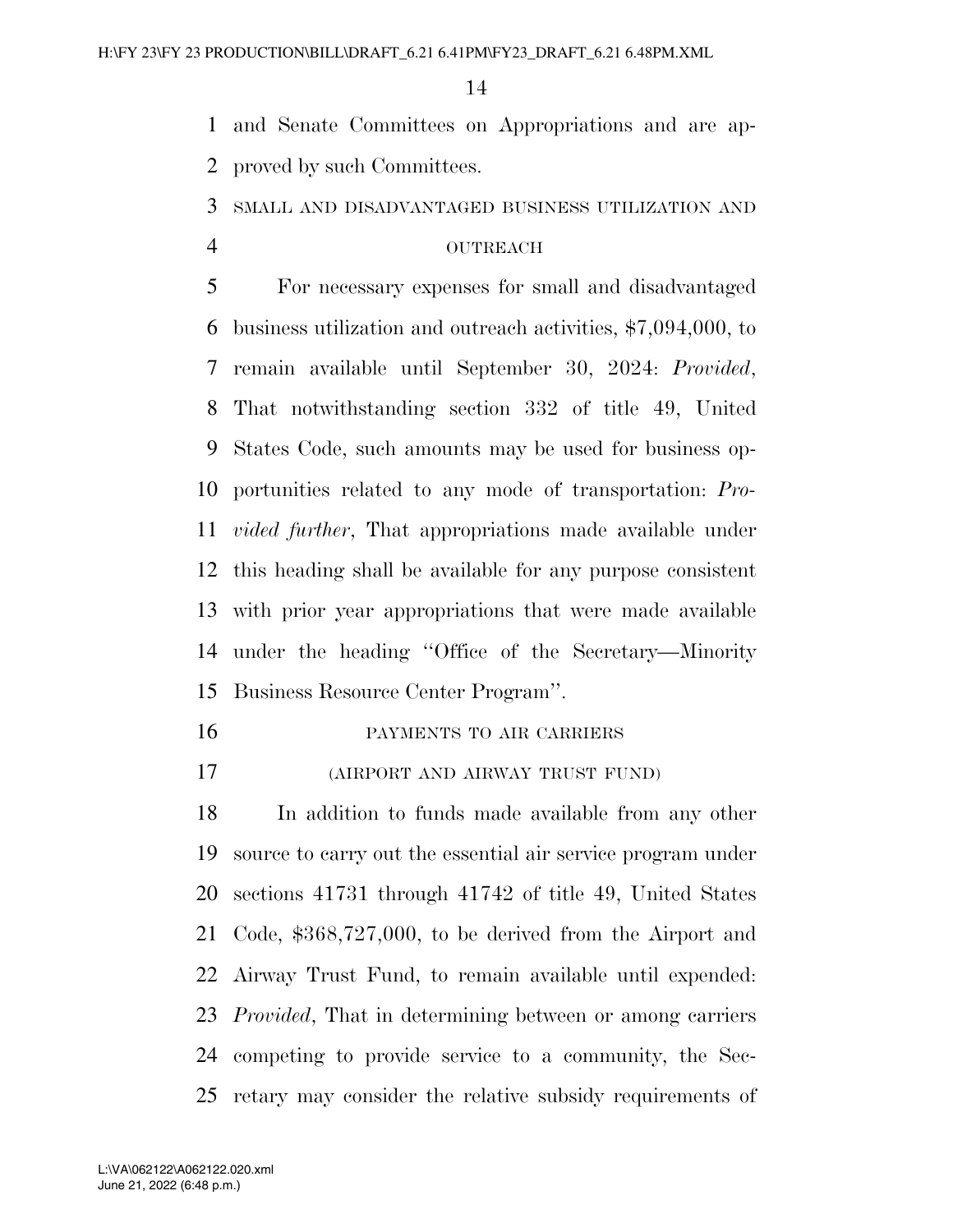the carriers: *Provided further*, That basic essential air service minimum requirements shall not include the 15- passenger capacity requirement under section 41732(b)(3) of title 49, United States Code: *Provided further*, That amounts authorized to be distributed for the essential air service program under section 41742(b) of title 49, United States Code, shall be made available immediately from amounts otherwise provided to the Administrator of the Federal Aviation Administration: *Provided further*, That the Administrator may reimburse such amounts from fees credited to the account established under section 45303 of title 49, United States Code.

- 13 ELECTRIC VEHICLE FLEET
- (INCLUDING TRANSFER OF FUNDS)

 For necessary expenses for the Department's transi- tion to the General Services Administration's leased vehi- cle fleet, and for the purchase of zero emission passenger motor vehicles and supporting charging or fueling infra- structure, \$11,000,000, to remain available until Sep- tember 30, 2025: *Provided*, That such amounts are in ad- dition to amounts otherwise available for such purposes: *Provided further*, That amounts made available under this heading may be transferred to other accounts of the De- partment of Transportation for the purposes specified under this heading: *Provided further*, That the Secretary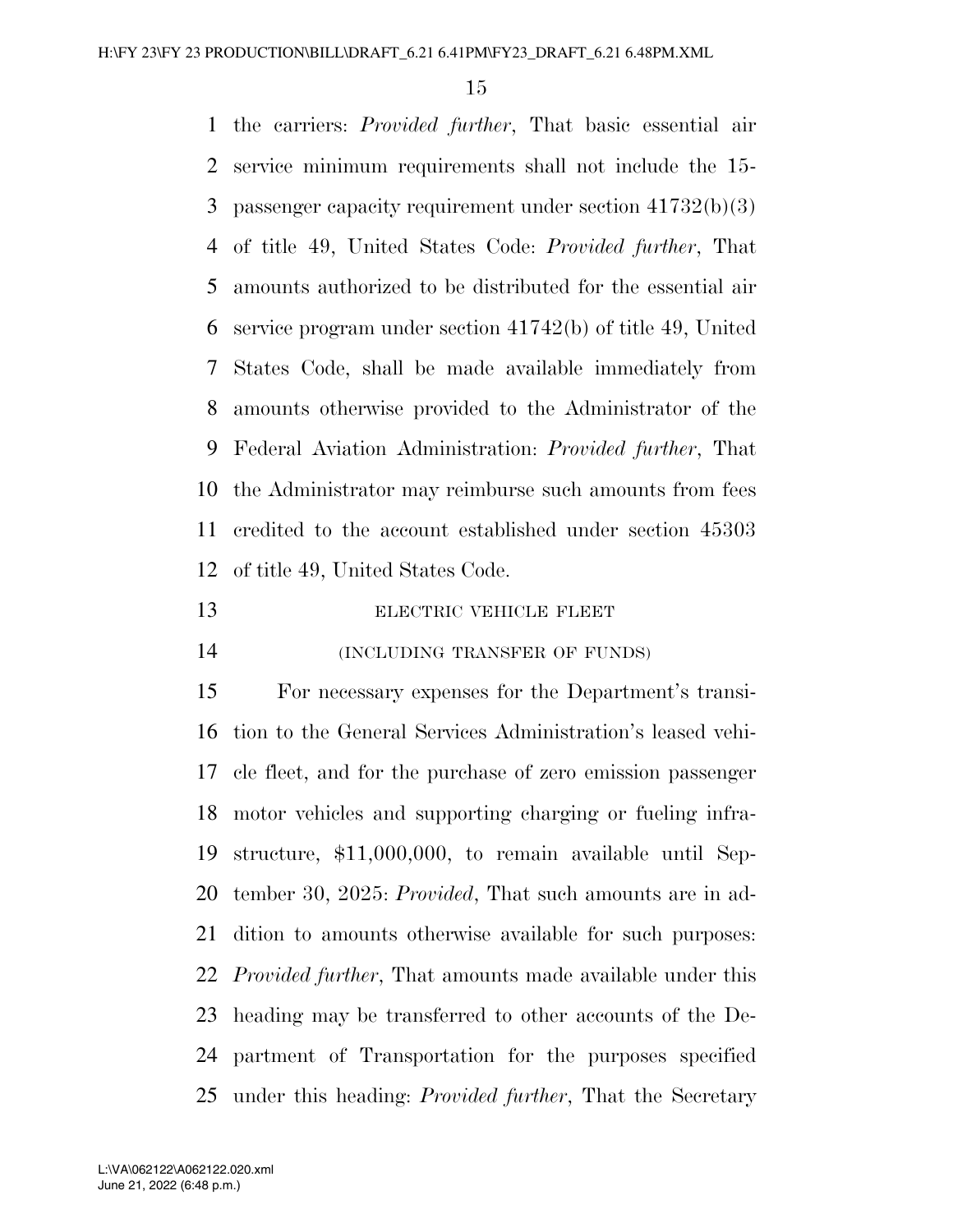shall notify the House and Senate Committees on Appro- priations not later than 3 business days prior to a transfer carried out under the preceding proviso.

- ADMINISTRATIVE PROVISIONS—OFFICE OF THE
- SECRETARY OF TRANSPORTATION

 SEC. 101. None of the funds made available by this Act to the Department of Transportation may be obligated for the Office of the Secretary of Transportation to ap- prove assessments or reimbursable agreements pertaining to funds appropriated to the operating administrations in this Act, except for activities underway on the date of en- actment of this Act, unless such assessments or agree- ments have completed the normal reprogramming process for congressional notification.

 SEC. 102. The Secretary shall post on the web site of the Department of Transportation a schedule of all meetings of the Council on Credit and Finance, including the agenda for each meeting, and require the Council on Credit and Finance to record the decisions and actions of each meeting.

 SEC. 103. In addition to authority provided by section 327 of title 49, United States Code, the Department's Working Capital Fund is authorized to provide partial or full payments in advance and accept subsequent reim-bursements from all Federal agencies from available funds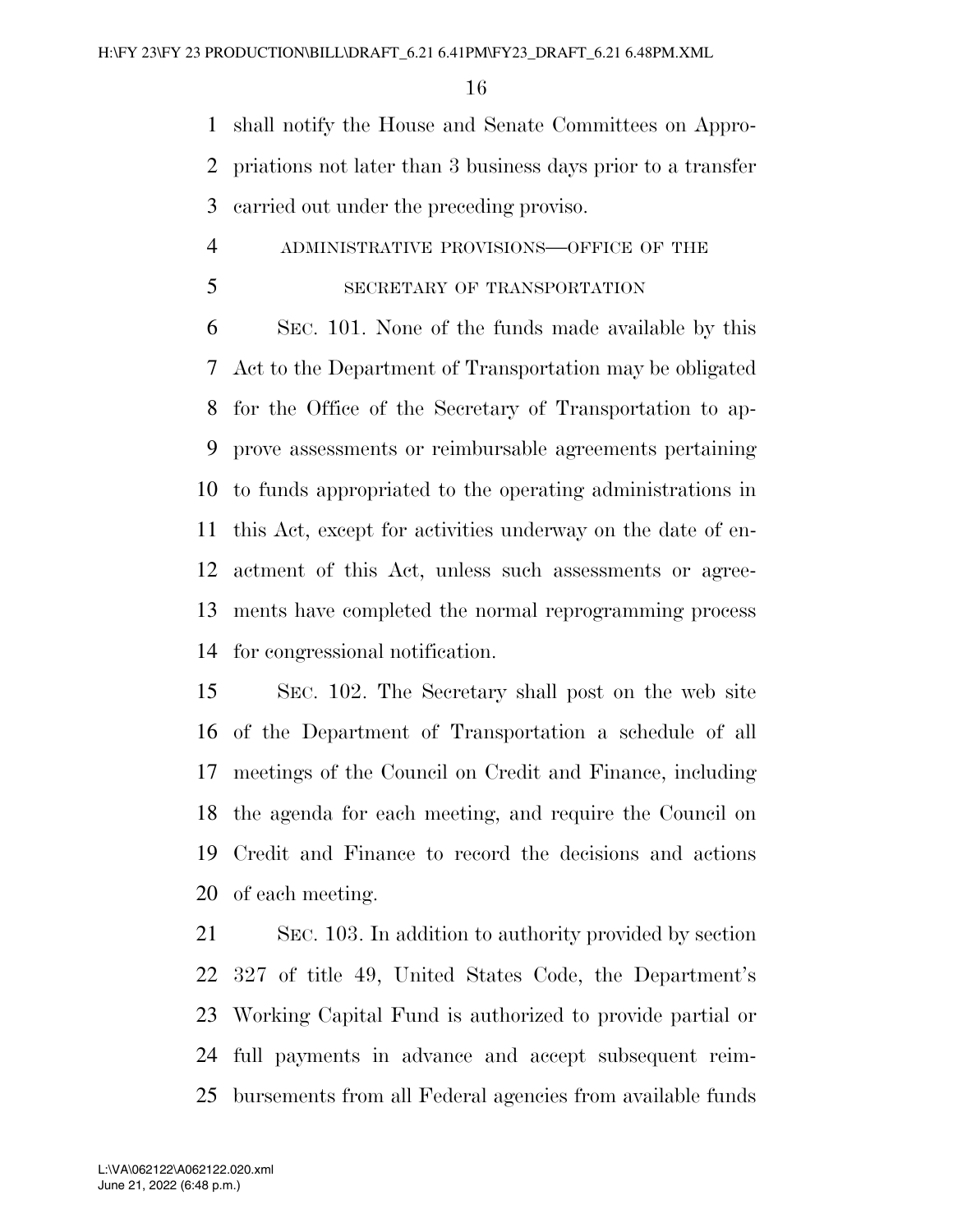for transit benefit distribution services that are necessary to carry out the Federal transit pass transportation fringe benefit program under Executive Order No. 13150 and section 3049 of SAFETEA–LU (5 U.S.C. 7905 note): *Provided*, That the Department shall maintain a reason- able operating reserve in the Working Capital Fund, to be expended in advance to provide uninterrupted transit benefits to Government employees: *Provided further*, That such reserve shall not exceed 1 month of benefits payable and may be used only for the purpose of providing for the continuation of transit benefits: *Provided further*, That the Working Capital Fund shall be fully reimbursed by each customer agency from available funds for the actual cost of the transit benefit.

 SEC. 104. Receipts collected in the Department's Working Capital Fund, as authorized by section 327 of title 49, United States Code, for unused transit and van pool benefits, in an amount not to exceed 10 percent of fiscal year 2023 collections, shall be available until ex- pended in the Department's Working Capital Fund to pro- vide contractual services in support of section 189 of this Act: *Provided*, That obligations in fiscal year 2023 of such collections shall not exceed \$1,000,000.

 SEC. 105. None of the funds in this title may be obli-gated or expended for retention or senior executive bo-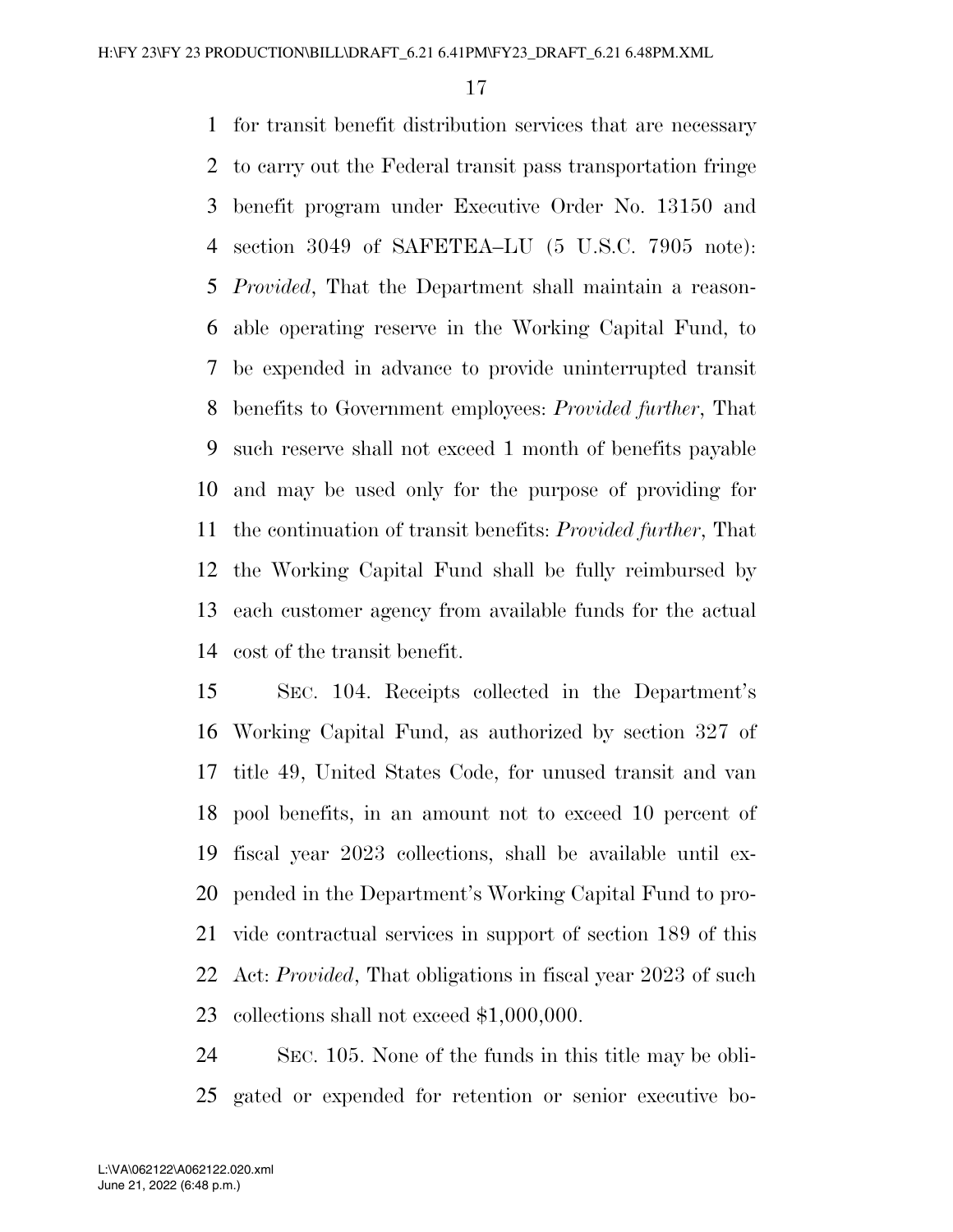nuses for an employee of the Department of Transpor- tation without the prior written approval of the Assistant Secretary for Administration.

 SEC. 106. In addition to authority provided by section 327 of title 49, United States Code, the Department's Ad- ministrative Working Capital Fund is hereby authorized to transfer information technology equipment, software, and systems from Departmental sources or other entities and collect and maintain a reserve at rates which will re-turn full cost of transferred assets.

 SEC. 107. None of the funds provided in this Act to the Department of Transportation may be used to provide credit assistance unless not less than 3 days before any application approval to provide credit assistance under sections 603 and 604 of title 23, United States Code, the Secretary provides notification in writing to the following committees: the House and Senate Committees on Appro- priations; the Committee on Environment and Public Works and the Committee on Banking, Housing and Urban Affairs of the Senate; and the Committee on Trans- portation and Infrastructure of the House of Representa- tives: *Provided*, That such notification shall include, but not be limited to, the name of the project sponsor; a de-scription of the project; whether credit assistance will be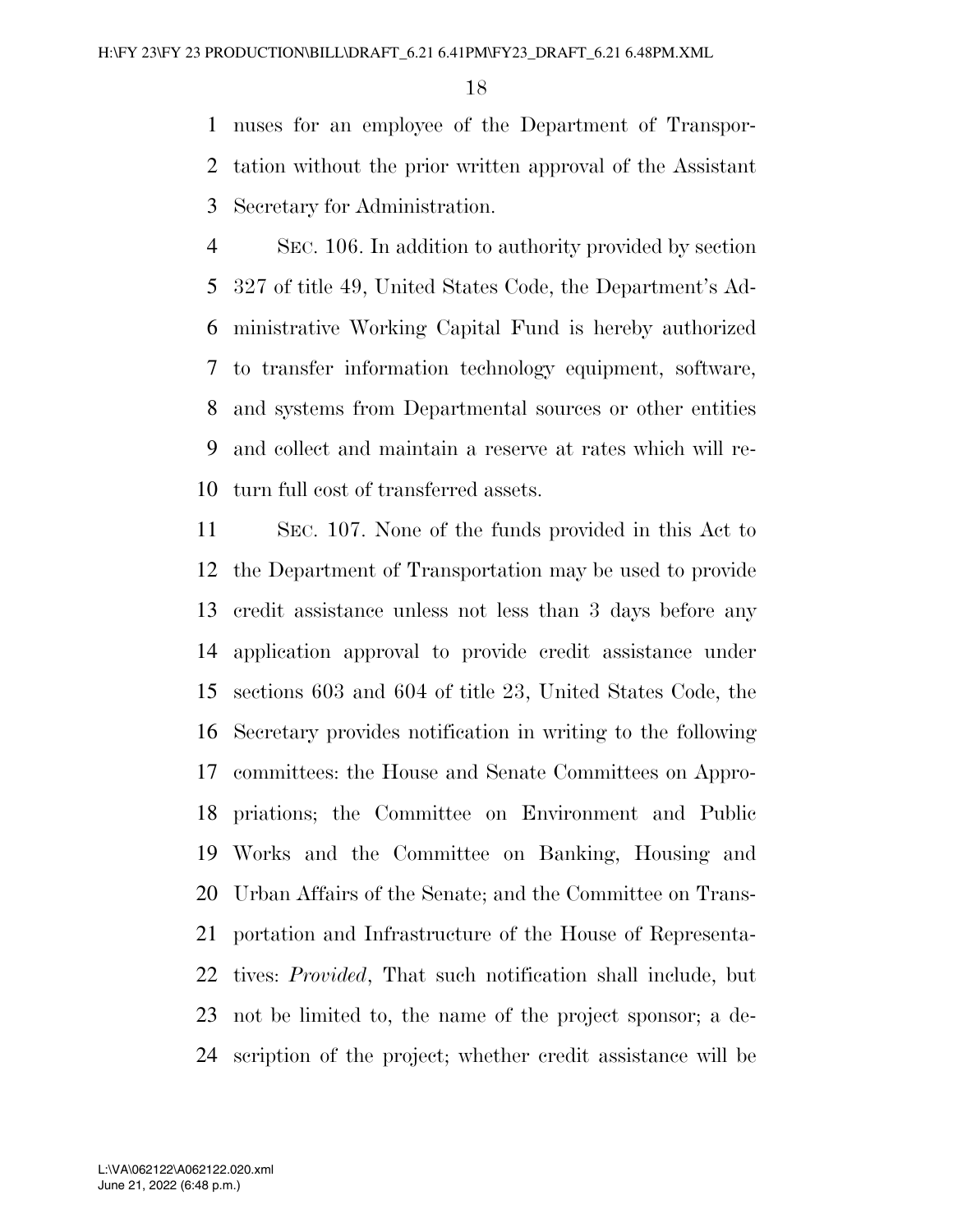provided as a direct loan, loan guarantee, or line of credit;

and the amount of credit assistance.

- FEDERAL AVIATION ADMINISTRATION OPERATIONS
- (AIRPORT AND AIRWAY TRUST FUND)

 For necessary expenses of the Federal Aviation Ad- ministration, not otherwise provided for, including oper- ations and research activities related to commercial space transportation, administrative expenses for research and development, establishment of air navigation facilities, the operation (including leasing) and maintenance of aircraft, subsidizing the cost of aeronautical charts and maps sold to the public, the lease or purchase of passenger motor vehicles for replacement only, \$11,870,000,000, to remain available until September 30, 2024, of which \$9,993,821,000 to be derived from the Airport and Airway Trust Fund: *Provided*, That of the amounts made avail-able under this heading—

- (1) not less than \$1,645,018,000 shall be avail-able for aviation safety activities;
- (2) \$8,760,044,000 shall be available for air 22 traffic organization activities;
- (3) \$33,675,000 shall be available for commer-cial space transportation activities;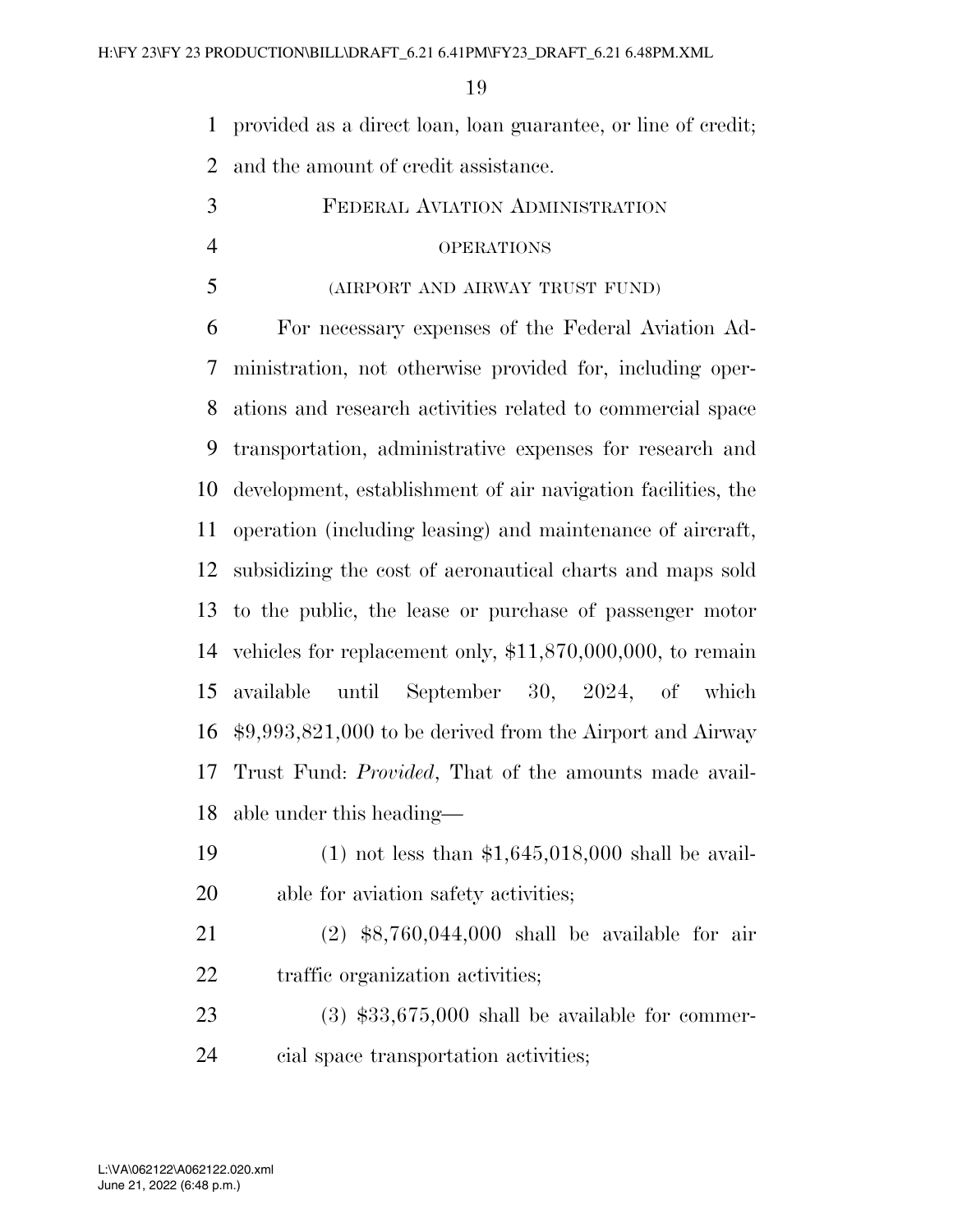(4) \$915,049,000 shall be available for finance and management activities;

 (5) \$65,581,000 shall be available for NextGen and operations planning activities;

5  $(6)$  \$153,447,000 shall be available for security and hazardous materials safety; and

 (7) \$297,186,000 shall be available for staff of-fices:

 *Provided further*, That not to exceed 5 percent of any budget activity, except for aviation safety budget activity, may be transferred to any budget activity under this head- ing: *Provided further*, That no transfer may increase or decrease any appropriation under this heading by more than 5 percent: *Provided further*, That any transfer in ex- cess of 5 percent shall be treated as a reprogramming of funds under section 405 of this Act and shall not be avail- able for obligation or expenditure except in compliance with the procedures set forth in that section: *Provided fur- ther*, That not later than 60 days after the submission of the budget request, the Administrator of the Federal Avia- tion Administration shall transmit to Congress an annual update to the report submitted to Congress in December 2004 pursuant to section 221 of the Vision 100-Century of Aviation Reauthorization Act (49 U.S.C. 40101 note): *Provided further*, That the amounts made available under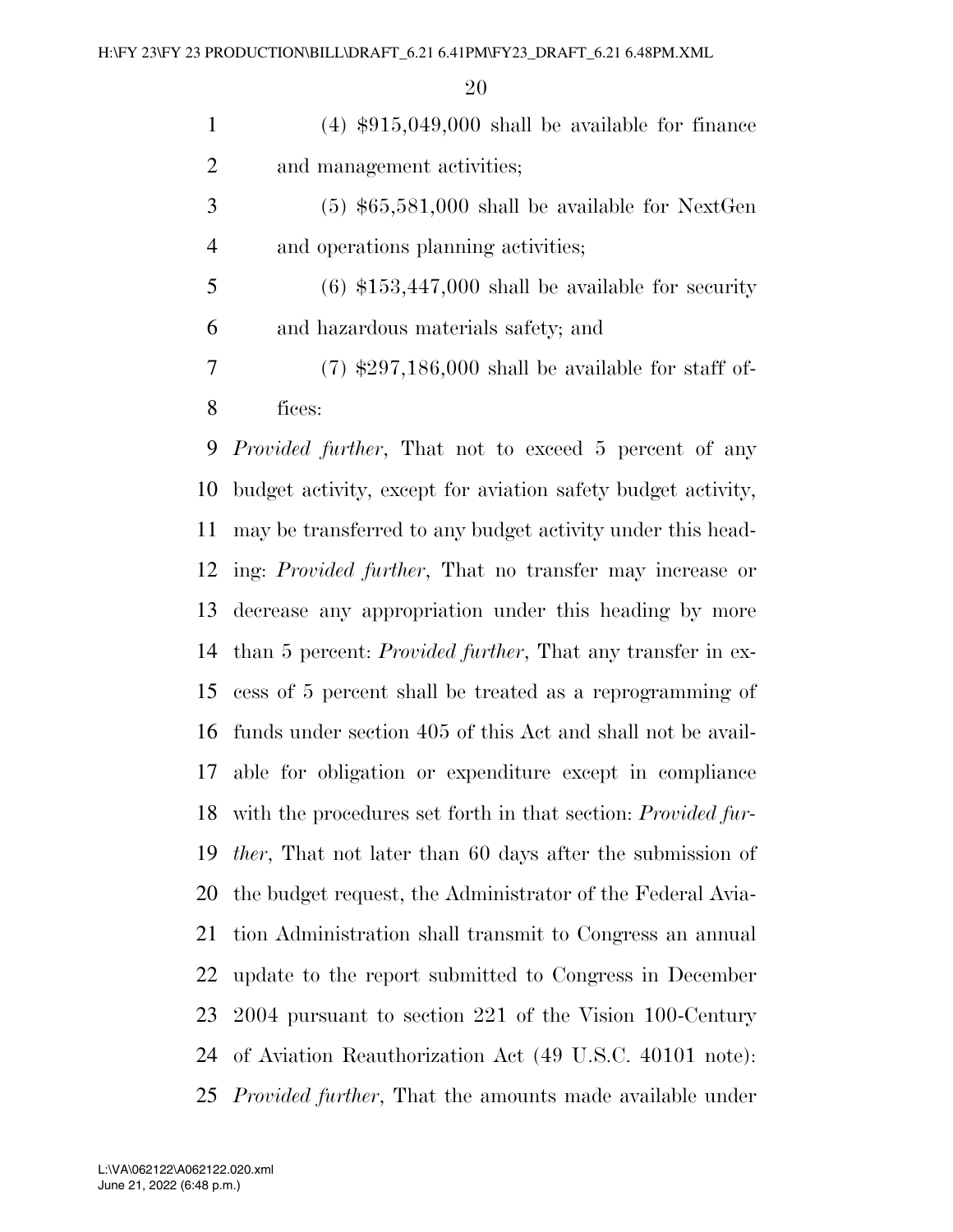this heading shall be reduced by \$100,000 for each day after 60 days after the submission of the budget request that such report has not been transmitted to Congress: *Provided further*, That not later than 60 days after the submission of the budget request, the Administrator shall transmit to Congress a companion report that describes a comprehensive strategy for staffing, hiring, and training flight standards and aircraft certification staff in a format similar to the one utilized for the controller staffing plan, including stated attrition estimates and numerical hiring goals by fiscal year: *Provided further*, That the amounts made available under this heading shall be reduced by \$100,000 for each day after the date that is 60 days after the submission of the budget request that such report has not been submitted to Congress: *Provided further*, That funds may be used to enter into a grant agreement with a nonprofit standard-setting organization to assist in the development of aviation safety standards: *Provided fur- ther*, That none of the funds made available by this Act shall be available for new applicants for the second career training program: *Provided further*, That none of the funds made available by this Act shall be available for the Federal Aviation Administration to finalize or implement any regulation that would promulgate new aviation user fees not specifically authorized by law after the date of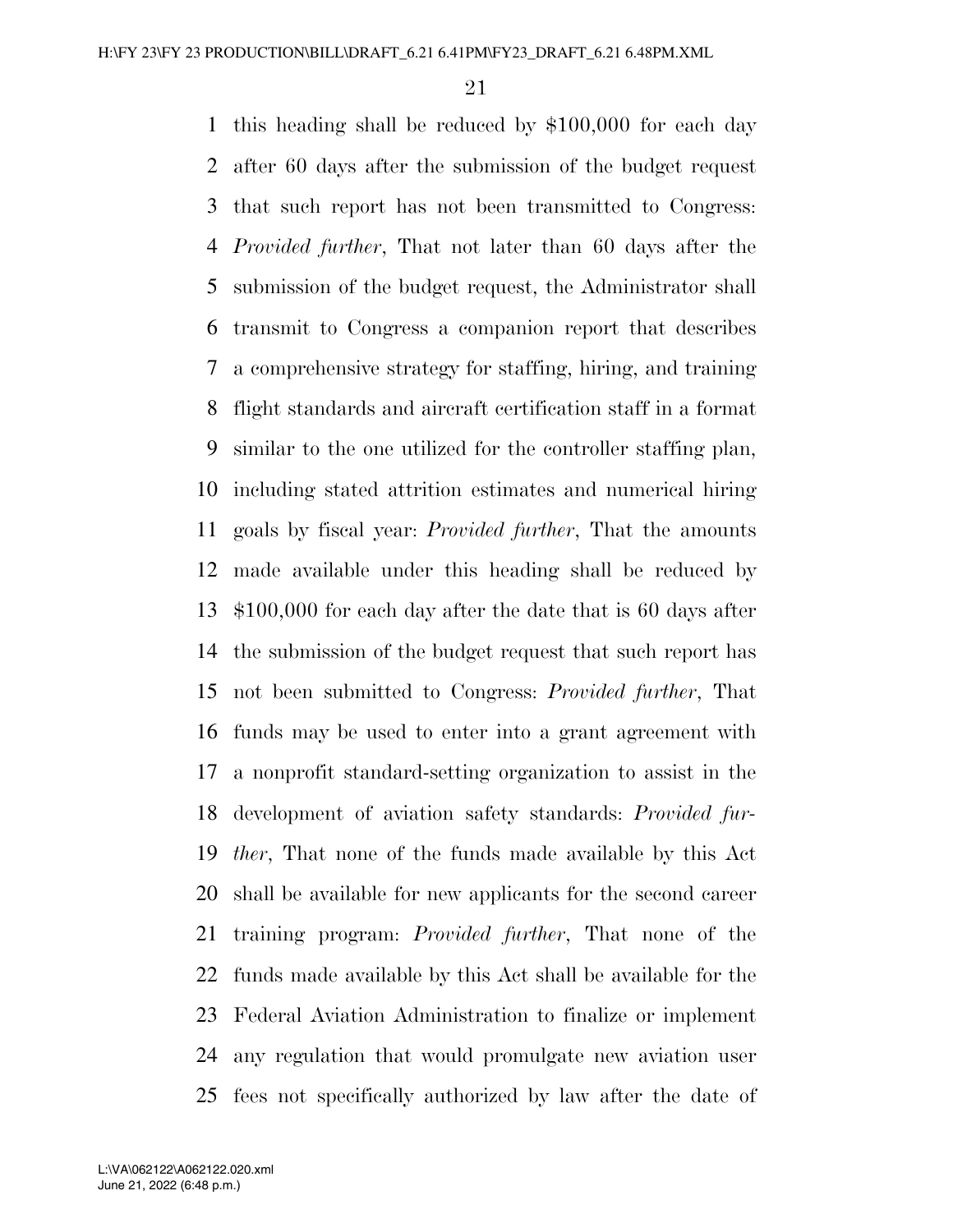the enactment of this Act: *Provided further*, That there may be credited to this appropriation, as offsetting collec- tions, funds received from States, counties, municipalities, foreign authorities, other public authorities, and private sources for expenses incurred in the provision of agency services, including receipts for the maintenance and oper- ation of air navigation facilities, and for issuance, renewal or modification of certificates, including airman, aircraft, and repair station certificates, or for tests related thereto, or for processing major repair or alteration forms: *Pro- vided further*, That of the amounts made available under this heading, not less than \$187,800,000 shall be used to fund direct operations of the current air traffic control towers in the contract tower program, including the con- tract tower cost share program, and any airport that is currently qualified or that will qualify for the program during the fiscal year: *Provided further*, That none of the funds made available by this Act for aeronautical charting and cartography are available for activities conducted by, or coordinated through, the Working Capital Fund: *Pro- vided further*, That none of the funds appropriated or oth- erwise made available by this Act or any other Act may be used to eliminate the Contract Weather Observers pro-gram at any airport.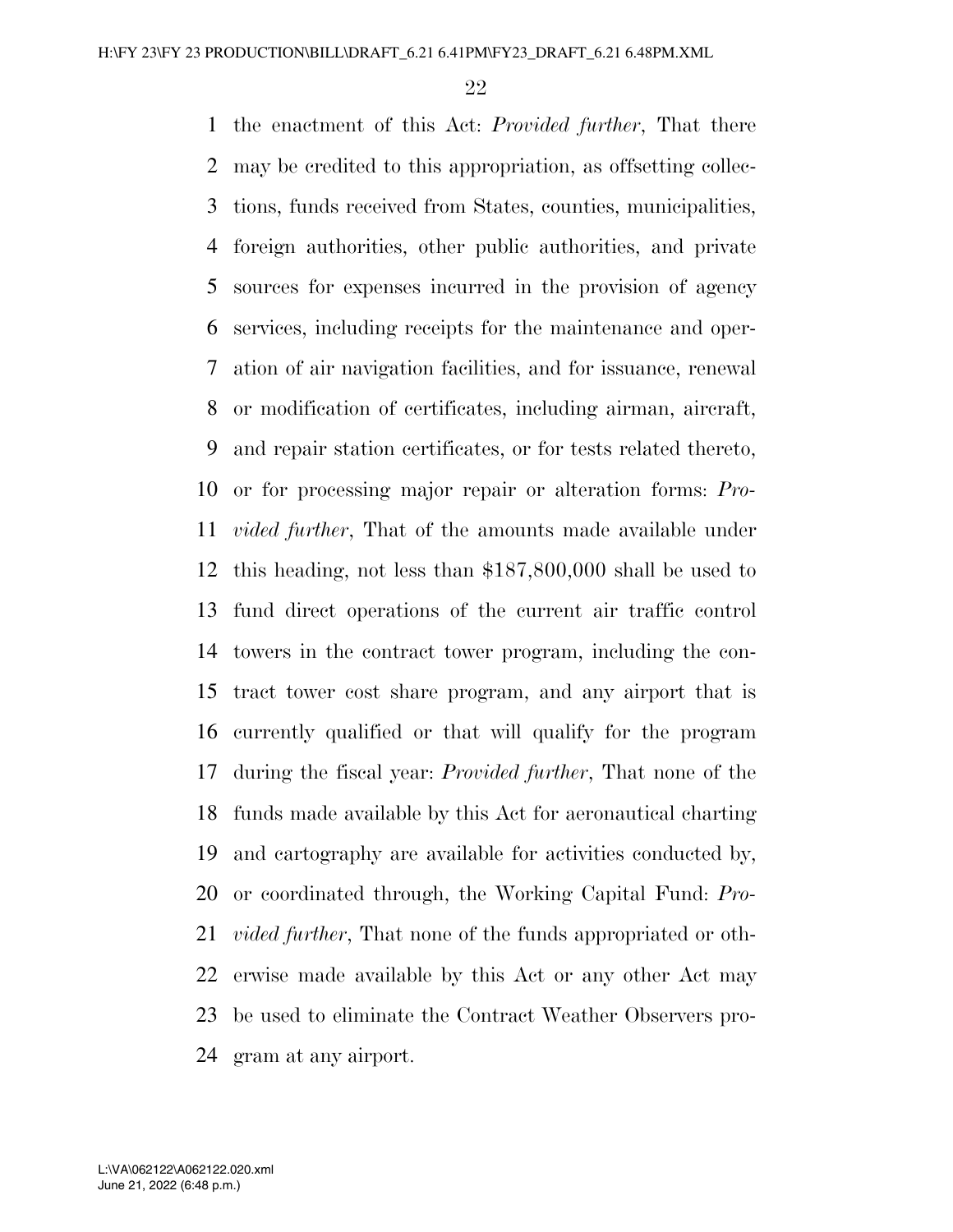### FACILITIES AND EQUIPMENT

#### (AIRPORT AND AIRWAY TRUST FUND)

 For necessary expenses, not otherwise provided for, for acquisition, establishment, technical support services, improvement by contract or purchase, and hire of national airspace systems and experimental facilities and equip- ment, as authorized under part A of subtitle VII of title 49, United States Code, including initial acquisition of necessary sites by lease or grant; engineering and service testing, including construction of test facilities and acqui- sition of necessary sites by lease or grant; construction and furnishing of quarters and related accommodations for officers and employees of the Federal Aviation Admin- istration stationed at remote localities where such accom- modations are not available; and the purchase, lease, or transfer of aircraft from funds made available under this heading, including aircraft for aviation regulation and cer- tification; to be derived from the Airport and Airway Trust Fund, \$2,900,000,000, of which \$570,000,000 is for per- sonnel and related expenses and shall remain available until September 30, 2024, \$1,803,600,000 is for equip- ment and shall remain available until September 30, 2025, and \$526,400,000 is for facilities and shall remain avail- able until September 30, 2027: *Provided*, That there may be credited to this appropriation funds received from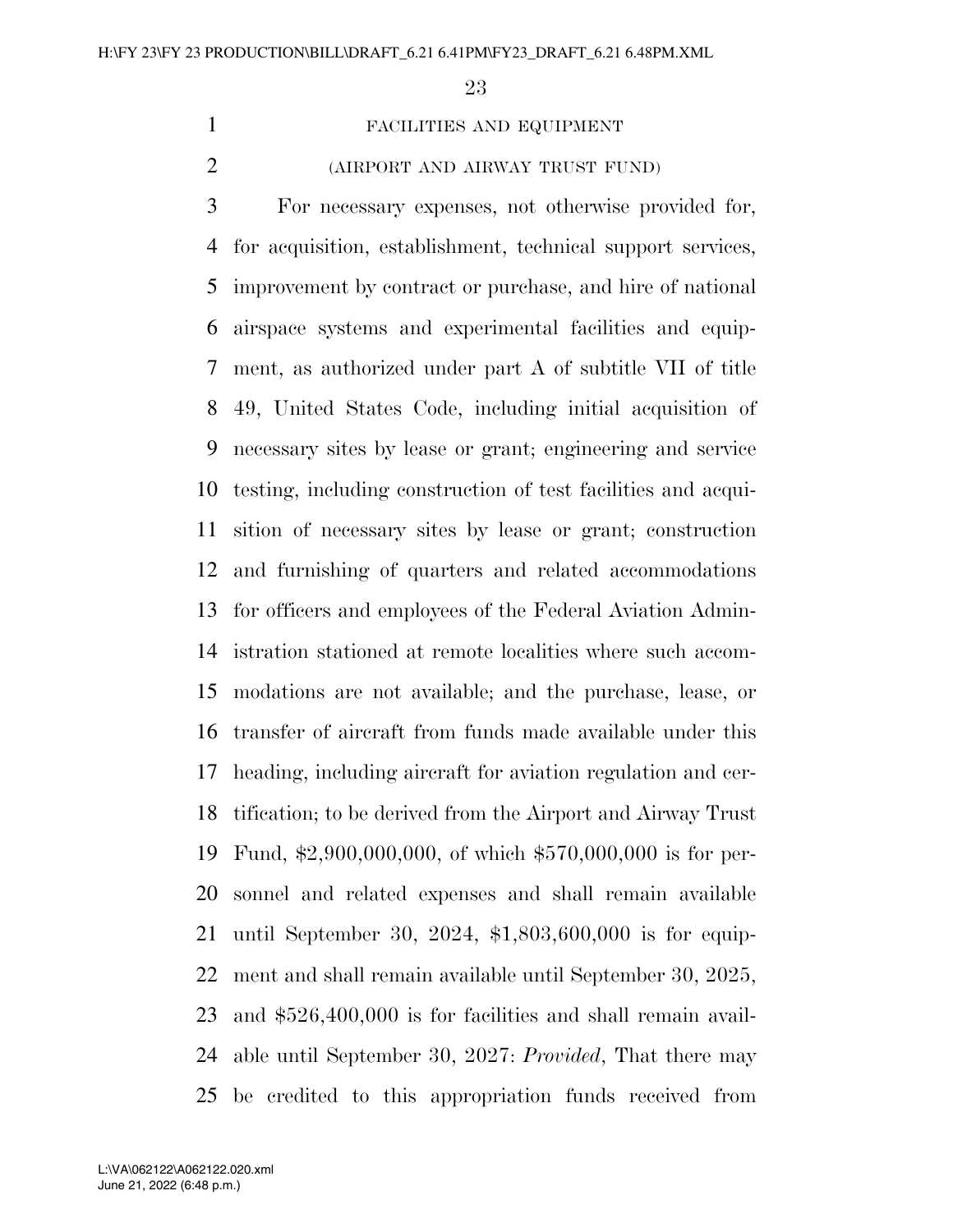States, counties, municipalities, other public authorities, and private sources, for expenses incurred in the establish- ment, improvement, and modernization of national air- space systems: *Provided further*, That not later than 60 days after submission of the budget request, the Secretary of Transportation shall transmit to the Congress an in- vestment plan for the Federal Aviation Administration which includes funding for each budget line item for fiscal years 2024 through 2028, with total funding for each year of the plan constrained to the funding targets for those years as estimated and approved by the Office of Manage- ment and Budget: *Provided further*, That section 405 of this Act shall apply to amounts made available under this heading in title VIII of the Infrastructure Investments and Jobs Appropriations Act (division J of Public Law 117– 58): *Provided further*, That the amounts specified for each Budget Line Item in the table included in the ''Facilities and Equipment Spend Plan for Fiscal Year 2023 Infra- structure Investment and Jobs Act Funding'' section of the Federal Aviation Administration FY 2023 President's Budget, as submitted to the House and Senate Commit- tees on Appropriations, shall be the baseline for applica- tion of reprogramming and transfer authorities for the current fiscal year pursuant to paragraph (7) of such sec-tion 405 for amounts referred to in the preceding proviso: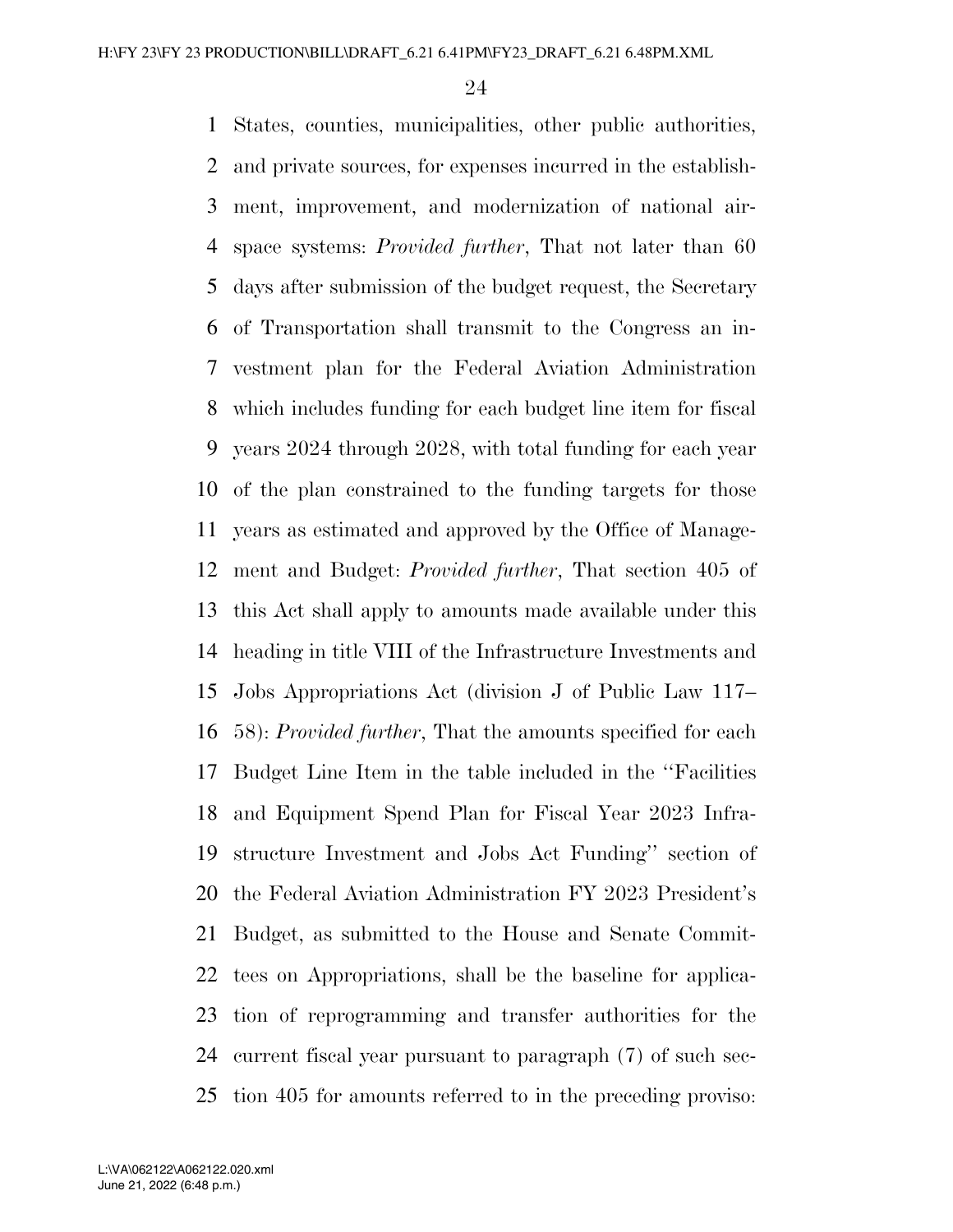*Provided further*, That, notwithstanding paragraphs (5) and (6) of such section 405, unless prior approval is re- ceived from the House and Senate Committees on Appro- priations, not to exceed 10 percent of any funding level specified for projects and activities in the table referred to in the preceding proviso may be transferred to any other funding level specified for projects and activities in such table and no transfer of such funding levels may in- crease or decrease any funding level in such table by more than 10 percent.

 RESEARCH, ENGINEERING, AND DEVELOPMENT (AIRPORT AND AIRWAY TRUST FUND)

 For necessary expenses, not otherwise provided for, for research, engineering, and development, as authorized under part A of subtitle VII of title 49, United States Code, including construction of experimental facilities and acquisition of necessary sites by lease or grant, \$260,500,000, to be derived from the Airport and Airway Trust Fund and to remain available until September 30, 2025: *Provided*, That there may be credited to this appro- priation as offsetting collections, funds received from States, counties, municipalities, other public authorities, and private sources, which shall be available for expenses incurred for research, engineering, and development: *Pro-vided further*, That amounts made available under this

June 21, 2022 (6:48 p.m.) L:\VA\062122\A062122.020.xml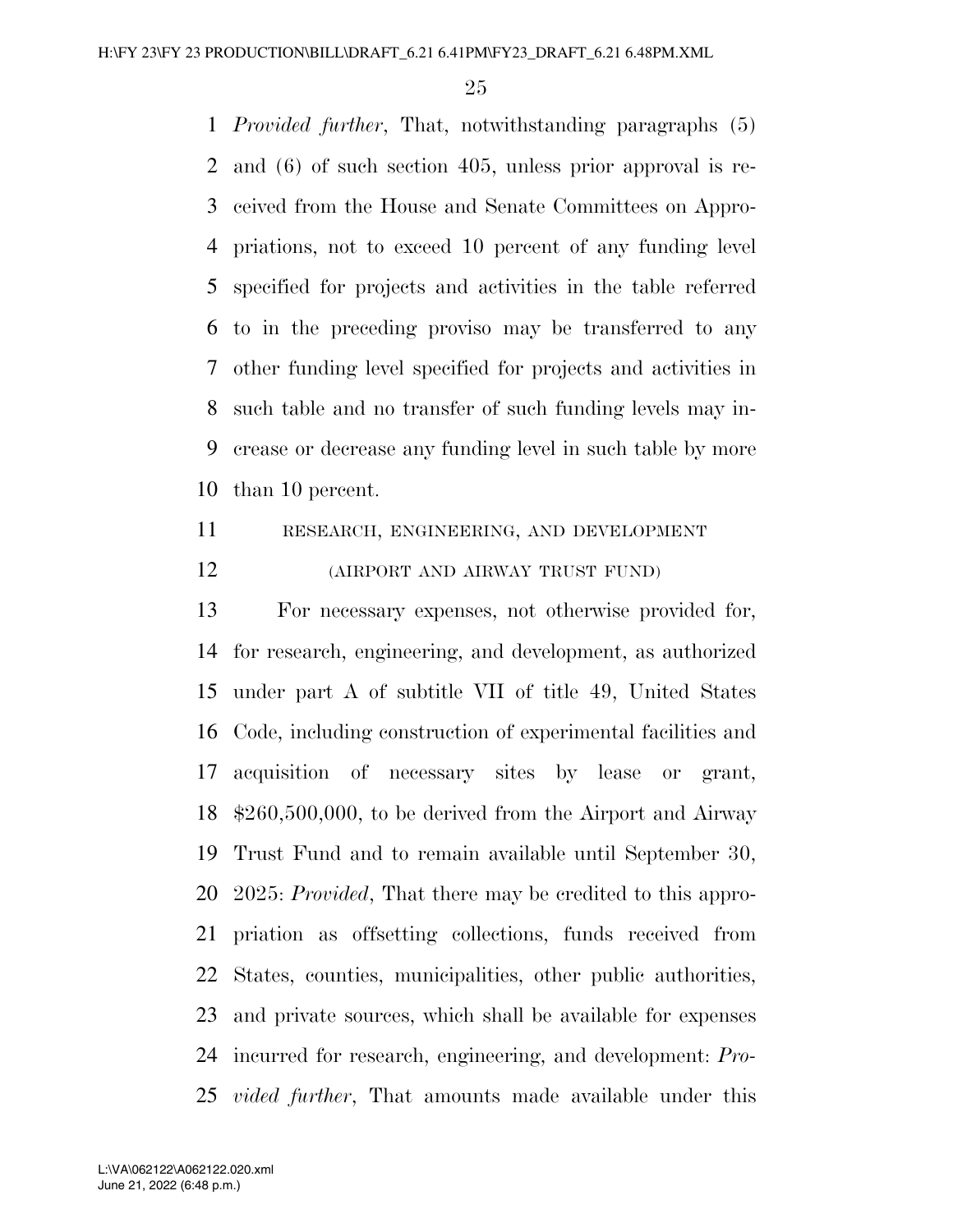heading shall be used in accordance with the report accom- panying this Act: *Provided further*, That not to exceed 10 percent of any funding level specified under this heading in the report accompanying this Act may be transferred to any other funding level specified under this heading in the report accompanying this Act: *Provided further*, That no transfer may increase or decrease any funding level by more than 10 percent: *Provided further*, That any transfer in excess of 10 percent shall be treated as a reprogram- ming of funds under section 405 of this Act and shall not be available for obligation or expenditure except in compli- ance with the procedures set forth in that section. GRANTS-IN-AID FOR AIRPORTS (LIQUIDATION OF CONTRACT AUTHORIZATION) (LIMITATION ON OBLIGATIONS) (AIRPORT AND AIRWAY TRUST FUND) (INCLUDING TRANSFER OF FUNDS) For liquidation of obligations incurred for grants-in- aid for airport planning and development, and noise com- patibility planning and programs as authorized under sub- chapter I of chapter 471 and subchapter I of chapter 475 of title 49, United States Code, and under other law au-thorizing such obligations; for procurement, installation,

 and commissioning of runway incursion prevention devices and systems at airports of such title; for grants authorized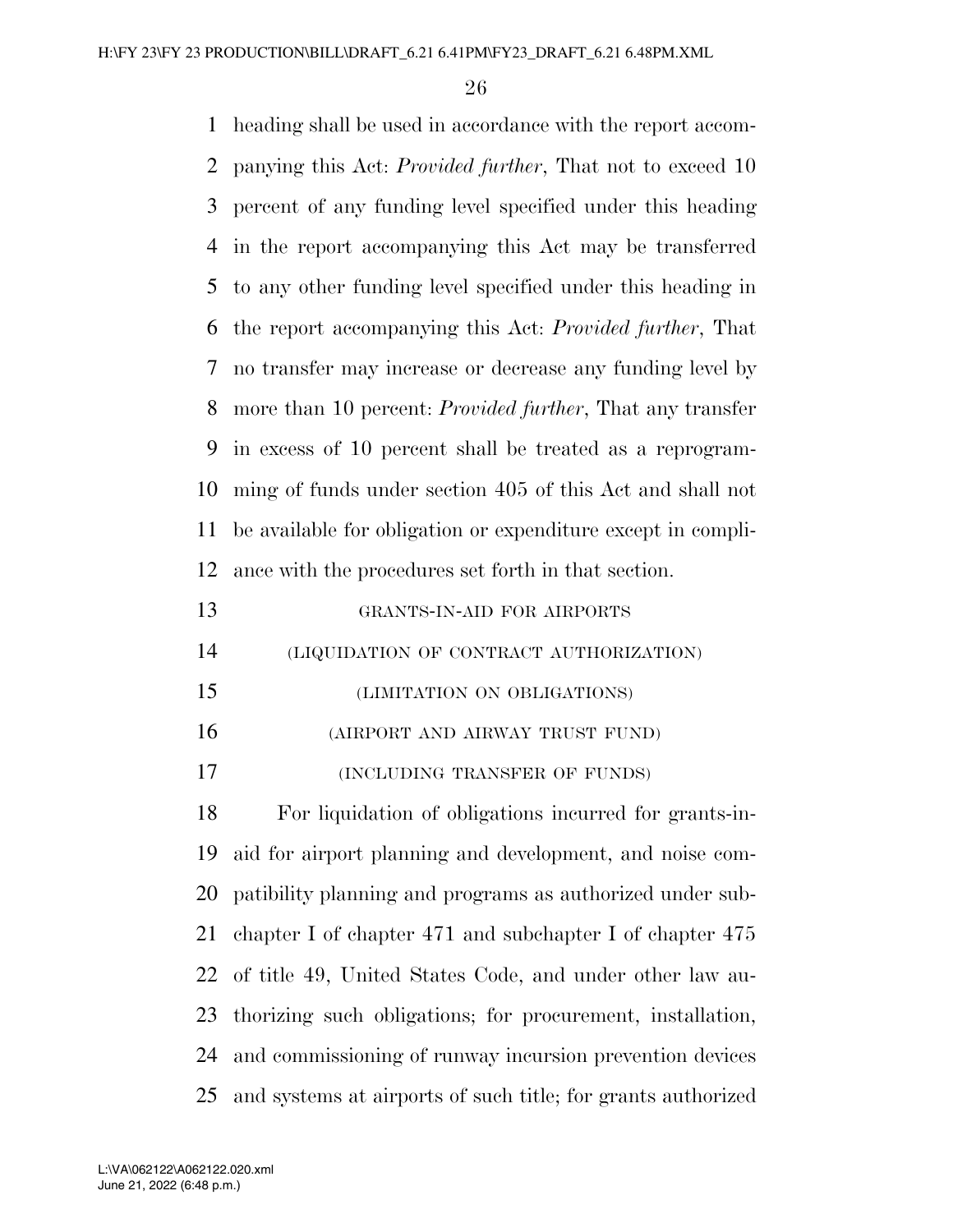under section 41743 of title 49, United States Code; and for inspection activities and administration of airport safe- ty programs, including those related to airport operating certificates under section 44706 of title 49, United States Code, \$3,350,000,000, to be derived from the Airport and Airway Trust Fund and to remain available until ex- pended: *Provided*, That none of the amounts made avail- able under this heading shall be available for the planning or execution of programs the obligations for which are in excess of \$3,350,000,000, in fiscal year 2023, notwith- standing section 47117(g) of title 49, United States Code: *Provided further*, That none of the amounts made available under this heading shall be available for the replacement of baggage conveyor systems, reconfiguration of terminal baggage areas, or other airport improvements that are necessary to install bulk explosive detection systems: *Pro- vided further*, That notwithstanding section 47109(a) of title 49, United States Code, the Government's share of allowable project costs under paragraph (2) of such sec- tion for subgrants or paragraph (3) of such section shall be 95 percent for a project at other than a large or me- dium hub airport that is a successive phase of a multi- phased construction project for which the project sponsor received a grant in fiscal year 2011 for the construction project: *Provided further*, That notwithstanding any other

June 21, 2022 (6:48 p.m.) L:\VA\062122\A062122.020.xml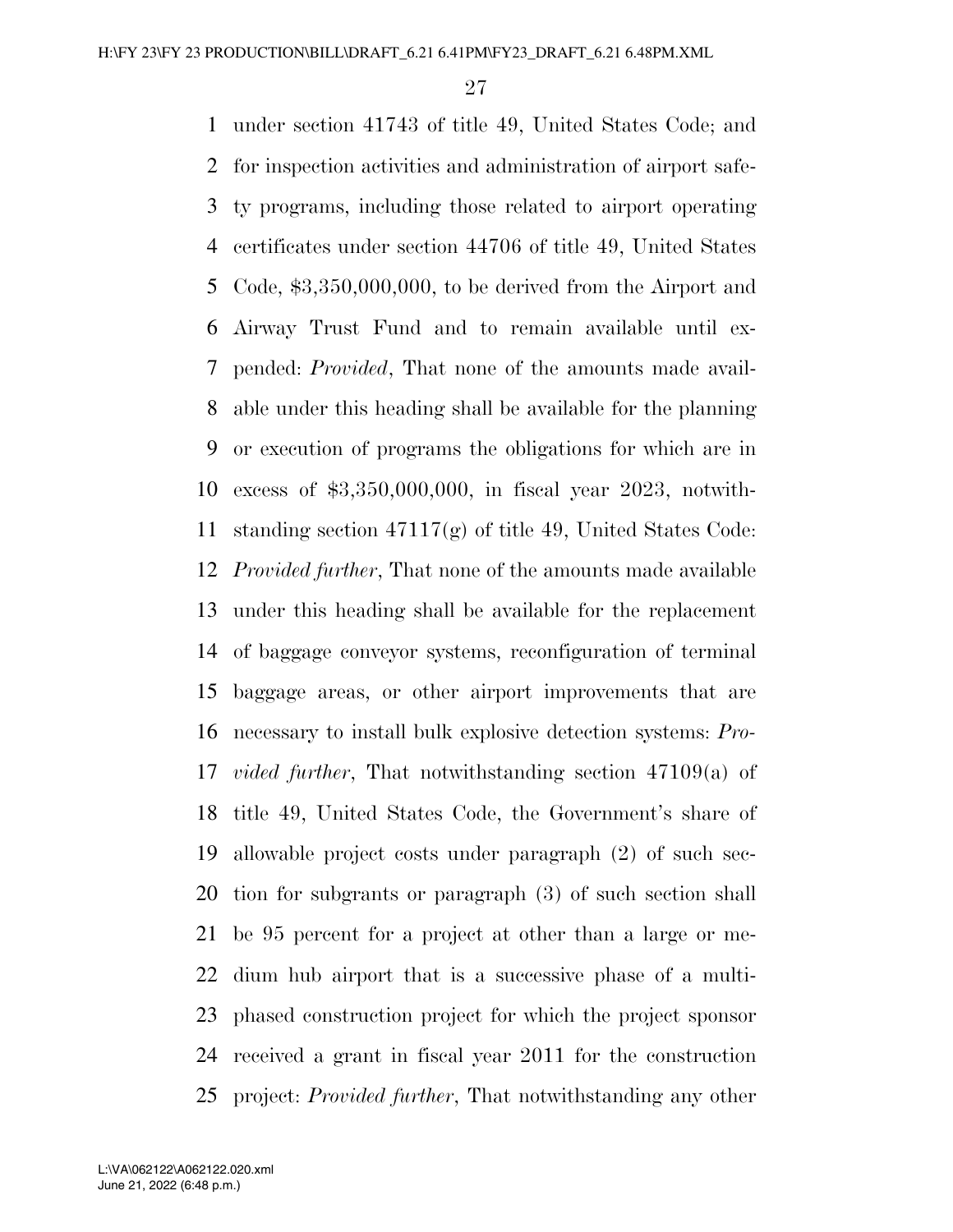provision of law, of amounts limited under this heading, not less than \$137,372,000 shall be available for adminis- tration, \$15,000,000 shall be available for the Airport Co- operative Research Program, \$40,828,000 shall be avail- able for Airport Technology Research, and \$10,000,000, to remain available until expended, shall be available and transferred to ''Office of the Secretary, Salaries and Ex- penses'' to carry out the Small Community Air Service De- velopment Program: *Provided further*, That in addition to airports eligible under section 41743 of title 49, United States Code, such program may include the participation of an airport that serves a community or consortium that is not larger than a small hub airport, according to FAA hub classifications effective at the time the Office of the Secretary issues a request for proposals.

GRANTS-IN-AID FOR AIRPORTS

 For an additional amount for ''Grants-In-Aid for Air- ports'', to enable the Secretary of Transportation to make grants for projects as authorized by subchapter 1 of chap- ter 471 and subchapter 1 of chapter 475 of title 49, United States Code, \$272,604,000, to remain available through September 30, 2025: *Provided*, That amounts made available under this heading shall be derived from the general fund, and such funds shall not be subject to apportionment formulas, special apportionment categories,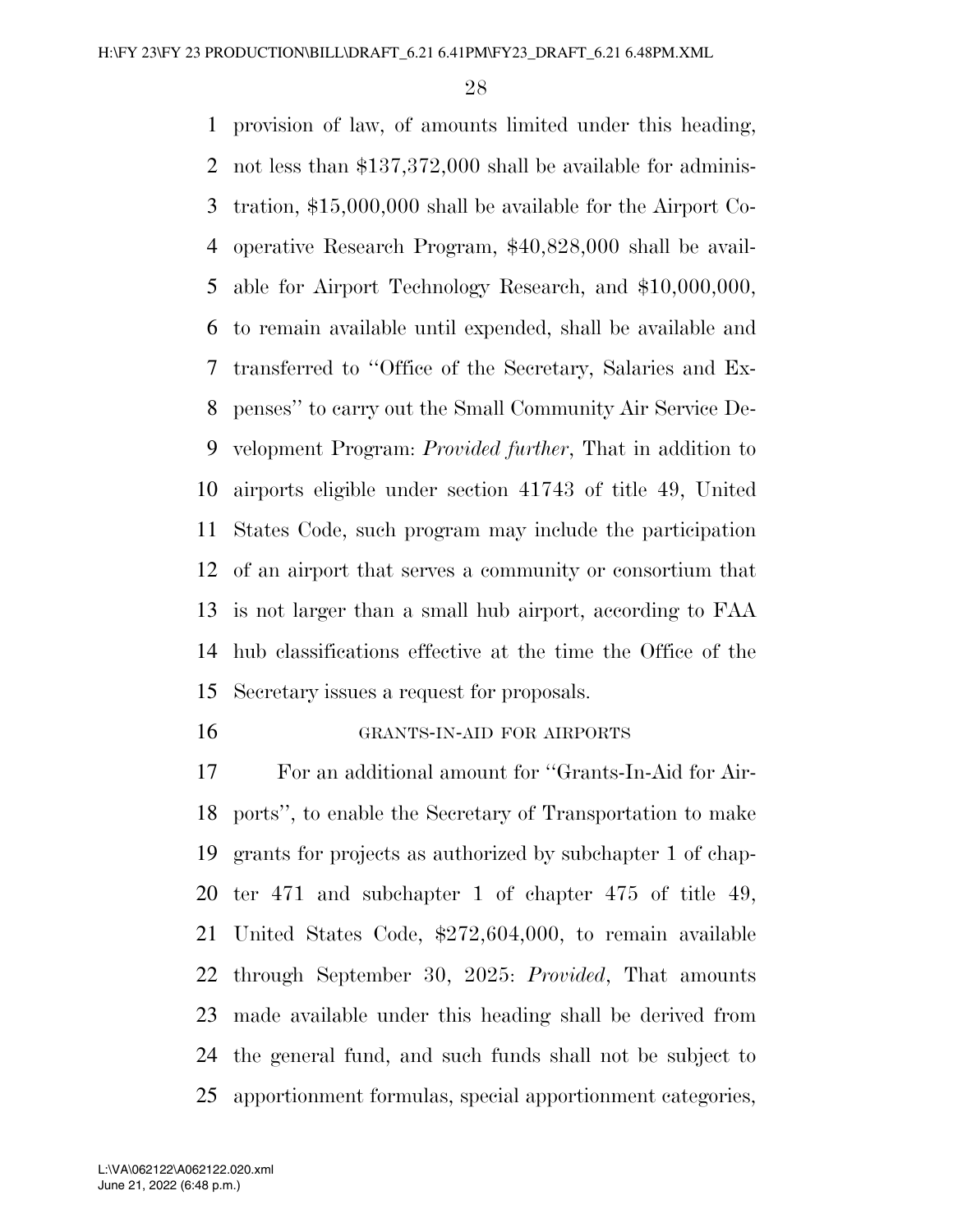or minimum percentages under chapter 471 of title 49, United States Code: *Provided further*, That of the amounts made available under this heading, \$172,604,000 is for Community Project Funding for the purposes, and in the amounts, specified for this account in the table titled ''Transportation, Housing and Urban Development Incor- poration of Community Project Funding Items'' included in the report accompanying this Act: *Provided further*, That any funds made available under this heading in this Act that remain available after the distribution of funds under the preceding proviso shall be available to the Sec- retary to distribute as discretionary grants to airports: *Provided further*, That the amounts made available under this heading shall not be subject to any limitation on obli- gations for the Grants-in-Aid for Airports program set forth in any Act: *Provided further*, That the Administrator of the Federal Aviation Administration may retain up to 0.5 percent of the amounts made available under this heading to fund the award and oversight by the Adminis-trator of grants made under this heading.

# ADMINISTRATIVE PROVISIONS—FEDERAL AVIATION

#### 22 ADMINISTRATION

 SEC. 110. None of the funds made available by this Act may be used to compensate in excess of 600 technical staff-years under the federally funded research and devel-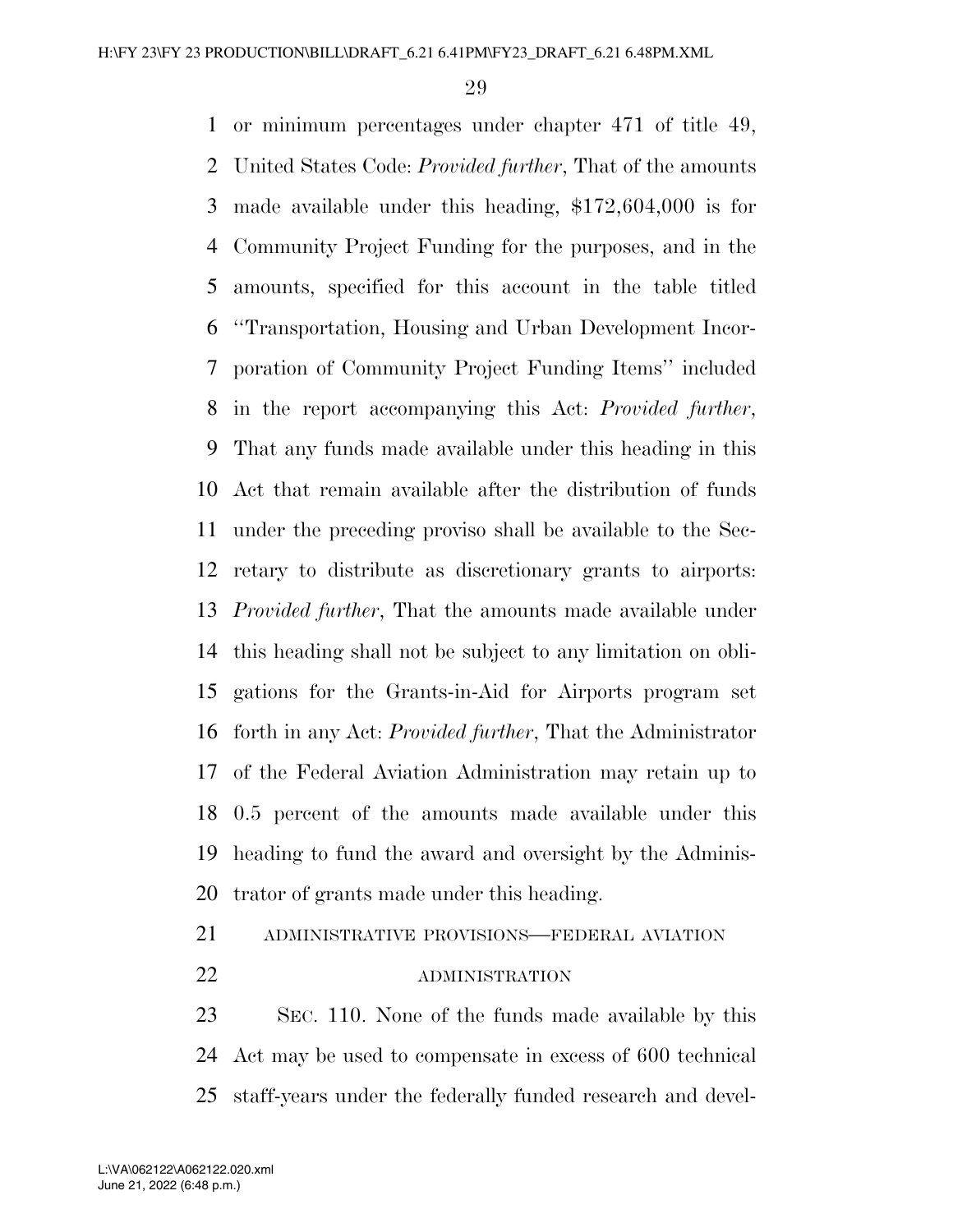opment center contract between the Federal Aviation Ad- ministration and the Center for Advanced Aviation Sys-tems Development during fiscal year 2023.

 SEC. 111. None of the funds made available by this Act shall be used to pursue or adopt guidelines or regula- tions requiring airport sponsors to provide to the Federal Aviation Administration without cost building construc- tion, maintenance, utilities and expenses, or space in air- port sponsor-owned buildings for services relating to air traffic control, air navigation, or weather reporting: *Pro- vided*, That the prohibition on the use of funds in this section does not apply to negotiations between the agency and airport sponsors to achieve agreement on ''below-mar- ket'' rates for these items or to grant assurances that re- quire airport sponsors to provide land without cost to the Federal Aviation Administration for air traffic control fa-cilities.

 SEC. 112. The Administrator of the Federal Aviation Administration may reimburse amounts made available to 20 satisfy section  $41742(a)(1)$  of title 49, United States Code, from fees credited under section 45303 of title 49, United States Code, and any amount remaining in such account at the close of any fiscal year may be made avail-24 able to satisfy section  $41742(a)(1)$  of title 49, United States Code, for the subsequent fiscal year.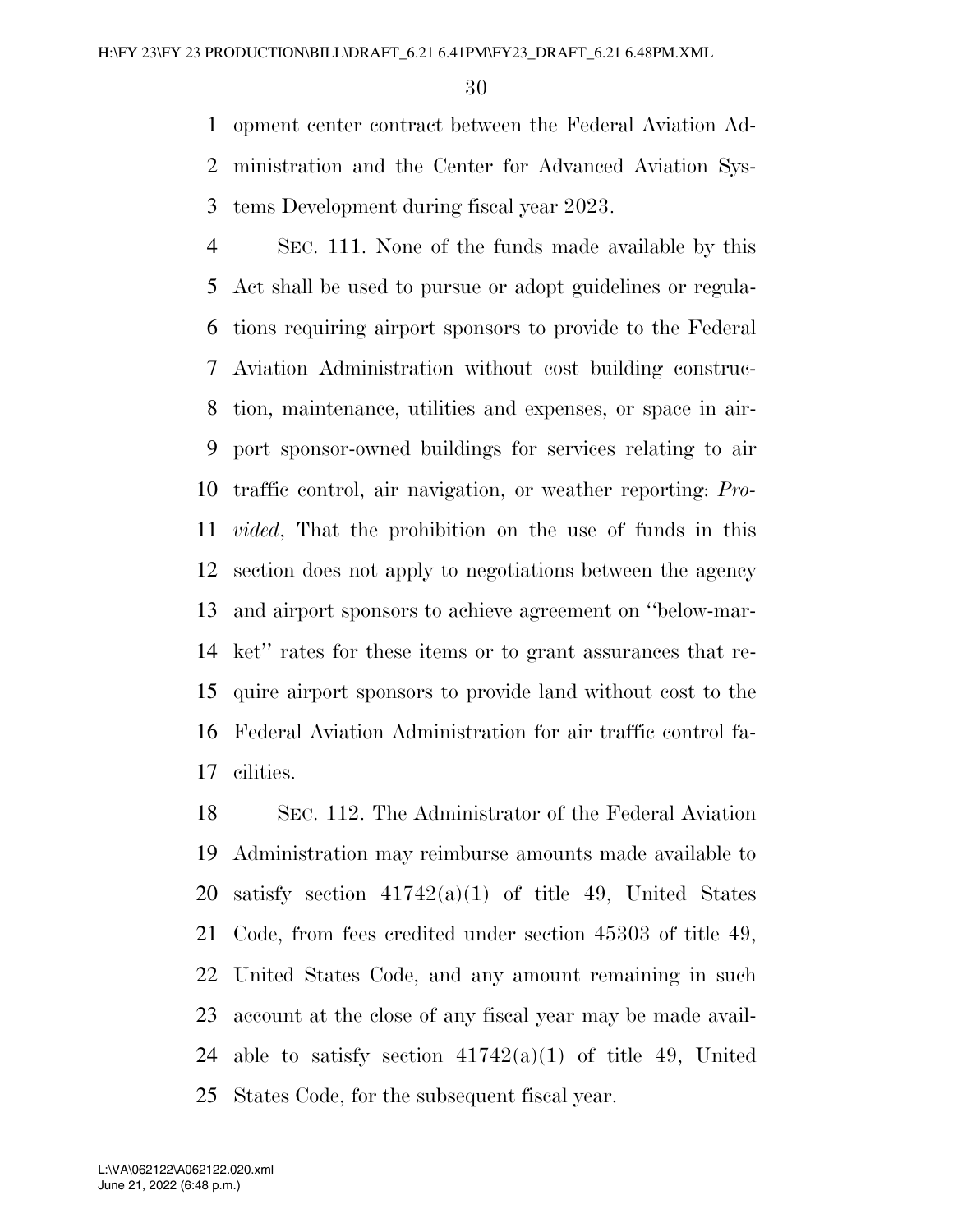SEC. 113. Amounts collected under section 40113(e) of title 49, United States Code, shall be credited to the appropriation current at the time of collection, to be merged with and available for the same purposes as such appropriation.

 SEC. 114. None of the funds made available by this Act shall be available for paying premium pay under sec- tion 5546(a) of title 5, United States Code, to any Federal Aviation Administration employee unless such employee actually performed work during the time corresponding to such premium pay.

 SEC. 115. None of the funds made available by this Act may be obligated or expended for an employee of the Federal Aviation Administration to purchase a store gift card or gift certificate through use of a Government-issued credit card.

 SEC. 116. Notwithstanding any other provision of law, none of the funds made available under this Act or any prior Act may be used to implement or to continue to implement any limitation on the ability of any owner or operator of a private aircraft to obtain, upon a request to the Administrator of the Federal Aviation Administra- tion, a blocking of that owner's or operator's aircraft reg- istration number, Mode S transponder code, flight identi-fication, call sign, or similar identifying information from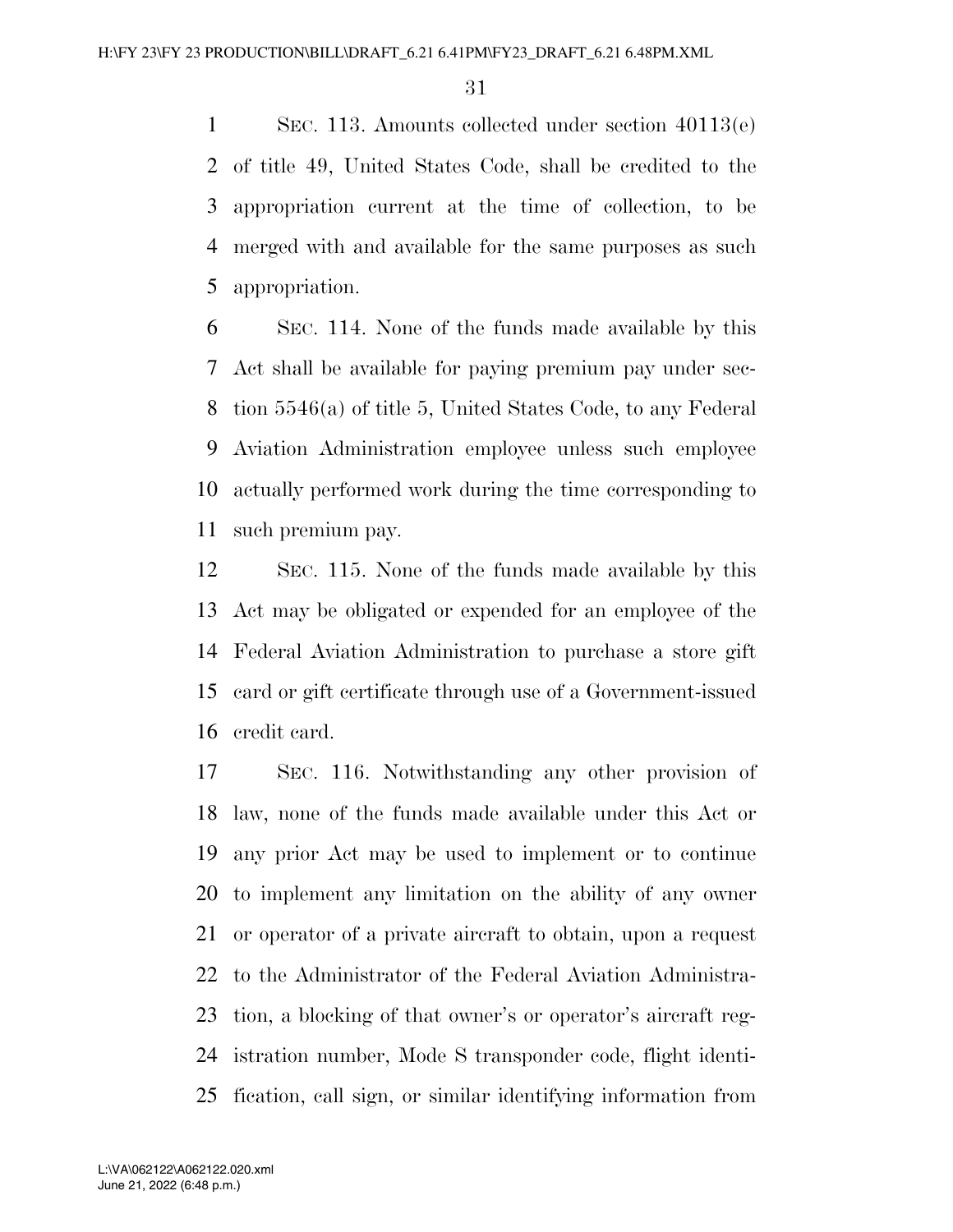any ground based display to the public that would allow the real-time or near real-time flight tracking of that air- craft's movements, except data made available to a Gov- ernment agency, for the noncommercial flights of that owner or operator.

 SEC. 117. None of the funds made available by this Act shall be available for salaries and expenses of more than nine political and Presidential appointees in the Fed-eral Aviation Administration.

 SEC. 118. None of the funds made available by this Act may be used to increase fees pursuant to section 44721 of title 49, United States Code, until the Federal Aviation Administration provides to the House and Senate Committees on Appropriations a report that justifies all fees related to aeronautical navigation products and ex- plains how such fees are consistent with Executive Order No. 13642.

 SEC. 119. None of the funds made available by this Act may be used to close a regional operations center of the Federal Aviation Administration or reduce its services unless the Administrator notifies the House and Senate Committees on Appropriations not less than 90 full busi-ness days in advance.

 SEC. 119A. None of the funds made available by or limited by this Act may be used to change weight restric-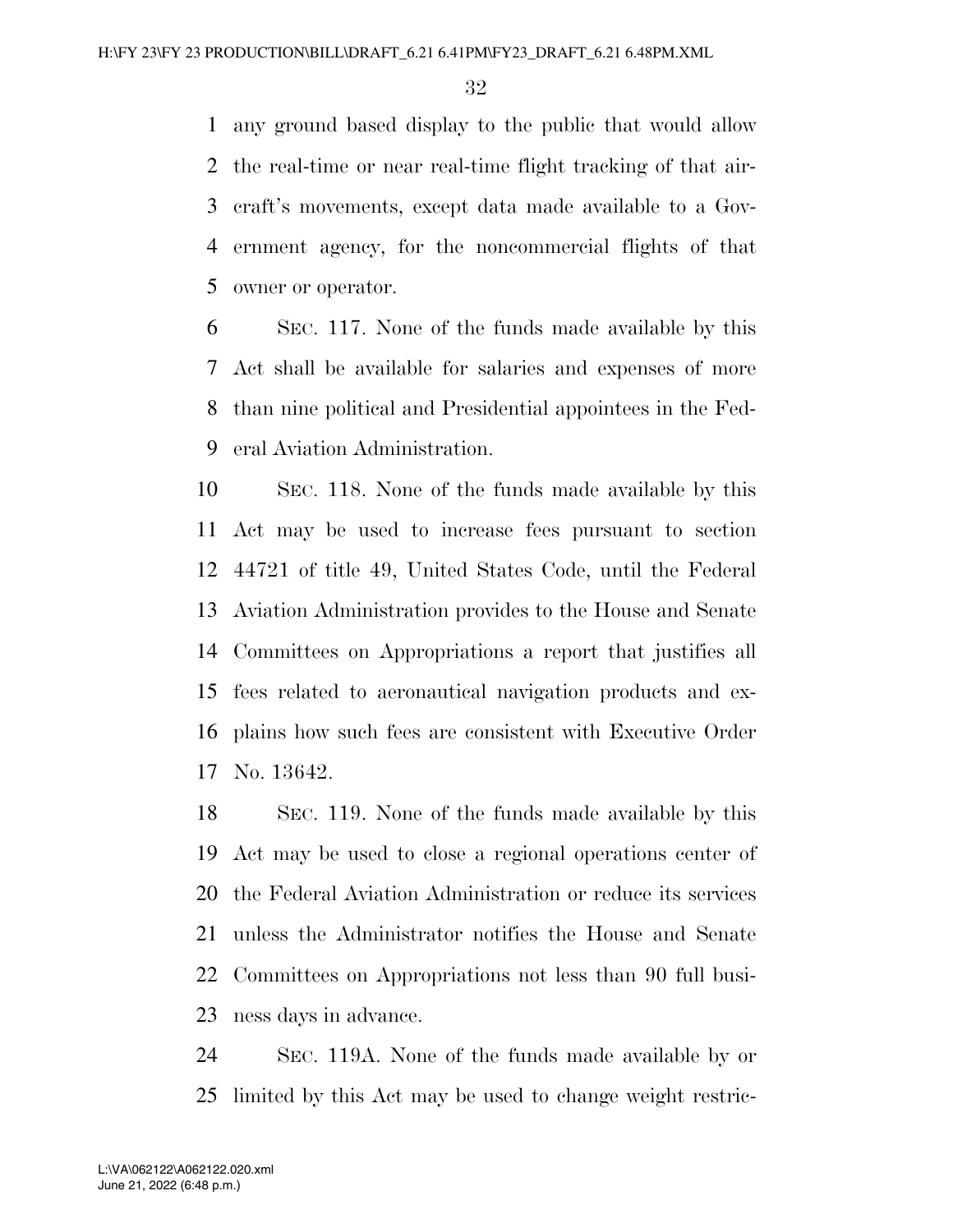tions or prior permission rules at Teterboro airport in Teterboro, New Jersey.

 SEC. 119B. None of the funds made available by this Act may be used by the Administrator of the Federal Avia- tion Administration to withhold from consideration and approval any new application for participation in the Con- tract Tower Program, or for reevaluation of Cost-share Program participants so long as the Federal Aviation Ad- ministration has received an application from the airport, and so long as the Administrator determines such tower is eligible using the factors set forth in Federal Aviation Administration published establishment criteria.

 SEC. 119C. None of the funds made available by this Act may be used to open, close, redesignate as a lesser office, or reorganize a regional office, the aeronautical cen- ter, or the technical center unless the Administrator sub- mits a request for the reprogramming of funds under sec-tion 405 of this Act.

 SEC. 119D. The Federal Aviation Administration Ad- ministrative Services Franchise Fund may be reimbursed after performance or paid in advance from funds available to the Federal Aviation Administration and other Federal agencies for which the Fund performs services.

 SEC. 119E. None of the funds appropriated or other-wise made available to the FAA may be used to carry out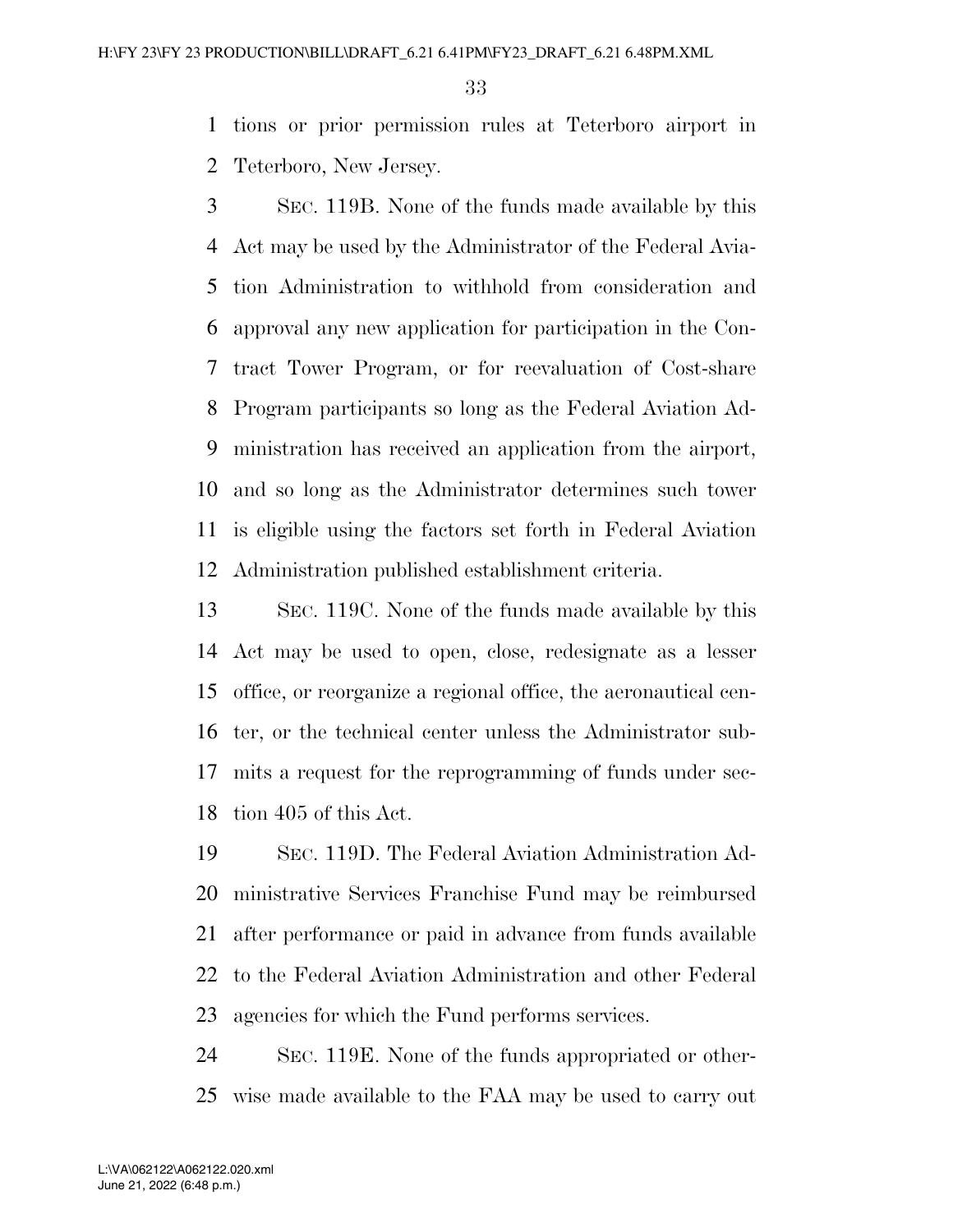the FAA's obligations under section 44502(e) of title 49, United States Code, unless the eligible air traffic system or equipment to be transferred to the FAA under section 44502(e) of title 49, United States Code, was purchased by the transferor airport—

| 6  | $(1)$ during the period of time beginning on Oc-            |
|----|-------------------------------------------------------------|
| 7  | tober 5, 2018 and ending on December 31, 2021; or           |
| 8  | $(2)$ on or after January 1, 2022 for transferor            |
| 9  | airports located in a non-contiguous states.                |
| 10 | FEDERAL HIGHWAY ADMINISTRATION                              |
| 11 | LIMITATION ON ADMINISTRATIVE EXPENSES                       |
| 12 | (HIGHWAY TRUST FUND)                                        |
| 13 | (INCLUDING TRANSFER OF FUNDS)                               |
| 14 | Not to exceed \$476,783,991 together with advances          |
| 15 | and reimbursements received by the Federal Highway Ad-      |
| 16 | ministration, shall be obligated for necessary expenses for |
| 17 | administration and operation of the Federal Highway Ad-     |
| 18 | ministration or transferred to the Appalachian Regional     |
| 19 | Commission for administrative activities associated with    |
| 20 | the Appalachian Development Highway System.                 |
| 21 | FEDERAL-AID HIGHWAYS                                        |
| 22 | (LIMITATION ON OBLIGATIONS)                                 |
| 23 | (HIGHWAY TRUST FUND)                                        |

 Funds available for the implementation or execution of authorized Federal-aid highway and highway safety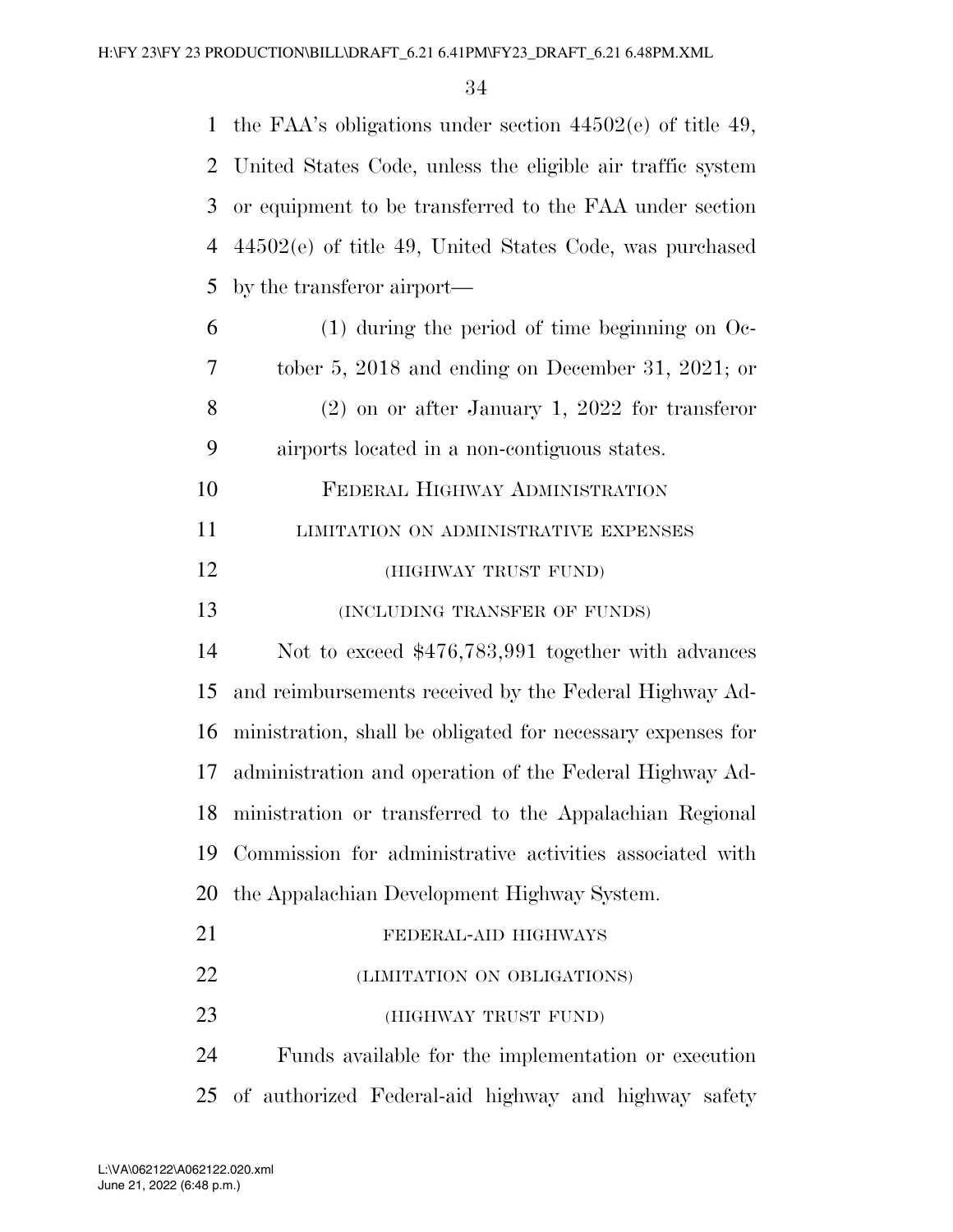construction programs shall not exceed total obligations of \$58,764,510,674 for fiscal year 2023: *Provided*, That the limitation on obligations under this heading shall only apply to contract authority authorized from the Highway Trust Fund (other than the Mass Transit Account), un-less otherwise specified in law.

 (LIQUIDATION OF CONTRACT AUTHORIZATION) (HIGHWAY TRUST FUND)

 For the payment of obligations incurred in carrying out authorized Federal-aid highway and highway safety construction programs, \$59,503,510,674 derived from the Highway Trust Fund (other than the Mass Transit Ac-count), to remain available until expended.

- HIGHWAY INFRASTRUCTURE PROGRAMS
- 

# (INCLUDING TRANSFER OF FUNDS)

 There is hereby appropriated to the Secretary \$1,755,060,641: *Provided*, That the funds made available under this heading shall be derived from the general fund, shall be in addition to any funds provided for fiscal year 2023 in this or any other Act for: (1) ''Federal-aid High- ways'' under chapter 1 of title 23, United States Code; or (2) the Appalachian Development Highway System as authorized under section 1069(y) of Public Law 102–240, and shall not affect the distribution or amount of funds provided in any other Act: *Provided further*, That section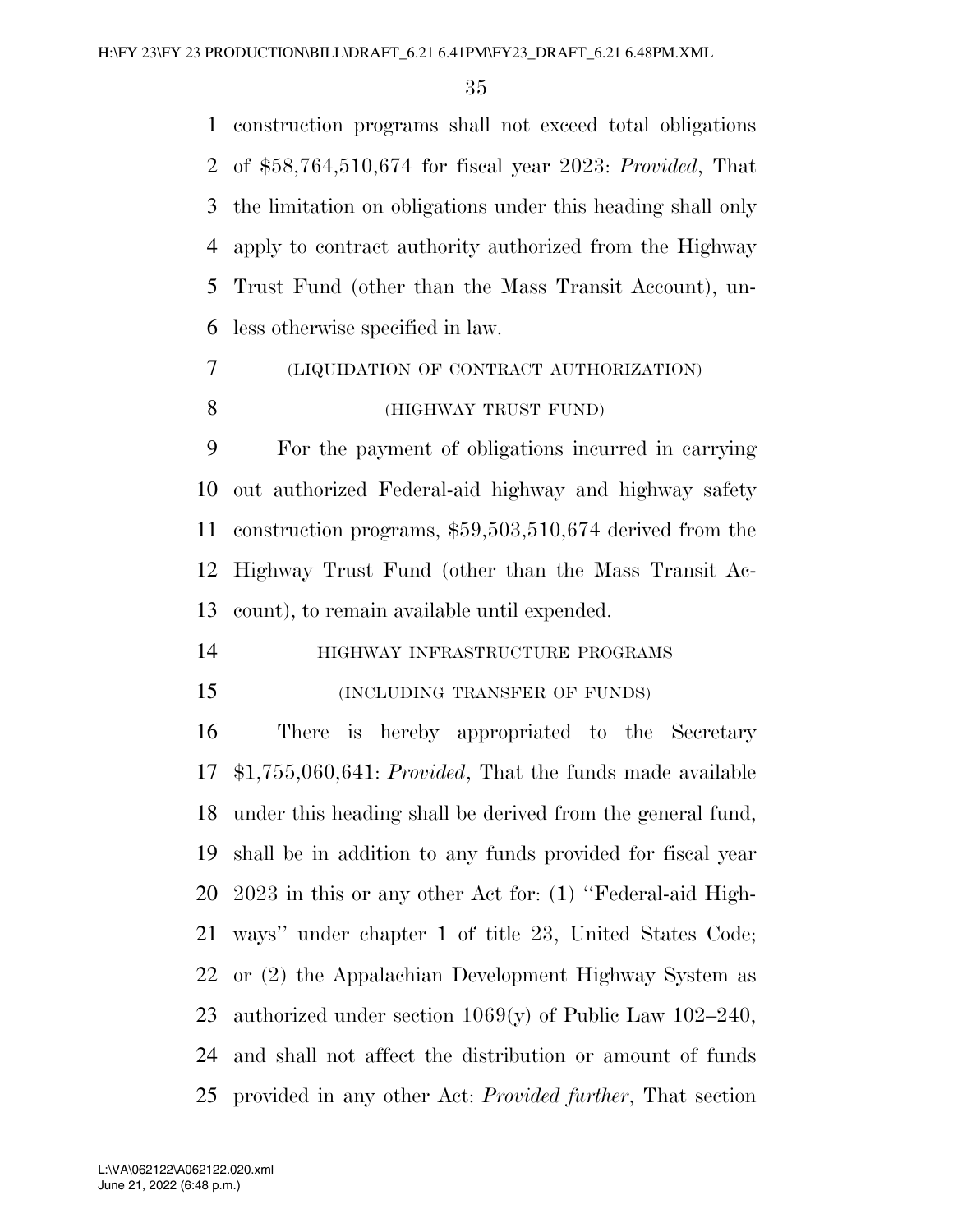11101(e) of Public Law 117-58 shall apply to amounts made available under this heading: *Provided further*, That unless otherwise specified, amounts made available under this heading shall be available until September 30, 2026, and shall not be subject to any limitation on obligations for Federal-aid highways or highway safety construction programs set forth in any Act making annual appropria- tions: *Provided further*, That of the funds made available under this heading, the Federal Highway Administration may retain an amount of \$3,000,000, to remain available until expended, to fund the oversight of projects carried with funds made available under such paragraph: *Provided further*, That of the funds made available under this head-ing—

 (1) \$1,275,060,641 shall be made available for Community Project Funding for the purposes, and in the amounts, specified for this account in the table titled ''Transportation, Housing and Urban Development Incorporation of Community Project Funding Items'' included in the report accom- panying this Act: *Provided*, That, except as other- wise provided under this heading, the funds made available under this paragraph shall be administered as if apportioned under chapter 1 of title 23, United States Code: *Provided further*, That funds made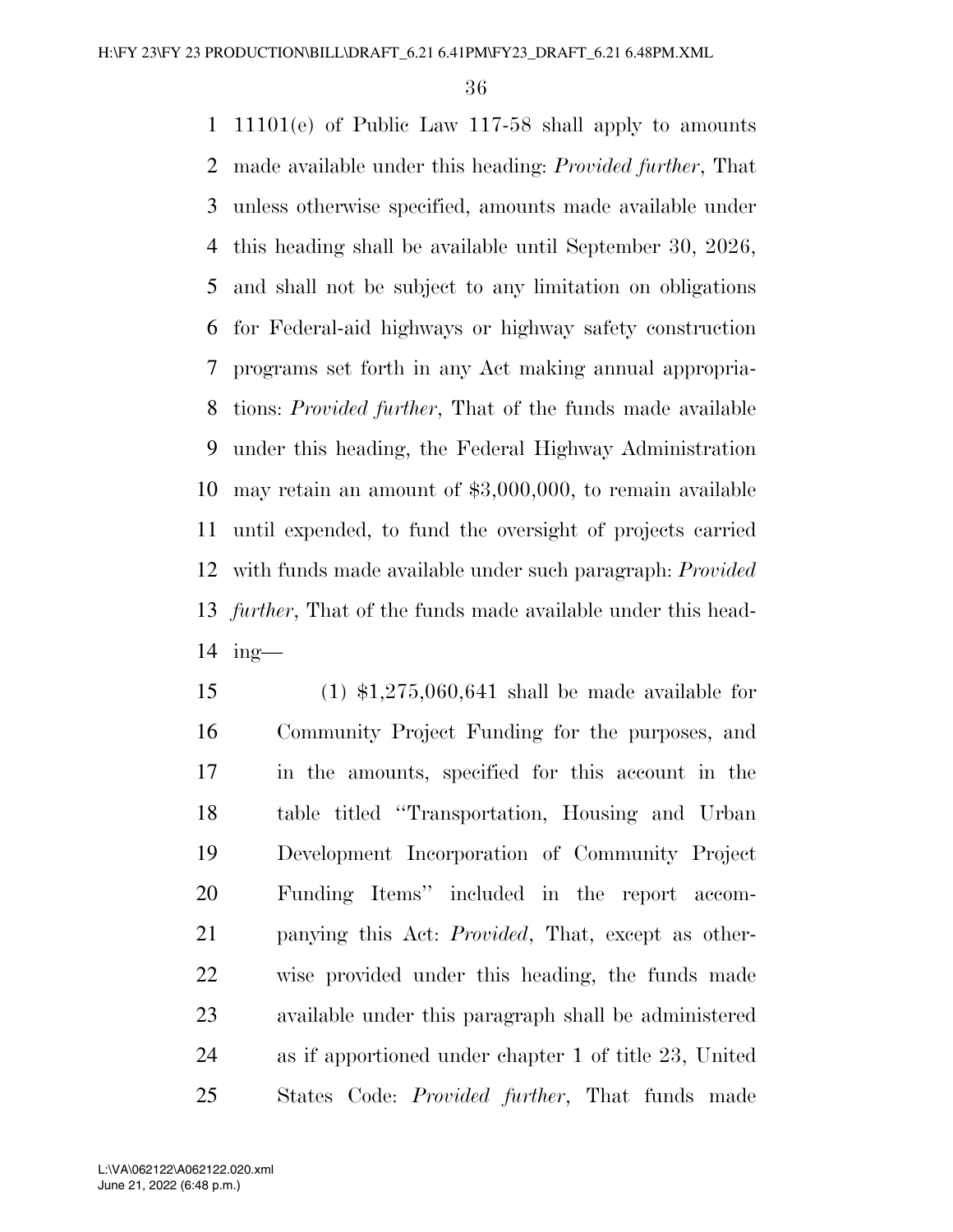available under this paragraph that are used for Tribal projects shall be administered as if allocated under chapter 2 of title 23, United States Code, ex- cept that the set-asides described in subparagraph (C) of section 202(b)(3) of title 23, United States 6 Code, and subsections  $(a)(6)$ ,  $(c)$ , and  $(e)$  of section 202 of such title, and section 1123(h)(1) of MAP- 21 (as amended by Public Law 117-58), shall now apply to such funds;

 (2) \$100,000,000 shall be for necessary ex- penses for construction of the Appalachian Develop- ment Highway System as authorized under section 1069(y) of Public Law 102–240: *Provided*, That for the purposes of funds made available under this paragraph, the term ''Appalachian State'' means a State that contains 1 or more counties (including any political subdivision located within the area) in the Appalachian region as defined in section 14102(a) of title 40, United States Code: *Provided further*, That funds made available under this head- ing for construction of the Appalachian Development Highway System shall remain available until ex- pended: *Provided further*, That, except as provided in the following proviso, funds made available under this heading for construction of the Appalachian De-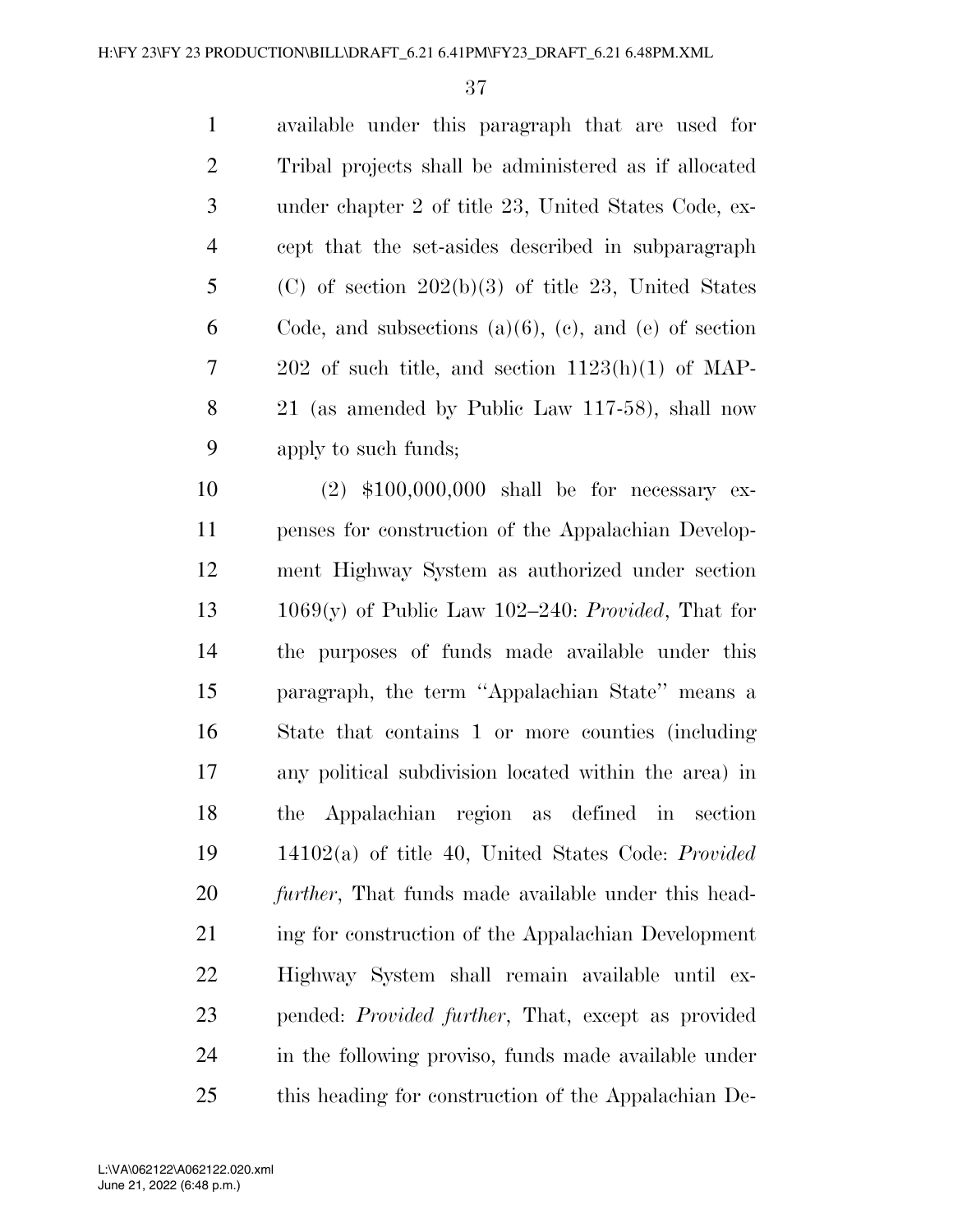velopment Highway System shall be administered as if apportioned under chapter 1 of title 23, United States Code: *Provided further*, That a project carried out with funds made available under this heading for construction of the Appalachian Development High- way System shall be carried out in the same manner as a project under section 14501 of title 40, United States Code: *Provided further*, That subject to the following proviso, funds made available under this heading for construction of the Appalachian Devel- opment Highway System shall be apportioned to the Appalachian States according to the percentages de- rived from the 2021 Appalachian Development Highway System Cost-to-Complete Estimate, adopt- ed in Appalachian Regional Commission Resolution Number 788, and confirmed as each Appalachian State's relative share of the estimated remaining need to complete the Appalachian Development Highway System, adjusted to exclude those corridors that such States have no current plans to complete, as reported in the 2013 Appalachian Development Highway System Completion Report, unless those States have modified and assigned a higher priority for completion of an Appalachian Development Highway System corridor, as reported in the 2021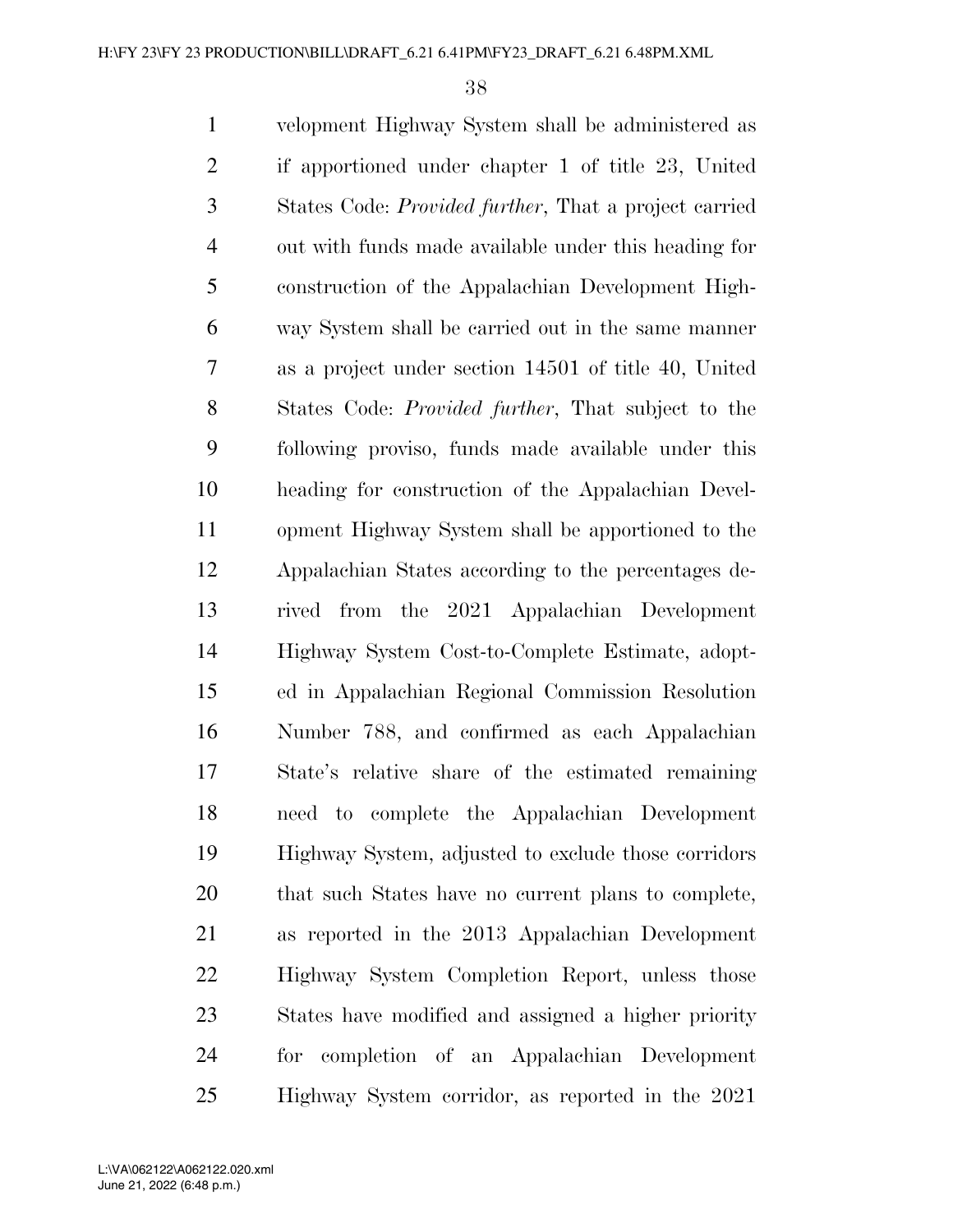Appalachian Development Highway System Future Outlook: *Provided further*, That the Secretary shall adjust apportionments made under the preceding proviso so that no Appalachian State shall be appor- tioned an amount in excess of 30 percent of the amount made available for construction of the Appa- lachian Development Highway System under this heading: *Provided further*, That the Secretary shall consult with the Appalachian Regional Commission in making adjustments under the preceding two pro- visos: *Provided further*, That the Federal share of the costs for which an expenditure is made for con- struction of the Appalachian Development Highway System under this heading shall be up to 100 per-cent;

 (3) \$75,000,000 shall be for the nationally sig- nificant Federal lands and Tribal projects program under section 1123 of the FAST Act (23 U.S.C. 201 note), of which not less than \$37,500,000 shall be for competitive grants to tribal governments;

 (4) \$12,000,000 shall be for the regional infra- structure accelerator demonstration program author- ized under section 1441 of the FAST Act (23 U.S.C. 601 note): *Provided*, That for funds made available under this paragraph, the Federal share of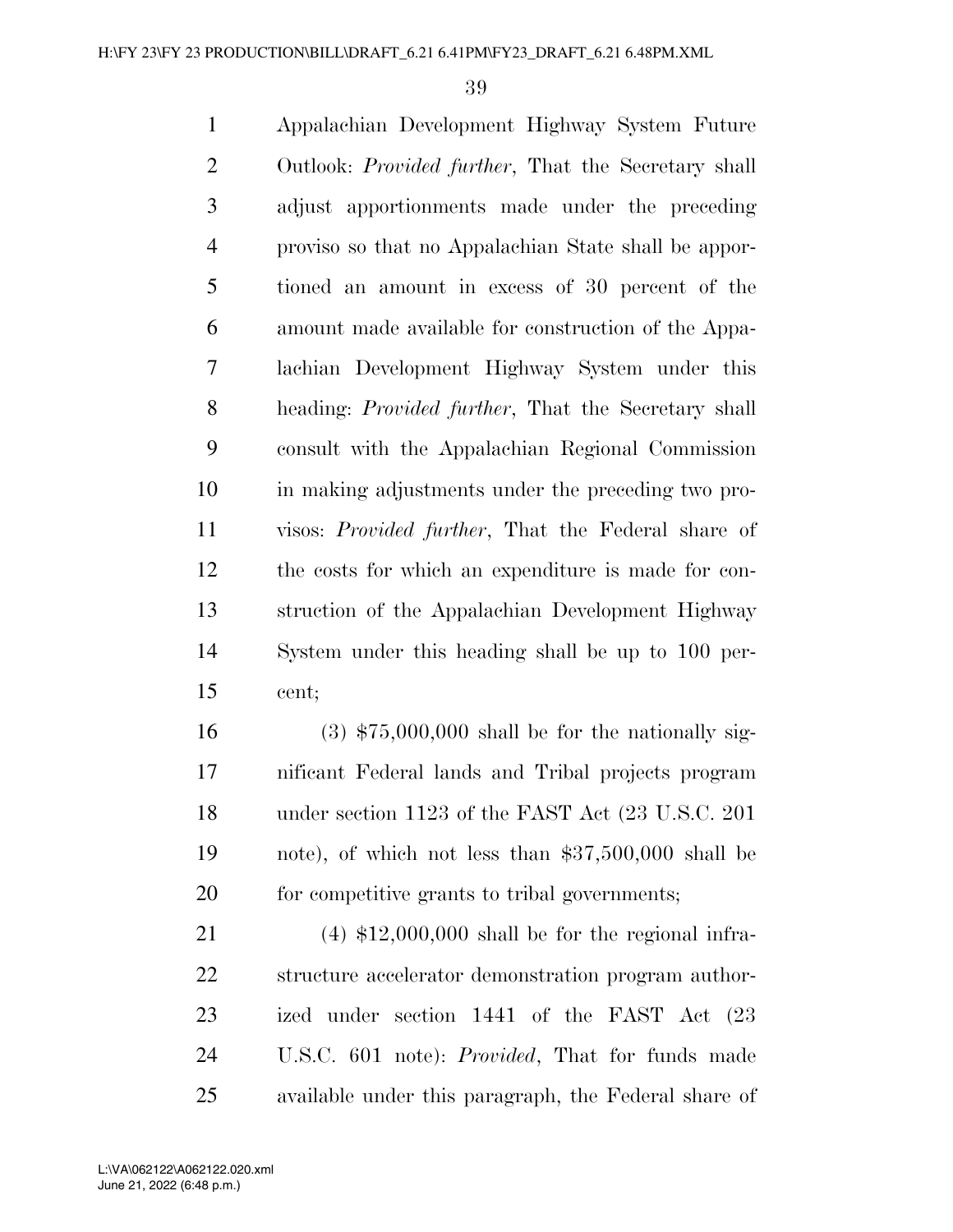the costs shall be, at the option of the recipient, up 2 to 100 percent;

 (5) \$30,000,000 shall be for the national scenic byways program under section 162 of title 23, United States Code: *Provided*, That, except as other- wise provided under this heading, the funds made available under this paragraph shall be administered as if apportioned under chapter 1 of title 23, United States Code;

 (6) \$100,000,000 shall be for the safe streets and roads for all grant program under section 24112 of the Infrastructure Investment and Jobs Act (23 U.S.C. 402 note), to remain available until expended: *Provided*, That notwithstanding section 24112(c)(2)(B) of Pub. L. 117-58, of the total amount made available under this paragraph in this Act, the Secretary may award less than 40 percent 18 to eligible projects described in  $24112(a)(3)(A)$  of Pub. L. 117-58, but shall award not less than 20 percent to such projects: *Provided further*, That amounts made available under this paragraph in this Act may be transferred to and merged with the ap-propriations for ''Office of the Secretary'';

 (7) \$100,000,000 shall be for the active trans-portation infrastructure investment program under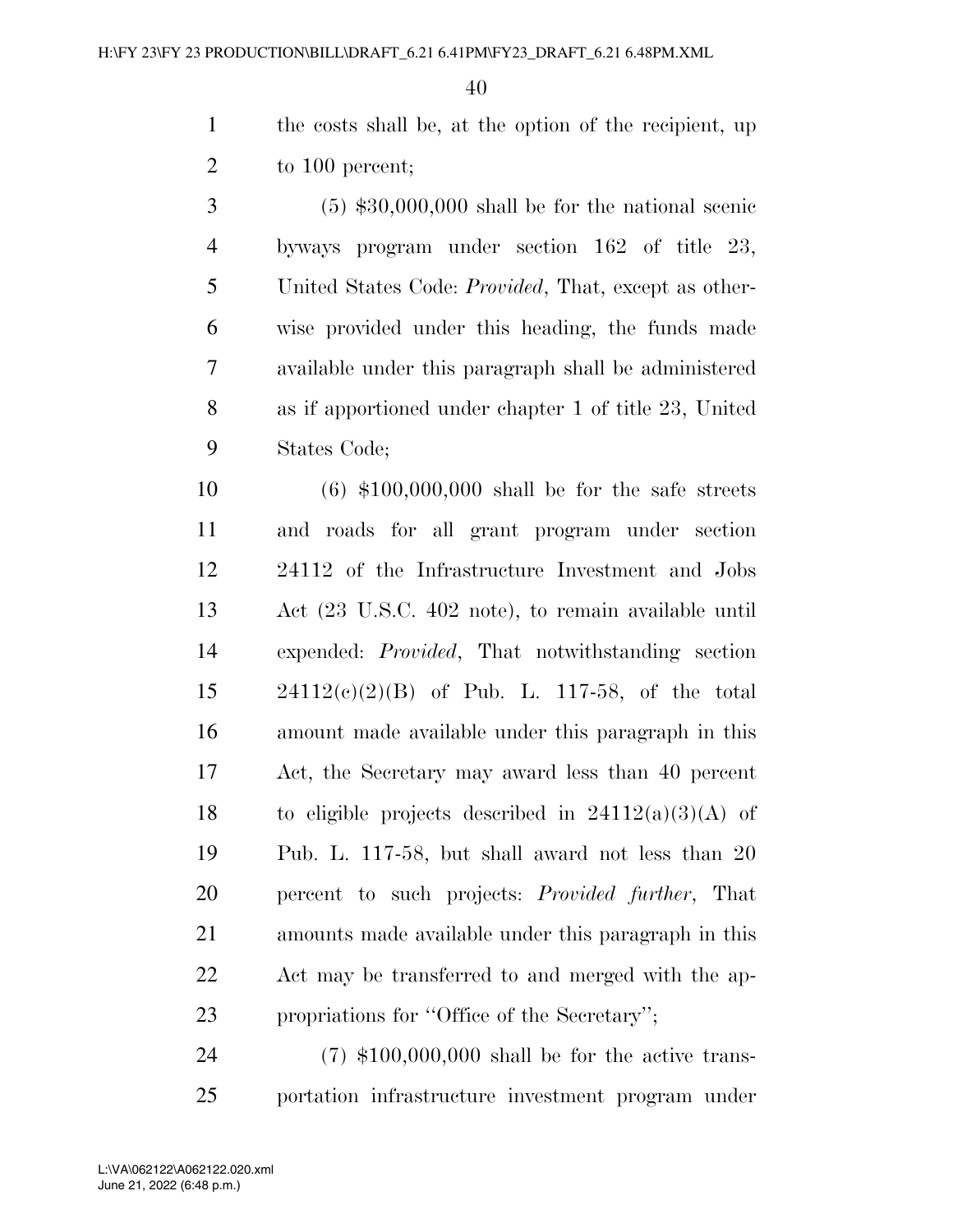section 11529 of the Infrastructure Investment and Jobs Act (23 U.S.C. 217 note), to remain available until expended: *Provided*, That, except as otherwise provided under such section or this heading, the funds made available under this paragraph shall be administered as if apportioned under chapter 1 of title 23, United States Code;

 (8) \$55,000,000 shall be for the healthy streets program under section 11406 of the Infrastructure Investment and Jobs Act (23 U.S.C. 149 note): *Pro- vided*, That, except as otherwise provided under such section or this heading, the funds made available under this paragraph shall be administered as if ap- portioned under chapter 1 of title 23, United States Code; and

 (9) \$5,000,000 shall be for a cooperative series of agreements to examine the impacts of culverts, roads, and bridges on threatened or endangered salmon populations.

ADMINISTRATIVE PROVISIONS—FEDERAL HIGHWAY

### 21 ADMINISTRATION

 SEC. 120. (a) For fiscal year 2023, the Secretary of Transportation shall—

 (1) not distribute from the obligation limitation for Federal-aid highways—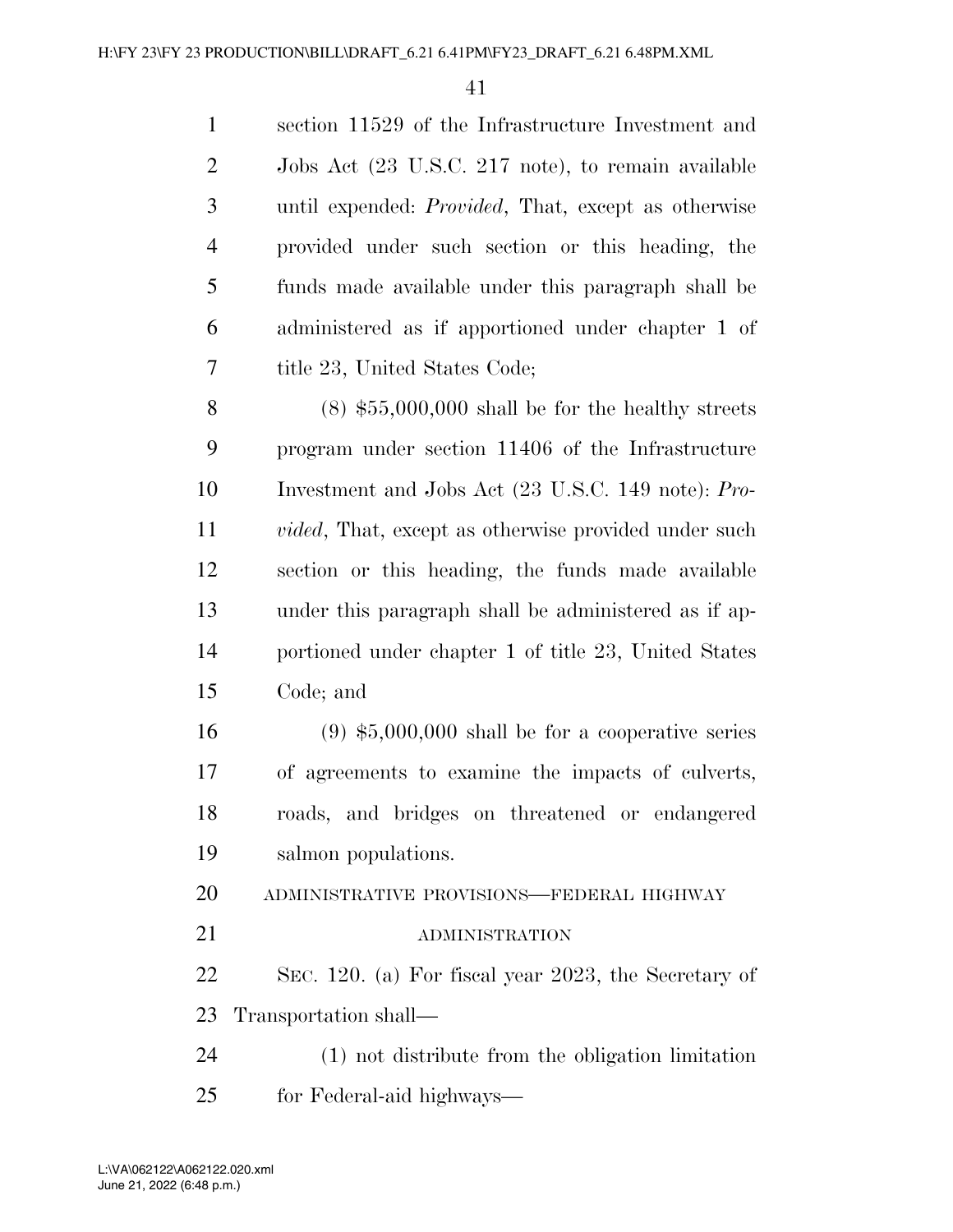| $\mathbf{1}$   | (A) amounts authorized for administrative              |
|----------------|--------------------------------------------------------|
| $\overline{2}$ | expenses and programs by section $104(a)$ of           |
| 3              | title 23, United States Code; and                      |
| $\overline{4}$ | (B) amounts authorized for the Bureau of               |
| 5              | Transportation Statistics;                             |
| 6              | (2) not distribute an amount from the obliga-          |
| $\tau$         | tion limitation for Federal-aid highways that is equal |
| 8              | to the unobligated balance of amounts—                 |
| 9              | made available from the Highway<br>(A)                 |
| 10             | Trust Fund (other than the Mass Transit Ac-            |
| 11             | count) for Federal-aid highway and highway             |
| 12             | safety construction programs for previous fiscal       |
| 13             | years the funds for which are allocated by the         |
| 14             | Secretary (or apportioned by the Secretary             |
| 15             | under sections $202$ or $204$ of title $23$ , United   |
| 16             | States Code); and                                      |
| 17             | (B) for which obligation limitation was                |
| 18             | provided in a previous fiscal year;                    |
| 19             | $(3)$ determine the proportion that—                   |
| 20             | (A) the obligation limitation for Federal-             |
| 21             | aid highways, less the aggregate of amounts not        |
| 22             | distributed under paragraphs $(1)$ and $(2)$ of        |
| 23             | this subsection; bears to                              |
| 24             | (B) the total of the sums authorized to be             |
| 25             | appropriated for the Federal-aid highway and           |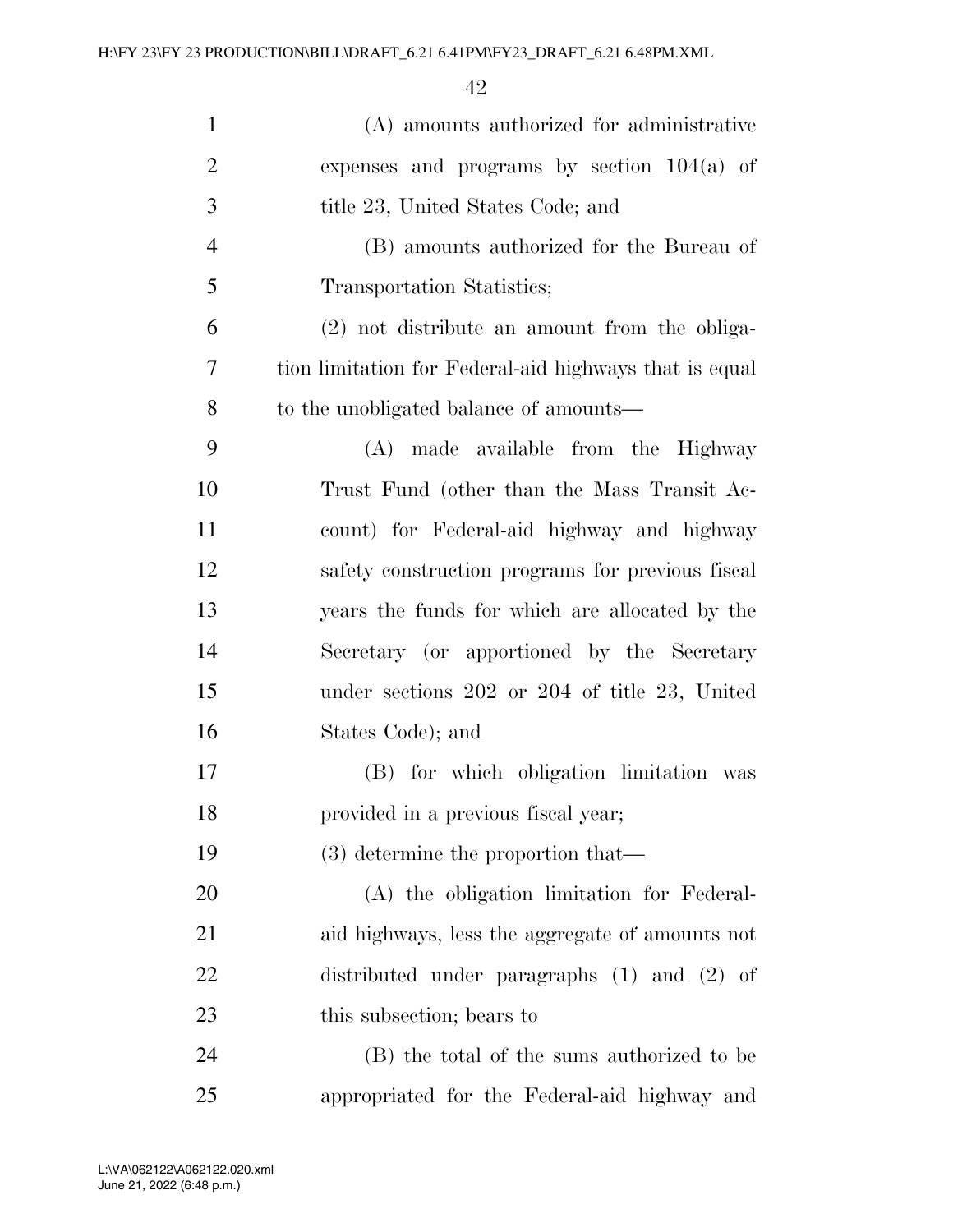highway safety construction programs (other than sums authorized to be appropriated for provisions of law described in paragraphs (1) through (11) of subsection (b) and sums au- thorized to be appropriated for section 119 of title 23, United States Code, equal to the amount referred to in subsection (b)(12) for such fiscal year), less the aggregate of the amounts not distributed under paragraphs (1) 10 and (2) of this subsection;

 (4) distribute the obligation limitation for Fed- eral-aid highways, less the aggregate amounts not distributed under paragraphs (1) and (2), for each of the programs (other than programs to which paragraph (1) applies) that are allocated by the Sec- retary under authorized Federal-aid highway and highway safety construction programs, or appor- tioned by the Secretary under sections 202 or 204 of title 23, United States Code, by multiplying—

 (A) the proportion determined under para-21 graph  $(3)$ ; by

 (B) the amounts authorized to be appro- priated for each such program for such fiscal year; and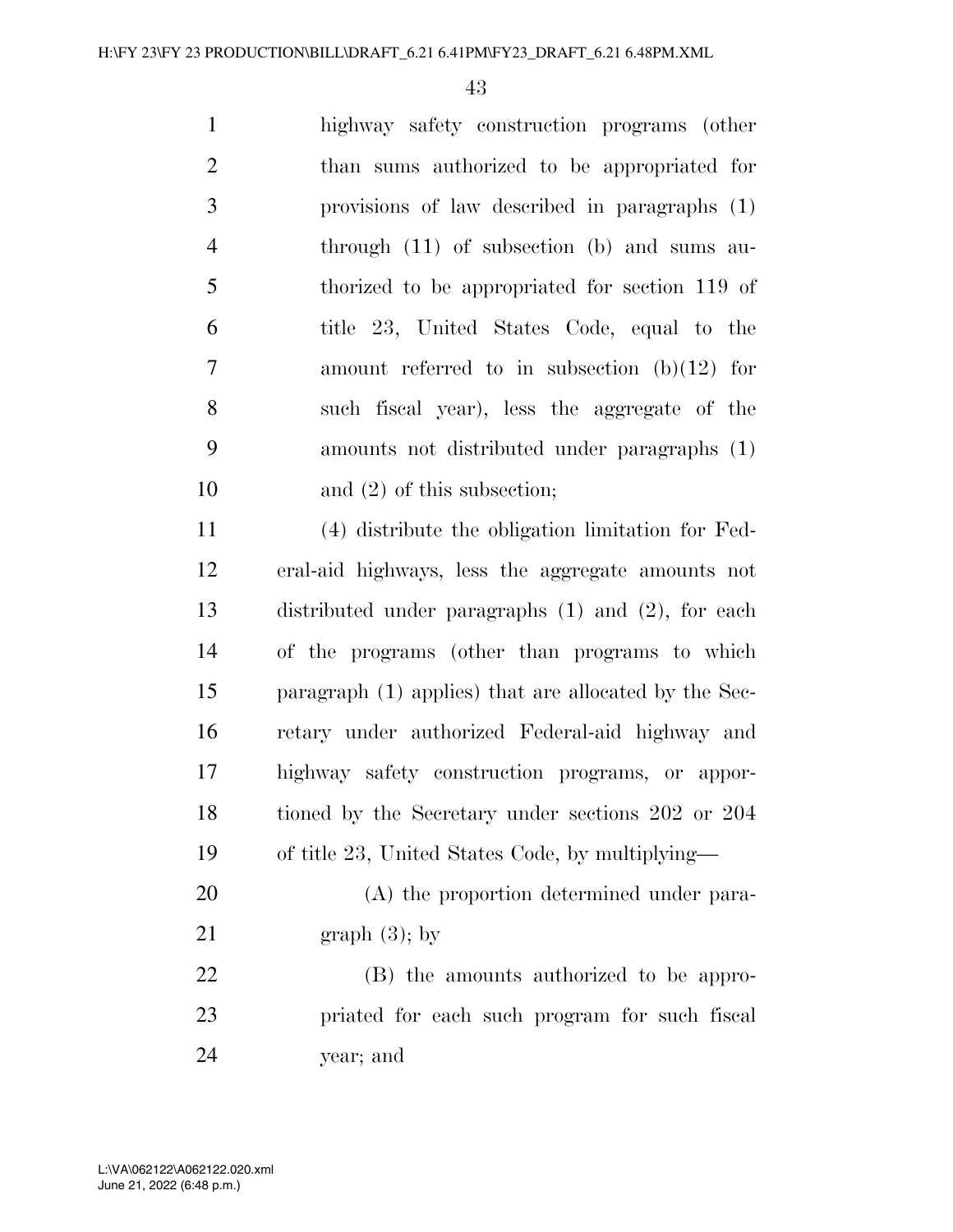| $\mathbf{1}$   | (5) distribute the obligation limitation for Fed-        |
|----------------|----------------------------------------------------------|
| $\overline{2}$ | eral-aid highways, less the aggregate amounts not        |
| 3              | distributed under paragraphs $(1)$ and $(2)$ and the     |
| $\overline{4}$ | amounts distributed under paragraph (4), for Fed-        |
| 5              | eral-aid highway and highway safety construction         |
| 6              | programs that are apportioned by the Secretary           |
| $\tau$         | under title 23, United States Code (other than the       |
| 8              | amounts apportioned for the National Highway Per-        |
| 9              | formance Program in section 119 of title 23, United      |
| 10             | States Code, that are exempt from the limitation         |
| 11             | under subsection $(b)(12)$ and the amounts appor-        |
| 12             | tioned under sections 202 and 204 of that title) in      |
| 13             | the proportion that—                                     |
| 14             | (A) amounts authorized to be appropriated                |
| 15             | for the programs that are apportioned under              |
| 16             | title 23, United States Code, to each State for          |
| 17             | such fiscal year; bears to                               |
| 18             | (B) the total of the amounts authorized to               |
| 19             | be appropriated for the programs that are ap-            |
| 20             | portioned under title 23, United States Code, to         |
| 21             | all States for such fiscal year.                         |
| 22             | (b) EXCEPTIONS FROM OBLIGATION LIMITATION.—              |
| 23             | The obligation limitation for Federal-aid highways shall |
| 24             | not apply to obligations under or for—                   |

(1) section 125 of title 23, United States Code;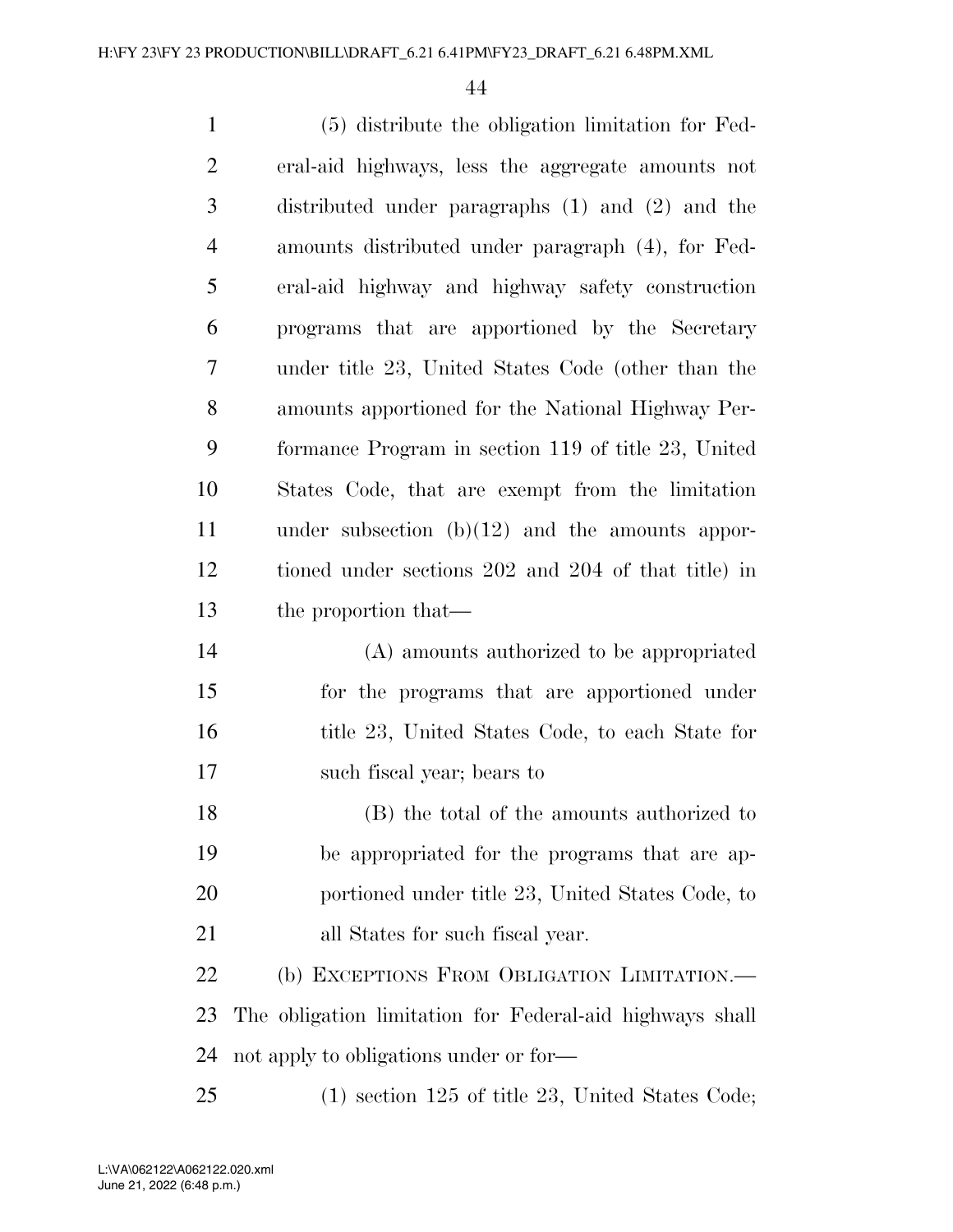| $\mathbf{1}$   | $(2)$ section 147 of the Surface Transportation            |
|----------------|------------------------------------------------------------|
| $\overline{2}$ | Assistance Act of 1978 (23 U.S.C. 144 note; 92             |
| 3              | Stat. 2714);                                               |
| $\overline{4}$ | (3) section 9 of the Federal-Aid Highway Act               |
| 5              | of 1981 (95 Stat. 1701);                                   |
| 6              | $(4)$ subsections (b) and (j) of section 131 of the        |
| 7              | Surface Transportation Assistance Act of 1982 (96          |
| 8              | Stat. 2119);                                               |
| 9              | $(5)$ subsections (b) and (c) of section 149 of the        |
| 10             | Surface Transportation and Uniform Relocation As-          |
| 11             | sistance Act of 1987 (101 Stat. 198);                      |
| 12             | $(6)$ sections 1103 through 1108 of the Inter-             |
| 13             | modal Surface Transportation Efficiency Act of             |
| 14             | 1991 (105 Stat. 2027);                                     |
| 15             | (7) section 157 of title 23, United States Code            |
| 16             | (as in effect on June 8, 1998);                            |
| 17             | $(8)$ section 105 of title 23, United States Code          |
| 18             | (as in effect for fiscal years 1998 through 2004, but      |
| 19             | only in an amount equal to \$639,000,000 for each          |
| 20             | of those fiscal years);                                    |
| 21             | (9) Federal-aid highway programs for which ob-             |
| 22             | ligation authority was made available under the            |
| 23             | Transportation Equity Act for the 21st Century             |
| 24             | $(112 \text{ Stat. } 107)$ or subsequent Acts for multiple |
| 25             | years or to remain available until expended, but only      |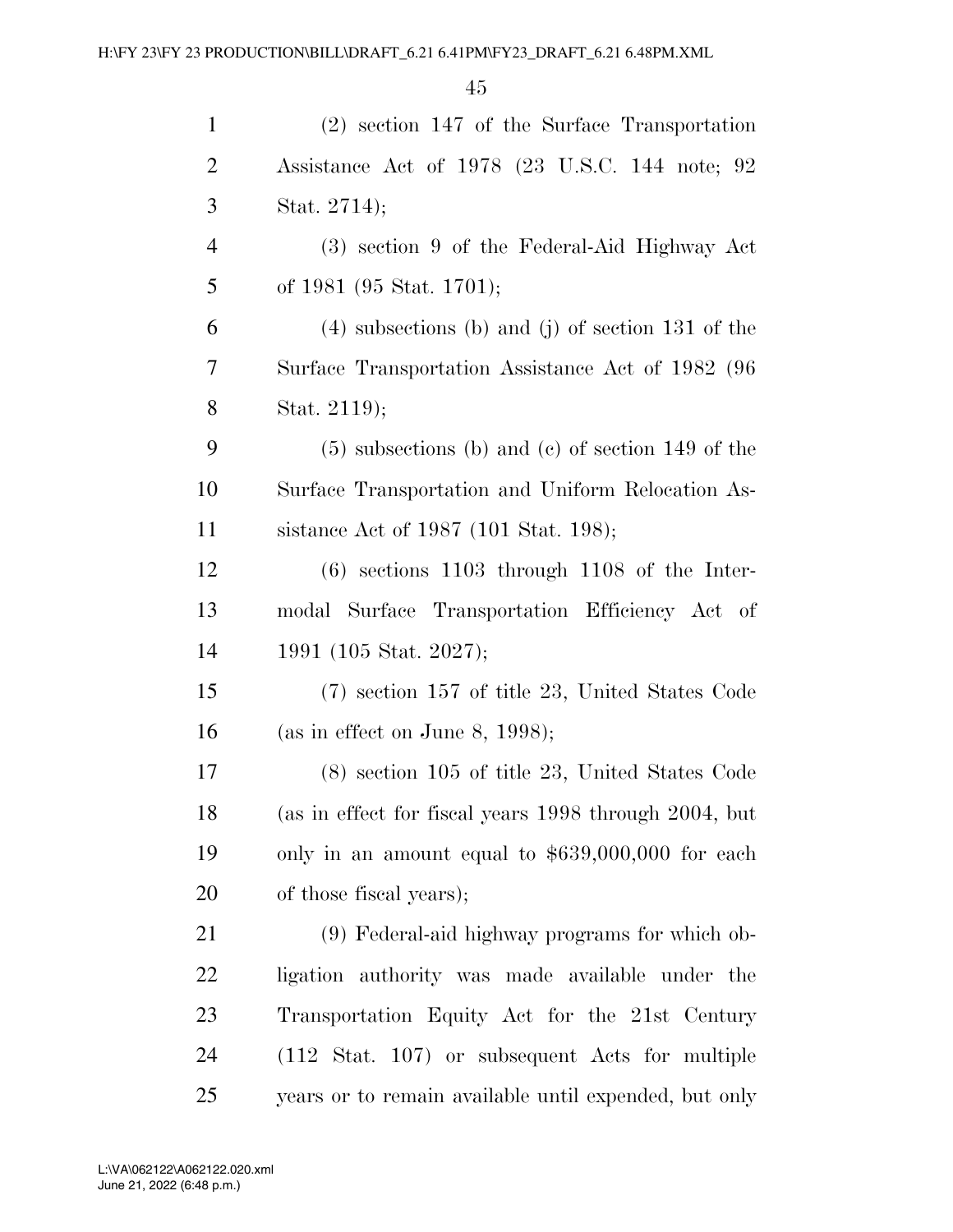| $\mathbf{1}$   | to the extent that the obligation authority has not    |
|----------------|--------------------------------------------------------|
| $\overline{c}$ | lapsed or been used;                                   |
| 3              | $(10)$ section 105 of title 23, United States Code     |
| 4              | (as in effect for fiscal years 2005 through 2012, but  |
| 5              | only in an amount equal to $$639,000,000$ for each     |
| 6              | of those fiscal years);                                |
| 7              | $(11)$ section 1603 of SAFETEA-LU<br>(23)              |
| 8              | U.S.C. 118 note; 119 Stat. 1248), to the extent that   |
| 9              | funds obligated in accordance with that section were   |
| 10             | not subject to a limitation on obligations at the time |
| 11             | at which the funds were initially made available for   |
| 12             | obligation; and                                        |
| 13             | $(12)$ section 119 of title 23, United States Code     |
| 14             | (but, for each of fiscal years $2013$ through $2023$ , |
| 15             | only in an amount equal to $$639,000,000$ .            |
| 16             | (c) REDISTRIBUTION OF UNUSED OBLIGATION AU-            |
| 17             | THORITY.—Notwithstanding subsection (a), the Secretary |
|                | 18 shall, after August 1 of such fiscal year—          |
| 19             | (1) revise a distribution of the obligation limita-    |
| 20             | tion made available under subsection (a) if an         |
| 21             | amount distributed cannot be obligated during that     |
| 22             | fiscal year; and                                       |
| 23             | (2) redistribute sufficient amounts to those           |
| 24             | States able to obligate amounts in addition to those   |
| 25             | previously distributed during that fiscal year, giving |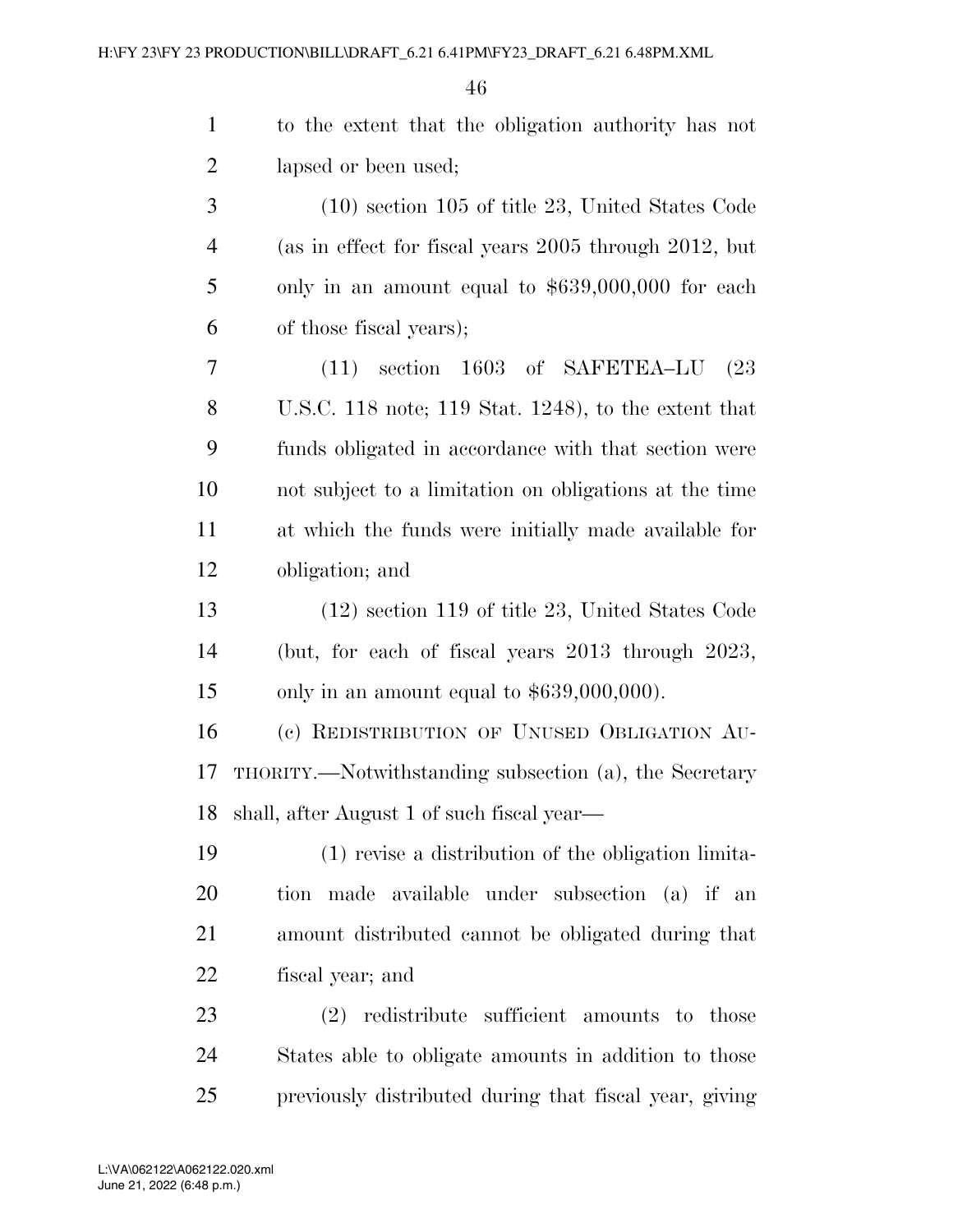| $\mathbf{1}$   | priority to those States having large unobligated bal- |
|----------------|--------------------------------------------------------|
| $\overline{2}$ | ances of funds apportioned under sections 144 (as in   |
| 3              | effect on the day before the date of enactment of      |
| $\overline{4}$ | Public Law $112-141$ ) and $104$ of title 23, United   |
| 5              | States Code.                                           |
| 6              | (d) APPLICABILITY OF OBLIGATION LIMITATIONS TO         |
| 7              | TRANSPORTATION RESEARCH PROGRAMS.                      |
| 8              | (1) IN GENERAL.—Except as provided in para-            |
| 9              | graph (2), the obligation limitation for Federal-aid   |
| 10             | highways shall apply to contract authority for trans-  |
| 11             | portation research programs carried out under—         |
| 12             | $(A)$ chapter 5 of title 23, United States             |
| 13             | Code;                                                  |
| 14             | (B) title VI of the Fixing America's Sur-              |
| 15             | face Transportation Act; and                           |
| 16             | (C) title III of division A of the Infrastruc-         |
| 17             | Investment and Jobs Act (Public Law<br>ture            |
| 18             | $117 - 58$ ).                                          |
| 19             | EXCEPTION.—Obligation authority made<br>(2)            |
| 20             | available under paragraph (1) shall—                   |
| 21             | $(A)$ remain available for a period of 4 fis-          |
| 22             | cal years; and                                         |
| 23             | (B) be in addition to the amount of any                |
| 24             | limitation imposed on obligations for Federal-         |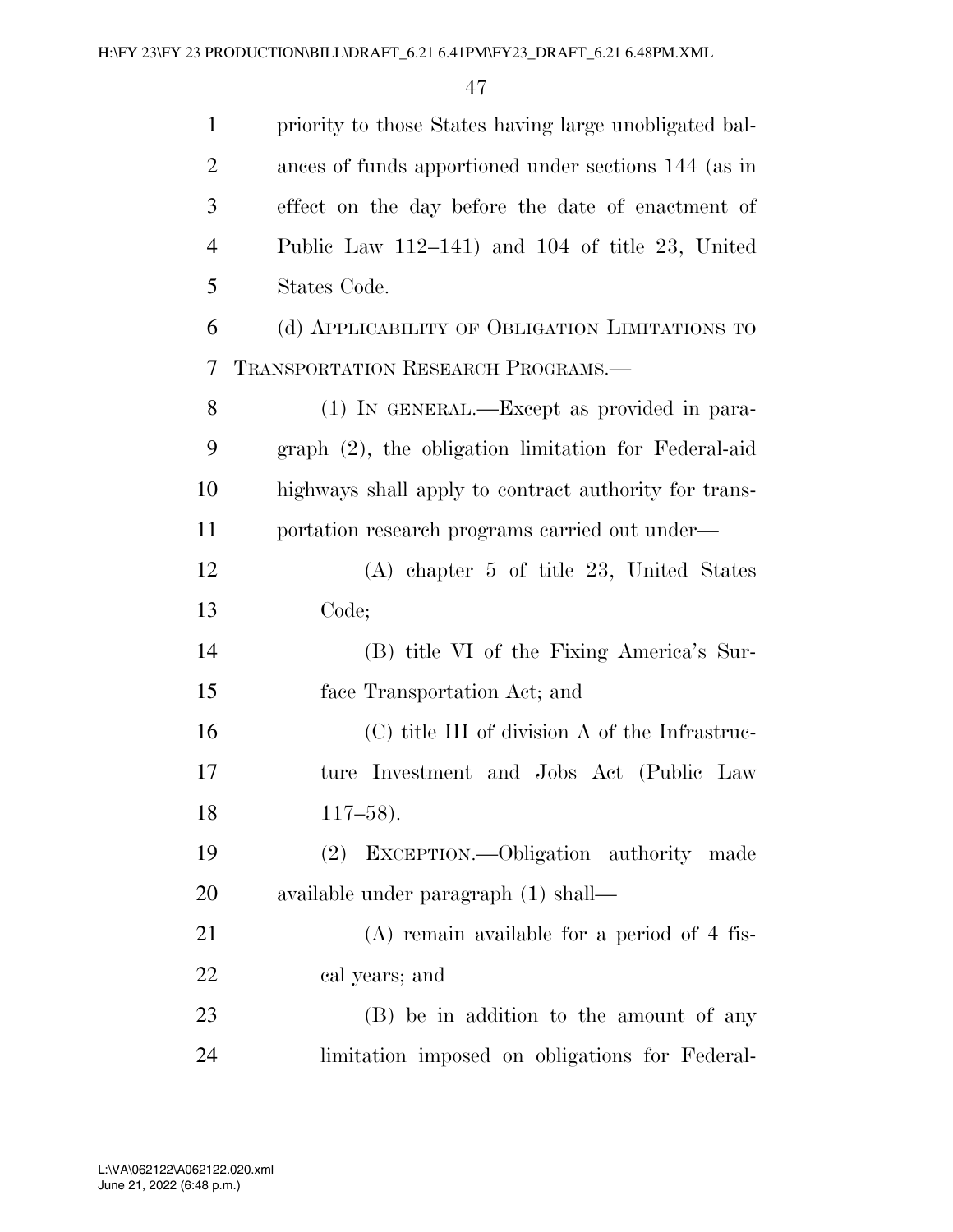| $\mathbf{1}$   | aid highway and highway safety construction          |
|----------------|------------------------------------------------------|
| $\overline{2}$ | programs for future fiscal years.                    |
| 3              | REDISTRIBUTION OF CERTAIN AUTHORIZED<br>(e)          |
| $\overline{4}$ | FUNDS.—                                              |
| 5              | $(1)$ In GENERAL.—Not later than 30 days after       |
| 6              | date of distribution of obligation limitation<br>the |
| $\tau$         | under subsection (a), the Secretary shall distribute |
| 8              | to the States any funds (excluding funds authorized) |
| 9              | for the program under section $202$ of title $23$ ,  |
| 10             | United States Code) that—                            |
| 11             | $(A)$ are authorized to be appropriated for          |
| 12             | such fiscal year for Federal-aid highway pro-        |
| 13             | grams; and                                           |
| 14             | (B) the Secretary determines will not be             |
| 15             | allocated to the States (or will not be appor-       |
| 16             | tioned to the States under section 204 of title      |
| 17             | 23, United States Code), and will not be avail-      |
| 18             | able for obligation, for such fiscal year because    |
| 19             | of the imposition of any obligation limitation for   |
| 20             | such fiscal year.                                    |
| 21             | (2) RATIO.—Funds shall be distributed under          |
| 22             | paragraph (1) in the same proportion as the dis-     |
| 23             | tribution of obligation authority under subsection   |
| 24             | $(a)(5)$ .                                           |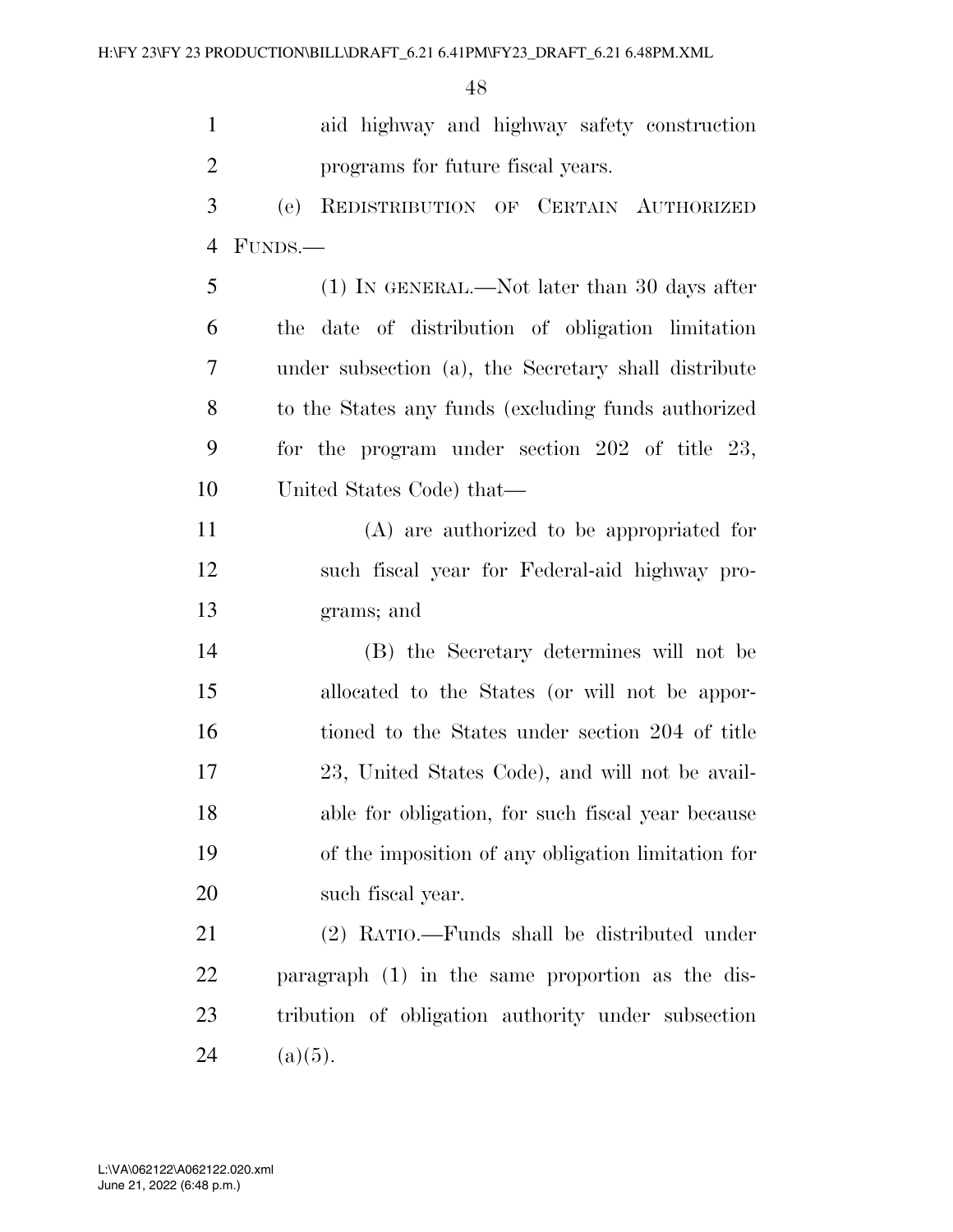(3) AVAILABILITY.—Funds distributed to each State under paragraph (1) shall be available for any purpose described in section 133(b) of title 23, United States Code.

 SEC. 121. Notwithstanding 31 U.S.C. 3302, funds re- ceived by the Bureau of Transportation Statistics from the sale of data products, for necessary expenses incurred pur- suant to chapter 63 of title 49, United States Code, may be credited to the Federal-aid highways account for the purpose of reimbursing the Bureau for such expenses: *Provided*, That such funds shall be subject to the obliga- tion limitation for Federal-aid highway and highway safety construction programs.

 SEC. 122. Not less than 15 days prior to waiving, under his or her statutory authority, any Buy America re- quirement for Federal-aid highways projects, the Sec- retary of Transportation shall make an informal public no- tice and comment opportunity on the intent to issue such waiver and the reasons therefor: *Provided*, That the Sec- retary shall provide an annual report to the House and Senate Committees on Appropriations on any waivers granted under the Buy America requirements.

 SEC. 123. None of the funds made available in this Act may be used to make a grant for a project under sec-tion 117 of title 23, United States Code, unless the Sec-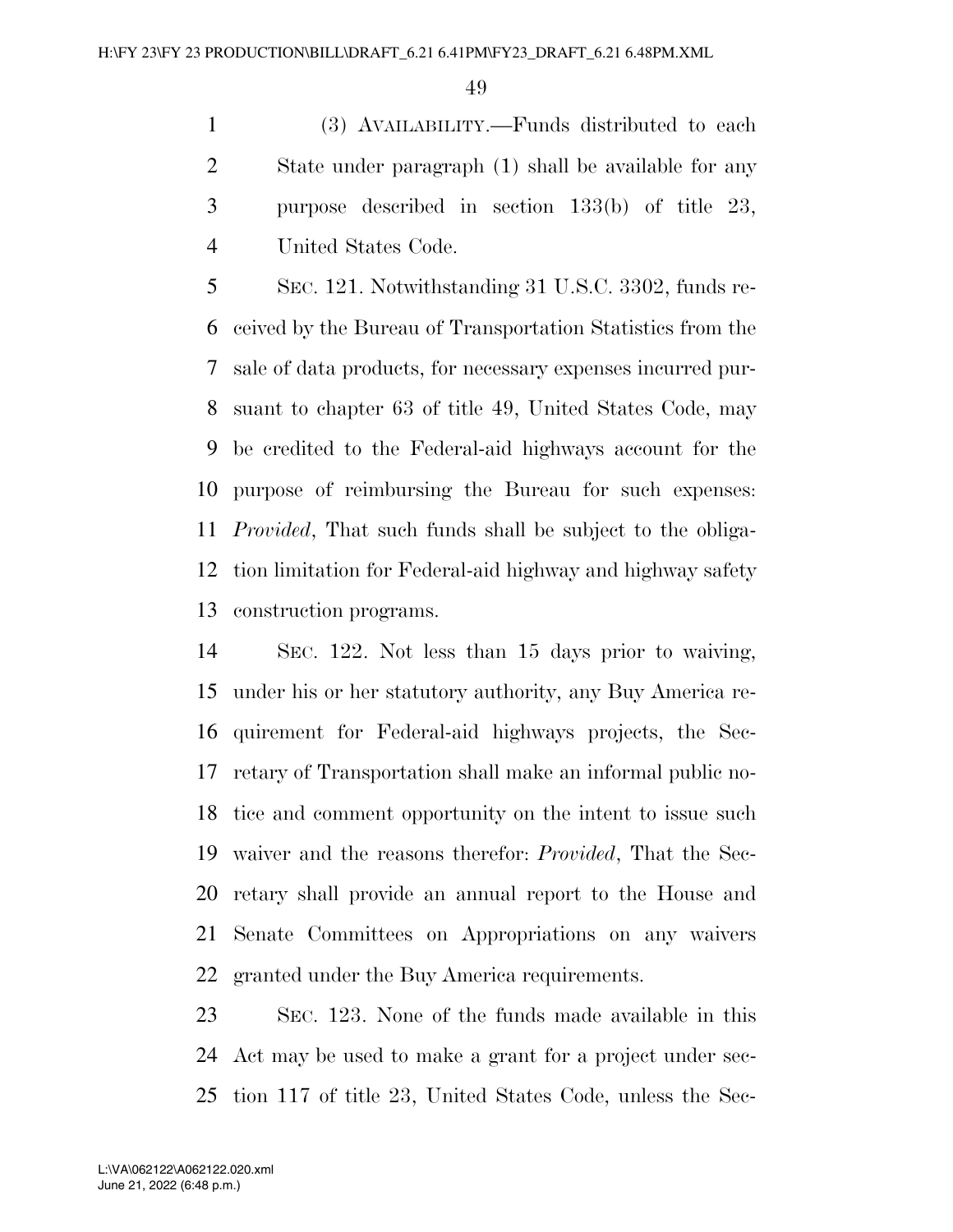retary, at least 60 days before making a grant under that section, provides written notification to the House and Senate Committees on Appropriations of the proposed grant, including an evaluation and justification for the project and the amount of the proposed grant award: *Pro- vided*, That the written notification required in the pre- ceding proviso shall be made not later than 180 days after the date of enactment of this Act.

 SEC. 124. (a) A State or territory, as defined in sec- tion 165 of title 23, United States Code, may use for any project eligible under section 133(b) of title 23 or section 165 of title 23 and located within the boundary of the State or territory any earmarked amount, and any associ- ated obligation limitation: *Provided*, That the Department of Transportation for the State or territory for which the earmarked amount was originally designated or directed notifies the Secretary of its intent to use its authority under this section and submits an annual report to the Secretary identifying the projects to which the funding would be applied. Notwithstanding the original period of availability of funds to be obligated under this section, such funds and associated obligation limitation shall re- main available for obligation for a period of 3 fiscal years after the fiscal year in which the Secretary is notified. The Federal share of the cost of a project carried out with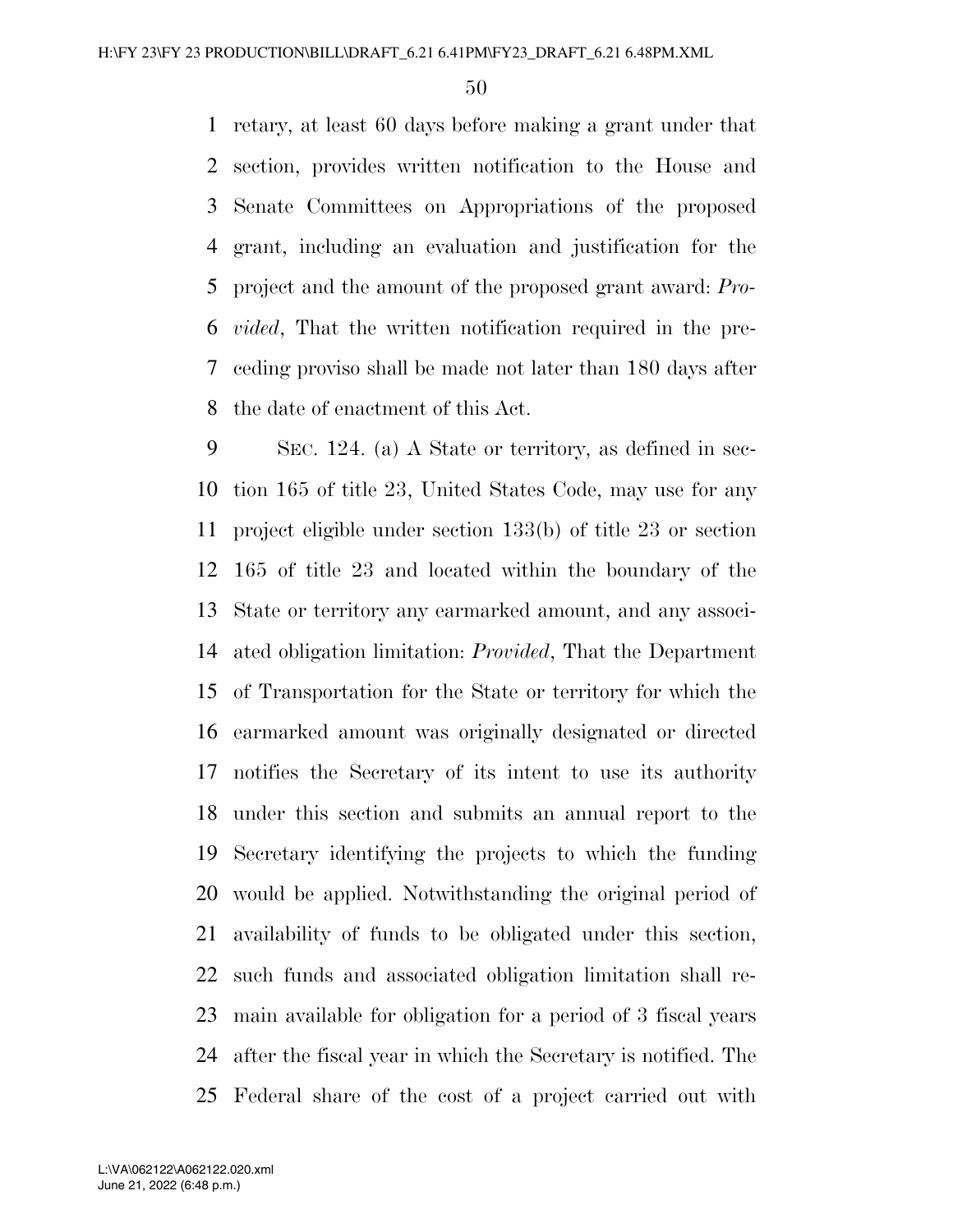funds made available under this section shall be the same as associated with the earmark.

- (b) In this section, the term ''earmarked amount'' means—
- (1) congressionally directed spending, as de- fined in rule XLIV of the Standing Rules of the Senate, identified in a prior law, report, or joint ex- planatory statement, which was authorized to be ap- propriated or appropriated more than 10 fiscal years prior to the current fiscal year, and administered by the Federal Highway Administration; or
- (2) a congressional earmark, as defined in rule XXI of the Rules of the House of Representatives, identified in a prior law, report, or joint explanatory statement, which was authorized to be appropriated or appropriated more than 10 fiscal years prior to the current fiscal year, and administered by the Fed-eral Highway Administration.

 (c) The authority under subsection (a) may be exer- cised only for those projects or activities that have obli- gated less than 10 percent of the amount made available for obligation as of October 1 of the current fiscal year, and shall be applied to projects within the same general geographic area within 25 miles for which the funding was designated, except that a State or territory may apply

June 21, 2022 (6:48 p.m.) L:\VA\062122\A062122.020.xml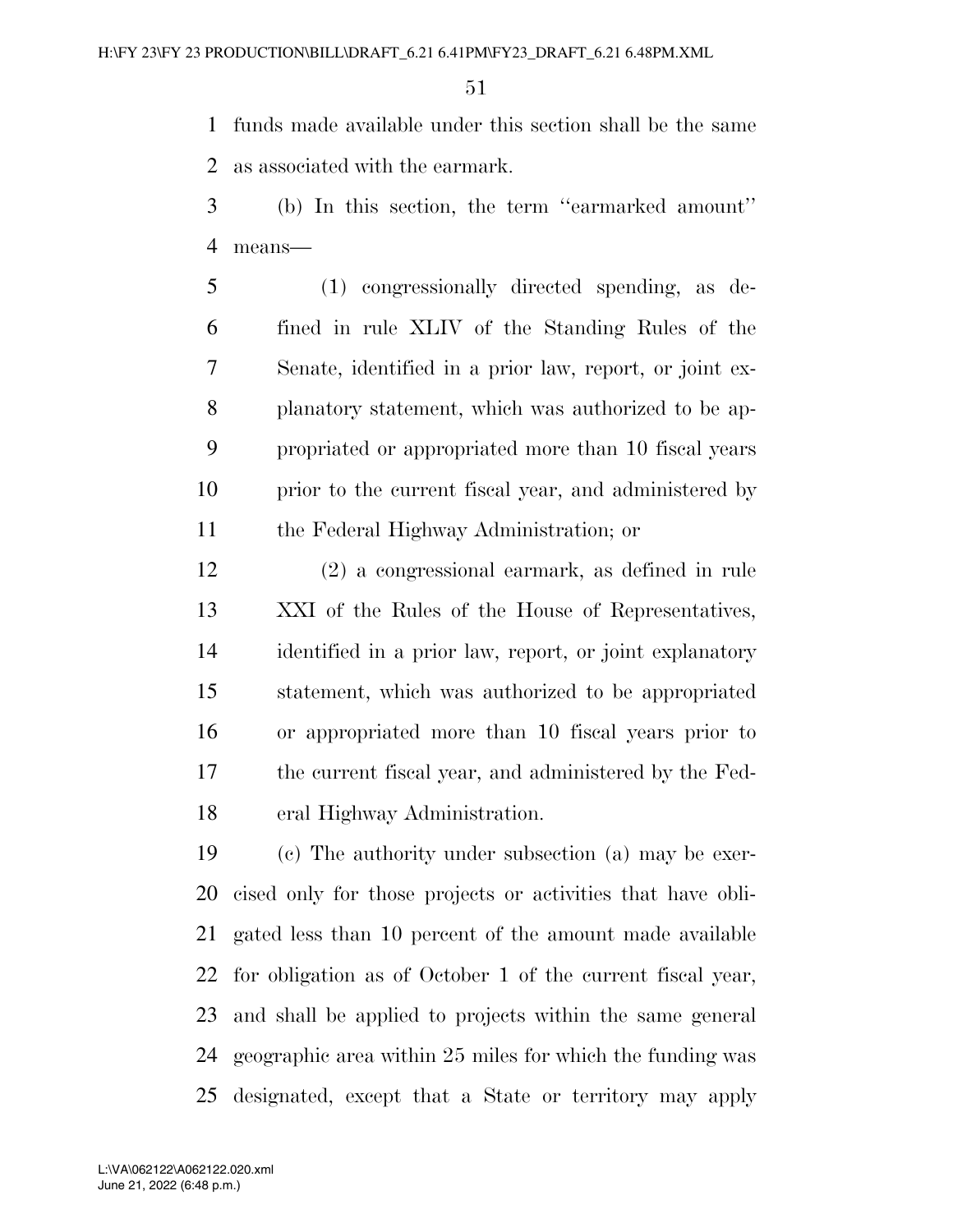such authority to unexpended balances of funds from projects or activities the State or territory certifies have been closed and for which payments have been made under a final voucher.

 (d) The Secretary shall submit consolidated reports of the information provided by the States and territories annually to the House and Senate Committees on Appro-priations.

 SEC. 125. Until final guidance is published, the Ad- ministrator of the Federal Highway Administration shall adjudicate requests for Buy America waivers under the criteria that were in effect prior to April 17, 2018.

 FEDERAL MOTOR CARRIER SAFETY ADMINISTRATION MOTOR CARRIER SAFETY OPERATIONS AND PROGRAMS (LIQUIDATION OF CONTRACT AUTHORIZATION)

- (LIMITATION ON OBLIGATIONS)
- (HIGHWAY TRUST FUND)

 For payment of obligations incurred in the implemen- tation, execution, and administration of motor carrier safety operations and programs pursuant to section 31110 of title 49, United States Code, \$367,500,000, to be de- rived from the Highway Trust Fund (other than the Mass Transit Account), together with advances and reimburse- ments received by the Federal Motor Carrier Safety Ad-ministration, the sum of which shall remain available until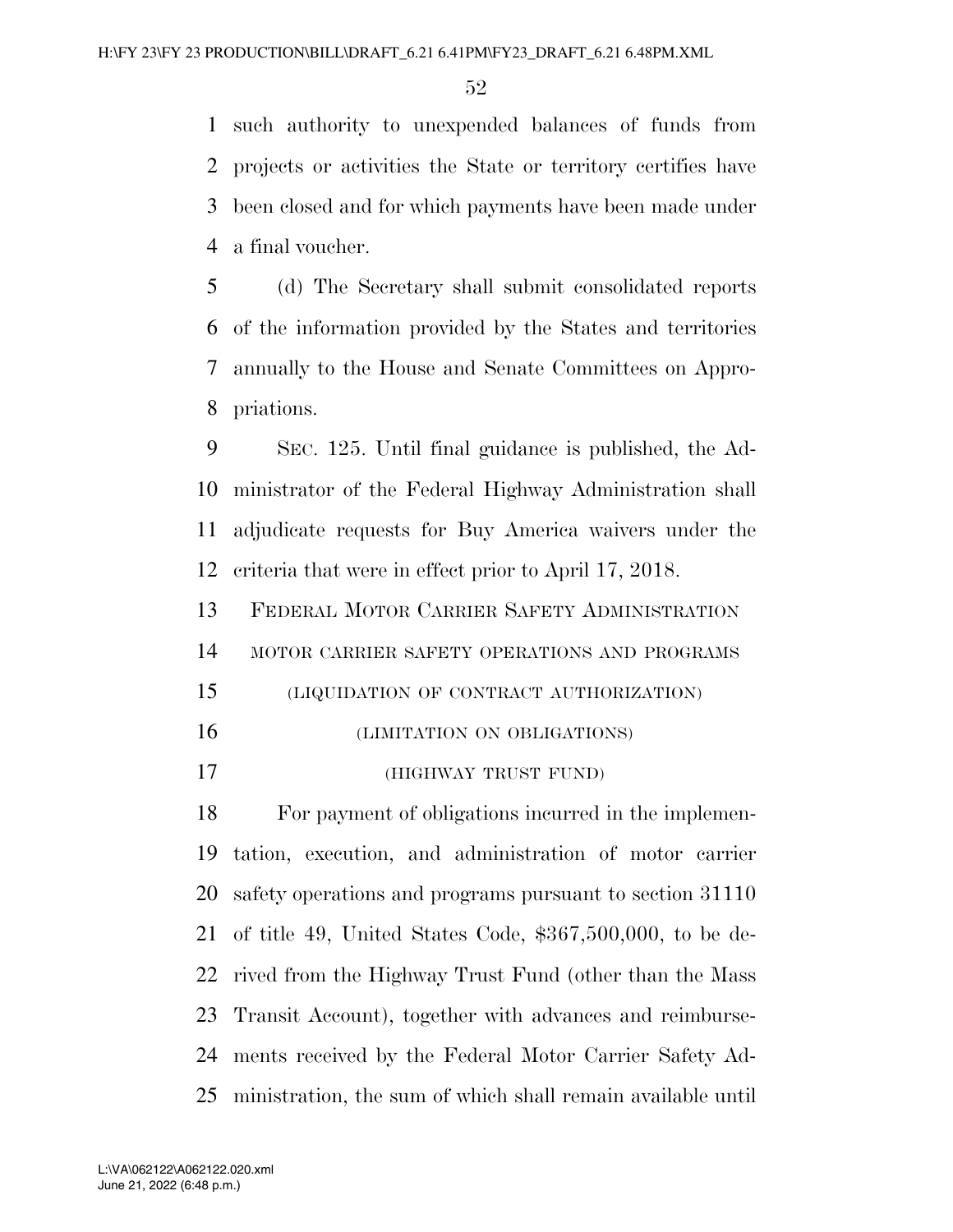expended: *Provided*, That funds available for implementa- tion, execution, or administration of motor carrier safety operations and programs authorized under title 49, United States Code, shall not exceed total obligations of \$367,500,000, for ''Motor Carrier Safety Operations and Programs'' for fiscal year 2023, of which \$14,073,000, to remain available for obligation until September 30, 2025, is for the research and technology program, and of which not less than \$63,098,000, to remain available for obliga- tion until September 30, 2025, is for development, mod- ernization, enhancement, and continued operation and maintenance of information technology and information management.

| 14 | MOTOR CARRIER SAFETY GRANTS             |
|----|-----------------------------------------|
| 15 | (LIQUIDATION OF CONTRACT AUTHORIZATION) |

- (LIMITATION ON OBLIGATIONS)
- (HIGHWAY TRUST FUND)

 For payment of obligations incurred in carrying out sections 31102, 31103, 31104, and 31313 of title 49, United States Code, \$506,150,000, to be derived from the Highway Trust Fund (other than the Mass Transit Ac- count) and to remain available until expended: *Provided*, That funds available for the implementation or execution of motor carrier safety programs shall not exceed total ob-ligations of \$506,150,000 in fiscal year 2023 for ''Motor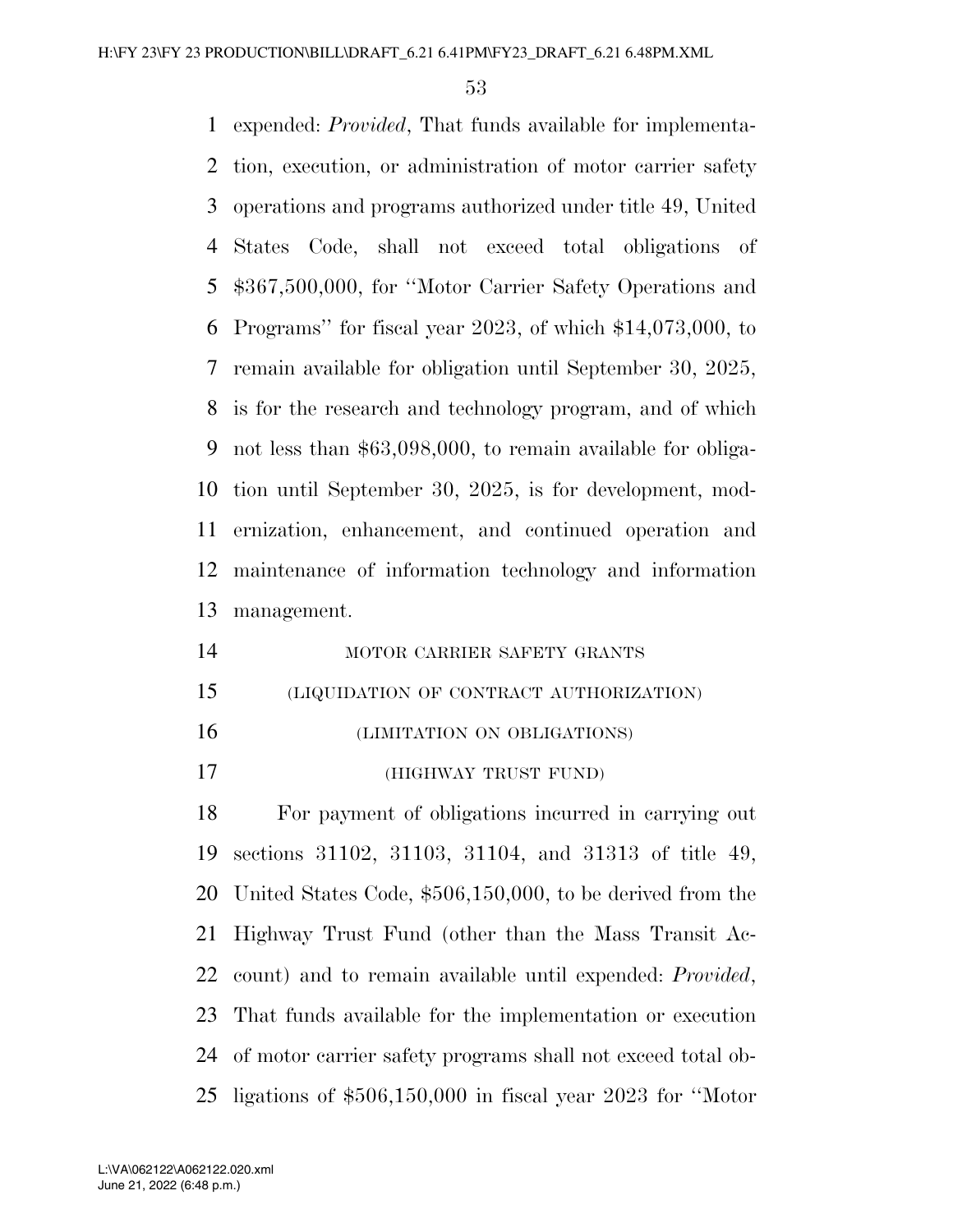Carrier Safety Grants'': *Provided further*, That of the amounts made available under this heading—

 (1) \$398,500,000, to remain available for obli- gation until September 30, 2024, shall be for the motor carrier safety assistance program;

 (2) \$42,650,000, to remain available for obliga- tion until September 30, 2024, shall be for the com- mercial driver's license program implementation pro-gram;

 (3) \$58,800,000, to remain available for obliga- tion until September 30, 2024, shall be for the high priority program;

 (4) \$1,200,000, to remain available for obliga- tion until September 30, 2024, shall be for the com- mercial motor vehicle operators grant program; and (5) \$5,000,000, to remain available for obliga- tion until September 30, 2024, shall be for the com- mercial motor vehicle enforcement training and sup-port grant program.

ADMINISTRATIVE PROVISION—FEDERAL MOTOR CARRIER

21 SAFETY ADMINISTRATION

 SEC. 130. The Federal Motor Carrier Safety Admin- istration shall update annual inspection regulations under Appendix G to subchapter B of chapter III of title 49,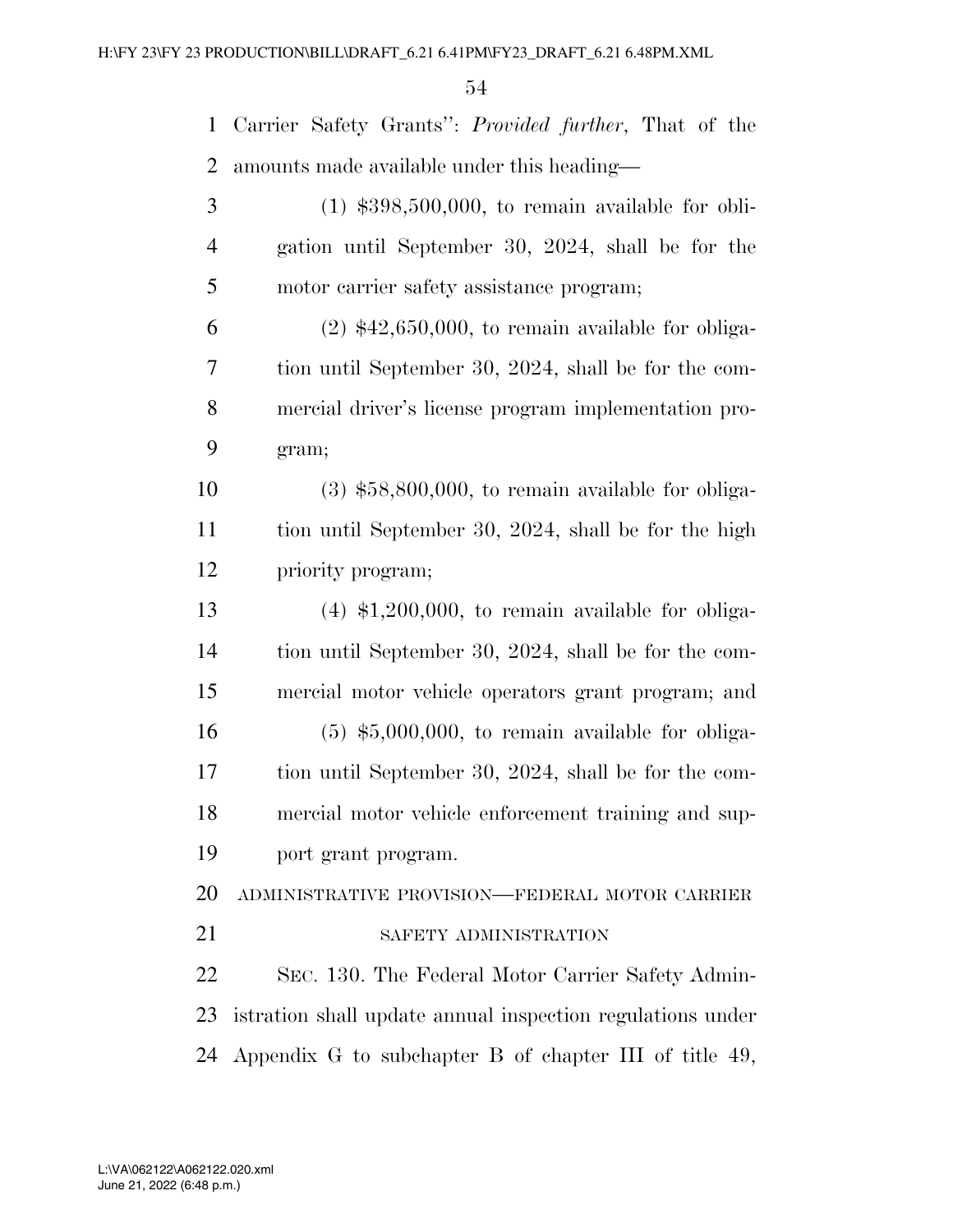Code of Federal Regulations, as recommended by GAO–

19–264.

- NATIONAL HIGHWAY TRAFFIC SAFETY ADMINISTRATION
- OPERATIONS AND RESEARCH

 For expenses necessary to discharge the functions of the Secretary, with respect to traffic and highway safety authorized under chapter 301 and part C of subtitle VI of title 49, United States Code, \$230,000,000, to remain available through September 30, 2024.

- 10 OPERATIONS AND RESEARCH
- (LIQUIDATION OF CONTRACT AUTHORIZATION)
- (LIMITATION ON OBLIGATIONS)
- (HIGHWAY TRUST FUND)

 For payment of obligations incurred in carrying out the provisions of section 403 of title 23, United States Code, including behavioral research on Automated Driving Systems and Advanced Driver Assistance Systems and im- proving consumer responses to safety recalls, section 25024 of the Infrastructure Investment and Jobs Act (Public Law 117–58), and chapter 303 of title 49, United States Code, \$197,000,000, to be derived from the High- way Trust Fund (other than the Mass Transit Account) and to remain available until expended: *Provided*, That none of the funds in this Act shall be available for the planning or execution of programs the total obligations for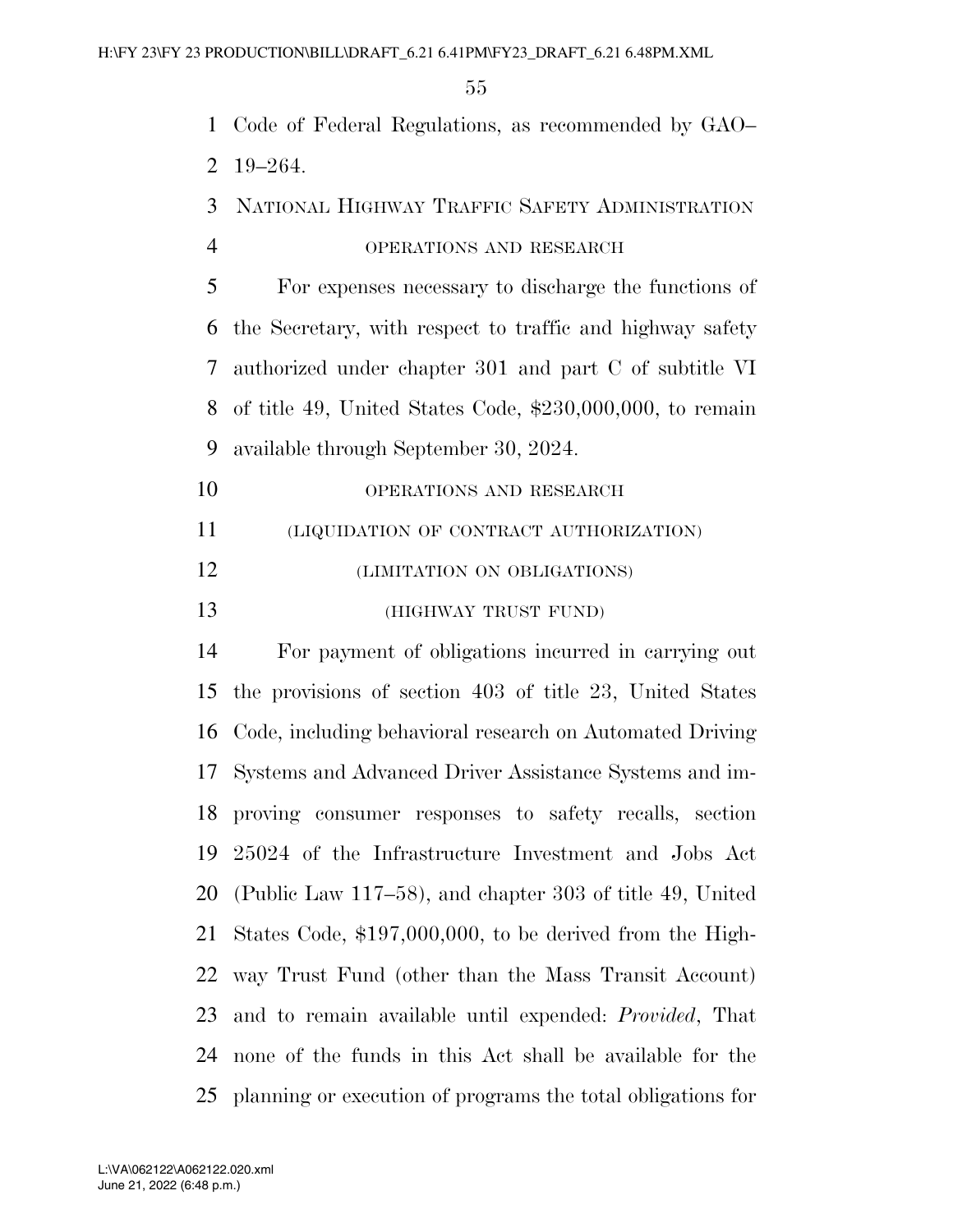which, in fiscal year 2023, are in excess of \$197,000,000: *Provided further*, That of the sums appropriated under this heading—

 (1) \$190,000,000 shall be for programs author- ized under section 403 of title 23, United States Code, including behavioral research on Automated Driving Systems and Advanced Driver Assistance Systems and improving consumer responses to safety recalls, and section 25024 of the Infrastructure In- vestment and Jobs Act (Public Law 117–58); and (2) \$7,000,000 shall be for the National Driver

 Register authorized under chapter 303 of title 49, United States Code:

 *Provided further*, That within the \$197,000,000 obligation limitation for operations and research, \$57,500,000 shall remain available until September 30, 2024: *Provided fur- ther*, That amounts for behavioral research on Automated Driving Systems and Advanced Driver Assistance Systems and improving consumer responses to safety recalls are in addition to any other funds provided for those purposes for fiscal year 2023 in this Act.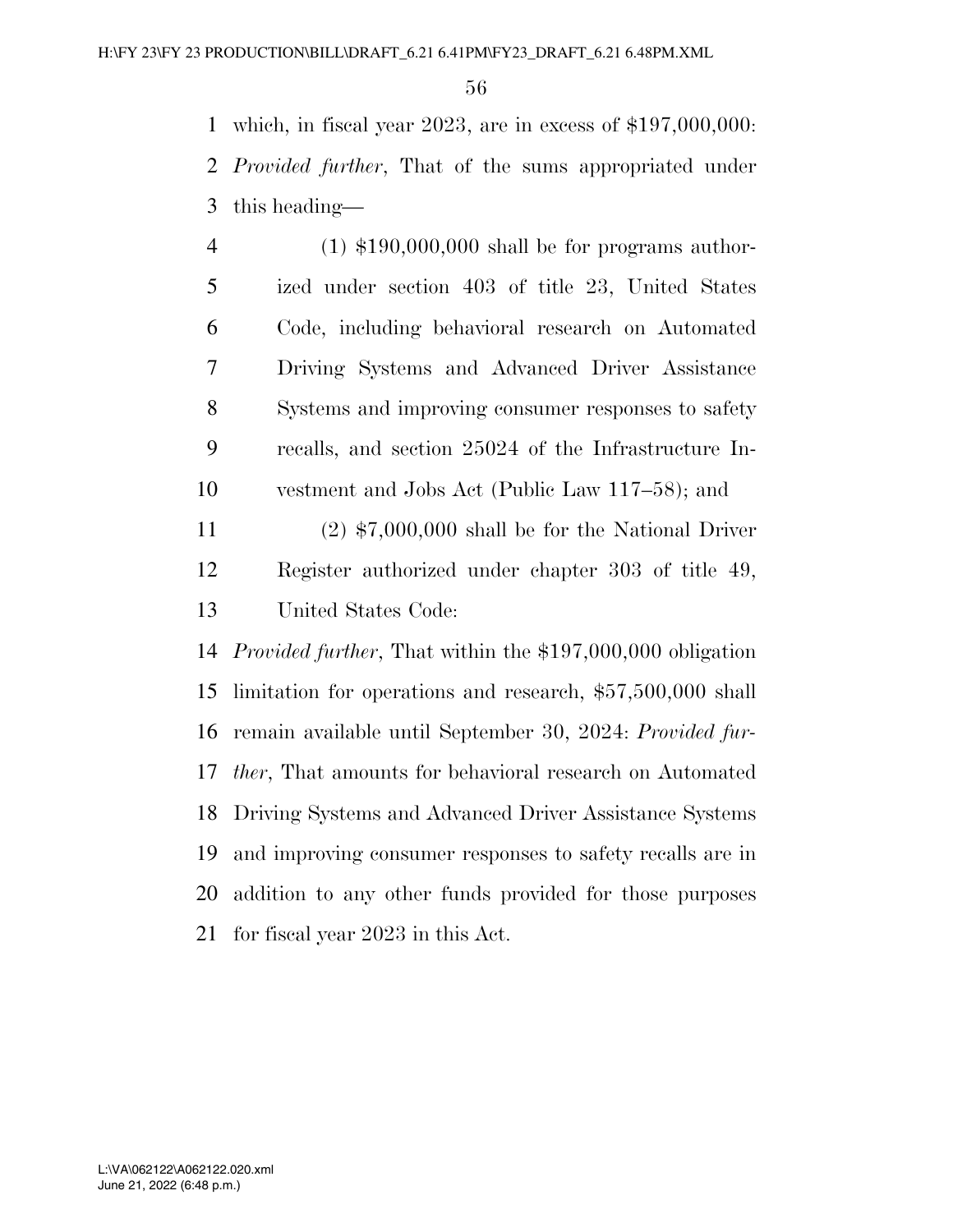| HIGHWAY TRAFFIC SAFETY GRANTS                       |
|-----------------------------------------------------|
| (LIQUIDATION OF CONTRACT AUTHORIZATION)             |
| (LIMITATION ON OBLIGATIONS)                         |
| (HIGHWAY TRUST FUND)                                |
| For payment of obligations incurred in carrying out |

 provisions of sections 402, 404, and 405 of title 23, United States Code, and grant administration expenses under chapter 4 of title 23, United States Code, to remain available until expended, \$795,220,000, to be derived from the Highway Trust Fund (other than the Mass Transit Account): *Provided*, That none of the funds in this Act shall be available for the planning or execution of pro- grams for which the total obligations in fiscal year 2023 are in excess of \$795,220,000 for programs authorized under sections 402, 404, and 405 of title 23, United States Code, and grant administration expenses under chapter 4 of title 23, United States Code: *Provided further*, That of the sums appropriated under this heading—

 (1) \$370,900,000 shall be for ''Highway Safety Programs'' under section 402 of title 23, United States Code;

 (2) \$346,500,000 shall be for ''National Pri- ority Safety Programs'' under section 405 of title 23, United States Code;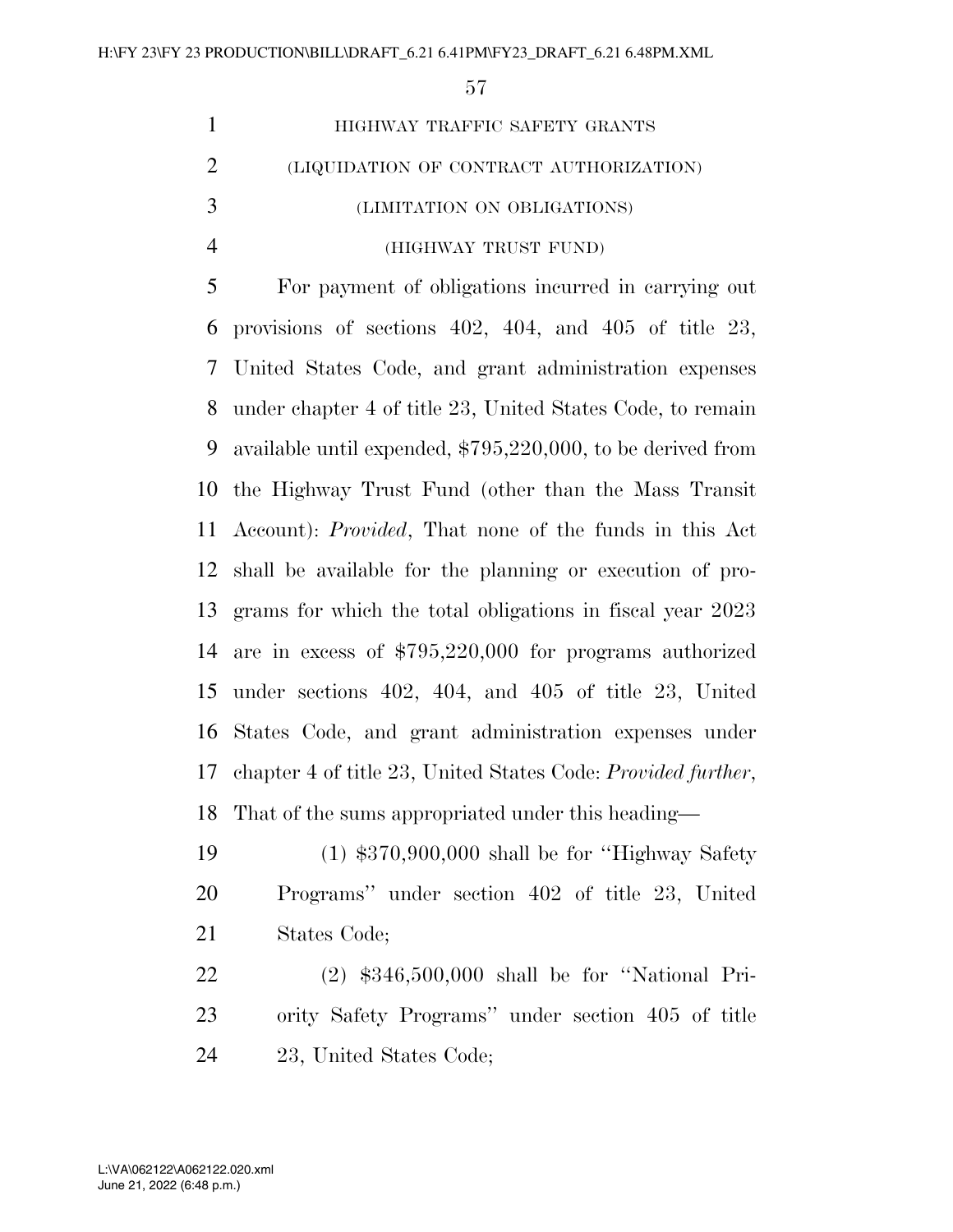(3) \$38,300,000 shall be for the ''High Visi- bility Enforcement Program'' under section 404 of title 23, United States Code; and

 (4) \$39,520,000 shall be for grant administra- tive expenses under chapter 4 of title 23, United States Code:

 *Provided further*, That none of these funds shall be used for construction, rehabilitation, or remodeling costs, or for office furnishings and fixtures for State, local or private buildings or structures: *Provided further*, That not to ex- ceed \$500,000 of the funds made available for ''National Priority Safety Programs'' under section 405 of title 23, United States Code, for ''Impaired Driving Counter- measures'' (as described in subsection (d) of that section) shall be available for technical assistance to the States: *Provided further*, That with respect to the ''Transfers'' provision under section 405(a)(8) of title 23, United States Code, any amounts transferred to increase the amounts made available under section 402 shall include the obligation authority for such amounts: *Provided fur- ther*, That the Administrator shall notify the House and Senate Committees on Appropriations of any exercise of the authority granted under the preceding proviso or under section 405(a)(8) of title 23, United States Code, within 5 days.

June 21, 2022 (6:48 p.m.) L:\VA\062122\A062122.020.xml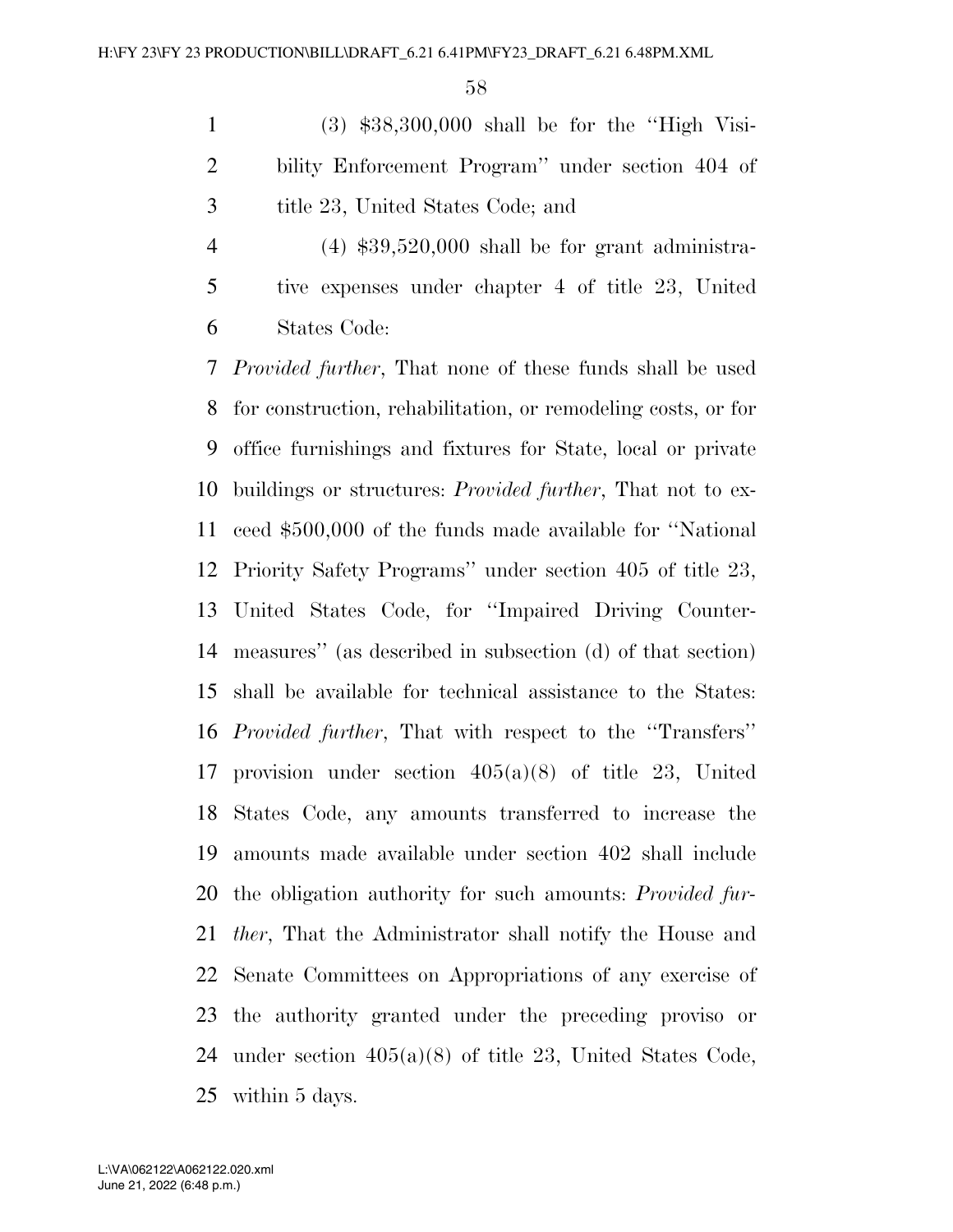ADMINISTRATIVE PROVISIONS—NATIONAL HIGHWAY

TRAFFIC SAFETY ADMINISTRATION

 SEC. 140. An additional \$130,000 shall be made available to the National Highway Traffic Safety Adminis- tration, out of the amount limited for section 402 of title 23, United States Code, to pay for travel and related ex- penses for State management reviews and to pay for core competency development training and related expenses for highway safety staff.

 SEC. 141. The limitations on obligations for the pro- grams of the National Highway Traffic Safety Adminis- tration set in this Act shall not apply to obligations for which obligation authority was made available in previous public laws but only to the extent that the obligation au-thority has not lapsed or been used.

 SEC. 142. None of the funds in this Act or any other Act shall be used to enforce the requirements of section 18  $405(a)(9)$  of title 23, United States Code.

- FEDERAL RAILROAD ADMINISTRATION
- 20 SAFETY AND OPERATIONS

 For necessary expenses of the Federal Railroad Ad- ministration, not otherwise provided for, \$250,449,000, of which \$25,000,000 shall remain available until expended.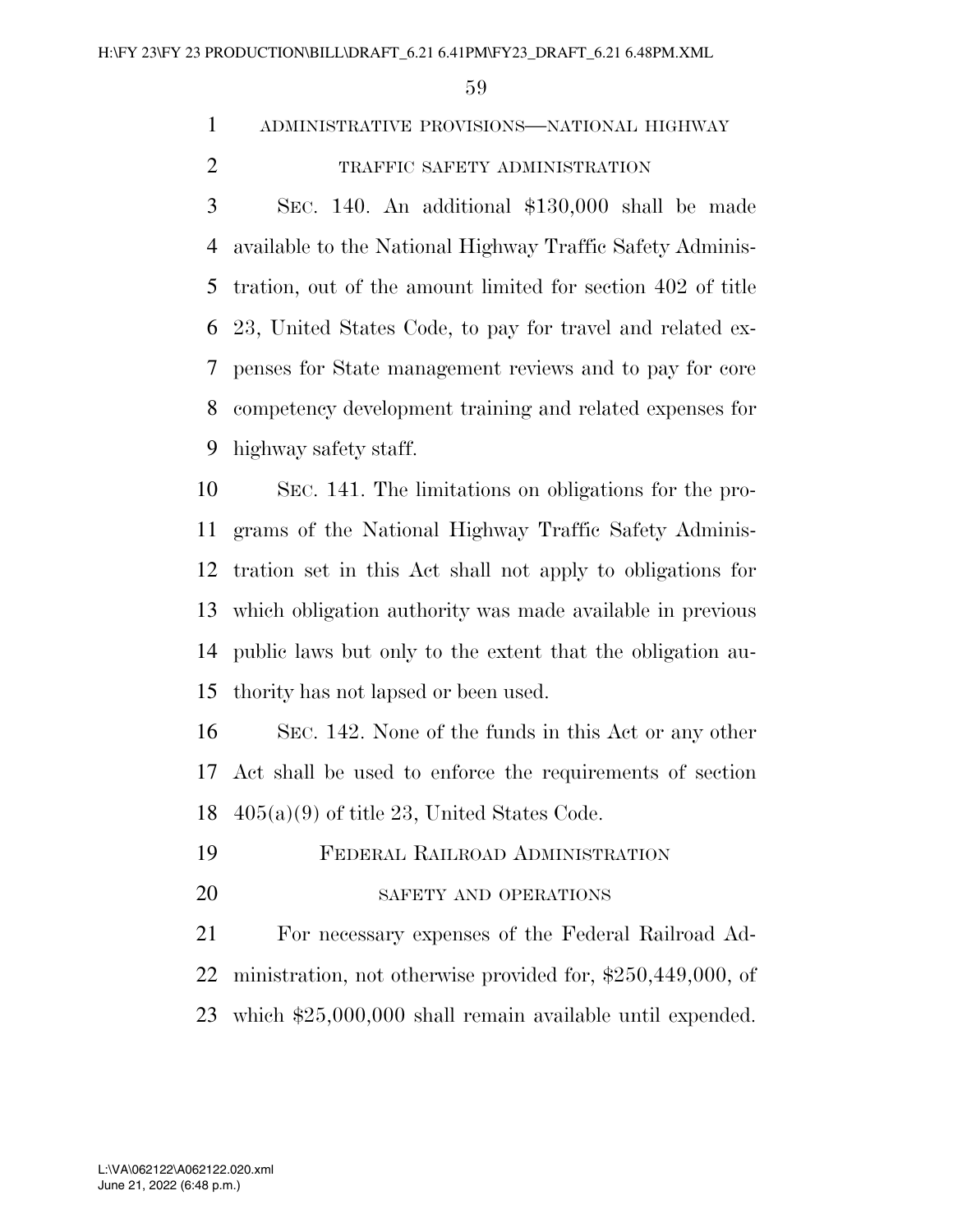# RAILROAD RESEARCH AND DEVELOPMENT

 For necessary expenses for railroad research and de- velopment, \$47,000,000, to remain available until ex- pended: *Provided*, That of the amounts made available under this heading, up to \$3,000,000 shall be available pursuant to section 20108(d) of title 49, United States Code, for the construction, alteration, and repair of build- ings and improvements at the Transportation Technology Center.

# FEDERAL-STATE PARTNERSHIP FOR INTERCITY PASSENGER RAIL

 For necessary expenses related to Federal-State Partnership for Intercity Passenger Rail grants as author- ized by section 24911 of title 49, United States Code, \$555,000,000, to remain available until expended: *Pro- vided*, That amounts made available under the heading ''Northeast Corridor Grants to the National Railroad Pas- senger Corporation'' in this Act may be used as non-Fed- eral share for projects located on the Northeast Corridor selected for award under section 24911 of title 49, United States Code, notwithstanding subsection (f) of such sec- tion: *Provided further*, That amounts made available under the heading ''National Network Grants to the National Railroad Passenger Corporation'' in this Act may be used as non-Federal share for projects not located on the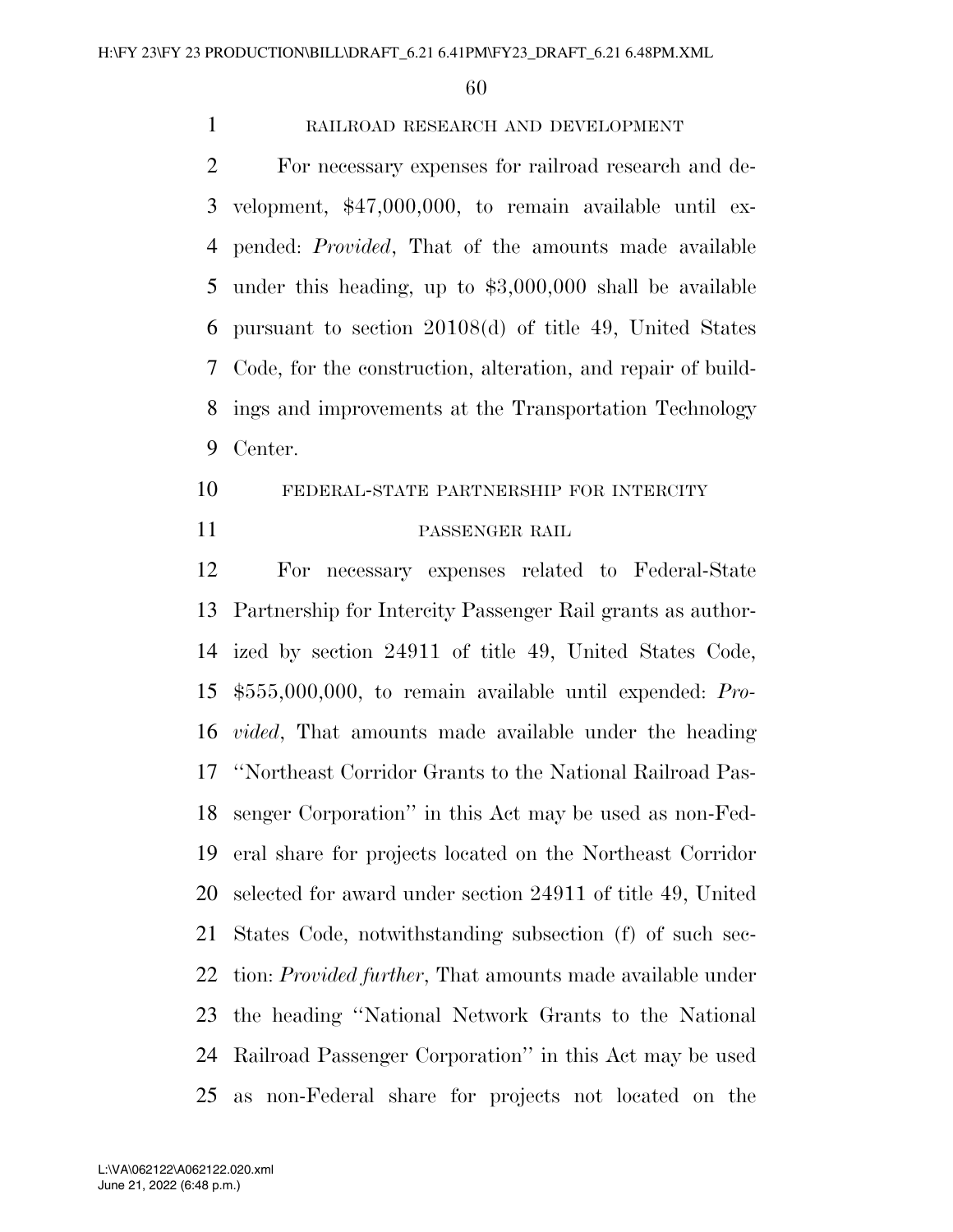Northeast Corridor selected for award under section 24911 of title 49, United States Code, notwithstanding subsection (f) of such section: *Provided further*, That the Secretary may withhold up to 2 percent of the amounts made available under this heading in this Act for the costs of award and project management oversight of grants car-ried out under title 49, United States Code.

CONSOLIDATED RAIL INFRASTRUCTURE AND SAFETY

# IMPROVEMENTS

 For necessary expenses related to Consolidated Rail Infrastructure and Safety Improvements grants, as au- thorized by section 22907 of title 49, United States Code, \$630,000,000, to remain available until expended: *Pro- vided*, That of the amounts made available under this heading in this Act—

 (1) not less than \$150,000,000 shall be for projects eligible under section 22907(c)(2) of title 49, United States Code, that support the develop- ment of new intercity passenger rail service routes including alignments for existing routes;

 (2) not less than \$25,000,000 shall be for projects eligible under section 22907(c)(11) of title 49, United States Code: *Provided*, That for amounts made available in this paragraph, the Secretary shall give preference to projects that are located in coun-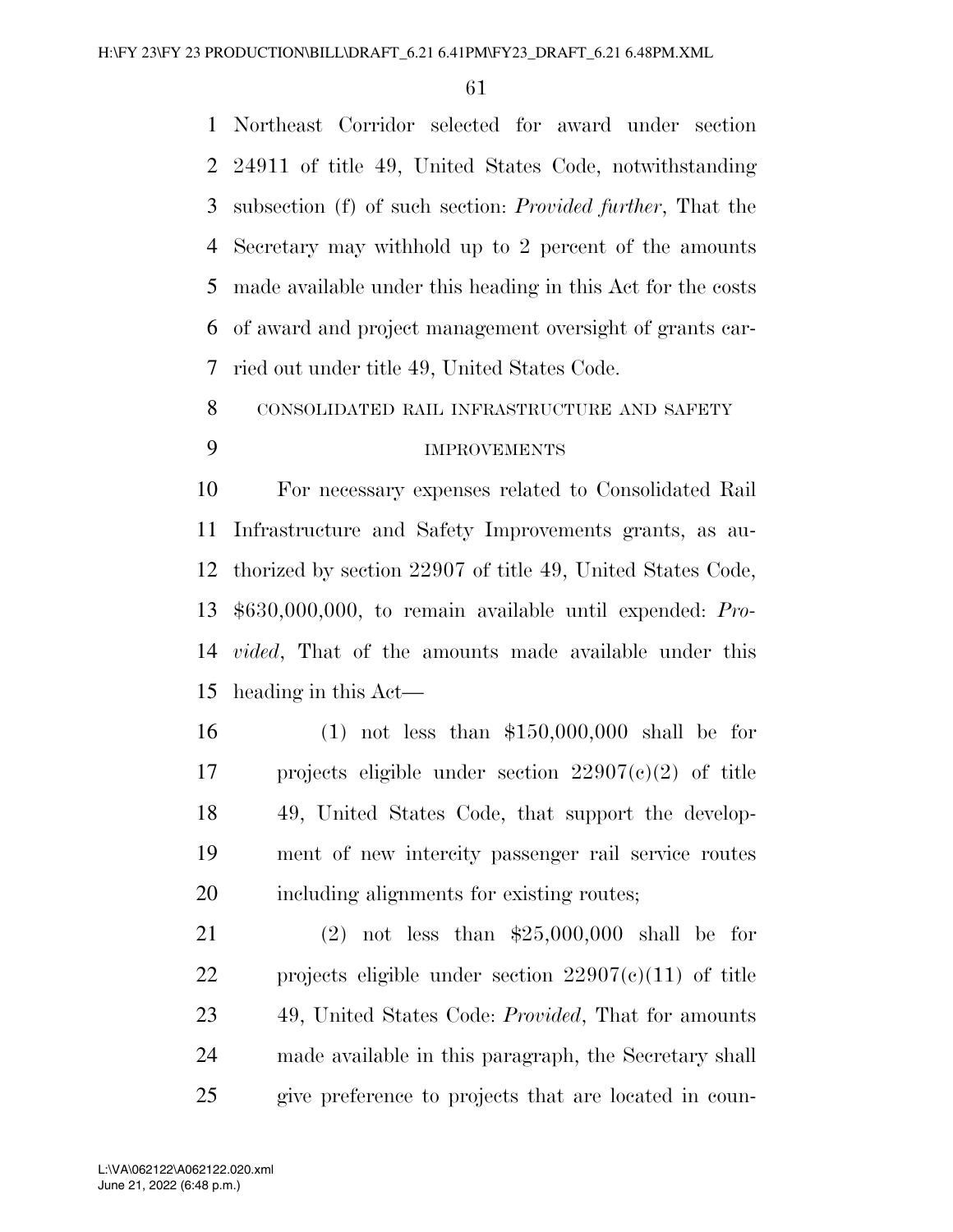ties with the most pedestrian trespasser casualties; and

 (3) not more than \$5,000,000 shall be for preconstruction planning activities and capital costs related to the deployment of magnetic levitation transportation projects:

 *Provided further*, That for amounts made available under this heading, eligible projects under section 22907(c)(8) of title 49, United States Code, shall also include railroad systems planning (including the preparation of regional intercity passenger rail plans and State Rail Plans) and railroad project development activities (including railroad project planning, preliminary engineering, design, environ- mental analysis, feasibility studies, and the development and analysis of project alternatives): *Provided further*, 16 That section  $22907(e)(1)(A)$  of title 49, United States Code, shall not apply to amounts made available under this heading: *Provided further*, That section  $22907(e)(1)(A)$  of title 49, United States Code, shall not apply to amounts made available under this heading in previous fiscal years if such funds are announced in a no- tice of funding opportunity that includes funds made avail- able under this heading: *Provided further*, That unobli- gated balances remaining after 6 years after the date of enactment of this Act may be used for any eligible project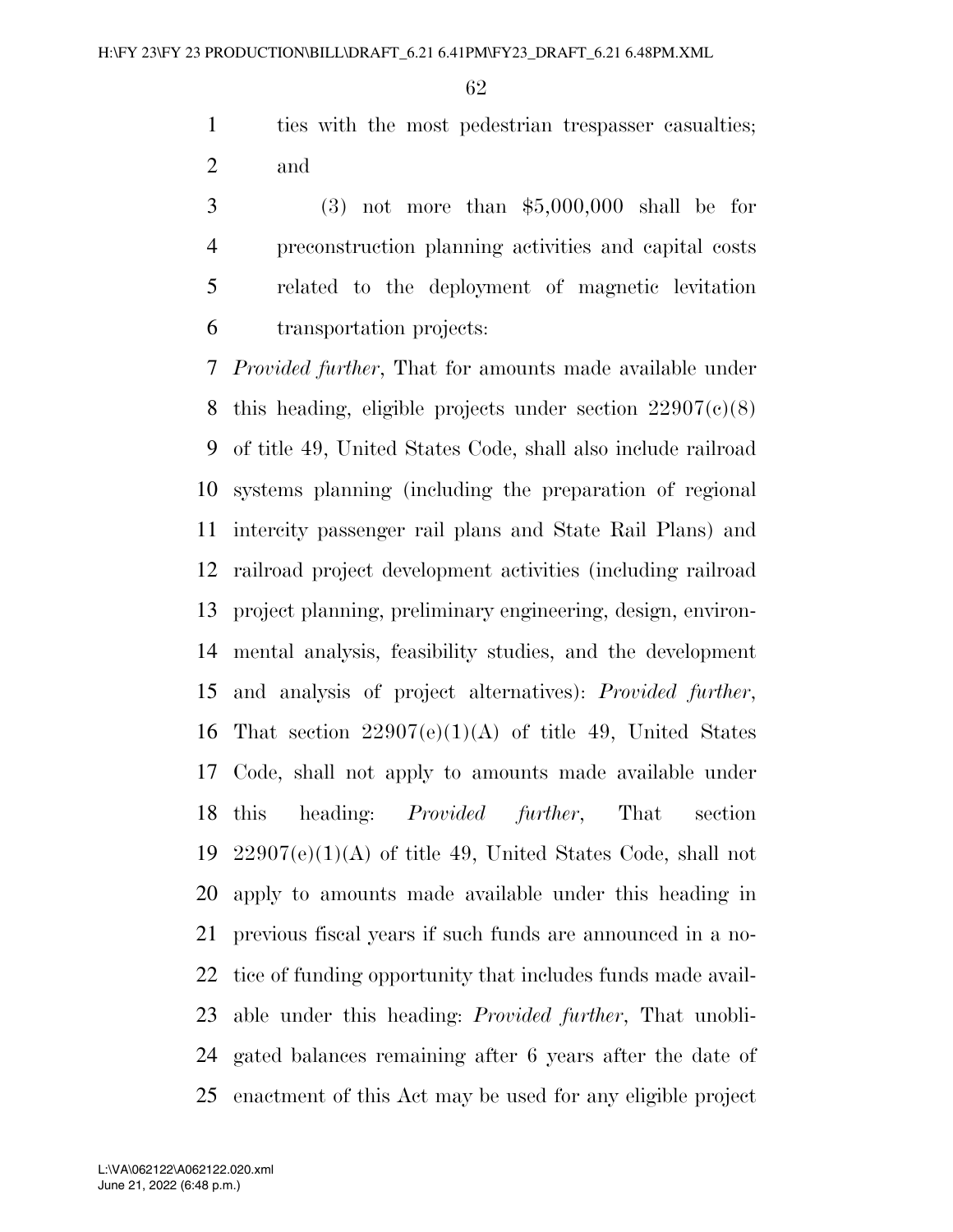under section 22907(c) of title 49, United States Code: *Provided further*, That the Secretary may withhold up to 2 percent of the amounts made available under this head- ing in this Act for the costs of award and project manage- ment oversight of grants carried out under title 49, United States Code.

NORTHEAST CORRIDOR GRANTS TO THE NATIONAL

# 8 RAILROAD PASSENGER CORPORATION

 To enable the Secretary of Transportation to make grants to the National Railroad Passenger Corporation for activities associated with the Northeast Corridor as au- thorized by section 22101(a) of the Infrastructure Invest- ment and Jobs Act (Public Law 117–58), \$882,000,000, to remain available until expended: *Provided*, That the Secretary may retain up to one-half of 1 percent of the amounts made available under both this heading in this Act and the ''National Network Grants to the National Railroad Passenger Corporation'' heading in this Act to fund the costs of project management and oversight of ac- tivities authorized by section 22101(c) of the Infrastruc- ture Investment and Jobs Act (Public Law 117–58): *Pro- vided further*, That in addition to the project management oversight funds authorized under section 22101(c) of the Infrastructure Investment and Jobs Act (Public Law 117– 58), the Secretary may retain up to an additional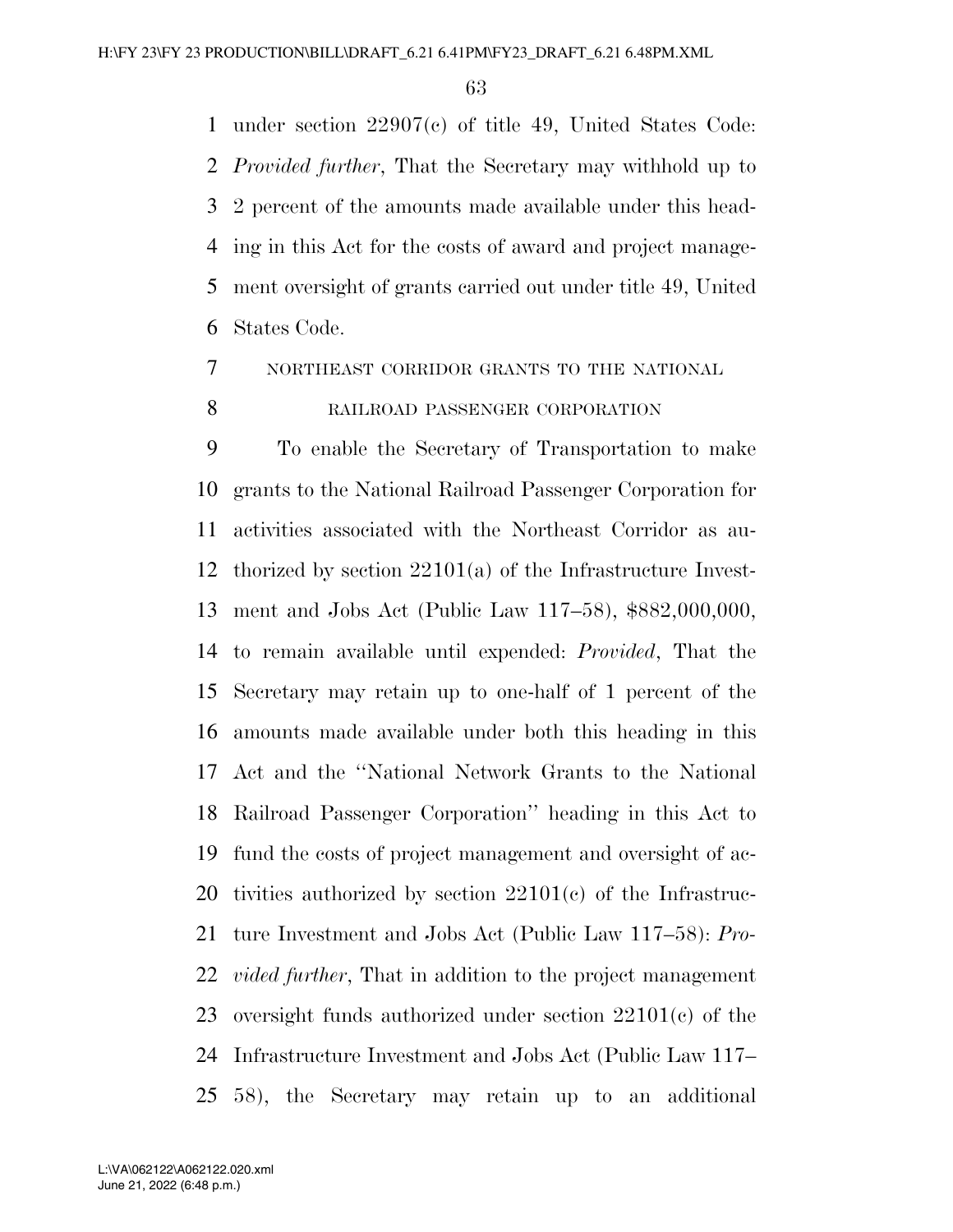\$1,000,000 of the amounts made available under this heading in this Act to fund expenses associated with the Northeast Corridor Commission established under section 24905 of title 49, United States Code: *Provided further*, That notwithstanding section 24911(f) of title 49, United States Code, amounts made available under this heading in this Act may be used as non-Federal share for projects located on the Northeast Corridor selected for award under section 24911 of title 49, United States Code.

NATIONAL NETWORK GRANTS TO THE NATIONAL

11 RAILROAD PASSENGER CORPORATION

 To enable the Secretary of Transportation to make grants to the National Railroad Passenger Corporation for activities associated with the National Network as author- ized by section 22101(b) of the Infrastructure Investment and Jobs Act (Public Law 117–58), \$1,463,000,000, to remain available until expended: *Provided*, That the Na- tional Railroad Passenger Corporation may use up to 10 percent of the amounts made available under this heading in this Act to support planning and capital costs, and op- erating assistance consistent with the Federal funding lim- itations under section 22908 of title 49, United States Code, of corridors selected under section 25101 of title 49, United States Code, that are operated by the National Railroad Passenger Corporation: *Provided further*, That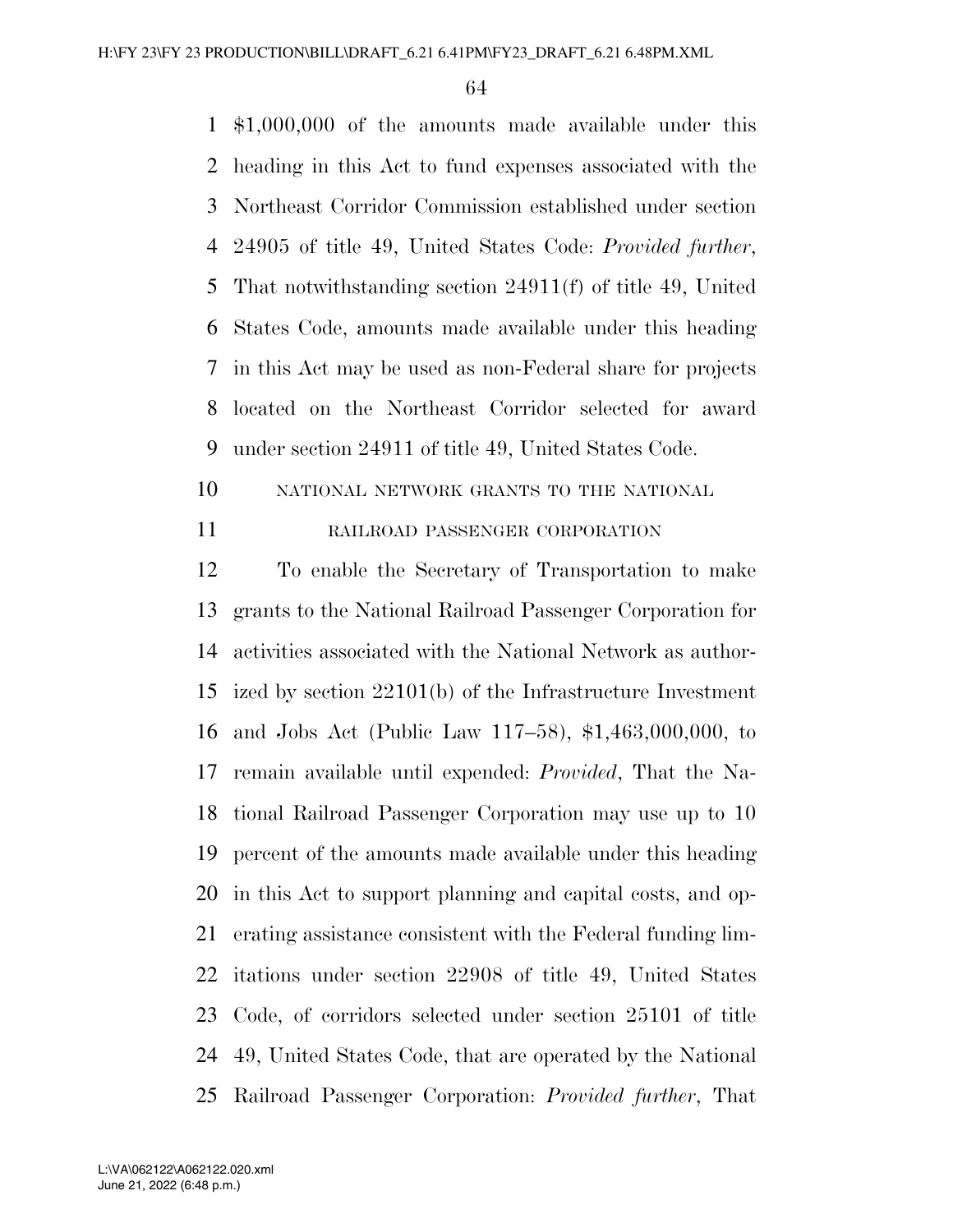notwithstanding section 24911(f) of title 49, United States Code, amounts made available under this heading in this Act may be used as non-Federal share for projects not located on the Northeast Corridor selected for award under section 24911 of title 49, United States Code: *Pro- vided further*, That none of the funds made available under this heading in this Act shall be used by Amtrak to give notice under subsection (a) or (c) of section 24706 of title 49, United States Code, with respect to long-distance routes (as defined in section 24102 of title 49, United States Code) on which Amtrak is the sole operator on a host railroad's line and a positive train control system is not required by law or regulation, or, except in an emer- gency or during maintenance or construction outages im- pacting such routes, to otherwise discontinue, reduce the frequency of, suspend, or substantially alter the route of rail service on any portion of such route operated in fiscal year 2018, including implementation of service permitted 19 by section  $24305(a)(3)(A)$  of title 49, United States Code, in lieu of rail service.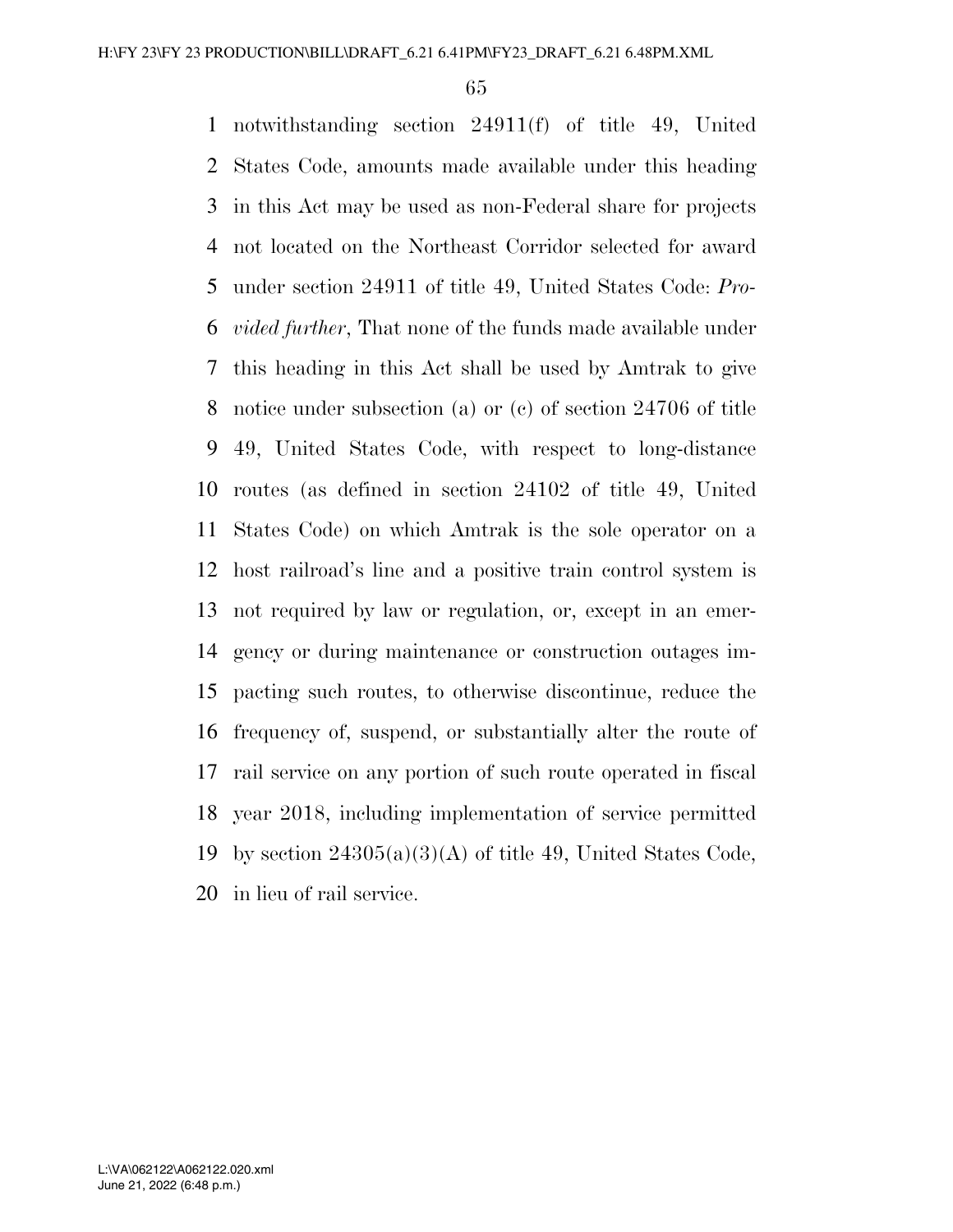| $\mathbf{1}$   | ADMINISTRATIVE PROVISIONS-FEDERAL RAILROAD                         |
|----------------|--------------------------------------------------------------------|
| $\overline{2}$ | <b>ADMINISTRATION</b>                                              |
| 3              | (INCLUDING RESCISSION)                                             |
| $\overline{4}$ | (INCLUDING TRANSFER OF FUNDS)                                      |
| 5              | SEC. 150. None of the funds made available by this                 |
| 6              | Act may be used by the National Railroad Passenger Cor-            |
| 7              | poration in contravention of the Worker Adjustment and             |
| 8              | Retraining Notification Act (29 U.S.C. 2101 et seq.).              |
| 9              | SEC. 151. Amounts made available in this and prior                 |
| 10             | Acts to the Secretary or to the Federal Railroad Adminis-          |
| 11             | tration for the costs of award, administration, and project        |
| 12             | management oversight of financial assistance which are             |
| 13             | administered by the Federal Railroad Administration may            |
| 14             | be transferred to the Federal Railroad Administration's            |
| 15             | "Financial Assistance Oversight and Technical Assist-              |
| 16             | ance" account for necessary expenses to support the                |
| 17             | award, administration, project management oversight, and           |
| 18             | technical assistance of financial assistance administered          |
| 19             | by the Federal Railroad Administration, in the same man-           |
| 20             | ner as appropriated in this and prior Acts: <i>Provided</i> , That |
| 21             | this section shall not apply to amounts that were pre-             |
| 22             | viously designated by the Congress as an emergency re-             |
| 23             | quirement pursuant to a concurrent resolution on the               |
| 24             | budget or the Balanced Budget and Emergency Deficit                |
|                | 25 Control Act of 1985.                                            |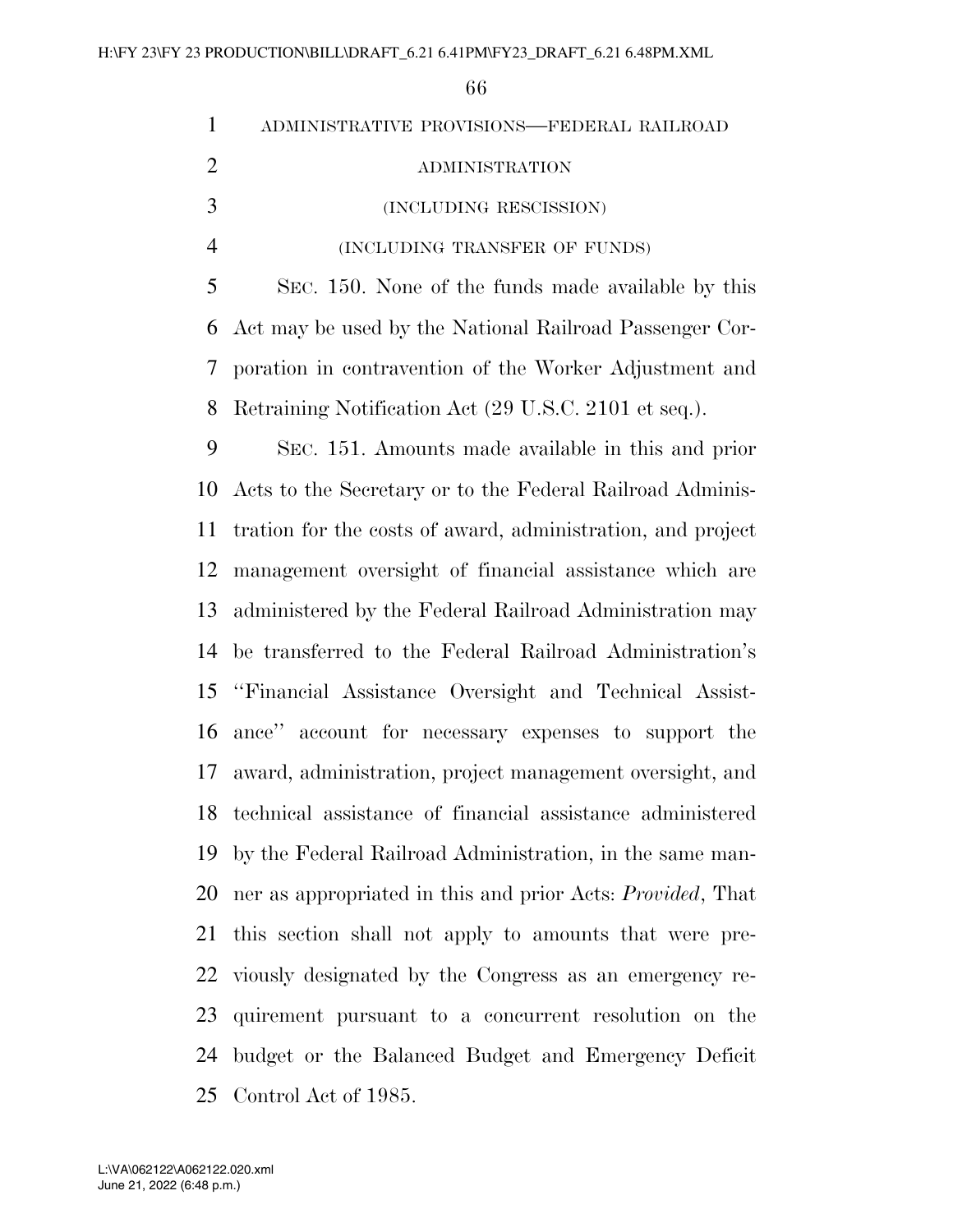SEC. 152. Amounts made available under the heading ''Department of Transportation—Federal Railroad Ad- ministration—Restoration and Enhancement'' in any prior fiscal years are subject to the requirements of section 22908 of title 49, United States Code, as in effect on the effective date of the Infrastructure Investment and Jobs Act (Public Law 117–58): *Provided*, That the limitation in subsection (e)(2) of section 22908 of title 49, United States Code, shall not apply to amounts made available for grants under such section in any prior Act.

 SEC. 153. Amounts transferred to a ''Financial As- sistance Oversight and Technical Assistance'' account pur- suant to section 802 of title VIII of the Infrastructure Investment and Jobs Appropriations Act (division J of Public Law 117-58), as amended by section 156 of this title, from amounts appropriated for fiscal year 2023 may also be used by the Federal Railroad Administration for the Northeast Corridor Commission established under sec- tion 24905 of title 49, United States Code, and for the State-Supported Route Committee established under sec- tion 24712(a) of title 49, United States Code, including to assist the Federal Railroad Administration with the de- livery of projects carried out with amounts made available under the headings ''Department of Transportation—Fed-eral Railroad Administration—Northeast Corridor Grants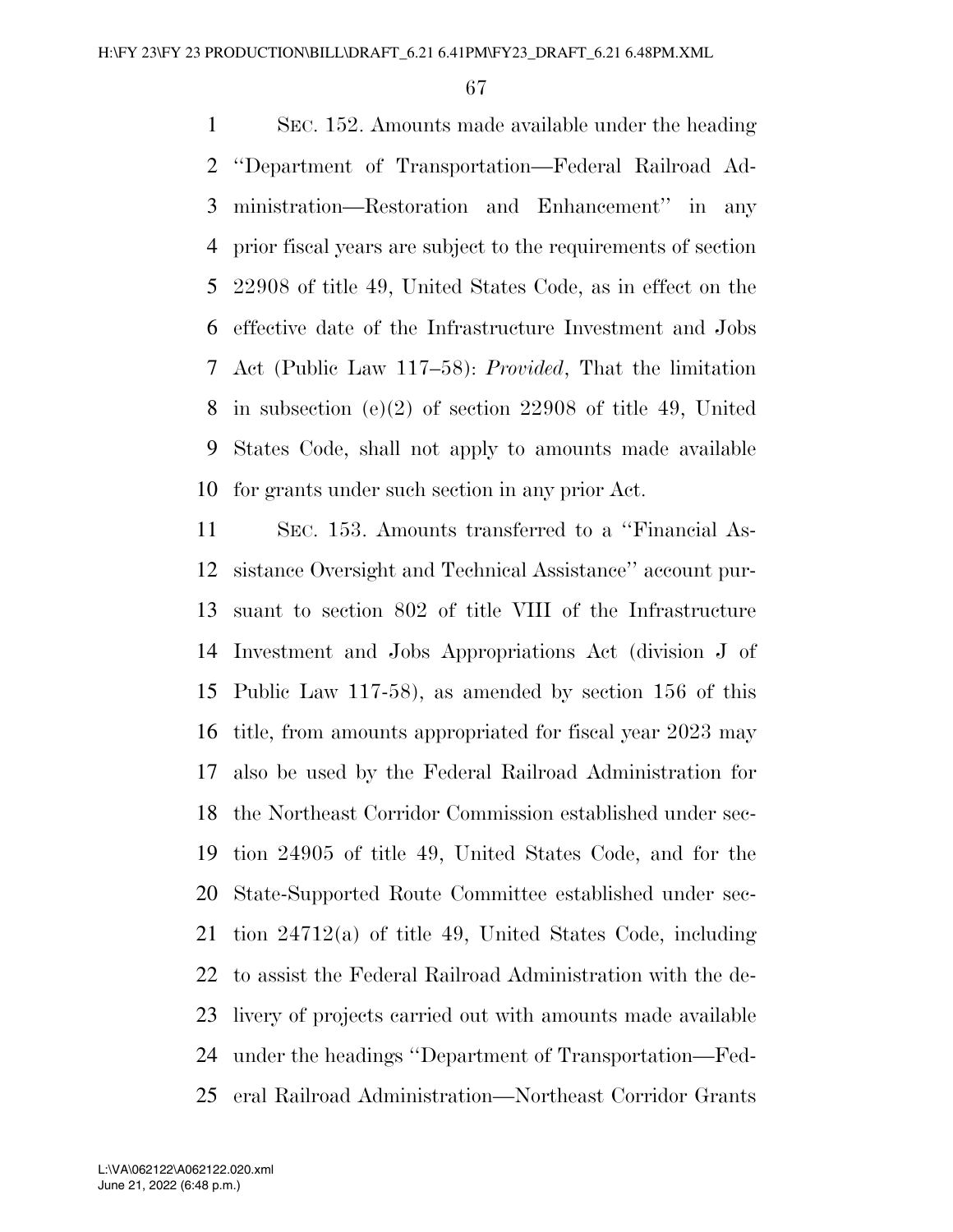to the National Railroad Passenger Corporation'', ''De- partment of Transportation—Federal Railroad Adminis- tration—National Network Grants to the National Rail- road Passenger Corporation'', and ''Department of Trans- portation—Federal Railroad Administration—Federal- State Partnership for Intercity Passenger Rail Grants'' in such title: *Provided*, That the Federal Railroad Adminis- tration shall notify the House and Senate Committees on Appropriations not less than 15 days prior to making any amounts available to the Northeast Corridor Commission or State-Supported Route Committee pursuant to this sec- tion: *Provided further*, That amounts repurposed by this section that were previously designated by the Congress as an emergency requirement pursuant to the Balanced Budget and Emergency Deficit Control Act of 1985 or a concurrent resolution on the budget are designated as an 17 emergency requirement pursuant to section  $4001(a)(1)$  of S. Con. Res. 14 (117th Congress), the concurrent resolu- tion on the budget for fiscal year 2022, and section 1(e) of H. Res. 1151 (117th Congress) as engrossed in the House of Representatives on June 8, 2022.

 SEC. 154. The matter under the heading ''Depart- ment of Transportation—Federal Railroad Administra-tion—Northeast Corridor Grants to the National Railroad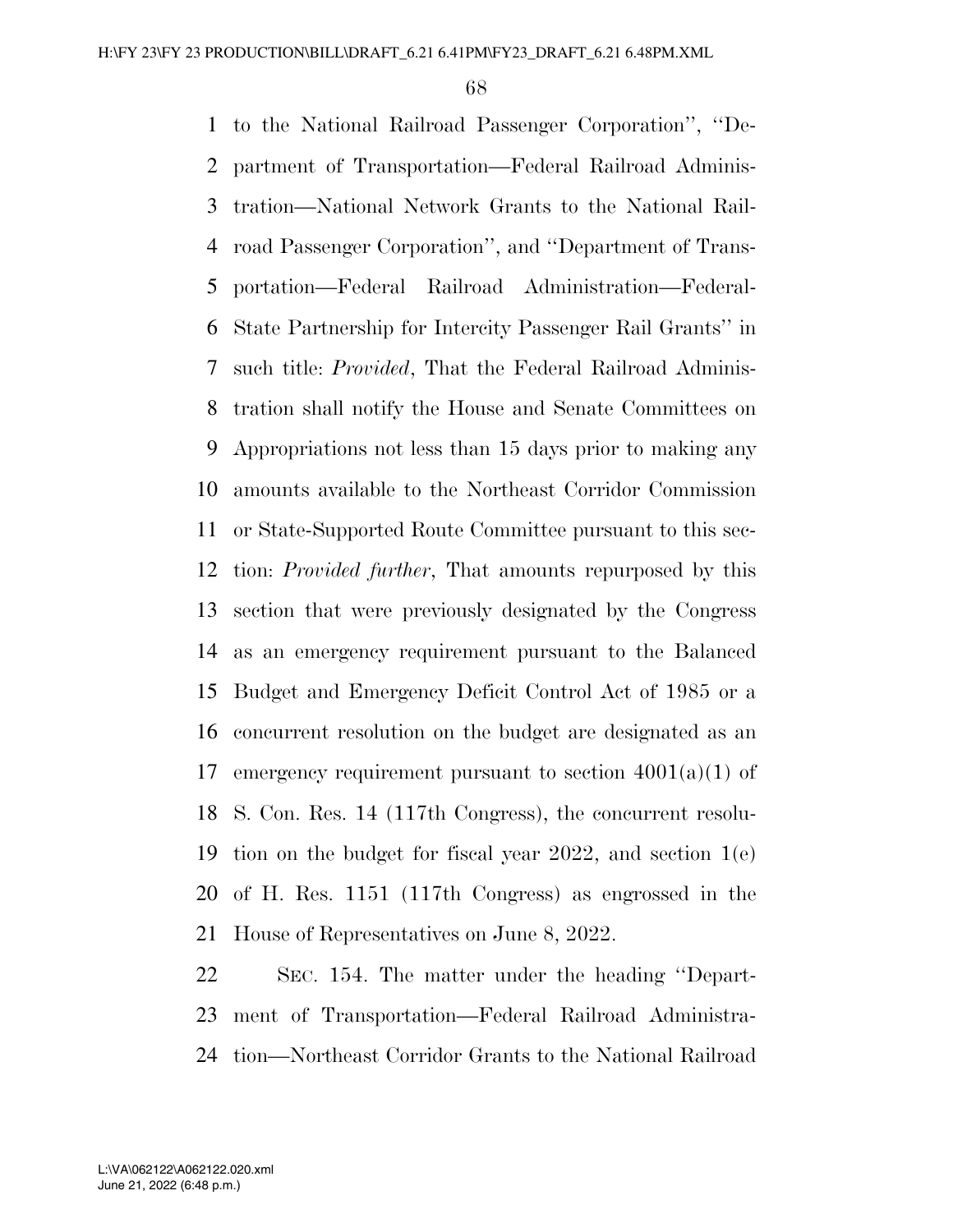Passenger Corporation'' in title VIII of division J of Pub-lic Law 117-58 is amended—

- (1) in the fourth proviso, by striking ''Secretary of Transportation shall submit'' and inserting ''Sec- retary of Transportation, in consultation with Am-trak, shall submit'';
- (2) in the fifth proviso, by striking ''Secretary of Transportation shall submit'' and inserting ''Sec- retary of Transportation, in consultation with Am-trak, shall prepare and submit''; and
- (3) in the tenth proviso, by striking '', to facili- tate a coordinated and efficient delivery of projects carried out under this heading in this Act'':
- *Provided*, That amounts repurposed by the amendments made by this section that were previously designated by the Congress as an emergency requirement pursuant to the Balanced Budget and Emergency Deficit Control Act of 1985 or a concurrent resolution on the budget are des- ignated as an emergency requirement pursuant to section  $20\quad 4001(a)(1)$  of S. Con. Res. 14 (117th Congress), the con- current resolution on the budget for fiscal year 2022, and section 1(e) of H. Res. 1151 (117th Congress) as en- grossed in the House of Representatives on June 8, 2022. SEC. 155. The matter under the heading ''Depart-ment of Transportation—Federal Railroad Administra-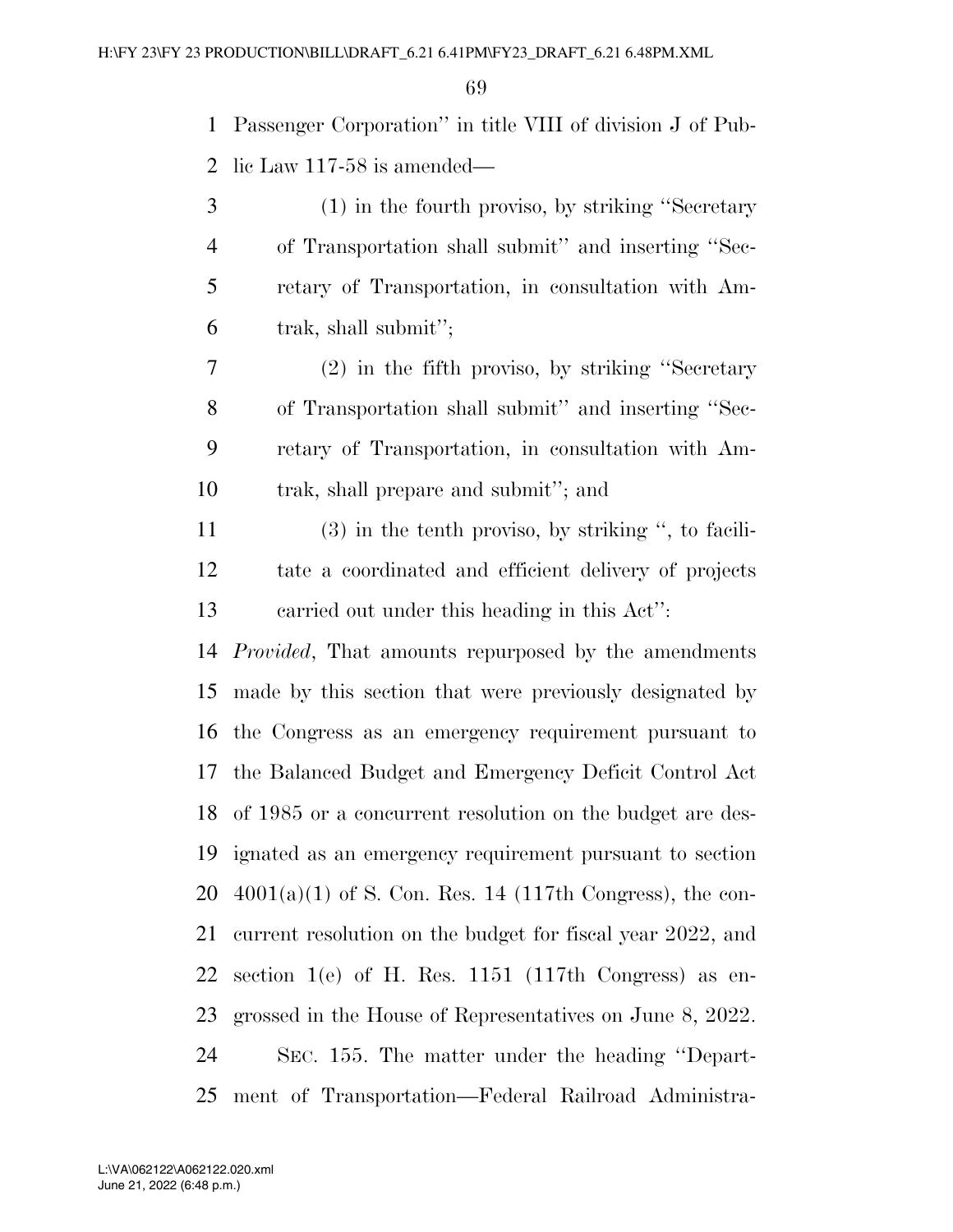tion—National Network Grants to the National Railroad Passenger Corporation'' in title VIII of division J of Pub-lic Law 117-58 is amended—

- (1) in the third proviso, by striking ''Secretary of Transportation shall submit'' and inserting ''Sec- retary of Transportation, in consultation with Am-trak, shall submit''; and
- (2) in the fourth proviso, by striking ''Secretary of Transportation shall submit'' and inserting ''Sec- retary of Transportation, in consultation with Am-trak, shall prepare and submit'':

 *Provided*, That amounts repurposed by the amendments made by this section that were previously designated by the Congress as an emergency requirement pursuant to the Balanced Budget and Emergency Deficit Control Act of 1985 or a concurrent resolution on the budget are des- ignated as an emergency requirement pursuant to section  $4001(a)(1)$  of S. Con. Res. 14 (117th Congress), the con- current resolution on the budget for fiscal year 2022, and section 1(e) of H. Res. 1151 (117th Congress) as en- grossed in the House of Representatives on June 8, 2022. SEC. 156. Section 802 of title VIII of division J of Public Law 117-58 is amended—

 (1) in the first proviso, by inserting ''that could be'' after ''amounts''; and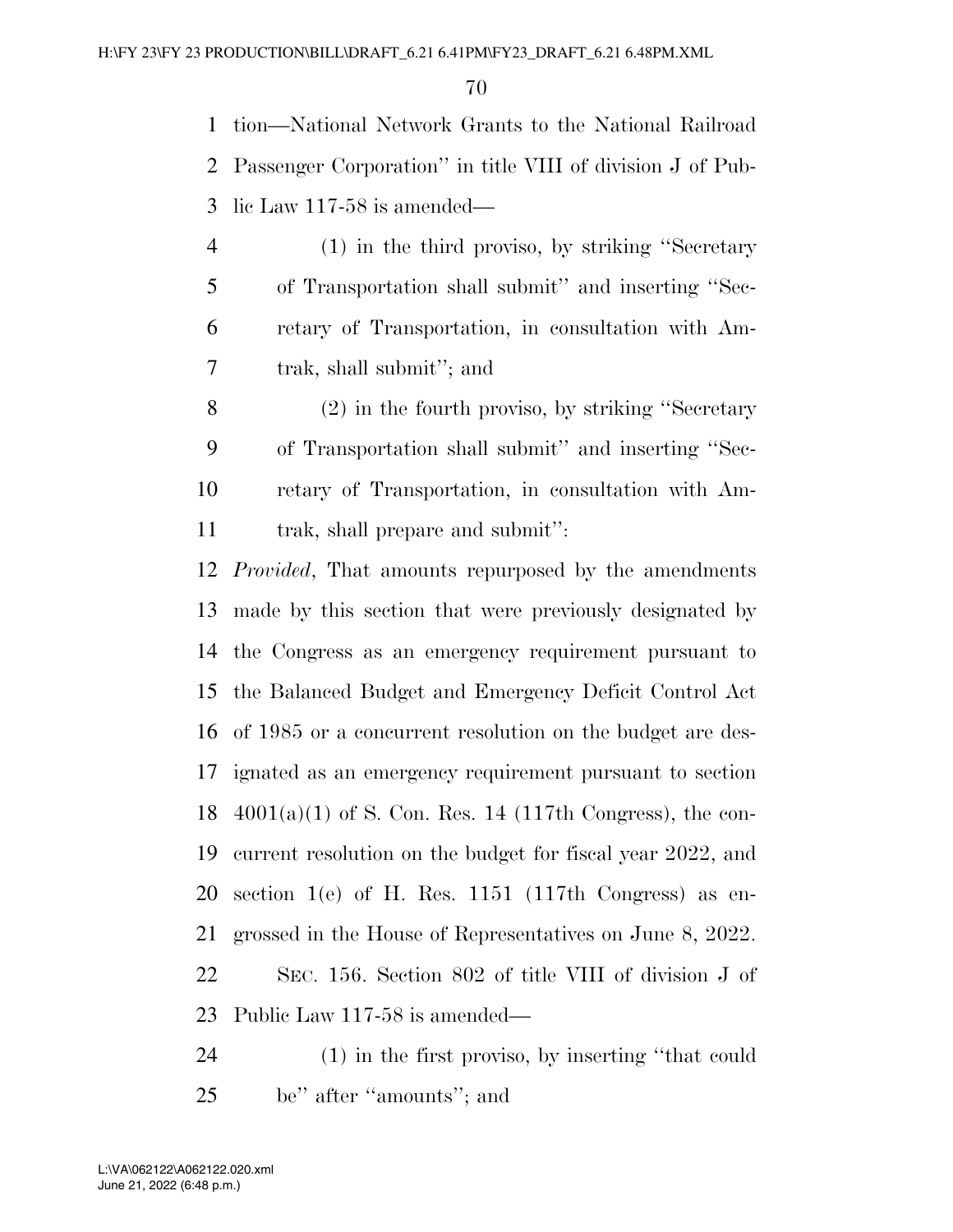(2) in the second proviso, by inserting ''that 2 could be" after "amounts":

 *Provided*, That amounts repurposed by the amendments made by this section that were previously designated by the Congress as an emergency requirement pursuant to the Balanced Budget and Emergency Deficit Control Act of 1985 or a concurrent resolution on the budget are des- ignated as an emergency requirement pursuant to section  $4001(a)(1)$  of S. Con. Res. 14 (117th Congress), the con- current resolution on the budget for fiscal year 2022, and section 1(e) of H. Res. 1151 (117th Congress) as en- grossed in the House of Representatives on June 8, 2022. SEC. 157. Of the unobligated balances of funds re- maining from the ''Rail Line Relocation and Improvement Program'' account totaling \$1,811,124.16 appropriated by Public Law 112-10 is hereby permanently rescinded. FEDERAL TRANSIT ADMINISTRATION TRANSIT FORMULA GRANTS (LIQUIDATION OF CONTRACT AUTHORIZATION) (LIMITATION ON OBLIGATIONS) (HIGHWAY TRUST FUND) For payment of obligations incurred in the Federal

 Public Transportation Assistance Program in this ac- count, and for payment of obligations incurred in carrying out the provisions of sections 5305, 5307, 5310, 5311,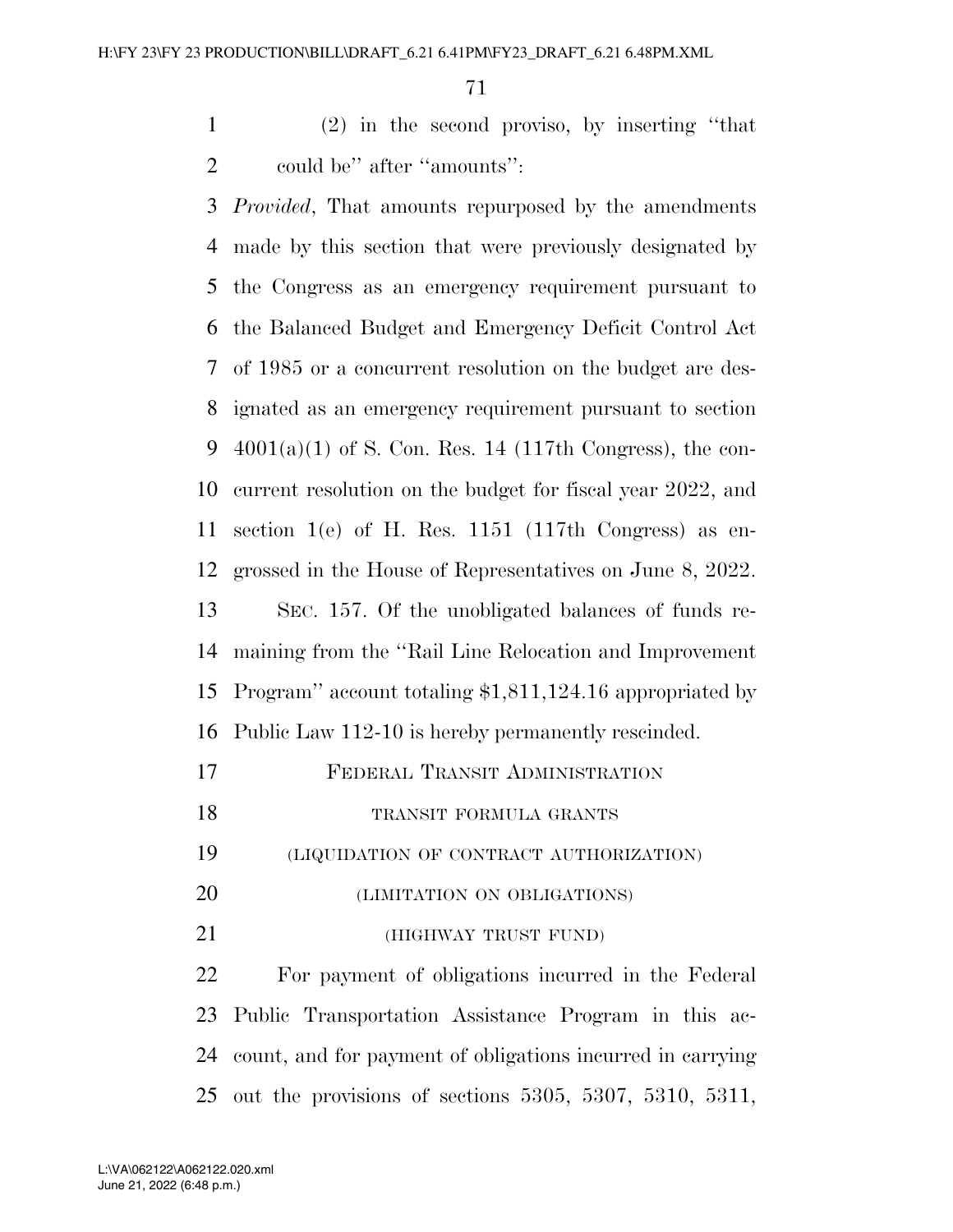5312, 5314, 5318, 5329(e)(6), 5334, 5335, 5337, 5339, and 5340 of title 49, United States Code, section 20005(b) of MAP-21 (Public Law 112–141), and section 3006(b) of the Fixing America's Surface Transportation Act (Public Law 114-94), \$13,634,000,000, to be derived from the Mass Transit Account of the Highway Trust Fund and to remain available until expended: *Provided*, That funds available for the implementation or execution of programs authorized under sections 5305, 5307, 5310, 5311, 5312, 5314, 5318, 5329(e)(6), 5334, 5335, 5337, 5339, and 5340 of title 49, United States Code, section 20005(b) of MAP-21 (Public Law 112–141), and section 3006(b) of the Fixing America's Surface Transportation Act (Public Law 114-94), shall not exceed total obligations of \$13,634,000,000 in fiscal year 2023.

#### TRANSIT INFRASTRUCTURE GRANTS

 For an additional amount for buses and bus facilities competitive grants under section 5339(b) of title 49, United States Code, low or no emission grants under sec- tion 5339(c) of such title, passenger ferry grants under section 5307(h) of such title, bus testing facilities under section 5318 of such title, Community Project Funding for projects and activities eligible under chapter 53 of such title, administrative expenses and ongoing program man-agement oversight as authorized under sections 5334 and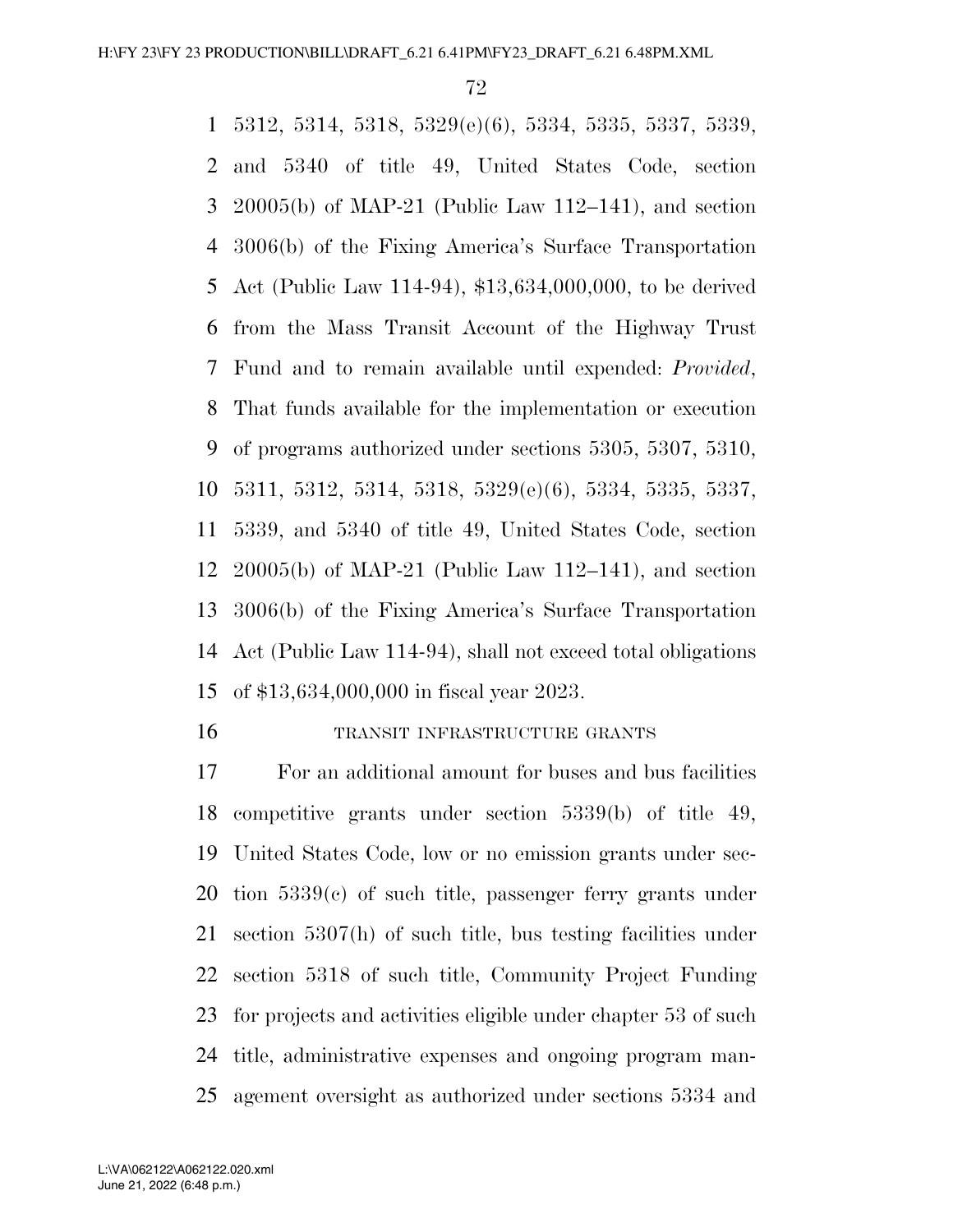| $\mathbf{1}$ | $5338(e)(2)$ of such title, ferry service for rural commu-   |
|--------------|--------------------------------------------------------------|
| 2            | nities under section 71103 of the Infrastructure Invest-     |
| 3            | ment and Jobs Act (Public Law 117–58), and competitive       |
| 4            | integrated smart mobility grants, \$646,428,324, to re-      |
| 5            | main available until expended: <i>Provided</i> , That of the |
| 6            | amounts made available under this heading in this Act—       |
| 7            | $(1)$ \$200,000,000 shall be for buses and bus fa-           |
| 8            | cilities competitive grants as authorized under sec-         |
| 9            | tion $5339(b)$ of such title;                                |
| 10           | $(2)$ \$75,000,000 shall be for low or no emission           |
| 11           | grants as authorized under section $5339(c)$ of such         |
| 12           | title: Provided, That for amounts made available in          |
| 13           | this paragraph, the minimum grant award shall be             |
| 14           | not less than $$750,000;$                                    |
| 15           | $(3)$ \$20,000,000 shall be for passenger ferry              |
| 16           | grants as authorized under section $5307(h)$ of such         |
| 17           | title;                                                       |
| 18           | $(4)$ \$2,000,000 shall be for the operation and             |
| 19           | maintenance of the bus testing facilities selected           |
| 20           | under section 5318 of such title: <i>Provided</i> , That for |
| 21           | amounts made available in this paragraph, the Fed-           |
| 22           | eral cost share shall be 100 percent;                        |
| 23           | $(5)$ \$267,428,324 shall be for Community                   |
| 24           | Project Funding for the purposes, and in the                 |
| 25           | amounts, specified for this account in the table titled      |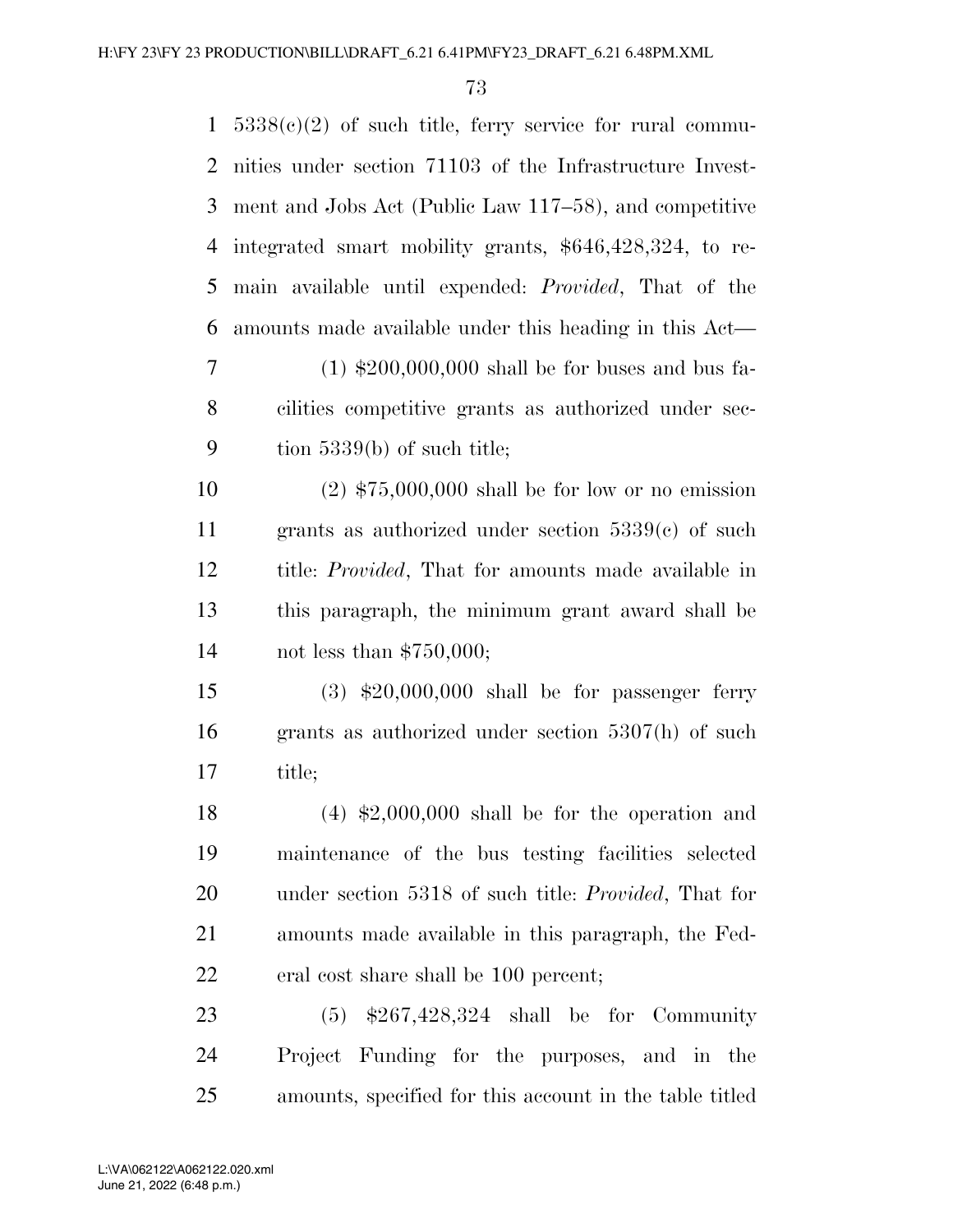''Transportation, Housing and Urban Development Incorporation of Community Project Funding Items'' included in the report accompanying this Act: *Provided*, That unless otherwise specified, appli- cable requirements under chapter 53 of title 49, United States Code, shall apply to amounts made available in this paragraph, except that the Federal share of the costs for a project in this paragraph shall be in an amount equal to 80 percent of the net costs of the project, unless the Secretary approves a higher maximum Federal share of the net costs of the project consistent with administration of similar projects funded under chapter 53 of title 49, United States Code;

 $(6)$  \$2,000,000 shall be for administrative ex- penses and ongoing program management oversight 17 as authorized under sections 5334 and  $5338(c)(2)$  of title 49, United States Code, including for admin- istering amounts made available for Community Project Funding in paragraph (5) under this head-21 ing in this Act, and shall be in addition to any other appropriations available for such purpose;

 (7) \$30,000,000 shall be for ferry service for 24 rural communities under section 71103 of the Infra-structure Investment and Jobs Act (Public Law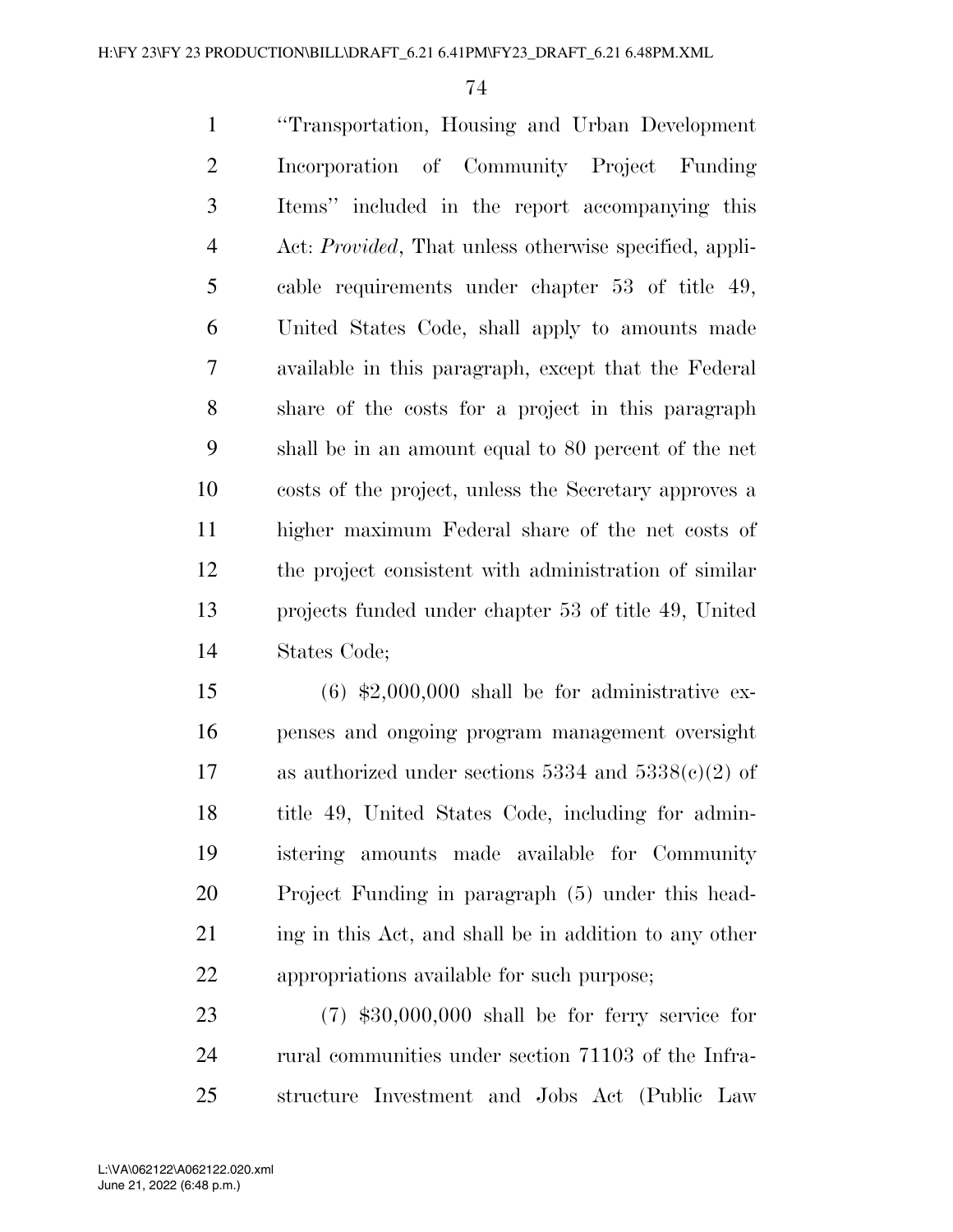117–58): *Provided*, That for amounts made available in this paragraph, notwithstanding section 71103(a)(2)(B), eligible service shall include pas- senger ferry service that serves at least two rural areas with a single segment over 20 miles between the two rural areas and is not otherwise eligible under section 5307(h) of title 49, United States Code: *Provided further*, That entities that provide el- igible service pursuant to the preceding proviso may use amounts made available in this paragraph for public transportation capital projects to support any ferry service between two rural areas: *Provided fur- ther*, That entities eligible for amounts made avail- able in this paragraph shall only provide ferry serv-ice to rural areas; and

 (8) \$50,000,000 shall be for integrated smart mobility grants to recipients eligible under sections 5307 and 5311 of title 49, United States Code, for planning and capital projects eligible under chapter 53 of such title that support the adoption of innova-21 tive approaches to mobility that will improve safety, accessibility, air-quality, and equity in access to com- munity services and economic opportunities: *Pro- vided*, That such innovative approaches may include changes to service frequencies, patterns, areas of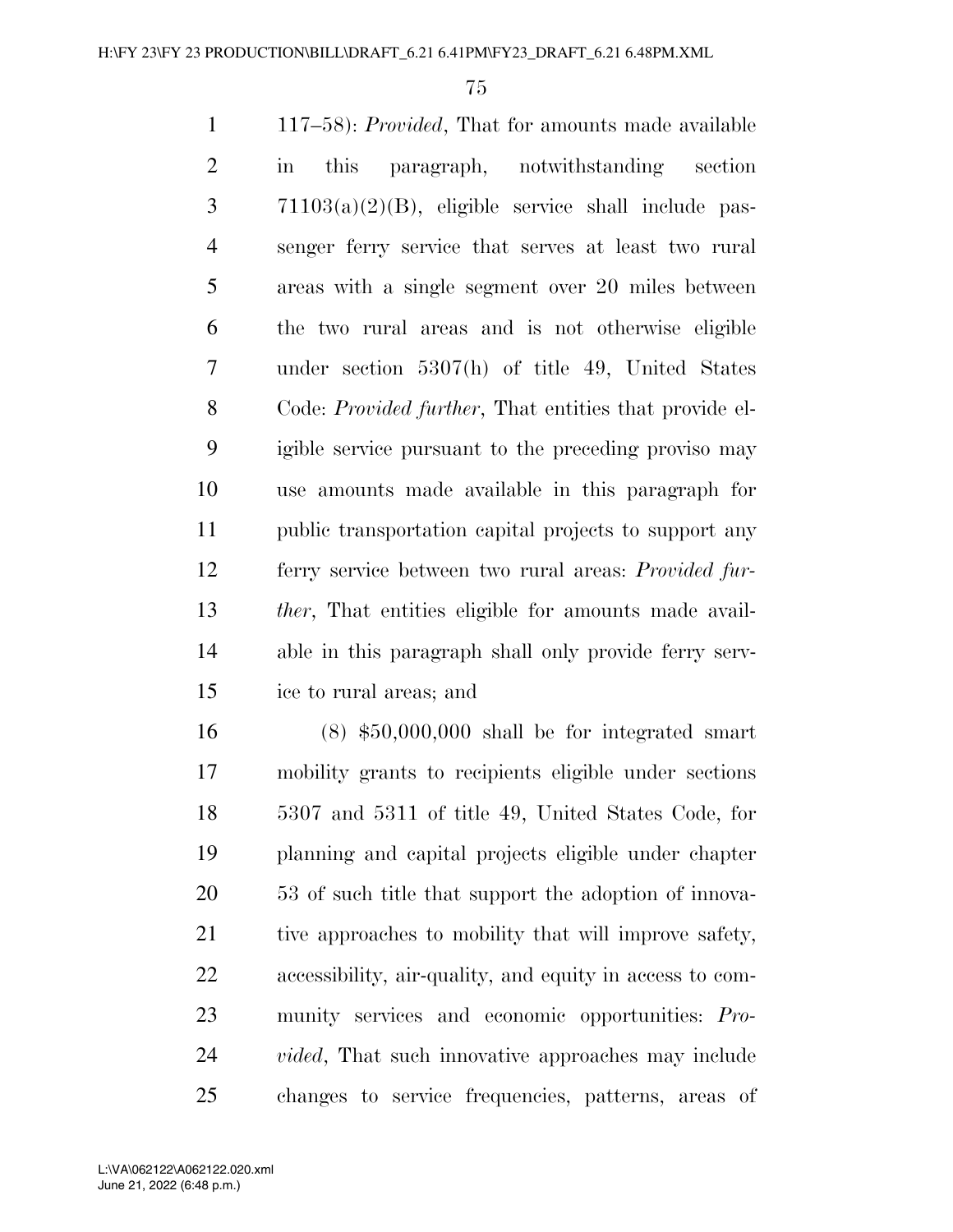coverage, and first and last mile options such as op- timizing transit route planning and using integrated travel planning and payment systems; fare improve- ment projects; deployment of transit ambassadors; data and systems integration; and other activities designed to improve public transportation services: *Provided further*, That the Secretary shall give pref- erence to projects that will improve access to jobs and affordable housing; enhance connections to health care, education, and food security; improve health outcomes; address how individuals without ac- cess to advanced technology will benefit from such innovative solutions; or include job retention and re- training for current employees: *Provided further*, That the Secretary shall award not less than 5 but not more than 10 integrated smart mobility grants with amounts made available in this paragraph: *Pro- vided further*, That the Secretary shall award, to not less than 3 distinct recipients, not less than 1 such grant to a recipient eligible under section 5307 of 21 title 49, United States Code, not less than 1 such grant to a recipient eligible under section 5311 of title 49, United States Code, and not less than 1 such grant to a recipient eligible under sections 5307 or 5311 of title 49, United States Code, that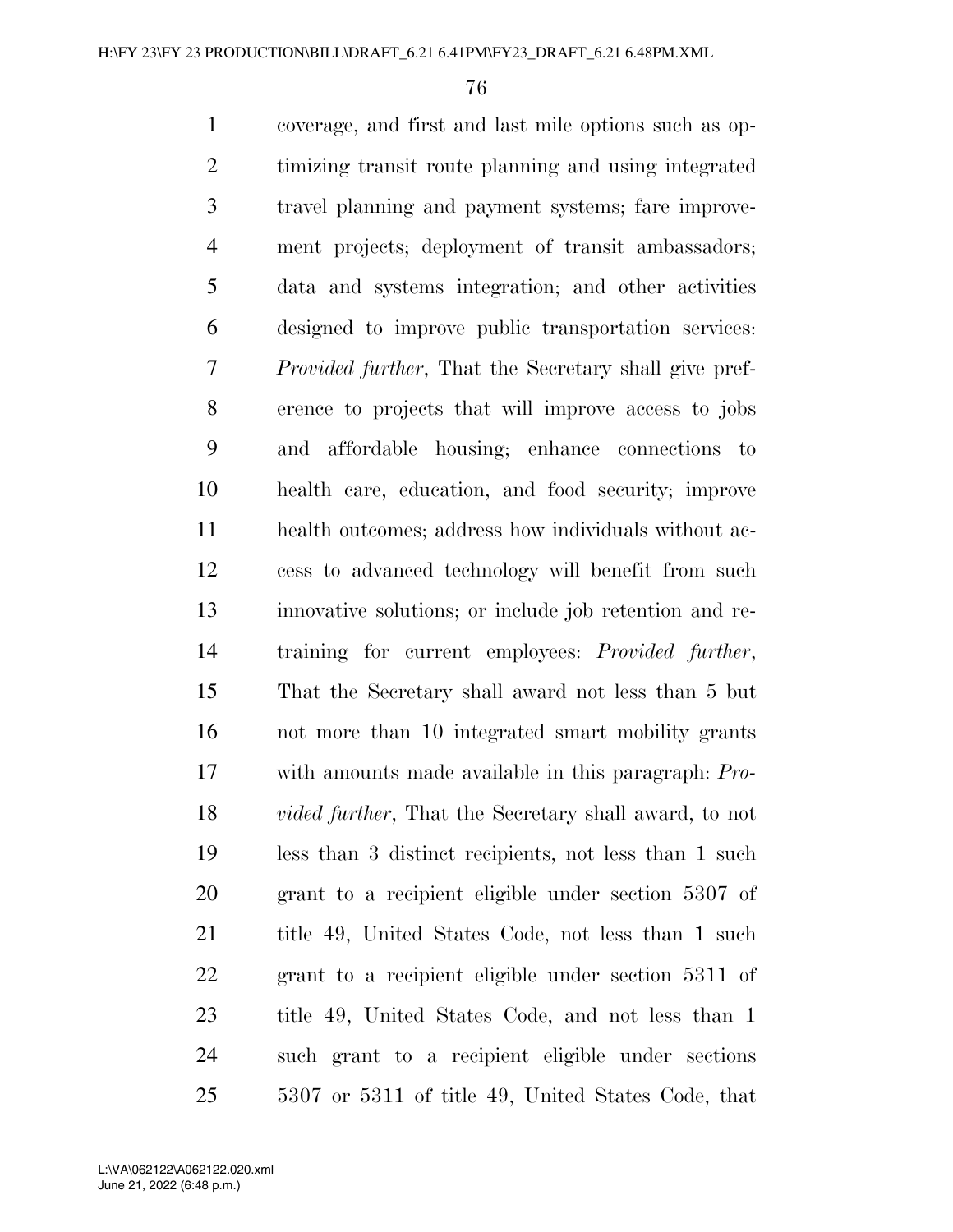provides commuter rail passenger transportation: *Provided further*, That capital and operating ex- penses shall be eligible for amounts made available in this paragraph: *Provided further*, That an eligible subrecipient under section 5307 or 5311 of title 49, United States Code, shall be eligible to be a direct recipient: *Provided further*, That the Federal share for planning and capital projects funded with amounts made available in this paragraph shall not exceed 80 percent of the net project cost: *Provided further*, That the Federal share for operating ex- penses funded with amounts made available in this paragraph shall not exceed 50 percent of the net project cost: *Provided further*, That the Secretary shall not waive requirements in section 5333 of title 49, United States Code, for projects funded with amounts made available in this paragraph: *Provided further*, That unless otherwise specified, applicable requirements under chapter 53 of title 49, United States Code, shall apply to amounts made available in this paragraph:

 *Provided further*, That amounts made available under this heading in this Act shall be derived from the general fund: *Provided further*, That amounts made available under this heading in this Act shall not be subject to any limitation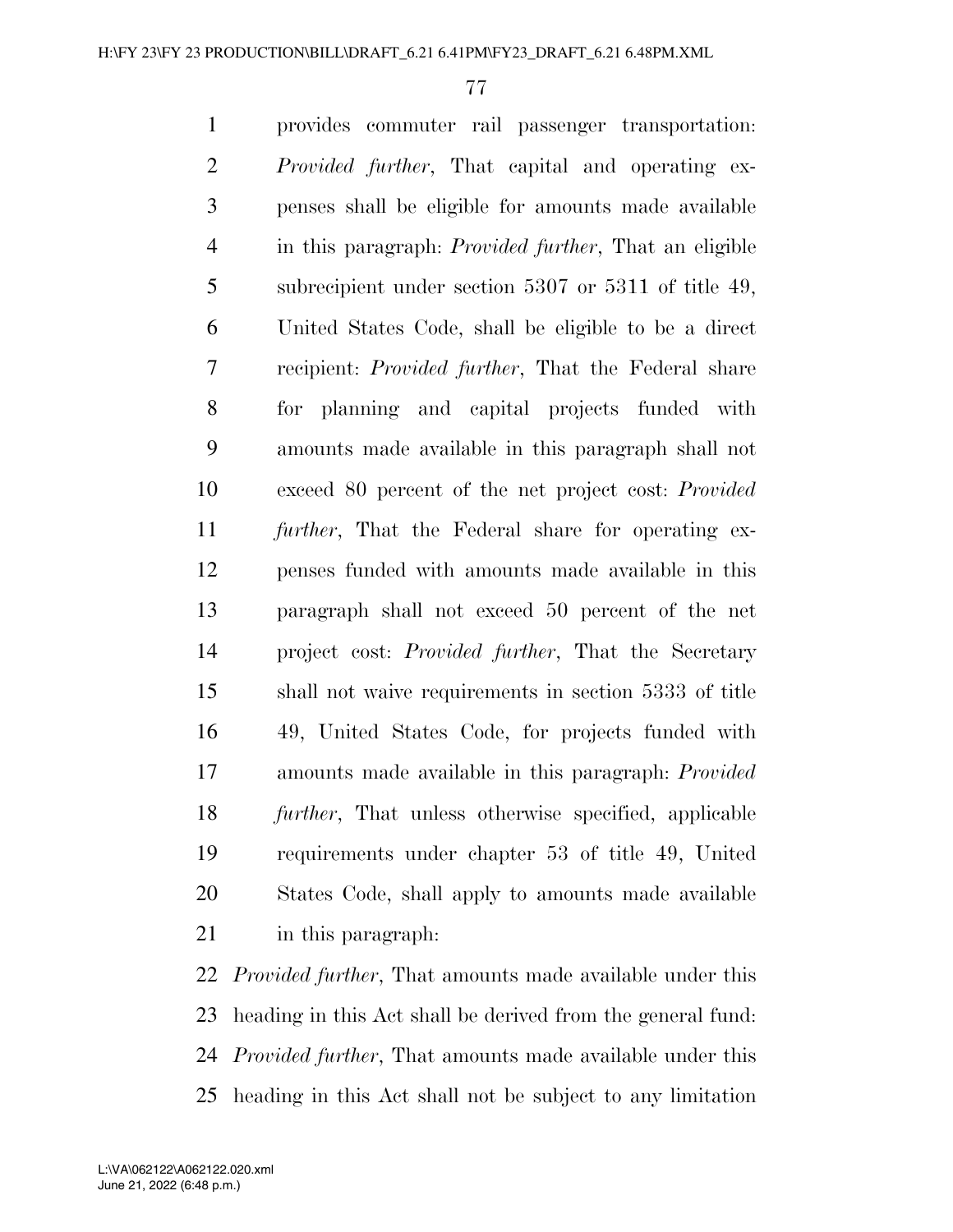on obligations for transit programs set forth in this or any other Act.

TECHNICAL ASSISTANCE AND TRAINING

 For necessary expenses to carry out section 5314 of title 49, United States Code, \$8,000,000, to remain avail- able until September 30, 2024: *Provided*, That the assist- ance provided under this heading does not duplicate the activities of section 5311(b) or section 5312 of title 49, United States Code: *Provided further*, That amounts made available under this heading are in addition to any other amounts made available for such purposes: *Provided fur- ther*, That amounts made available under this heading shall not be subject to any limitation on obligations set forth in this or any other Act.

CAPITAL INVESTMENT GRANTS

 For necessary expenses to carry out fixed guideway capital investment grants under section 5309 of title 49, United States Code, and section 3005(b) of the Fixing America's Surface Transportation Act (Public Law 114– 94), \$3,012,000,000, to remain available until expended: *Provided*, That of the amounts made available under this heading in this Act, \$1,897,166,000 shall be available for projects authorized under section 5309(d) of title 49, United States Code, \$40,714,000 shall be available for projects authorized under section 5309(e) of title 49,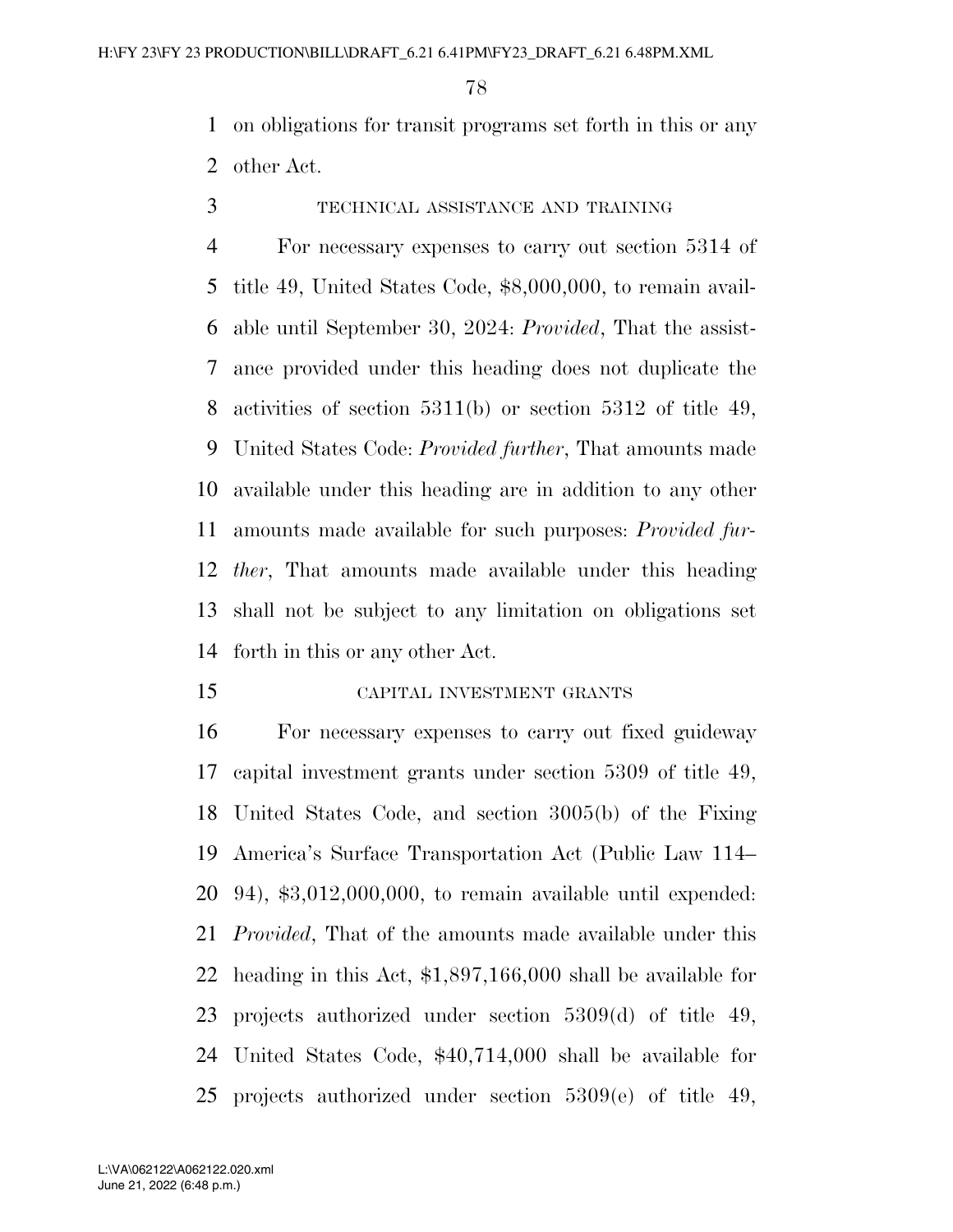United States Code, \$94,000,000 shall be available for projects authorized under section 5309(h) of title 49, United States Code, and \$350,000,000 shall be available for projects authorized under section 3005(b) of the Fix- ing America's Surface Transportation Act (Public Law 114-94): *Provided further*, That the Secretary shall con- tinue to administer the capital investment grants program in accordance with the procedural and substantive require- ments of section 5309 of title 49, United States Code, and of section 3005(b) of the Fixing America's Surface Trans- portation Act (Public Law 114-94): *Provided further*, That projects that receive a grant agreement under the Expe- dited Project Delivery for Capital Investment Grants Pilot Program under section 3005(b) of the Fixing America's Surface Transportation Act (Public Law 114-94) shall be deemed eligible for funding provided for projects under section 5309 of title 49, United States Code, without fur- ther evaluation or rating under such section: *Provided fur- ther*, That such funding shall not exceed the Federal share under section 3005(b) of the Fixing America's Surface Transportation Act (Public Law 114-94): *Provided fur- ther*, That upon submission to the Congress of the fiscal year 2024 President's budget, the Secretary of Transpor-tation shall transmit to Congress the annual report on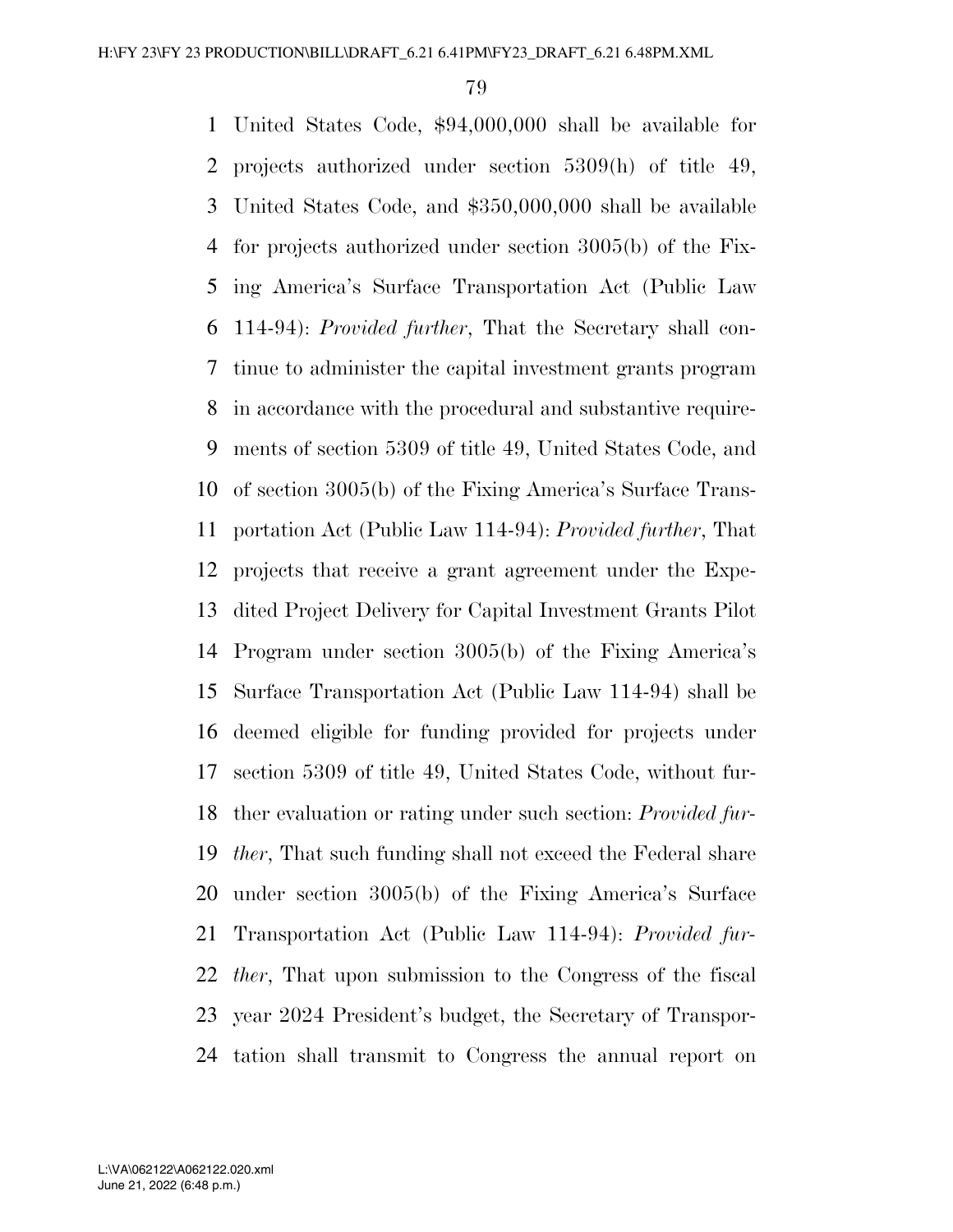capital investment grants, including proposed allocations for fiscal year 2024.

# GRANTS TO THE WASHINGTON METROPOLITAN AREA

# TRANSIT AUTHORITY

 For grants to the Washington Metropolitan Area Transit Authority as authorized under section 601 of divi- sion B of the Passenger Rail Investment and Improvement Act of 2008 (Public Law 110–432), \$150,000,000, to re- main available until expended: *Provided*, That the Sec- retary of Transportation shall approve grants for capital and preventive maintenance expenditures for the Wash- ington Metropolitan Area Transit Authority only after re- ceiving and reviewing a request for each specific project: *Provided further*, That the Secretary shall determine that the Washington Metropolitan Area Transit Authority has placed the highest priority on those investments that will improve the safety of the system before approving such grants.

ADMINISTRATIVE PROVISIONS—FEDERAL TRANSIT

#### ADMINISTRATION

 SEC. 160. The limitations on obligations for the pro- grams of the Federal Transit Administration shall not apply to any authority under section 5338 of title 49, United States Code, previously made available for obliga-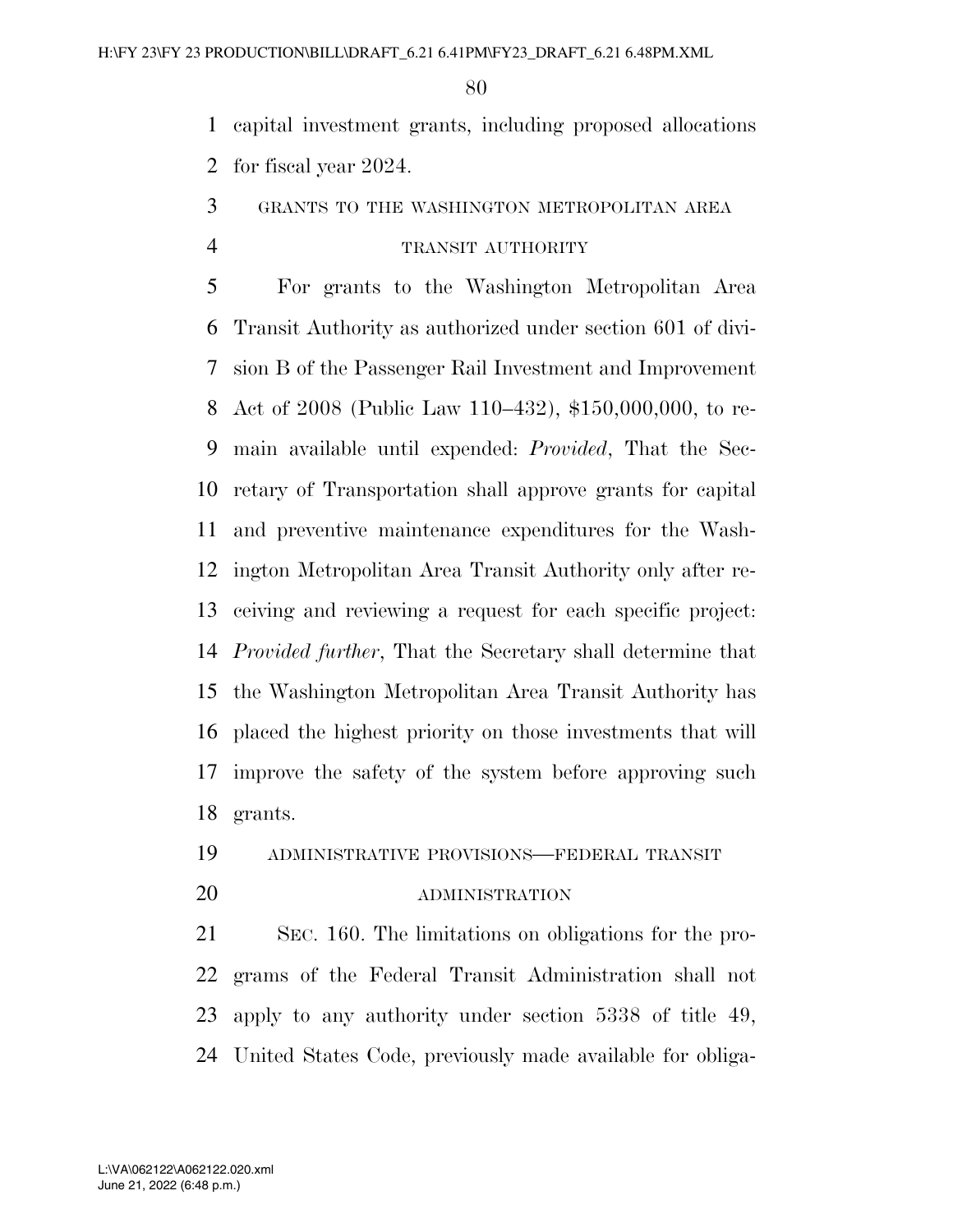tion, or to any other authority previously made available for obligation.

 SEC. 161. Notwithstanding any other provision of law, funds appropriated or limited by this Act under the heading ''Capital Investment Grants'' of the Federal Transit Administration for projects specified in this Act or identified in the report accompanying this Act not obli- gated by September 30, 2026, and other recoveries, shall be directed to projects eligible to use the funds for the purposes for which they were originally provided.

 SEC. 162. Notwithstanding any other provision of law, any funds appropriated before October 1, 2022, under any section of chapter 53 of title 49, United States Code, that remain available for expenditure, may be transferred to and administered under the most recent appropriation heading for any such section.

 SEC. 163. None of the funds made available by this Act or any other Act shall be used to adjust apportion- ments or withhold funds from apportionments pursuant to section 9503(e)(4) of the Internal Revenue Code of 1986 (26 U.S.C. 9503(e)(4)).

 SEC. 164. None of the funds made available by this Act or any other Act shall be used to impede or hinder project advancement or approval for any project seeking a Federal contribution from the capital investment grants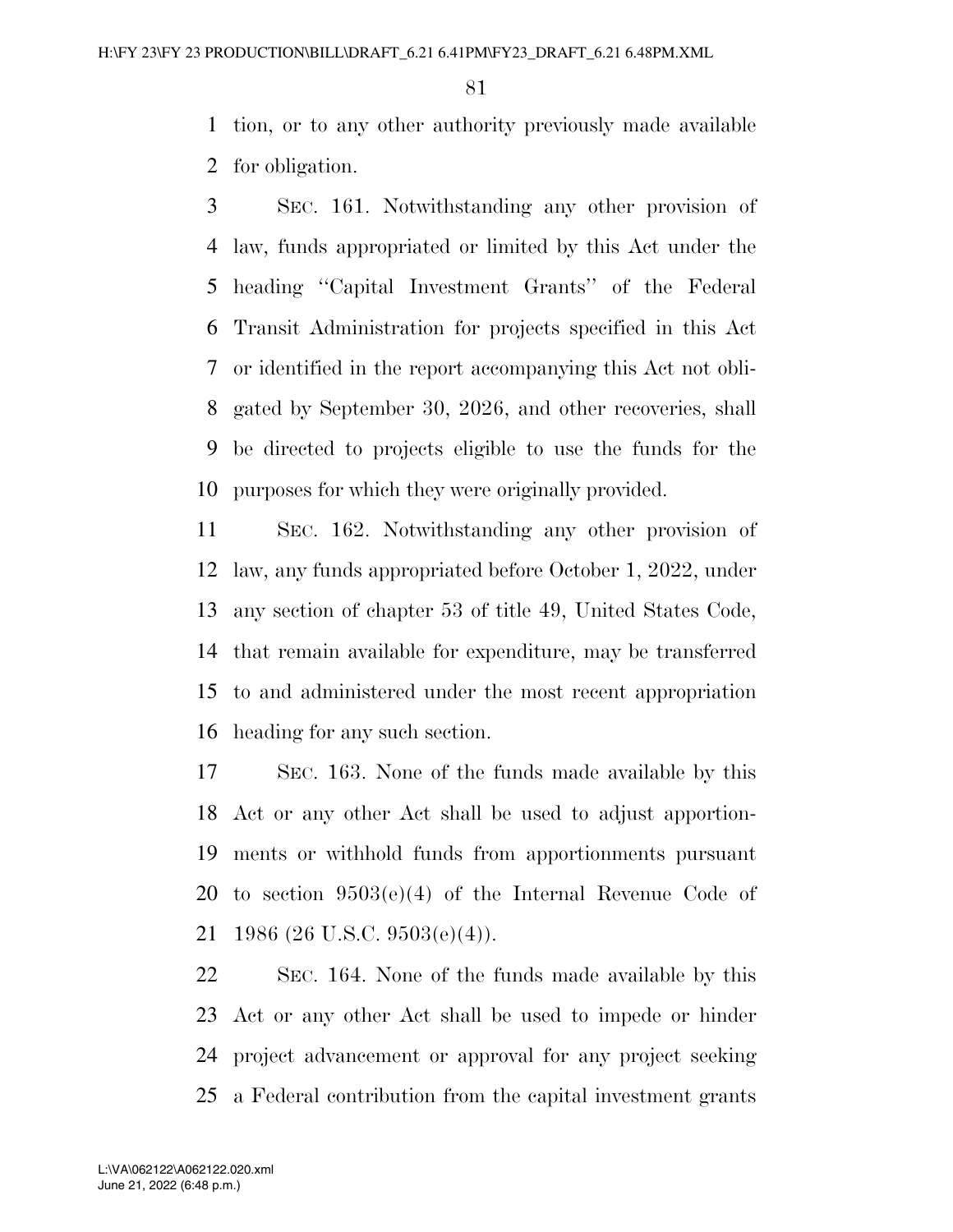program of greater than 40 percent of project costs as authorized under section 5309 of title 49, United States Code.

 SEC. 165. Of the amounts made available under the heading ''Department of Transportation—Federal Transit Administration—Capital Investment Grants'' in this Act, \$600,000,000 shall be made available for allocation to re- cipients with existing full funding grant agreements under sections 5309(d) and 5309(e) of title 49, United States Code, that received allocations for fiscal year 2022 and have either (1) a capital investment grant share of 40 per- cent or less; or (2) signed a full funding grant agreement between January 20, 2017 and January 20, 2021: *Pro- vided*, That recipients with projects open for revenue serv- ice shall not be eligible to receive an allocation of funding under this section: *Provided further*, That amounts shall be provided to recipients proportionally based on the non- capital investment grant share of the project: *Provided further*, That no project may receive an allocation of more than 40 percent of the total amount in this section: *Pro- vided further*, That the Secretary shall proportionally dis- tribute funds in excess of such 40 percent to recipients for which the percent of funds does not exceed 40 percent: *Provided further*, That a recipient may not receive an allo-cation of funding under this section if the recipient has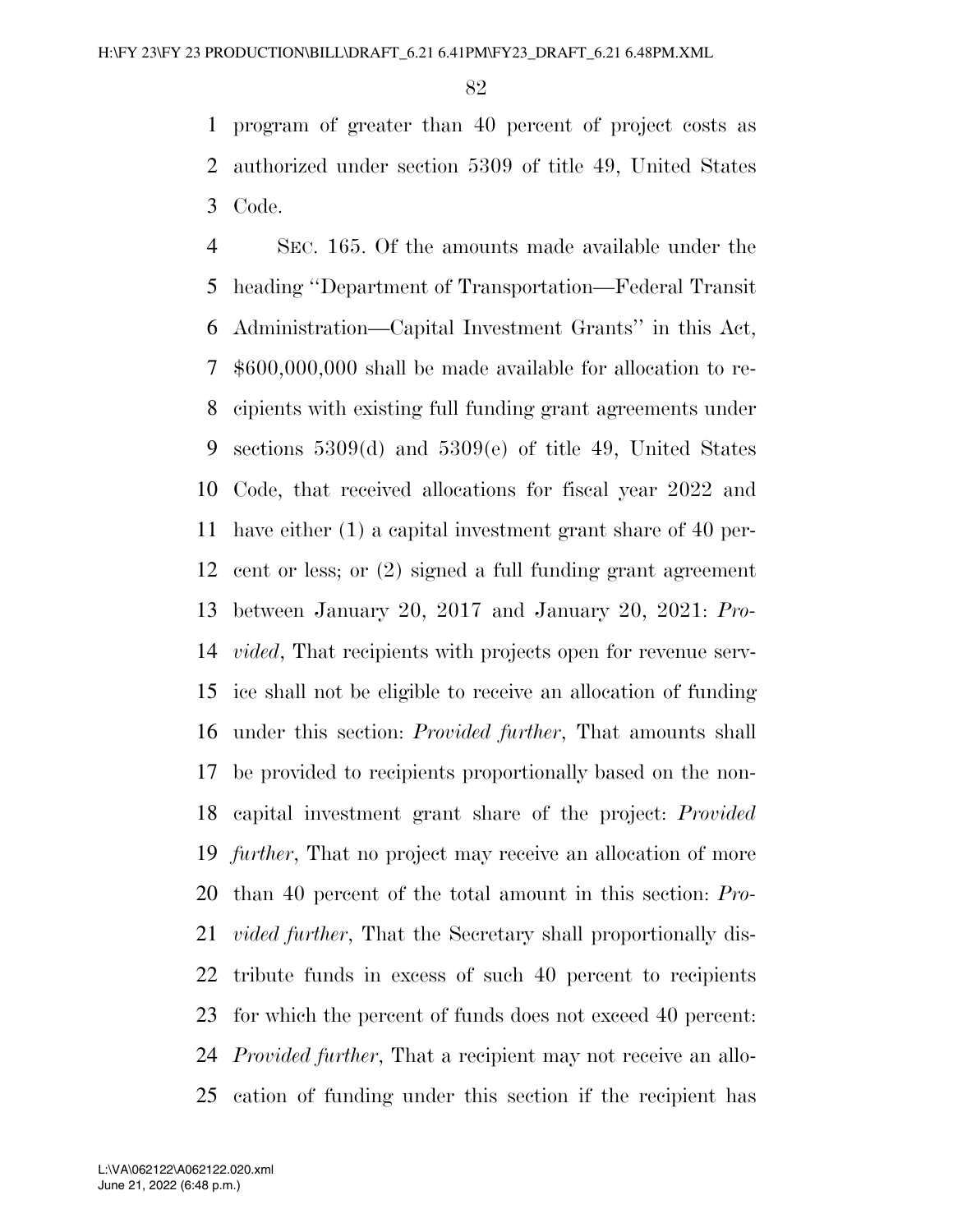(1) expended less than 75 percent of the allocations re- ceived under paragraph (4) of section 3401(b) of the American Rescue Plan Act of 2021 (Public Law 117-2); and (2) expended less than 50 percent of the federal oper- ating assistance allocations received under section 5307 of title 49, United States Code, in the Coronavirus Aid, Relief, and Economic Security Act (Public Law 116-136), the Coronavirus Response and Relief Supplemental Appro- priations Act, 2021 (Public Law 116-260), or the Amer- ican Rescue Plan Act of 2021 (Public Law 117-2): *Pro- vided further*, That amounts allocated pursuant to this sec- tion shall be provided to eligible recipients notwithstanding the limitation of any calculation of the maximum amount of Federal financial assistance for the project under sec-15 tion  $5309(k)(2)(C)(ii)$  of title 49, United States Code: *Provided further*, That the Federal Transit Administration shall allocate amounts under this section no later than 30 days after the date of enactment of this Act.

 SEC. 166. The remaining unobligated balances, as of September 30, 2023, from amounts made available to the Department of Transportation under the heading ''Fed- eral Transit Administration—Capital Investment Grants'' in division H of the Further Consolidated Appropriations Act, 2020 (Public Law 116–94) are hereby rescinded, and an amount of additional new budget authority equivalent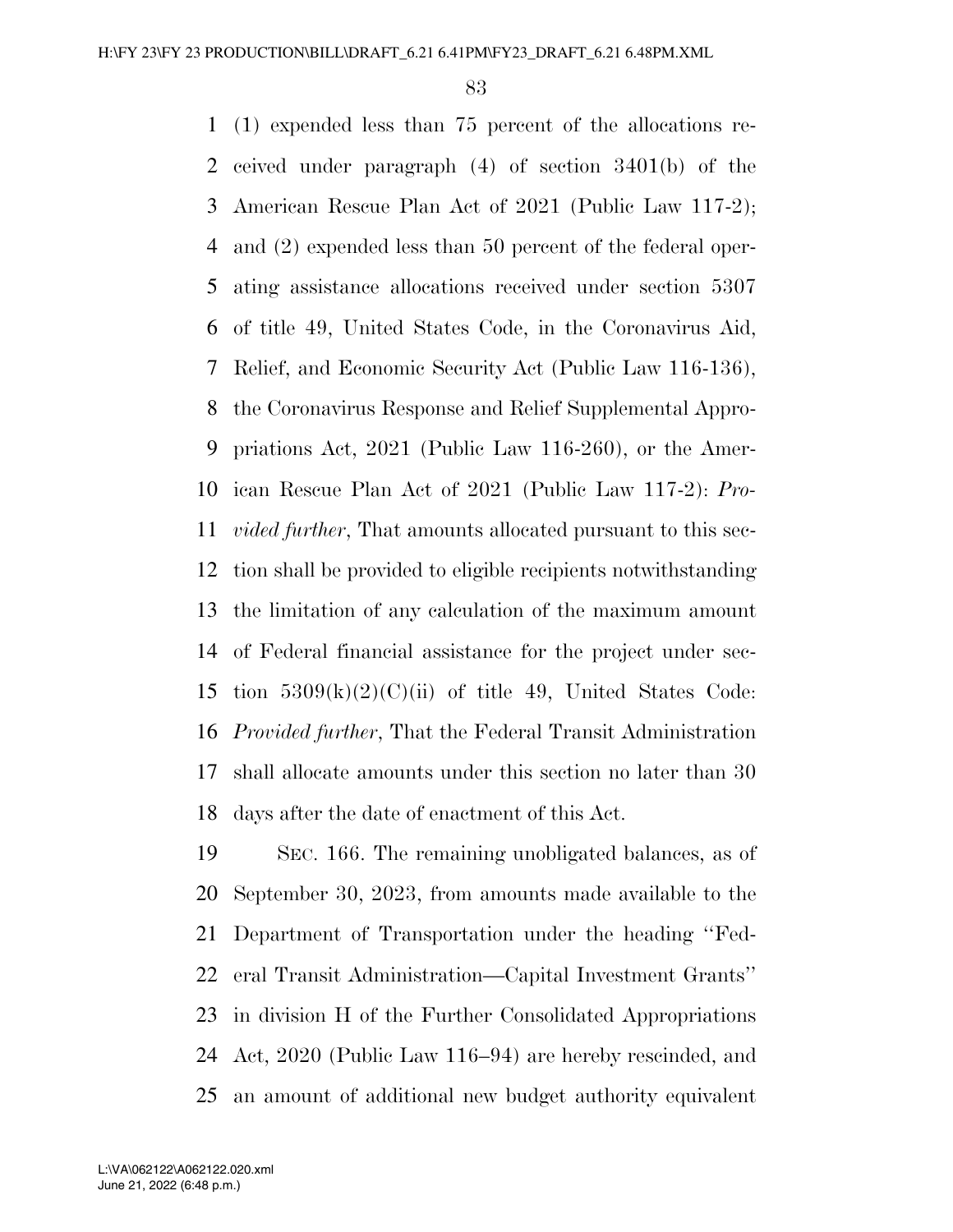to the amount rescinded is hereby appropriated on Sep- tember 30, 2023, for an additional amount for fiscal year 2023, to remain available until September 30, 2024, and shall be available for the same purposes and under the same authorities for which such amounts were originally provided in Public Law 116–94.

 SEC. 167. Notwithstanding section 5302(4)(L) of title 49, United States Code, fuel for vehicle operations, including the cost of utilities used for the propulsion of electrically driven vehicles, may be treated, at the option of the recipient, as an associated capital maintenance item for purposes of grants made under sections 5307 and 5311 of such title in fiscal year 2023: *Provided*, That an amount equal to not more than 5 percent of the total fund- ing allocated under sections 5307 or 5311 of such title to an urbanized area, state, or territory in fiscal year 2023 may be obligated for such purpose from available amounts allocated in fiscal year 2023 or prior years.

# GREAT LAKES ST. LAWRENCE SEAWAY DEVELOPMENT

CORPORATION

 The Great Lakes St. Lawrence Seaway Development Corporation is hereby authorized to make such expendi- tures, within the limits of funds and borrowing authority available to the Corporation, and in accord with law, and to make such contracts and commitments without regard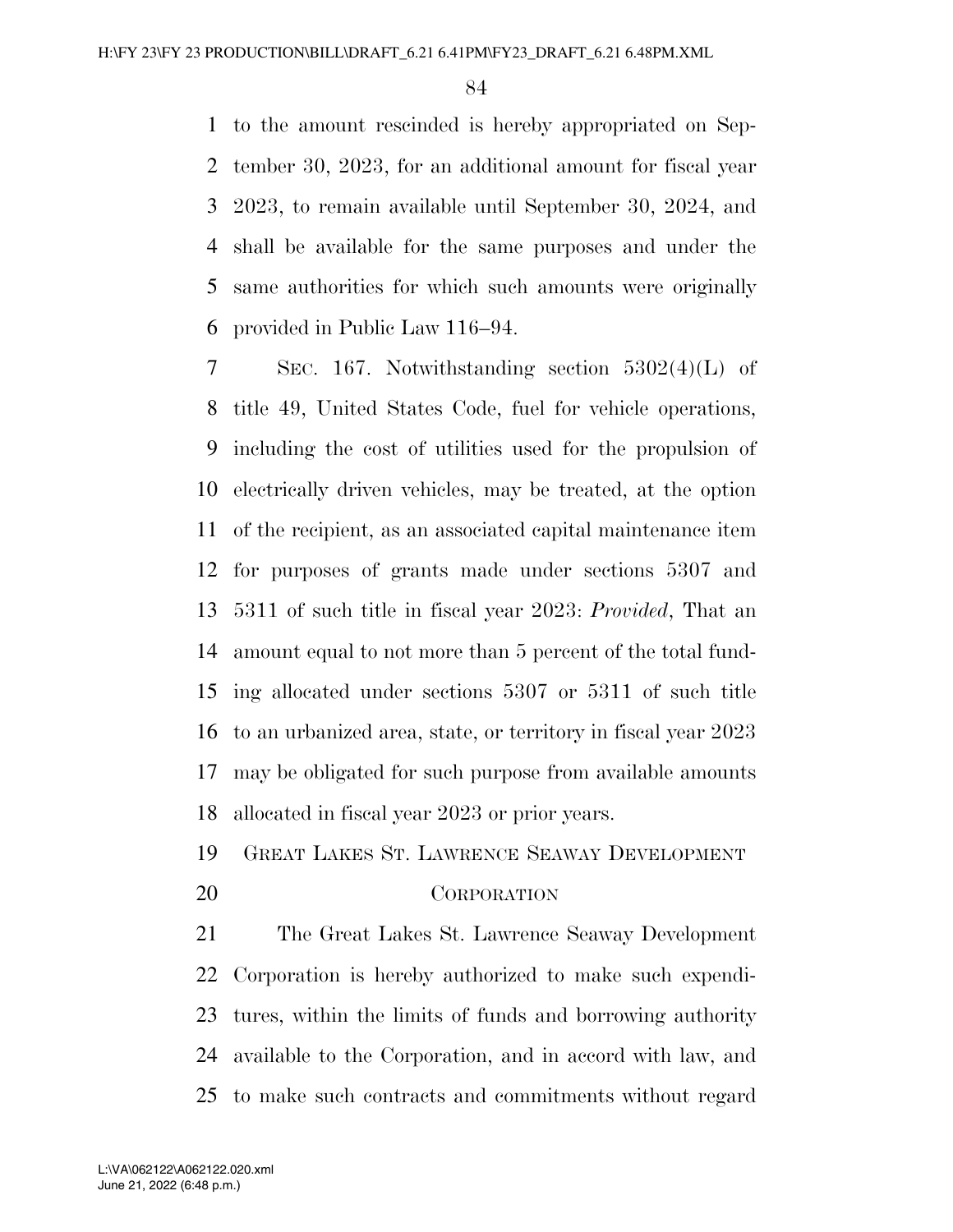to fiscal year limitations, as provided by section 9104 of title 31, United States Code, as may be necessary in car- rying out the programs set forth in the Corporation's budget for the current fiscal year.

# OPERATIONS AND MAINTENANCE

#### (HARBOR MAINTENANCE TRUST FUND)

 For necessary expenses to conduct the operations, maintenance, and capital infrastructure activities on por- tions of the St. Lawrence Seaway owned, operated, and maintained by the Great Lakes St. Lawrence Seaway De- velopment Corporation, \$41,500,000, to be derived from the Harbor Maintenance Trust Fund, pursuant to section 210 of the Water Resources Development Act of 1986 (33 U.S.C. 2238): *Provided*, That of the amounts made avail- able under this heading, not less than \$14,800,000 shall be for the seaway infrastructure program: *Provided fur- ther*, That not more than \$1,000,000 of the unobligated balances from the amounts made available for capital asset renewal activities under this heading or under the heading ''Saint Lawrence Seaway Development Corpora- tion—Operations and Maintenance'' in any prior Act shall 22 be for activities pursuant to section  $984(a)(12)$  of title 33, United States Code.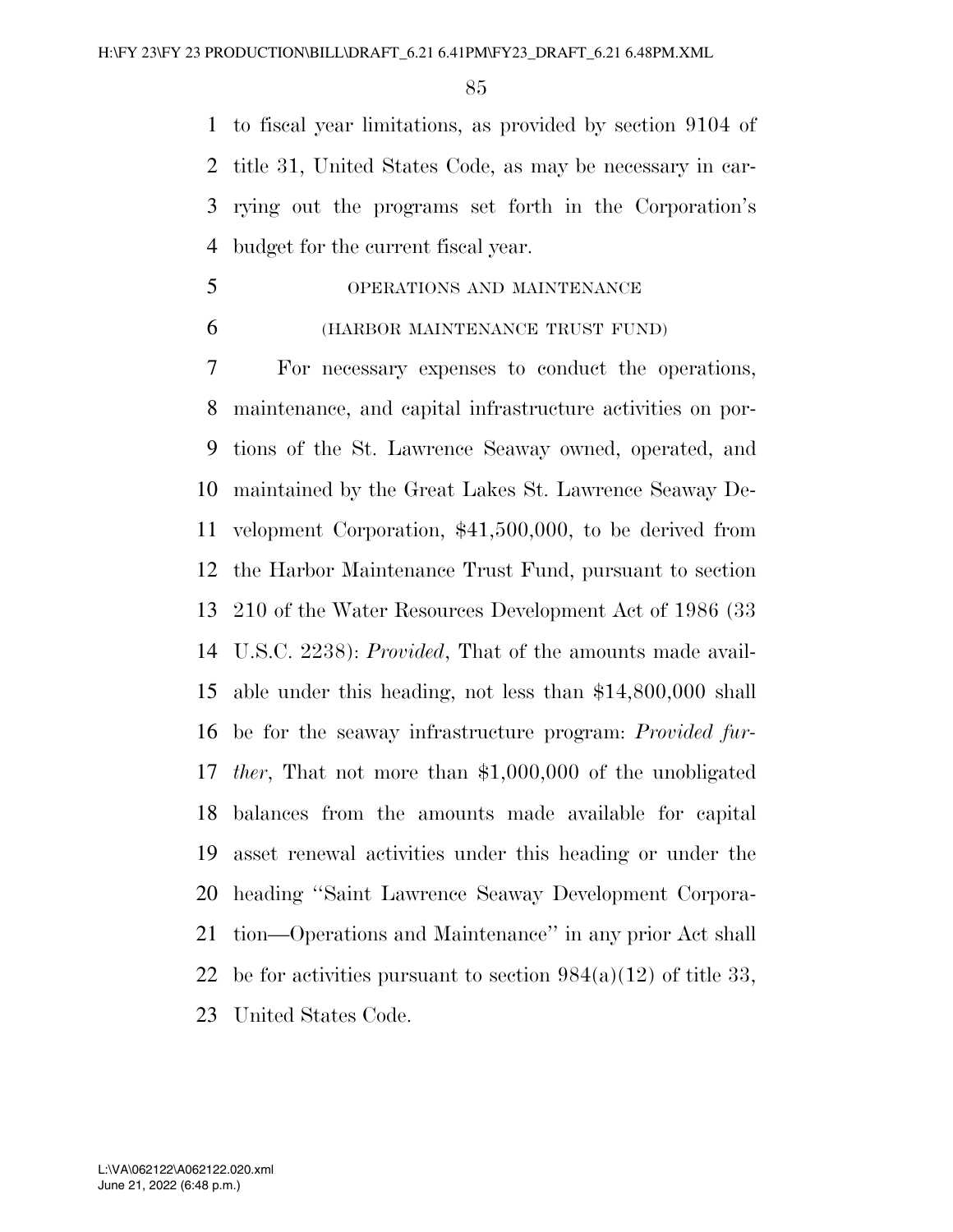1 MARITIME ADMINISTRATION MARITIME SECURITY PROGRAM For necessary expenses to maintain and preserve a U.S.-flag merchant fleet as authorized under chapter 531 of title 46, United States Code, to serve the national secu- rity needs of the United States, \$318,000,000, to remain available until expended. 8 CABLE SECURITY FLEET For the cable security fleet program, as authorized under chapter 532 of title 46, United States Code, \$10,000,000, to remain available until expended. TANKER SECURITY PROGRAM For the tanker security fleet program, as authorized under chapter 534 of title 46, United States Code, \$60,000,000, to remain available until expended. OPERATIONS AND TRAINING For necessary expenses of operations and training ac- tivities authorized by law, \$192,000,000: *Provided*, That of the amounts made available under this heading— (1) \$87,848,000, to remain available until Sep-

 tember 30, 2024, shall be for the operations of the United States Merchant Marine Academy;

 (2) \$11,900,000, to remain available until ex-pended, shall be for facilities maintenance and re-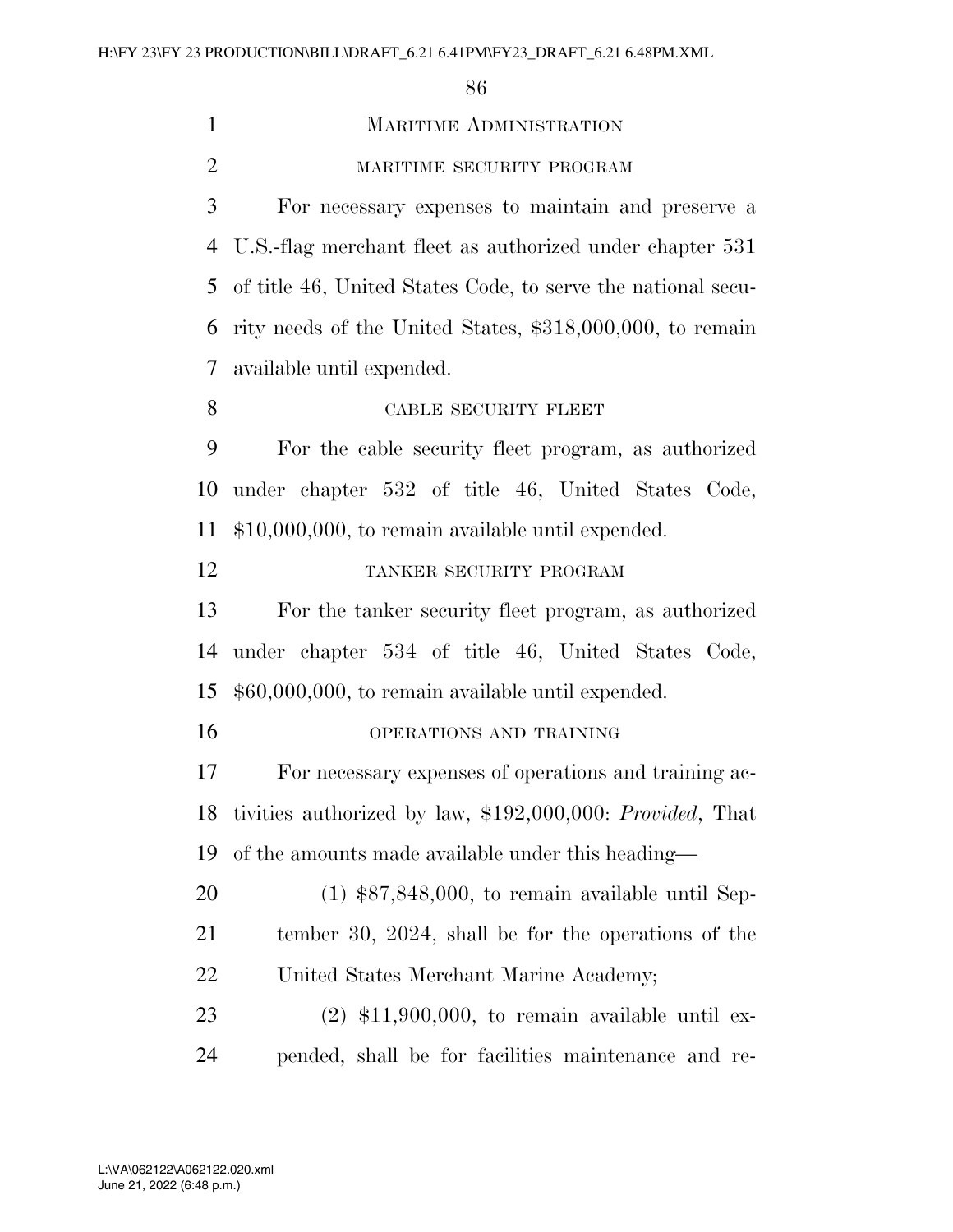pair, and equipment, at the United States Merchant Marine Academy;

 $3 \qquad (3) \; $6,000,000, \text{ to remain available until Sep-}$  tember 30, 2024 shall be for the Maritime Environ- mental and Technical Assistance program authorized under section 50307 of title 46, United States Code; and

8 (4)  $$14,819,000$ , to remain available until ex- pended, shall be for the America's Marine Highway Program to make grants for the purposes authorized under paragraphs (1) and (3) of section 55601(b) of 12 title 46, United States Code:

 *Provided further*, That the Administrator of the Maritime Administration shall transmit to the House and Senate Committees on Appropriations the annual report on sexual assault and sexual harassment at the United States Mer- chant Marine Academy as required pursuant to section 3510 of the National Defense Authorization Act for fiscal year 2017 (46 U.S.C. 51318): *Provided further*, That available balances under this heading for the Short Sea Transportation Program (now known as the America's Marine Highway Program) from prior year recoveries shall be available to carry out activities authorized under 24 paragraphs  $(1)$  and  $(3)$  of section  $55601(b)$  of title 46, United States Code.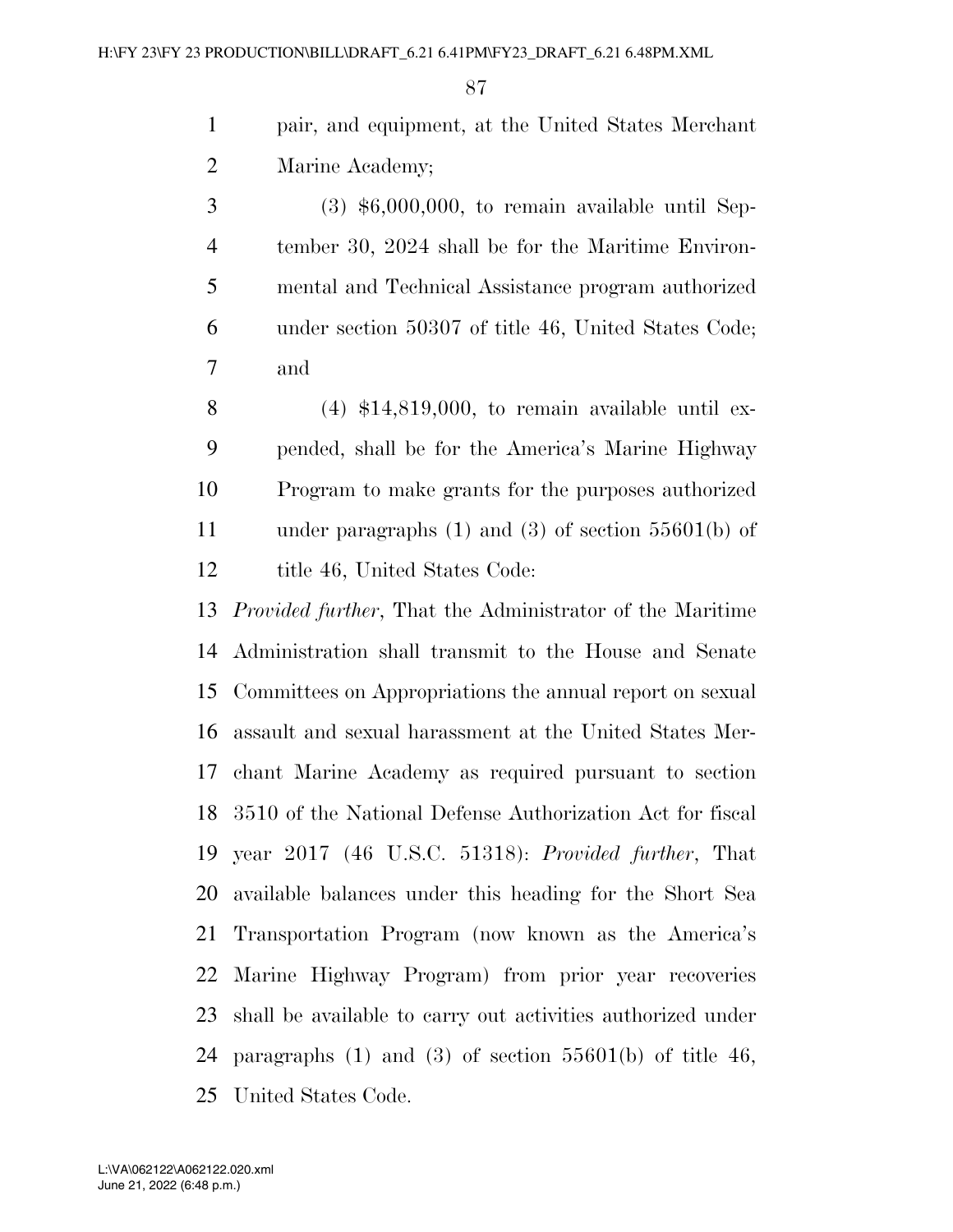STATE MARITIME ACADEMY OPERATIONS

 For necessary expenses of operations, support, and training activities for State Maritime Academies, \$77,700,000: *Provided*, That of the amounts made avail-able under this heading—

 $6 \qquad (1) \; $30,500,000, \text{ to remain available until ex-}$  pended, shall be for maintenance, repair, life exten- sion, insurance, and capacity improvement of Na- tional Defense Reserve Fleet training ships, and for support of training ship operations at the State Maritime Academies, of which not more than \$8,000,000, to remain available until expended, shall be for expenses related to training mariners; and for costs associated with training vessel sharing pursu-15 ant to section  $51504(g)(3)$  of title 46, United States Code, for costs associated with mobilizing, operating and demobilizing the vessel, including travel costs for students, faculty and crew, the costs of the gen- eral agent, crew costs, fuel, insurance, operational fees, and vessel hire costs, as determined by the Sec-retary;

 (2) \$35,000,000, to remain available until ex- pended, shall be for the National Security Multi-Mis- sion Vessel Program, including funds for construc-tion, planning, administration, design of school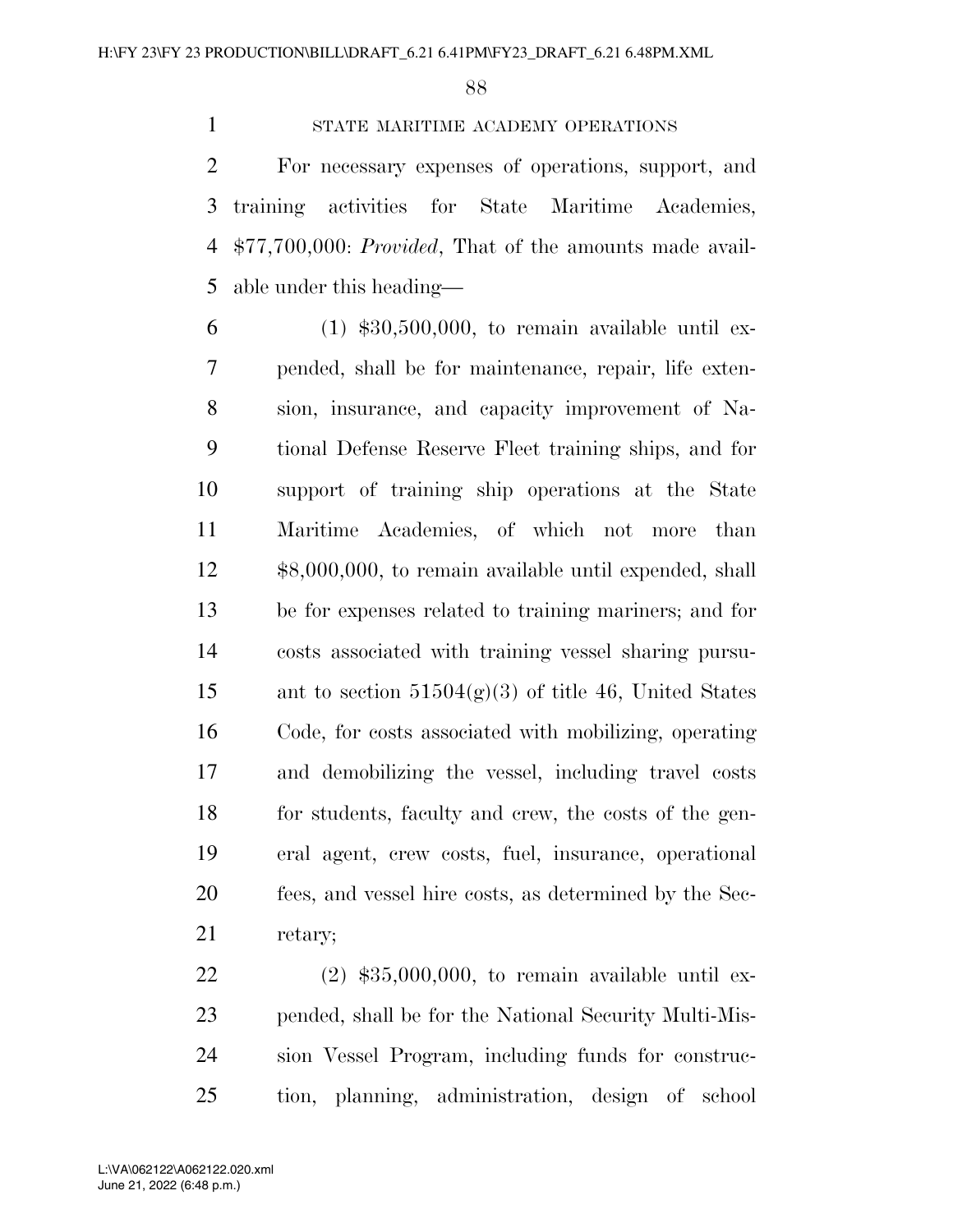| $\mathbf{1}$   | ships, and necessary expenses to construct infra-           |
|----------------|-------------------------------------------------------------|
| $\overline{2}$ | structure to berth such ships;                              |
| 3              | $(3)$ \$2,400,000, to remain available until Sep-           |
| $\overline{4}$ | tember 30, 2027, shall be for the Student Incentive         |
| 5              | Program;                                                    |
| 6              | $(4)$ \$3,800,000, to remain available until ex-            |
| 7              | pended, shall be for training ship fuel assistance;         |
| 8              | and                                                         |
| 9              | $(5)$ \$6,000,000, to remain available until Sep-           |
| 10             | tember 30, 2024, shall be for direct payments for           |
| 11             | State Maritime Academies.                                   |
| 12             | ASSISTANCE TO SMALL SHIPYARDS                               |
| 13             | To make grants to qualified ship architect as authorized    |
| 14             | under section 54101 of title 46, United States Code,        |
| 15             | $$20,000,000$ , to remain available until expended.         |
| 16             | SHIP DISPOSAL                                               |
| 17             | For necessary expenses related to the disposal of ob-       |
| 18             | solete vessels in the National Defense Reserve Fleet of the |
| 19             | Maritime Administration, \$6,000,000, to remain available   |
| 20             | until expended.                                             |
| 21             | MARITIME GUARANTEED LOAN (TITLE XI) PROGRAM                 |
| 22             | <b>ACCOUNT</b>                                              |
| 23             | (INCLUDING TRANSFER OF FUNDS)                               |
| 24             | For administrative expenses to carry out the guaran-        |
| 25             | teed loan program, \$3,000,000, which shall be transferred  |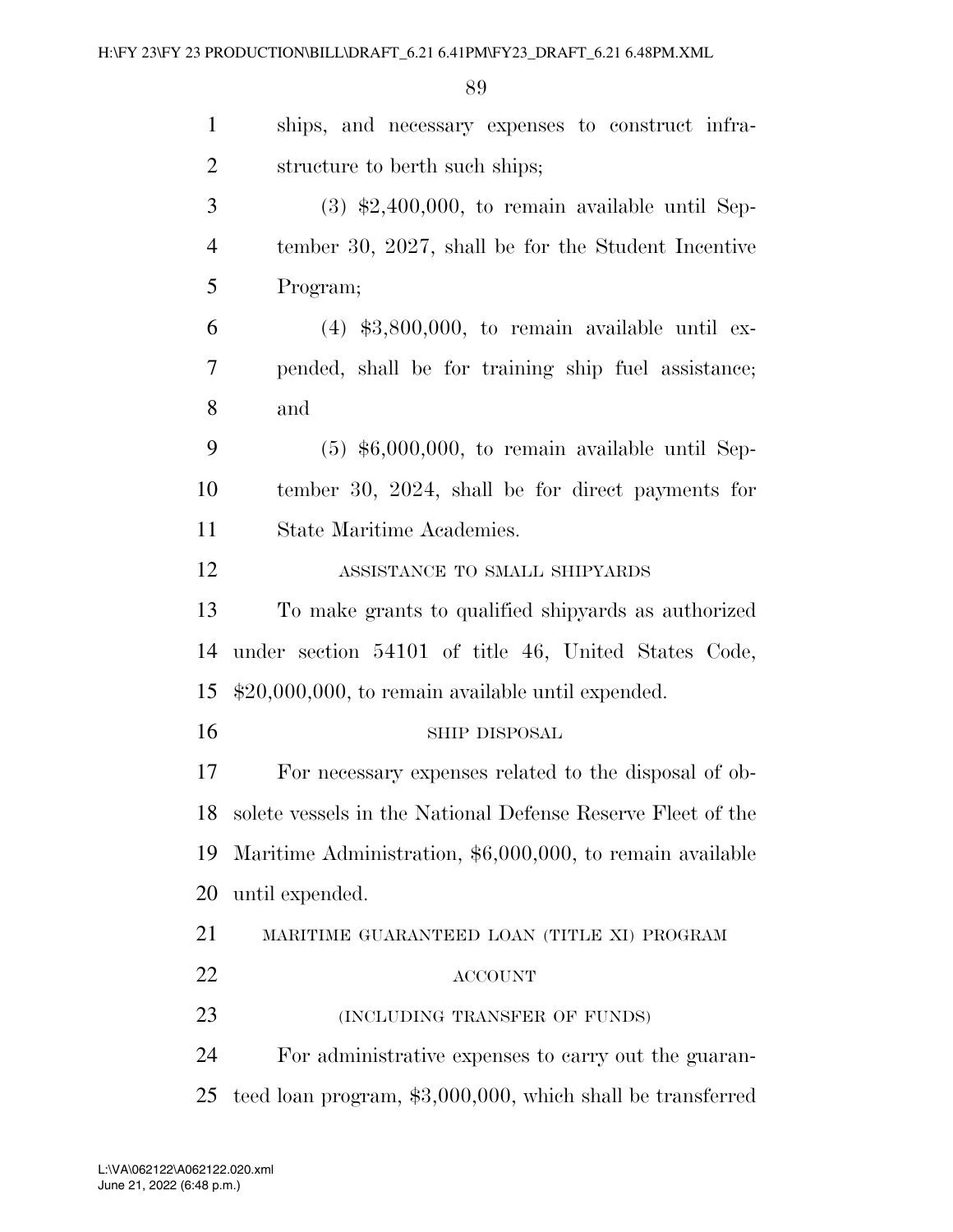to and merged with the appropriations for ''Maritime Ad-ministration—Operations and Training''.

PORT INFRASTRUCTURE DEVELOPMENT PROGRAM

 To make grants to improve port facilities as author- ized under section 54301 of title 46, United States Code, \$300,000,000, to remain available until expended: *Pro- vided*, That projects eligible for amounts made available under this heading in this Act shall be projects for coastal seaports, inland river ports, or Great Lakes ports: *Pro- vided further*, That of the amounts made available under this heading in this Act, not less than \$275,000,000 shall be for coastal seaports or Great Lakes ports: *Provided fur- ther*, That amounts made available under this heading in this Act may not be used for the purchase or installation of fully automated cargo handling equipment or terminal infrastructure that is designed for fully automated cargo handling equipment: *Provided further*, That for the pur- poses of the preceding proviso, ''fully automated cargo handling equipment'' means cargo handling equipment that is remotely operated or remotely monitored and does not require the exercise of human intervention or control: *Provided further*, That for grants awarded under this heading in this Act, the minimum grant size shall be \$1,000,000: *Provided further*, That the proceeds of Fed-eral credit assistance under chapter 6 of title 23, United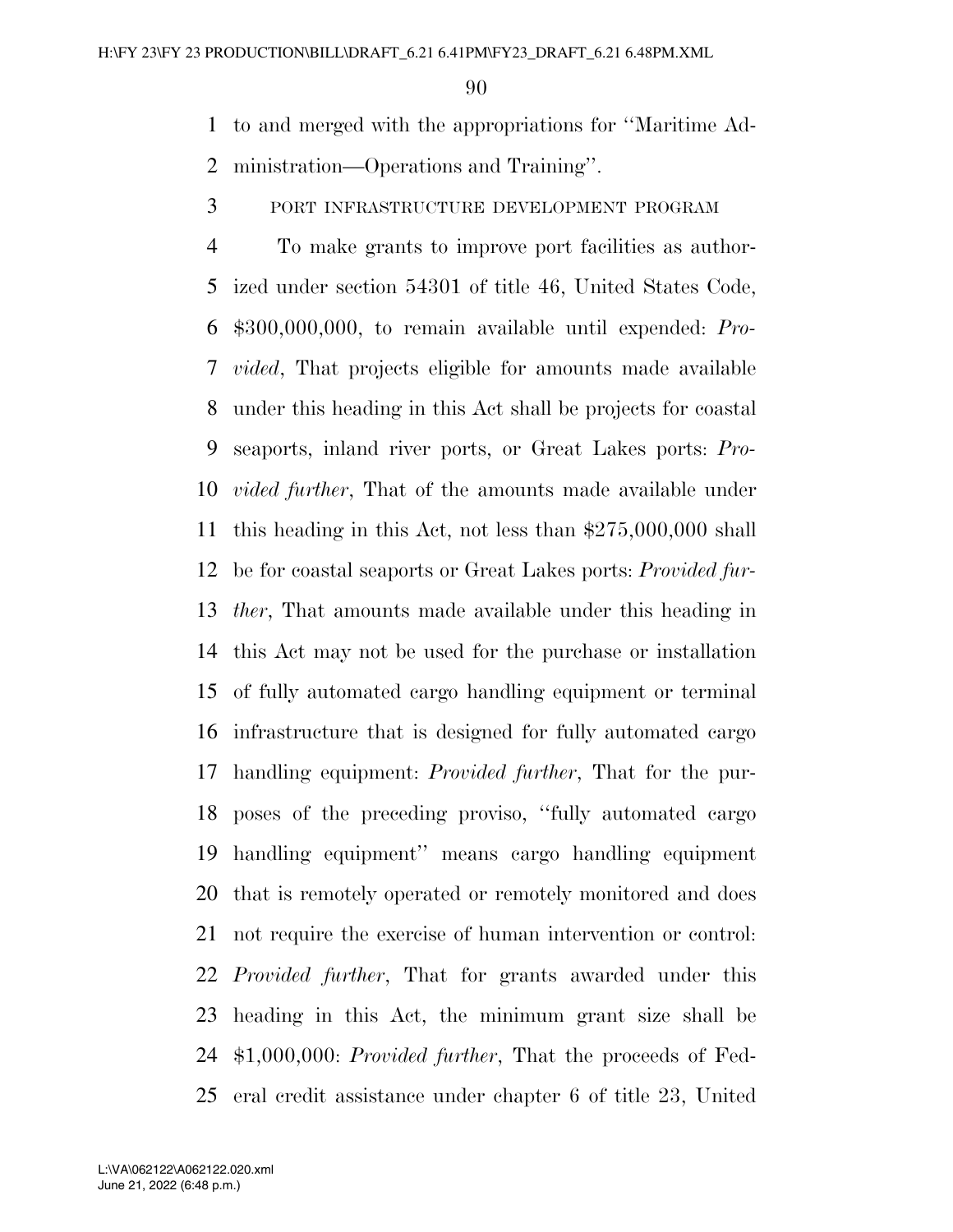States Code, or chapter 224 of title 49, United States Code, shall be considered to be part of the non-Federal share of project costs if the loan is repayable from non-Federal funds, unless otherwise requested.

- ADMINISTRATIVE PROVISION—MARITIME
- 

### ADMINISTRATION

 SEC. 170. Notwithstanding any other provision of this Act, in addition to any existing authority, the Mari- time Administration is authorized to furnish utilities and services and make necessary repairs in connection with any lease, contract, or occupancy involving Government property under control of the Maritime Administration: *Provided*, That payments received therefor shall be cred- ited to the appropriation charged with the cost thereof and shall remain available until expended: *Provided further*, That rental payments under any such lease, contract, or occupancy for items other than such utilities, services, or repairs shall be deposited into the Treasury as miscella-neous receipts.

- PIPELINE AND HAZARDOUS MATERIALS SAFETY
- 21 ADMINISTRATION
- 22 OPERATIONAL EXPENSES

 For necessary operational expenses of the Pipeline and Hazardous Materials Safety Administration,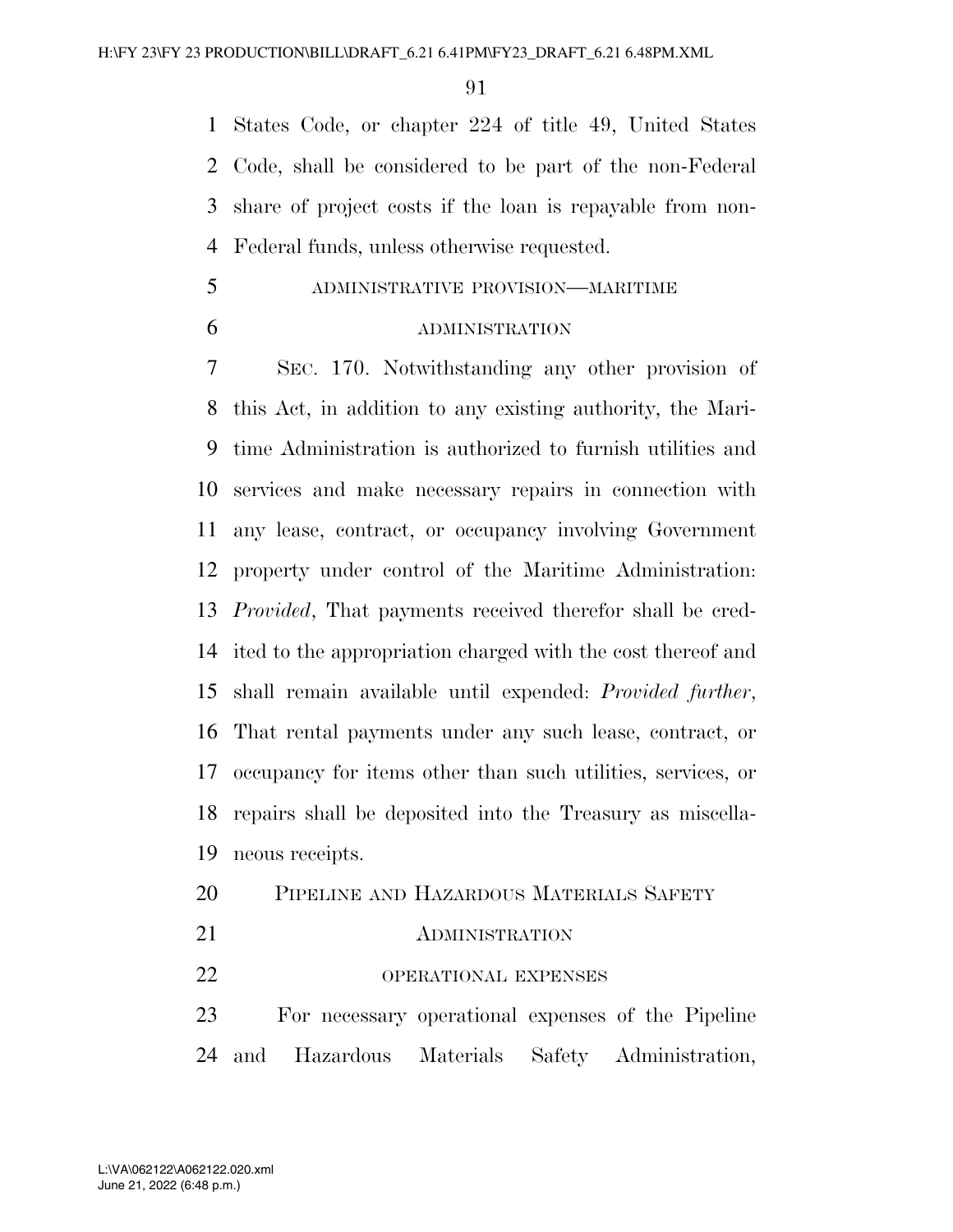\$30,150,000, of which \$4,500,000 shall remain available until September 30, 2025.

# HAZARDOUS MATERIALS SAFETY

 For expenses necessary to discharge the hazardous materials safety functions of the Pipeline and Hazardous Materials Safety Administration, \$70,710,500, to remain available until September 30, 2025, of which \$1,000,000 shall be made available for carrying out section 5107(i) of title 49, United States Code: *Provided*, That up to \$800,000 in fees collected under section 5108(g) of title 49, United States Code, shall be deposited in the general fund of the Treasury as offsetting receipts: *Provided fur- ther*, That there may be credited to this appropriation, to be available until expended, funds received from States, counties, municipalities, other public authorities, and pri- vate sources for expenses incurred for training, for reports publication and dissemination, and for travel expenses in- curred in performance of hazardous materials exemptions and approvals functions.

- 20 PIPELINE SAFETY
- (PIPELINE SAFETY FUND)
- **(OIL SPILL LIABILITY TRUST FUND)**

 For expenses necessary to carry out a pipeline safety program, as authorized by section 60107 of title 49, United States Code, and to discharge the pipeline program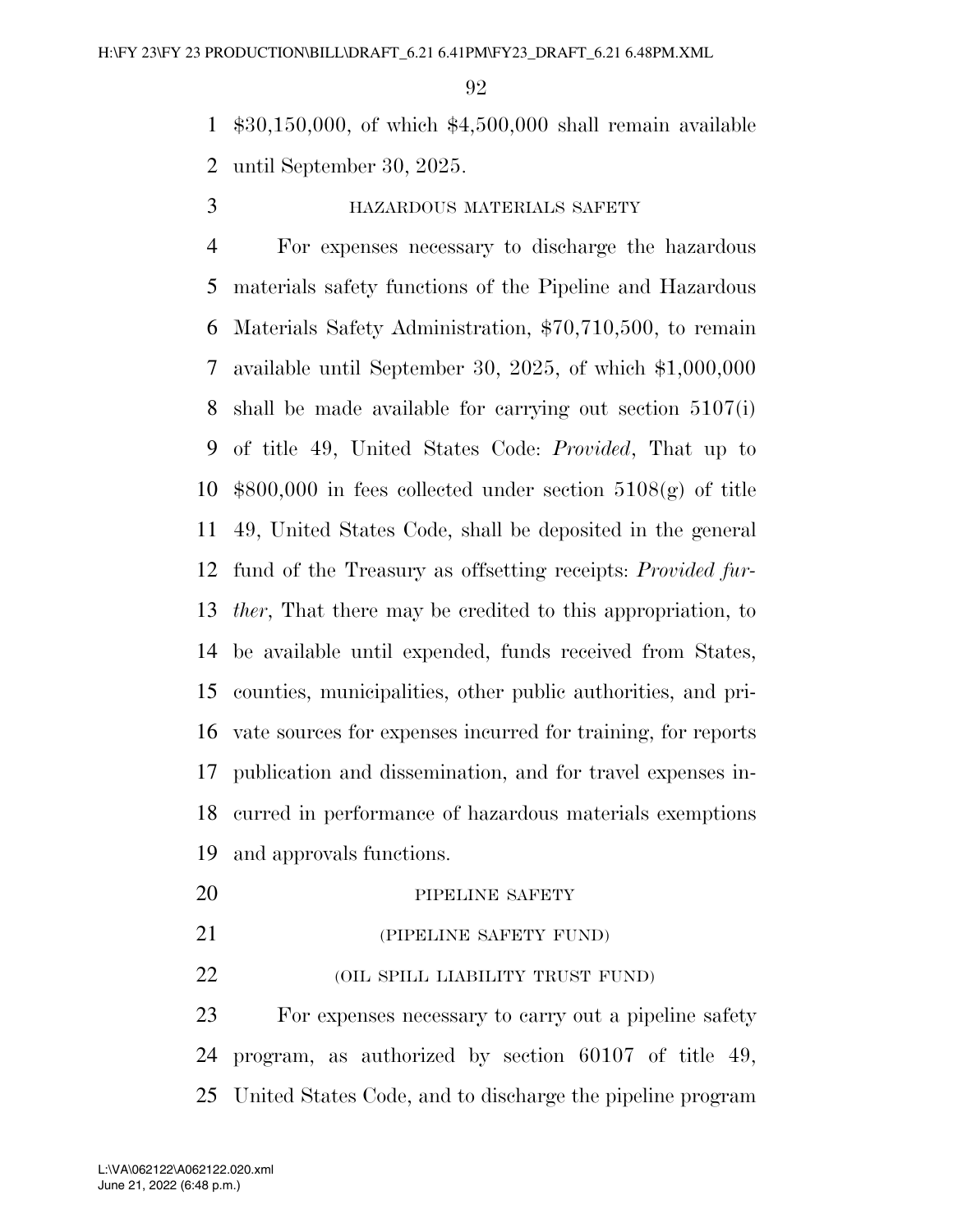responsibilities of the Oil Pollution Act of 1990 (Public Law 101–380), \$187,800,000, to remain available until September 30, 2025, of which \$29,000,000 shall be de- rived from the Oil Spill Liability Trust Fund; of which \$151,400,000 shall be derived from the Pipeline Safety Fund; of which \$400,000 shall be derived from the fees collected under section 60303 of title 49, United States Code, and deposited in the Liquefied Natural Gas Siting Account for compliance reviews of liquefied natural gas facilities; and of which \$7,000,000 shall be derived from fees collected under section 60302 of title 49, United States Code, and deposited in the Underground Natural Gas Storage Facility Safety Account for the purpose of carrying out section 60141 of title 49, United States Code: *Provided*, That not less than \$1,058,000 of the amounts made available under this heading shall be for the One- Call State grant program: *Provided further*, That any amounts made available under this heading in this Act or in prior Acts for research contracts, grants, cooperative agreements or research other transactions agreements (''OTAs'') shall require written notification to the House and Senate Committees on Appropriations not less than 3 full business days before such research contracts, grants, cooperative agreements, or research OTAs are announced by the Department of Transportation: *Provided further*,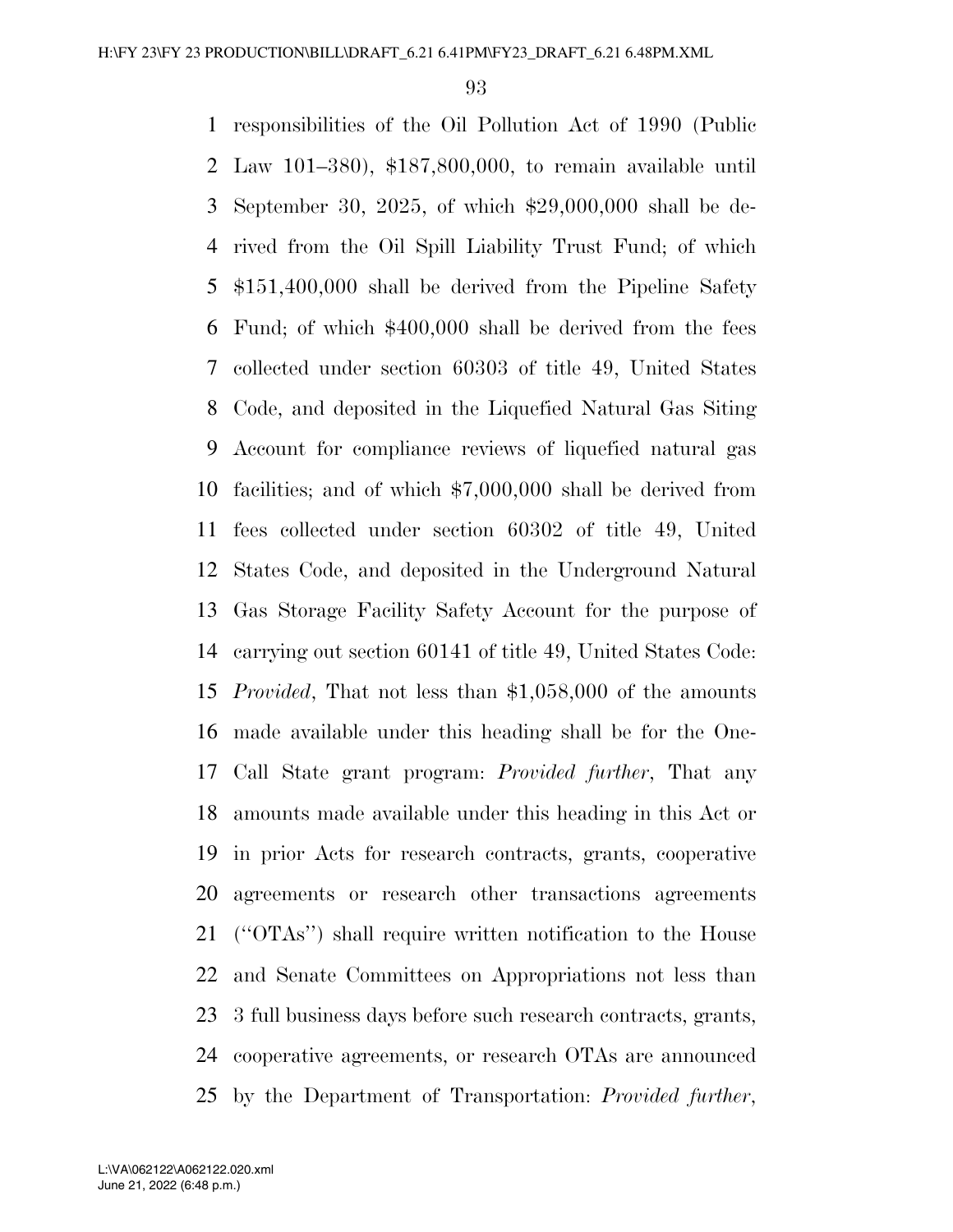That the Secretary shall transmit to the House and Sen- ate Committees on Appropriations the report on pipeline safety testing enhancement as required pursuant to sec- tion 105 of the Protecting our Infrastructure of Pipelines and Enhancing Safety Act of 2020 (division R of Public Law 116–260): *Provided further*, That the Secretary may obligate amounts made available under this heading to en- gineer, erect, alter, and repair buildings or make any other public improvements for research facilities at the Trans- portation Technology Center after the Secretary submits an updated research plan and the report in the preceding proviso to the House and Senate Committees on Appro- priations and after such plan and report in the preceding proviso are approved by the House and Senate Commit-tees on Appropriations.

- EMERGENCY PREPAREDNESS GRANTS
- (LIMITATION ON OBLIGATIONS)
- (EMERGENCY PREPAREDNESS FUND)

 For expenses necessary to carry out the Emergency Preparedness Grants program, not more than \$28,318,000 shall remain available until September 30, 2025, from amounts made available by section 5116(h) and subsections (b) and (c) of section 5128 of title 49, United States Code: *Provided*, That notwithstanding sec-tion 5116(h)(4) of title 49, United States Code, not more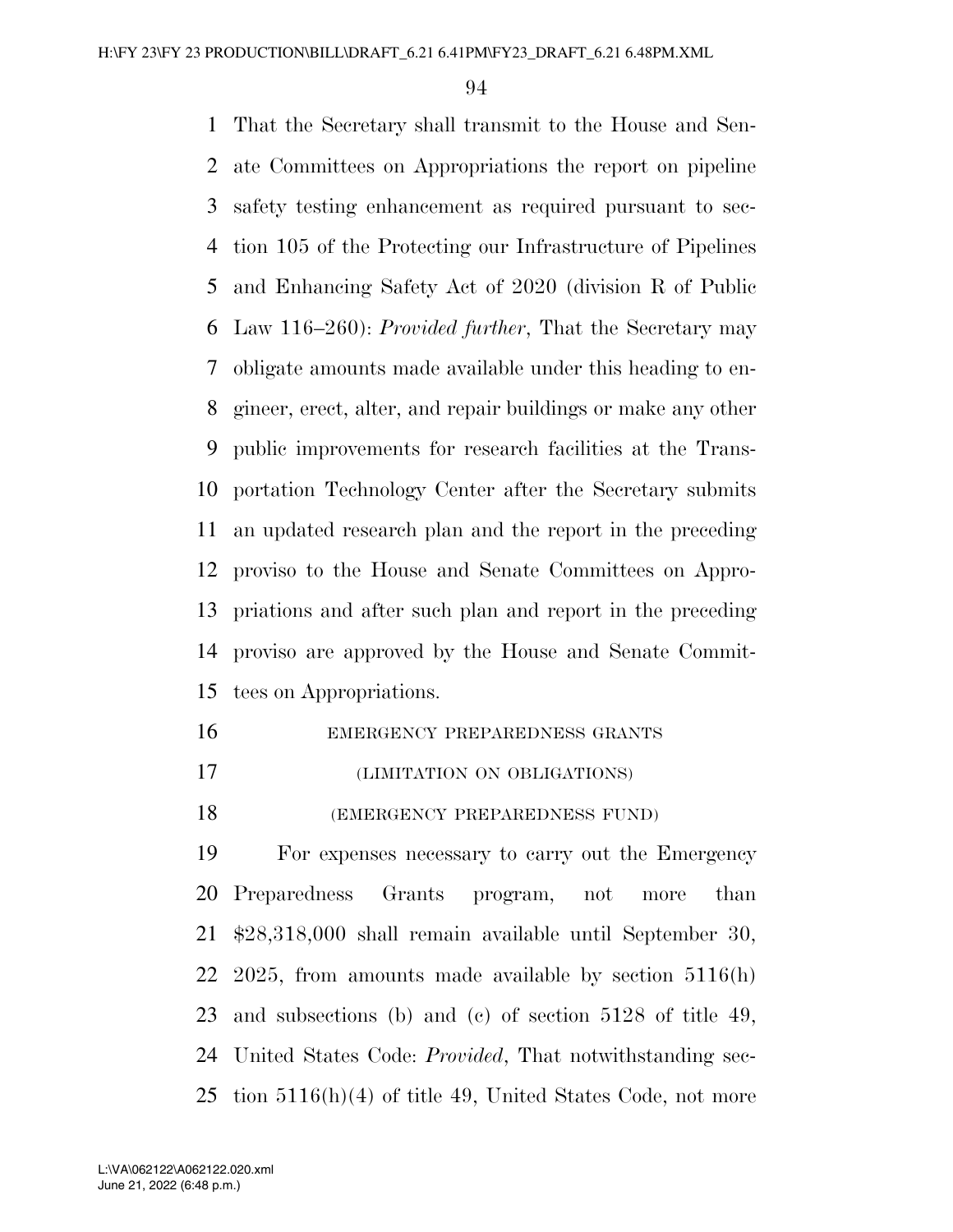than 4 percent of the amounts made available from this account shall be available to pay the administrative costs 3 of carrying out sections 5116, 5107(e), and  $5108(g)(2)$  of title 49, United States Code: *Provided further*, That notwithstanding subsections (b) and (c) of section 5128 of title 49, United States Code, and the limitation on obli- gations provided under this heading, prior year recoveries recognized in the current year shall be available to develop and deliver hazardous materials emergency response train- ing for emergency responders, including response activities for the transportation of crude oil, ethanol, flammable liq- uids, and other hazardous commodities by rail, consistent with National Fire Protection Association standards, and to make such training available through an electronic for- mat: *Provided further*, That the prior year recoveries made available under this heading shall also be available to carry 17 out sections  $5116(a)(1)(C)$ ,  $5116(h)$ ,  $5116(i)$ ,  $5116(j)$ , and 5107(e) of title 49, United States Code.

OFFICE OF INSPECTOR GENERAL

SALARIES AND EXPENSES

 For necessary expenses of the Office of Inspector General to carry out the provisions of the Inspector Gen- eral Act of 1978, as amended, \$108,073,000: *Provided*, That the Inspector General shall have all necessary au-thority, in carrying out the duties specified in the Inspec-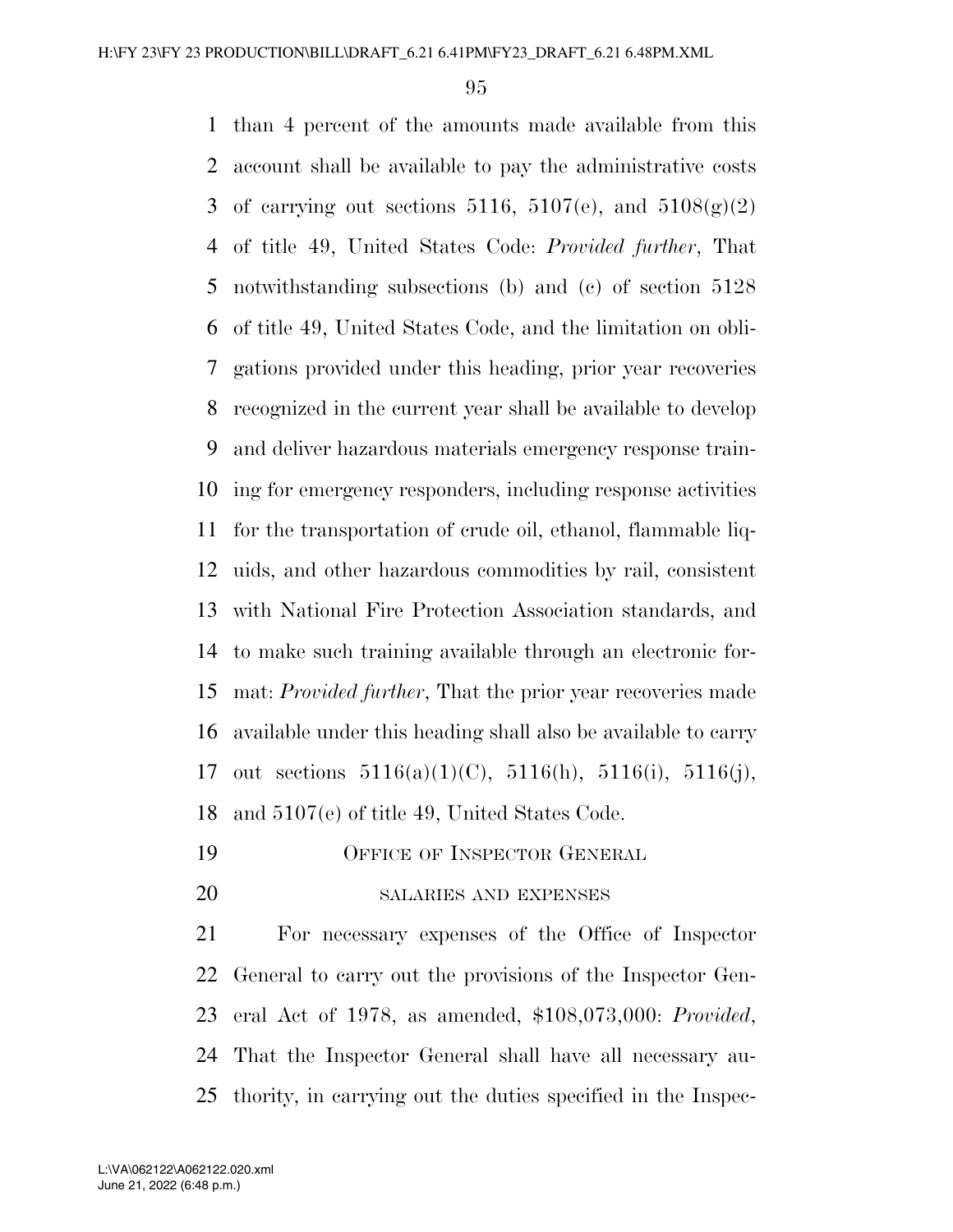tor General Act, as amended (5 U.S.C. App.), to inves- tigate allegations of fraud, including false statements to the government (18 U.S.C. 1001), by any person or entity that is subject to regulation by the Department of Trans-portation.

# GENERAL PROVISIONS—DEPARTMENT OF TRANSPORTATION

 SEC. 180. (a) During the current fiscal year, applica- ble appropriations to the Department of Transportation shall be available for maintenance and operation of air- craft; hire of passenger motor vehicles and aircraft; pur- chase of liability insurance for motor vehicles operating in foreign countries on official department business; and uniforms or allowances therefor, as authorized by sections 5901 and 5902 of title 5, United States Code.

 (b) During the current fiscal year, applicable appro- priations to the Department and its operating administra- tions shall be available for the purchase, maintenance, op- eration, and deployment of unmanned aircraft systems that advance the missions of the Department of Transpor- tation or an operating administration of the Department of Transportation.

 (c) Any unmanned aircraft system purchased, pro- cured, or contracted for by the Department prior to the date of enactment of this Act shall be deemed authorized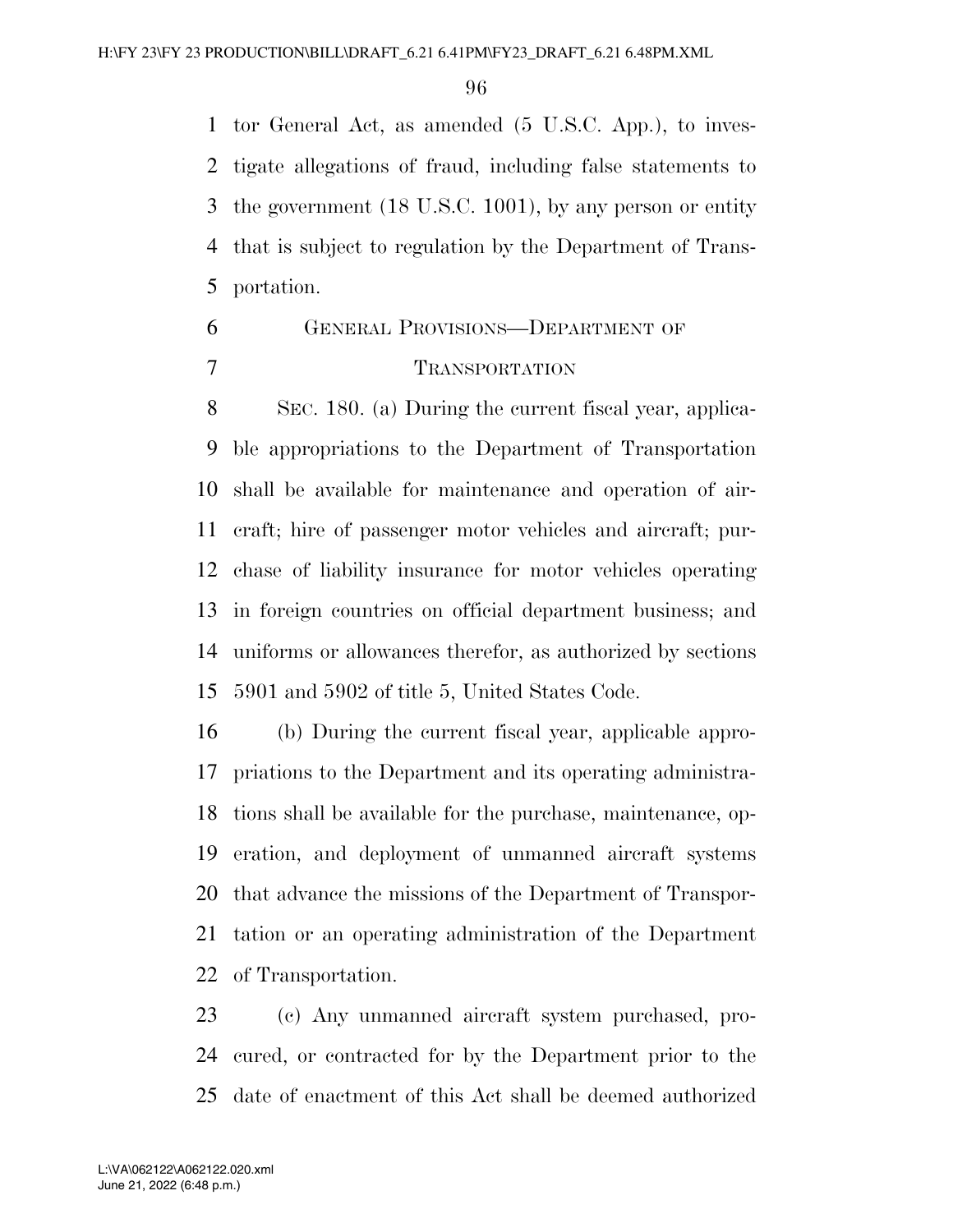by Congress as if this provision was in effect when the system was purchased, procured, or contracted for.

 SEC. 181. Appropriations contained in this Act for the Department of Transportation shall be available for services as authorized by section 3109 of title 5, United States Code, but at rates for individuals not to exceed the per diem rate equivalent to the rate for an Executive Level IV.

 SEC. 182. (a) No recipient of amounts made available by this Act shall disseminate personal information (as de- fined in section 2725(3) of title 18, United States Code) obtained by a State department of motor vehicles in con- nection with a motor vehicle record as defined in section 2725(1) of title 18, United States Code, except as pro- vided in section 2721 of title 18, United States Code, for a use permitted under section 2721 of title 18, United States Code.

 (b) Notwithstanding subsection (a), the Secretary shall not withhold amounts made available by this Act for any grantee if a State is in noncompliance with this provi-sion.

 SEC. 183. None of the funds made available by this Act shall be available for salaries and expenses of more than 125 political and Presidential appointees in the De-partment of Transportation: *Provided*, That none of the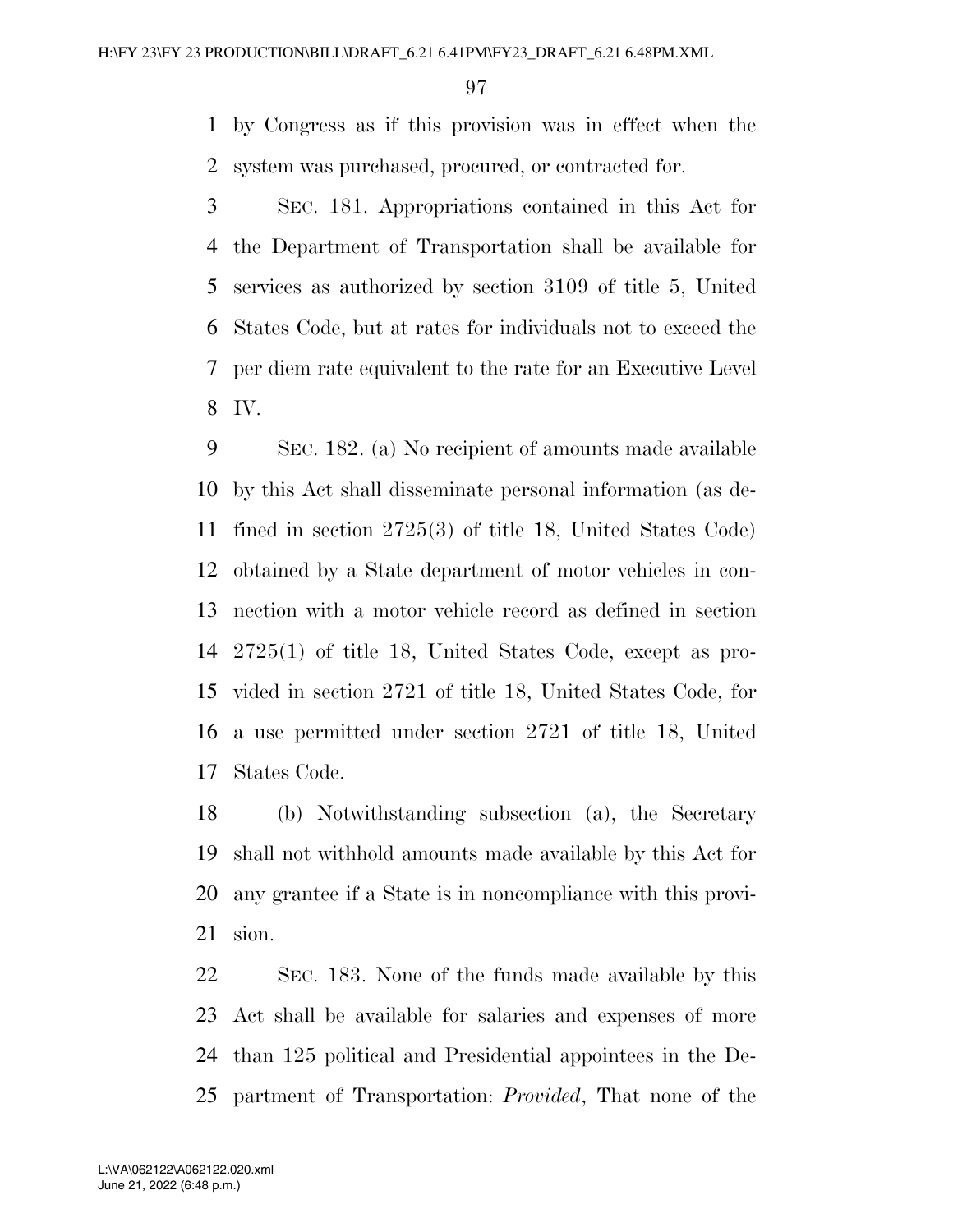personnel covered by this provision may be assigned on temporary detail outside the Department of Transpor-tation.

 SEC. 184. Funds received by the Federal Highway Administration and Federal Railroad Administration from States, counties, municipalities, other public authorities, and private sources for expenses incurred for training may be credited respectively to the Federal Highway Adminis- tration's ''Federal-Aid Highways'' account and to the Fed- eral Railroad Administration's ''Safety and Operations'' account, except for State rail safety inspectors partici- pating in training pursuant to section 20105 of title 49, United States Code.

 SEC. 185. None of the funds made available by this Act or in title VIII of division J of the Infrastructure In- vestment and Jobs Act (Public Law 117–58) to the De- partment of Transportation may be used to make a loan, loan guarantee, line of credit, letter of intent, federally funded cooperative agreement, full funding grant agree- ment, or discretionary grant unless the Secretary of Transportation notifies the House and Senate Committees on Appropriations not less than 3 full business days before any project competitively selected to receive any discre- tionary grant award, letter of intent, loan commitment, loan guarantee commitment, line of credit commitment,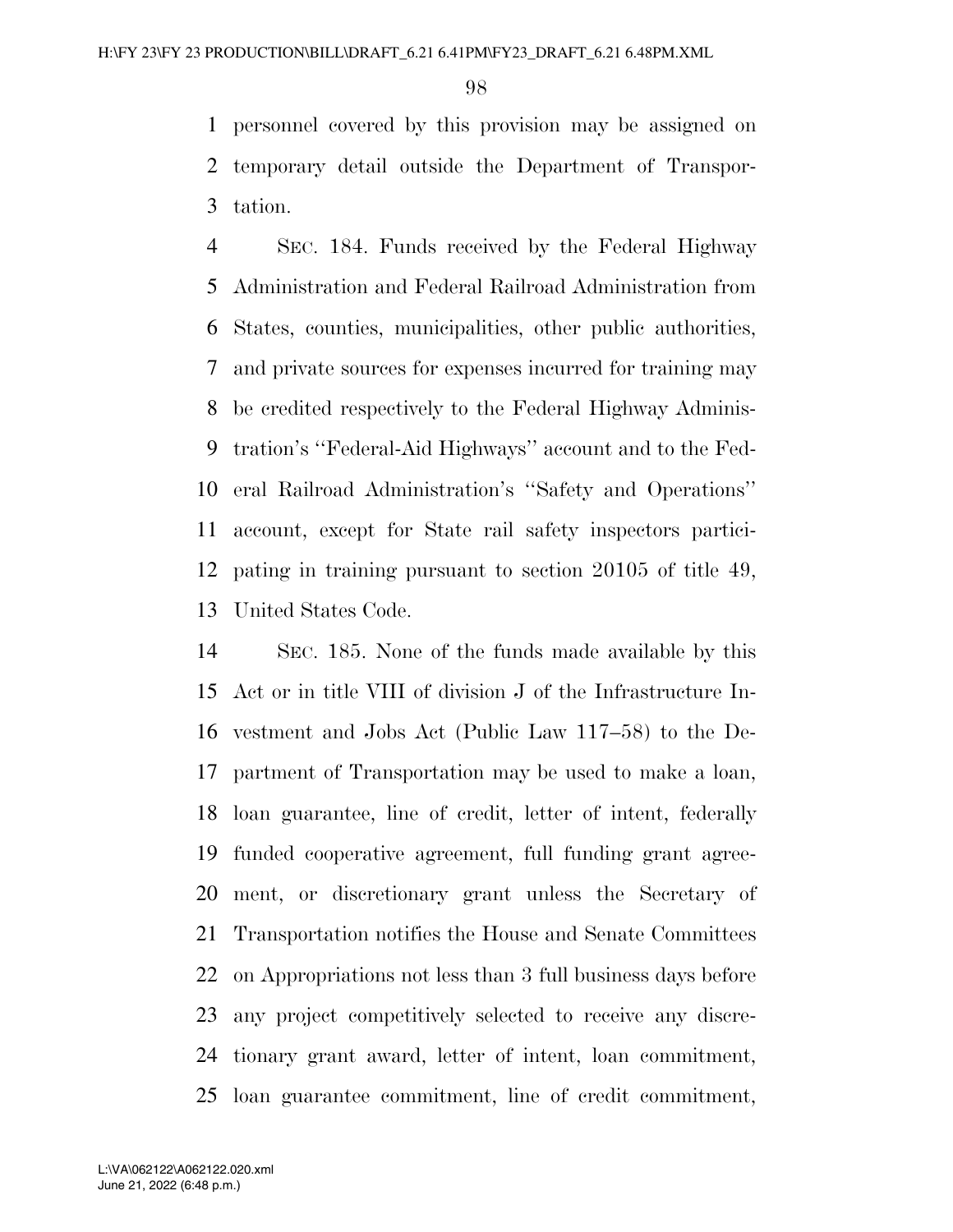federally funded cooperative agreement, or full funding grant agreement is announced by the Department or its operating administrations: *Provided*, That the Secretary of Transportation shall provide the House and Senate Committees on Appropriations with a comprehensive list of all such loans, loan guarantees, lines of credit, letters of intent, federally funded cooperative agreements, full funding grant agreements, and discretionary grants prior to the notification required under the preceding proviso: *Provided further*, That the Secretary gives concurrent noti- fication to the House and Senate Committees on Appro- priations for any ''quick release'' of funds from the emer- gency relief program: *Provided further*, That no notifica- tion shall involve funds that are not available for obliga-tion.

 SEC. 186. Rebates, refunds, incentive payments, minor fees, and other funds received by the Department of Transportation from travel management centers, charge card programs, the subleasing of building space, and miscellaneous sources are to be credited to appropria- tions of the Department of Transportation and allocated to organizational units of the Department of Transpor- tation using fair and equitable criteria and such funds shall be available until expended.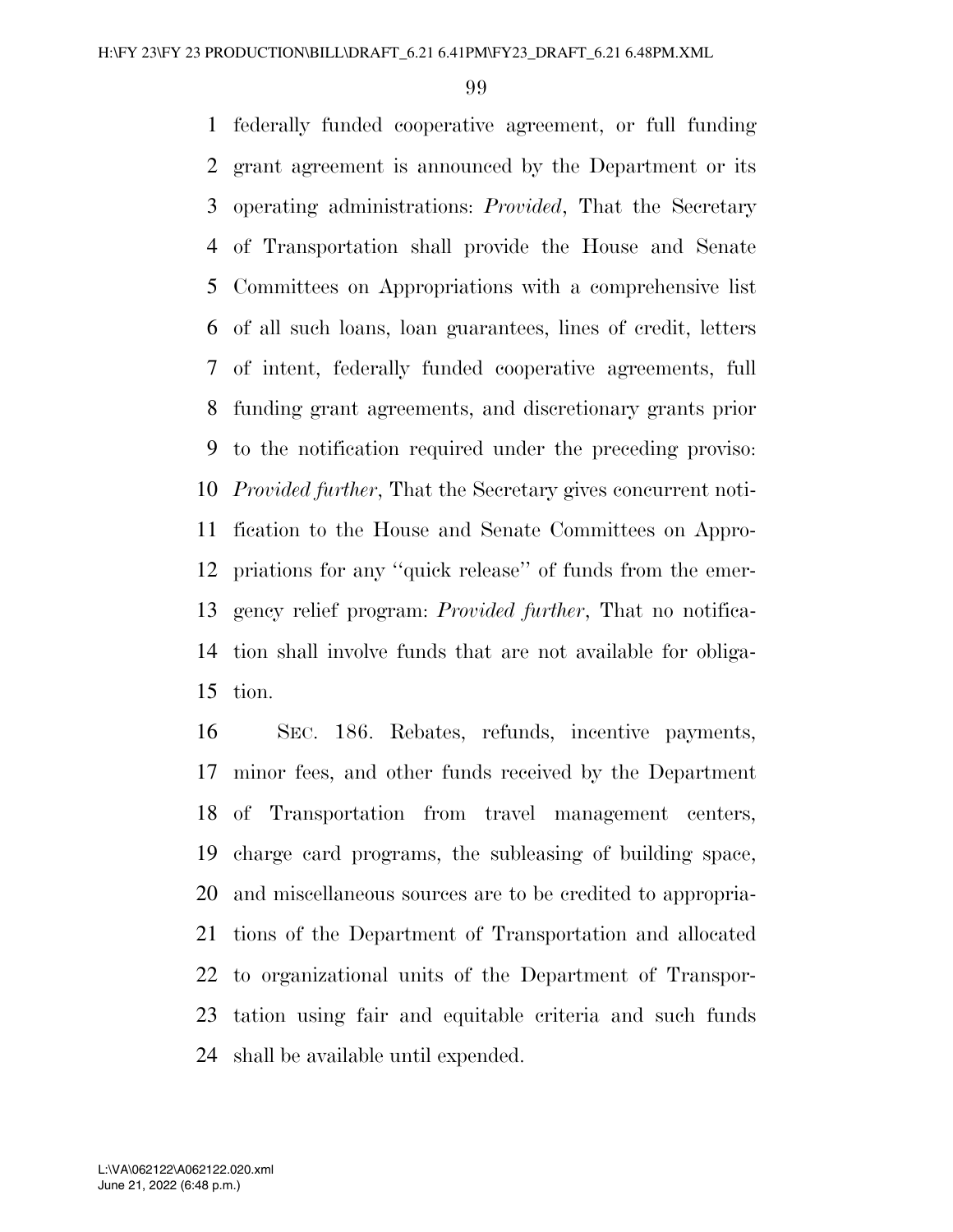SEC. 187. Notwithstanding any other provision of law, if any funds provided by or limited by this Act are subject to a reprogramming action that requires notice to be provided to the House and Senate Committees on Ap- propriations, transmission of such reprogramming notice shall be provided solely to the House and Senate Commit- tees on Appropriations, and such reprogramming action shall be approved or denied solely by the House and Sen- ate Committees on Appropriations: *Provided*, That the Secretary of Transportation may provide notice to other congressional committees of the action of the House and Senate Committees on Appropriations on such reprogram- ming but not sooner than 30 days after the date on which the reprogramming action has been approved or denied by the House and Senate Committees on Appropriations.

 SEC. 188. Funds appropriated by this Act to the op- erating administrations may be obligated for the Office of the Secretary for the costs related to assessments or reim- bursable agreements only when such amounts are for the costs of goods and services that are purchased to provide a direct benefit to the applicable operating administration or administrations.

 SEC. 189. The Secretary of Transportation is author- ized to carry out a program that establishes uniform standards for developing and supporting agency transit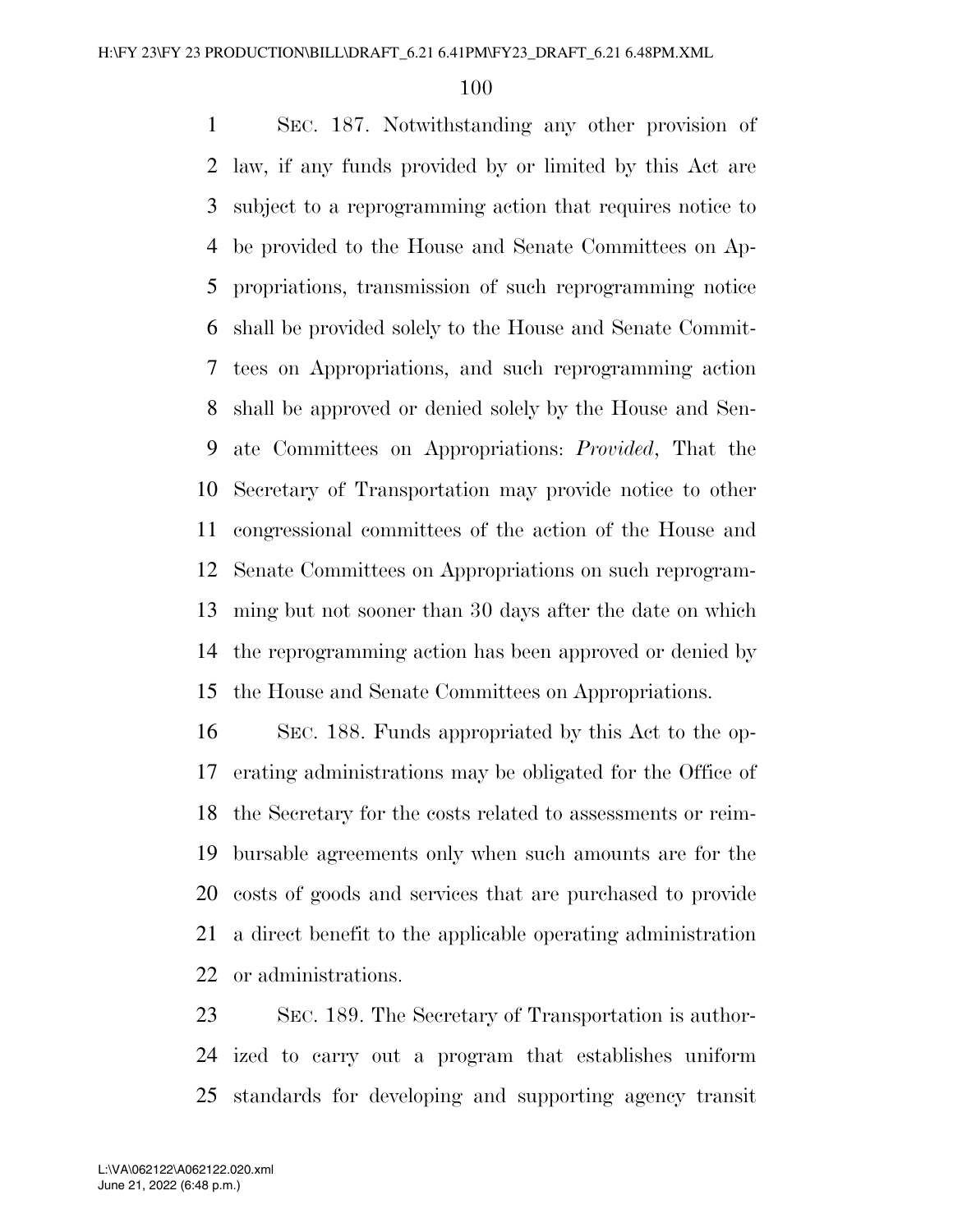pass and transit benefits authorized under section 7905 of title 5, United States Code, including distribution of transit benefits by various paper and electronic media.

 SEC. 190. The Department of Transportation may use funds provided by this Act, or any other Act, to assist a contract under title 49 or 23 of the United States Code utilizing geographic, economic, or any other hiring pref- erence not otherwise authorized by law, or to amend a rule, regulation, policy or other measure that forbids a re- cipient of a Federal Highway Administration or Federal Transit Administration grant from imposing such hiring preference on a contract or construction project with which the Department of Transportation is assisting, only if the grant recipient certifies the following:

 (1) that except with respect to apprentices or trainees, a pool of readily available but unemployed individuals possessing the knowledge, skill, and abil- ity to perform the work that the contract requires resides in the jurisdiction;

 (2) that the grant recipient will include appro- priate provisions in its bid document ensuring that the contractor does not displace any of its existing employees in order to satisfy such hiring preference; and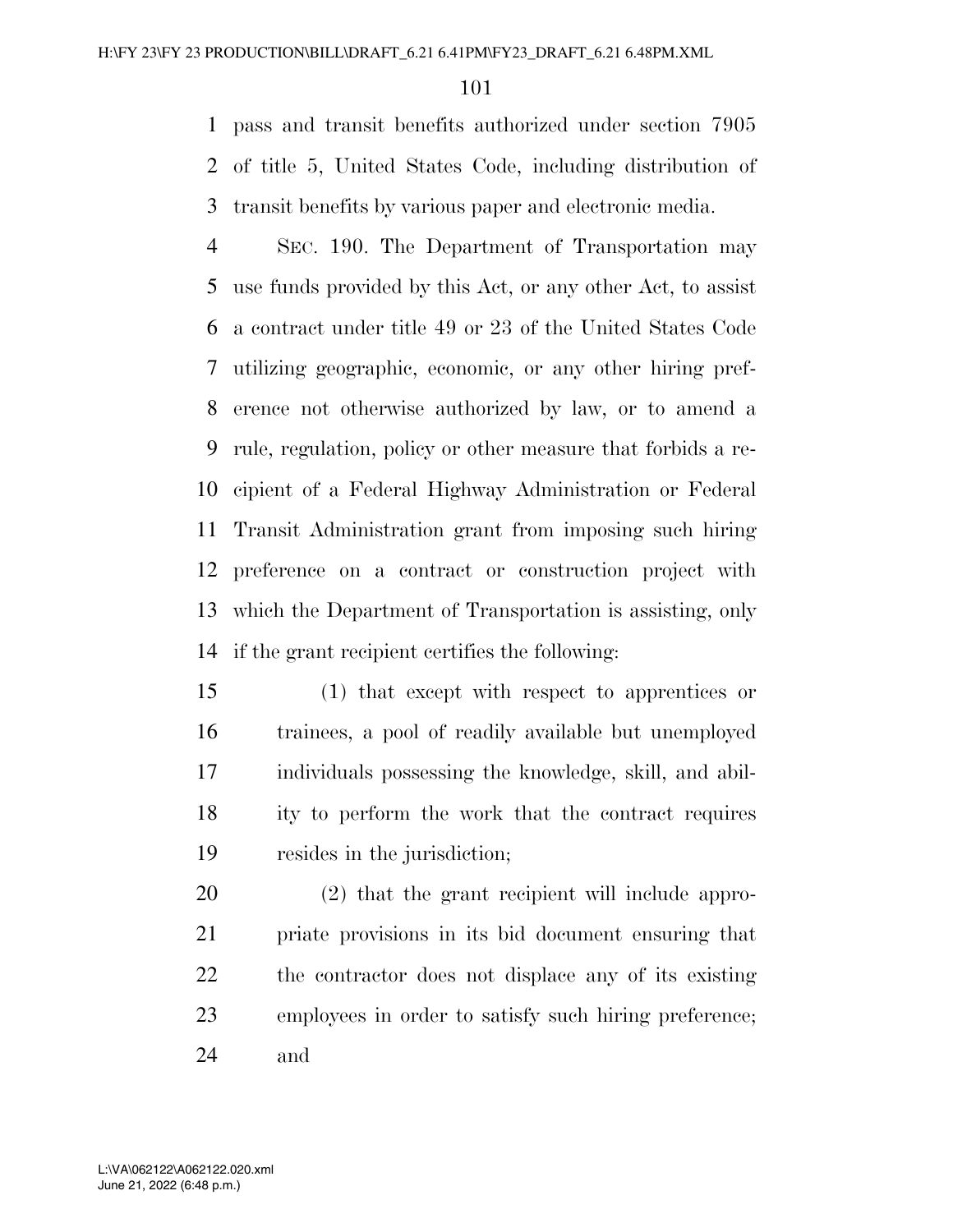| $\mathbf{1}$   | (3) that any increase in the cost of labor, train-         |
|----------------|------------------------------------------------------------|
| $\overline{2}$ | ing, or delays resulting from the use of such hiring       |
| 3              | preference does not delay or displace any transpor-        |
| $\overline{4}$ | tation project in the applicable Statewide Transpor-       |
| 5              | tation Improvement Program or Transportation Im-           |
| 6              | provement Program.                                         |
| $\overline{7}$ | SEC. 191. The Secretary of Transportation shall co-        |
| 8              | ordinate with the Secretary of Homeland Security to en-    |
| 9              | sure that best practices for Industrial Control Systems    |
| 10             | Procurement are up-to-date and shall ensure that systems   |
| 11             | procured with funds provided under this title were pro-    |
| 12             | cured using such practices.                                |
| 13             | This title may be cited as the "Department of Trans-       |
| 14             | portation Appropriations Act, 2023".                       |
| 15             | <b>TITLE II</b>                                            |
| 16             | DEPARTMENT OF HOUSING AND URBAN                            |
| 17             | DEVELOPMENT                                                |
| 18             | MANAGEMENT AND ADMINISTRATION                              |
| 19             | <b>EXECUTIVE OFFICES</b>                                   |
| 20             | For necessary salaries and expenses for Executive Of-      |
| 21             | fices, which shall be comprised of the offices of the Sec- |
| 22             | retary, Deputy Secretary, Adjudicatory Services, Congres-  |
| 23             | sional and Intergovernmental Relations, Public Affairs,    |
| 24             | Small and Disadvantaged Business Utilization, and the      |
|                |                                                            |

Center for Faith-Based and Neighborhood Partnerships,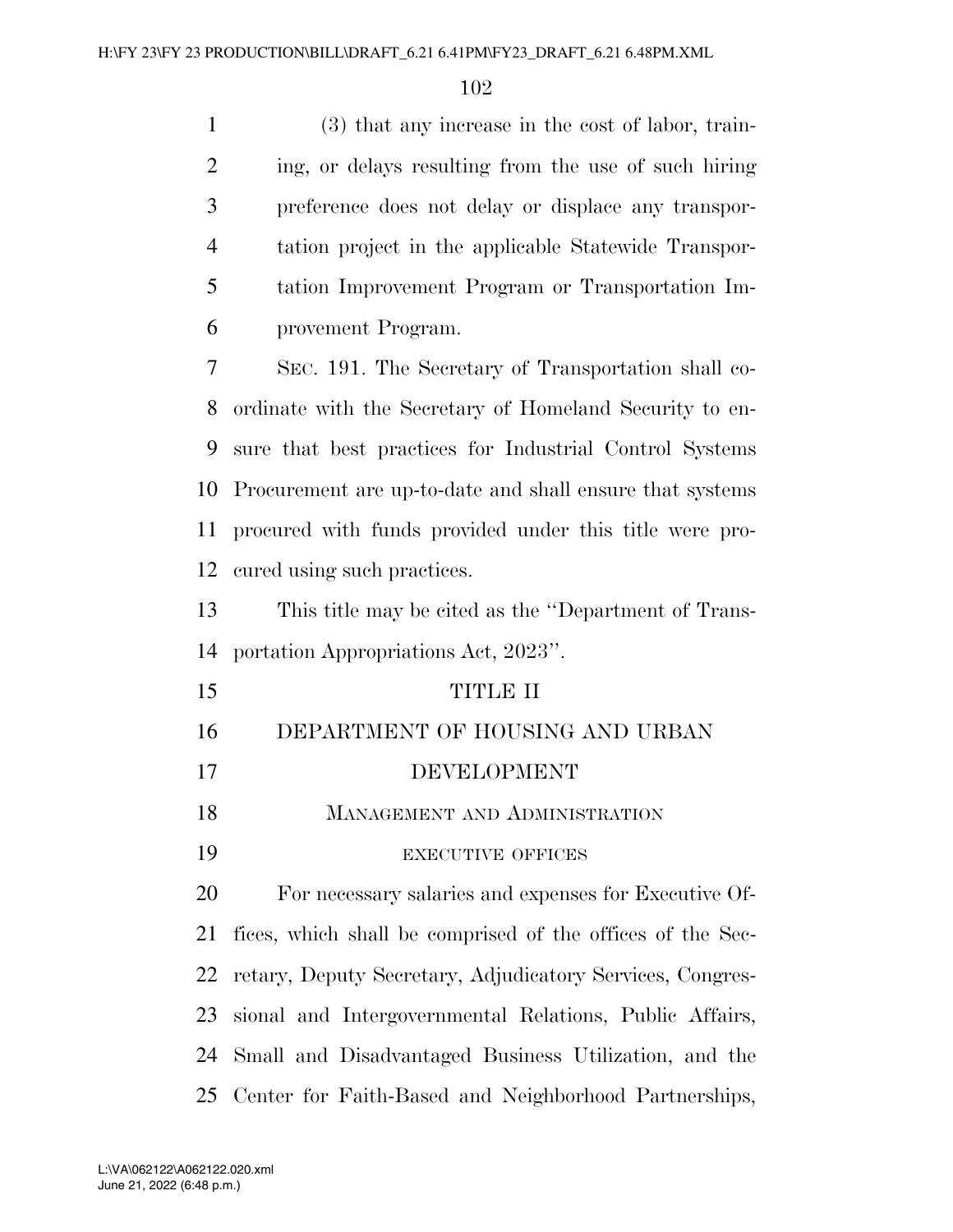\$18,000,000, to remain available until September 30, 2024: *Provided*, That not to exceed \$25,000 of the amount made available under this heading shall be available to the Secretary of Housing and Urban Development (referred to in this title as ''the Secretary'') for official reception and representation expenses as the Secretary may deter-mine.

#### 8 ADMINISTRATIVE SUPPORT OFFICES

 For necessary salaries and expenses for Administra- tive Support Offices, \$690,900,000, to remain available until September 30, 2024: *Provided*, That of the sums ap-propriated under this heading—

 (1) \$97,000,000 shall be available for the Office of the Chief Financial Officer;

 (2) \$126,100,000 shall be available for the Of- fice of the General Counsel, of which not less than \$18,500,000 shall be for the Departmental Enforce-ment Center;

 (3) \$239,566,000 shall be available for the Of- fice of Administration, of which not more than \$3,500,000 may be for modernization and deferred 22 maintenance of the Weaver Building;

 (4) \$54,776,000 shall be available for the Office 24 of the Chief Human Capital Officer;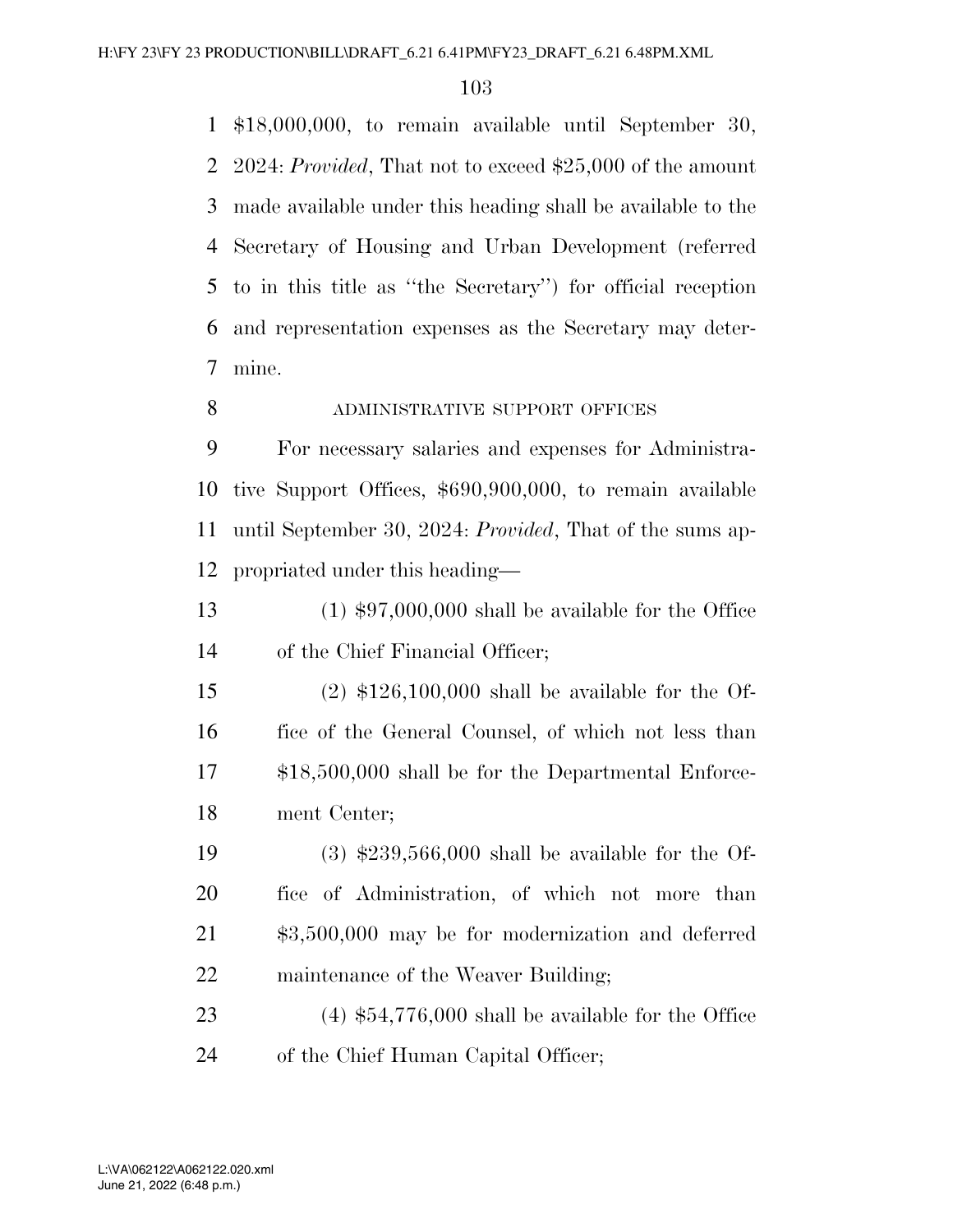(5) \$32,058,000 shall be available for the Office 2 of the Chief Procurement Officer;

 (6) \$66,200,000 shall be available for the Office of Field Policy and Management;

 (7) \$5,000,000 shall be available for the Office of Departmental Equal Employment Opportunity; and

 (8) \$70,200,000 shall be available for the Office of the Chief Information Officer:

 *Provided further*, That funds made available under this heading may be used for necessary administrative and non-administrative expenses of the Department, not other- wise provided for, including purchase of uniforms, or al- lowances therefor, as authorized by sections 5901 and 5902 of title 5, United States Code; hire of passenger motor vehicles; and services as authorized by section 3109 of title 5, United States Code: *Provided further*, That not- withstanding any other provision of law, funds appro- priated under this heading may be used for advertising and promotional activities that directly support program activities funded in this title: *Provided further*, That the Secretary shall provide the House and Senate Committees on Appropriations quarterly written notification regarding the status of pending congressional reports: *Provided fur-*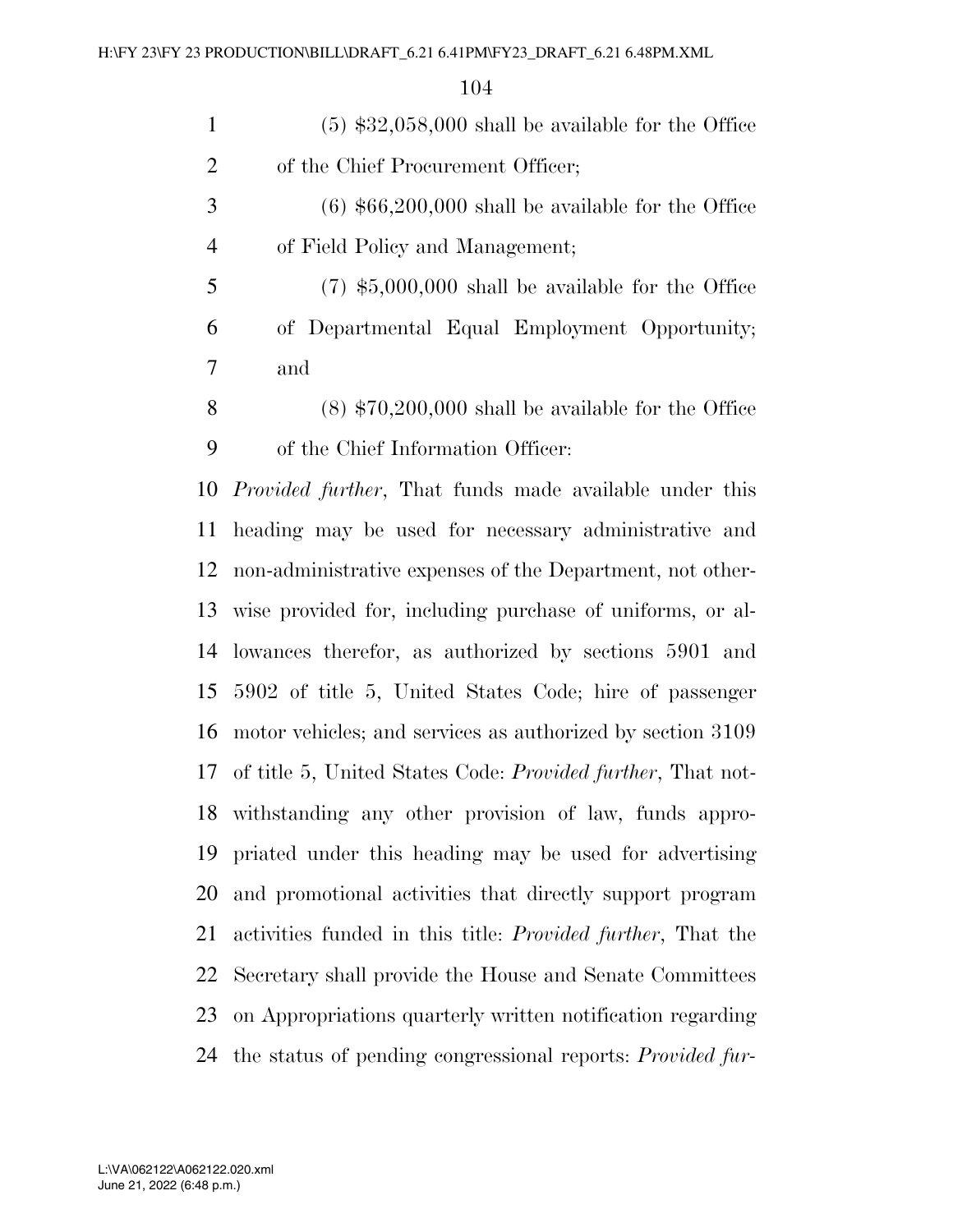| $\mathbf{1}$   | <i>ther</i> , That the Secretary shall provide in electronic form |
|----------------|-------------------------------------------------------------------|
| 2              | all signed reports required by Congress.                          |
| 3              | PROGRAM OFFICES                                                   |
| $\overline{4}$ | For necessary salaries and expenses for Program Of-               |
| 5              | fices, \$1,091,200,000, to remain available until September       |
| 6              | 30, 2024: <i>Provided</i> , That of the sums appropriated under   |
| 7              | this heading—                                                     |
| 8              | $(1)$ \$285,900,000 shall be available for the Of-                |
| 9              | fice of Public and Indian Housing;                                |
| 10             | $(2)$ \$158,100,000 shall be available for the Of-                |
| 11             | fice of Community Planning and Development;                       |
| 12             | $(3)$ \$488,500,000 shall be available for the Of-                |
| 13             | fice of Housing, of which not less than $$13,000,000$             |
| 14             | shall be for the Office of Recapitalization;                      |
| 15             | $(4)$ \$41,600,000 shall be available for the Office              |
| 16             | of Policy Development and Research;                               |
| 17             | $(5)$ \$105,800,000 shall be available for the Of-                |
| 18             | fice of Fair Housing and Equal Opportunity; and                   |
| 19             | $(6)$ \$11,300,000 shall be available for the Office              |
| <b>20</b>      | of Lead Hazard Control and Healthy Homes.                         |
| 21             | WORKING CAPITAL FUND                                              |
| 22             | (INCLUDING TRANSFER OF FUNDS)                                     |
| 23             | For the working capital fund for the Department of                |
| 24             | Housing and Urban Development (referred to in this para-          |
| 25             | graph as the "Fund"), pursuant, in part, to section $7(f)$        |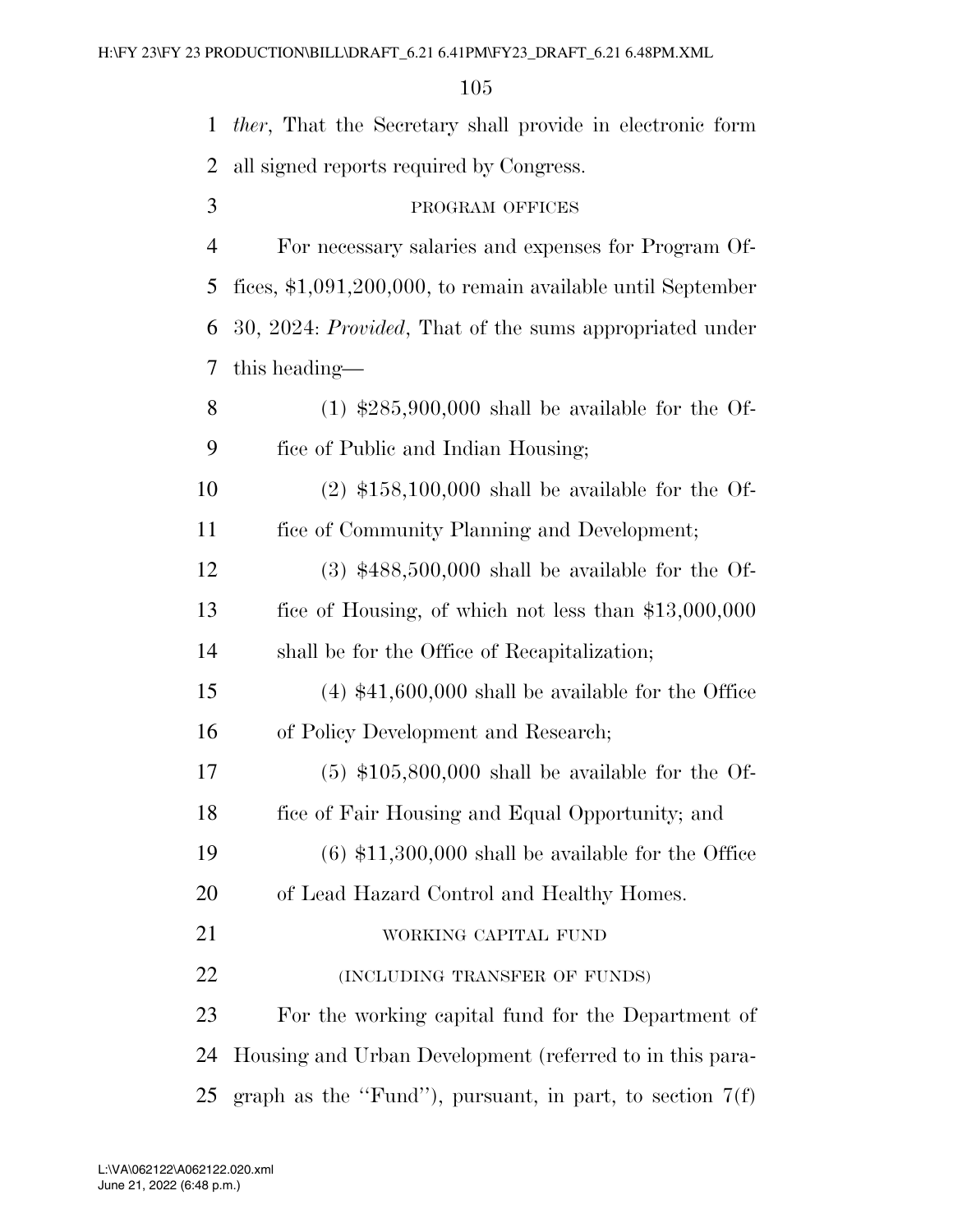of the Department of Housing and Urban Development Act (42 U.S.C. 3535(f)), amounts transferred, including reimbursements pursuant to section 7(f), to the Fund under this heading shall be available only for Federal shared services used by offices and agencies of the Depart- ment, and for any such portion of any office or agency's printing, records management, space renovation, fur- niture, or supply services the Secretary has determined shall be provided through the Fund, and the operational expenses of the Fund: *Provided*, That amounts within the Fund shall not be available to provide services not specifi- cally authorized under this heading: *Provided further*, That upon a determination by the Secretary that any other service (or portion thereof) authorized under this heading shall be provided through the Fund, amounts made available in this title for salaries and expenses under the headings ''Executive Offices'', ''Administrative Sup- port Offices'', ''Program Offices'', and ''Government Na- tional Mortgage Association'', for such services shall be transferred to the Fund, to remain available until ex- pended: *Provided further*, That the Secretary shall notify the House and Senate Committees on Appropriations of its plans for executing such transfers at least 15 days in advance of such transfers.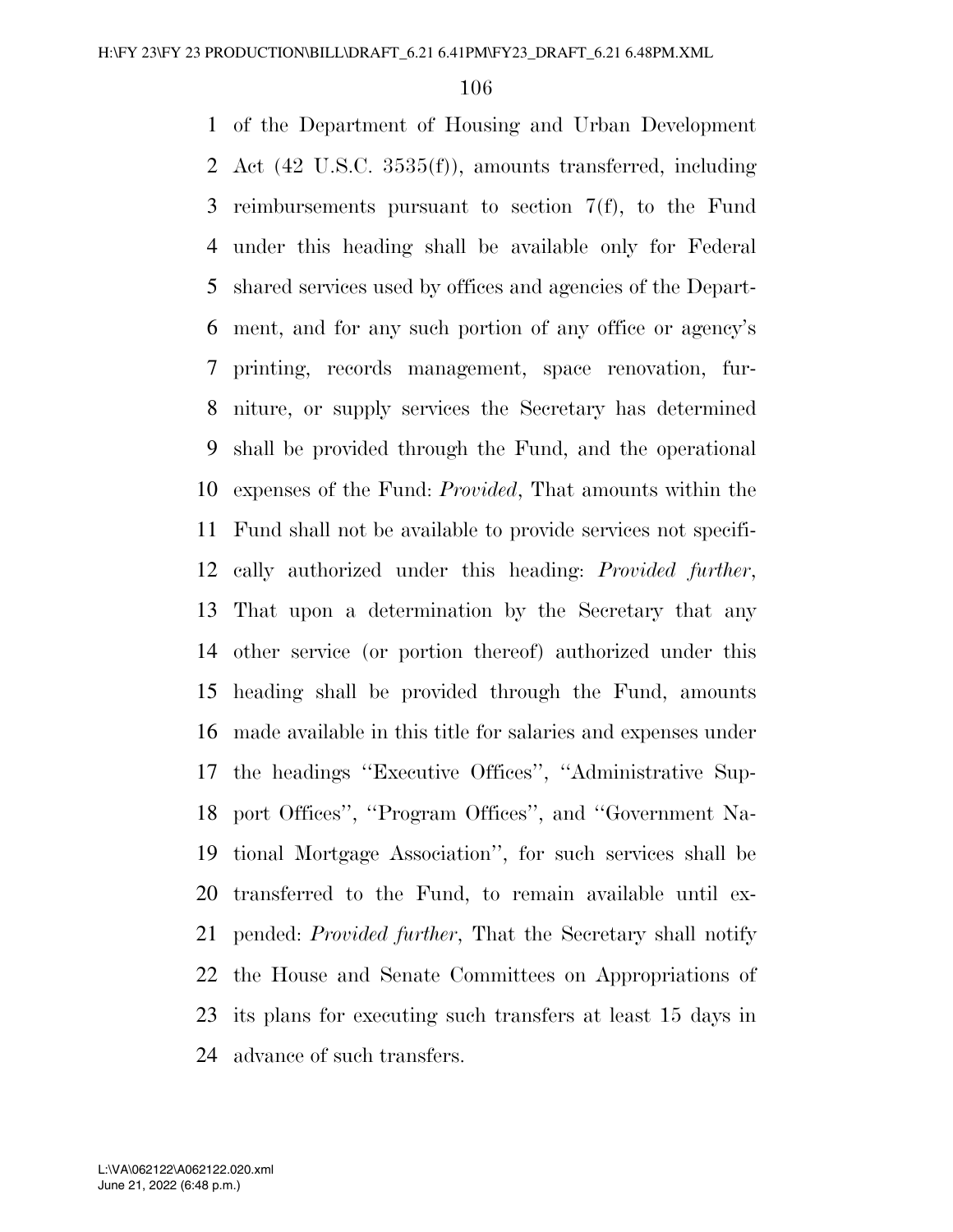# PUBLIC AND INDIAN HOUSING

#### TENANT-BASED RENTAL ASSISTANCE

 For activities and assistance for the provision of ten- ant-based rental assistance authorized under the United States Housing Act of 1937, as amended (42 U.S.C. 1437 et seq.) (in this title ''the Act''), not otherwise provided for, \$27,042,932,000, to remain available until expended, which shall be available on October 1, 2022 (in addition to the \$4,000,000,000 previously appropriated under this heading that shall be available on October 1, 2022), and \$4,000,000,000, to remain available until expended, which shall be available on October 1, 2023: *Provided*, That the amounts made available under this heading are provided as follows:

 (1) \$26,184,000,000 shall be available for re- newals of expiring section 8 tenant-based annual contributions contracts (including renewals of en- hanced vouchers under any provision of law author- izing such assistance under section 8(t) of the Act) and including renewal of other special purpose incre- mental vouchers: *Provided*, That notwithstanding any other provision of law, from amounts provided under this paragraph and any carryover, the Sec-24 retary for the calendar year 2023 funding cycle shall provide renewal funding for each public housing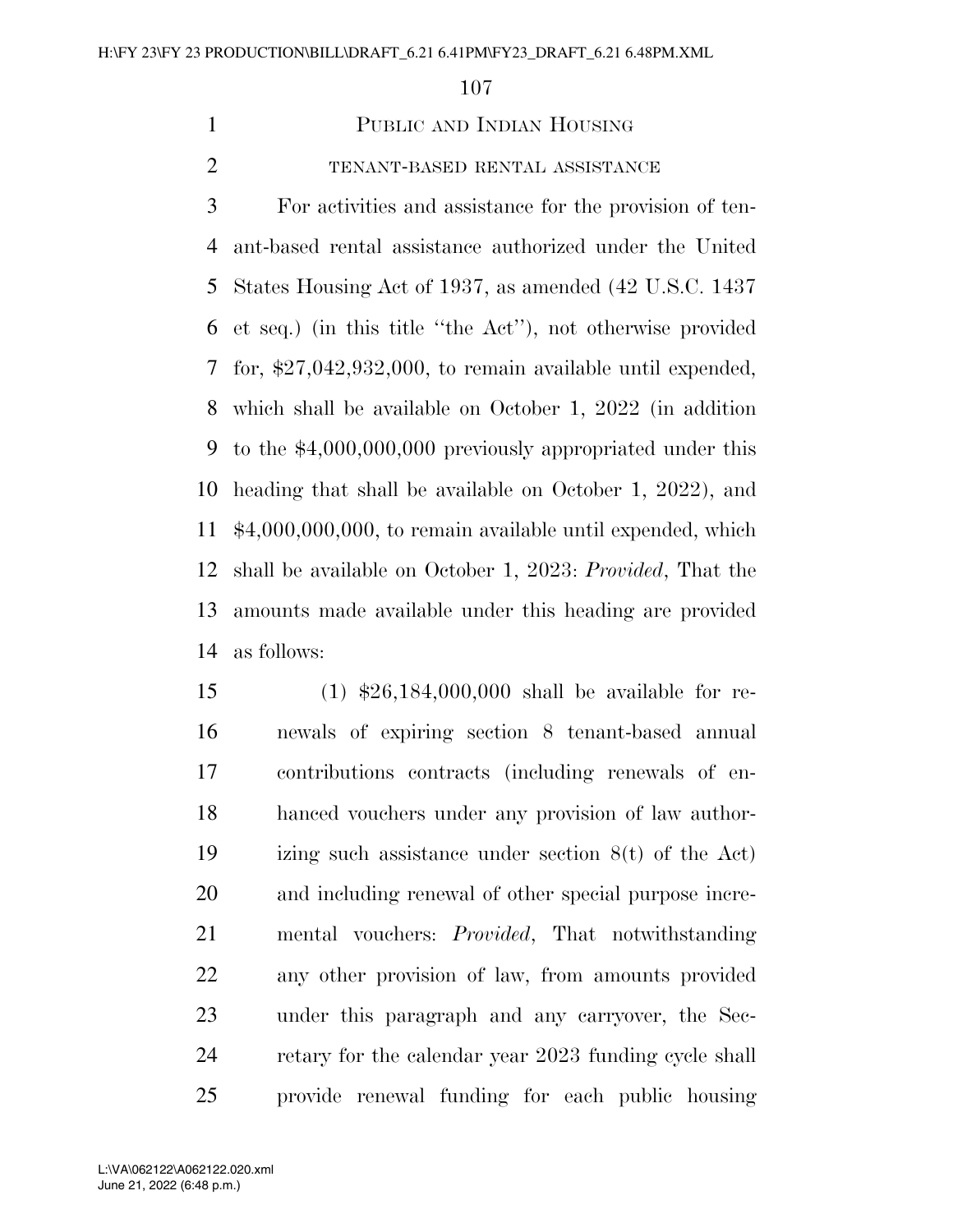agency based on validated voucher management sys- tem (VMS) leasing and cost data for the prior cal- endar year and by applying an inflation factor as es- tablished by the Secretary, by notice published in the Federal Register, and by making any necessary adjustments for the costs associated with the first- time renewal of vouchers under this paragraph in- cluding tenant protection and Choice Neighborhoods vouchers: *Provided further*, That funds provided under this paragraph and prior Acts may be used to fund a total number of unit months under lease which exceeds a public housing agency's authorized level of units under contract, except for public hous- ing agencies participating in the Moving to Work (MTW) demonstration, which are instead governed in accordance with the requirements of the MTW demonstration program or their MTW agreements, if any: *Provided further*, That amounts repurposed pursuant to the preceding proviso that were pre- viously designated by the Congress as an emergency requirement pursuant to the Balanced Budget and Emergency Deficit Control Act of 1985 or a concur- rent resolution on the budget are designated as an emergency requirement pursuant to section  $25 \qquad \qquad 4001(a)(1)$  of S. Con. Res. 14 (117th Congress), the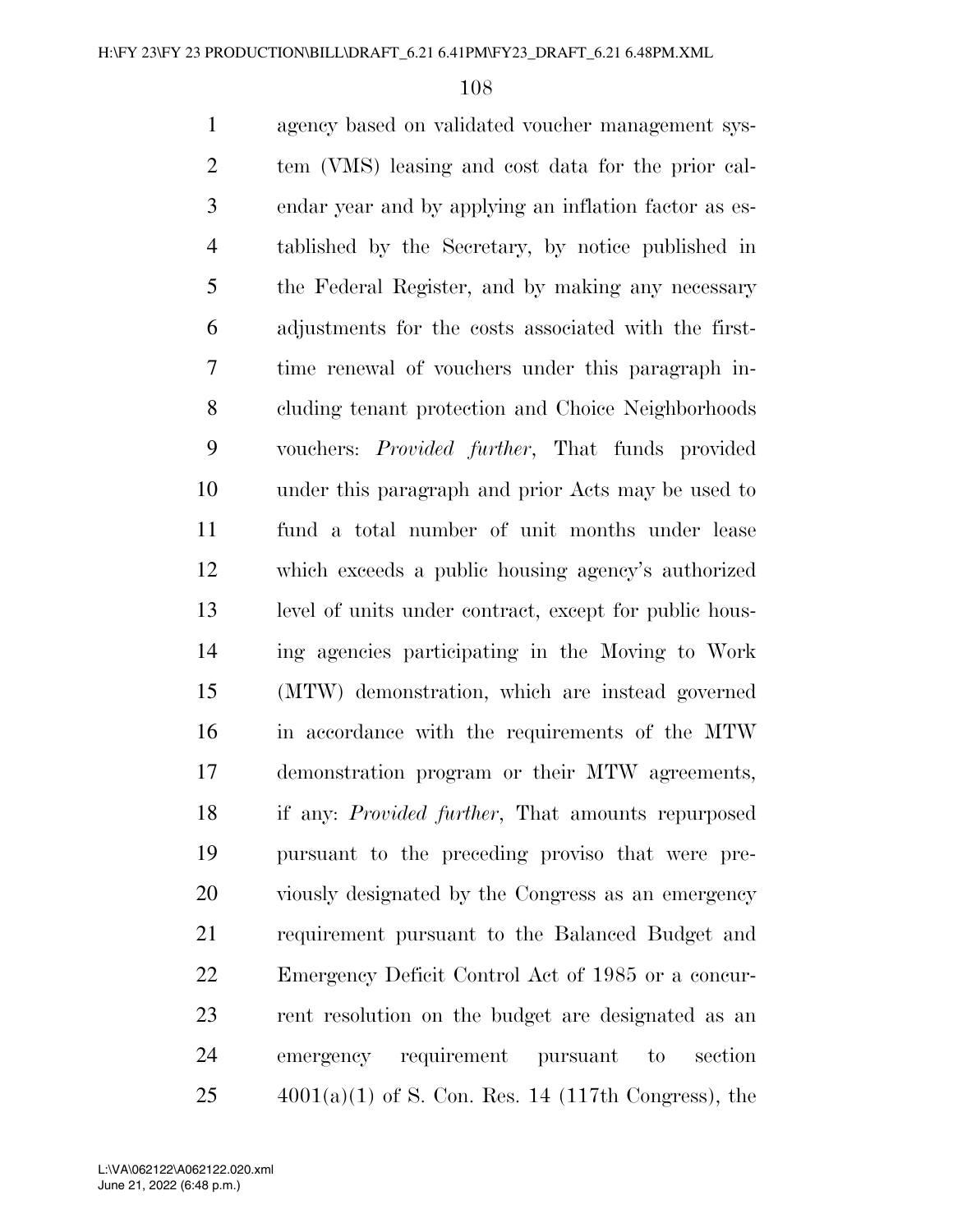concurrent resolution on the budget for fiscal year  $2 \qquad 2022$ , and section 1(e) of H. Res. 1151 (117th Con- gress) as engrossed in the House of Representatives on June 8, 2022: *Provided further*, That costs asso- ciated with any forgone increases in tenant rent pay- ments due to the implementation of rent incentives as authorized pursuant to waivers or alternative re- quirements of the Jobs-Plus initiative as described under the heading ''Self-Sufficiency Programs'' shall be renewed: *Provided further*, That costs associated with any forgone increases in tenant rent payments due to the implementation of rent incentives as au- thorized pursuant to waivers or alternative require- ments of the Jobs-Plus initiative as described under the heading ''Self-Sufficiency Programs'' shall be re- newed: *Provided further*, That the Secretary shall, to the extent necessary to stay within the amount spec- ified under this paragraph (except as otherwise modified under this paragraph), prorate each public housing agency's allocation otherwise established pursuant to this paragraph: *Provided further*, That except as provided in the following provisos, the en- tire amount specified under this paragraph (except as otherwise modified under this paragraph) shall be obligated to the public housing agencies based on the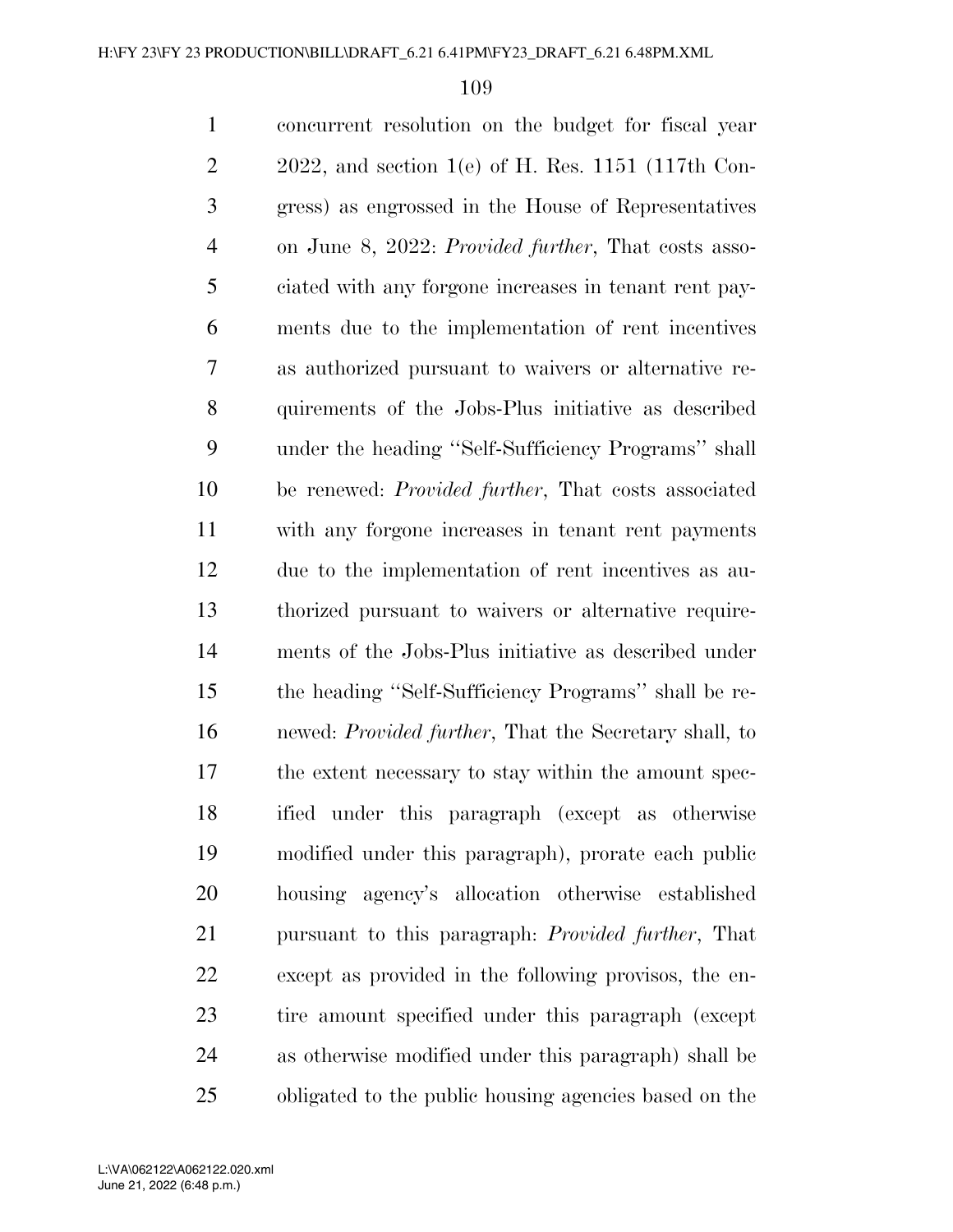allocation and pro rata method described above, and the Secretary shall notify public housing agencies of their annual budget by the latter of 60 days after the date of enactment of this Act or March 1, 2023: *Provided further*, That the Secretary may extend the notification period with the prior written approval of the House and Senate Committees on Appropria- tions: *Provided further*, That public housing agencies participating in the MTW demonstration shall be funded in accordance with the requirements of the MTW demonstration program or their MTW agree- ments, if any, and shall be subject to the same pro rata adjustments under the preceding provisos: *Pro- vided further*, That the Secretary may offset public housing agencies' calendar year 2023 allocations based on the excess amounts of public housing agen- cies' net restricted assets accounts, including HUD- held programmatic reserves (in accordance with VMS data in calendar year 2022 that is verifiable and complete), as determined by the Secretary: *Pro-vided further*, That public housing agencies partici- pating in the MTW demonstration shall also be sub- ject to the offset, as determined by the Secretary, excluding amounts subject to the single fund budget authority provisions of their MTW agreements, from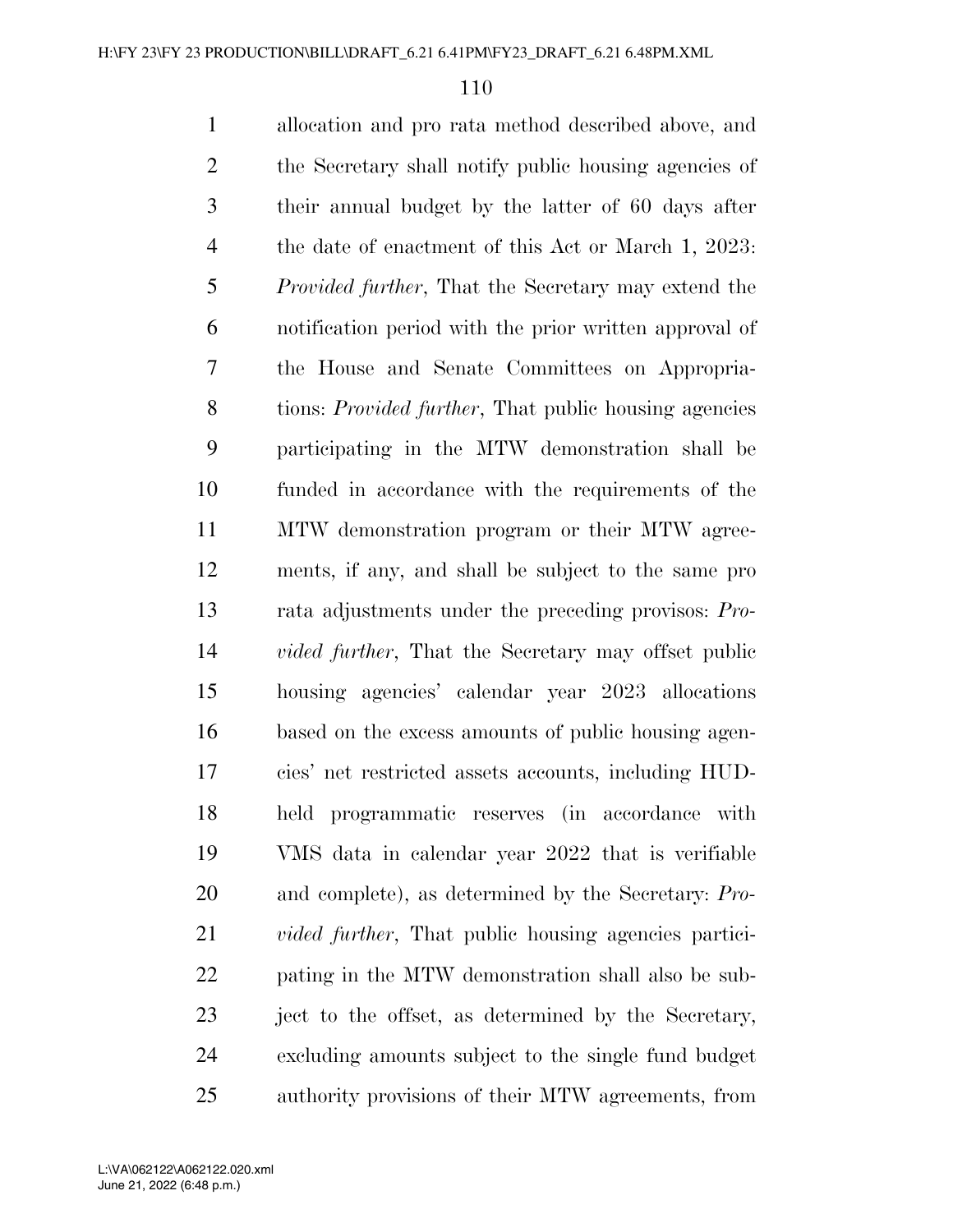the agencies' calendar year 2023 MTW funding allo- cation: *Provided further*, That the Secretary shall use any offset referred to in the preceding two pro- visos throughout the calendar year to prevent the termination of rental assistance for families as the result of insufficient funding, as determined by the Secretary, and to avoid or reduce the proration of renewal funding allocations: *Provided further*, That up to \$100,000,000 shall be available only: (1) for adjustments in the allocations for public housing agencies, after application for an adjustment by a public housing agency that experienced a significant increase, as determined by the Secretary, in renewal costs of vouchers resulting from unforeseen cir- cumstances or from portability under section 8(r) of 16 the Act; (2) for vouchers that were not in use during the previous 12-month period in order to be avail- able to meet a commitment pursuant to section 8(o)(13) of the Act, or an adjustment for a funding obligation not yet expended in the previous calendar year for a MTW-eligible activity to develop afford- able housing for an agency added to the MTW dem- onstration under the expansion authority provided in section 239 of the Transportation, Housing and Urban Development, and Related Agencies Appro-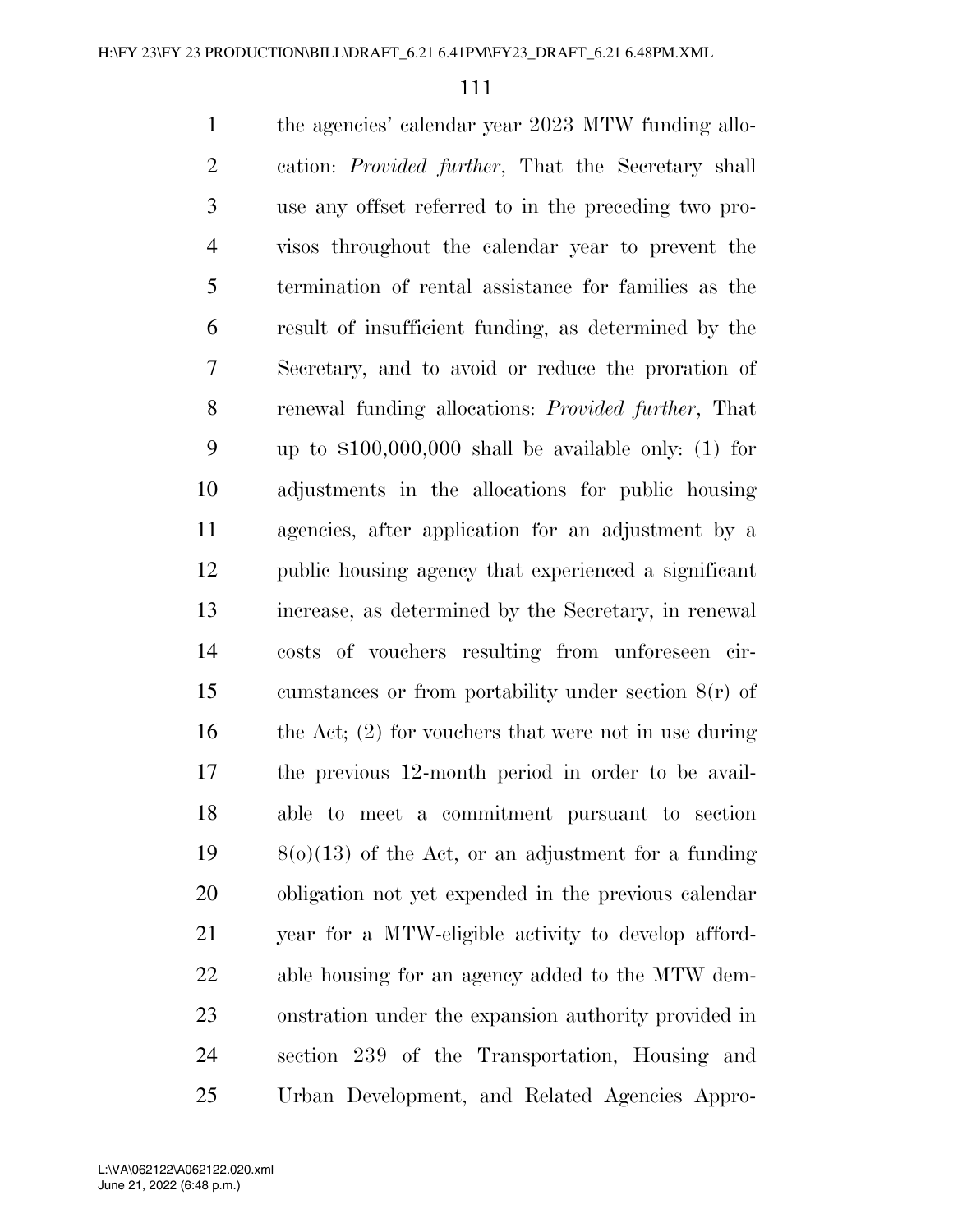priations Act, 2016 (division L of Public Law 114– 113); (3) for adjustments for costs associated with HUD–Veterans Affairs Supportive Housing (HUD– VASH) vouchers; (4) for public housing agencies that despite taking reasonable cost savings meas- ures, as determined by the Secretary, would other- wise be required to terminate rental assistance as a result of insufficient funding; (5) for adjustments in the allocations for public housing agencies that (i) are leasing a lower-than-average percentage of their authorized vouchers, (ii) have low amounts of budget authority in their net restricted assets accounts and HUD-held programmatic reserves, relative to other agencies, and (iii) are not participating in the Mov- ing to Work demonstration, to enable such agencies to lease more vouchers; (6) for withheld payments in 17 accordance with section  $8(0)(8)(A)(ii)$  of the Act for months in the previous calendar year that were sub- sequently paid by the public housing agency after the agency's actual costs were validated; and (7) for public housing agencies that have experienced in- creased costs or loss of units in an area for which the President declared a disaster under title IV of the Robert T. Stafford Disaster Relief and Emer-gency Assistance Act (42 U.S.C. 5170 et seq.);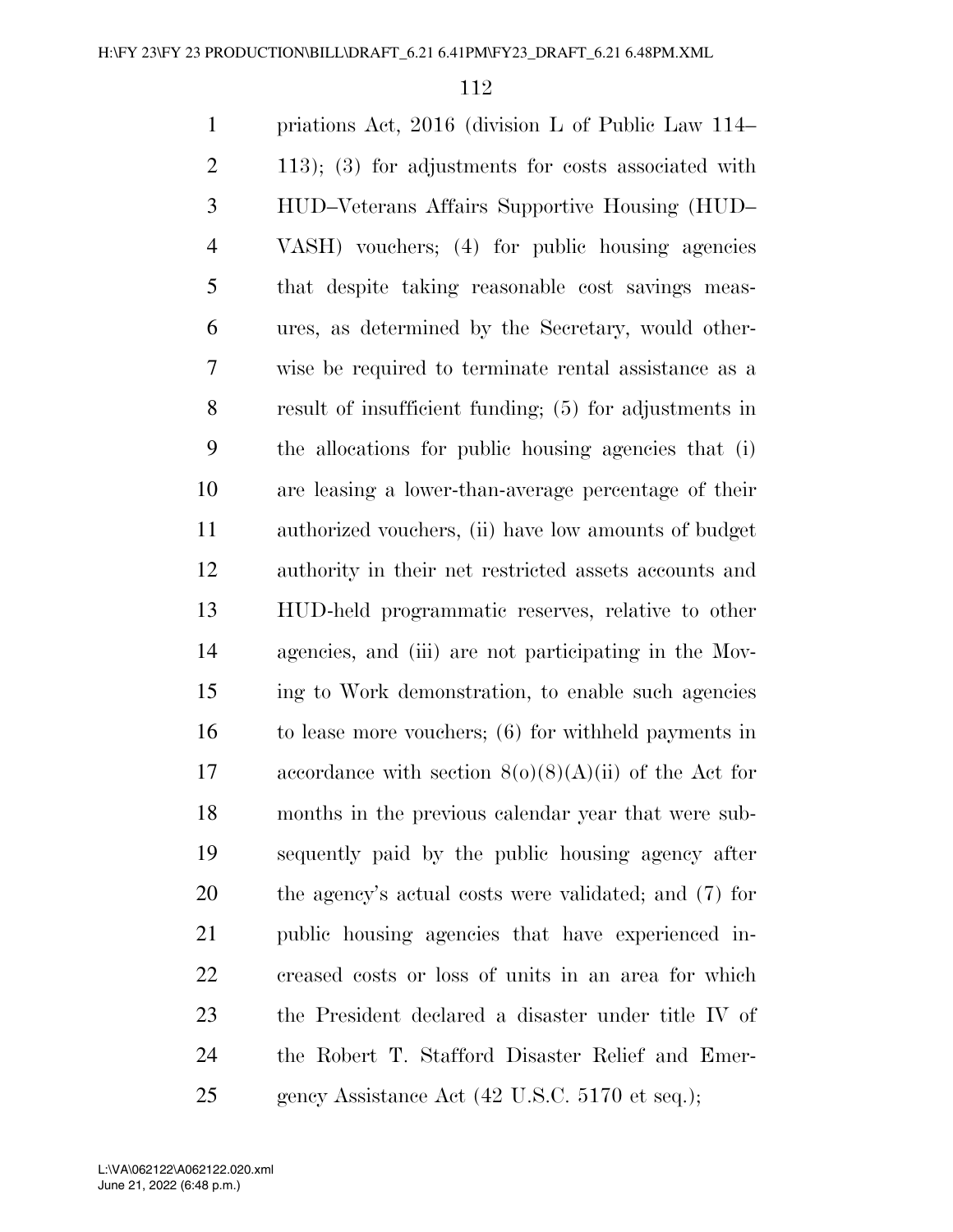(2) \$230,000,000 shall be for section 8 rental assistance for relocation and replacement of housing units that are demolished or disposed of pursuant to section 18 of the Act, conversion of section 23 projects to assistance under section 8, the family 6 unification program under section  $8(x)$  of the Act, relocation of witnesses (including victims of violent crimes) in connection with efforts to combat crime in public and assisted housing pursuant to a request from a law enforcement or prosecution agency, en- hanced vouchers under any provision of law author- izing such assistance under section 8(t) of the Act, Choice Neighborhood vouchers, mandatory and vol- untary conversions, and tenant protection assistance including replacement and relocation assistance or for project-based assistance to prevent the displace- ment of unassisted elderly tenants currently residing in section 202 properties financed between 1959 and 1974 that are refinanced pursuant to Public Law 106–569, as amended, or under the authority as provided under this Act: *Provided*, That of the amounts made available under this paragraph, up to \$10,000,000 shall be available to provide public housing agencies with enhanced vouchers for fami-lies residing in State-assisted projects financed be-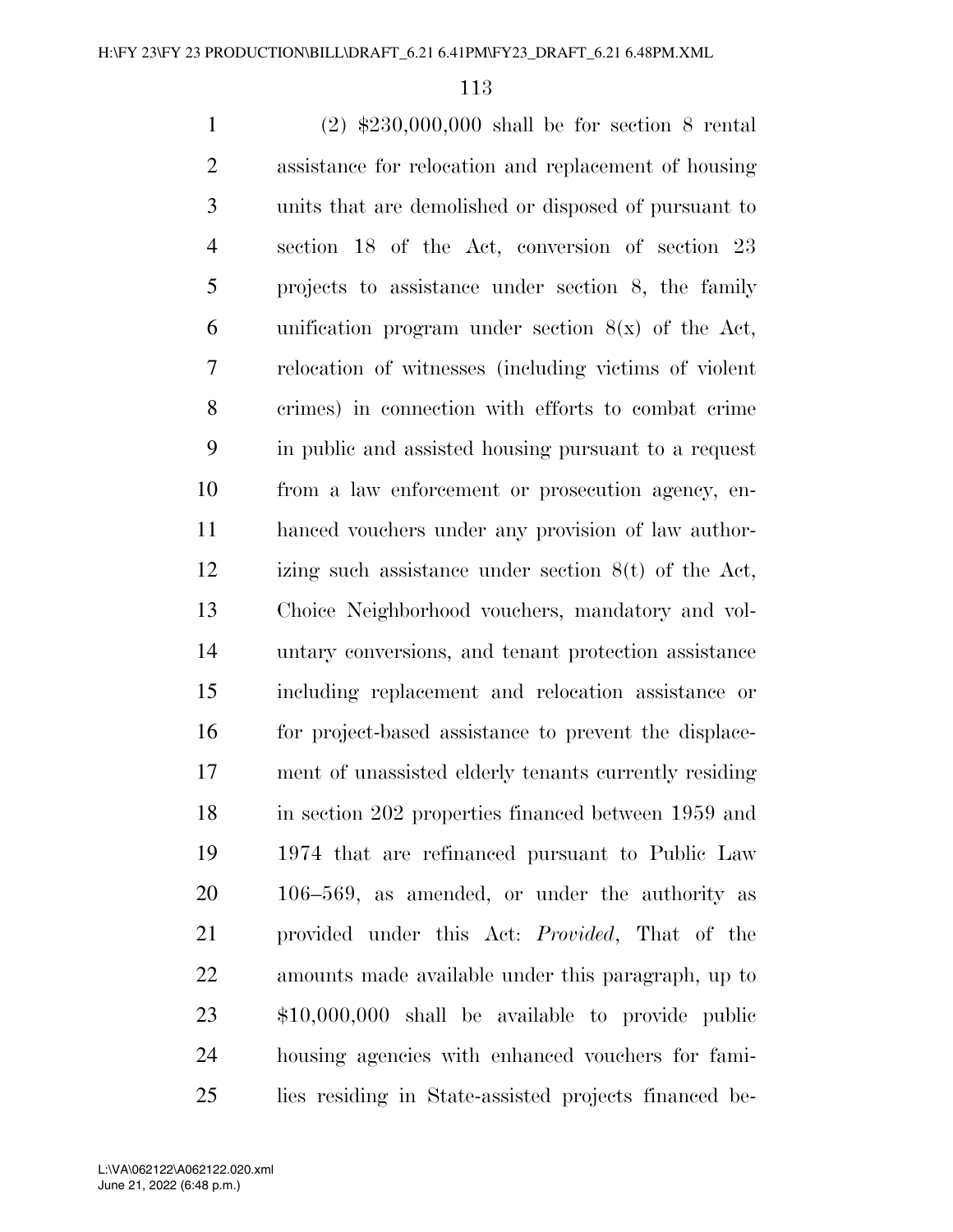tween 1970 and 1979 that were subject to a use agreement under the Low-Income Housing Preserva- tion and Resident Homeownership Act of 1990 (title VI of Public Law 101-625; LIHPRHA) or the Emergency Low Income Housing Preservation Act of 1987 (title II of Public Law 100-242; ELIHPA) on the date the affordability protections at such projects expire or terminate during calendar years 2022 and 2023: *Provided further*, That that the State housing finance agency shall submit the re- quest to the Secretary for enhanced vouchers for families residing in such eligible State-assisted projects no later than the latter of 120 days prior to the expiration or termination of affordability pro- tections at such projects or 120 days after enact- ment of this Act: *Provided further*, That such en- hanced vouchers shall not be considered replacement vouchers: *Provided further*, That when a public hous- ing development is submitted for demolition or dis- position under section 18 of the Act, the Secretary may provide section 8 rental assistance when the units pose an imminent health and safety risk to residents: *Provided further*, That the Secretary may provide section 8 rental assistance from amounts made available under this paragraph for units as-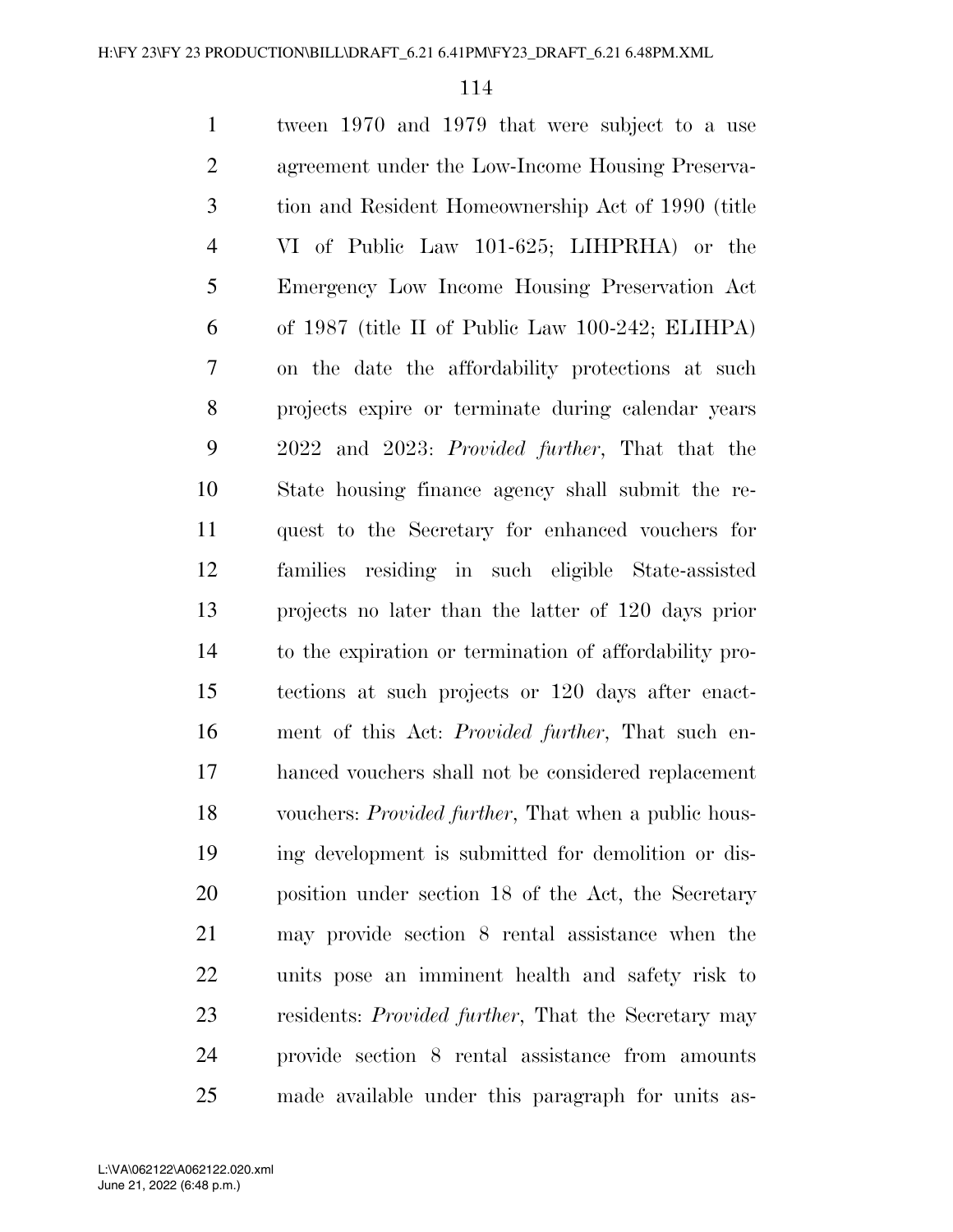sisted under a project-based subsidy contract funded under the ''Project-Based Rental Assistance'' head- ing under this title where the owner has received a Notice of Default and the units pose an imminent health and safety risk to residents: *Provided further*, That to the extent that the Secretary determines that such units are not feasible for continued rental assistance payments or transfer of the subsidy con- tract associated with such units to another project or projects and owner or owners, any remaining amounts associated with such units under such con- tract shall be recaptured and such recaptured amounts, in an amount equal to the cost of rental assistance provided pursuant to the previous proviso, up to the total amounts recaptured, shall be trans- ferred to and merged with amounts under this para- graph: *Provided further*, That of the amounts made available under this paragraph, no less than \$5,000,000 may be available to provide tenant pro- tection assistance, not otherwise provided under this paragraph, to residents residing in low vacancy areas and who may have to pay rents greater than 23 30 percent of household income, as the result of: (A) the maturity of a HUD-insured, HUD-held or sec-tion 202 loan that requires the permission of the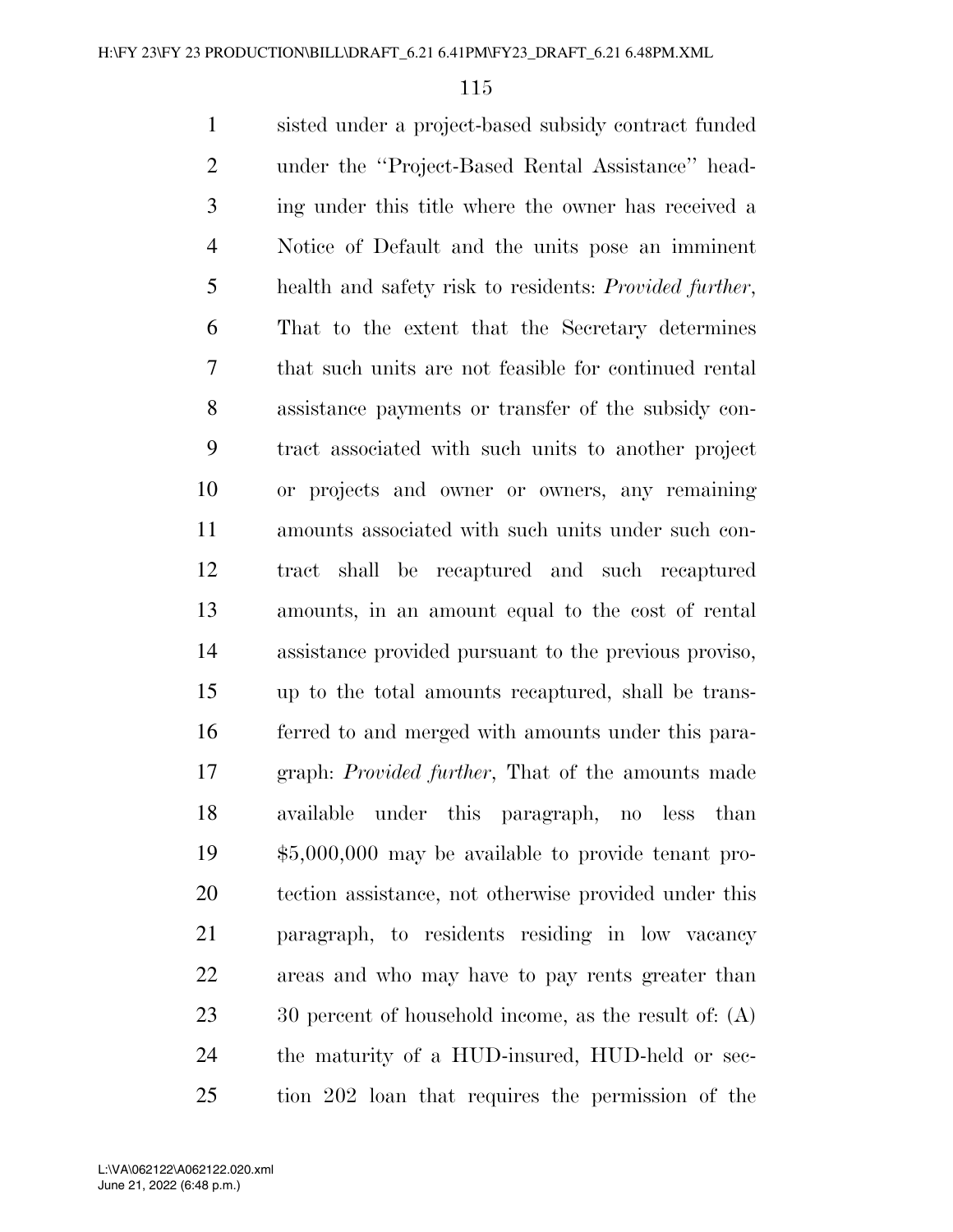Secretary prior to loan prepayment; (B) the expira- tion of a rental assistance contract for which the tenants are not eligible for enhanced voucher or ten- ant protection assistance under existing law; or (C) the expiration of affordability restrictions accom- panying a mortgage or preservation program admin- istered by the Secretary: *Provided further*, That such tenant protection assistance made available under the preceding proviso may be provided under the au- thority of section 8(t) or section 8(o)(13) of the United States Housing Act of 1937 (42 U.S.C. 1437f(t)): *Provided further*, That the Secretary shall issue guidance to implement the previous two pro- visos, including, but not limited to, requirements for defining eligible at-risk households not later than 60 days after the date of enactment of this Act: *Pro- vided further*, That any tenant protection voucher made available from amounts under this paragraph shall not be reissued by any public housing agency, except the replacement vouchers as defined by the Secretary by notice, when the initial family that re- ceived any such voucher no longer receives such voucher, and the authority for any public housing agency to issue any such voucher shall cease to exist: *Provided further*, That the Secretary may only pro-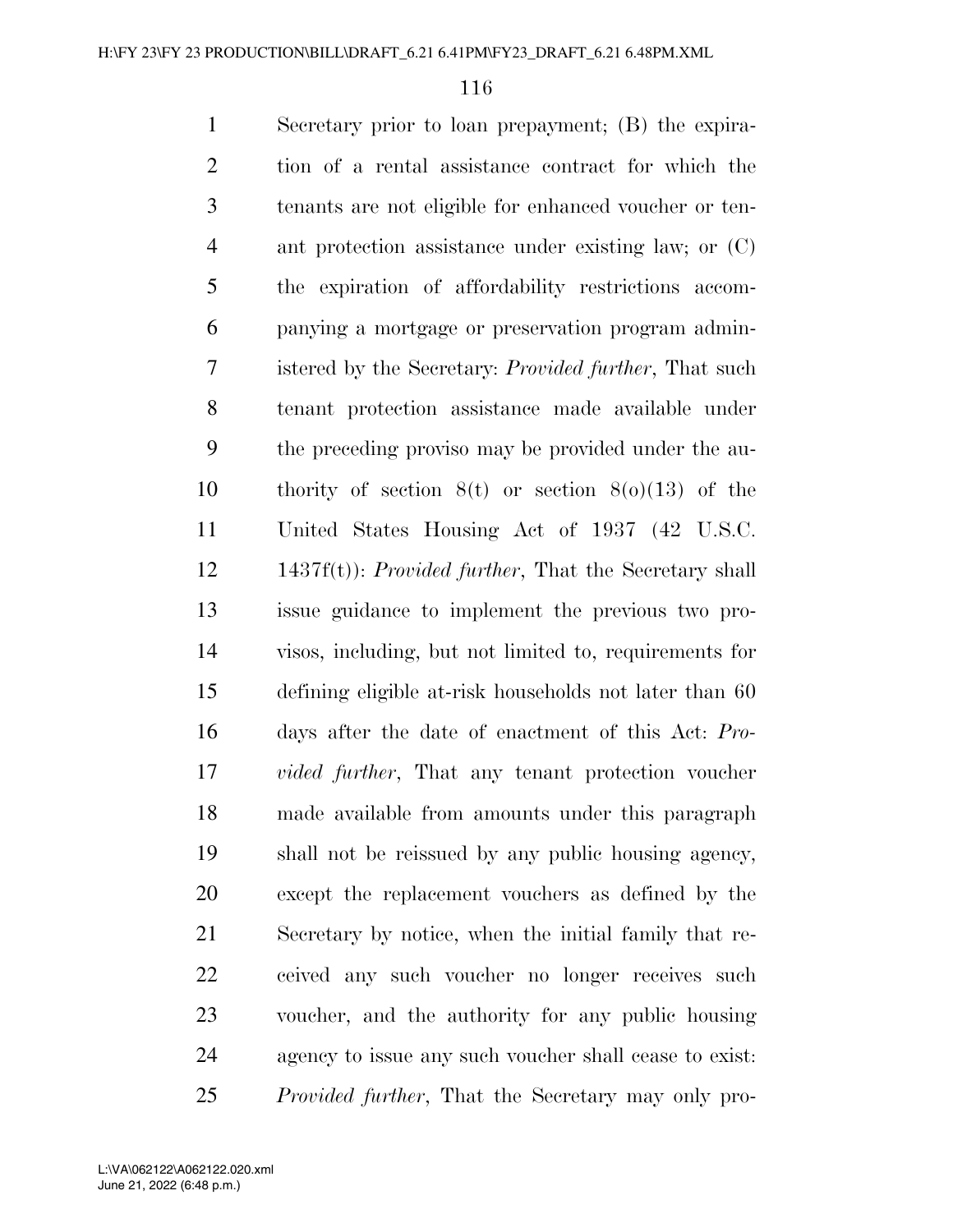vide replacement vouchers for units that were occu- pied within the previous 24 months that cease to be available as assisted housing, subject only to the availability of funds;

 (3) \$2,756,932,000 shall be for administrative and other expenses of public housing agencies in ad- ministering the section 8 tenant-based rental assist- ance program, of which up to \$10,000,000 shall be available to the Secretary to allocate to public hous- ing agencies that need additional funds to admin- ister their section 8 programs, including fees associ- ated with section 8 tenant protection rental assist- ance, the administration of disaster related vouchers, HUD–VASH vouchers, and other special purpose in- cremental vouchers: *Provided*, That no less than \$2,765,000,000 of the amount provided in this para- graph shall be allocated to public housing agencies for the calendar year 2023 funding cycle based on section 8(q) of the Act (and related Appropriation Act provisions) as in effect immediately before the enactment of the Quality Housing and Work Re- sponsibility Act of 1998 (Public Law 105–276): *Pro- vided further*, That if the amounts made available under this paragraph are insufficient to pay the amounts determined under the preceding proviso,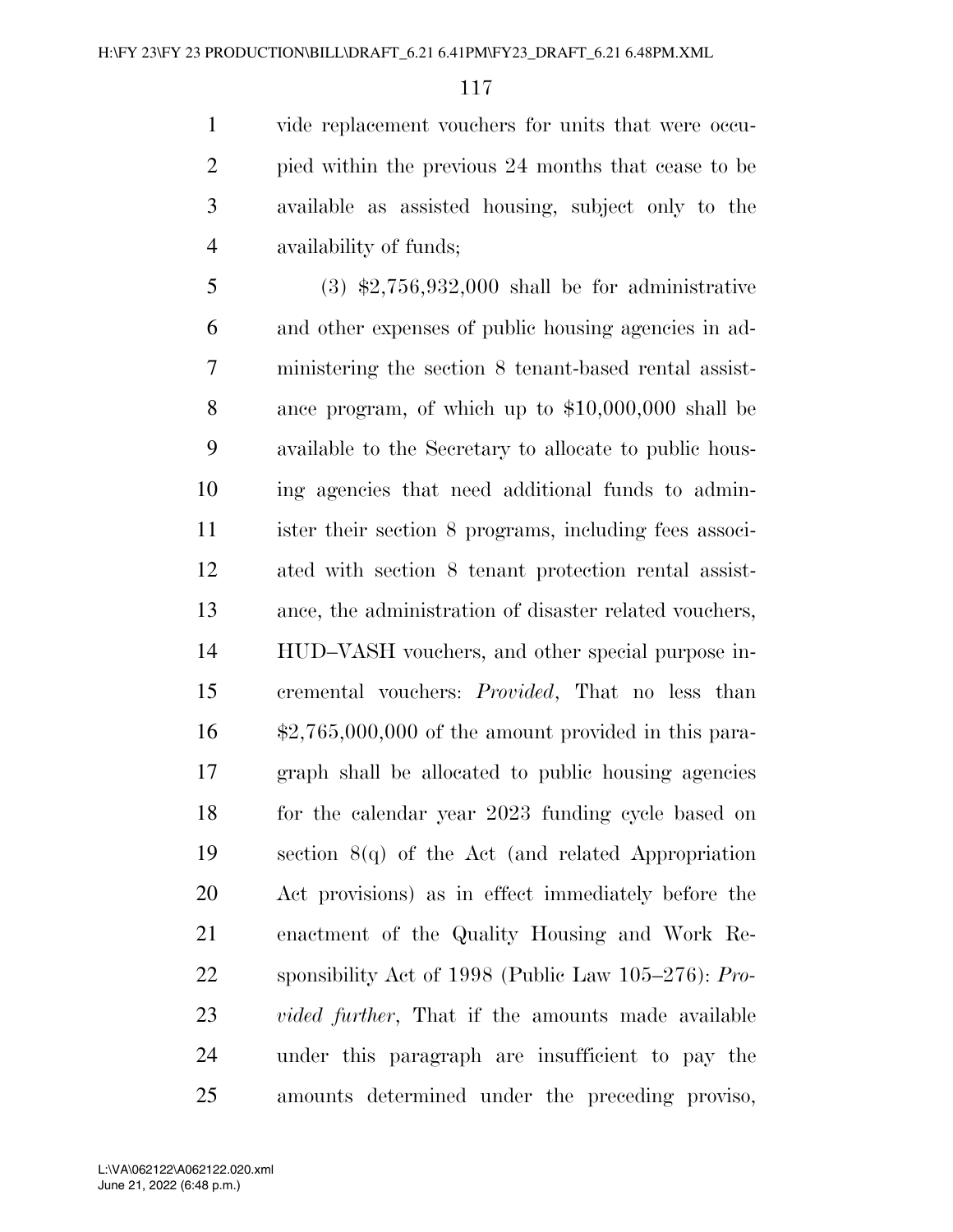the Secretary may decrease the amounts allocated to agencies by a uniform percentage applicable to all agencies receiving funding under this paragraph or may, to the extent necessary to provide full payment of amounts determined under the preceding proviso, utilize unobligated balances, including recaptures and carryover, remaining from funds appropriated to the Department of Housing and Urban Development under this heading from prior fiscal years, excluding special purpose vouchers, notwithstanding the pur- poses for which such amounts were appropriated: *Provided further*, That all public housing agencies participating in the MTW demonstration shall be funded in accordance with the requirements of the MTW demonstration program or their MTW agree- ments, if any, and shall be subject to the same uni- form percentage decrease as under the preceding proviso: *Provided further*, That amounts provided under this paragraph shall be only for activities re- lated to the provision of tenant-based rental assist- ance authorized under section 8, including related development activities;

 (4) \$667,000,000 for the renewal of tenant- based assistance contracts under section 811 of the Cranston-Gonzalez National Affordable Housing Act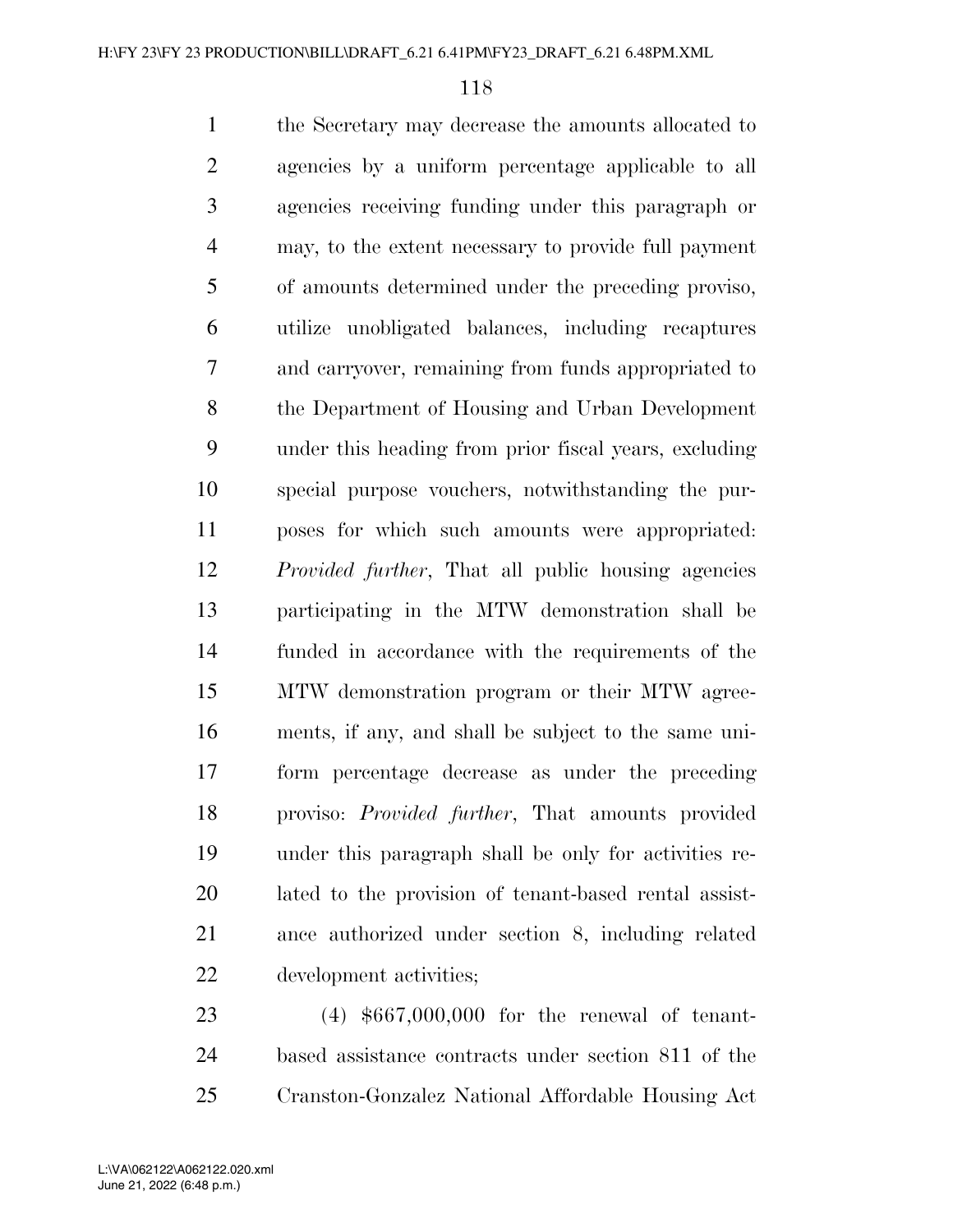(42 U.S.C. 8013), including necessary administra- tive expenses: *Provided*, That administrative and other expenses of public housing agencies in admin- istering the special purpose vouchers in this para- graph shall be funded under the same terms and be subject to the same pro rata reduction as the per- cent decrease for administrative and other expenses to public housing agencies under paragraph (3) of this heading: *Provided further*, That up to \$10,000,000 shall be available only (1) for adjust- ments in the allocation for public housing agencies, after applications for an adjustment by a public housing agency that experienced a significant in- crease, as determined by the Secretary, in Main- stream renewal costs resulting from unforeseen cir- cumstances, and (2) for public housing agencies that despite taking reasonable cost savings measures, as determined by the Secretary, would otherwise be re- quired to terminate the rental assistance for Main- stream families as a result of insufficient funding: *Provided further*, That the Secretary shall allocate amounts under the preceding proviso based on need, as determined by the Secretary: *Provided further*, That of the amounts made available under this para-graph, up to \$5,000,000 shall be available for a pilot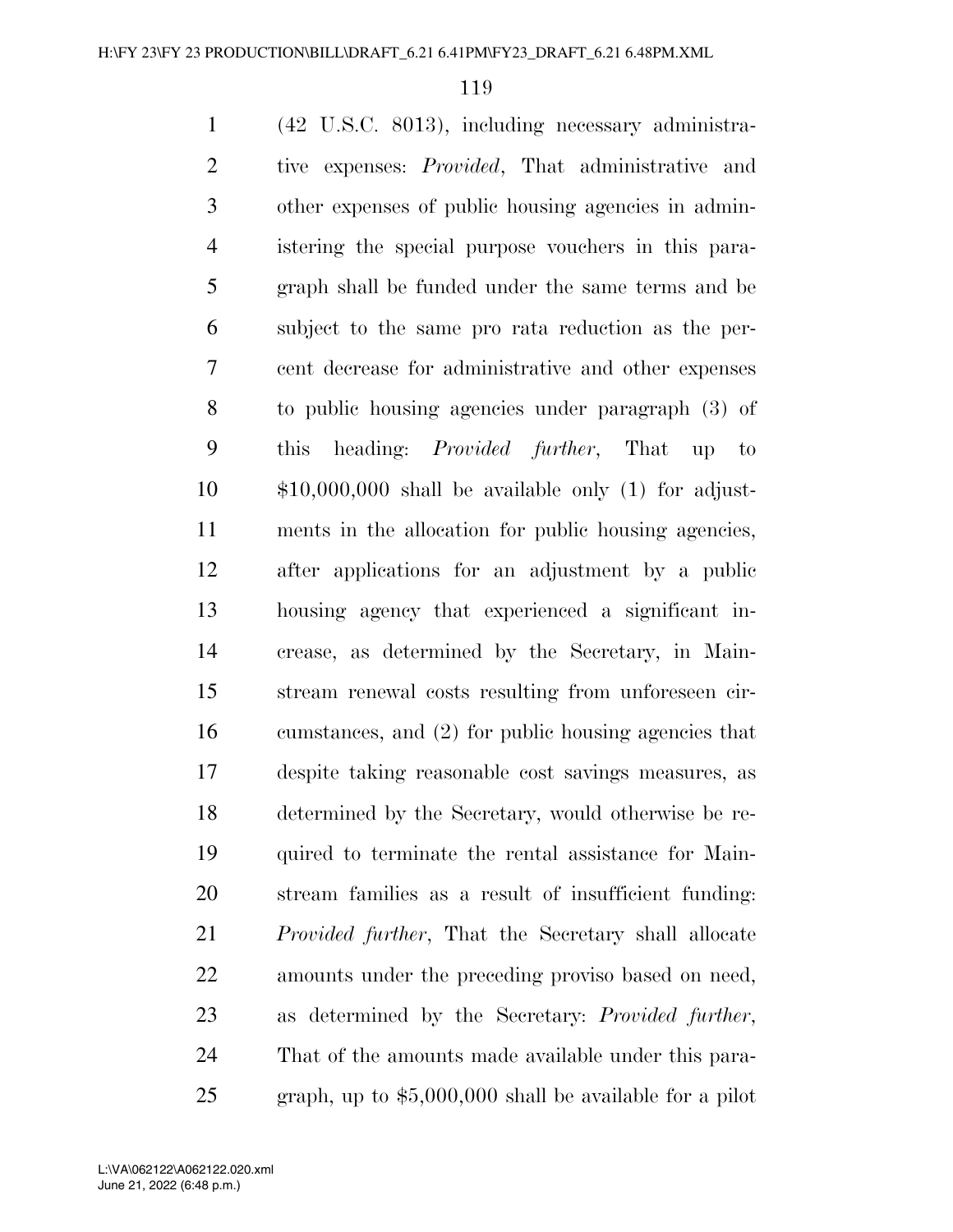program for public housing agencies that partner with administering entities under the Projects for Assistance in Transition from Homelessness (PATH) program as authorized by the Stewart B. McKinney Homeless Assistance Amendments Act of 1990 or other eligible entities, as determined by the Secretary, to assist persons with serious mental ill- ness: *Provided further*, That the amounts made available in the preceding proviso shall be for incre- mental rental voucher assistance, including project- based vouchers, under such section 811 for non-el- derly persons with serious mental illness, and for ad- ministrative and other expenses of public housing agencies: *Provided further*, That in awarding assist- ance under such pilot program the Secretary may give bonus points to public housing agencies giving preference to individuals referred from the Coordi- nated Entry System (CES) or operating a Family Self-Sufficiency program: *Provided further*, That in administering such pilot program, the Secretary may waive, or specify alternative requirements for, any provision of any statute or regulation that the Sec- retary administers in connection with the use of funds made available under such pilot (except for re-quirements related to fair housing, nondiscrimina-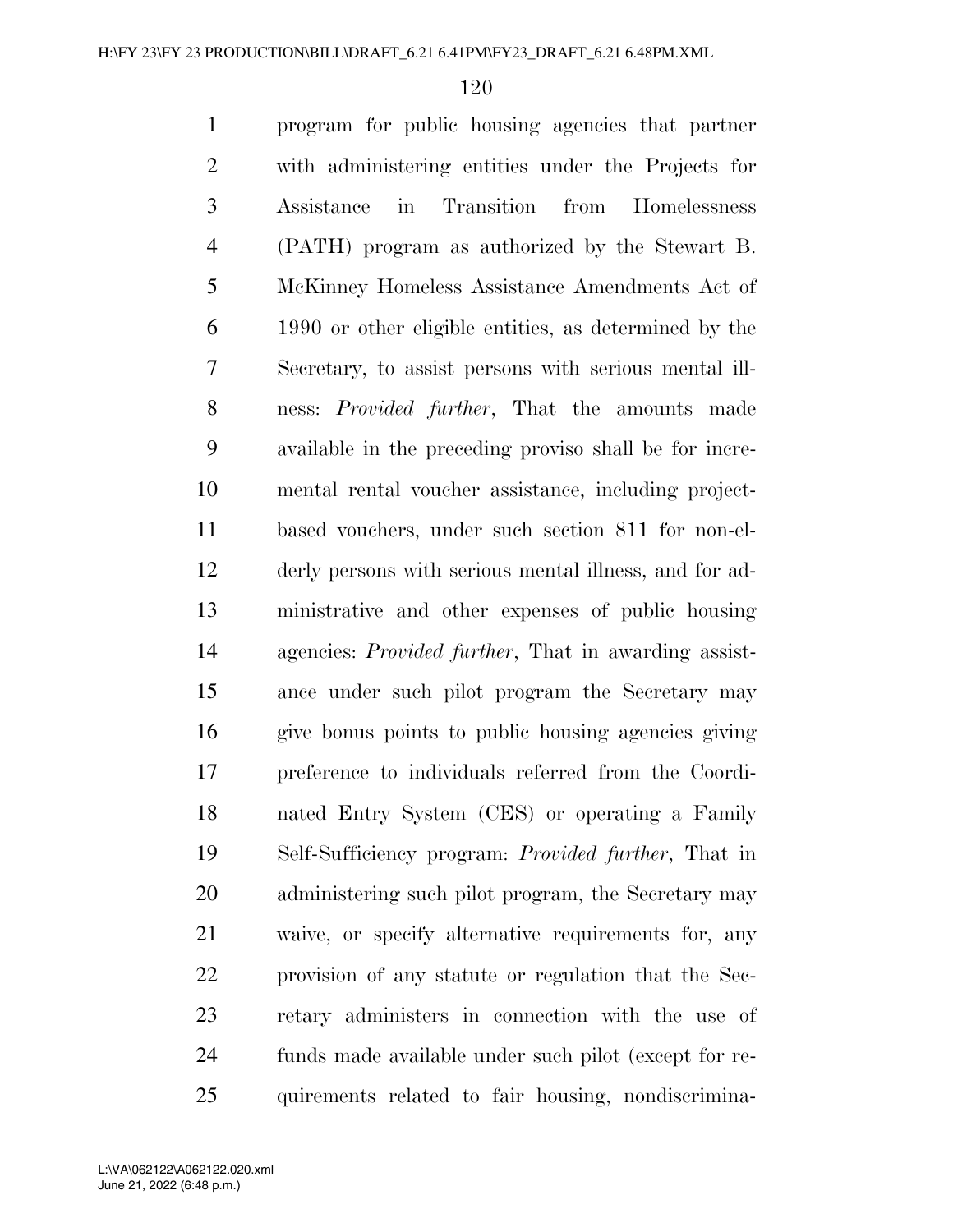tion, labor standards, and the environment), upon a finding by the Secretary that any such waivers or al- ternative requirements are necessary for the effective delivery and administration of such voucher assist- ance: *Provided further*, That upon turnover, section 811 special purpose vouchers funded under this heading in this or prior Acts, or under any other heading in prior Acts, shall be provided to non-elder-ly persons with disabilities;

 (5) Of the amounts provided under paragraph (1) up to \$5,000,000 shall be for rental assistance and associated administrative fees for Tribal HUD– VASH to serve Native American veterans that are homeless or at-risk of homelessness living on or near a reservation or other Indian areas: *Provided*, That such amount shall be made available for renewal grants to recipients that received assistance under prior Acts under the Tribal HUD–VASH program: *Provided further*, That the Secretary shall be author- ized to specify criteria for renewal grants, including data on the utilization of assistance reported by grant recipients: *Provided further*, That such assist- ance shall be administered in accordance with pro- gram requirements under the Native American Housing Assistance and Self-Determination Act of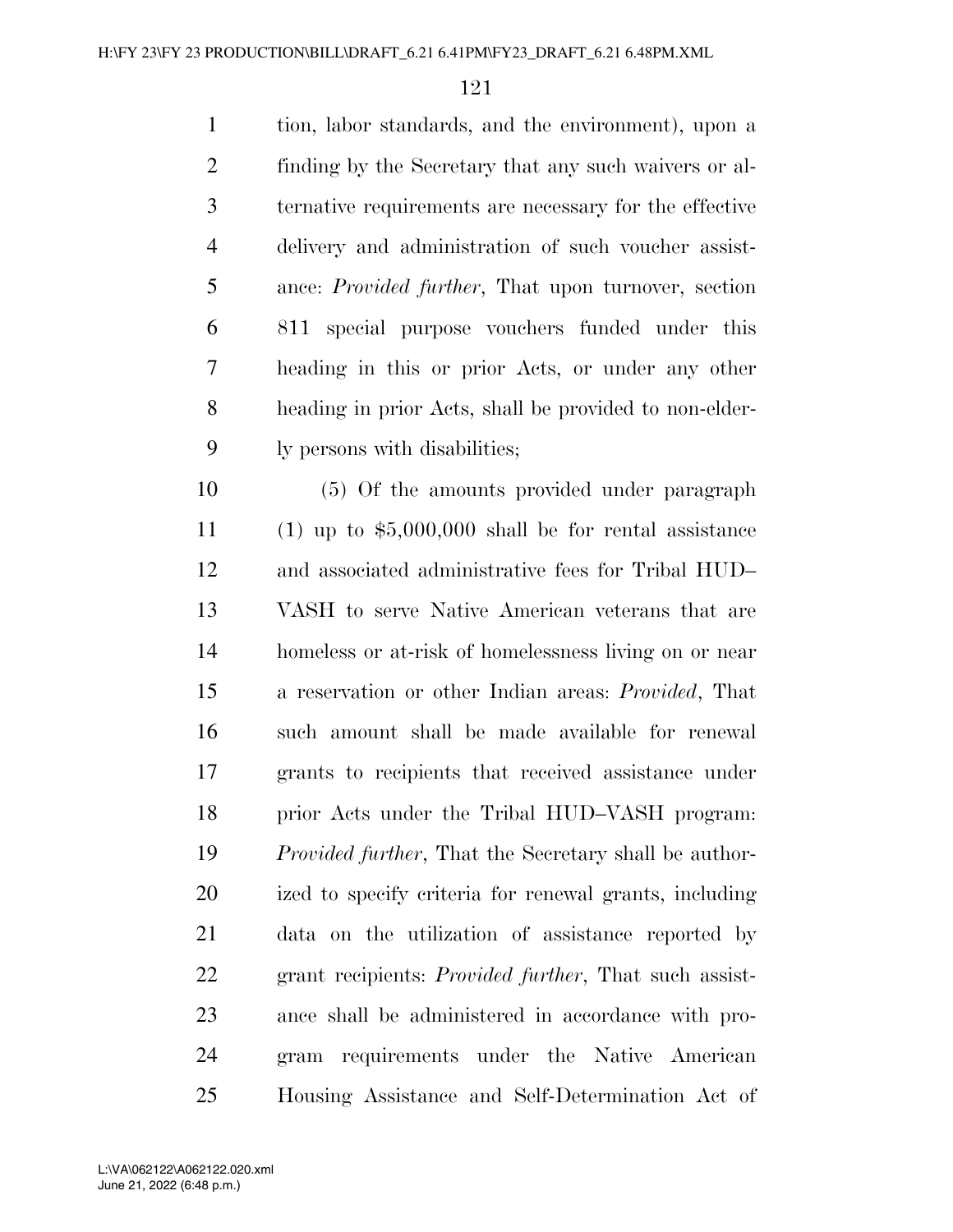1996 and modeled after the HUD–VASH program: *Provided further*, That the Secretary shall be author- ized to waive, or specify alternative requirements for any provision of any statute or regulation that the Secretary administers in connection with the use of funds made available under this paragraph (except for requirements related to fair housing, non- discrimination, labor standards, and the environ- ment), upon a finding by the Secretary that any such waivers or alternative requirements are nec- essary for the effective delivery and administration of such assistance: *Provided further*, That grant re- cipients shall report to the Secretary on utilization of such rental assistance and other program data, as prescribed by the Secretary: *Provided further*, That the Secretary may reallocate, as determined by the Secretary, amounts returned or recaptured from awards under the Tribal HUD–VASH program under prior Acts to existing recipients under the Tribal HUD–VASH program;

 (6) \$50,000,000 for incremental rental voucher assistance for use through a supported housing pro- gram administered in conjunction with the Depart- ment of Veterans Affairs as authorized under section 8(o)(19) of the United States Housing Act of 1937: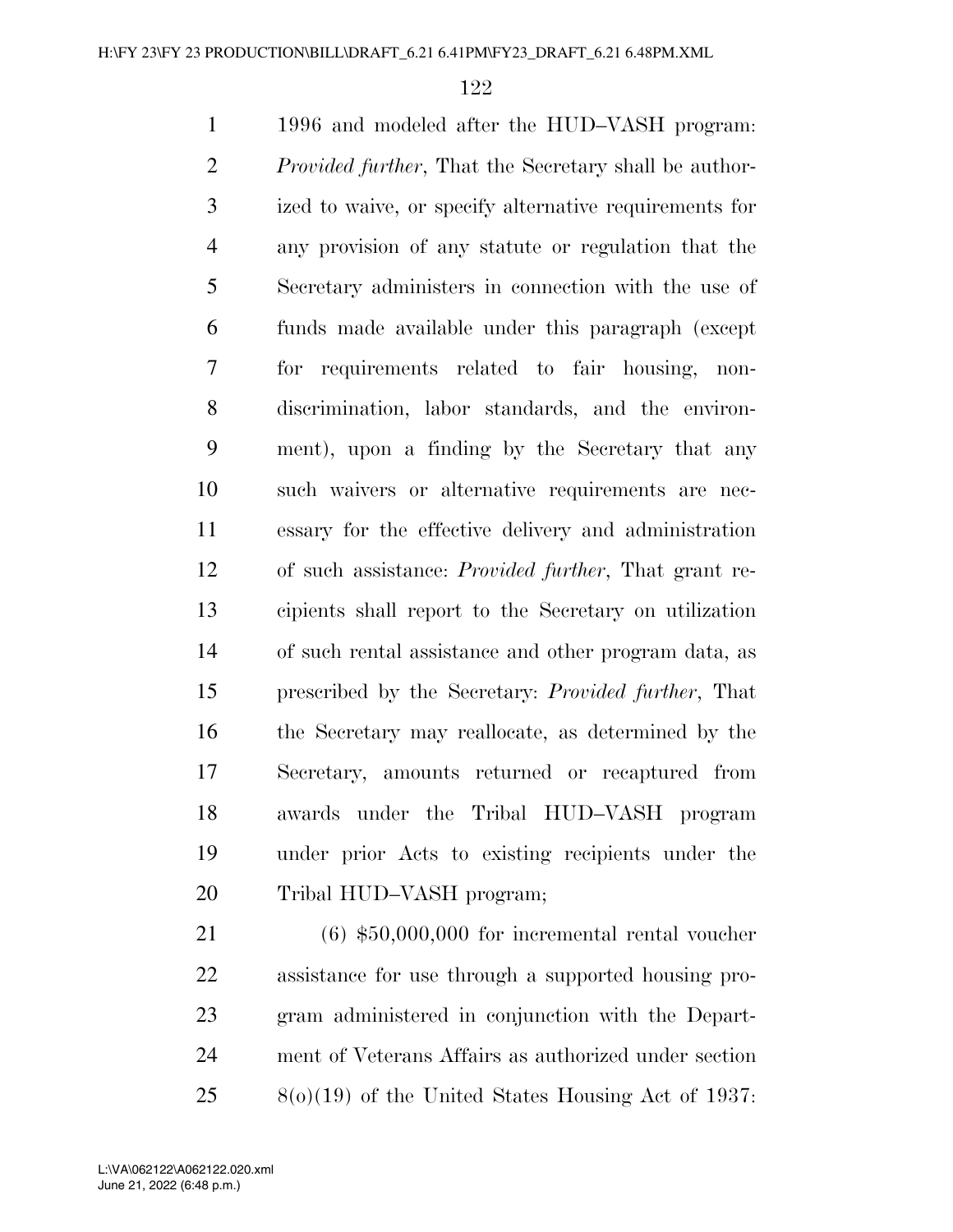*Provided*, That the Secretary of Housing and Urban Development shall make such funding available, not- withstanding section 203 (competition provision) of this title, to public housing agencies that partner with eligible VA Medical Centers or other entities as designated by the Secretary of the Department of Veterans Affairs, based on geographical need for such assistance as identified by the Secretary of the Department of Veterans Affairs, public housing agency administrative performance, and other fac- tors as specified by the Secretary of Housing and Urban Development in consultation with the Sec- retary of the Department of Veterans Affairs: *Pro- vided further*, That of the amounts made available under this paragraph, up to \$5,000,000 may be allo- cated to public housing agencies administering tem- porary case management and supportive services to HUD-VASH eligible veterans that have not yet re- ceived a referral from the Department of Veterans Affairs: *Provided further*, That the Secretary of Housing and Urban Development may waive, or specify alternative requirements for (in consultation with the Secretary of the Department of Veterans Affairs), any provision of any statute or regulation that the Secretary of Housing and Urban Develop-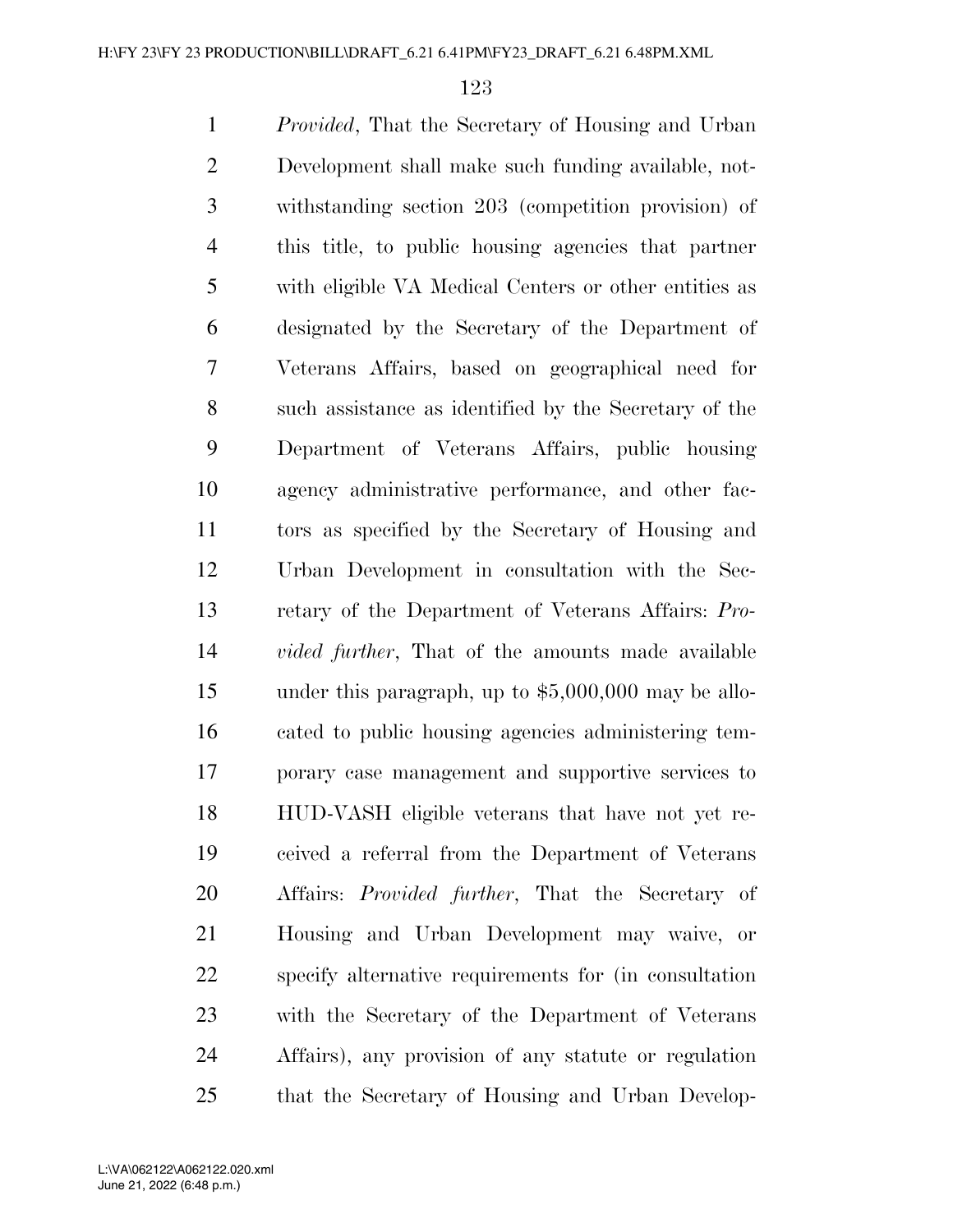ment administers in connection with the use of funds made available under this paragraph (except for requirements related to fair housing, non- discrimination, labor standards, and the environ- ment), upon a finding by the Secretary that any such waivers or alternative requirements are nec- essary for the effective delivery and administration of such voucher assistance: *Provided further*, That assistance made available under this paragraph shall continue to remain available for homeless veterans upon turn-over;

 (7) \$30,000,000 shall be made available for the family unification program as authorized under sec- tion 8(x) of the Act: *Provided*, That the amounts made available under this paragraph are provided as follows:

 (A) \$5,000,000 shall be for new incre- mental voucher assistance: *Provided*, That the assistance made available under this subpara- graph shall continue to remain available for family unification upon turnover; and

 (B) \$25,000,000 shall be for new incre- mental voucher assistance to assist eligible 24 youth as defined by such section  $8(x)(2)(B)$ : *Provided*, That assistance made available under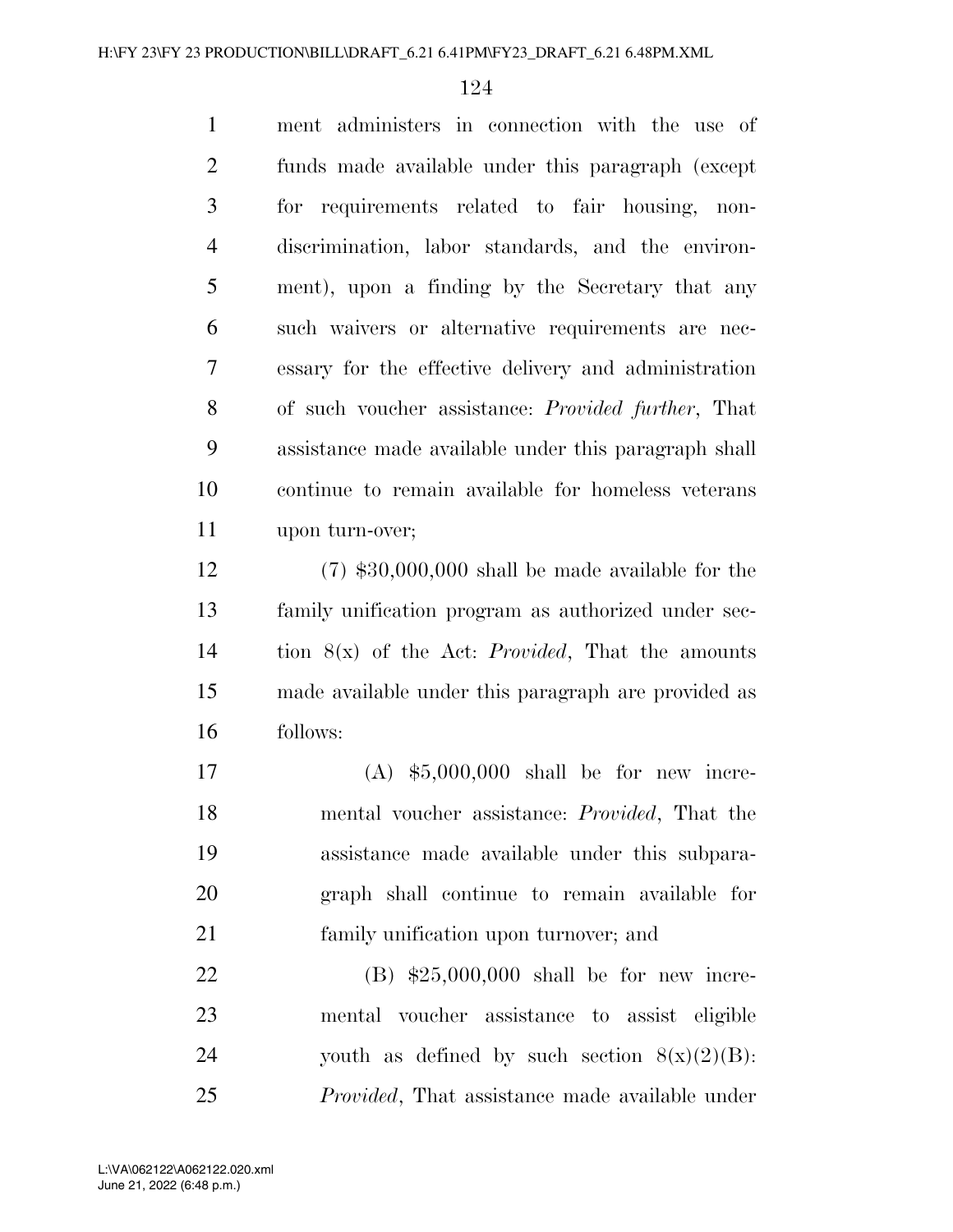this subparagraph shall continue to remain available for such eligible youth upon turnover: *Provided further*, That of the total amount made available under this subparagraph, up to \$15,000,000 shall be available on a noncompeti- tive basis to public housing agencies that part- ner with public child welfare agencies to iden-8 tify such eligible youth, that request such as- sistance to timely assist such eligible youth, and that meet any other criteria as specified by the Secretary: *Provided further*, That the Secretary shall review utilization of the assistance made available under the preceding proviso, at an in- terval to be determined by the Secretary, and unutilized voucher assistance that is no longer needed shall be recaptured by the Secretary and reallocated pursuant to the preceding proviso: *Provided further*, That for any public housing agency administering voucher assistance appropriated in a prior Act under the family unification program, or

 made available and competitively selected under this paragraph, that determines that it no longer has an identified need for such assistance upon turnover, such agency shall notify the Secretary, and the Sec-retary shall recapture such assistance from the agen-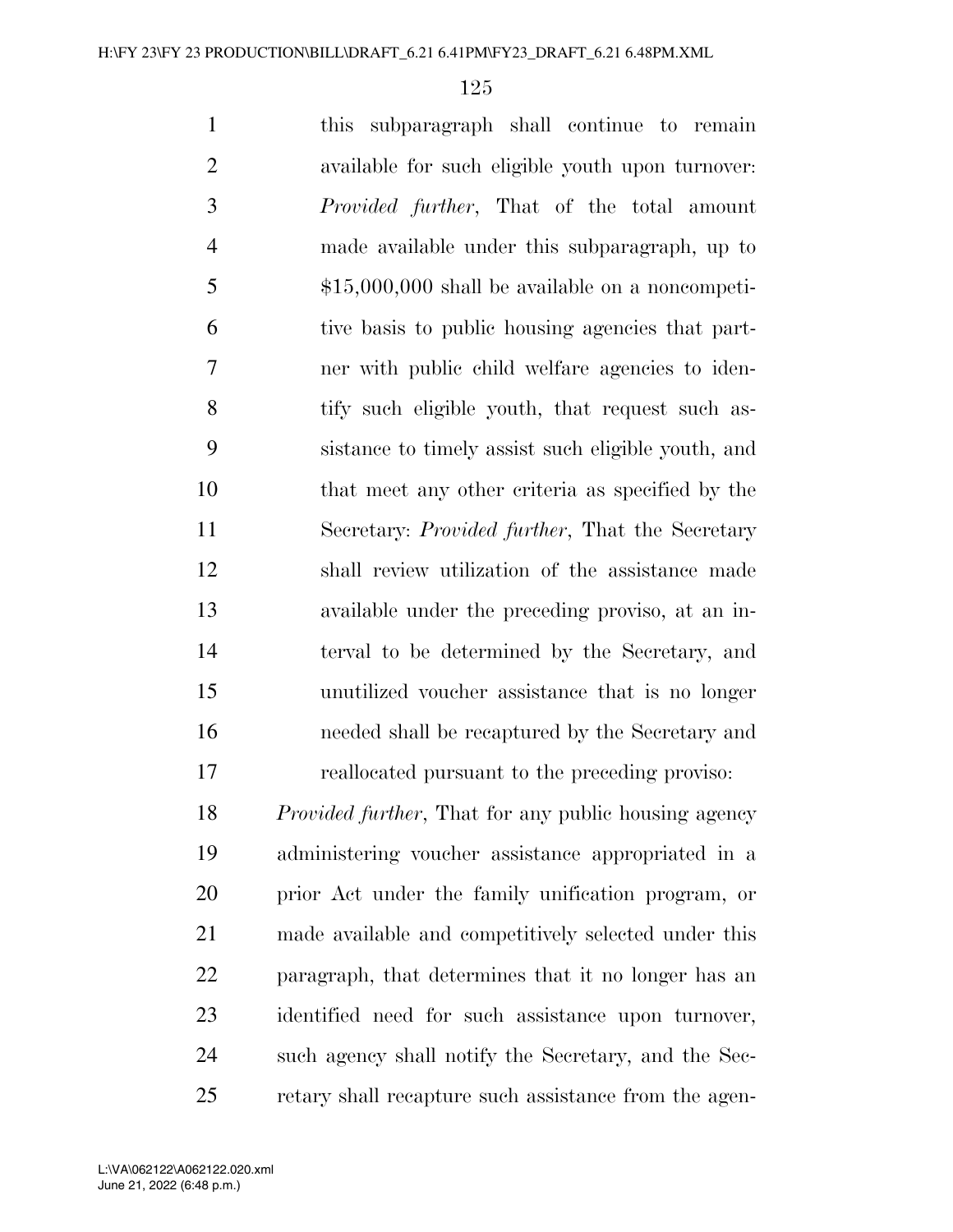cy and reallocate it to any other public housing agency or agencies based on need for voucher assist- ance in connection with such specified program or eligible youth, as applicable;

 (8) \$1,100,000,000 shall be made available for new incremental voucher assistance under section 8(o) of the United States Housing Act of 1937 to be allocated pursuant to a method, as determined by the Secretary, which may include a formula that may include such factors as severe cost burden, over- crowding, substandard housing for very low-income renters, homelessness, and administrative capacity, where such allocation method shall include both rural and urban areas: *Provided*, That the Secretary may specify additional terms and conditions to en- sure that public housing agencies provide vouchers for use by survivors of domestic violence, or individ- uals and families who are homeless, as defined in section 103(a) of the McKinney-Vento Homeless As-20 sistance Act  $(42 \text{ U.S.C. } 11302(a))$ , or at risk of homelessness, as defined in section 401(1) of such 22 Act  $(42 \text{ U.S.C. } 11360(1));$ 

 (9) \$25,000,000 shall be for mobility-related services, as defined by the Secretary, for voucher families with children modeled after services pro-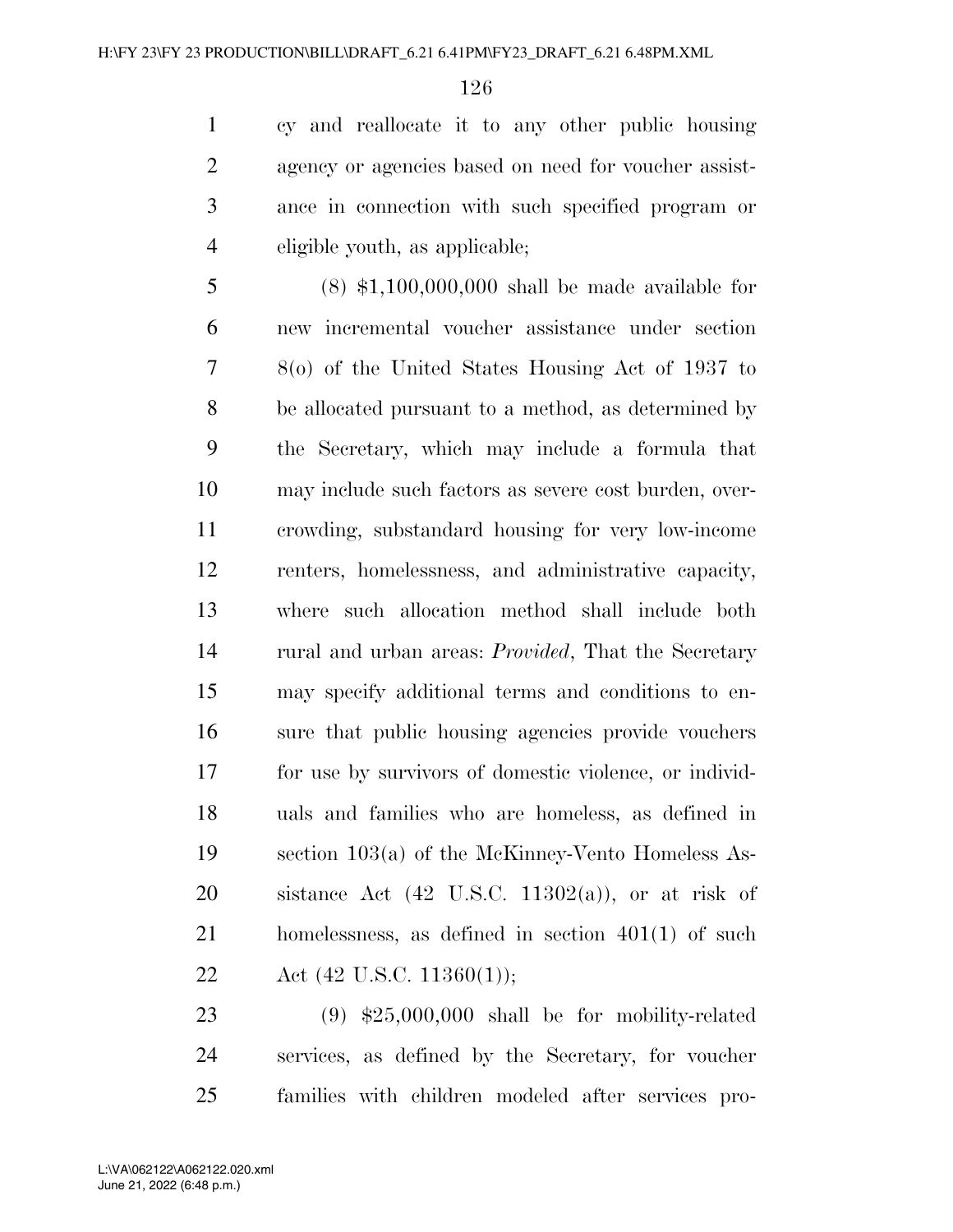vided in connection with the mobility demonstration authorized under section 235 of division G of the Consolidated Appropriations Act, 2019 (42 U.S.C. 1437f note; Public Law 116–6): *Provided*, That the Secretary shall make funding available to public housing agencies on a competitive basis and shall give preference to public housing agencies with high- er concentrations of housing choice voucher families with children residing in high-poverty neighborhoods: *Provided further*, That the Secretary may recapture from the public housing agencies unused balances based on utilization of such awards and reallocate such amounts to any other public housing agency or agencies based on need for such mobility-related services as identified under such competition; and

 (10) the Secretary shall separately track all special purpose vouchers funded under this heading: *Provided*, That the Secretary may waive, or specify alternative requirements for, any provision of any statute or regulation that the Secretary administers 21 in connection with the use of funds made available for new incremental voucher assistance or renewals for the Mainstream program, the HUD-VASH pro- gram (in consultation with the Secretary of the De-partment of Veterans Affairs), and the family unifi-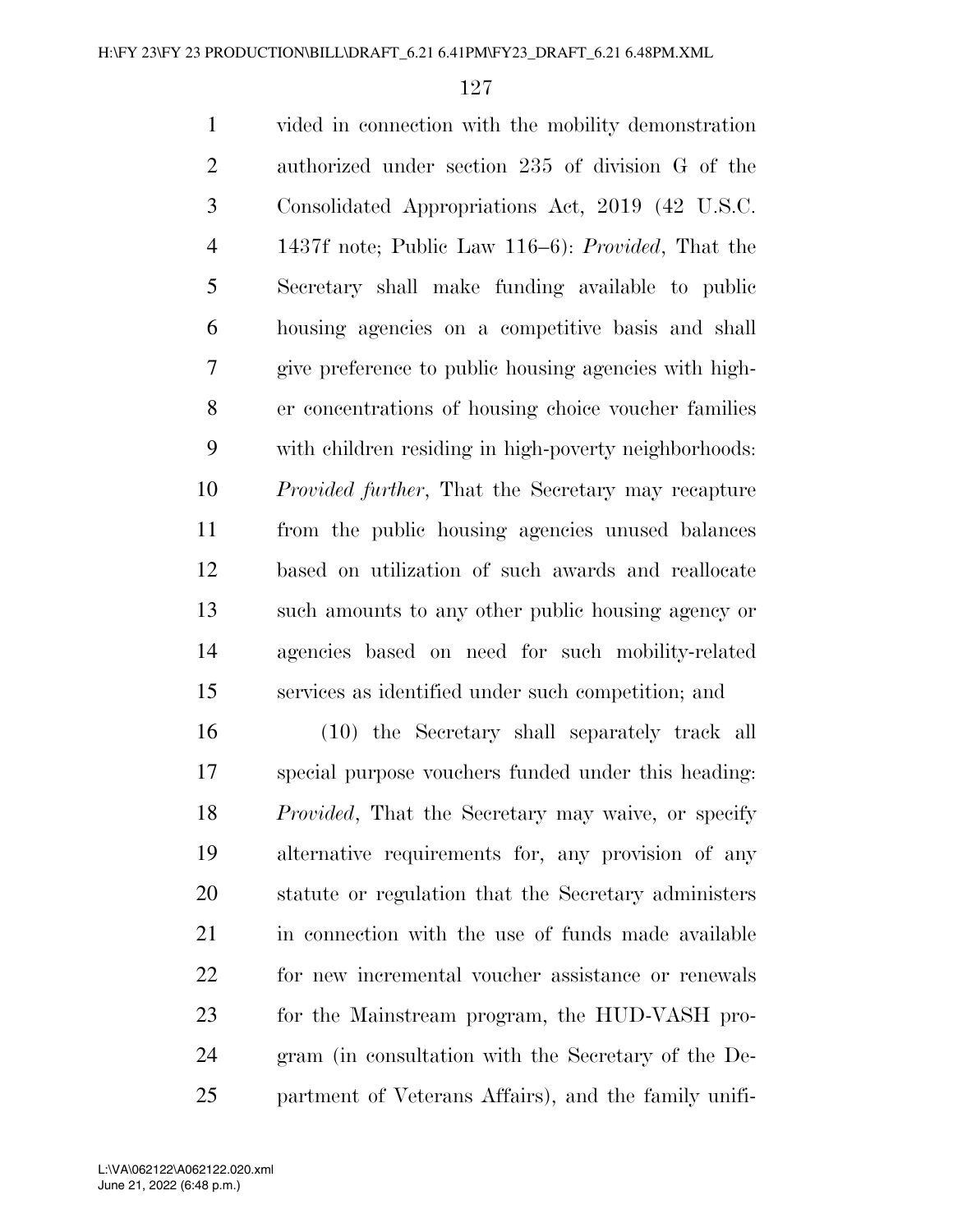cation program (including the Foster Youth to Inde- pendence program) in this and prior Acts (except for requirements related to fair housing, nondiscrimina- tion, labor standards, and the environment), upon a finding by the Secretary that any such waivers or al- ternative requirements are necessary for the effective delivery and administration of voucher assistance in such respective programs.

 HOUSING CERTIFICATE FUND 10 (INCLUDING RESCISSIONS)

 Unobligated balances, including recaptures and car- ryover, remaining from funds appropriated to the Depart- ment of Housing and Urban Development under this heading, the heading ''Annual Contributions for Assisted Housing'' and the heading ''Project-Based Rental Assist- ance'', for fiscal year 2023 and prior years may be used for renewal of or amendments to section 8 project-based contracts and for performance-based contract administra- tors, notwithstanding the purposes for which such funds were appropriated: *Provided*, That any obligated balances of contract authority from fiscal year 1974 and prior fiscal years that have been terminated shall be rescinded: *Pro- vided further*, That amounts heretofore recaptured, or re- captured during the current fiscal year, from section 8 project-based contracts from source years fiscal year 1975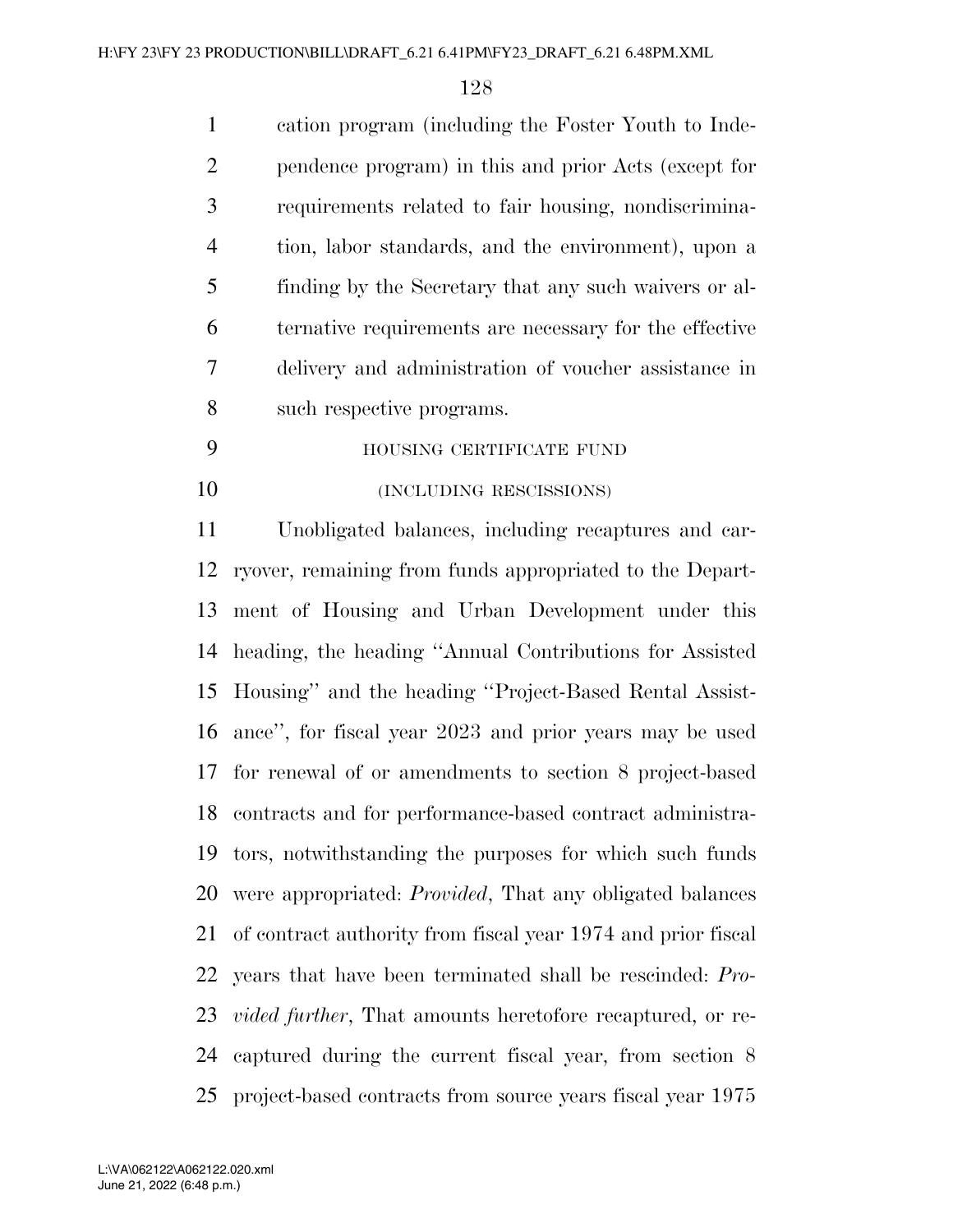through fiscal year 1987 are hereby rescinded, and an amount of additional new budget authority, equivalent to the amount rescinded is hereby appropriated, to remain available until expended, for the purposes set forth under this heading, in addition to amounts otherwise available.

## PUBLIC HOUSING FUND

 For 2023 payments to public housing agencies for the operation and management of public housing, as author- ized by section 9(e) of the United States Housing Act of 1937 (42 U.S.C. 1437g(e)) (the ''Act''), and to carry out capital and management activities for public housing agencies, as authorized under section 9(d) of the Act (42 U.S.C. 1437g(d)), \$8,733,500,000, to remain available until September 30, 2026: *Provided*, That the amounts made available under this heading are provided as follows:

 (1) \$5,038,500,000 shall be available to the Secretary to allocate pursuant to the Operating Fund formula at part 990 of title 24, Code of Fed- eral Regulations, for 2023 payments: *Provided*, That the amount of any forgone increases in tenant rent payments due to the implementation of rent incen- tives as authorized pursuant to waivers or alter- native requirements of the Jobs-Plus initiative as de-scribed under the heading ''Self-Sufficiency Pro-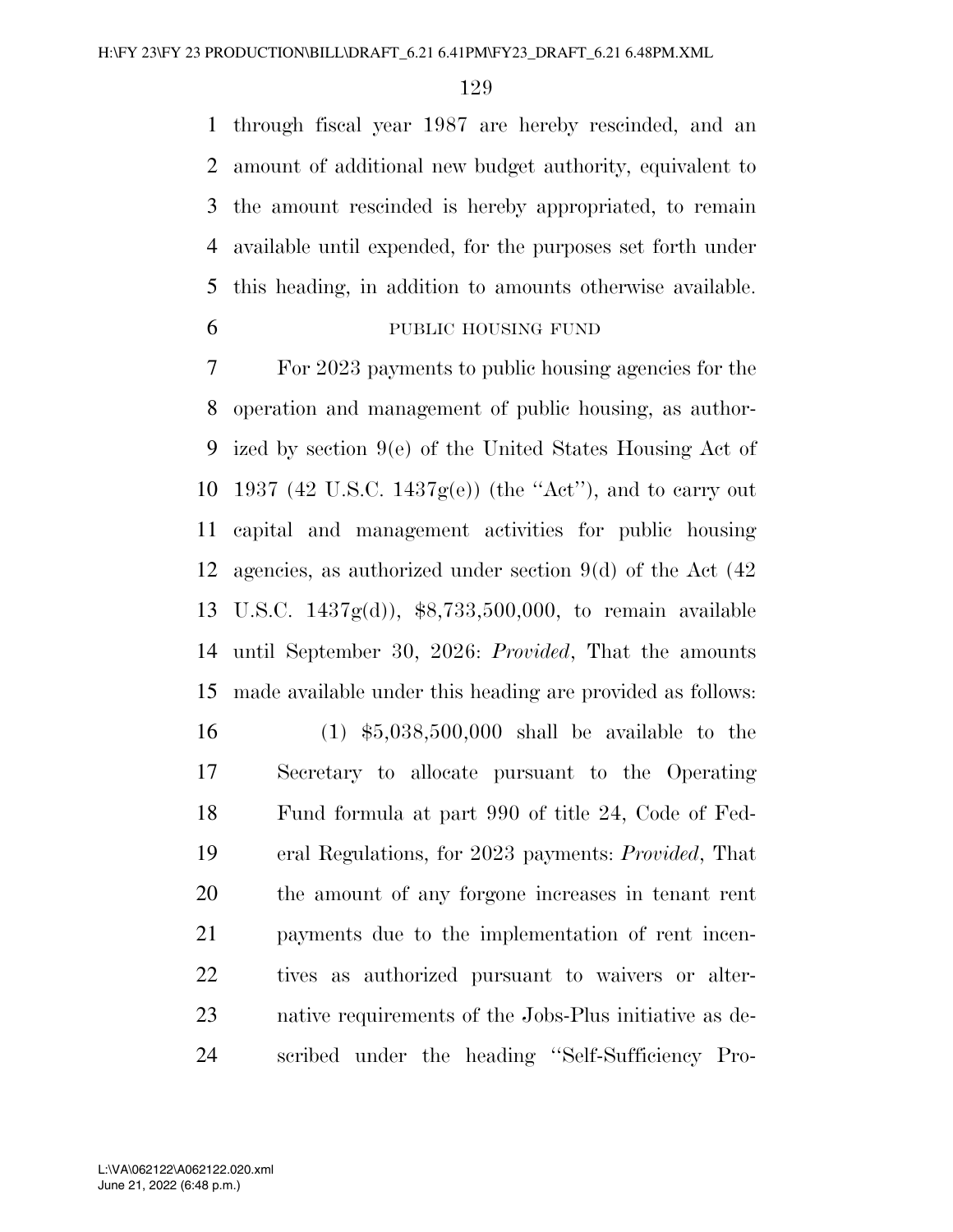grams'' shall be factored into the PHA's general op-erating fund eligibility pursuant to such formula;

 (2) \$25,000,000 shall be available to the Sec- retary to allocate pursuant to a need-based applica- tion process notwithstanding section 203 of this title and not subject to such Operating Fund formula to public housing agencies that experience, or are at risk of, financial shortfalls, as determined by the Secretary: *Provided*, That after all such shortfall needs are met, the Secretary may distribute any re- maining funds to all public housing agencies on a pro-rata basis pursuant to such Operating Fund for-mula;

 (3) \$3,400,000,000 shall be available to the Secretary to allocate pursuant to the Capital Fund formula at section 905.400 of title 24, Code of Fed- eral Regulations: *Provided*, That for funds provided under this paragraph, the limitation in section 9(g)(1) of the Act shall be 25 percent: *Provided fur- ther*, That the Secretary may waive the limitation in the preceding proviso to allow public housing agen- cies to fund activities authorized under section 9(e)(1)(C) of the Act: *Provided further*, That the Secretary shall notify public housing agencies re-questing waivers under the preceding proviso if the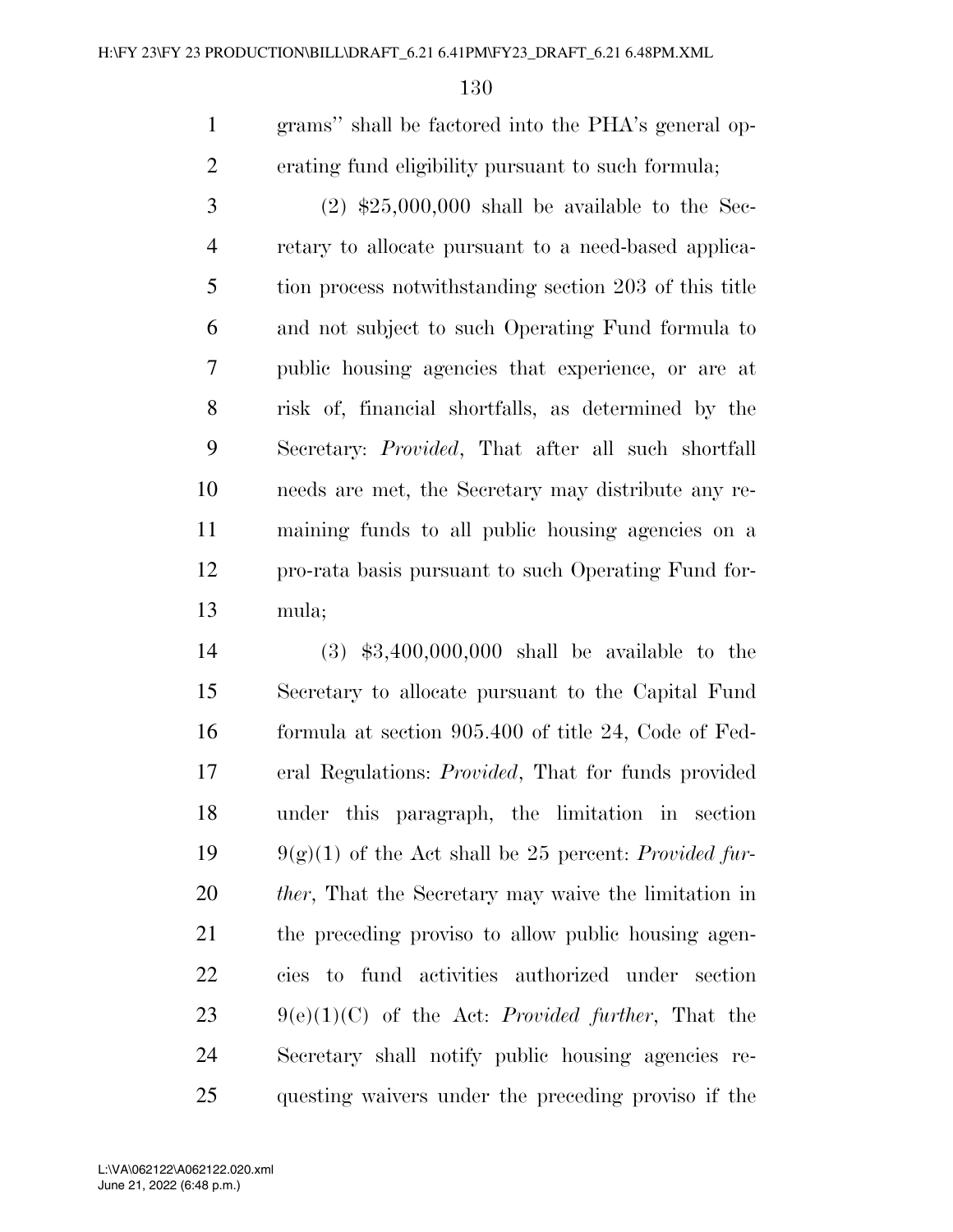request is approved or denied within 14 days of sub- mitting the request: *Provided further*, That from the funds made available under this paragraph, the Sec- retary shall provide bonus awards in fiscal year 2023 to public housing agencies that are designated high performers: *Provided further*, That the Depart- ment shall notify public housing agencies of their formula allocation within 60 days of enactment of this Act;

 (4) \$65,000,000 shall be available for the Sec- retary to make grants, notwithstanding section 203 of this title, to public housing agencies for emer- gency capital needs, including safety and security measures necessary to address crime and drug-re- lated activity, as well as needs resulting from unfore- seen or unpreventable emergencies and natural dis- asters excluding Presidentially declared emergencies and natural disasters under the Robert T. Stafford Disaster Relief and Emergency Act (42 U.S.C. 5121 et seq.) occurring in fiscal year 2023, of which \$45,000,000 shall be available for public housing agencies under administrative and judicial receiver- ships or under the control of a Federal monitor: *Provided*, That of the amount made available under this paragraph, not less than \$10,000,000 shall be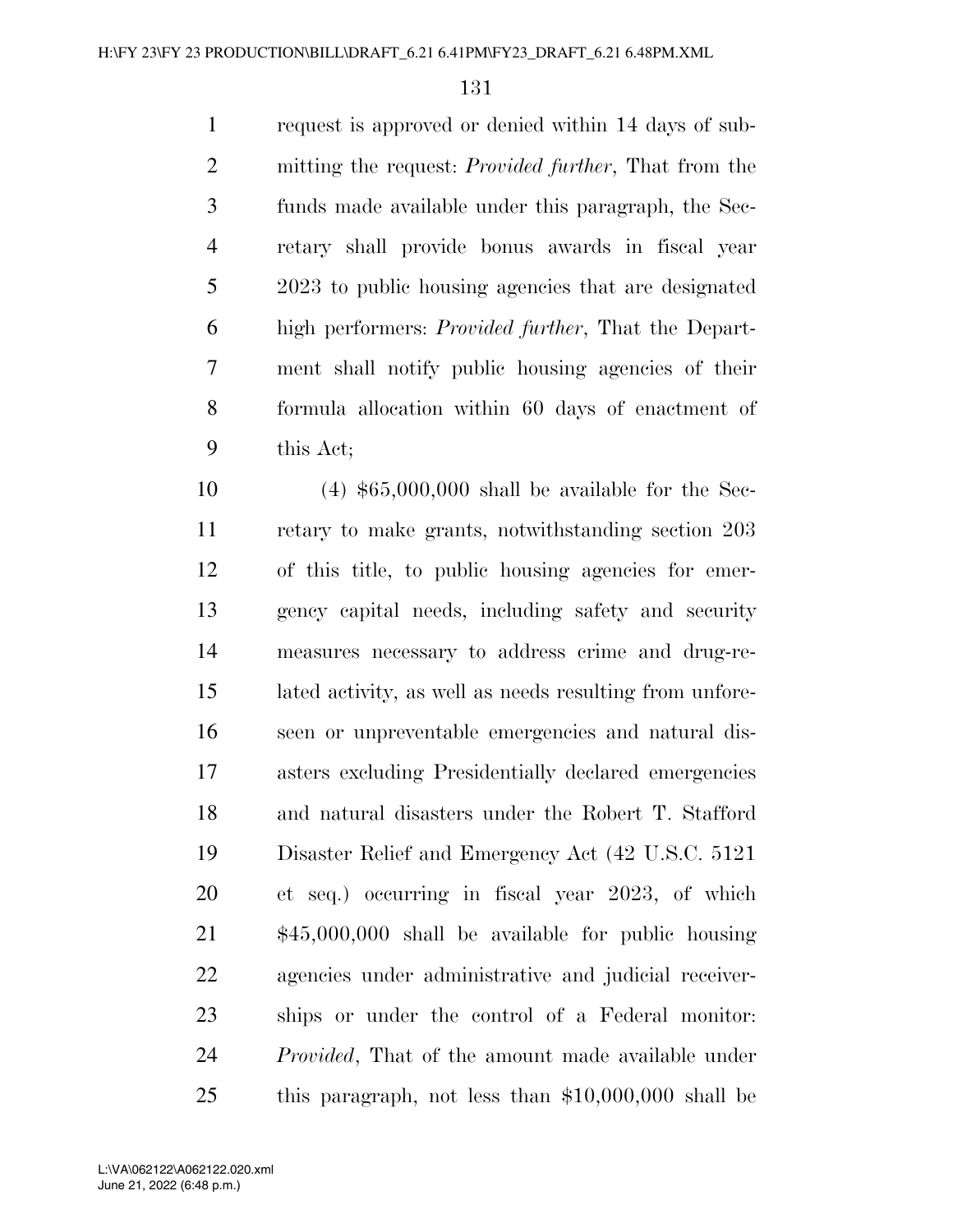for safety and security measures: *Provided further*, That in addition to the amount in the preceding pro- viso for such safety and security measures, any amounts that remain available, after all applications received on or before September 30, 2024, for emer- gency capital needs have been processed, shall be al- located to public housing agencies for such safety and security measures;

 (5) \$65,000,000 shall be for competitive grants to public housing agencies to evaluate and reduce residential health hazards in public housing, includ- ing lead-based paint (by carrying out the activities of risk assessments, abatement, and interim con- trols, as those terms are defined in section 1004 of the Residential Lead-Based Paint Hazard Reduction Act of 1992 (42 U.S.C. 4851b)), carbon monoxide, mold, radon, and fire safety: *Provided*, That not less than \$25,000,000 of the amounts provided under this paragraph shall be awarded for evaluating and reducing lead-based paint hazards: *Provided further*, That for purposes of environmental review, a grant under this paragraph shall be considered funds for projects or activities under title I of the United States Housing Act of 1937 (42 U.S.C. 1437 et seq.) for purposes of section 26 of such Act (42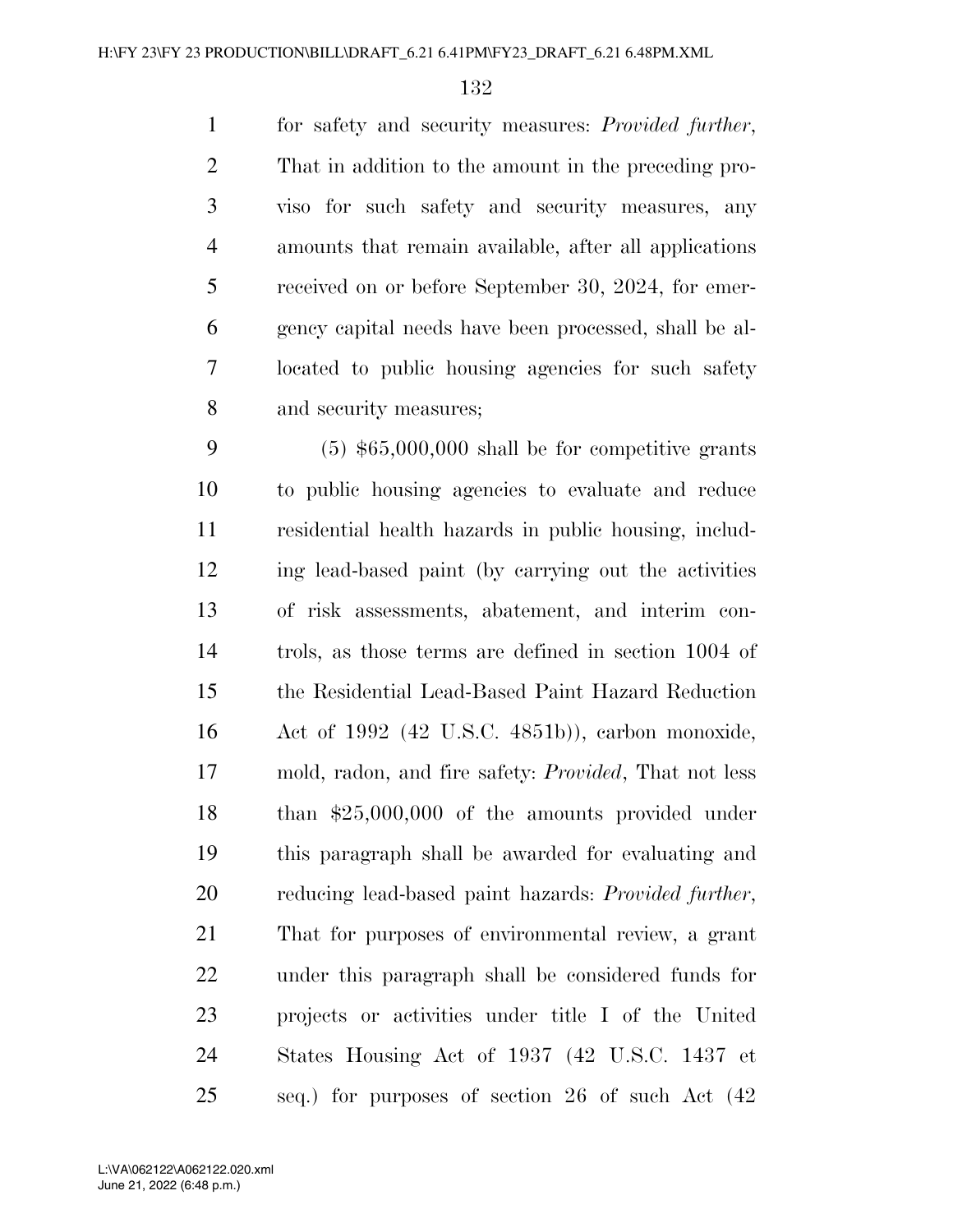U.S.C. 1437x) and shall be subject to the regula- tions implementing such section: *Provided further*, That amounts made available under this paragraph shall be combined with amounts made available under the sixth paragraph under this heading in the Consolidated Appropriations Act, 2021 (Public Law 116–260) and shall be used in accordance with the purposes and requirements under this paragraph: *Provided further*, That amounts made available under this paragraph may be used for competitive grants to public housing agencies that improve water and energy efficiency, or reduce the risk of harm to occupants or property from natural hazards;

 (6) \$15,000,000 shall be to support the costs of administrative and judicial receiverships and for competitive grants to PHAs in receivership, des- ignated troubled or substandard, or otherwise at risk, as determined by the Secretary, for costs asso- ciated with public housing asset improvement, in ad- dition to other amounts for that purpose provided 21 under any heading under this title;

 (7) \$50,000,000 shall be to support ongoing public housing financial and physical assessment ac-tivities;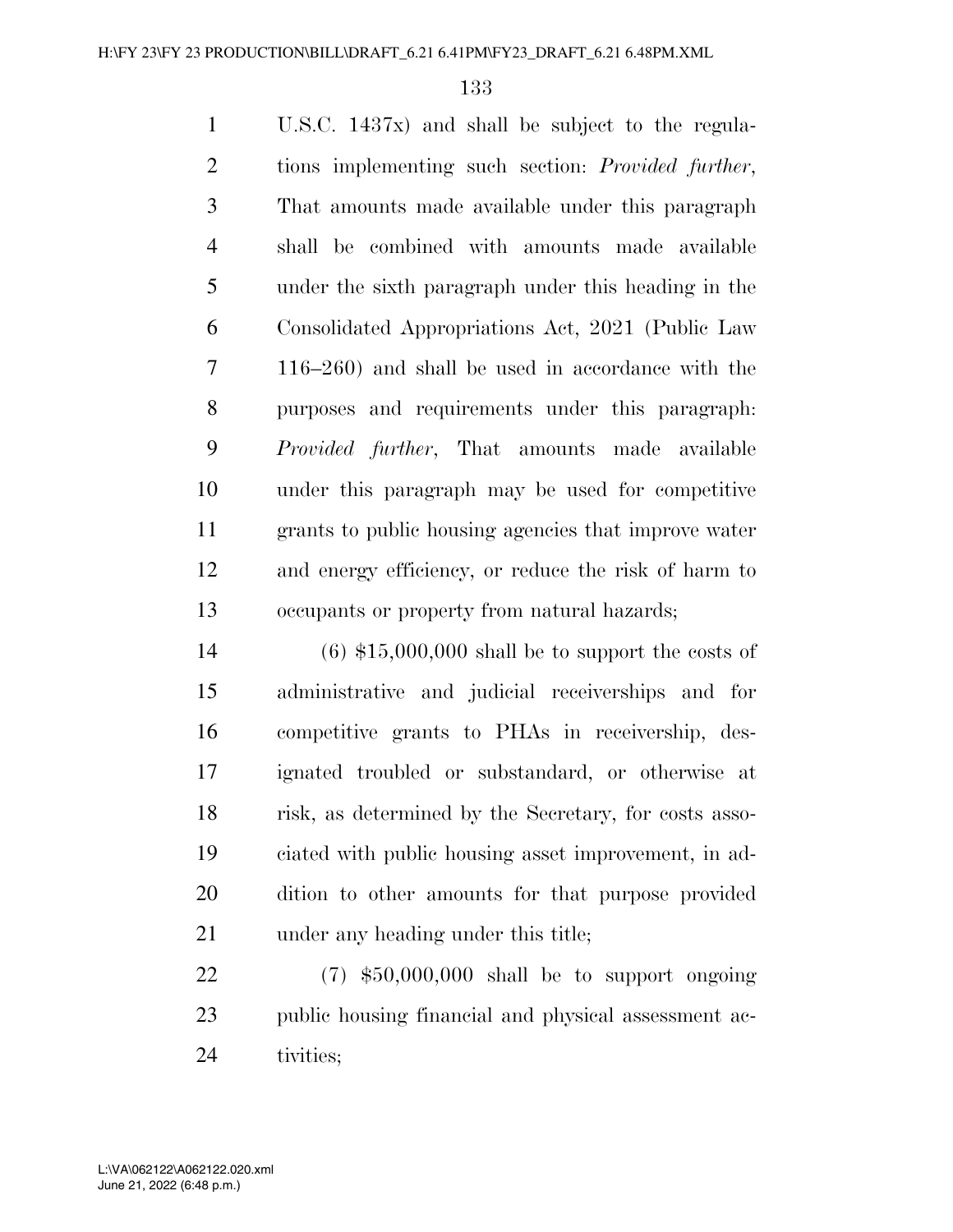(8) \$75,000,000 shall be available to improve 2 the energy or water efficiency or climate resilience of public housing, including for competitive grants to public housing agencies for capital improvements to achieve such purposes: *Provided*, That of the amounts made available under this paragraph, up to \$20,000,000, shall be available for utility benchmarking, including research and evaluations, technical assistance, to develop systems and tools necessary to collect and analyze PHA utility benchmarking data, to remain available until Sep- tember 30, 2026: *Provided further*, That for pur- poses of environmental review, grants under this paragraph shall be considered funds for projects or activities under title I of the United States Housing Act of 1937 (42 U.S.C. 1437 et seq.) for purposes of section 26 of such Act (42 U.S.C. 1437x) and shall be subject to the regulations implementing such section:

 *Provided further*, That notwithstanding any other provi- sion of law or regulation, during fiscal year 2023, the Sec- retary of Housing and Urban Development may not dele- gate to any Department official other than the Deputy Secretary and the Assistant Secretary for Public and In-dian Housing any authority under paragraph (2) of sec-

June 21, 2022 (6:48 p.m.) L:\VA\062122\A062122.020.xml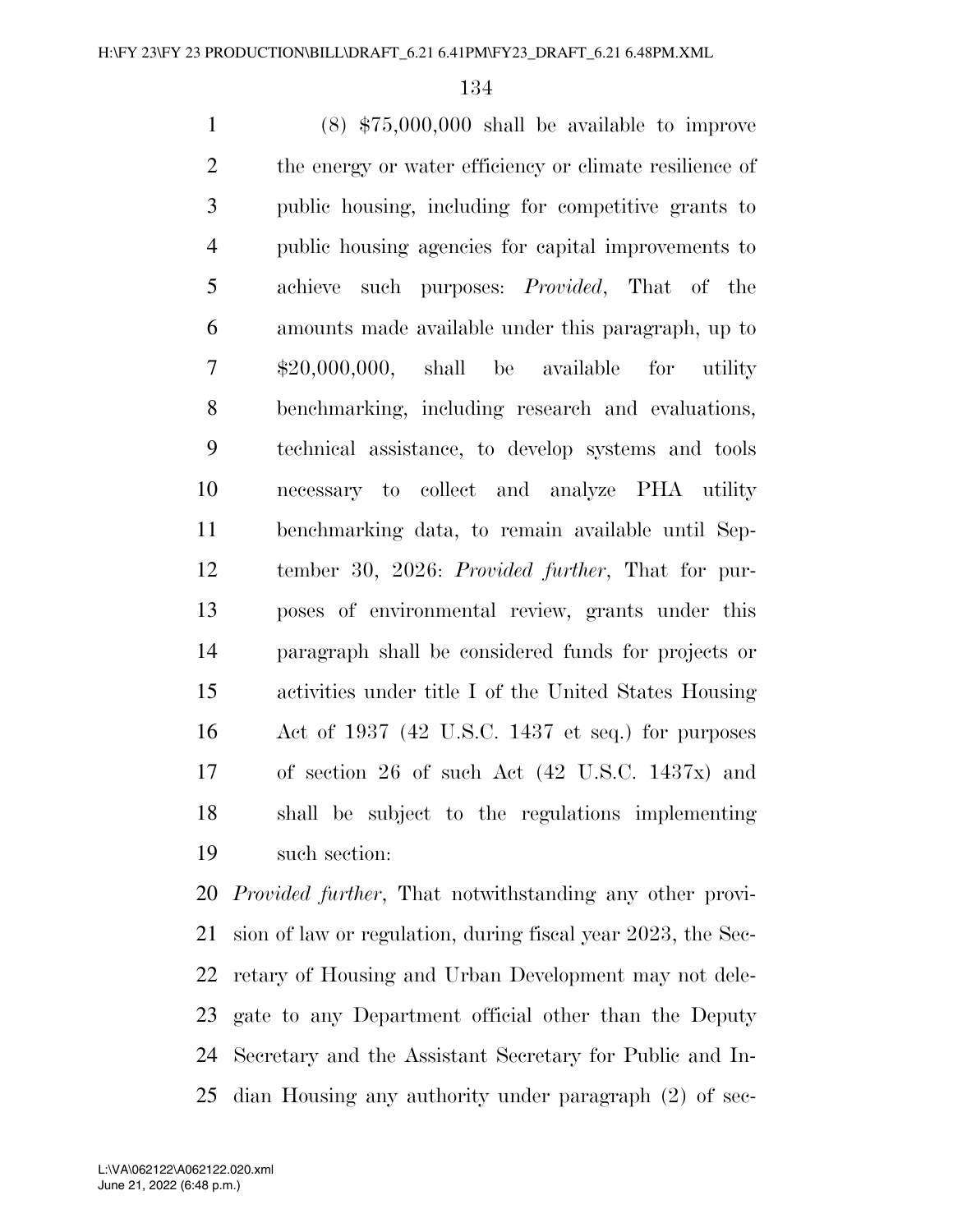tion 9(j) of the Act regarding the extension of the time periods under such section: *Provided further*, That for pur- poses of such section 9(j), the term ''obligate'' means, with respect to amounts, that the amounts are subject to a binding agreement that will result in outlays, immediately or in the future.

## CHOICE NEIGHBORHOODS INITIATIVE

 For competitive grants under the Choice Neighbor- hoods Initiative (subject to section 24 of the United States Housing Act of 1937 (42 U.S.C. 1437v) unless otherwise specified under this heading), for transformation, rehabili- tation, and replacement housing needs of public and HUD-assisted housing and to transform neighborhoods of poverty into functioning, sustainable, mixed-income neigh- borhoods with appropriate services, schools, public assets, transportation, and access to jobs, \$450,000,000, to re- main available until September 30, 2027: *Provided*, That grant funds may be used for resident and community serv- ices, community development, and affordable housing needs in the community, and for conversion of vacant or foreclosed properties to affordable housing: *Provided fur- ther*, That not more than 20 percent of the amount of any grant made with amounts made available under this head- ing may be used for necessary supportive services notwith-standing subsection (d)(1)(L) of such section 24: *Provided*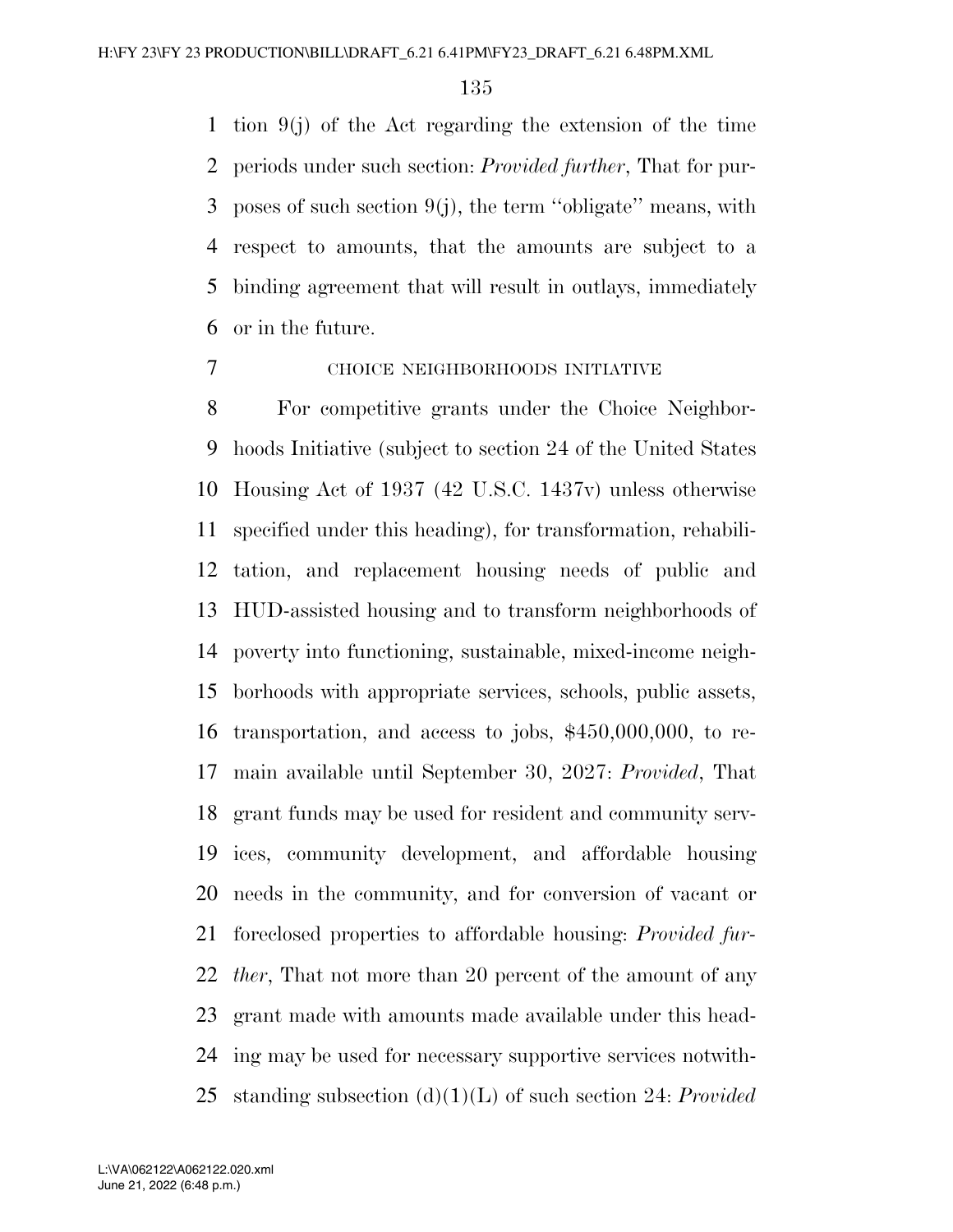*further*, That the use of amounts made available under this heading shall not be deemed to be for public housing, notwithstanding section 3(b)(1) of such Act: *Provided fur- ther*, That grantees shall commit to an additional period of affordability determined by the Secretary of not fewer than 20 years: *Provided further*, That the Secretary may specify a period of affordability that is less than 20 years with respect to owner-occupied homeownership units de- veloped with grants from amounts made available under this heading: *Provided further*, That grantees shall provide a match in State, local, other Federal, or private funds: *Provided further*, That grantees may include local govern- ments, Tribal entities, public housing agencies, and non- profit organizations: *Provided further*, That for-profit de- velopers may apply jointly with a public entity: *Provided further*, That for purposes of environmental review, a grantee shall be treated as a public housing agency under section 26 of the United States Housing Act of 1937 (42 U.S.C. 1437x), and grants made with amounts available under this heading shall be subject to the regulations issued by the Secretary to implement such section: *Pro- vided further*, That of the amounts made available under this heading, not less than \$225,000,000 shall be awarded to public housing agencies: *Provided further*, That such grantees shall create partnerships with other local organi-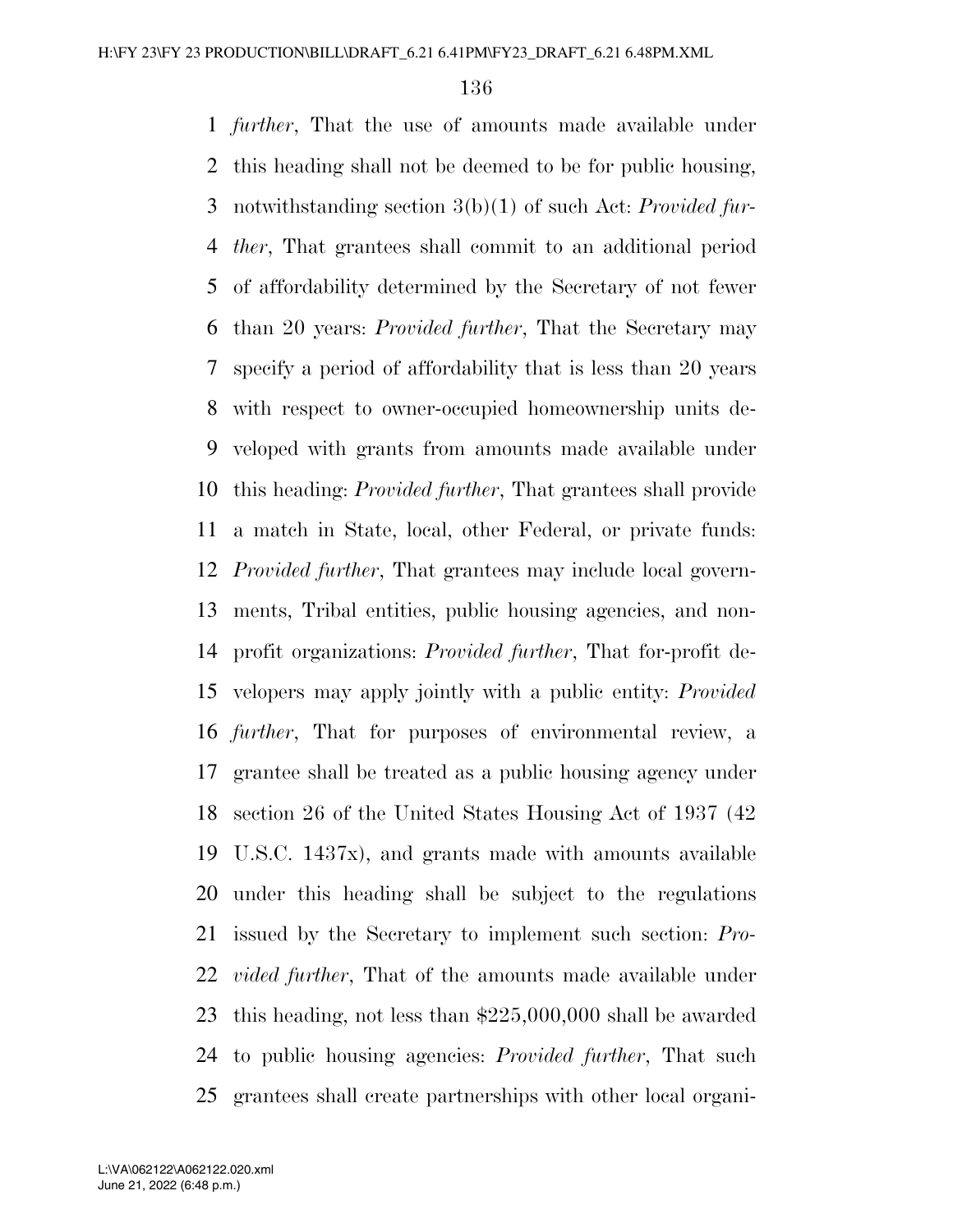zations, including assisted housing owners, service agen- cies, and resident organizations: *Provided further*, That the Secretary shall consult with the Secretaries of Edu- cation, Labor, Transportation, Health and Human Serv- ices, Agriculture, and Commerce, the Attorney General, and the Administrator of the Environmental Protection Agency to coordinate and leverage other appropriate Fed- eral resources: *Provided further*, That not more than \$10,000,000 of the amounts made available under this heading may be provided as grants to undertake com- prehensive local planning with input from residents and the community: *Provided further*, That unobligated bal- ances, including recaptures, remaining from amounts made available under the heading ''Revitalization of Se- verely Distressed Public Housing (HOPE VI)'' in fiscal year 2011 and prior fiscal years may be used for purposes under this heading, notwithstanding the purposes for which such amounts were appropriated: *Provided further*, That the Secretary shall make grant awards not later than 1 year after the date of enactment of this Act in such amounts that the Secretary determines: *Provided further*, That notwithstanding section 24(o) of the United States 23 Housing Act of 1937 (42 U.S.C. 1437 $v(\sigma)$ ), the Secretary may, until September 30, 2023, obligate any available un-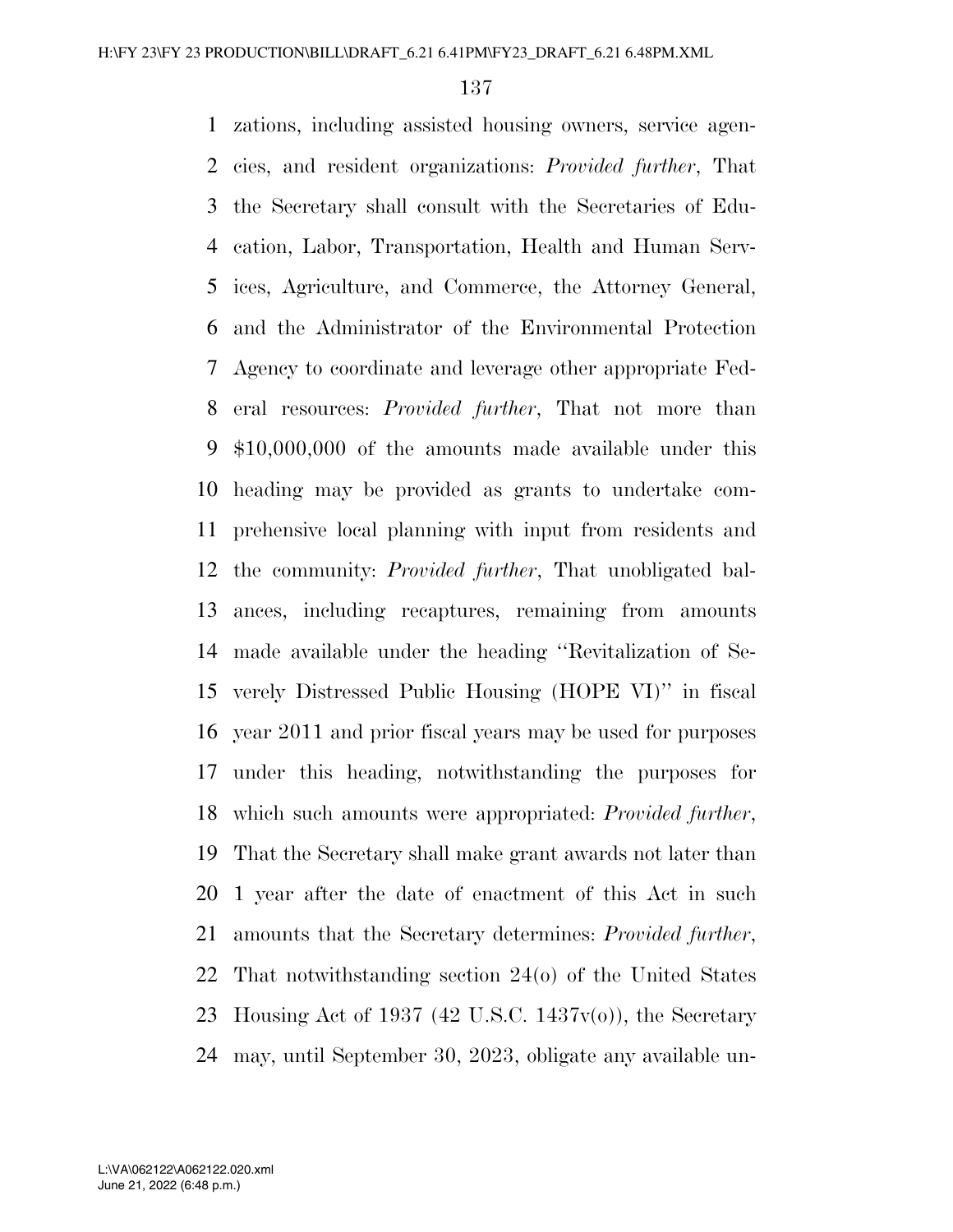obligated balances made available under this heading in this or any prior Act.

SELF-SUFFICIENCY PROGRAMS

 For activities and assistance related to Self-Suffi- ciency Programs, to remain available until September 30, 2026, \$175,000,000: *Provided*, That the amounts made available under this heading are provided as follows:

 (1) \$125,000,000 shall be for the Family Self- Sufficiency program to support family self-suffi- ciency coordinators under section 23 of the United States Housing Act of 1937 (42 U.S.C. 1437u), to promote the development of local strategies to co- ordinate the use of assistance under sections 8 and 9 of such Act with public and private resources, and enable eligible families to achieve economic inde- pendence and self-sufficiency: *Provided*, That the Secretary may, by Federal Register notice, waive or specify alternative requirements under subsections 19 (b)(3), (b)(4), (b)(5), or (c)(1) of section 23 of such Act in order to facilitate the operation of a unified self-sufficiency program for individuals receiving as- sistance under different provisions of such Act, as determined by the Secretary: *Provided further*, That an owner or sponsor of a multifamily property re-ceiving project-based rental assistance under section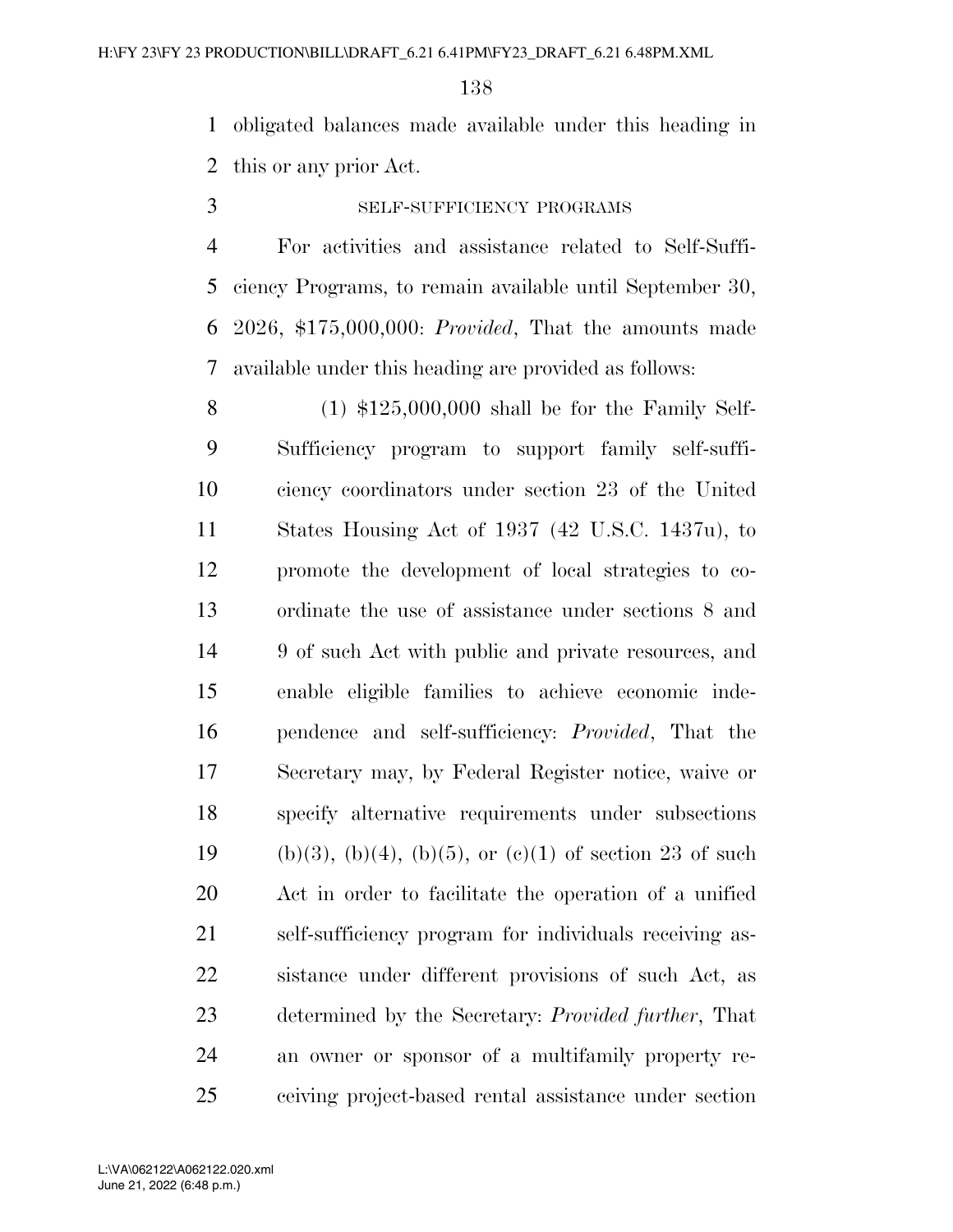8 of such Act shall be eligible to receive awards from the Secretary under this paragraph in this and prior Acts to support family self-sufficiency coordinators as established in the final rule ''Streamlining and Implementation of Economic Growth, Regulatory Relief, and Consumer Protection Act Changes to Family Self-Sufficiency (FSS) Program'' published in the Federal Register on May 17, 2022 (87 Fed. Reg. 30020): *Provided further*, That owners or spon- sors of a multifamily property receiving project- based rental assistance under section 8 of such Act may voluntarily make a Family Self-Sufficiency pro- gram available to the assisted tenants of such prop- erty in accordance with procedures established by the Secretary: *Provided further*, That such proce- dures established pursuant to the preceding proviso shall permit participating tenants to accrue escrow 18 funds in accordance with section  $23(d)(2)$  of such Act and shall allow owners to use funding from re- sidual receipt accounts to hire coordinators for their own Family Self-Sufficiency program;

 (2) \$35,000,000 shall be for the Resident Op- portunity and Self-Sufficiency program to provide for supportive services, service coordinators, and congregate services as authorized by section 34 of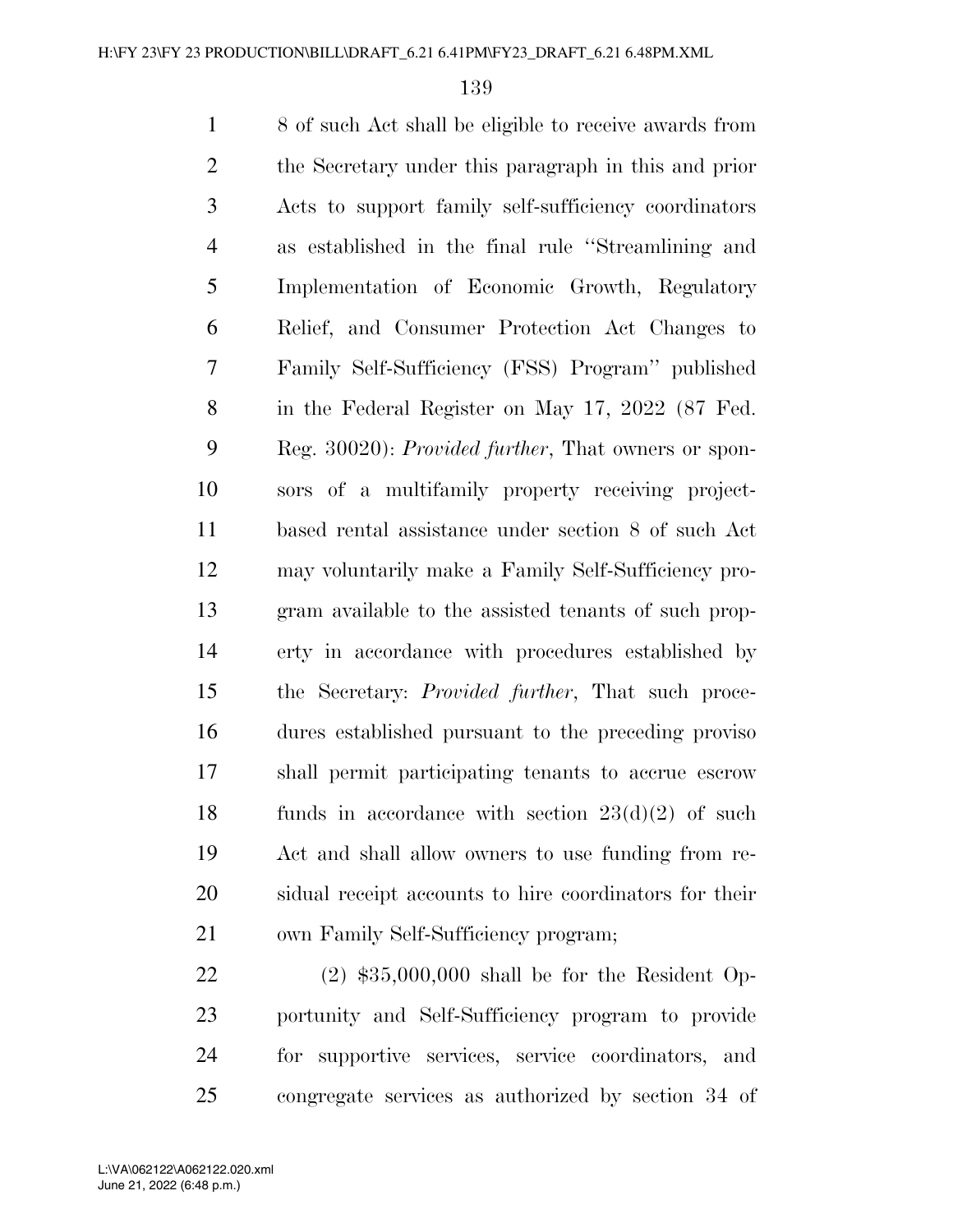| $\mathbf{1}$   | the United States Housing Act of 1937 (42 U.S.C.          |
|----------------|-----------------------------------------------------------|
| $\overline{2}$ | 1437z–6) and the Native American Housing Assist-          |
| 3              | ance and Self-Determination Act of 1996 (25 U.S.C.        |
| $\overline{4}$ | 4101 et seq.): <i>Provided</i> , That amounts made avail- |
| 5              | able under this paragraph may be made available for       |
| 6              | grant renewal for the Resident Opportunity and            |
| $\overline{7}$ | Self-Sufficiency program for any public housing           |
| 8              | agency or owner of a multifamily property receiving       |
| 9              | project-based rental assistance under section 8 of        |
| 10             | the United States Housing Act of 1937 (42 U.S.C.          |
| 11             | 1437f) that lost any amount of funding for the Resi-      |
| 12             | dent Opportunity and Self-Sufficiency program as a        |
| 13             | result of participation in the program created under      |
| 14             | the heading "Rental Assistance Demonstration" in          |
| 15             | the Department of Housing and Urban Development           |
| 16             | Appropriations Act, 2012 (Public Law 112-55), as          |
| 17             | amended (42 U.S.C. 1437f note); and                       |
| 18             | $(3)$ \$15,000,000 shall be for a Jobs-Plus initia-       |
| 19             | tive, modeled after the Jobs-Plus demonstration:          |
|                |                                                           |

 *Provided*, That funding provided under this para- graph shall be available for competitive grants to partnerships between public housing authorities or owners or sponsors of multifamily properties receiv- ing project-based rental assistance under section 8, that, in partnership with local workforce investment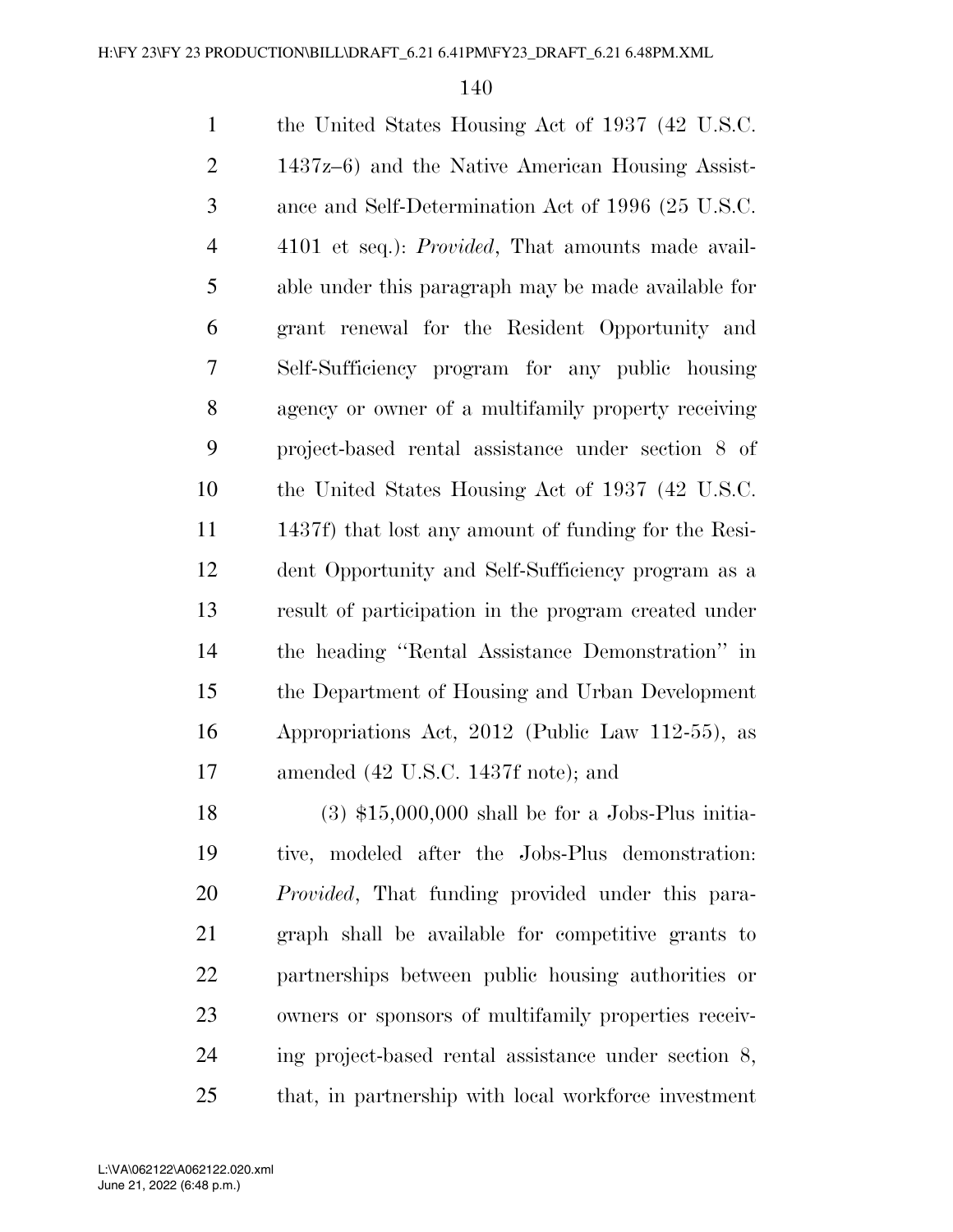boards established under section 107 of the Work- force Innovation and Opportunity Act of 2014 (29 U.S.C. 3122), and other agencies and organizations provide support to help public housing residents, or tenants residing in units assisted under a project- based section 8 contract (including section 8(o)(13) of the United States Housing Act of 1937), obtain employment or increase earnings, or both: *Provided further*, That applicants must demonstrate the abil- ity to provide services to residents, partner with workforce investment boards, and leverage service dollars: *Provided further*, That the Secretary may allow public housing agencies to request exemptions from rent and income limitation requirements under sections 3 and 6 of the United States Housing Act of 1937 (42 U.S.C. 1437a, 1437d), as necessary to implement the Jobs-Plus program, on such terms and conditions as the Secretary may approve upon a finding by the Secretary that any such waivers or alternative requirements are necessary for the effec- tive implementation of the Jobs-Plus initiative as a voluntary program for residents: *Provided further*, That the Secretary shall publish by notice in the Federal Register any waivers or alternative require-ments pursuant to the preceding proviso no later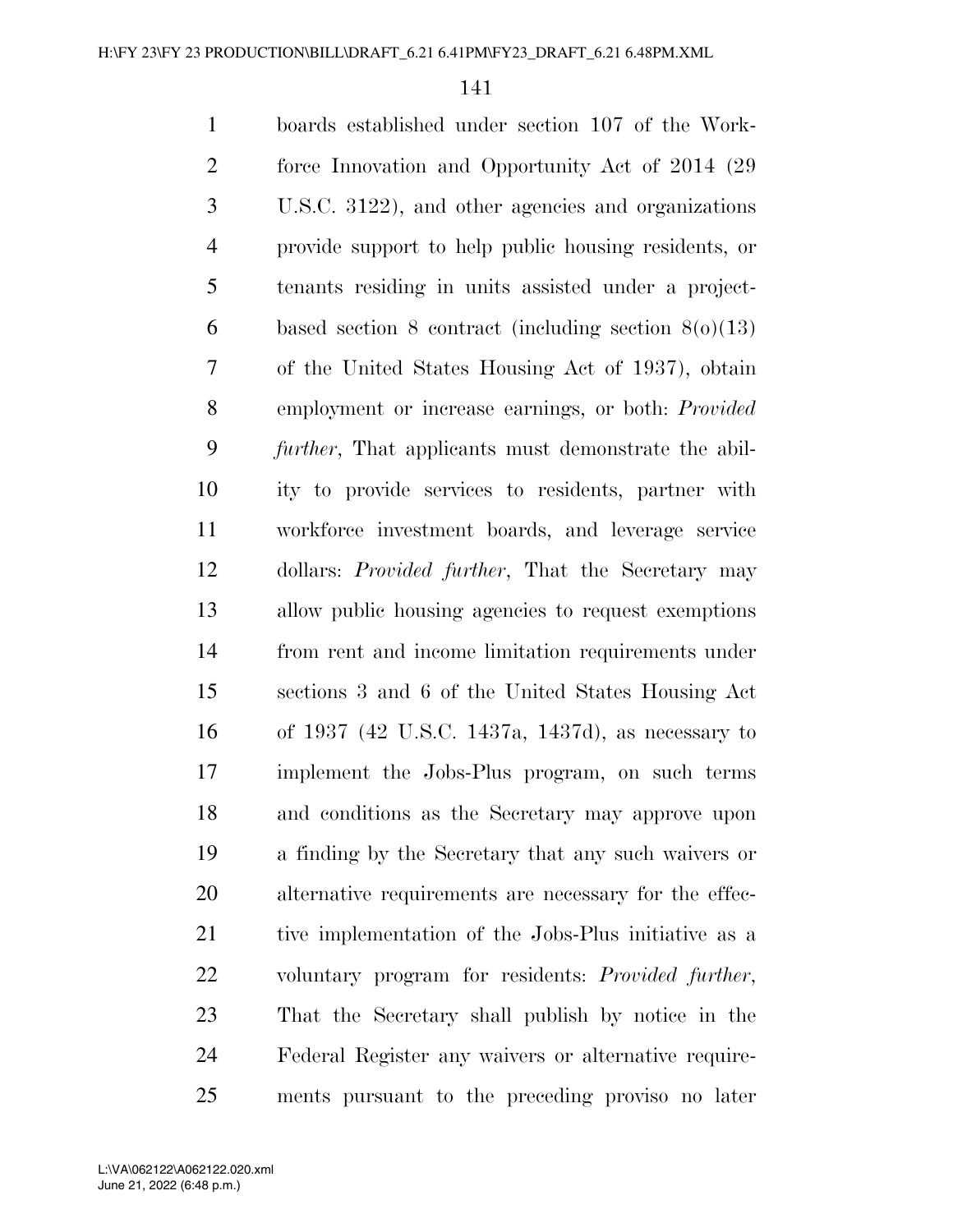1 than 10 days before the effective date of such notice: *Provided further*, That the costs of any rent incen- tives as authorized pursuant to such waivers or al- ternative requirements shall not be charged against the competitive grant amounts made available under this paragraph.

## NATIVE AMERICAN PROGRAMS

 For activities and assistance authorized under title I of the Native American Housing Assistance and Self- Determination Act of 1996 (in this heading ''NAHASDA'') (25 U.S.C. 4111 et seq.), title I of the Housing and Community Development Act of 1974 (42 U.S.C. 5301 et seq.) with respect to Indian tribes, and related training and technical assistance, \$1,000,000,000, to remain available until September 30, 2027: *Provided*, That the amounts made available under this heading are provided as follows:

 (1) \$772,000,000 shall be for the Native Amer- ican Housing Block Grants program, as authorized under title I of NAHASDA: *Provided*, That, not- withstanding NAHASDA, to determine the amount of the allocation under title I of such Act for each Indian tribe, the Secretary shall apply the formula under section 302 of such Act with the need compo-nent based on single-race census data and with the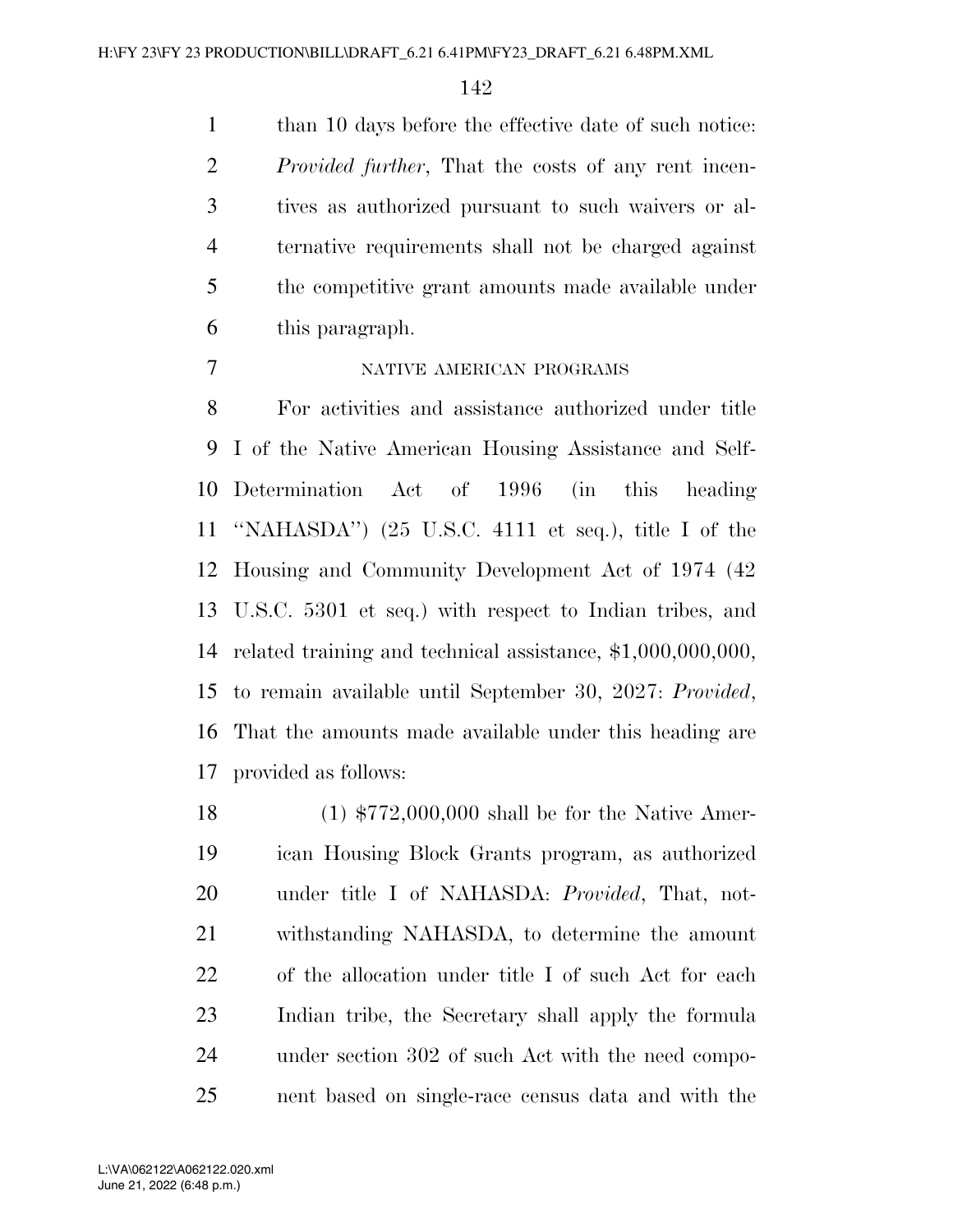need component based on multi-race census data, and the amount of the allocation for each Indian tribe shall be the greater of the two resulting alloca- tion amounts: *Provided further*, That the Secretary shall notify grantees of their formula allocation not later than 60 days after the date of enactment of this Act;

 (2) \$150,000,000 shall be for competitive grants under the Native American Housing Block Grants program, as authorized under title I of NAHASDA: *Provided*, That the Secretary shall obli- gate such amount for competitive grants to eligible recipients authorized under NAHASDA that apply for funds: *Provided further*, That in awarding amounts made available in this paragraph, the Sec- retary shall consider need and administrative capac- ity, and shall give priority to projects that will spur construction and rehabilitation of housing: *Provided further*, That a grant funded pursuant to this para- graph shall be in an amount not greater than \$7,500,000: *Provided further*, That any amounts transferred for the necessary costs of administering and overseeing the obligation and expenditure of such amounts in prior Acts may also be used for the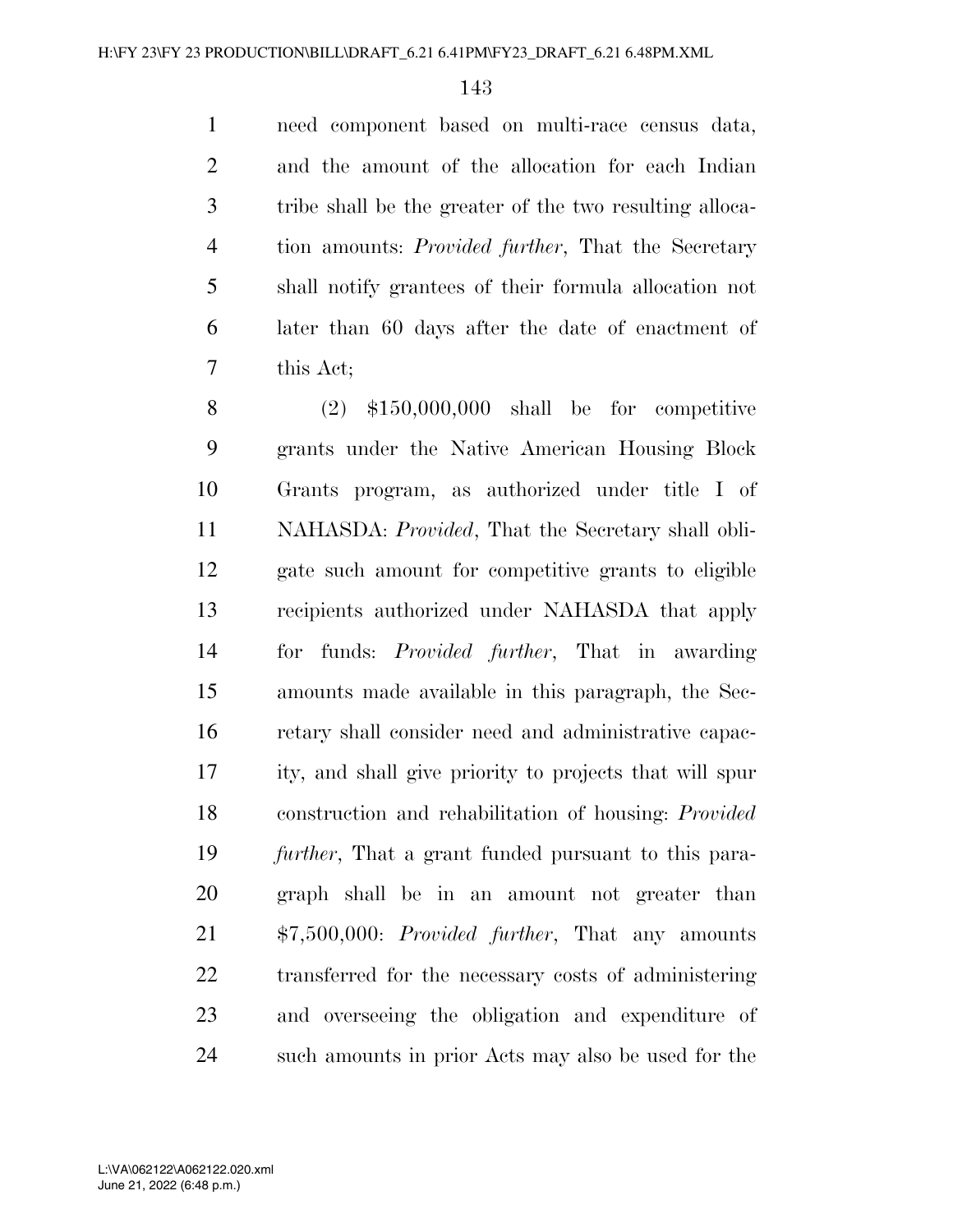necessary costs of administering and overseeing such amounts;

 $3 \qquad (3) \text{ $1,000,000 shall be for the cost of quaran-}$  teed notes and other obligations, as authorized by title VI of NAHASDA: *Provided*, That such costs, including the cost of modifying such notes and other obligations, shall be as defined in section 502 of the Congressional Budget Act of 1974 (2 U.S.C. 661a): *Provided further*, That amounts made available in this and prior Acts for the cost of such guaranteed notes and other obligations, that are unobligated, in- cluding recaptures and carryover, shall be available to subsidize the total principal amount of any notes and other obligations, any part of which is to be guaranteed, not to exceed \$50,000,000, to remain available until September 30, 2024;

 (4) \$70,000,000 shall be for grants to Indian tribes for carrying out the Indian Community Devel- opment Block Grant program under title I of the Housing and Community Development Act of 1974, notwithstanding section 106(a)(1) of such Act, of which, notwithstanding any other provision of law (including section 203 of this Act), not more than \$5,000,000 may be used for emergencies that con-stitute imminent threats to health and safety: *Pro-*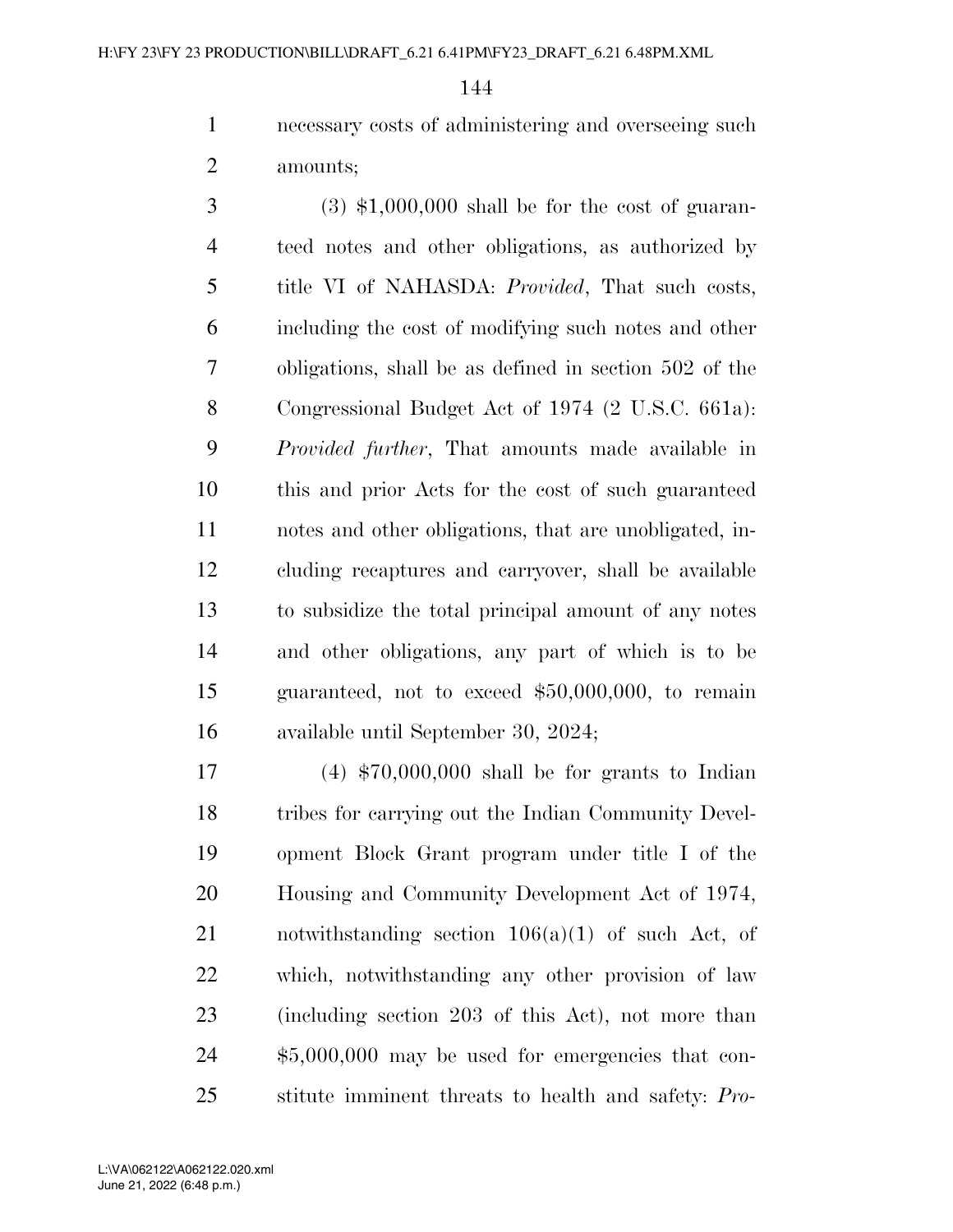*vided*, That not to exceed 20 percent of any grant made with amounts made available in this para- graph shall be expended for planning and manage-ment development and administration; and

 (5) \$7,000,000, in addition to amounts other- wise available for such purposes, shall be for pro- viding training and technical assistance to Indian tribes, Indian housing authorities, and tribally des- ignated housing entities, to support the inspection of Indian housing units, for contract expertise, and for training and technical assistance related to amounts made available under this heading and other head- ings in this Act for the needs of Native American families and Indian country: *Provided*, That of the amounts made available in this paragraph, not less than \$2,000,000 shall be for a national organization as authorized under section 703 of NAHASDA (25 U.S.C. 4212): *Provided further*, That amounts made available in this paragraph may be used, contracted, or competed as determined by the Secretary: *Pro- vided further*, That notwithstanding chapter 63 of title 31, United States Code (commonly known as the Federal Grant and Cooperative Agreements Act of 1977), the amounts made available in this para-graph may be used by the Secretary to enter into co-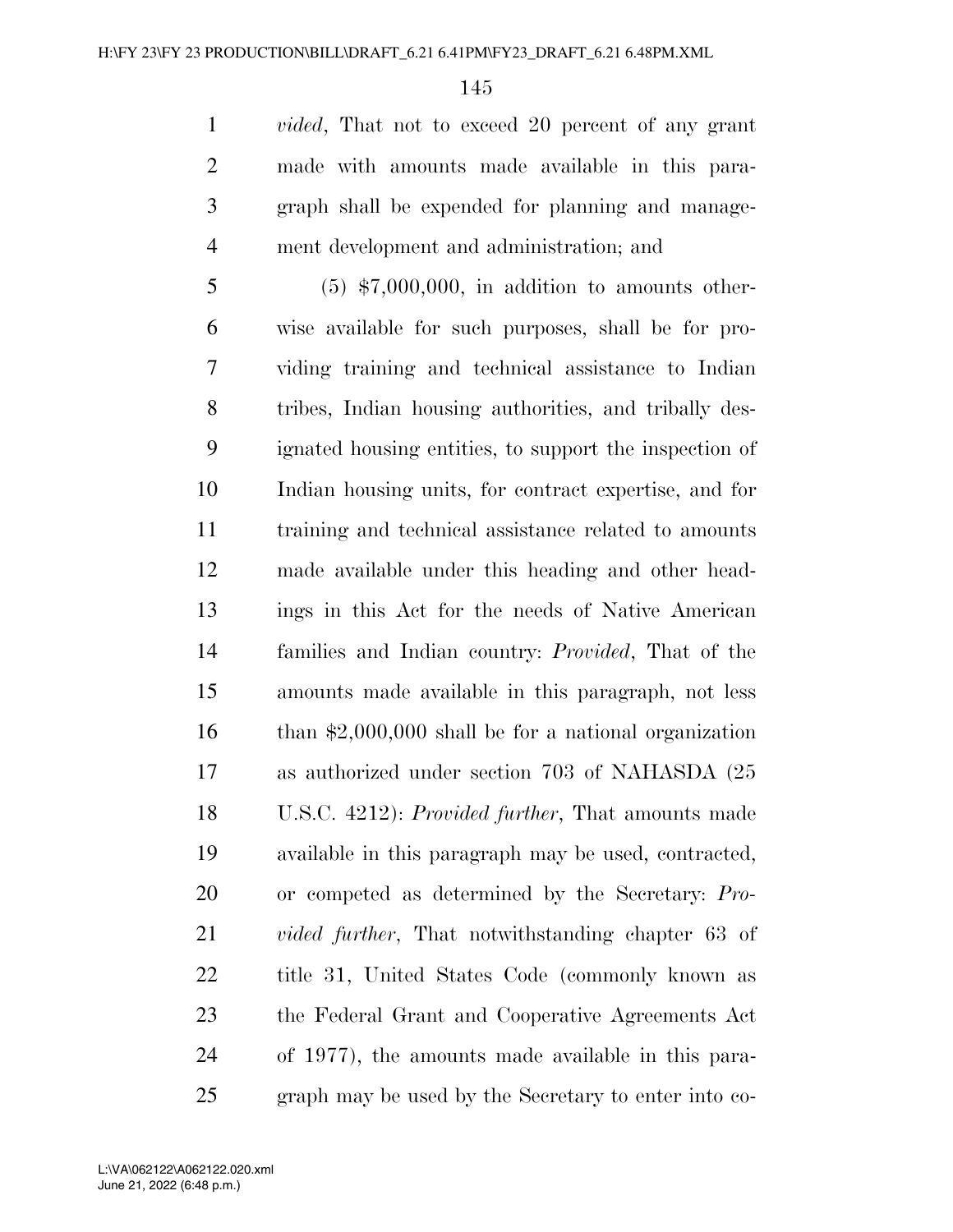operative agreements with public and private organi- zations, agencies, institutions, and other technical assistance providers to support the administration of negotiated rulemaking under section 106 of NAHASDA (25 U.S.C. 4116), the administration of the allocation formula under section 302 of NAHASDA (25 U.S.C. 4152), and the administra- tion of performance tracking and reporting under section 407 of NAHASDA (25 U.S.C. 4167).

INDIAN HOUSING LOAN GUARANTEE FUND PROGRAM

#### ACCOUNT

 For the cost of guaranteed loans, as authorized by section 184 of the Housing and Community Development Act of 1992 (12 U.S.C. 1715z–13a), \$5,521,000, to re- main available until expended: *Provided*, That such costs, including the costs of modifying such loans, shall be as defined in section 502 of the Congressional Budget Act of 1974 (2 U.S.C. 661a): *Provided further*, That amounts made available in this and prior Acts for the cost of guar- anteed loans, as authorized by section 184 of the Housing and Community Development Act of 1992 (12 U.S.C. 1715z–13a), that are unobligated, including recaptures and carryover, shall be available to subsidize total loan principal, any part of which is to be guaranteed, not to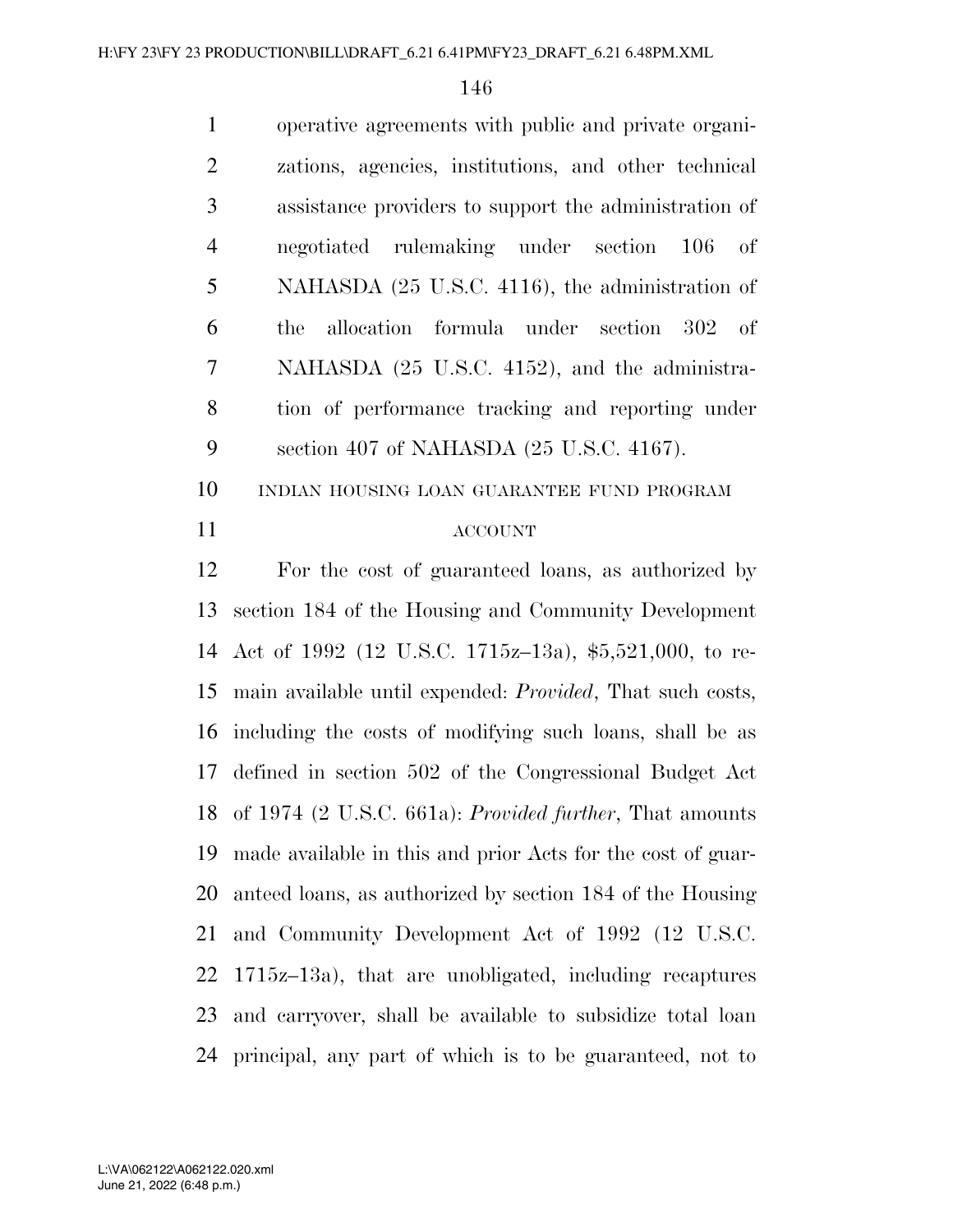exceed \$1,400,000,000, to remain available until Sep-tember 30, 2024.

NATIVE HAWAIIAN HOUSING BLOCK GRANT

 For the Native Hawaiian Housing Block Grant pro- gram, as authorized under title VIII of the Native Amer- ican Housing Assistance and Self-Determination Act of 1996 (25 U.S.C. 4221 et seq.), \$10,000,000, to remain available until September 30, 2027: *Provided*, That not- withstanding section 812(b) of such Act, the Department of Hawaiian Home Lands may not invest grant amounts made available under this heading in investment securities and other obligations: *Provided further*, That amounts made available under this heading in this and prior fiscal years may be used to provide rental assistance to eligible Native Hawaiian families both on and off the Hawaiian Home Lands, notwithstanding any other provision of law. NATIVE HAWAIIAN HOUSING LOAN GUARANTEE FUND 18 PROGRAM ACCOUNT

 New commitments to guarantee loans, as authorized by section 184A of the Housing and Community Develop- ment Act of 1992 (12 U.S.C. 1715z–13b), any part of which is to be guaranteed, shall not exceed \$28,000,000, to remain available until September 30, 2024, in total loan principal: *Provided*, That the Secretary may enter into commitments to guarantee loans used for refinancing.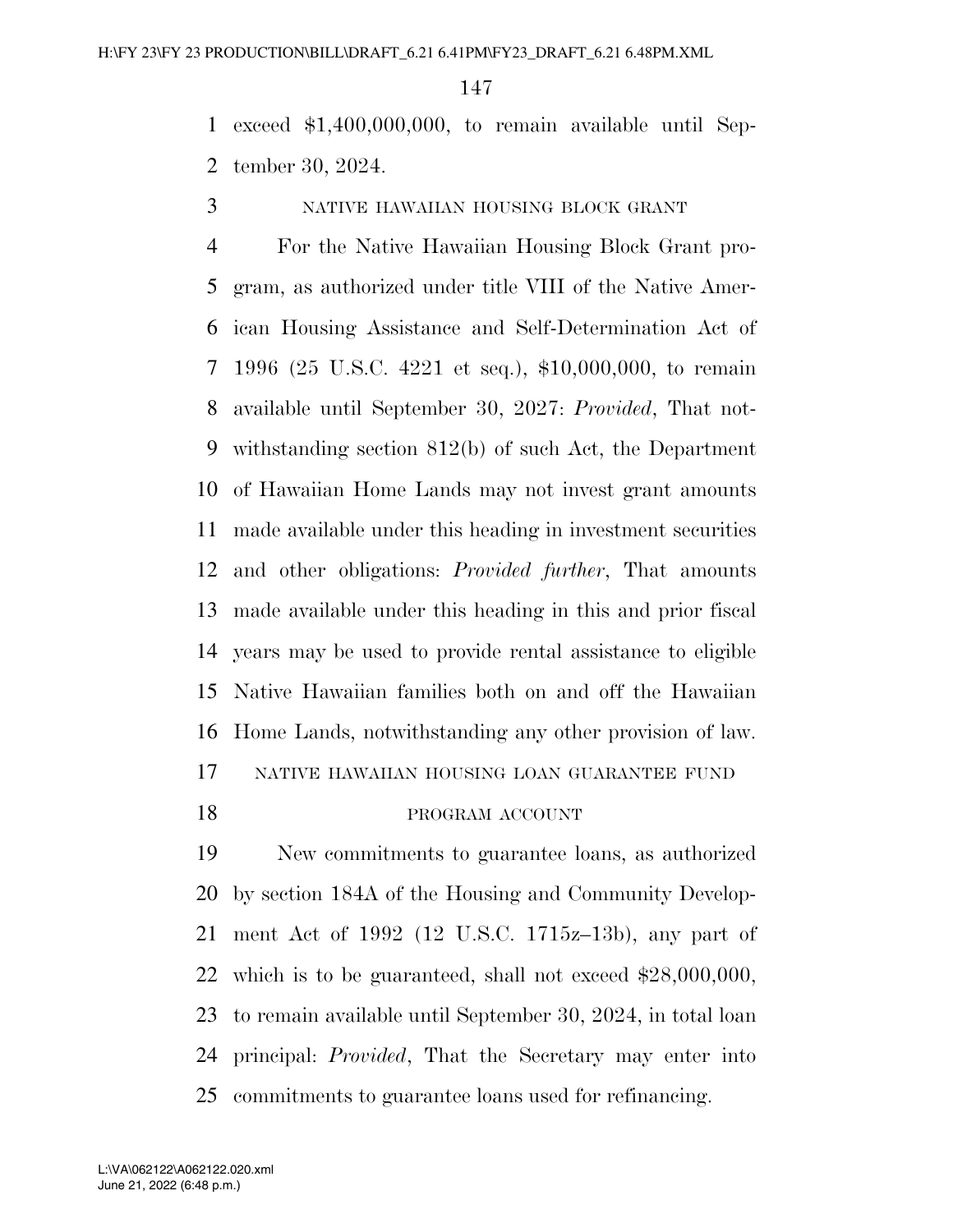COMMUNITY PLANNING AND DEVELOPMENT

2 HOUSING OPPORTUNITIES FOR PERSONS WITH AIDS

 For carrying out the Housing Opportunities for Per- sons with AIDS program, as authorized by the AIDS Housing Opportunity Act (42 U.S.C. 12901 et seq.), \$600,000,000, to remain available until September 30, 2024, except that amounts allocated pursuant to section 854(c)(5) of such Act shall remain available until Sep- tember 30, 2025: *Provided*, That the Department shall no- tify grantees of their formula allocation within 60 days of enactment of this Act.

### COMMUNITY DEVELOPMENT FUND

 For assistance to States and units of general local government, and other entities, for economic and commu- nity development activities, and other purposes, \$5,299,157,664, to remain available until September 30, 2026, unless otherwise specified: *Provided*, That of the total amount provided under this heading, \$3,300,000,000 is for carrying out the community development block grant program under title I of the Housing and Community De- velopment Act of 1974, as amended (42 U.S.C. 5301 et seq.) (in this heading ''the Act''): *Provided further*, That unless explicitly provided for under this heading, not to exceed 20 percent of any grant made with funds made available under this heading shall be expended for plan-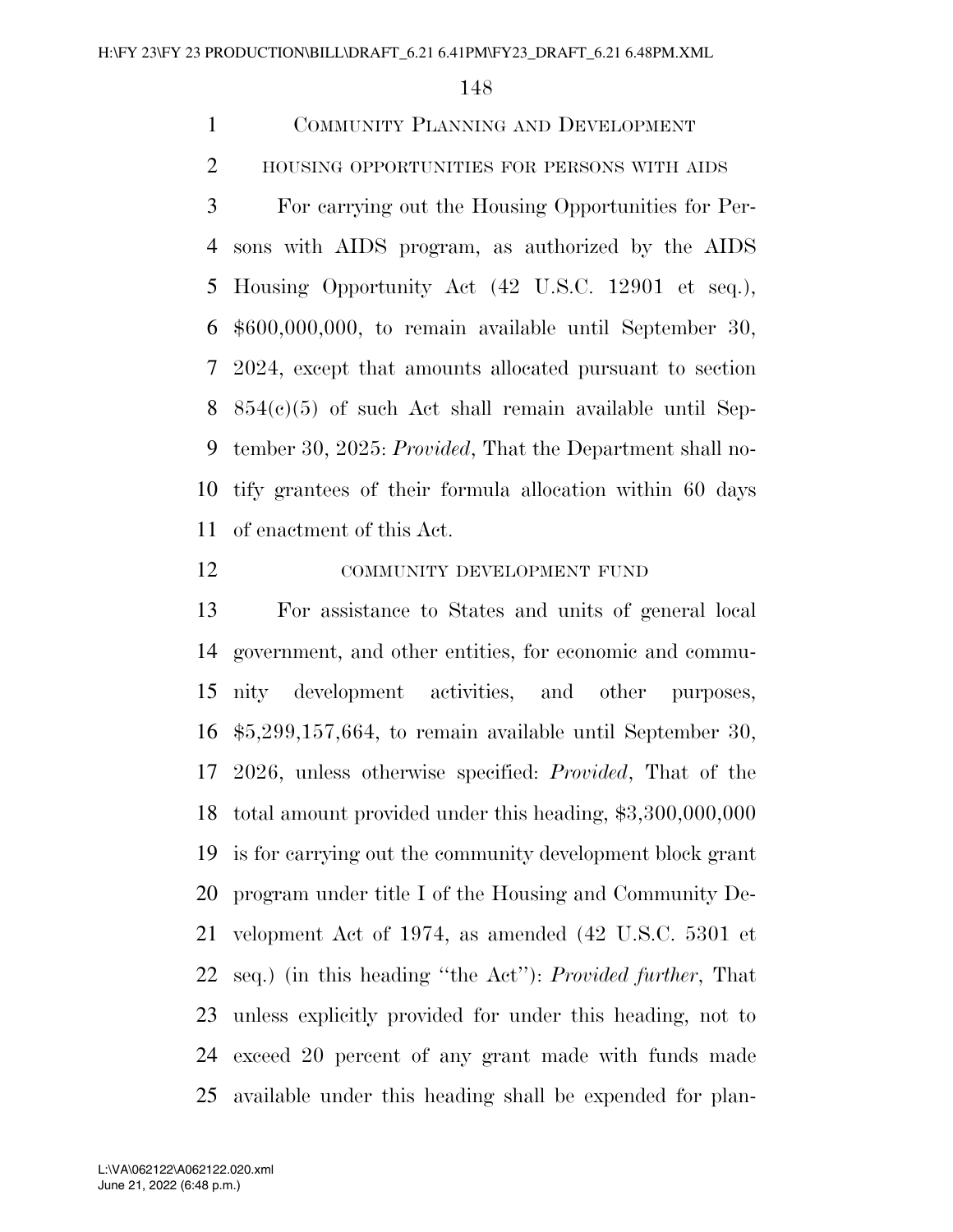ning and management development and administration: *Provided further*, That a metropolitan city, urban county, unit of general local government, or insular area that di- rectly or indirectly receives funds under this heading may not sell, trade, or otherwise transfer all or any portion of such funds to another such entity in exchange for any other funds, credits, or non-Federal considerations, but shall use such funds for activities eligible under title I of the Act: *Provided further*, That notwithstanding section  $10\quad105(e)(1)$  of the Act, no funds made available under this heading may be provided to a for-profit entity for an eco- nomic development project under section 105(a)(17) un- less such project has been evaluated and selected in ac- cordance with guidelines required under subsection (e)(2) of section 105: *Provided further*, That of the total amount provided under this heading, \$25,000,000 shall be for ac- tivities authorized under section 8071 of the SUPPORT for Patients and Communities Act (Public Law 115–271): *Provided further*, That the funds allocated pursuant to the preceding proviso shall not adversely affect the amount of any formula assistance received by a State under the first proviso: *Provided further*, That the Secretary shall allocate the funds for such activities based on the notice estab- lishing the funding formula published in 84 FR 16027 (April 17, 2019) except that the formula shall use age-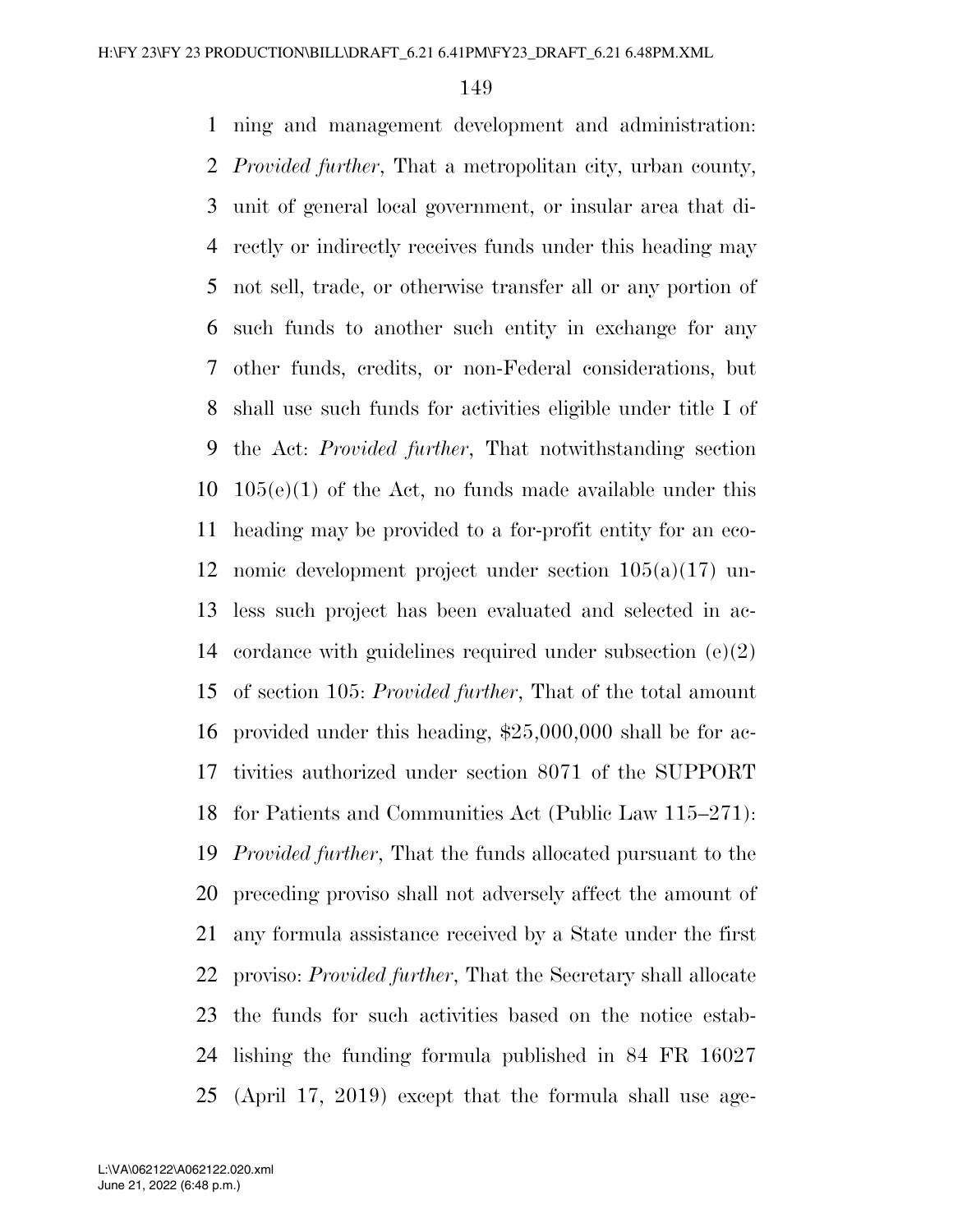adjusted rates of drug overdose deaths for 2019 based on data from the Centers for Disease Control and Prevention: *Provided further*, That of the total amount made available under this heading, \$1,974,157,664 shall be available for grants for the Economic Development Initiative (EDI) for the purposes, and in amounts, specified for Community Project Funding in the table titled ''Transportation, Housing and Urban Development Incorporation of Com- munity Project Funding Items'' included in the report ac- companying this Act: *Provided further*, That none of the amounts made available in the preceding proviso shall be used for reimbursement of expenses incurred prior to the obligation of funds: *Provided further*, That the Depart- ment of Housing and Urban Development shall notify grantees of their formula allocation within 60 days of en- actment of this Act: *Provided further*, That for fiscal year 17 2023 section  $105(a)(8)$  of the Act  $(42 \text{ U.S.C. } 5305(a)(8))$  and section 570.201(e) of title 24, Code of Federal Regu- lations, shall not apply for public services activities to pre- vent, prepare for, and respond to homelessness and emer-gency rental assistance needs.

### 22 COMMUNITY DEVELOPMENT LOAN GUARANTEES

#### PROGRAM ACCOUNT

 Subject to section 502 of the Congressional Budget Act of 1974 (2 U.S.C. 661a), during fiscal year 2023,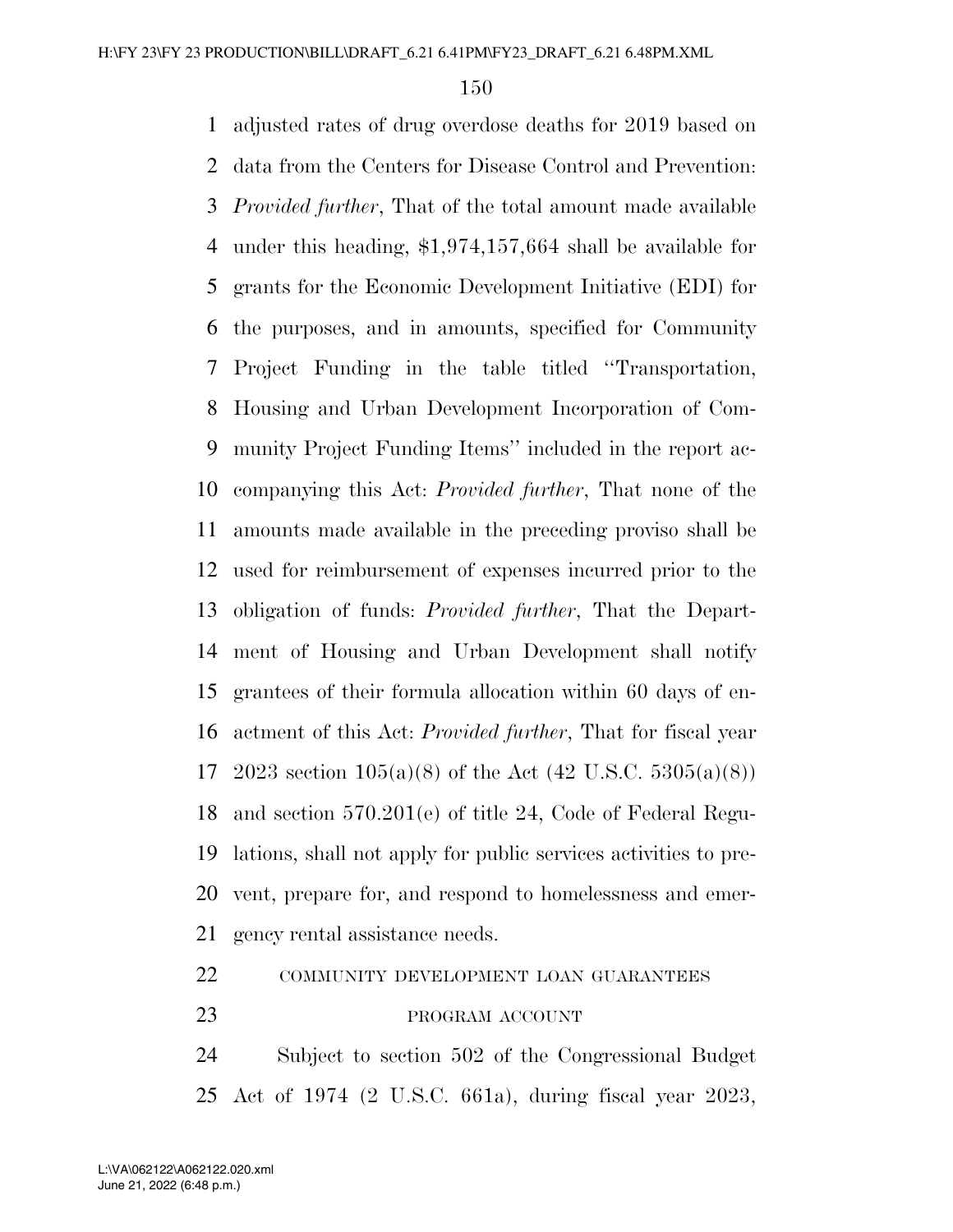commitments to guarantee loans under section 108 of the Housing and Community Development Act of 1974 (42 U.S.C. 5308), any part of which is guaranteed, shall not exceed a total principal amount of \$300,000,000, notwith- standing any aggregate limitation on outstanding obliga- tions guaranteed in subsection (k) of such section 108: *Provided*, That the Secretary shall collect fees from bor- rowers, notwithstanding subsection (m) of such section 108, to result in a credit subsidy cost of zero for guaran- teeing such loans, and any such fees shall be collected in accordance with section 502(7) of the Congressional Budget Act of 1974: *Provided further*, That such commit- ment authority funded by fees may be used to guarantee, or make commitments to guarantee, notes or other obliga- tions issued by any State on behalf of non-entitlement communities in the State in accordance with the require- ments of such section 108: *Provided further*, That any State receiving such a guarantee or commitment under the preceding proviso shall distribute all funds subject to such guarantee to the units of general local government in non- entitlement areas that received the commitment: *Provided further*, That \$60,000,000, to remain available until Sep- tember 30, 2025, shall be for competitive economic devel-24 opment grants, as authorized by section  $108(q)$  of the Housing and Community Development Act of 1974, as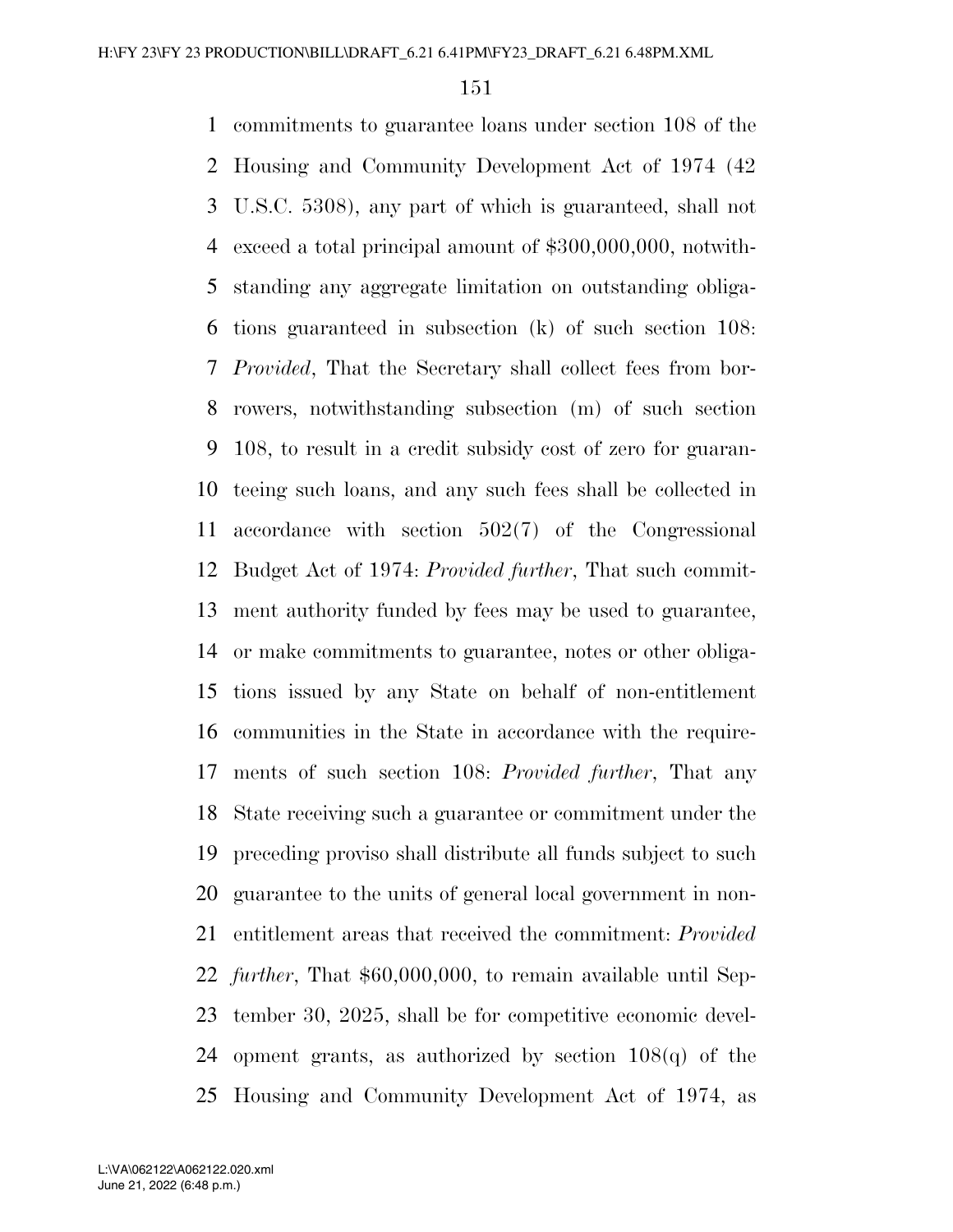amended, for projects that improve community resilience by supporting distributed clean energy plus storage, flood- control infrastructure, or redevelopment of brownfields or grayfields, such as foreclosed, vacant, contaminated, aban- doned, or blighted properties, obsolete manufactured hous- ing, vacant shopping malls, landfills, or otherwise under- utilized commercial or industrial properties: *Provided fur- ther*, That no funds made available under this heading may be used to establish loan loss reserves for the section 108 Community Development Loan Guarantee program: *Provided further*, That amounts made available under this heading may be used for the payment of costs associated with private sector financing of debt obligations and fees collected in connection with the section 108 Community Development Loan Guarantee program.

HOME INVESTMENT PARTNERSHIPS PROGRAM

 For the HOME Investment Partnerships program, as authorized under title II of the Cranston-Gonzalez Na- tional Affordable Housing Act, as amended (42 U.S.C. 12721 et seq.), \$1,675,000,000, to remain available until September 30, 2026: *Provided*, That of the amount made available under this heading, up to \$50,000,000 shall be for awards to States and insular areas for assistance to 24 homebuyers as authorized under section  $212(a)(1)$  of such 25 Act (42 U.S.C.  $12742(a)(1)$ ), in addition to amounts made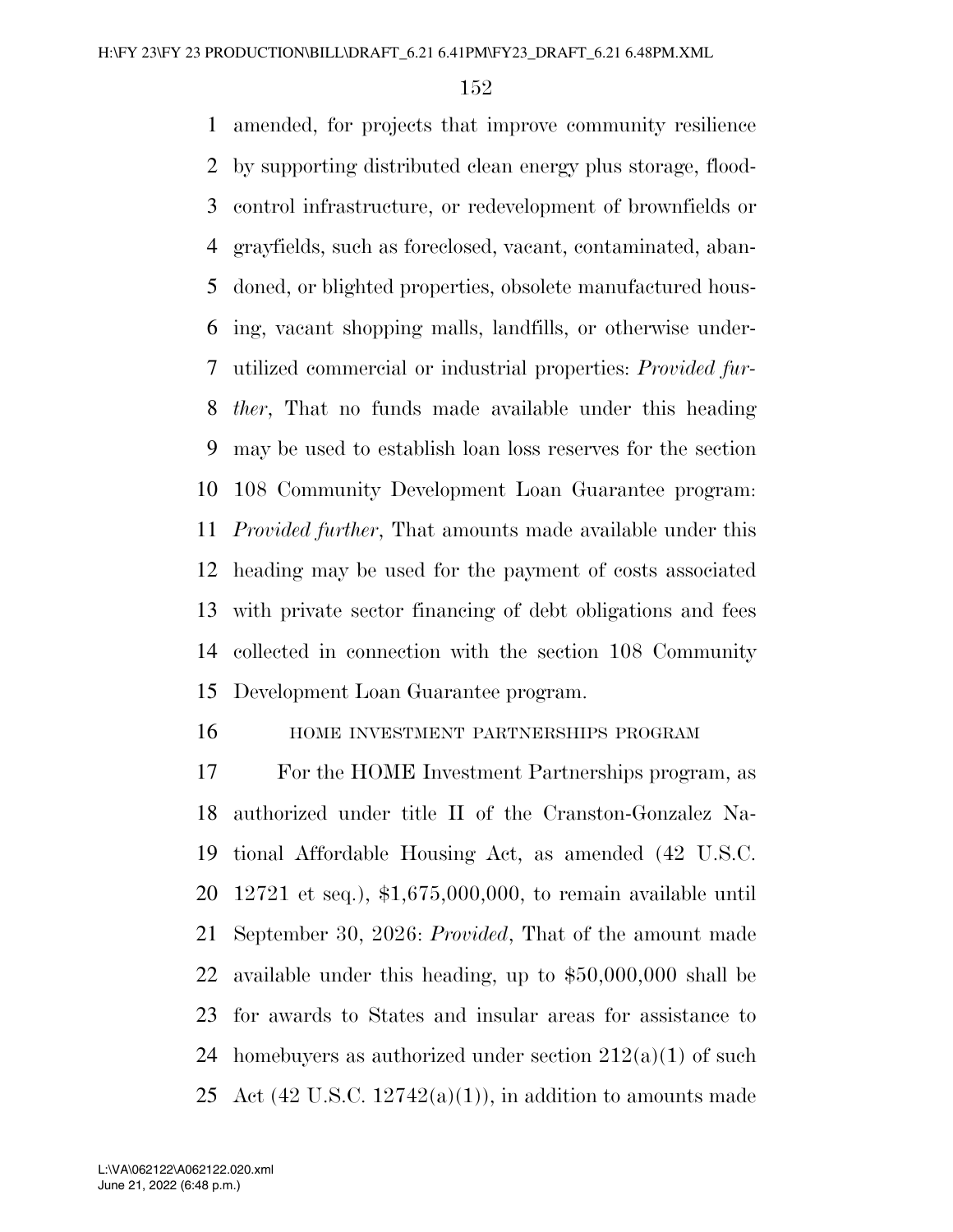otherwise available for such purpose: *Provided further*, That amounts made available under the preceding proviso shall be allocated in the same manner as other amounts made available under this heading, except that amounts that would have been reserved and allocated to units of general local government within the State pursuant to sec- tion 217 of such Act (42 U.S.C. 12747) shall be provided to the State: *Provided further*, That the Secretary may waive or specify alternative requirements for any provision of such Act in connection with the use of amounts made available under the preceding two provisos (except for re- quirements related to fair housing, nondiscrimination, labor standards, and the environment) upon a finding that any such waivers or alternative requirements are nec- essary to expedite or facilitate the use of amounts awarded pursuant to the preceding provisos: *Provided further*, That notwithstanding section 231(b) of such Act (24 U.S.C. 12771(b)), all unobligated balances remaining from amounts recaptured pursuant to such section that remain available until expended shall be combined with amounts made available under this heading and allocated in accord-22 ance with the formula under section  $217(b)(1)(A)$  of such Act (42 U.S.C. 12747(b)(1)(A)): *Provided further*, That the Department shall notify grantees of their formula allo-cations not later than 60 days after enactment of this Act: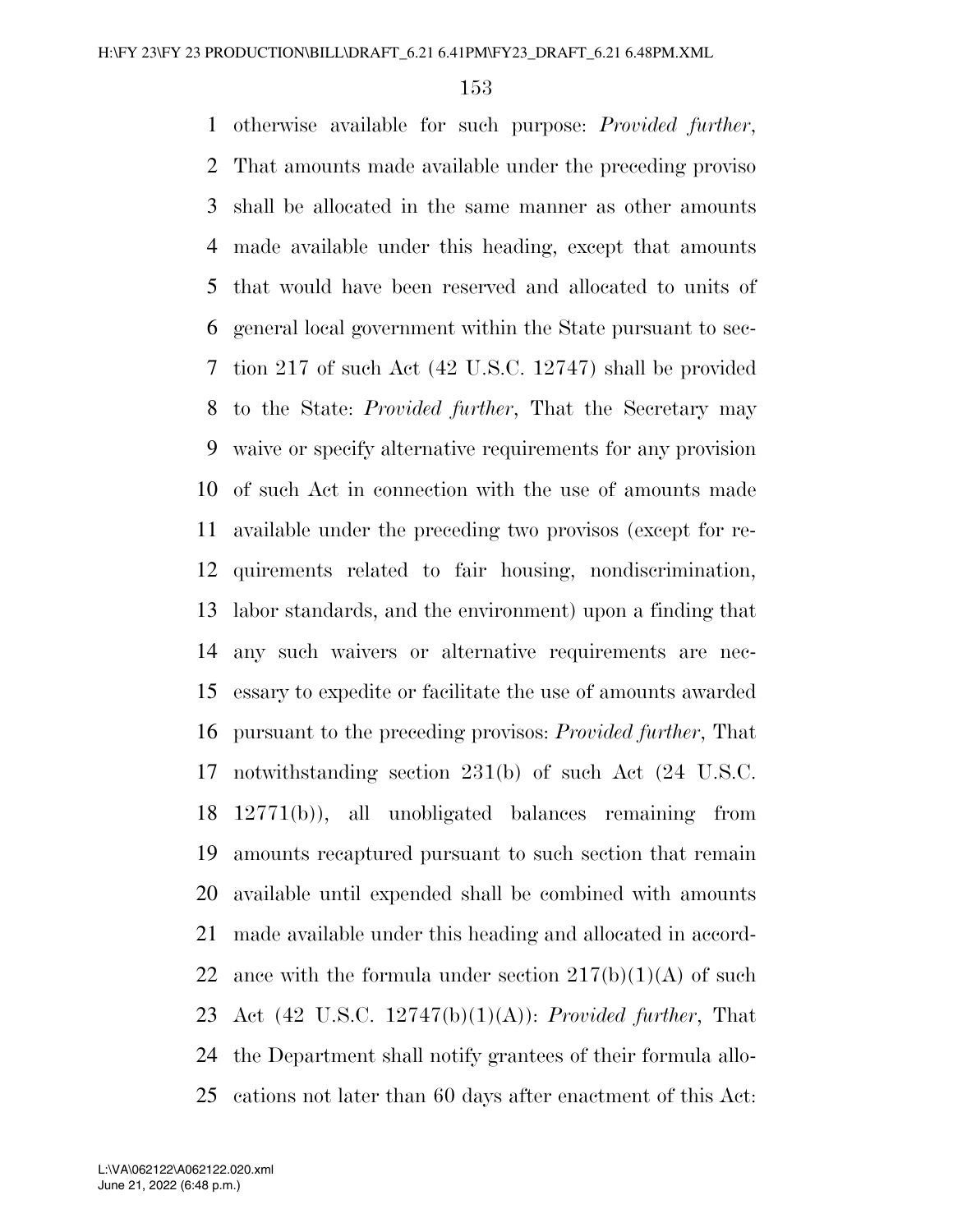*Provided further*, That section 218(g) of such Act (42 U.S.C. 12748(g)) shall not apply with respect to the right of a jurisdiction to draw funds from its HOME Investment Trust Fund that otherwise expired or would expire in any calendar year from 2016 through 2025 under that section: *Provided further*, That section 231(b) of such Act (42 U.S.C. 12771(b)) shall not apply to any uninvested funds that otherwise were deducted or would be deducted from the line of credit in the participating jurisdiction's HOME Investment Trust Fund in any calendar year from 2018 through 2025 under that section.

# MANUFACTURED HOUSING IMPROVEMENT AND FINANCING PROGRAM

 For competitive grants to preserve and revitalize manufactured housing and eligible manufactured housing communities (including pre-1976 mobile homes) under title I of the Housing and Community Development Act of 1974, as amended (42 U.S.C. 5301 et seq.), \$500,000,000, to remain available until September 30, 2027: *Provided*, That recipients of grants provided with amounts made available under this heading shall be States, units of general local government, resident-owned manufactured housing communities, cooperatives, non- profit entities including consortia of nonprofit entities, community development financial institutions, Indian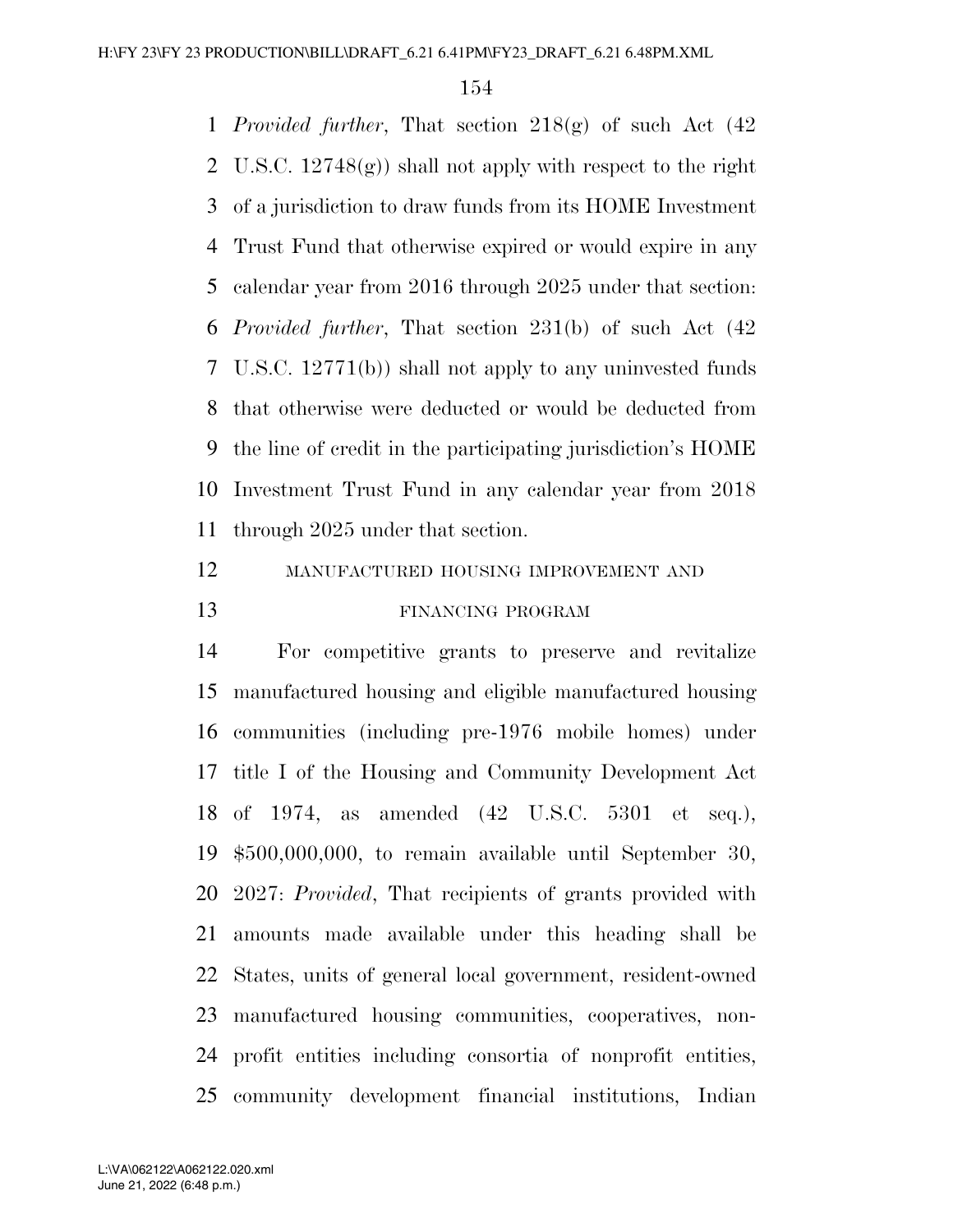Tribes and Tribally designated housing entities, or other entities approved by the Secretary: *Provided further*, That the Secretary may approve entities for selection that part- ner with one or several residents of such eligible commu- nities or that propose to implement a grant program that would assist residents of such eligible communities: *Pro- vided further*, That eligible uses of such grants may in- clude infrastructure, planning, resident and community services (including relocation assistance and eviction pre- vention), resiliency activities, and providing other assist- ance to residents or owners of manufactured homes, which may include providing assistance for manufactured hous- ing land and site acquisition: *Provided further*, That, ex- cept as determined by the Secretary, participation in this program shall not encumber the future transfer of title or use of property by the residents, owners, or commu- nities: *Provided further*, That when selecting recipients, the Secretary shall prioritize applications that primarily benefit low- or moderately low-income residents and pre- serve long-term housing affordability for residents of man- ufactured housing or a manufactured housing community: *Provided further*, That eligible manufactured housing com-munities may include those that are—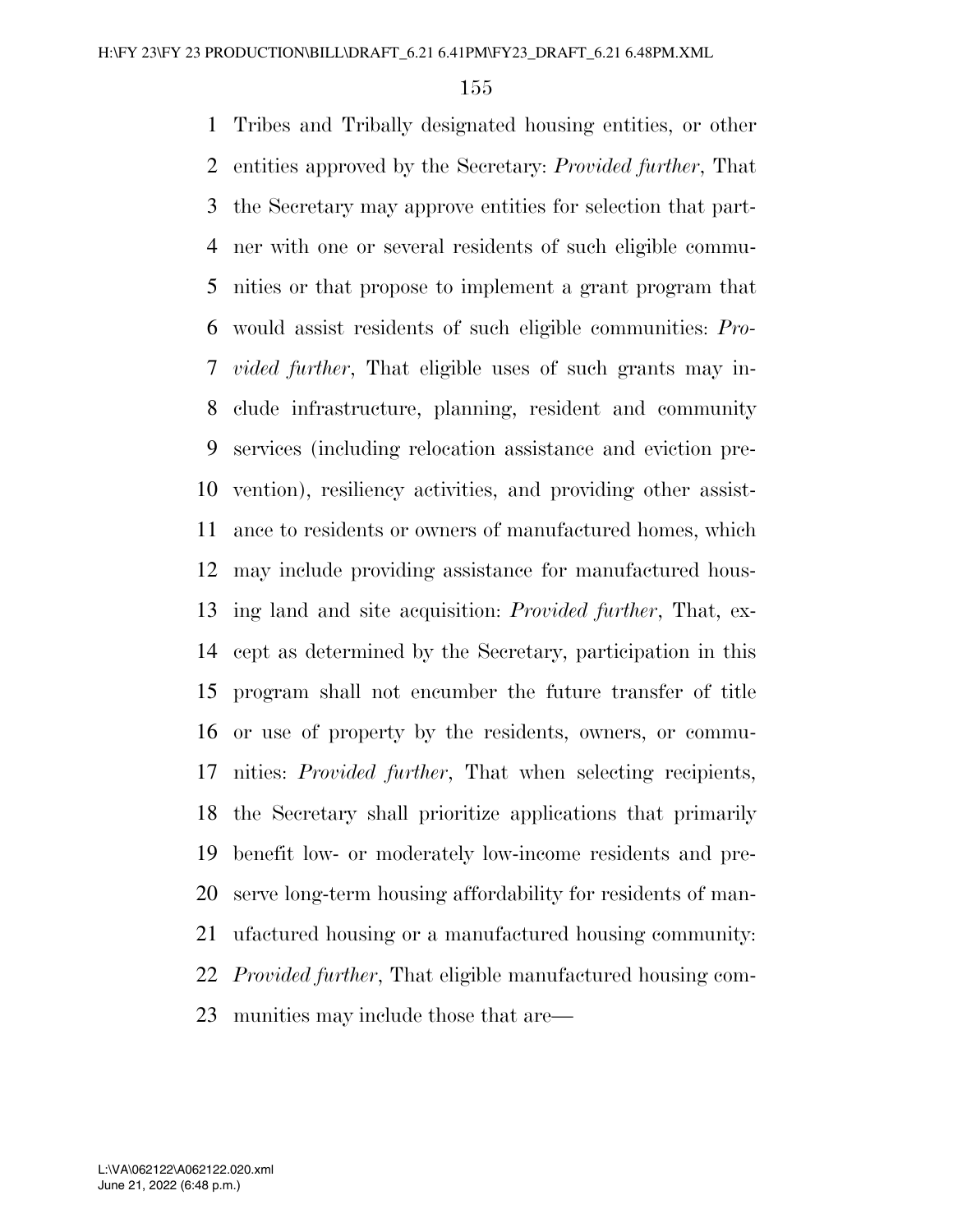(1) owned by the residents of the manufactured hous- ing community through a resident-controlled entity, as de-fined by the Secretary; or

 (2) determined by the Secretary to be subject to bind- ing agreements that will preserve the community and maintain affordability on a long-term basis:

 *Provided further*, That, of the amounts made available under this heading, \$50,000,000 shall be for a pilot pro- gram for the Secretary to provide grants to assist in the redevelopment of manufactured housing communities (in- cluding pre-1976 mobile homes) as replacement housing that is affordable, as defined by the Secretary: *Provided further*, That each such redevelopment project shall pro- vide, for each unit of single-family manufactured housing (including pre-1976 mobile homes) replaced under the project, up to 4 dwelling units of such affordable housing: *Provided further*, That the Secretary shall define eligible activities for grant assistance under the pilot program, which may include relocation assistance or buy-outs for residents of a manufactured housing community or down- payment assistance for such residents: *Provided further*, That the Secretary shall require each grantee under the pilot program to supplement the amount of the grant with non-Federal amounts exceeding 50 percent of the grant: *Provided further*, That resiliency activities means the re-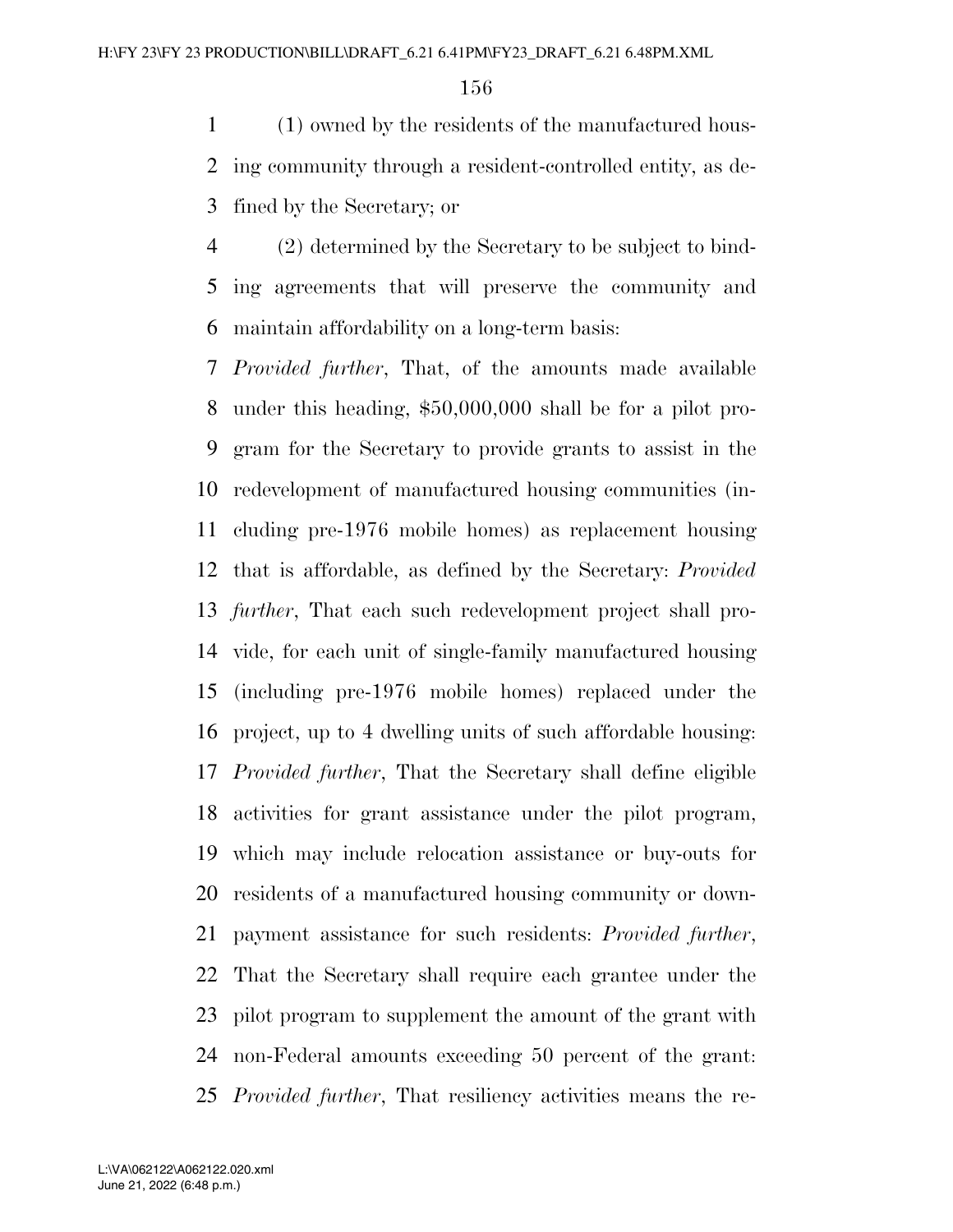construction, repair, or replacement of manufactured housing and manufactured housing communities to pro- tect the health and safety of manufactured housing resi- dents and to address weatherization and energy efficiency needs, except that for pre-1976 mobile homes, funds made available under this heading may be used only for replace- ment: *Provided further*, That the Secretary may waive or specify alternative requirements for any provision of any statute or regulation that the Secretary administers in connection with the use of amounts made available for under this heading (except for requirements related to fair housing, nondiscrimination, labor standards, and the envi- ronment), upon a finding that such waiver or alternative requirement is necessary to facilitate the use of such amounts.

SELF-HELP AND ASSISTED HOMEOWNERSHIP

OPPORTUNITY PROGRAM

 For the Self-Help and Assisted Homeownership Op- portunity Program, as authorized under section 11 of the Housing Opportunity Program Extension Act of 1996 (42 U.S.C. 12805 note), and for related activities and assist- ance, \$62,500,000, to remain available until September 30, 2025: *Provided*, That the amounts made available under this heading are provided as follows: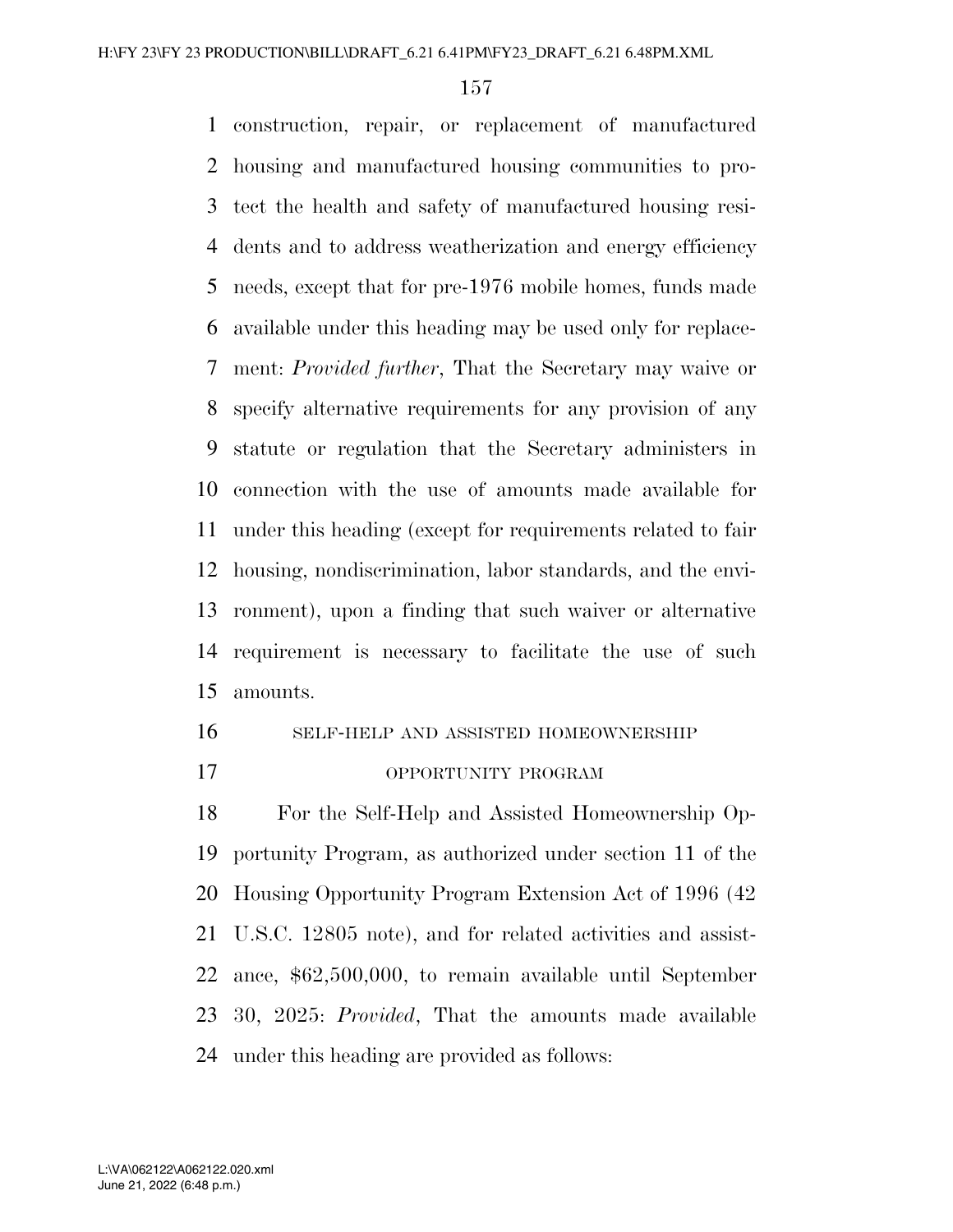(1) \$12,500,000 shall be for the Self-Help Homeownership Opportunity Program as authorized under such section 11;

 (2) \$45,000,000 shall be for the second, third, and fourth capacity building entities specified in sec- tion 4(a) of the HUD Demonstration Act of 1993 (42 U.S.C. 9816 note), of which not less than \$5,000,000 shall be for rural capacity building ac- tivities: *Provided*, That for purposes of awarding grants from amounts made available in this para- graph, the Secretary may enter into multiyear agree- ments, as appropriate, subject to the availability of annual appropriations; and

 (3) \$5,000,000 shall be for capacity building by national rural housing organizations having experi- ence assessing national rural conditions and pro- viding financing, training, technical assistance, infor- mation, and research to local nonprofit organiza- tions, local governments, and Indian Tribes serving high need rural communities.

**HOMELESS ASSISTANCE GRANTS** 

 For assistance under title IV of the McKinney-Vento Homeless Assistance Act (42 U.S.C. 11360 et seq.), \$3,604,000,000, to remain available until September 30,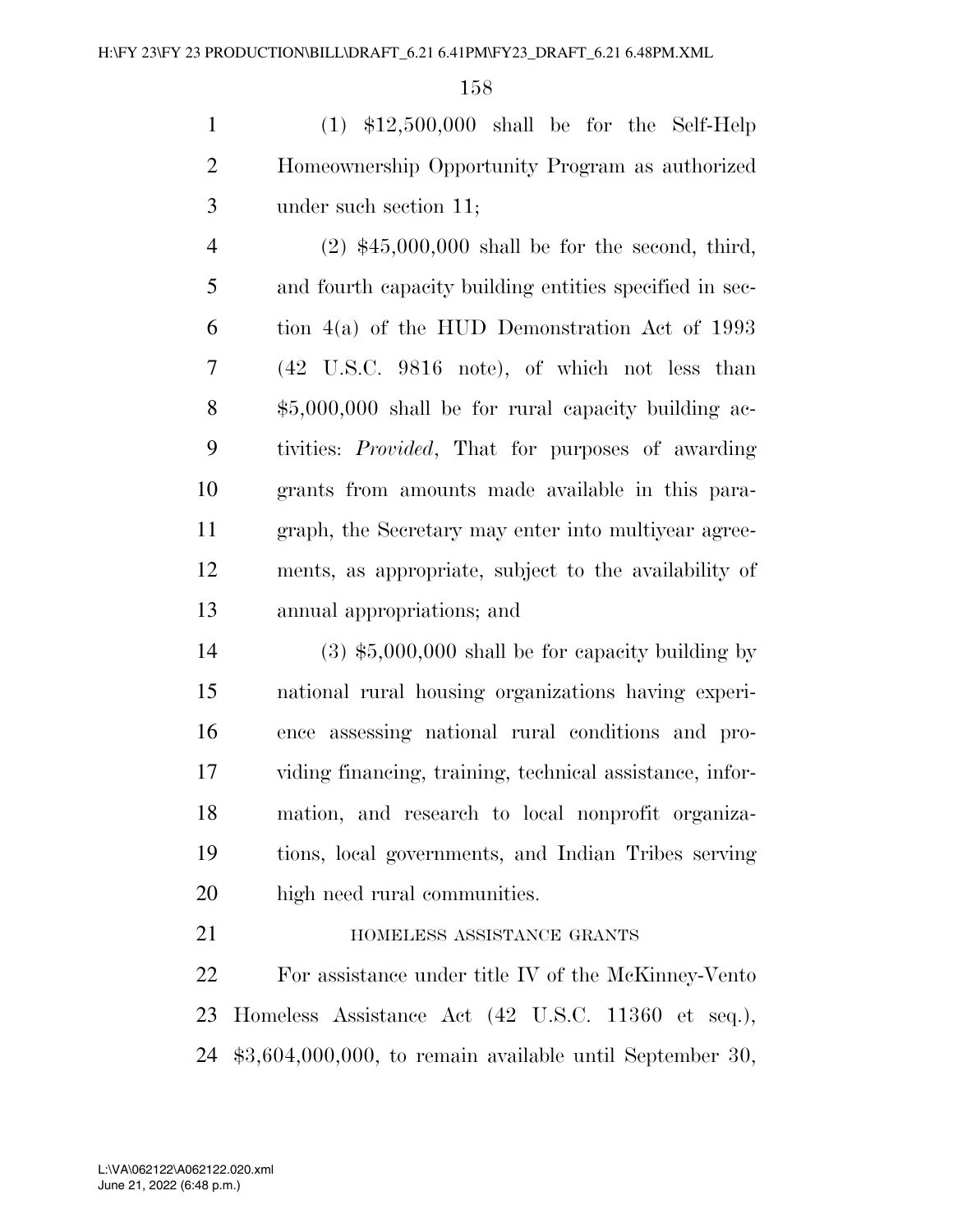2025: *Provided*, That of the amounts made available under this heading—

 (1) \$290,000,000 shall be for the Emergency Solutions Grants program authorized under subtitle B of such title IV (42 U.S.C. 11371 et seq.): *Pro- vided*, That the Department shall notify grantees of their formula allocation from amounts allocated (which may represent initial or final amounts allo- cated) for the Emergency Solutions Grant program not later than 60 days after enactment of this Act; (2) \$3,200,000,000 shall be for the Continuum of Care program authorized under subtitle C of such title IV (42 U.S.C. 11381 et seq.) and the Rural Housing Stability Assistance programs authorized under subtitle D of such title IV (42 U.S.C. 11408): *Provided*, That the Secretary shall prioritize funding under the Continuum of Care program to contin- uums of care that have demonstrated a capacity to reallocate funding from lower performing projects to higher performing projects: *Provided further*, That the Secretary shall provide incentives to create projects that coordinate with housing providers and healthcare organizations to provide permanent sup- portive housing and rapid re-housing services: *Pro-vided further*, That for fiscal year 2023 the Sec-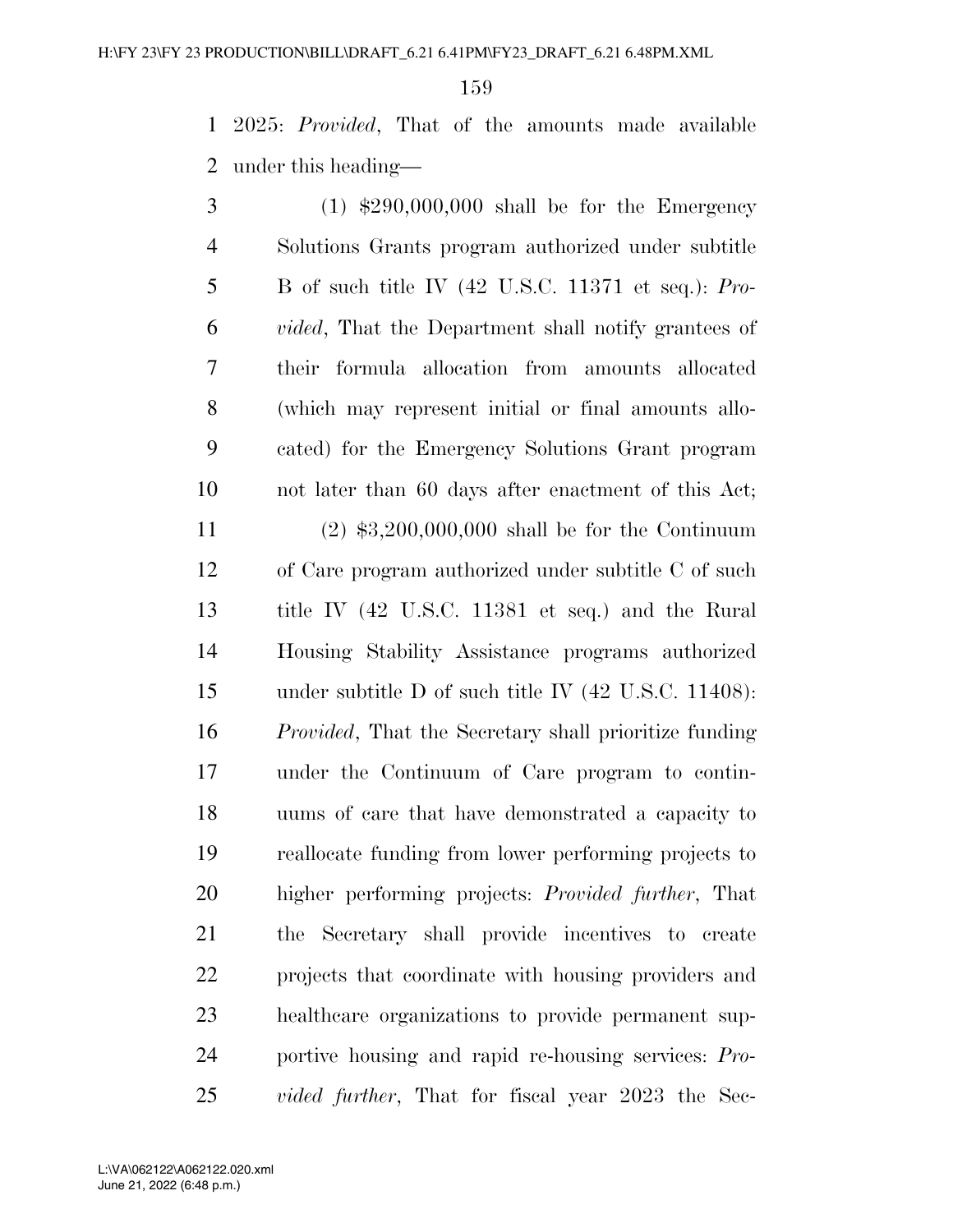retary may establish by notice an alternative max- imum amount for administrative costs related to the requirements described in paragraphs (1) and (2) of section 402(f) of subtitle A of such title IV of no more than 5 percent or \$50,000, whichever is great- er, notwithstanding the 3 percent limitation in sec- tion 423(a)(10) of such subtitle C: *Provided further*, That of the amounts made available for the Con- tinuum of Care program under this paragraph, not less than \$75,000,000 shall be for grants for new rapid re-housing projects and supportive service projects providing coordinated entry, and for eligible activities that the Secretary determines to be critical in order to assist survivors of domestic violence, dat- ing violence, sexual assault, or stalking: *Provided further*, That amounts made available for the Con- tinuum of Care program under this heading in this Act and any remaining unobligated balances from prior Acts may be used to competitively or non-com- petitively renew or replace grants for youth homeless demonstration projects under the Continuum of Care program, notwithstanding any conflict with the requirements of the Continuum of Care program; (3) \$7,000,000 shall be for the national home-

less data analysis project: *Provided*, That notwith-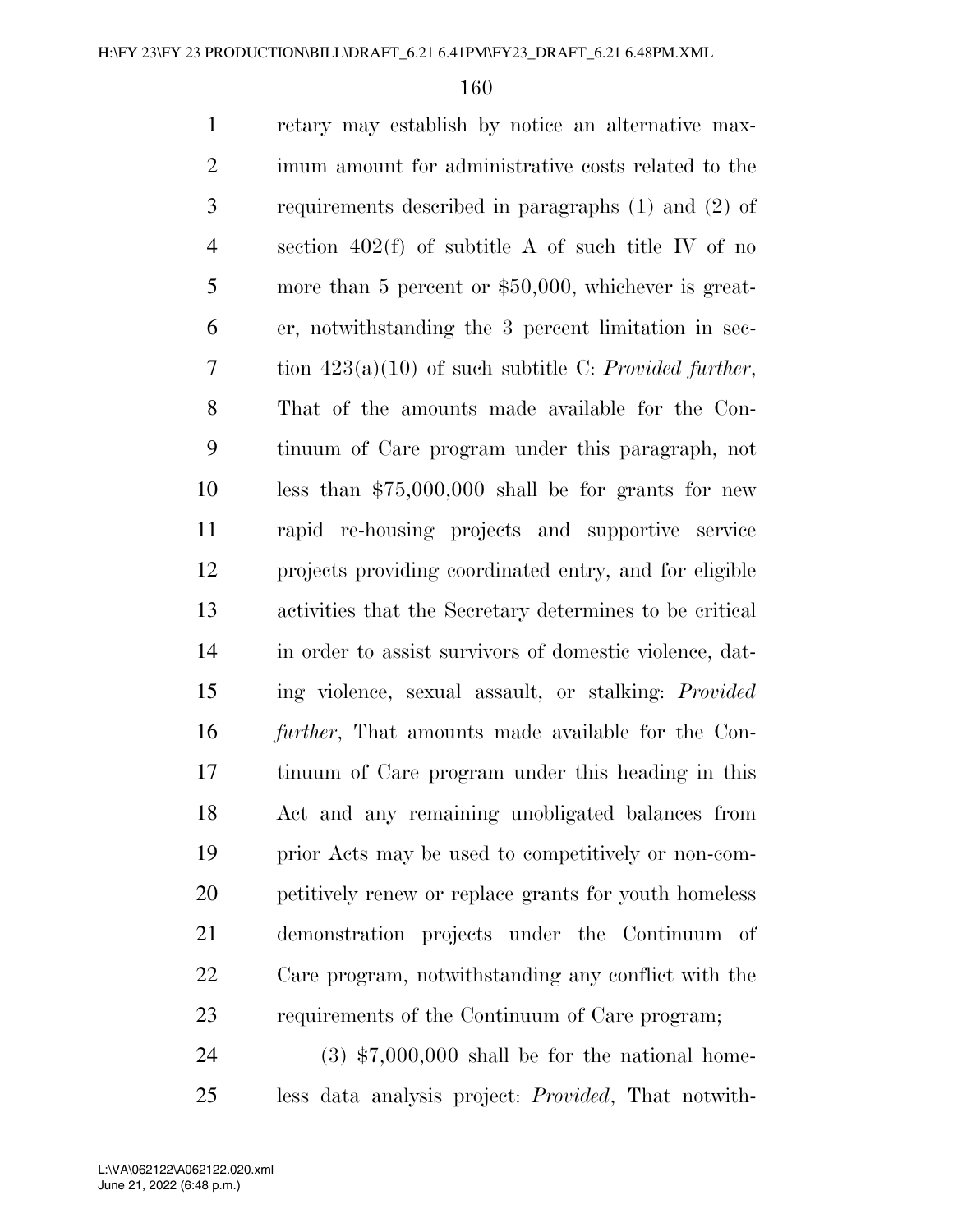standing the provisions of the Federal Grant and Cooperative Agreements Act of 1977 (31 U.S.C. 6301–6308), the amounts made available under this paragraph and any remaining unobligated balances under this heading for such purposes in prior Acts may be used by the Secretary to enter into coopera- tive agreements with such entities as may be deter- mined by the Secretary, including public and private organizations, agencies, and institutions; and

 (4) \$107,000,000 shall be to implement projects to demonstrate how a comprehensive ap- proach to serving homeless youth, age 24 and under, in up to 25 communities with a priority for commu- nities with substantial rural populations in up to eight locations, can dramatically reduce youth home- lessness: *Provided*, That of the amount made avail- able under this paragraph, not less than \$25,000,000 shall be for youth homelessness system improvement grants to support communities, includ- ing but not limited to the communities assisted under the matter preceding this proviso, in estab- lishing and implementing a response system for youth homelessness, or for improving their existing system: *Provided further*, That of the amount made available under this paragraph, up to \$10,000,000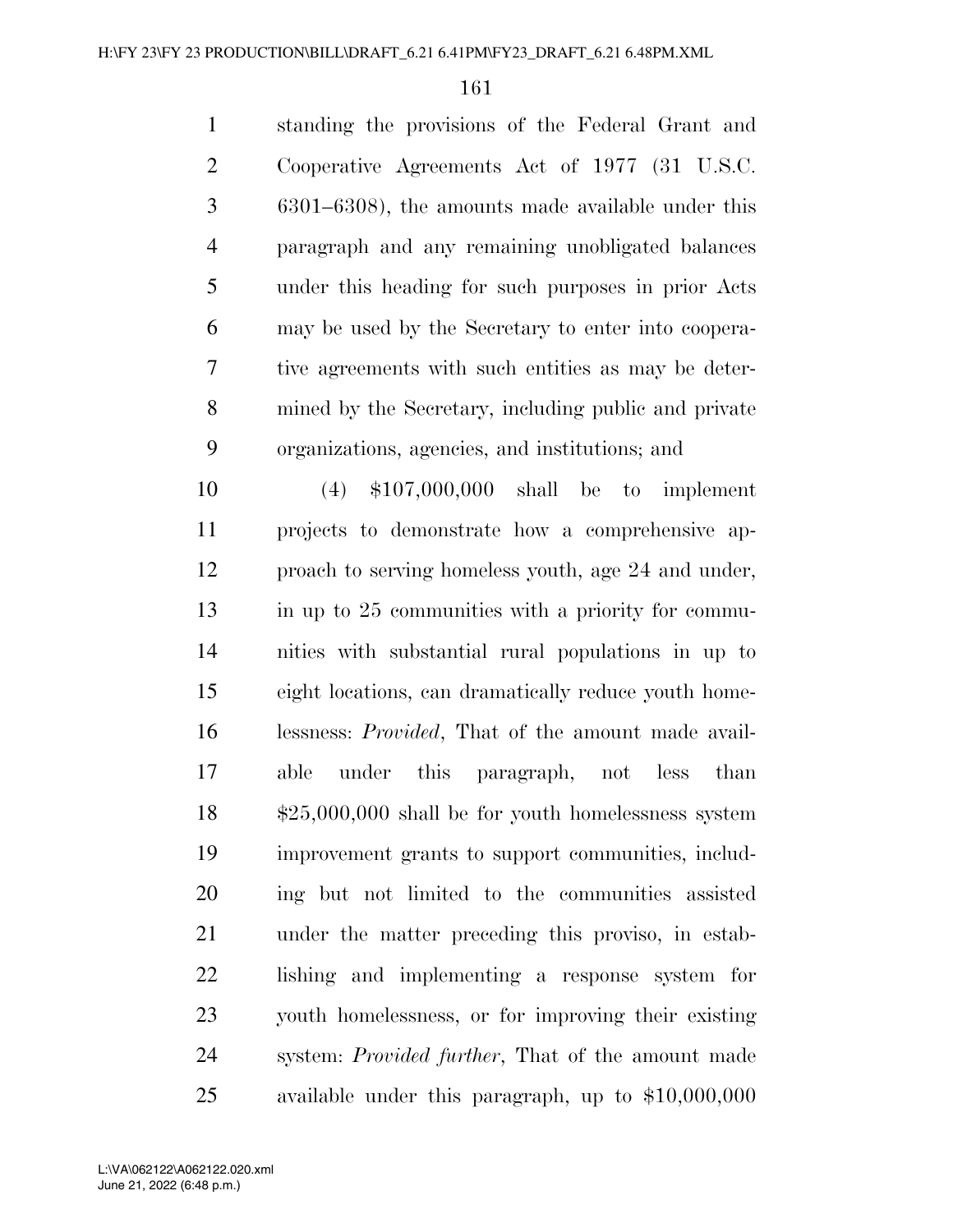shall be to provide technical assistance to commu- nities, including but not limited to the communities assisted in the preceding proviso and the matter pre- ceding such proviso, on improving system responses to youth homelessness, and collection, analysis, use, and reporting of data and performance measures under the comprehensive approaches to serve home- less youth, in addition to and in coordination with other technical assistance funds provided under this title: *Provided further*, That the Secretary may use up to 10 percent of the amount made available under the preceding proviso to build the capacity of current technical assistance providers or to train new technical assistance providers with verifiable prior experience with systems and programs for youth experiencing homelessness:

 *Provided further*, That youth aged 24 and under seeking assistance under this heading shall not be required to pro- vide third party documentation to establish their eligibility under subsection (a) or (b) of section 103 of the McKin- ney-Vento Homeless Assistance Act (42 U.S.C. 11302) to receive services: *Provided further*, That unaccompanied youth aged 24 and under or families headed by youth aged 24 and under who are living in unsafe situations may be served by youth-serving providers funded under this head-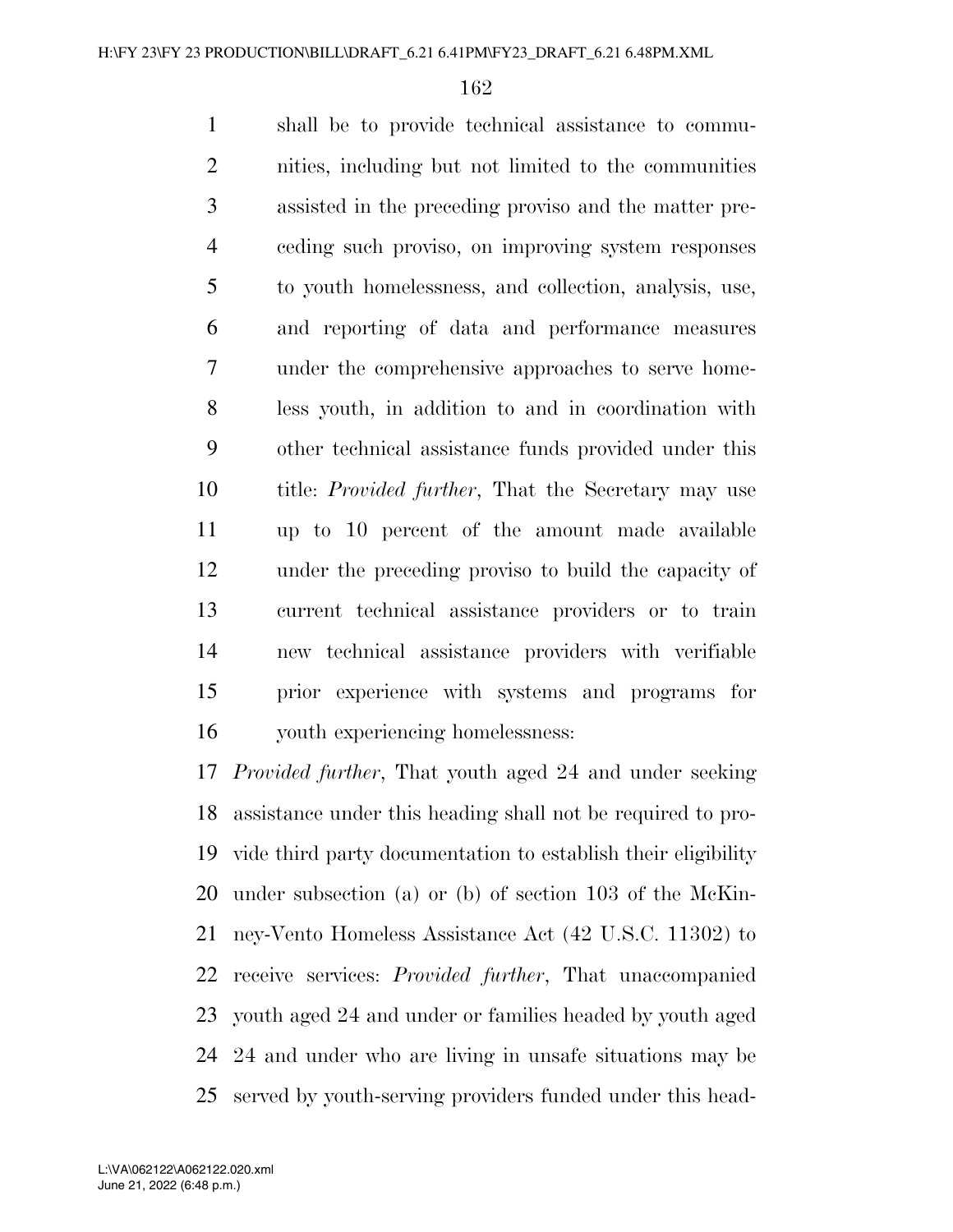ing: *Provided further*, That persons eligible under section 103(a)(5) of the McKinney-Vento Homeless Assistance Act may be served by any project funded under this head- ing to provide both transitional housing and rapid re-hous- ing: *Provided further*, That for all matching funds require- ments applicable to funds made available under this head- ing for this fiscal year and prior fiscal years, a grantee may use (or could have used) as a source of match funds other funds administered by the Secretary and other Fed- eral agencies unless there is (or was) a specific statutory prohibition on any such use of any such funds: *Provided further*, That none of the funds made available under this heading shall be available to provide funding for new projects, except for projects created through reallocation, unless the Secretary determines that the continuum of care has demonstrated that projects are evaluated and ranked based on the degree to which they improve the con- tinuum of care's system performance: *Provided further*, That any unobligated amounts remaining from funds made available under this heading in fiscal year 2012 and prior years for project-based rental assistance for rehabili- tation projects with 10-year grant terms may be used for purposes under this heading, notwithstanding the pur- poses for which such funds were appropriated: *Provided further*, That unobligated balances, including recaptures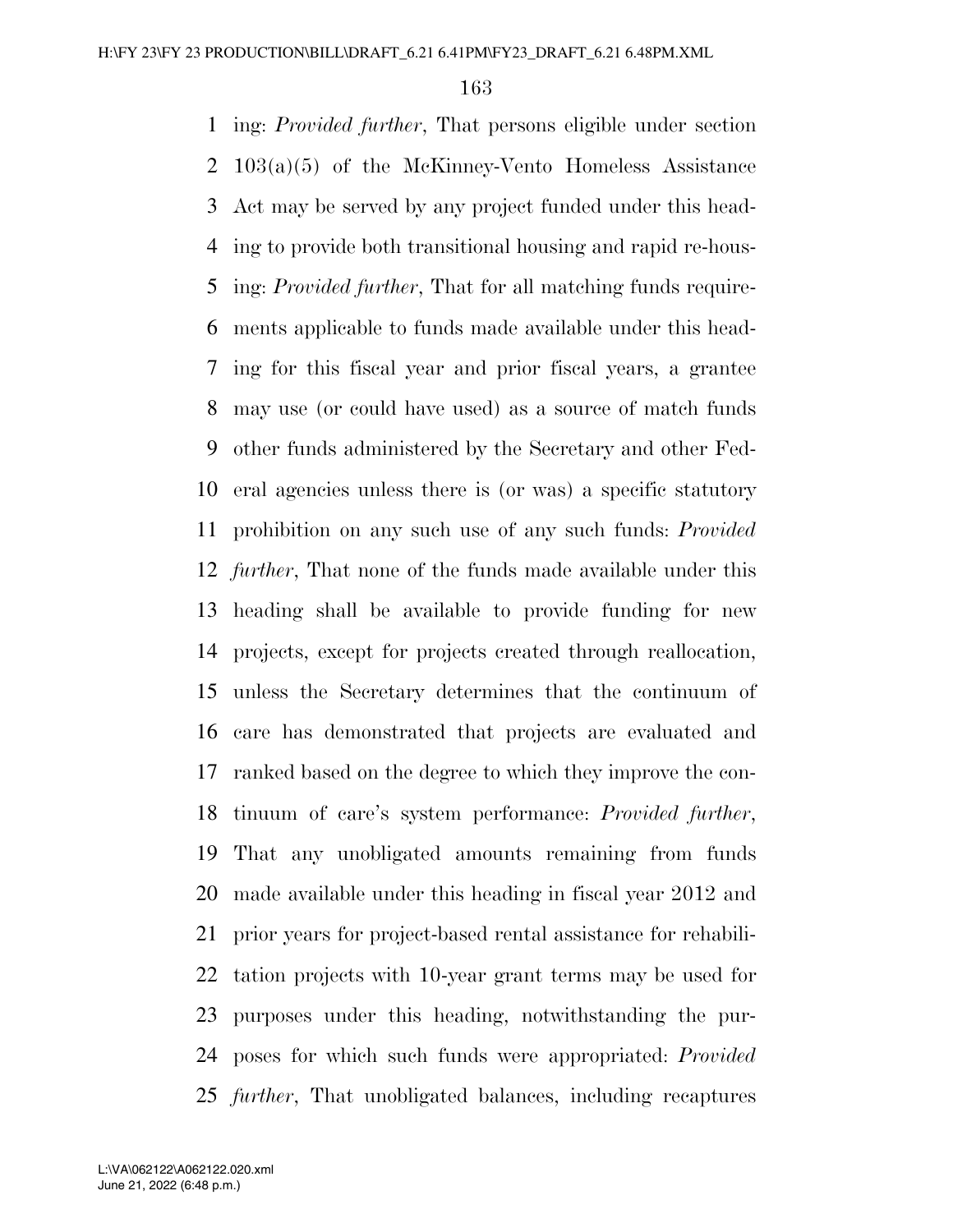and carryover, remaining from funds transferred to or ap- propriated under this heading in fiscal year 2019 or prior years, except for rental assistance amounts that were re- captured and made available until expended, shall be avail- able for the current purposes authorized under this head- ing in addition to the purposes for which such funds origi-nally were appropriated.

- 8 HOUSING PROGRAMS
- 

# PROJECT-BASED RENTAL ASSISTANCE

 For activities and assistance for the provision of project-based subsidy contracts under the United States Housing Act of 1937 (42 U.S.C. 1437 et seq.) (in this heading ''the Act''), not otherwise provided for, \$14,540,000,000, to remain available until expended, shall be available on October 1, 2022 (in addition to the \$400,000,000 previously appropriated under this heading that became available October 1, 2022), and \$400,000,000, to remain available until expended, shall be available on October 1, 2023: *Provided*, That the amounts made available under this heading shall be for expiring or terminating section 8 project-based subsidy contracts (including section 8 moderate rehabilitation contracts), for amendments to section 8 project-based subsidy contracts (including section 8 moderate rehabilitation contracts), for contracts entered into pursuant to section 441 of the

June 21, 2022 (6:48 p.m.) L:\VA\062122\A062122.020.xml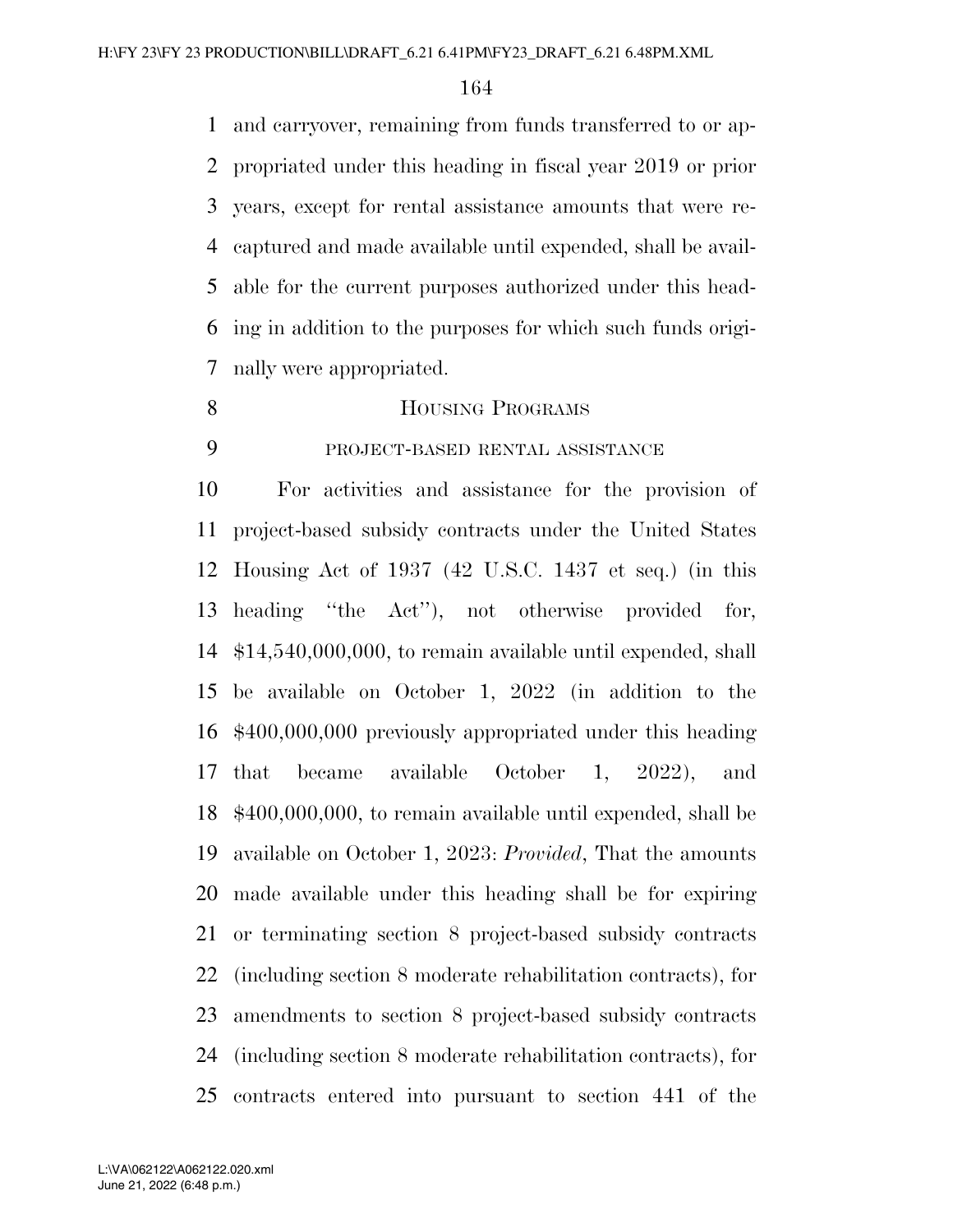McKinney-Vento Homeless Assistance Act (42 U.S.C. 11401), for renewal of section 8 contracts for units in projects that are subject to approved plans of action under the Emergency Low Income Housing Preservation Act of 1987 or the Low-Income Housing Preservation and Resi- dent Homeownership Act of 1990, and for administrative and other expenses associated with project-based activities and assistance funded under this heading: *Provided fur- ther*, That the amount of any forgone increases in tenant rent payments due to the implementation of rent incen- tives as authorized pursuant to waivers or alternative re- quirements of the Jobs-Plus initiative as described under the heading ''Self-Sufficiency Programs'' shall be factored into housing assistance payments under project-based sub- sidy contracts: *Provided further*, That of the total amounts made available under this heading, not to exceed \$375,000,000 shall be for performance-based contract ad- ministrators or contractors for section 8 project-based as- sistance, for carrying out 42 U.S.C. 1437(f): *Provided fur- ther*, That the Secretary may also use such amounts in the preceding proviso for performance-based contract ad- ministrators or contractors for the administration of: in- terest reduction payments pursuant to section 236(a) of 24 the National Housing Act  $(12 \text{ U.S.C. } 1715z-1(a))$ ; rent supplement payments pursuant to section 101 of the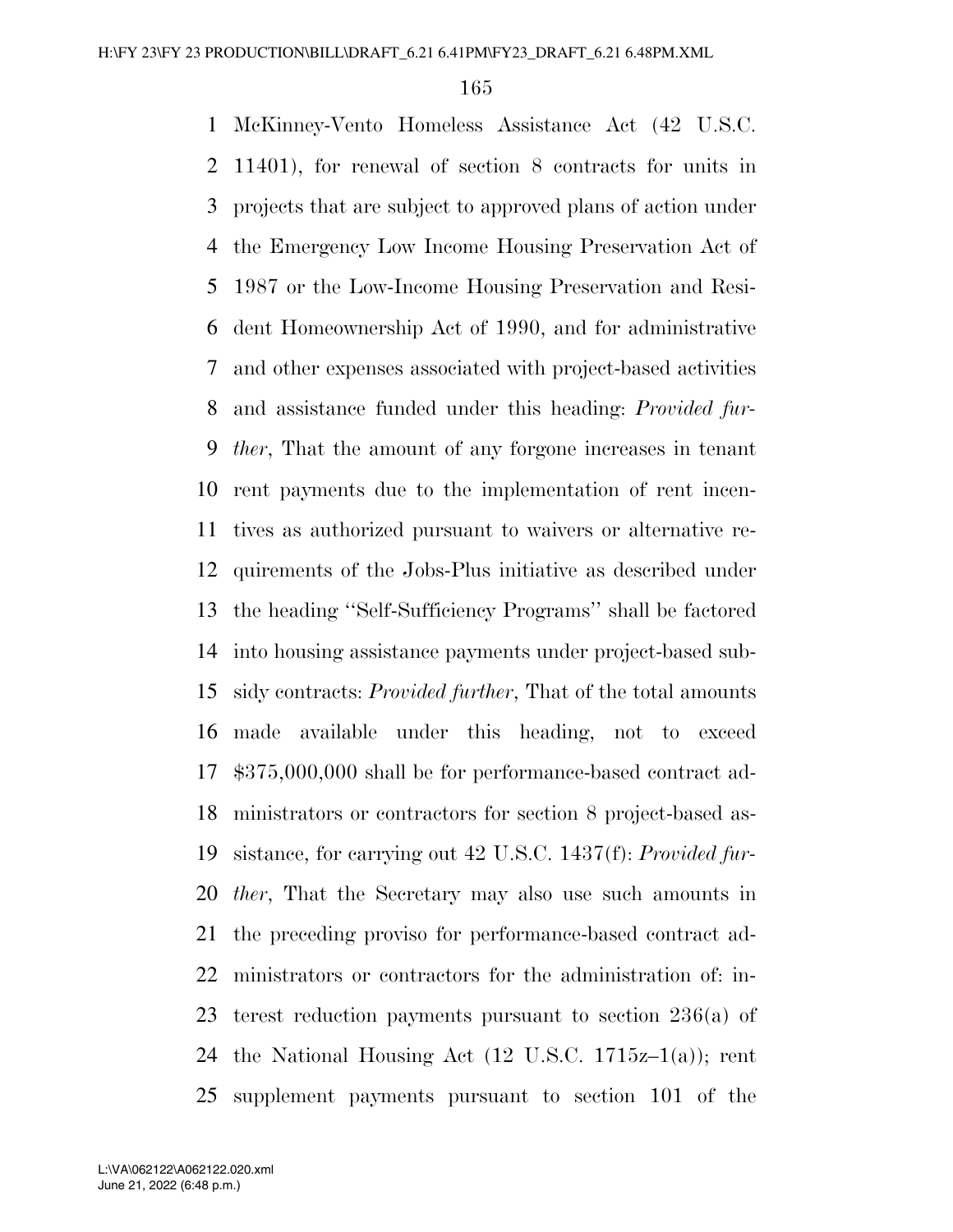Housing and Urban Development Act of 1965 (12 U.S.C. 2 1701s); section  $236(f)(2)$  rental assistance payments (12) 3 U.S.C.  $1715z-1(f)(2)$ ; project rental assistance contracts 4 for the elderly under section  $202(e)(2)$  of the Housing Act of 1959 (12 U.S.C. 1701q); project rental assistance con- tracts for supportive housing for persons with disabilities under section 811(d)(2) of the Cranston-Gonzalez Na-8 tional Affordable Housing Act  $(42 \text{ U.S.C. } 8013(d)(2));$  project assistance contracts pursuant to section 202(h) of the Housing Act of 1959 (Public Law 86–372; 73 Stat. 667); and loans under section 202 of the Housing Act of 1959 (Public Law 86–372; 73 Stat. 667): *Provided fur- ther*, That amounts recaptured under this heading, the heading ''Annual Contributions for Assisted Housing'', or the heading ''Housing Certificate Fund'', may be used for renewals of or amendments to section 8 project-based con- tracts or for performance-based contract administrators or contractors, notwithstanding the purposes for which such amounts were appropriated: *Provided further*, That, not- withstanding any other provision of law, upon the request of the Secretary, project funds that are held in residual receipts accounts for any project subject to a section 8 project-based Housing Assistance Payments contract that authorizes the Department or a housing finance agency to require that surplus project funds be deposited in an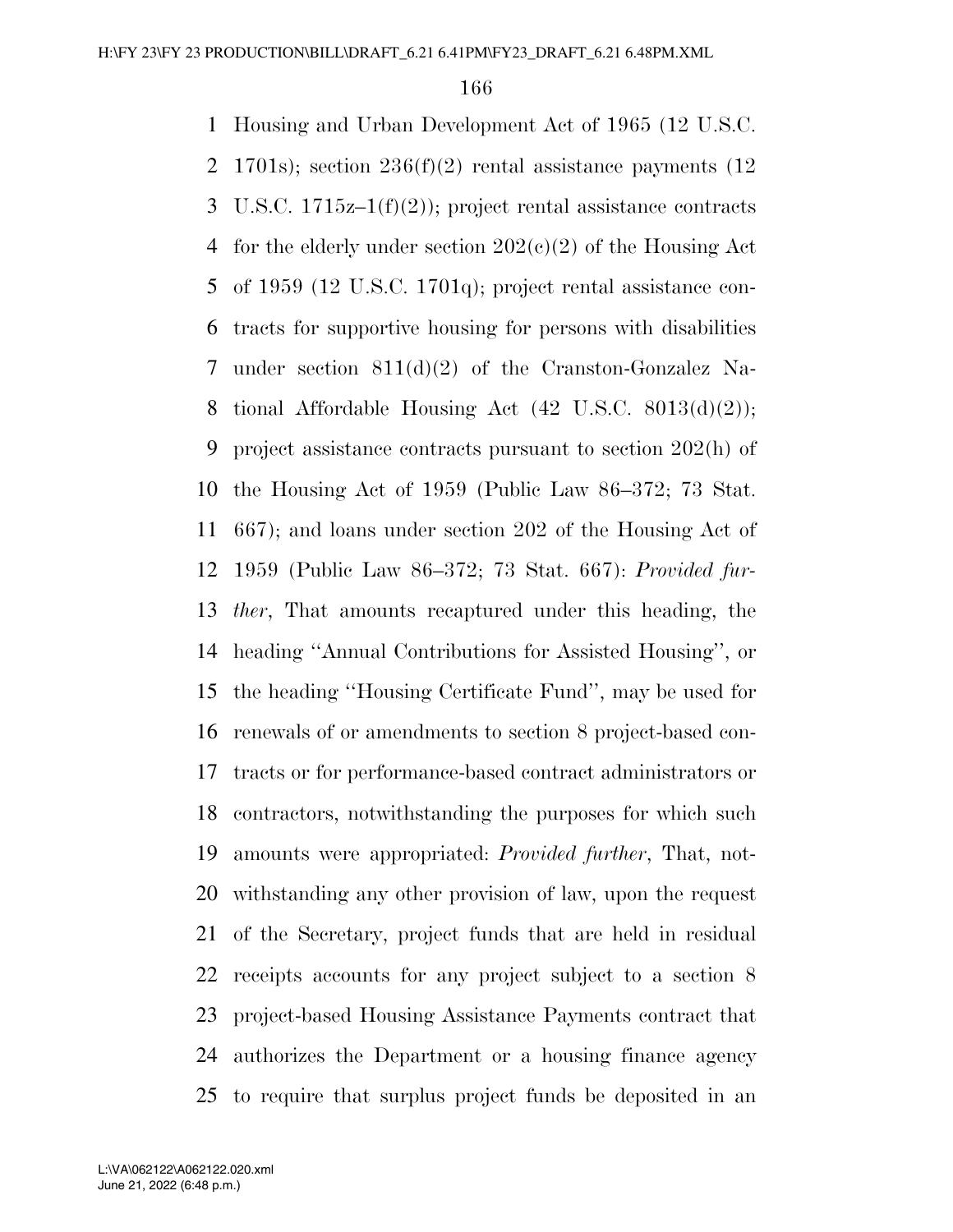interest-bearing residual receipts account and that are in excess of an amount to be determined by the Secretary, shall be remitted to the Department and deposited in this account, to be available until expended: *Provided further*, That amounts deposited pursuant to the preceding proviso shall be available in addition to the amount otherwise pro- vided under this heading for uses authorized under this heading: *Provided further*, That of the total amounts made available under this heading, not to exceed \$250,000,000 shall be available for rent adjustments authorized under section 515(d) of the Multifamily Assisted Housing Re- form and Affordability Act of 1997 (as added by section 234(a) of this Act): *Provided further*, That of the total amounts made available under this heading, not to exceed \$25,000,000 shall be available for adjustments under sec- tion 534(h) of the Multifamily Assisted Housing Reform and Affordability Act of 1997 (as added by section 234(b) of this Act) necessary to address health and safety defi- ciencies: *Provided further*, That up to 2 percent of the total amounts made available in the preceding two pro- visos shall be for administrative contract costs, including for carrying out due diligence and underwriting functions for evaluating owners' requests and for technical assist- ance activities: *Provided further*, That of the total amounts made available under this heading, not to exceed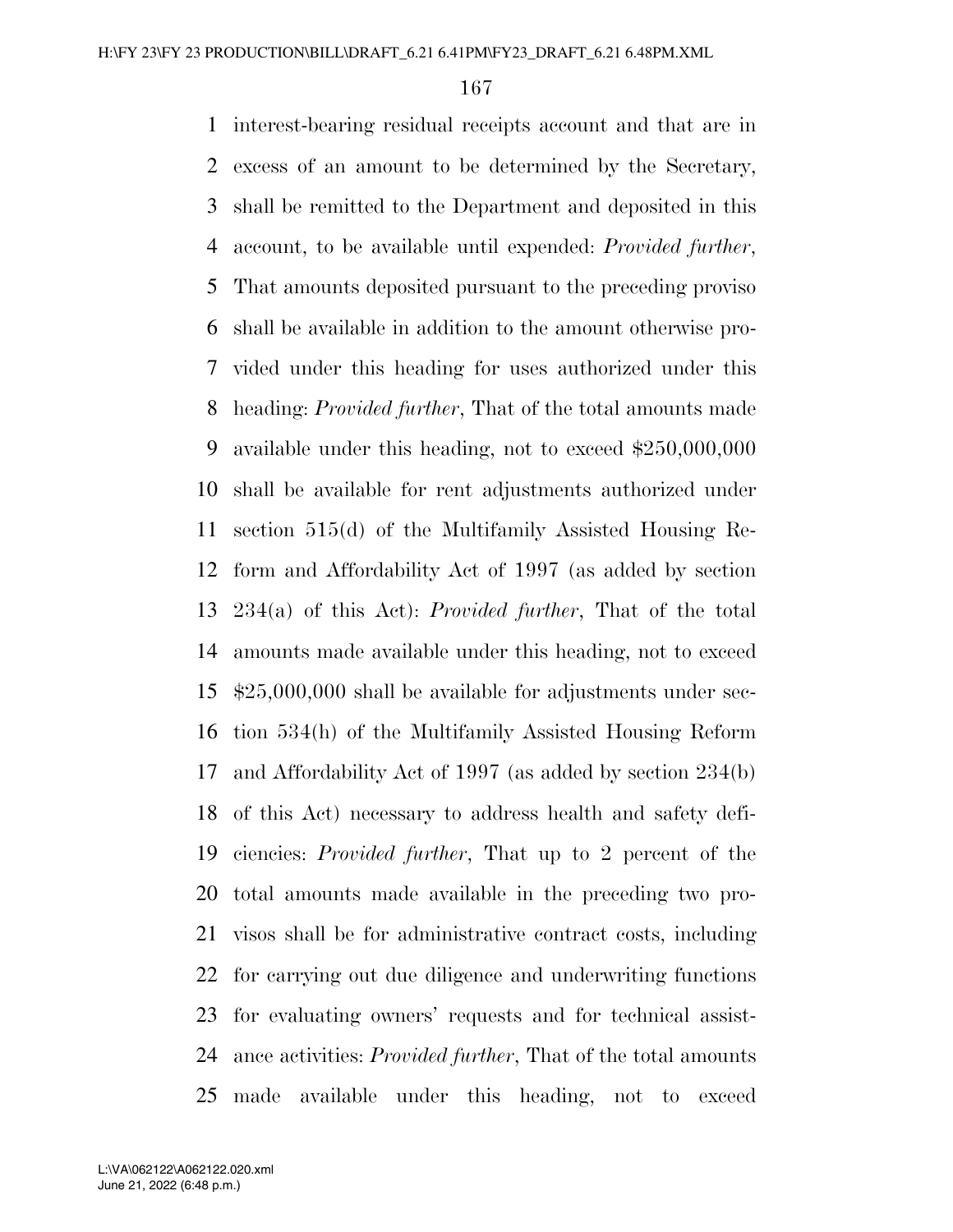\$31,000,000 shall be available for budget based adjust- ments for service coordinators for the elderly: *Provided further*, That any additional amounts for rent adjustments or supplemental contract funding authorized under the preceding four provisos shall be combined with other amounts obligated to such contracts and the combined total amount shall be available for all purposes under such contracts.

HOUSING FOR THE ELDERLY

 For capital advances, including amendments to cap- ital advance contracts, for housing for the elderly, as au- thorized by section 202 of the Housing Act of 1959 (12 U.S.C. 1701q), for project rental assistance for the elderly under section 202(c)(2) of such Act, including amend- ments to contracts for such assistance and renewal of ex- piring contracts for such assistance for up to a 5-year term, for senior preservation rental assistance contracts, including renewals, as authorized by section 811(e) of the American Homeownership and Economic Opportunity Act of 2000 (12 U.S.C. 1701q note), and for supportive serv- ices associated with the housing, \$1,200,000,000 to re- main available until September 30, 2026: *Provided*, That of the amount made available under this heading, up to \$125,000,000 shall be for service coordinators and the continuation of existing congregate service grants for resi-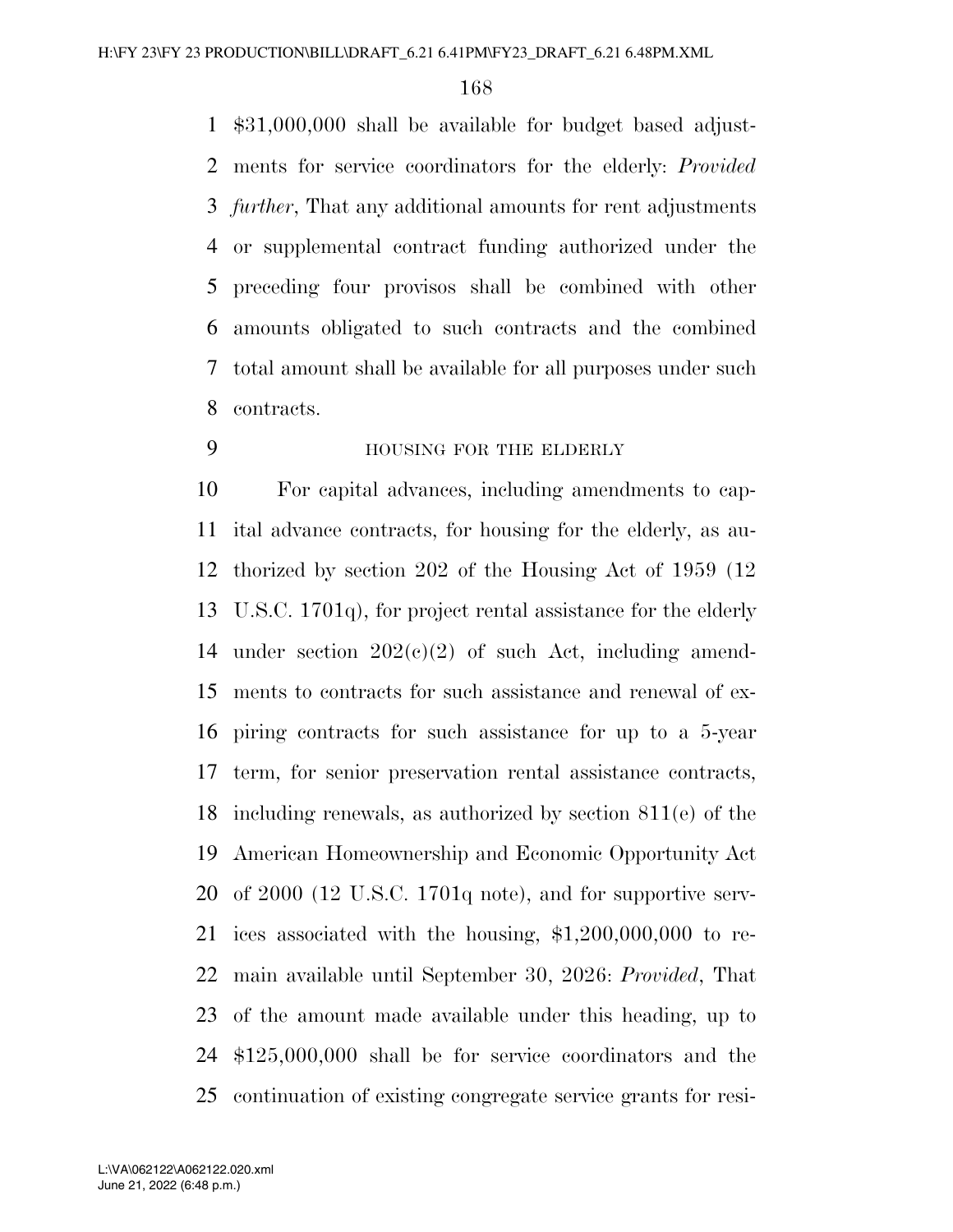dents of assisted housing projects: *Provided further*, That any funding for existing service coordinators under the preceding proviso shall be provided within 120 days of en- actment of this Act: *Provided further*, That amounts made available under this heading shall be available for Real Es- tate Assessment Center inspections and inspection-related activities associated with section 202 projects: *Provided further*, That the Secretary may waive the provisions of section 202 governing the terms and conditions of project rental assistance, except that the initial contract term for such assistance shall not exceed 5 years in duration: *Pro- vided further*, That upon request of the Secretary, project funds that are held in residual receipts accounts for any project subject to a section 202 project rental assistance contract, and that upon termination of such contract are in excess of an amount to be determined by the Secretary, shall be remitted to the Department and deposited in this account, to remain available until September 30, 2026: *Provided further*, That amounts deposited in this account pursuant to the preceding proviso shall be available, in ad- dition to the amounts otherwise provided by this heading, for the purposes authorized under this heading: *Provided further*, That unobligated balances, including recaptures and carryover, remaining from funds transferred to or ap-propriated under this heading shall be available for the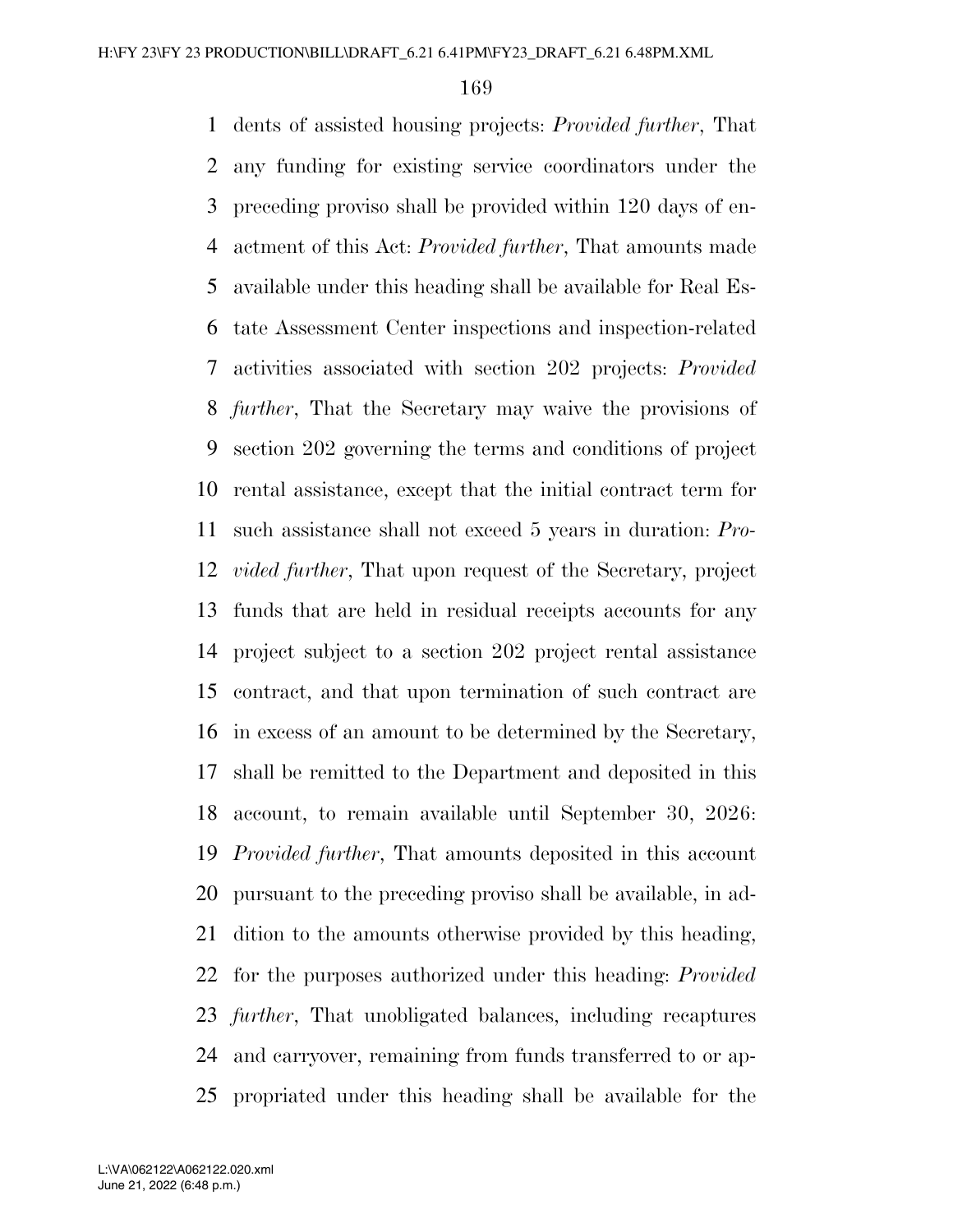current purposes authorized under this heading in addi- tion to the purposes for which such funds originally were appropriated: *Provided further*, That of the total amount made available under this heading, up to \$25,000,000 shall be used to expand the supply of intergenerational dwelling units (as such term is defined in section 202 of the Legacy Act of 2003 (12 U.S.C. 1701q note)) for elder- ly caregivers raising children: *Provided further*, That for the purposes of the preceding proviso the Secretary may waive, or specify alternative requirements for, any provi- sion of section 202 of the Housing Act of 1959 (12 U.S.C. 1701q) in order to facilitate the development of such units, except for requirements related to fair housing, non- discrimination, labor standards, and the environment: *Pro- vided further*, That of the total amount made available under this heading, up to \$6,000,000 shall be used by the Secretary to support preservation transactions of housing for the elderly originally developed with a capital advance and assisted by a project rental assistance contract under the provisions of section 202(c) of the Housing Act of 1959.

HOUSING FOR PERSONS WITH DISABILITIES

 For capital advances, including amendments to cap- ital advance contracts, for supportive housing for persons with disabilities, as authorized by section 811 of the Cran-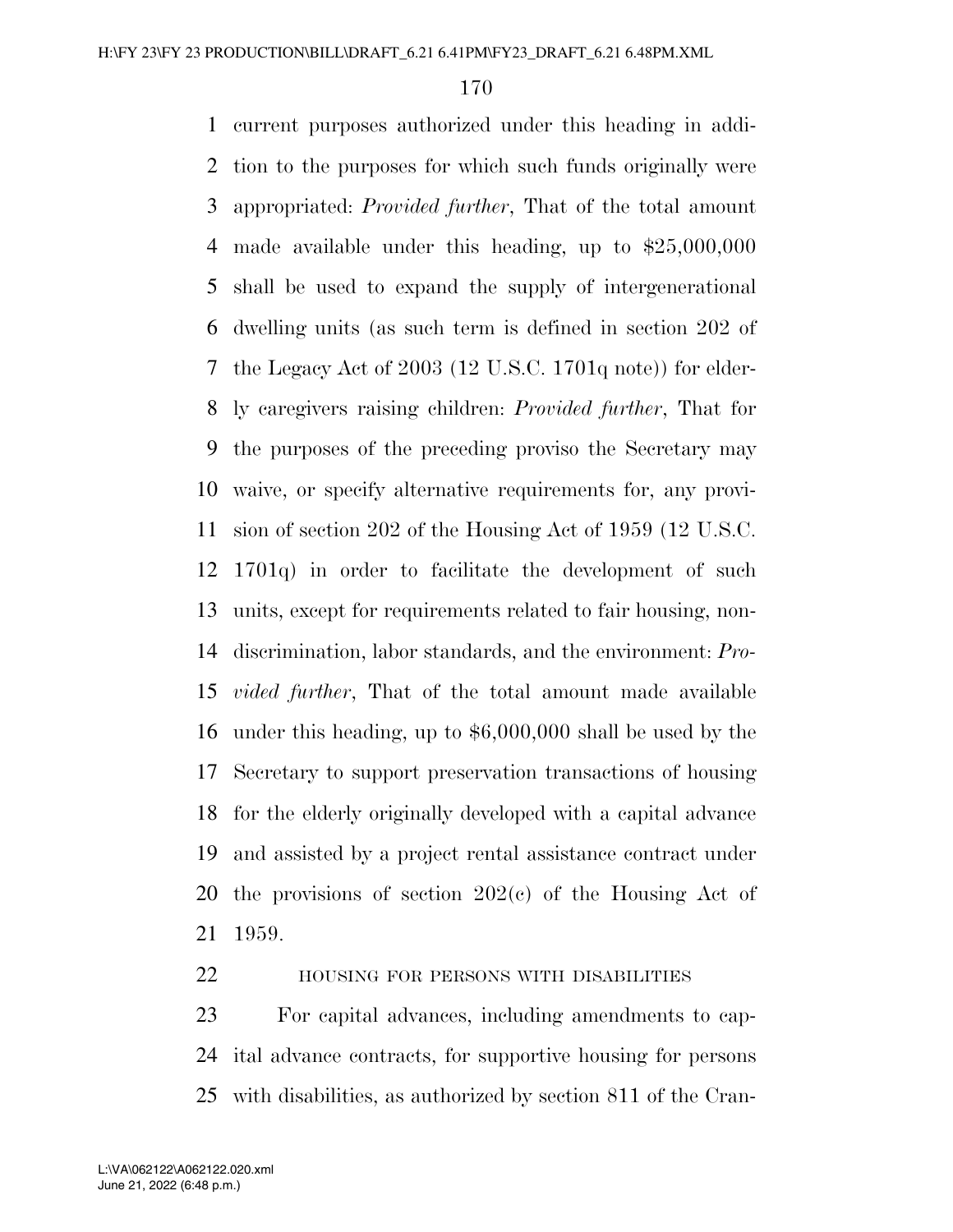ston-Gonzalez National Affordable Housing Act (42 U.S.C. 8013), for project rental assistance for supportive housing for persons with disabilities under section 811(d)(2) of such Act, for project assistance contracts pursuant to subsection (h) of section 202 of the Housing Act of 1959, as added by section 205(a) of the Housing and Community Development Amendments of 1978 (Pub- lic Law 95–557: 92 Stat. 2090), including amendments to contracts for such assistance and renewal of expiring contracts for such assistance for up to a 5-year term, for project rental assistance to State housing finance agencies and other appropriate entities as authorized under section 811(b)(3) of the Cranston-Gonzalez National Affordable Housing Act, and for supportive services associated with the housing for persons with disabilities as authorized by section 811(b)(1) of such Act, \$400,000,000, to remain available until September 20, 2026: *Provided*, That amounts made available under this heading shall be avail- able for Real Estate Assessment Center inspections and inspection-related activities associated with section 811 projects: *Provided further*, That, upon the request of the Secretary, project funds that are held in residual receipts accounts for any project subject to a section 811 project rental assistance contract, and that upon termination of such contract are in excess of an amount to be determined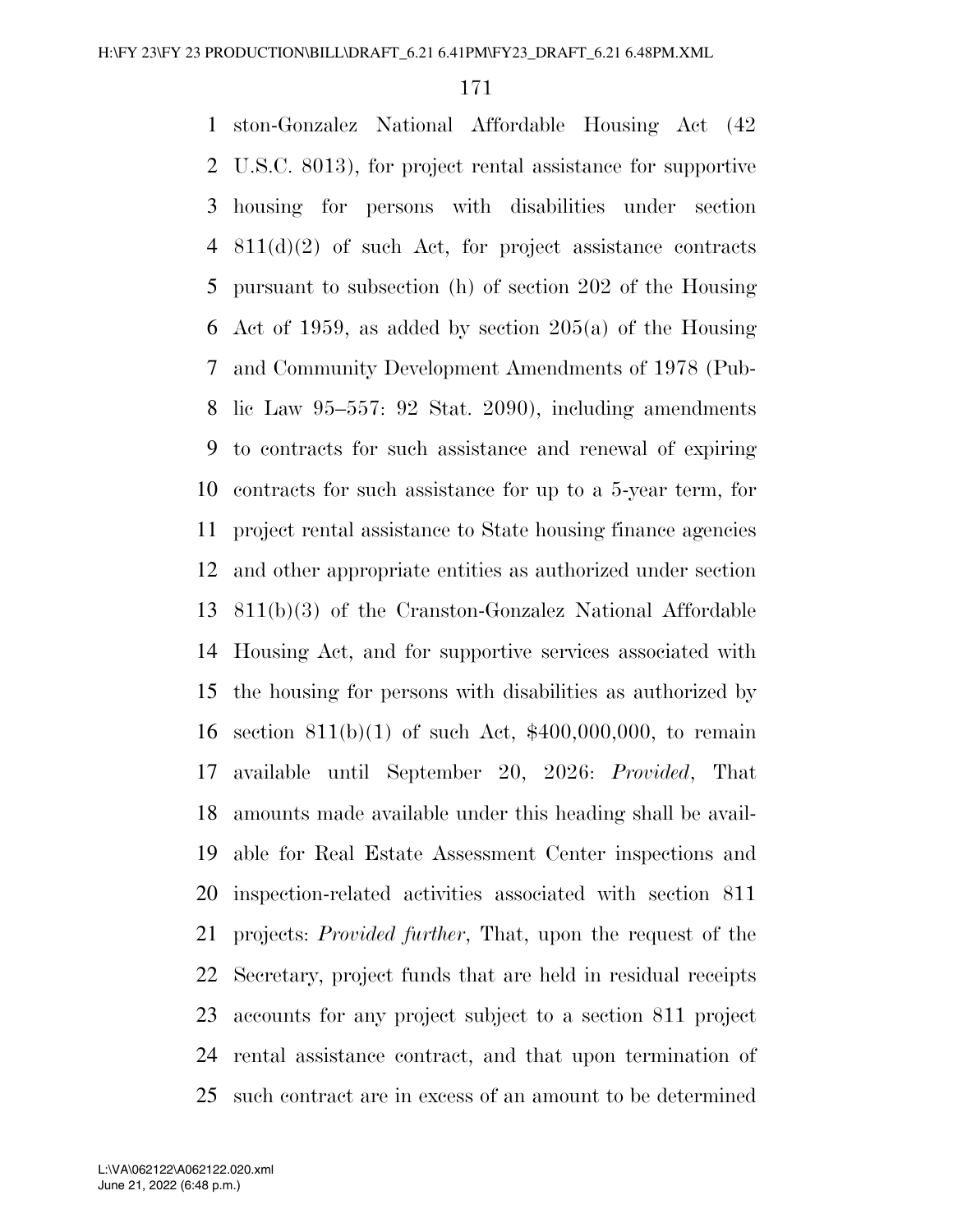by the Secretary, shall be remitted to the Department and deposited in this account, to remain available until Sep- tember 30, 2026: *Provided further*, That amounts depos- ited in this account pursuant to the preceding proviso shall be available in addition to the amounts otherwise provided by this heading for the purposes authorized under this heading: *Provided further*, That unobligated balances, in- cluding recaptures and carryover, remaining from funds transferred to or appropriated under this heading shall be used for the current purposes authorized under this head- ing in addition to the purposes for which such funds origi-nally were appropriated.

#### **HOUSING COUNSELING ASSISTANCE**

 For contracts, grants, and other assistance excluding loans, as authorized under section 106 of the Housing and Urban Development Act of 1968, as amended, \$70,000,000, to remain available until September 30, 2024, including up to \$4,500,000 for administrative con- tract services: *Provided*, That funds shall be used for pro- viding counseling and advice to tenants and homeowners, both current and prospective, with respect to property maintenance, financial management or literacy, and such other matters as may be appropriate to assist them in im- proving their housing conditions, meeting their financial needs, and fulfilling the responsibilities of tenancy or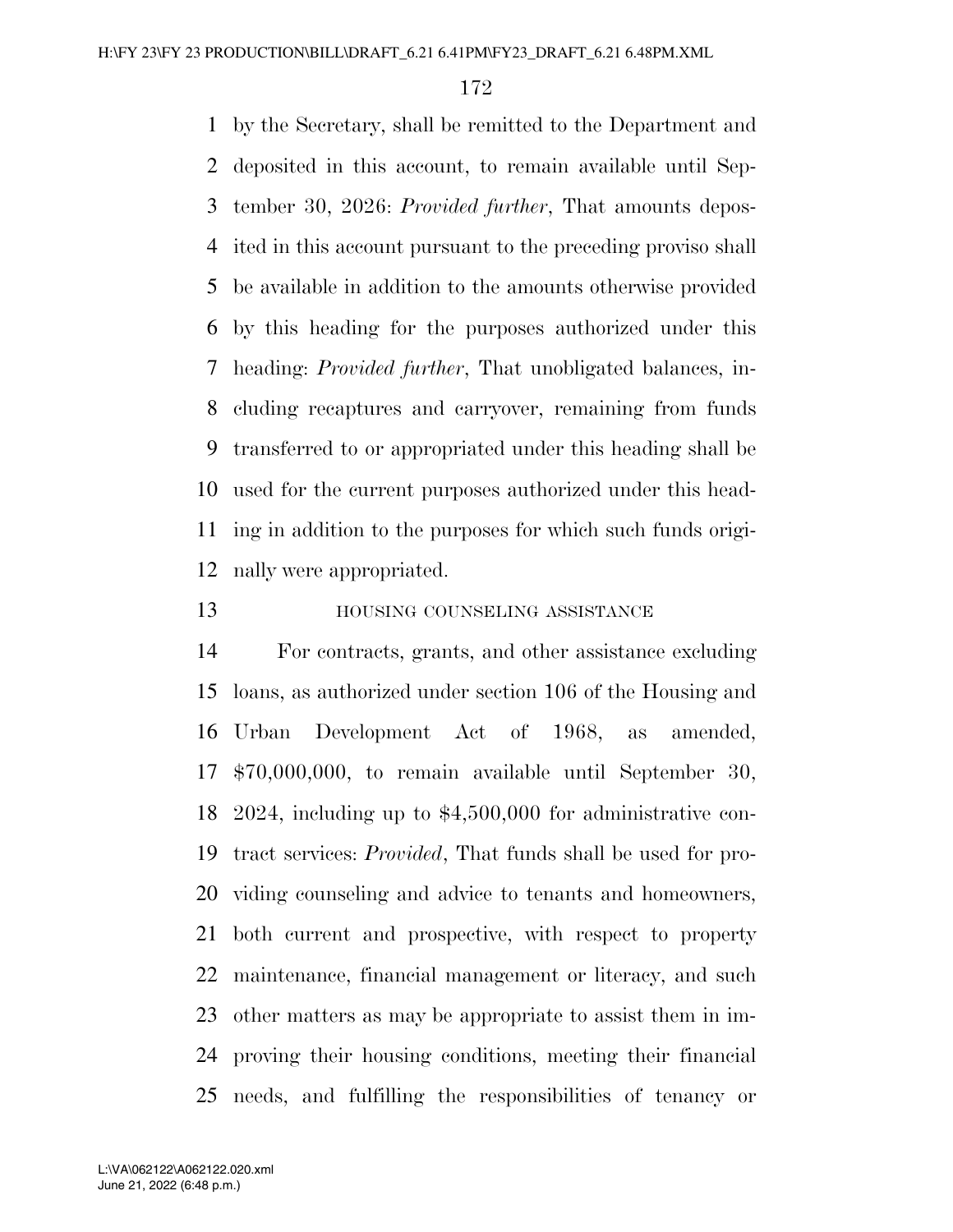homeownership; for program administration; and for hous- ing counselor training: *Provided further*, That for purposes of awarding grants from amounts provided under this heading, the Secretary may enter into multiyear agree- ments, as appropriate, subject to the availability of annual appropriations.

#### PAYMENT TO MANUFACTURED HOUSING FEES TRUST

#### FUND

 For necessary expenses as authorized by the National Manufactured Housing Construction and Safety Stand- ards Act of 1974 (42 U.S.C. 5401 et seq.), up to \$14,000,000, to remain available until expended, of which \$14,000,000 shall be derived from the Manufactured Housing Fees Trust Fund (established under section 620(e) of such Act (42 U.S.C. 5419(e)): *Provided*, That not to exceed the total amount appropriated under this heading shall be available from the general fund of the Treasury to the extent necessary to incur obligations and make expenditures pending the receipt of collections to the Fund pursuant to section 620 of such Act: *Provided fur- ther*, That the amount made available under this heading from the general fund shall be reduced as such collections are received during fiscal year 2023 so as to result in a final fiscal year 2023 appropriation from the general fund estimated at zero, and fees pursuant to such section 620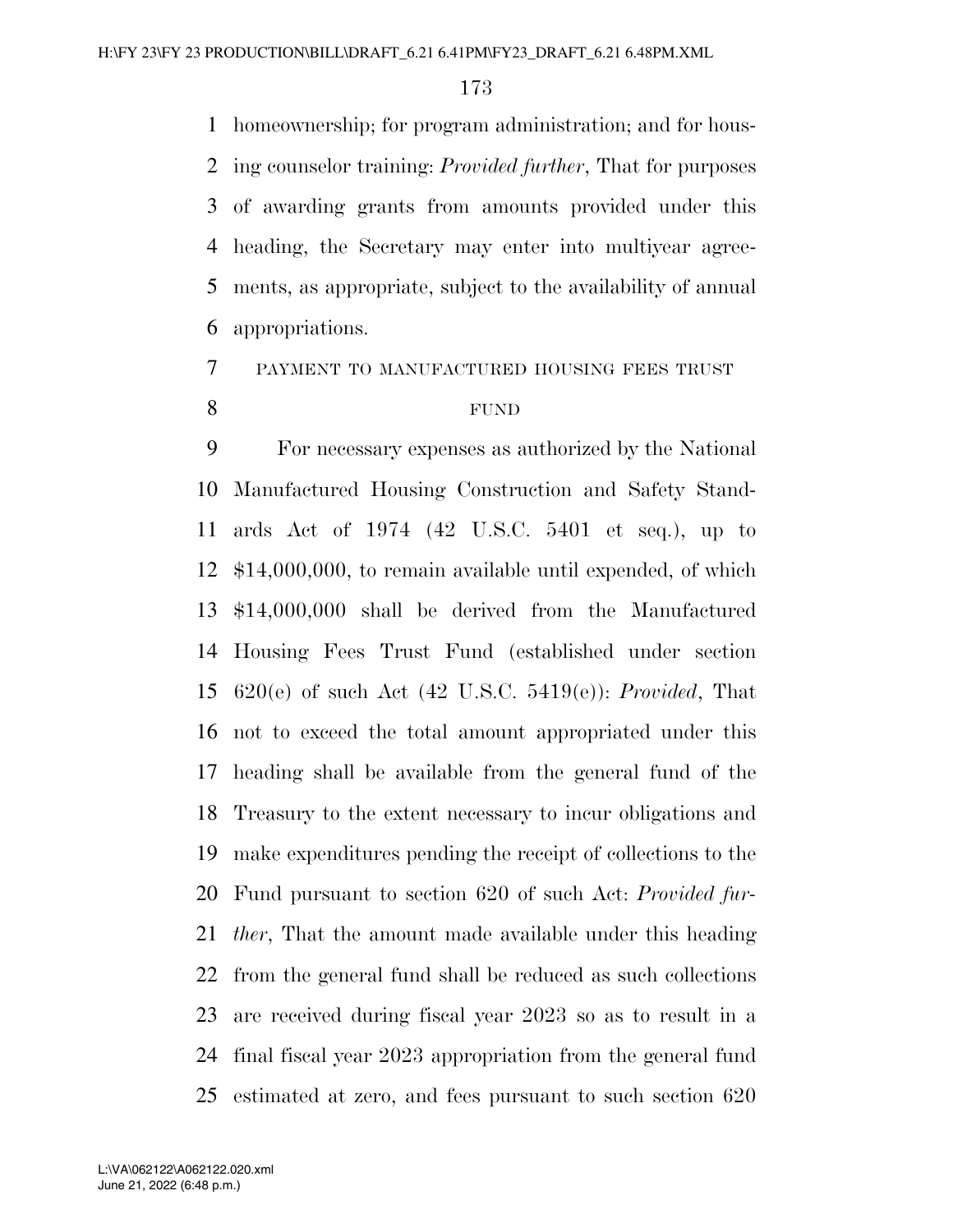shall be modified as necessary to ensure such a final fiscal year 2023 appropriation: *Provided further*, That for the dispute resolution and installation programs, the Sec- retary may assess and collect fees from any program par- ticipant: *Provided further*, That such collections shall be deposited into the Trust Fund, and the Secretary, as pro- vided herein, may use such collections, as well as fees col- lected under section 620 of such Act, for necessary ex- penses of such Act: *Provided further*, That, notwith- standing the requirements of section 620 of such Act, the Secretary may carry out responsibilities of the Secretary under such Act through the use of approved service pro- viders that are paid directly by the recipients of their serv-ices.

# FEDERAL HOUSING ADMINISTRATION

MUTUAL MORTGAGE INSURANCE PROGRAM ACCOUNT

 New commitments to guarantee single family loans insured under the Mutual Mortgage Insurance Fund shall not exceed \$400,000,000,000, to remain available until September 30, 2024: *Provided*, That during fiscal year 2023, obligations to make direct loans to carry out the 22 purposes of section  $204(g)$  of the National Housing Act, as amended, shall not exceed \$1,000,000: *Provided fur- ther*, That the foregoing amount in the preceding proviso shall be for loans to nonprofit and governmental entities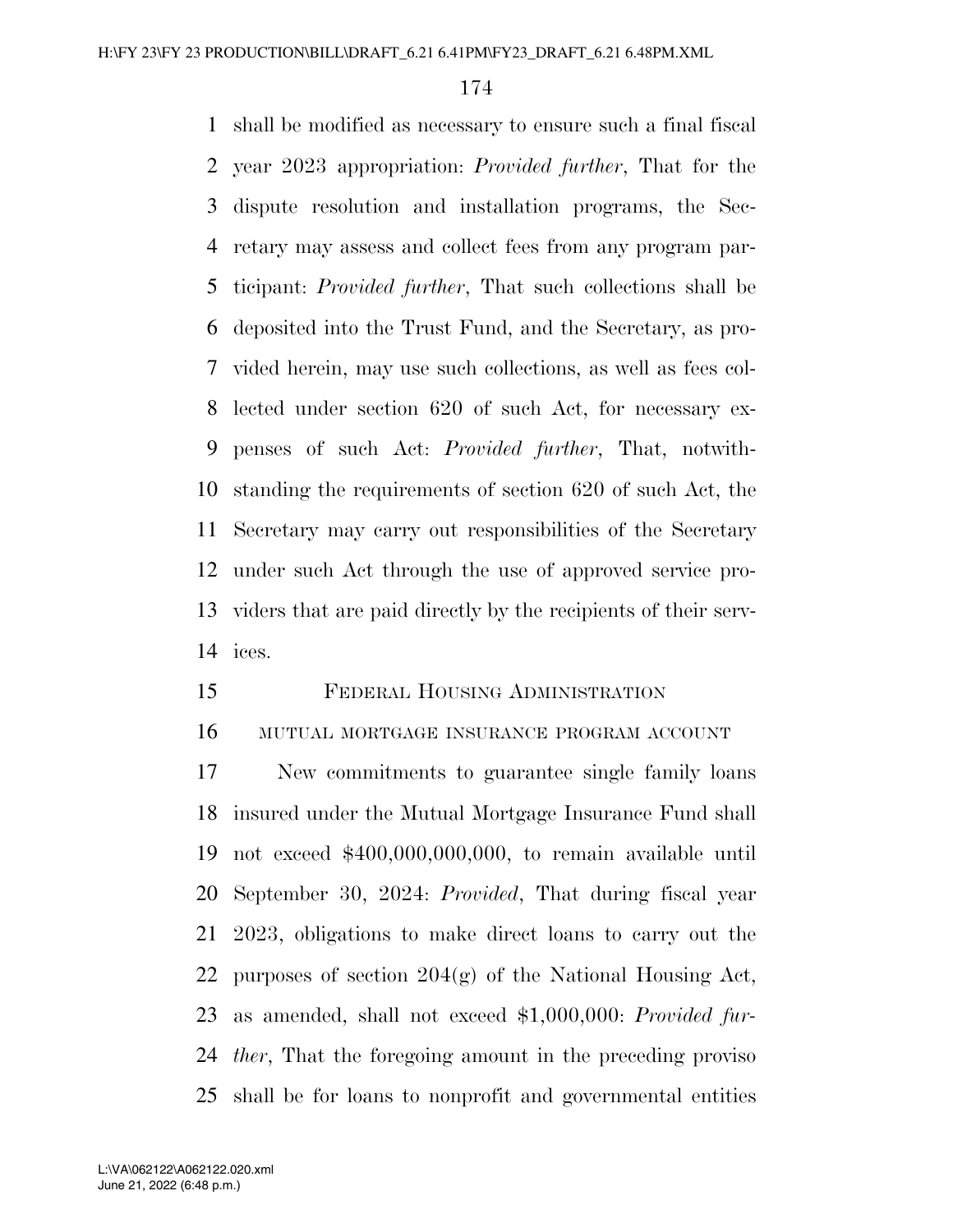in connection with sales of single family real properties owned by the Secretary and formerly insured under the Mutual Mortgage Insurance Fund: *Provided further*, That for administrative contract expenses of the Federal Hous- ing Administration, \$150,000,000, to remain available until September 30, 2024: *Provided further*, That notwith- standing the limitation in the first sentence of section  $255(g)$  of the National Housing Act (12 U.S.C. 1715z– 9 20 $(g)$ , during fiscal year 2023 the Secretary may insure and enter into new commitments to insure mortgages under section 255 of the National Housing Act only to the extent that the net credit subsidy cost for such insur-ance does not exceed zero.

GENERAL AND SPECIAL RISK PROGRAM ACCOUNT

 New commitments to guarantee loans insured under the General and Special Risk Insurance Funds, as author- ized by sections 238 and 519 of the National Housing Act (12 U.S.C. 1715z–3 and 1735c), shall not exceed \$35,000,000,000 in total loan principal, any part of which is to be guaranteed, to remain available until September 30, 2024: *Provided*, That during fiscal year 2023, gross obligations for the principal amount of direct loans, as au-23 thorized by sections  $204(g)$ ,  $207(l)$ ,  $238$ , and  $519(a)$  of the National Housing Act, shall not exceed \$1,000,000, which shall be for loans to nonprofit and governmental en-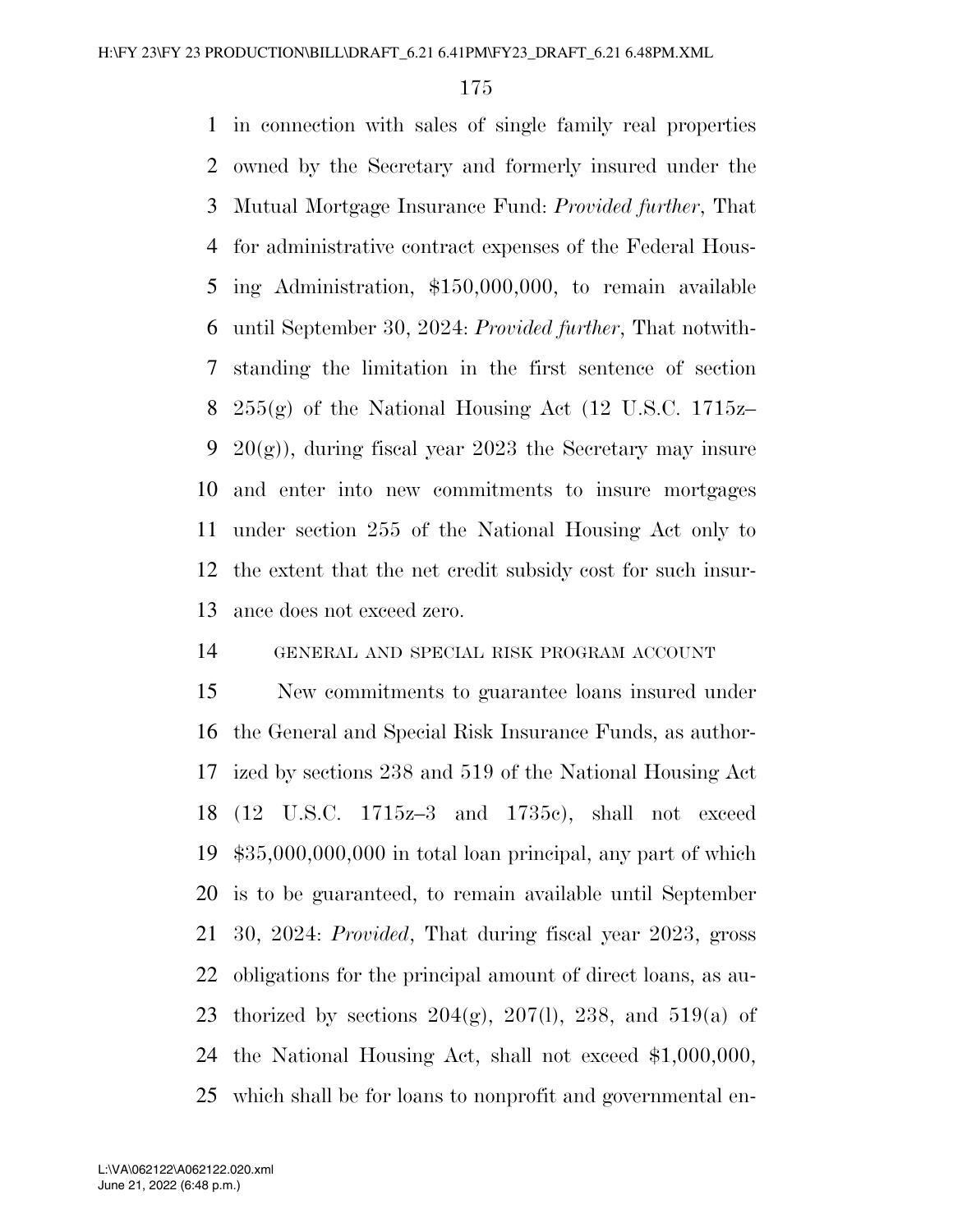tities in connection with the sale of single family real prop- erties owned by the Secretary and formerly insured under such Act.

# GOVERNMENT NATIONAL MORTGAGE ASSOCIATION GUARANTEES OF MORTGAGE–BACKED SECURITIES LOAN

GUARANTEE PROGRAM ACCOUNT

 New commitments to issue guarantees to carry out the purposes of section 306 of the National Housing Act, 9 as amended  $(12 \text{ U.S.C. } 1721(g))$ , shall not exceed \$900,000,000,000, to remain available until September 30, 2024: *Provided*, That \$33,500,000, to remain avail- able until September 30, 2024, shall be for necessary sala- ries and expenses of the Government National Mortgage Association: *Provided further*, That to the extent that guaranteed loan commitments exceed \$155,000,000,000 on or before April 1, 2023 an additional \$100 for nec- essary salaries and expenses shall be available until ex- pended for each \$1,000,000 in additional guaranteed loan commitments (including a pro rata amount for any amount below \$1,000,000), but in no case shall funds made available by this proviso exceed \$3,000,000: *Pro- vided further*, That receipts from Commitment and Multiclass fees collected pursuant to title III of the Na- tional Housing Act (12 U.S.C. 1716 et seq.) shall be cred-ited as offsetting collections to this account.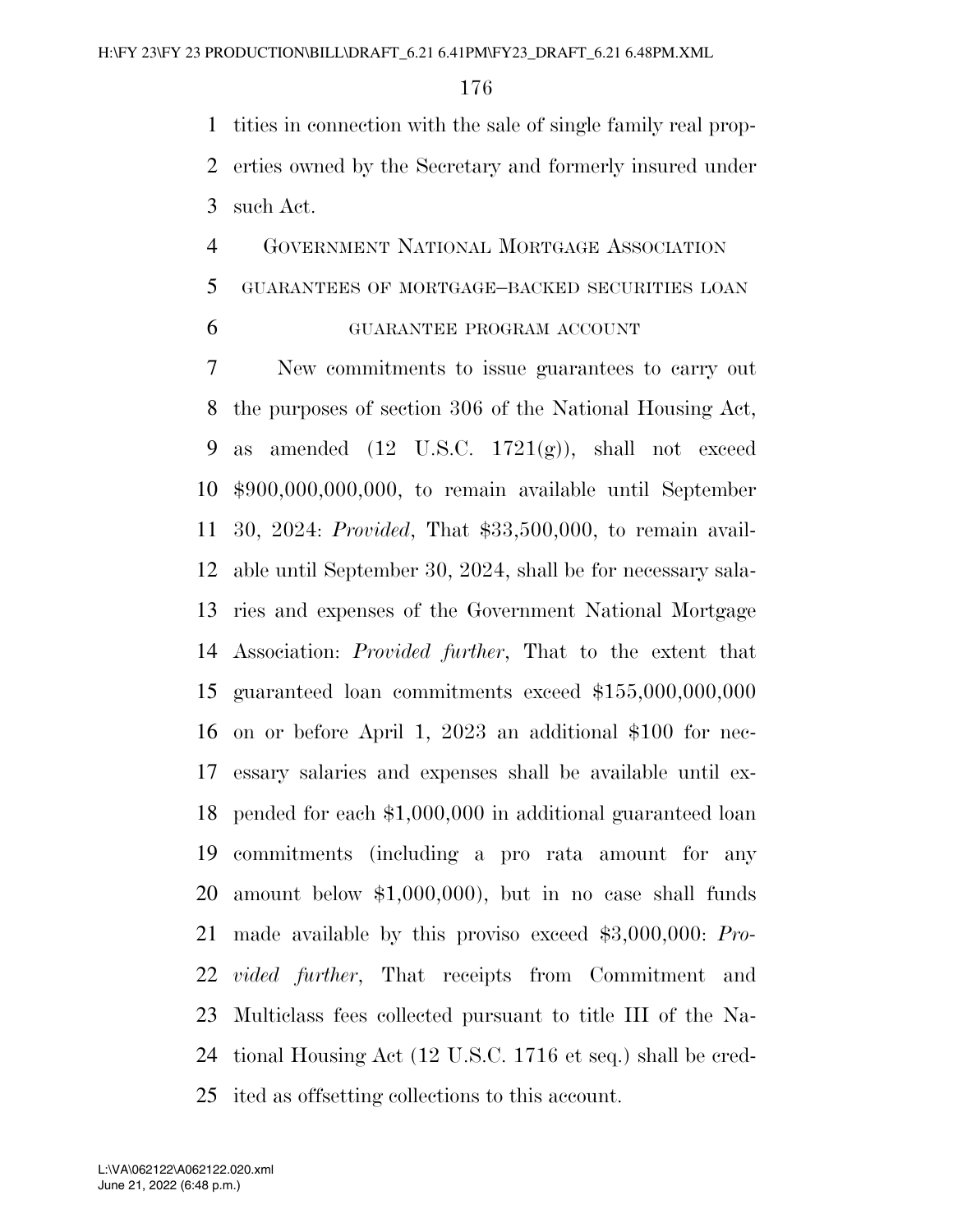## POLICY DEVELOPMENT AND RESEARCH

### 2 RESEARCH AND TECHNOLOGY

 For contracts, grants, and necessary expenses of pro- grams of research and studies relating to housing and urban problems, not otherwise provided for, as authorized by title V of the Housing and Urban Development Act of 1970 (12 U.S.C. 1701z–1 et seq.), including carrying out the functions of the Secretary of Housing and Urban 9 Development under section  $1(a)(1)(i)$  of Reorganization Plan No. 2 of 1968, and for technical assistance, \$160,000,000, to remain available until September 30, 2024: *Provided*, That with respect to amounts made avail- able under this heading, notwithstanding section 203 of this title, the Secretary may enter into cooperative agree- ments with philanthropic entities, other Federal agencies, State or local governments and their agencies, Indian Tribes, tribally designated housing entities, or colleges or universities for research projects: *Provided further*, That with respect to the preceding proviso, such partners to the cooperative agreements shall contribute at least a 50 per- cent match toward the cost of the project: *Provided fur- ther*, That for non-competitive agreements entered into in accordance with the preceding two provisos, the Secretary shall comply with section 2(b) of the Federal Funding Ac-countability and Transparency Act of 2006 (Public Law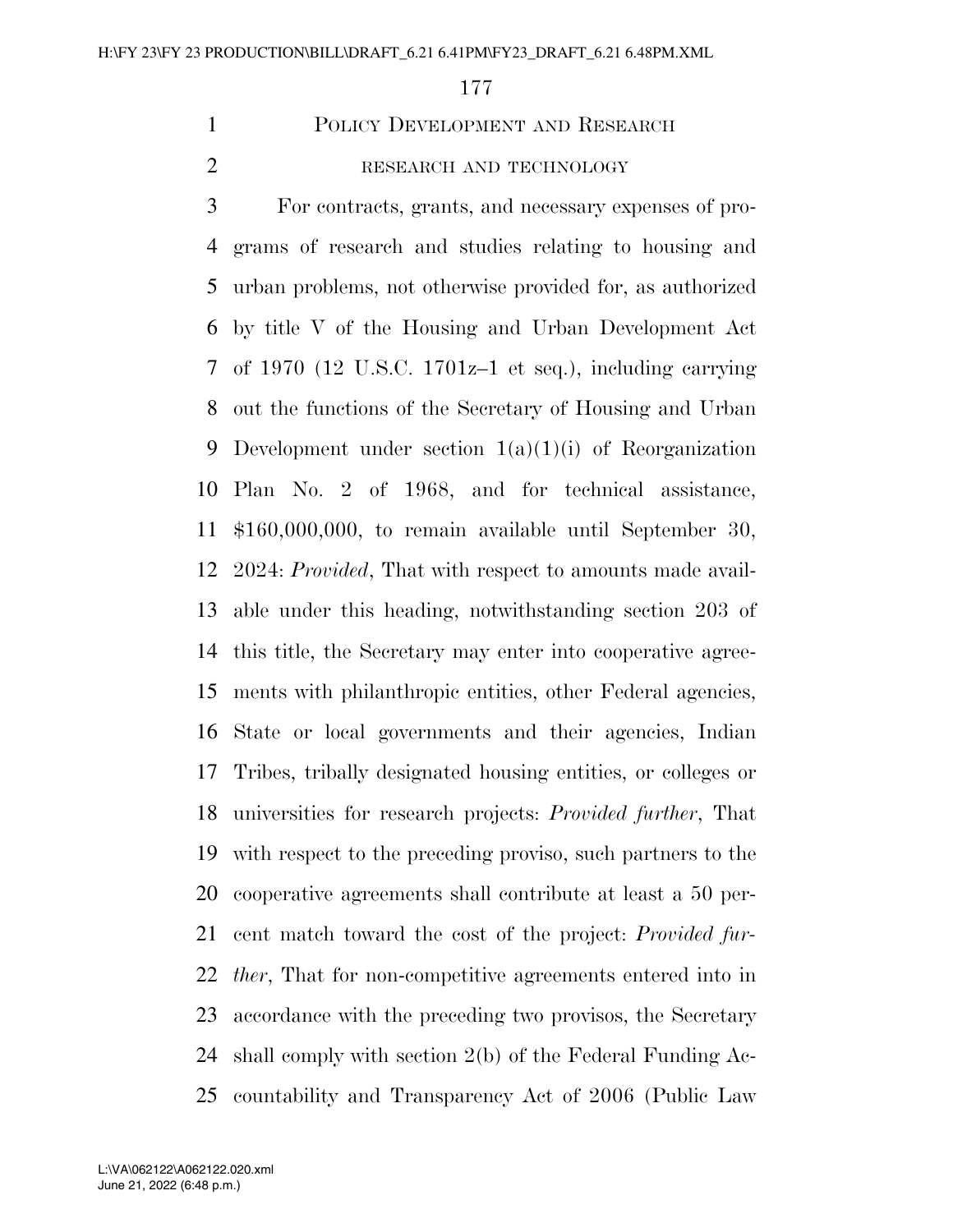109–282, 31 U.S.C. note) in lieu of compliance with sec-2 tion  $102(a)(4)(C)$  of the Department of Housing and Urban Development Reform Act of 1989 (42 U.S.C.  $3545(a)(4)(C)$  with respect to documentation of award decisions: *Provided further*, That prior to obligation of technical assistance funding, the Secretary shall submit a plan to the House and Senate Committees on Appropria- tions on how the Secretary will allocate funding for this activity at least 30 days prior to obligation: *Provided fur- ther*, That none of the funds provided under this heading may be available for the doctoral dissertation research grant program: *Provided further*, That an additional \$20,000,000, to remain available until September 30, 2025, shall be for competitive grants to nonprofit or gov- ernmental entities to provide legal assistance (including assistance related to pretrial activities, trial activities, post-trial activities and alternative dispute resolution) at no cost to eligible low-income tenants at risk of or subject to eviction: *Provided further*, That in awarding grants under the preceding proviso, the Secretary shall give pref- erence to applicants that include a marketing strategy for residents of areas with high rates of eviction, have experi- ence providing no-cost legal assistance to low-income indi- viduals, including those with limited English proficiency or disabilities, and have sufficient capacity to administer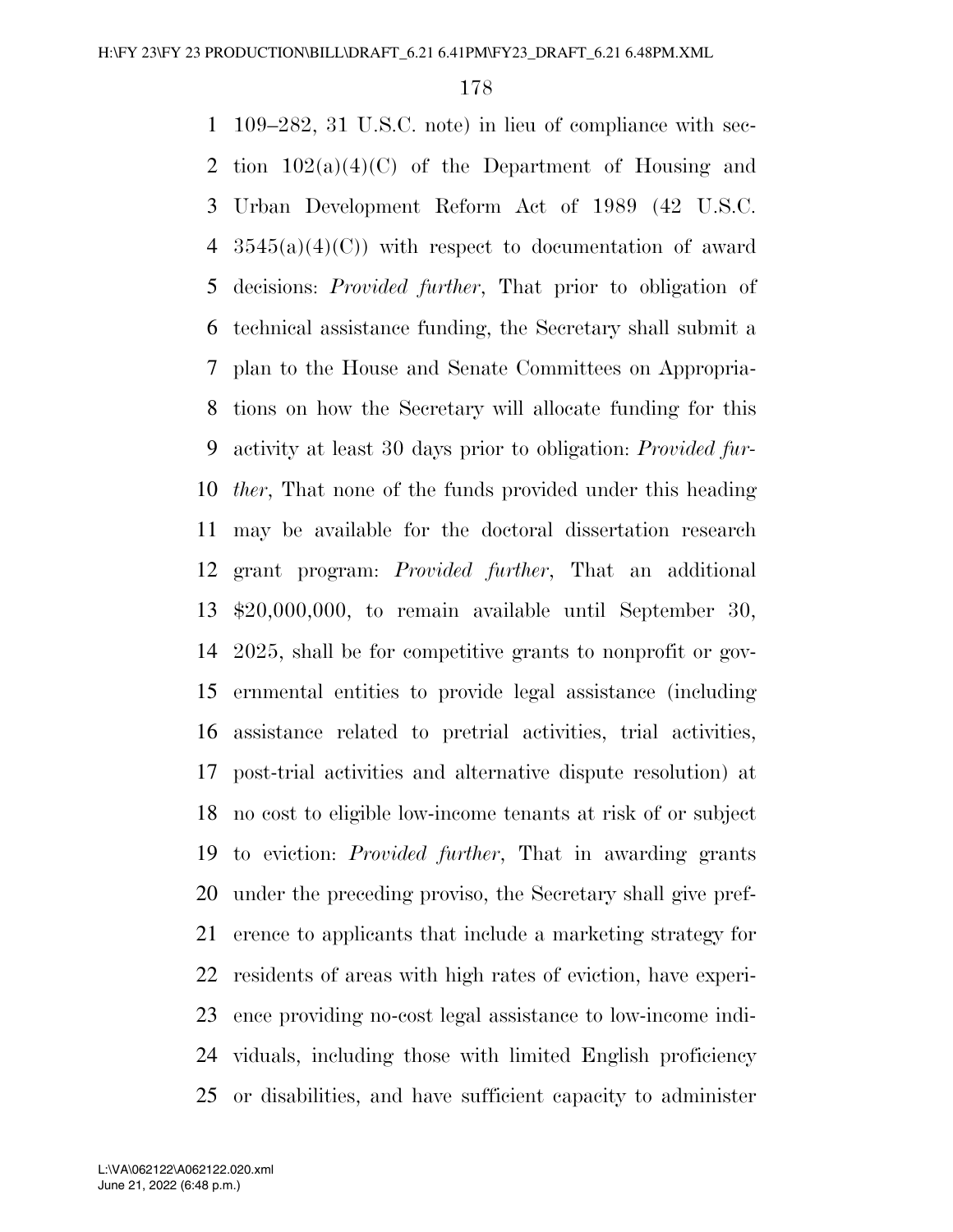such assistance, and may select unfunded or partially funded eligible applicants identified in the previous com- petition: *Provided further*, That the Secretary shall ensure, to the extent practicable, that the proportion of eligible tenants living in rural areas who will receive legal assist- ance with grant funds made available under this heading is not less than the overall proportion of eligible tenants who live in rural areas.

# FAIR HOUSING AND EQUAL OPPORTUNITY 10 FAIR HOUSING ACTIVITIES

 For contracts, grants, and other assistance, not oth- erwise provided for, as authorized by title VIII of the Civil Rights Act of 1968 (42 U.S.C. 3601 et seq.), and section 561 of the Housing and Community Development Act of 1987 (42 U.S.C. 3616a), \$86,000,000, to remain available until September 30, 2024: *Provided*, That notwithstanding section 3302 of title 31, United States Code, the Secretary may assess and collect fees to cover the costs of the Fair Housing Training Academy, and may use such funds to develop on-line courses and provide such training: *Pro- vided further*, That none of the funds made available under this heading may be used to lobby the executive or legisla- tive branches of the Federal Government in connection with a specific contract, grant, or loan: *Provided further*, That of the funds made available under this heading,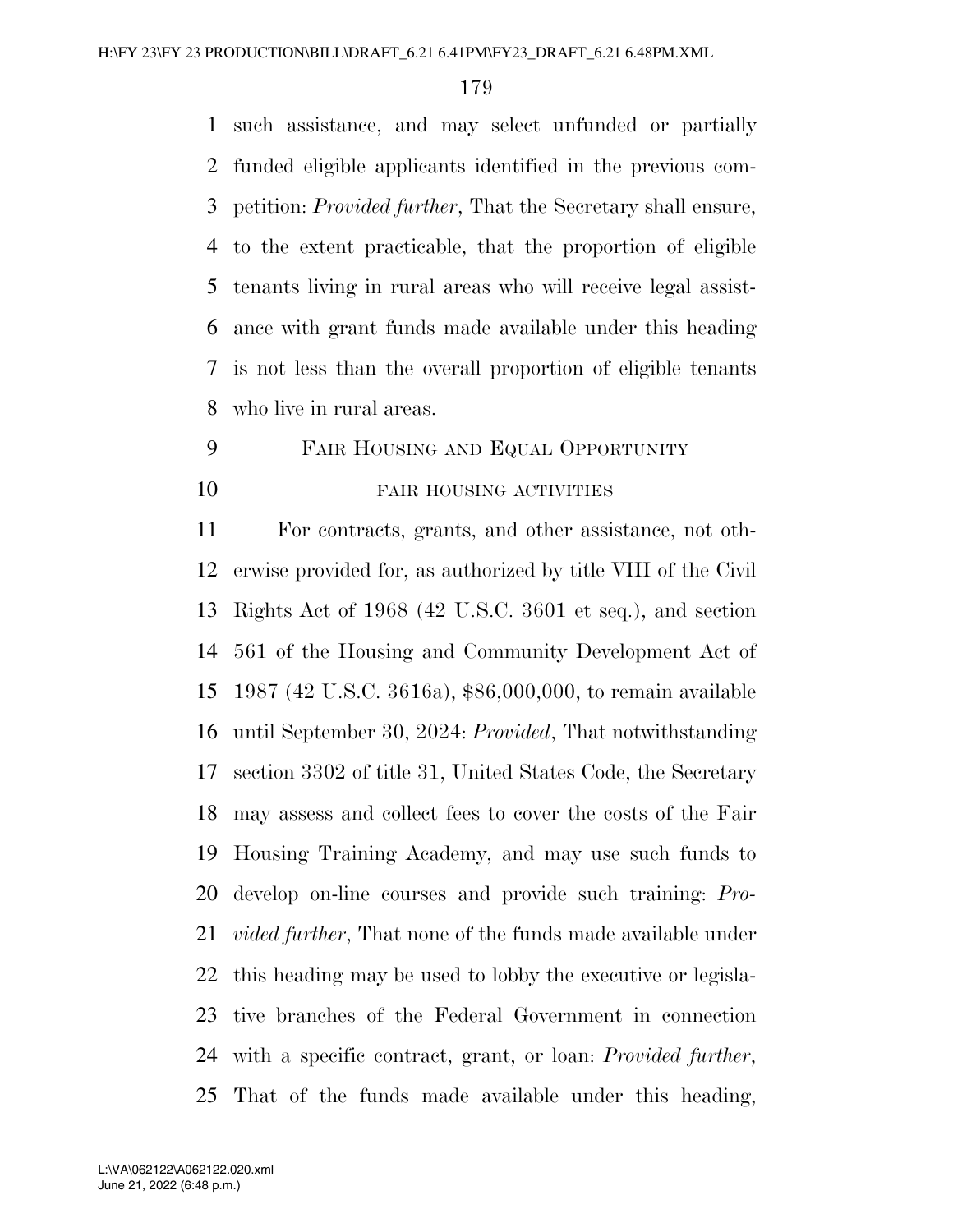| 1              | $$1,000,000$ shall be available to the Secretary for the cre-                 |
|----------------|-------------------------------------------------------------------------------|
| 2              | ation and promotion of translated materials and other pro-                    |
| 3              | grams that support the assistance of persons with limited                     |
| $\overline{4}$ | English proficiency in utilizing the services provided by                     |
| 5              | the Department of Housing and Urban Development.                              |
| 6              | OFFICE OF LEAD HAZARD CONTROL AND HEALTHY                                     |
| 7              | <b>HOMES</b>                                                                  |
| 8              | LEAD HAZARD REDUCTION                                                         |
| 9              | (INCLUDING TRANSFER OF FUNDS)                                                 |
| 10             | For the Lead Hazard Reduction Program, as author-                             |
| 11             | ized by section 1011 of the Residential Lead-Based Paint                      |
| 12             | Hazard Reduction Act of 1992 (42 U.S.C. 4852), the                            |
| 13             | Healthy Homes Initiative, pursuant to sections 501 and                        |
| 14             | 502 of the Housing and Urban Development Act of 1970                          |
| 15             | $(12 \text{ U.S.C. } 1701z-1 \text{ and } 1701z-2)$ , and for related activi- |
| 16             | ties and assistance, $$415,000,000$ , to remain available                     |
| 17             | until September 30, 2025: Provided, That the amounts                          |
| 18             | made available under this heading are provided as follows:                    |
| 19             | $(1)$ \$290,000,000 shall be for the award of                                 |
| 20             | grants pursuant to such section 1011, of which not                            |
| 21             | less than $$95,000,000$ shall be provided to areas                            |
| 22             | with the highest lead-based paint abatement needs;                            |
| 23             | $(2)$ \$85,000,000 shall be for the Healthy                                   |
| 24             | Homes Initiative, pursuant to sections 501 and 502                            |
| 25             | of the Housing and Urban Development Act of                                   |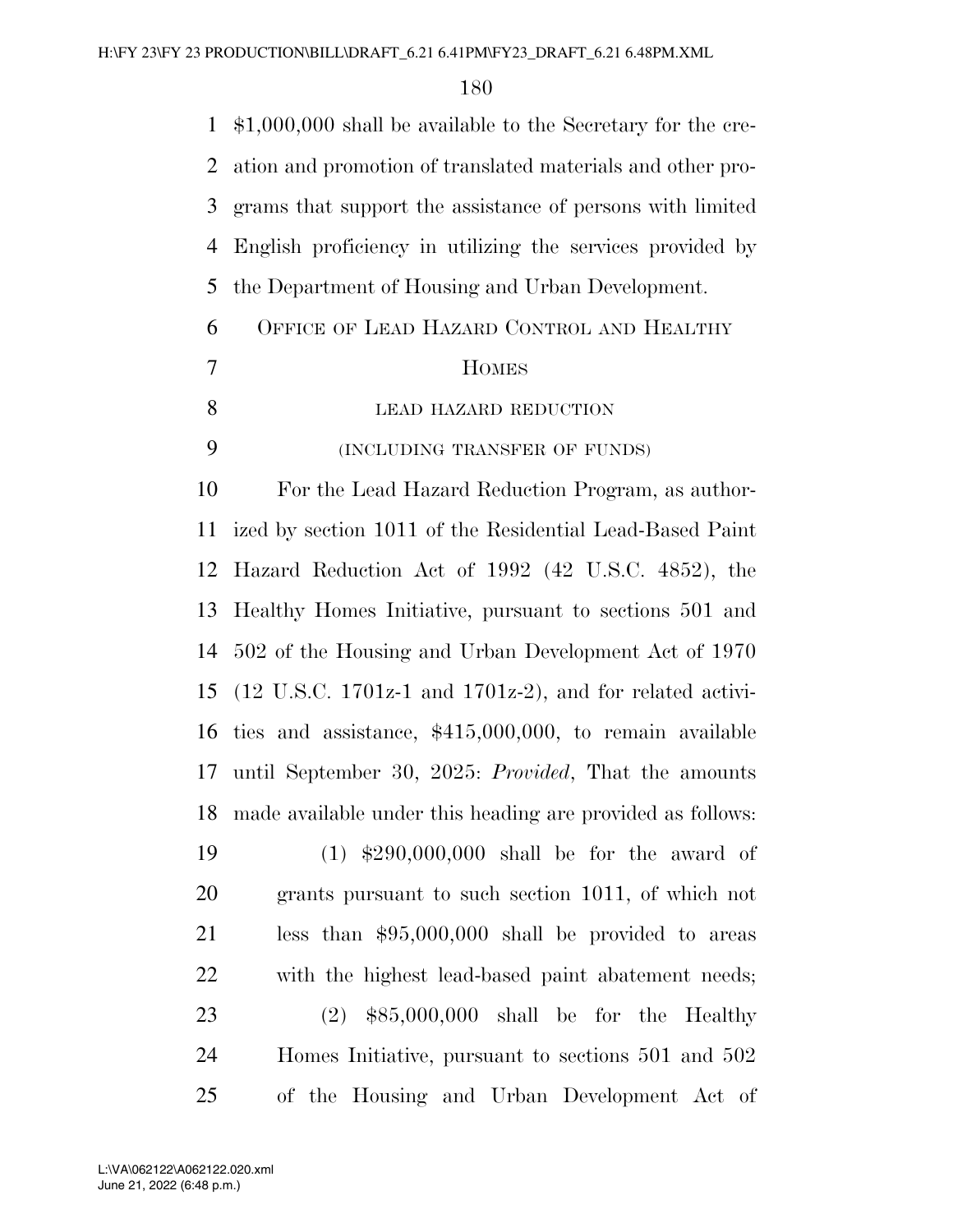1970, which shall include research, studies, testing, and demonstration efforts, including education and outreach concerning lead-based paint poisoning and other housing-related diseases and hazards, and mitigating housing-related health and safety hazards in housing of low-income families, of which—

 $7 \quad (A) \text{ $5,000,000 shall be for the implementation.}$  tation of projects in up to five communities that are served by both the Healthy Homes Initia-10 tive and the Department of Energy weatheriza- tion programs to demonstrate whether the co- ordination of Healthy Homes remediation ac- tivities with weatherization activities achieves cost savings and better outcomes in improving the safety and quality of homes; and

 (B) \$10,000,000 shall be for grants to ex- perienced non-profit organizations, States, local governments, or public housing agencies for safety and functional home modification repairs and renovations to meet the needs of low-in- come elderly homeowners to enable them to re- main in their primary residence: *Provided*, That of the total amount made available under this subparagraph no less than \$3,000,000 shall be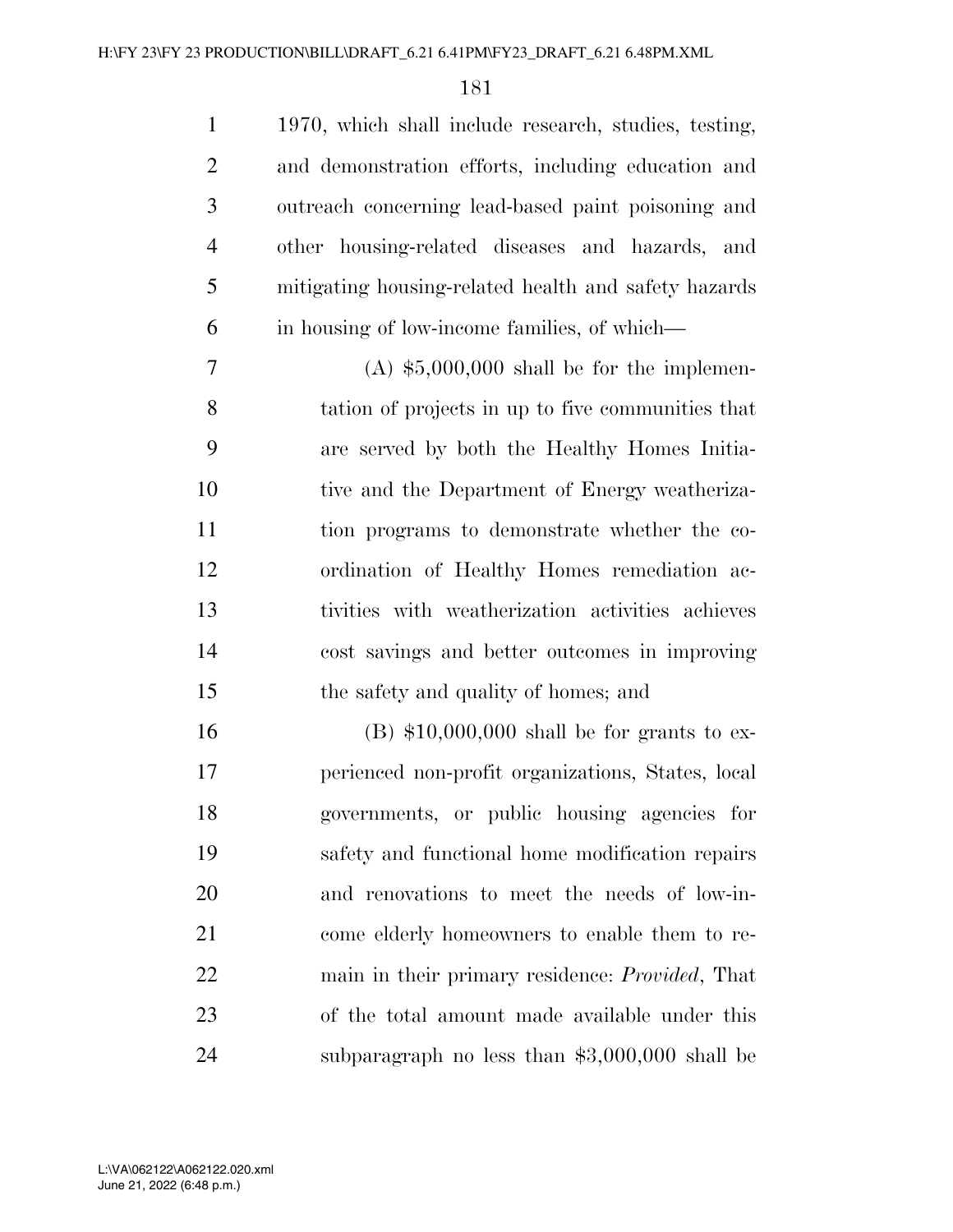available to meet such needs in communities with substantial rural populations;

 $3 \tag{3} 3,000,000$  shall be for the award of grants and contracts for research pursuant to sections 1051 and 1052 of the Residential Lead-Based Paint Haz- ard Reduction Act of 1992 (42 U.S.C. 4854, 4854a);

8 (4) Up to  $\text{\$2,000,000}$  in total of the amounts made available under paragraphs (2) and (3) may be transferred to the heading ''Research and Tech- nology'' for the purposes of conducting research and studies and for use in accordance with the provisos under that heading for non-competitive agreements;

 (5) \$30,000,000 shall be for a lead-risk assess- ment demonstration for public housing agencies to conduct lead hazard screenings or lead-risk assess- ments during housing quality standards inspections of units in which a family receiving assistance under section 8(o) of the U.S. Housing Act of 1937 (42 U.S.C. 1437f(o)) resides or expects to reside, and has or expects to have a child under age 6 residing in the unit, while preserving rental housing avail-ability and affordability; and

 (6) \$5,000,000 shall be for grants for a radon testing and mitigation safety demonstration program

June 21, 2022 (6:48 p.m.) L:\VA\062122\A062122.020.xml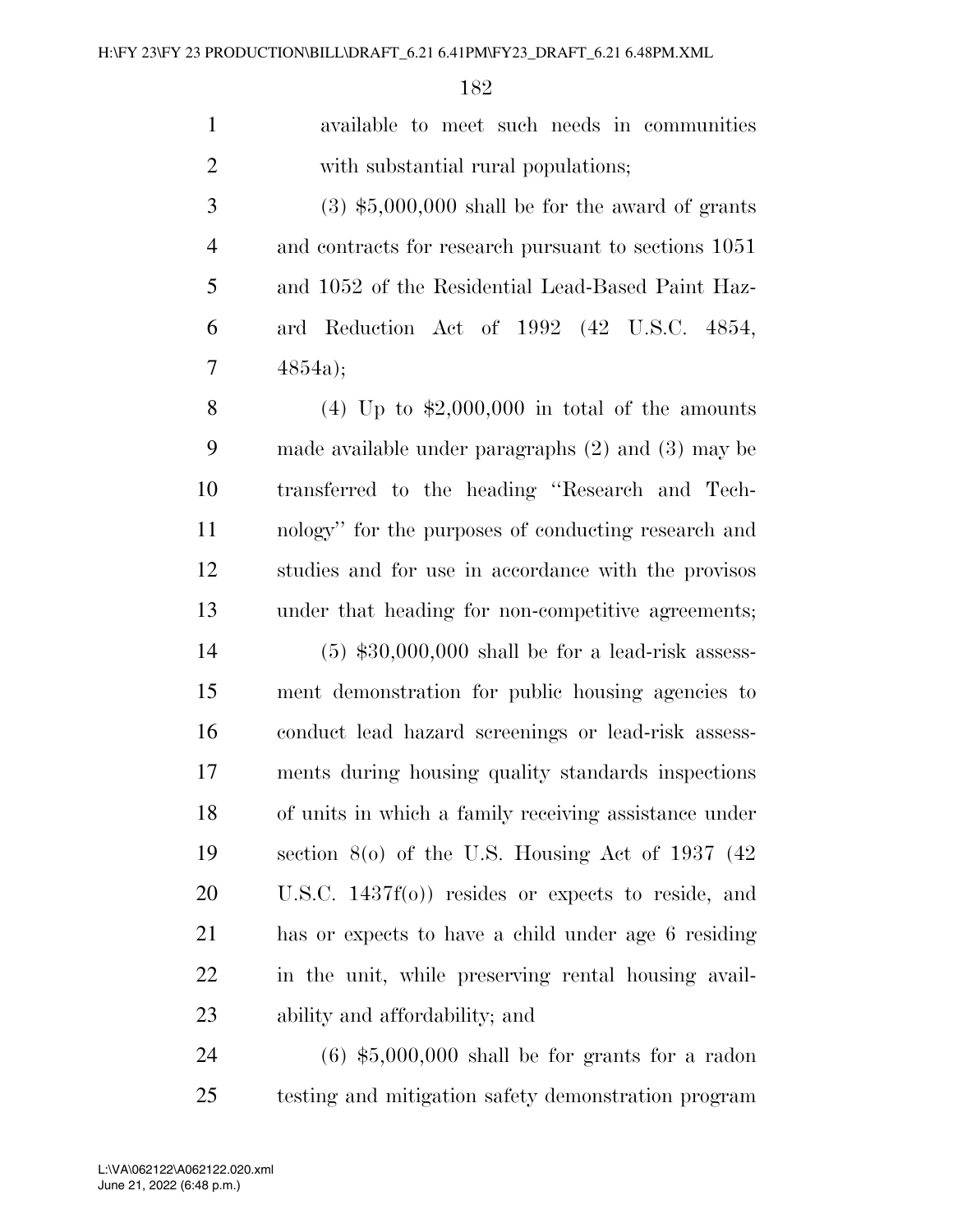(the radon demonstration) in public housing: *Pro- vided*, That the testing method, mitigation method, or action level used under the radon demonstration shall be as specified by applicable state or local law, if such law is more protective of human health or the environment than the method or level specified by the Secretary:

 *Provided further*, That for purposes of environmental re- view, pursuant to the National Environmental Policy Act of 1969 (42 U.S.C. 4321 et seq.) and other provisions of law that further the purposes of such Act, a grant under the Healthy Homes Initiative, or the Lead Technical Stud- ies program, or other demonstrations or programs under this heading or under prior appropriations Acts for such purposes under this heading, or under the heading ''Hous- ing for the Elderly'' under prior Appropriations Acts, shall be considered to be funds for a special project for purposes of section 305(c) of the Multifamily Housing Property Disposition Reform Act of 1994: *Provided further*, That each applicant for a grant or cooperative agreement under this heading shall certify adequate capacity that is accept- able to the Secretary to carry out the proposed use of funds pursuant to a notice of funding opportunity: *Pro- vided further*, That amounts made available under this heading, except for amounts in paragraphs (2)(B) for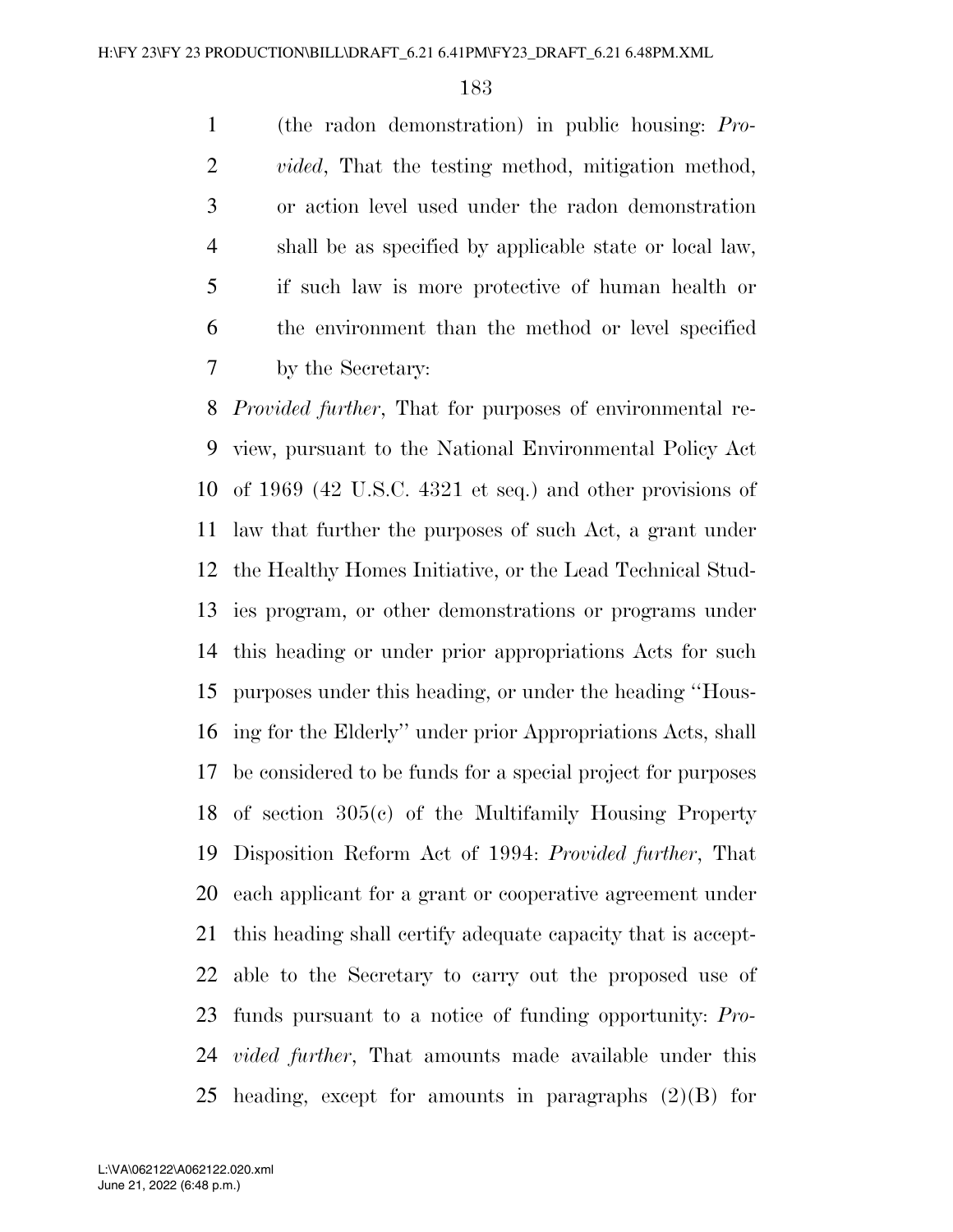home modification repairs and renovations, in this or prior appropriations Acts, still remaining available, may be used for any purpose under this heading notwithstanding the purpose for which such amounts were appropriated if a program competition is undersubscribed and there are other program competitions under this heading that are oversubscribed.

## 8 INFORMATION TECHNOLOGY FUND

 For Department-wide and program-specific informa- tion technology systems and infrastructure, \$382,000,000, to remain available until September 30, 2025, of which up to \$16,746,000 shall be for development, moderniza- tion, and enhancement projects, including planning for such projects: *Provided*, That not more than 10 percent of the funds made available under this heading for devel- opment, modernization, and enhancement may be obli- gated until the Secretary submits and the House and Sen-ate Committees on Appropriations approve a plan that—

- (1) identifies for each development, moderniza- tion, and enhancement project to be funded from available balances, including carryover—
- (A) plain language summaries of the project scope;
- (B) the estimated total project cost; and (C) key milestones to be met; and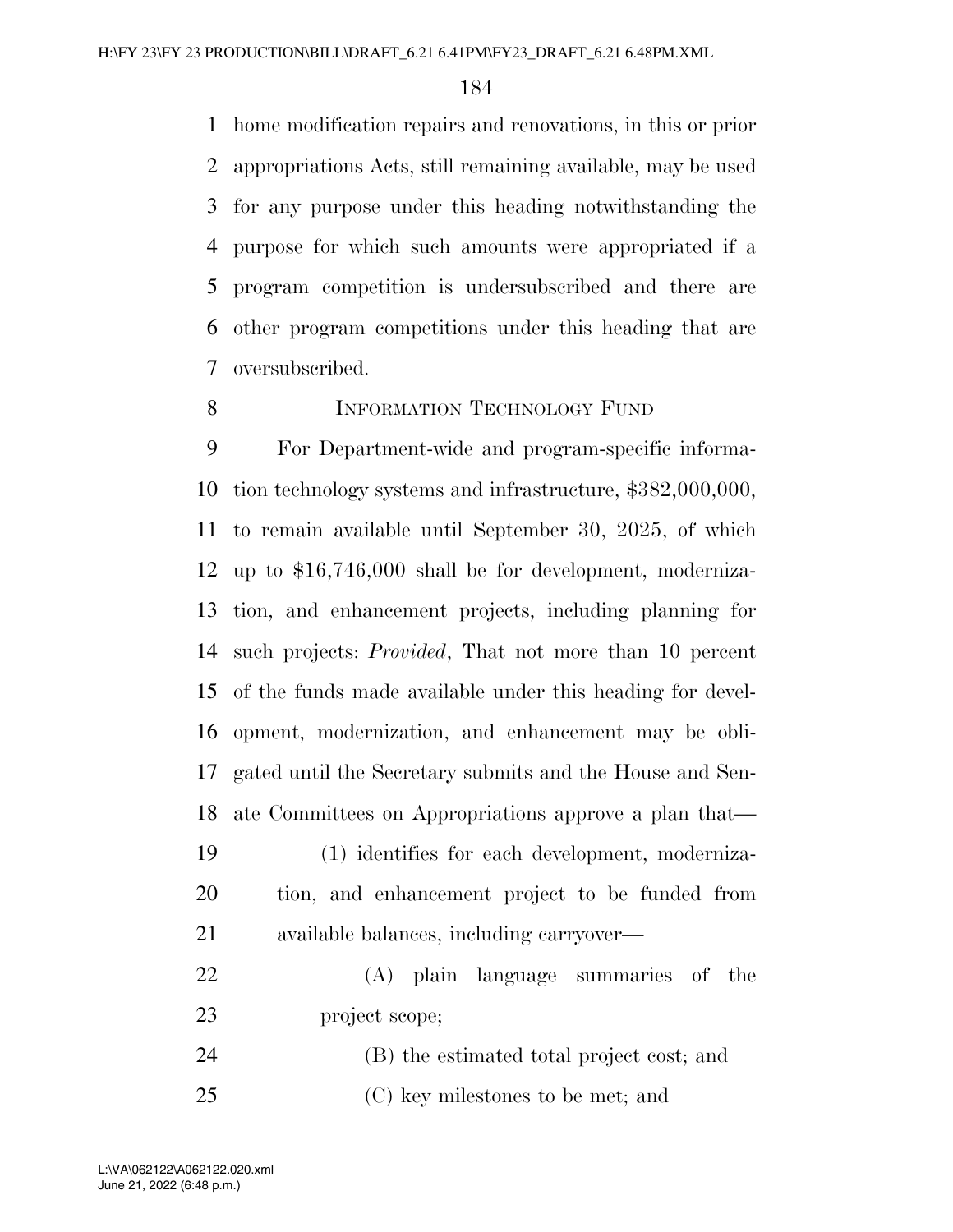| $\mathbf{1}$   | (2) identifies for each major modernization                 |
|----------------|-------------------------------------------------------------|
| $\overline{2}$ | project—                                                    |
| 3              | (A) the functional and performance capa-                    |
| $\overline{4}$ | bilities to be delivered and the mission benefits           |
| 5              | to be realized;                                             |
| 6              | (B) the estimated life-cycle cost;                          |
| 7              | (C) key milestones to be met through the                    |
| 8              | project end date, including any identified sys-             |
| 9              | tem decommissioning;                                        |
| 10             | (D) a description of the procurement strat-                 |
| 11             | egy and governance structure for the project                |
| 12             | and the number of HUD staff and contractors                 |
| 13             | supporting the project; and                                 |
| 14             | (E) certification from the Chief Informa-                   |
| 15             | tion Officer that each project is compliant with            |
| 16             | the Department's enterprise architecture, life-             |
| 17             | cycle management and capital planning and in-               |
| 18             | vestment control requirements:                              |
| 19             | <i>Provided further</i> , That not later than 30 days after |
| 20             | the end of each quarter, the Secretary shall submit         |
| 21             | an updated report to the Committees on Appropria-           |
| 22             | tions of the House of Representatives and the Sen-          |
| 23             | ate summarizing the status, cost and plan for all           |
| 24             | modernization projects; and for each major mod-             |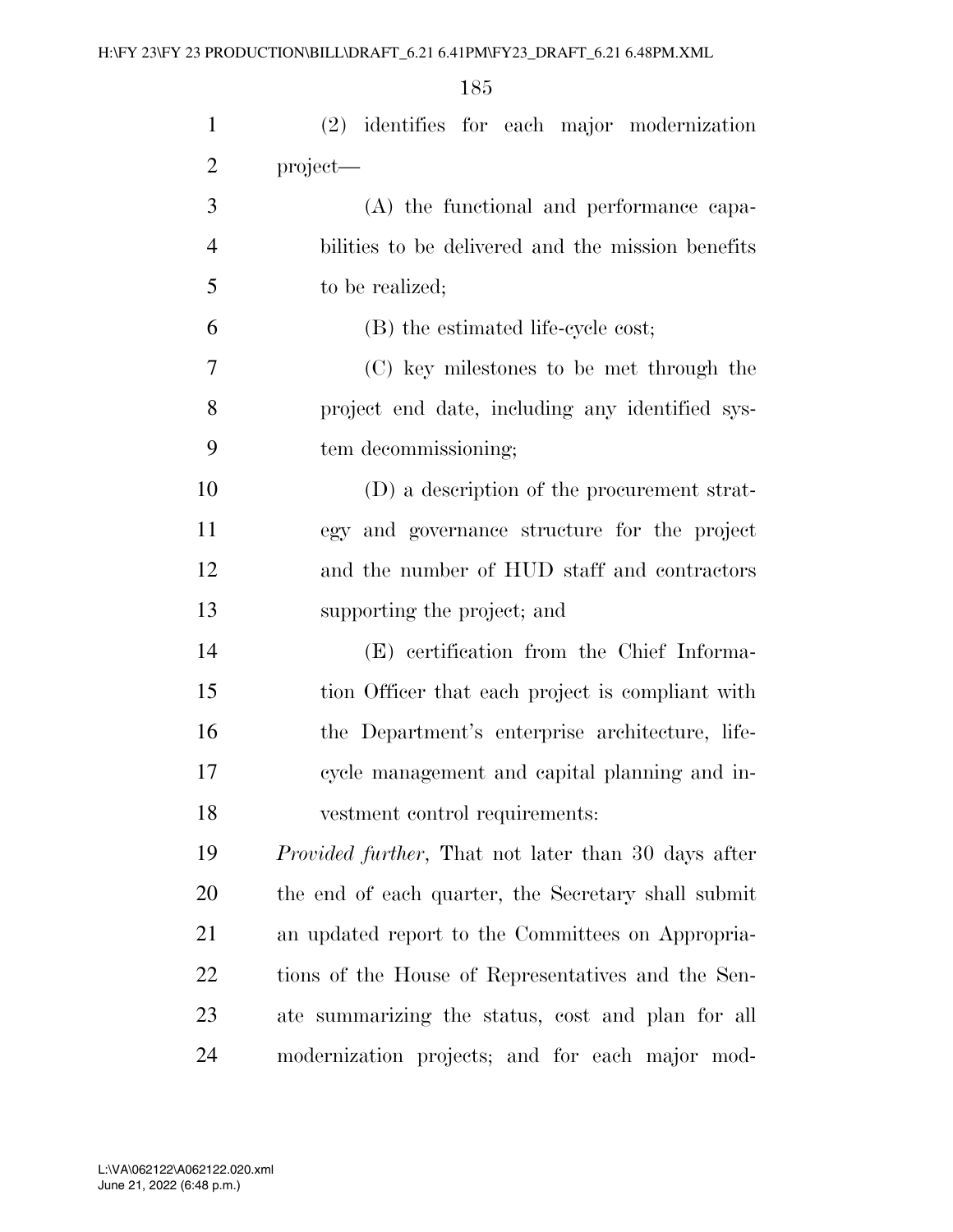ernization project with an approved project plan, identifying— (1) results and actual expenditures of the prior quarter; (2) any variances in cost, schedule (including procurement), or functionality from the previously approved project plan, reasons for such variances and estimated impact on total life-cycle costs; and (3) risks and mitigation strategies associated with ongoing work. 11 OFFICE OF INSPECTOR GENERAL For necessary salaries and expenses of the Office of

 Inspector General in carrying out the Inspector General Act of 1978, as amended, \$140,000,000: *Provided*, That the Inspector General shall have independent authority over all personnel and acquisition issues within this office. GENERAL PROVISIONS—DEPARTMENT OF HOUSING AND

- URBAN DEVELOPMENT
- (INCLUDING TRANSFER OF FUNDS)
- 20 (INCLUDING RESCISSION)

 SEC. 201. Fifty percent of the amounts of budget au- thority, or in lieu thereof 50 percent of the cash amounts associated with such budget authority, that are recaptured from projects described in section 1012(a) of the Stewart B. McKinney Homeless Assistance Amendments Act of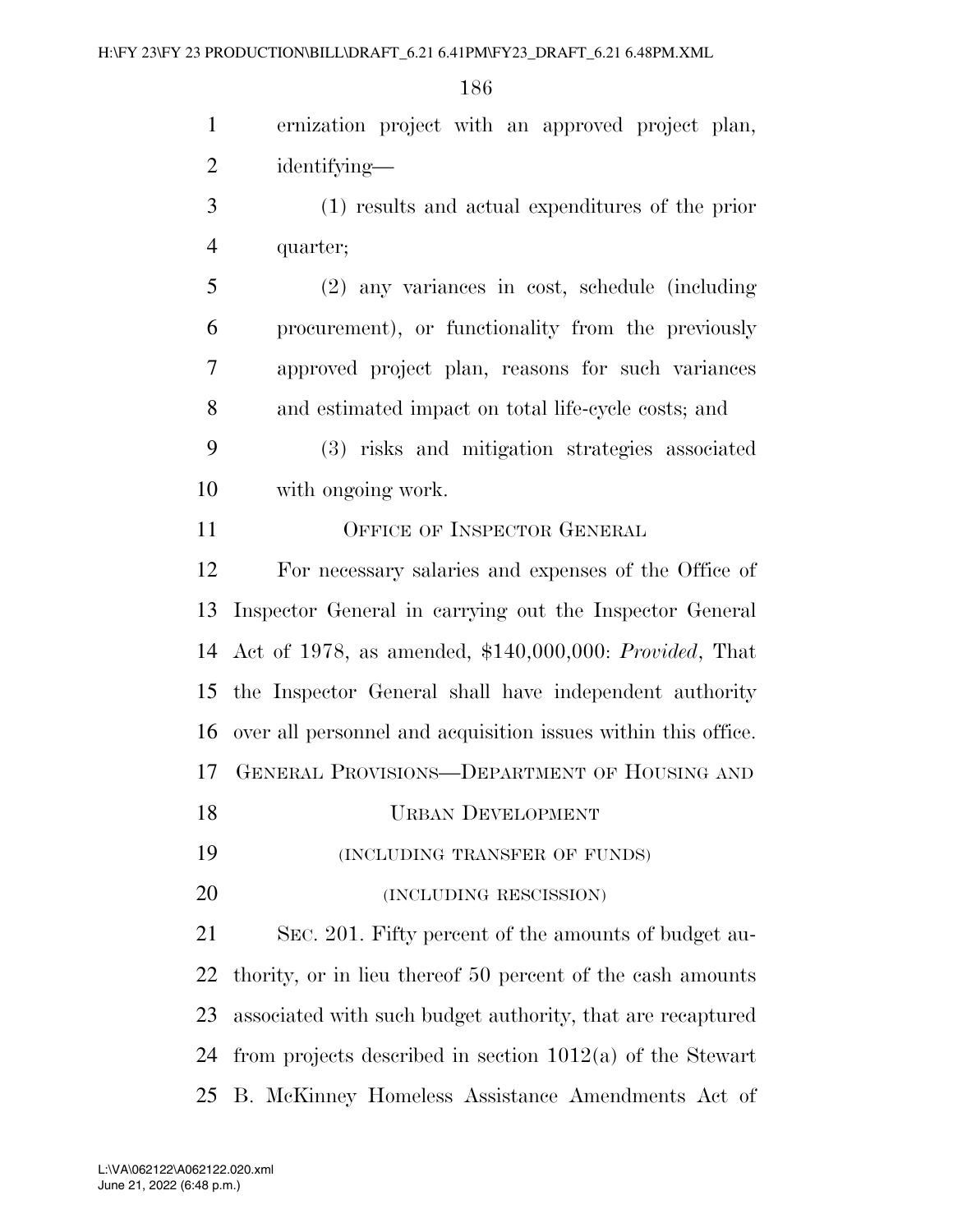1988 (42 U.S.C. 1437f note) shall be rescinded or in the case of cash, shall be remitted to the Treasury, and such amounts of budget authority or cash recaptured and not rescinded or remitted to the Treasury shall be used by State housing finance agencies or local governments or local housing agencies with projects approved by the Sec- retary of Housing and Urban Development for which set- tlement occurred after January 1, 1992, in accordance with such section. Notwithstanding the previous sentence, the Secretary may award up to 15 percent of the budget authority or cash recaptured and not rescinded or remitted to the Treasury to provide project owners with incentives to refinance their project at a lower interest rate.

 SEC. 202. None of the funds made available by this Act may be used to investigate or prosecute under the Fair Housing Act any otherwise lawful activity engaged in by one or more persons, including the filing or maintaining of a nonfrivolous legal action, that is engaged in solely for the purpose of achieving or preventing action by a Gov- ernment official or entity, or a court of competent jurisdic-tion.

 SEC. 203. Except as explicitly provided in law, any grant, cooperative agreement or other assistance made pursuant to title II of this Act shall be made on a competi-tive basis and in accordance with section 102 of the De-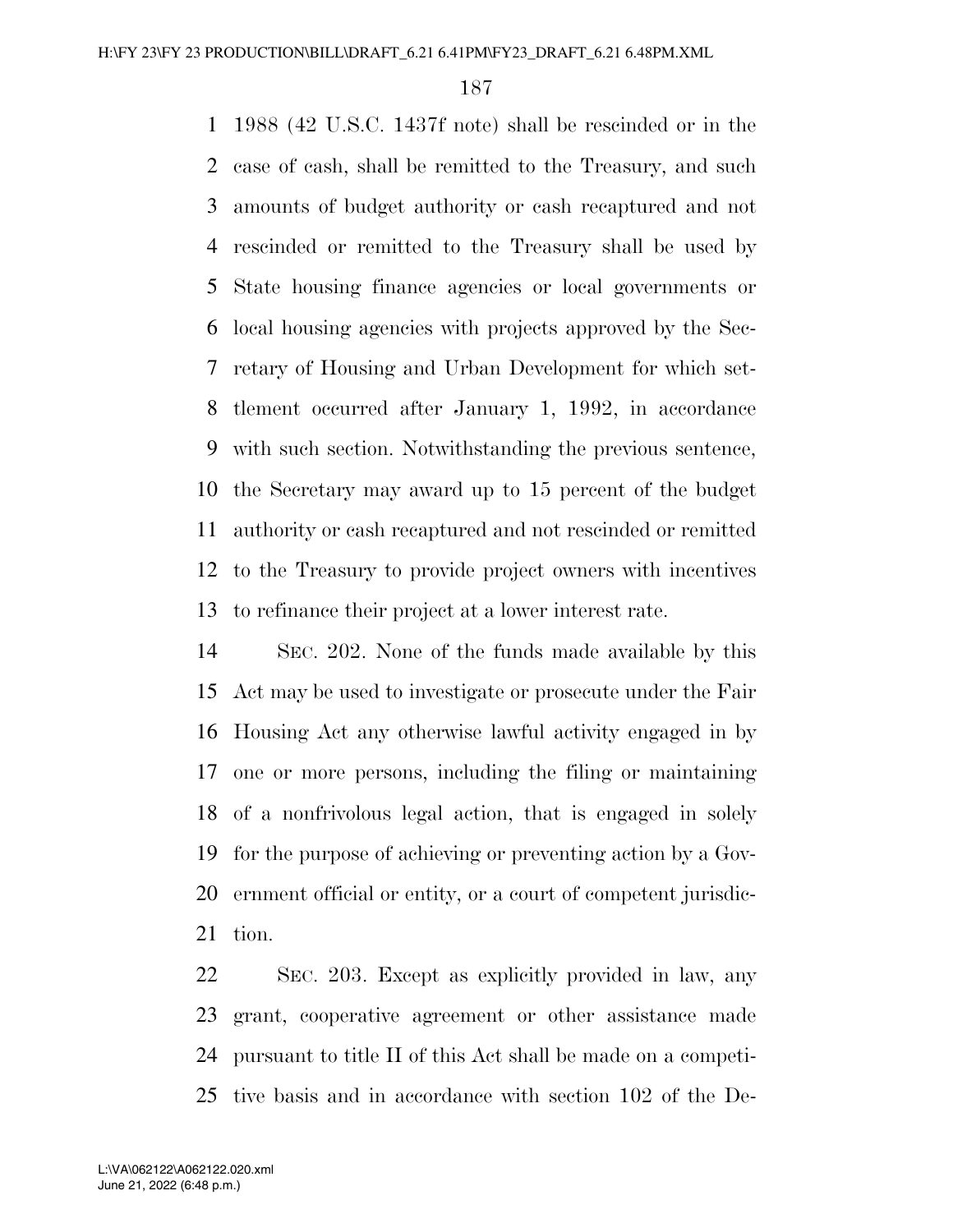partment of Housing and Urban Development Reform Act of 1989 (42 U.S.C. 3545).

 SEC. 204. Section 7 of the Department of Housing and Urban Development Act (42 U.S.C. 3535) is amended by adding at the end the following new subsection:

 "(u)(1) Funds of the Department of Housing and Urban Development subject to the Government Corpora- tion Control Act shall be available, without regard to the limitations on administrative expenses, for legal services on a contract or fee basis, and for utilizing and making payment for services and facilities of the Federal National Mortgage Association, Government National Mortgage As- sociation, Federal Home Loan Mortgage Corporation, Federal Financing Bank, Federal Reserve banks or any member thereof, Federal Home Loan banks, and any in- sured bank within the meaning of the Federal Deposit In- surance Corporation Act, as amended (12 U.S.C. 1811– 1).

 ''(2) Corporations and agencies of the De- partment of Housing and Urban Development which are subject to chapter 91 of title 31, United States Code, are hereby authorized to make such expenditures, within the limits of funds and borrowing authority available to each such corporation or agency and in accordance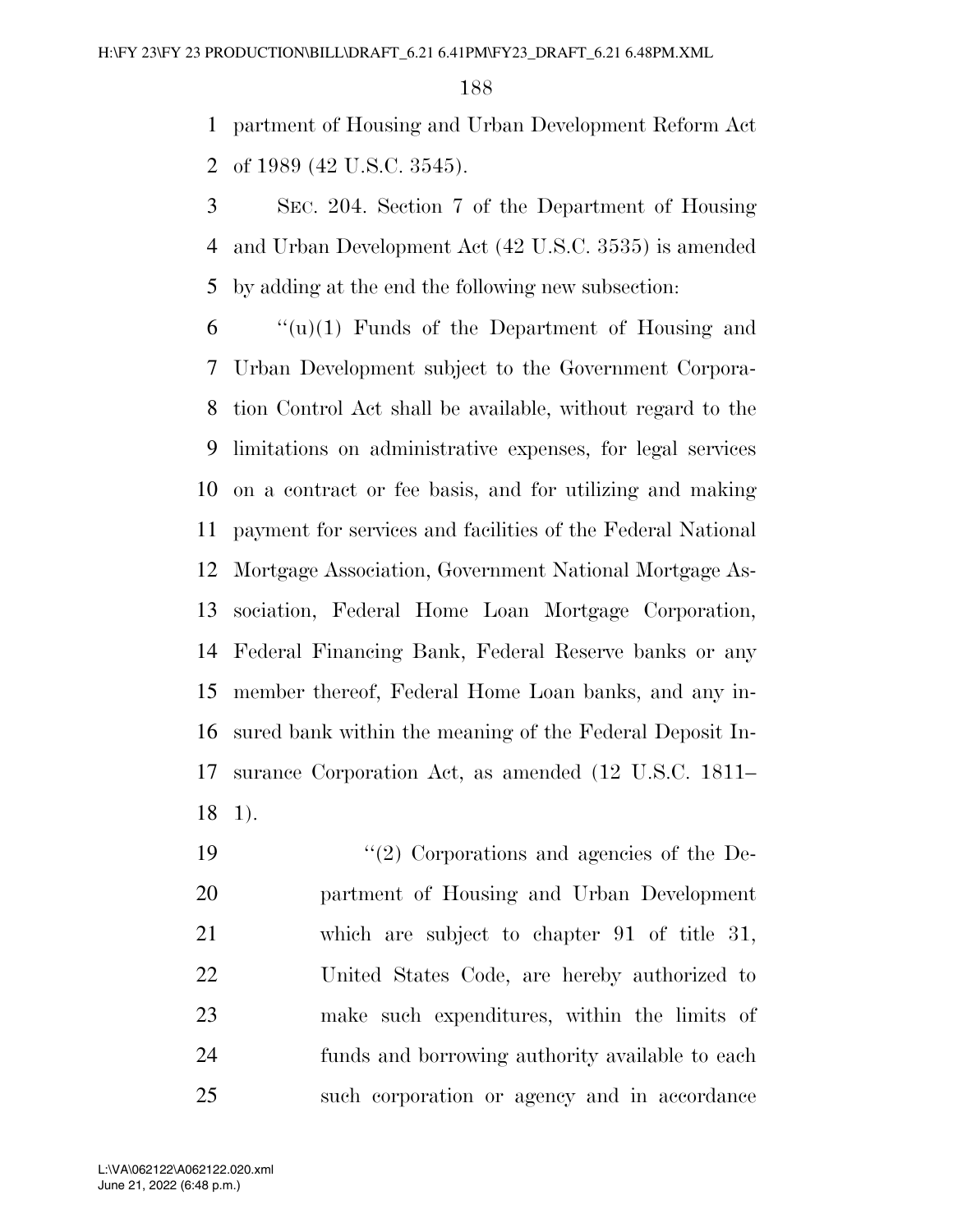with law, and to make such contracts and com- mitments without regard to fiscal year limita- tions as provided by section 9104 of such title as may be necessary in carrying out the pro- grams set forth in the budget for such corpora- tion or agency except as hereinafter provided: *Provided*, That collections of these corporations and agencies may be used for new loan or mort- gage purchase commitments only to the extent expressly provided for in an appropriations Act (unless such loans are in support of other forms of assistance provided for in appropriations Acts), except that this proviso shall not apply to the mortgage insurance or guaranty operations of these corporations, or where loans or mort- gage purchases are necessary to protect the fi- nancial interest of the United States Govern-ment.''.

 SEC. 205. Unless otherwise provided for in this Act or through a reprogramming of funds, no part of any ap- propriation for the Department of Housing and Urban Development shall be available for any program, project or activity in excess of amounts set forth in the budget estimates submitted to Congress.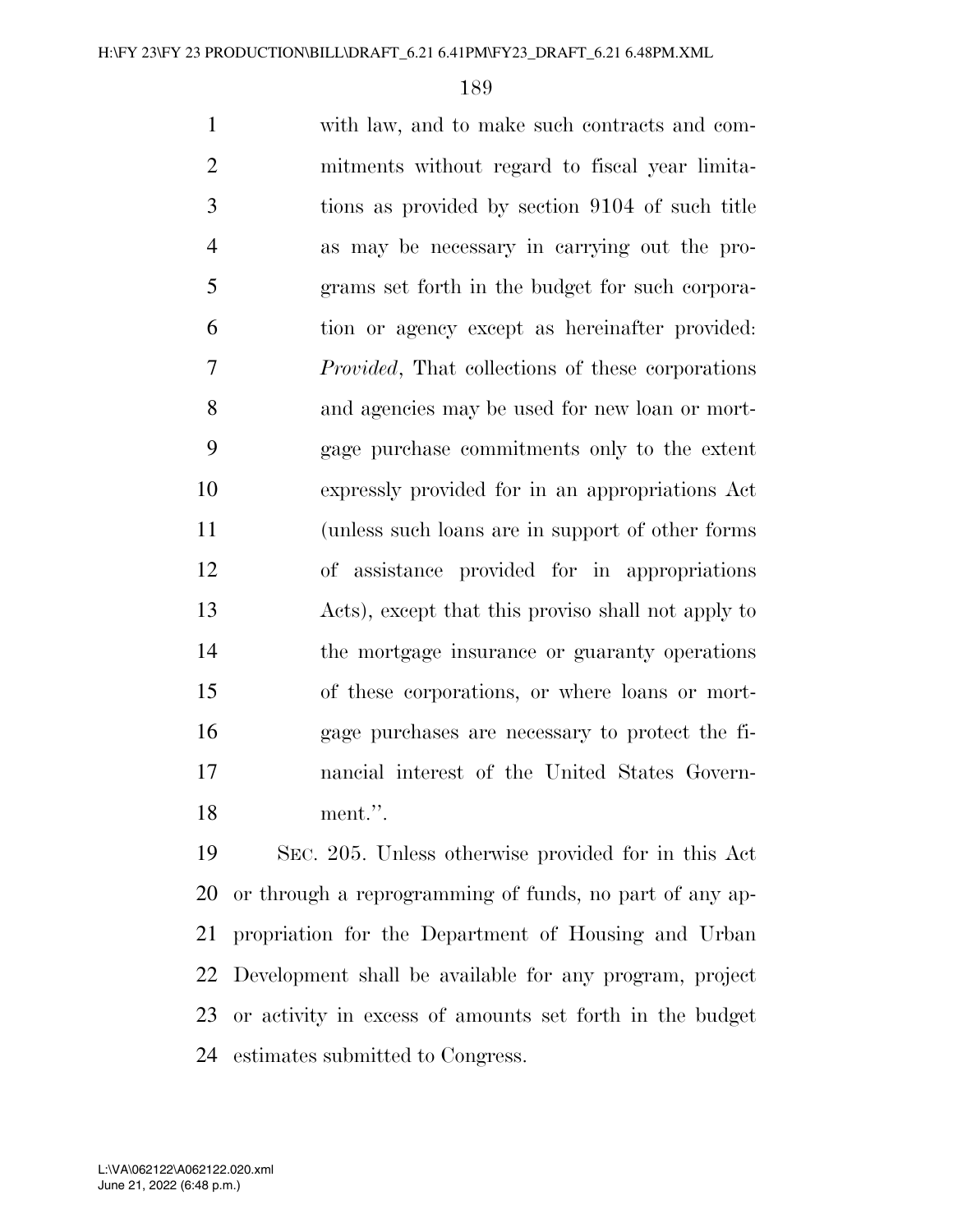SEC. 206. The Secretary shall provide quarterly re- ports to the House and Senate Committees on Appropria- tions regarding all uncommitted, unobligated, recaptured, and excess funds in each program and activity within the jurisdiction of the Department and shall submit addi- tional, updated budget information to these Committees upon request.

 SEC. 207. None of the funds made available by this title may be used for an audit of the Government National Mortgage Association that makes applicable requirements under the Federal Credit Reform Act of 1990 (2 U.S.C. 661 et seq.).

 SEC. 208. (a) Notwithstanding any other provision of law, subject to the conditions listed under this section, for fiscal years 2023 and 2024, the Secretary of Housing and Urban Development may authorize the transfer of some or all project-based assistance, debt held or insured by the Secretary and statutorily required low-income and very low-income use restrictions if any, associated with one or more multifamily housing project or projects to another multifamily housing project or projects.

 (b) PHASED TRANSFERS.—Transfers of project- based assistance under this section may be done in phases to accommodate the financing and other requirements re-lated to rehabilitating or constructing the project or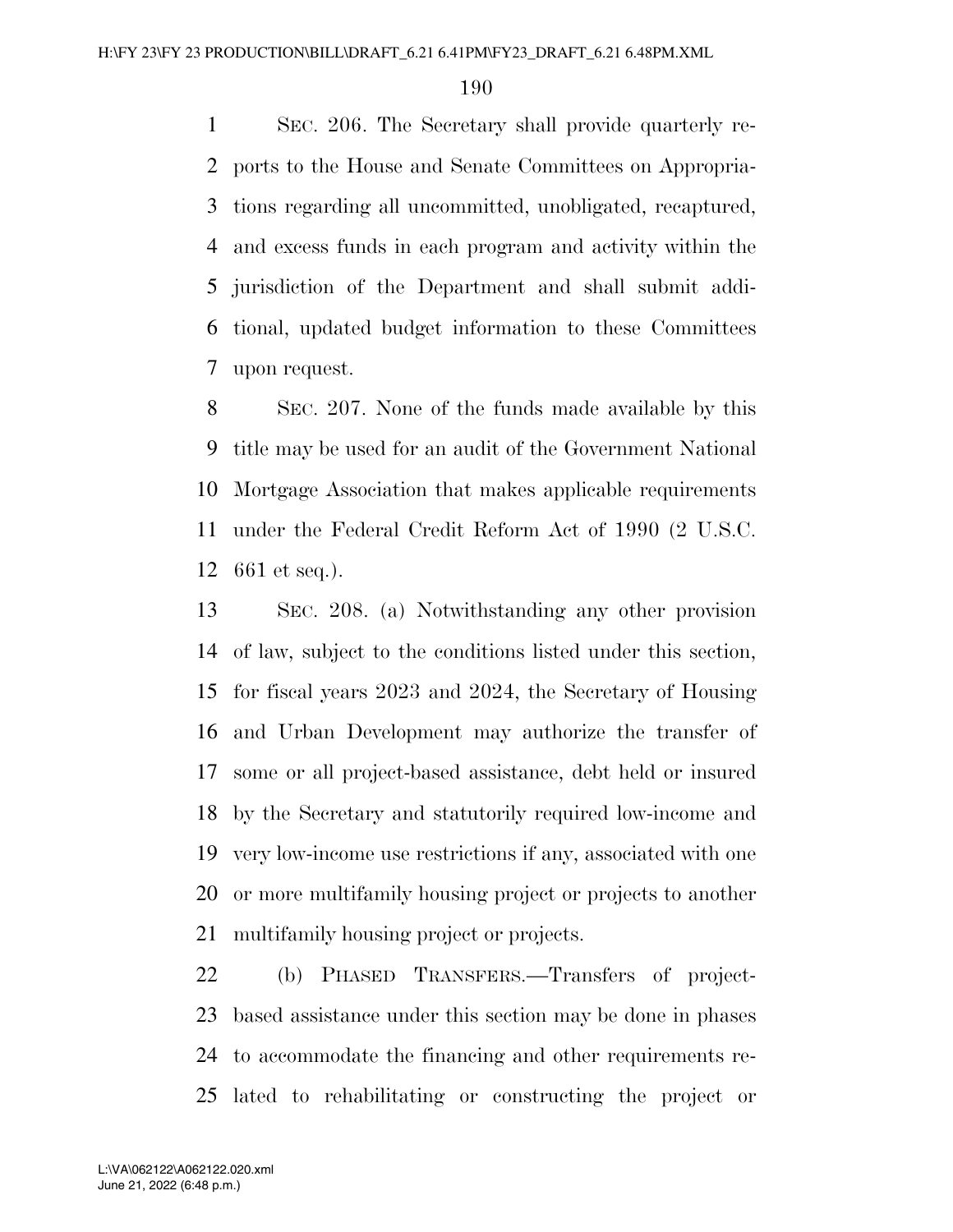projects to which the assistance is transferred, to ensure that such project or projects meet the standards under subsection (c).

 (c) The transfer authorized in subsection (a) is sub-ject to the following conditions:

(1) NUMBER AND BEDROOM SIZE OF UNITS.—

 (A) For occupied units in the transferring project: The number of low-income and very low-income units and the configuration (i.e., bedroom size) provided by the transferring project shall be no less than when transferred to the receiving project or projects and the net dollar amount of Federal assistance provided to the transferring project shall remain the same in the receiving project or projects.

 (B) For unoccupied units in the transfer- ring project: The Secretary may authorize a re- duction in the number of dwelling units in the receiving project or projects to allow for a re- configuration of bedroom sizes to meet current market demands, as determined by the Sec- retary and provided there is no increase in the project-based assistance budget authority.

 (2) The transferring project shall, as deter-mined by the Secretary, be either physically obsolete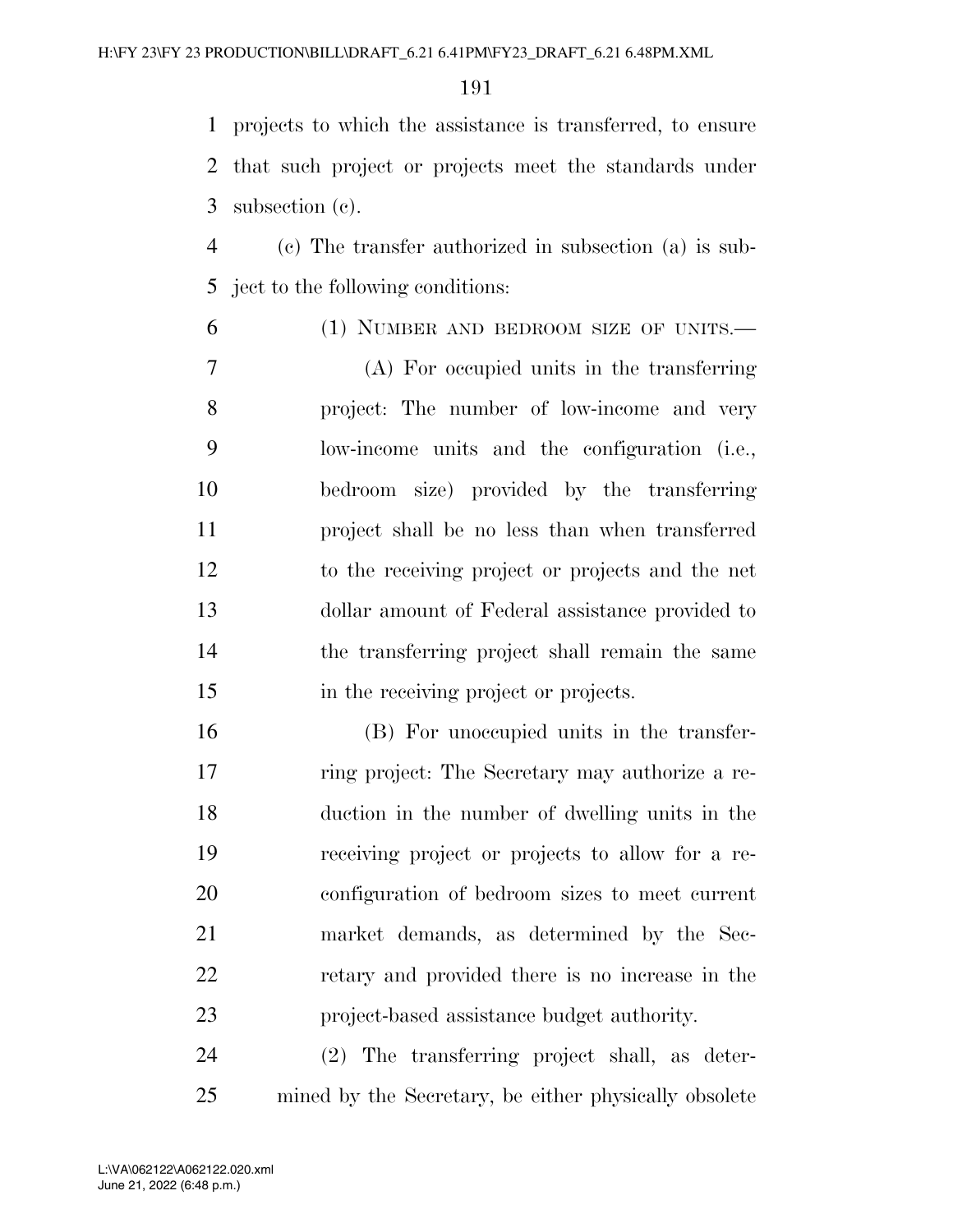or economically nonviable, or be reasonably expected to become economically nonviable when complying with state or Federal requirements for community integration and reduced concentration of individuals with disabilities.

 (3) The receiving project or projects shall meet or exceed applicable physical standards established by the Secretary.

 (4) The owner or mortgagor of the transferring project shall notify and consult with the tenants re- siding in the transferring project and provide a cer- tification of approval by all appropriate local govern-mental officials.

 (5) The tenants of the transferring project who remain eligible for assistance to be provided by the receiving project or projects shall not be required to vacate their units in the transferring project or projects until new units in the receiving project are available for occupancy.

 (6) The Secretary determines that this transfer is in the best interest of the tenants.

 (7) If either the transferring project or the re- ceiving project or projects meets the condition speci-24 fied in subsection  $(d)(2)(A)$ , any lien on the receiv-ing project resulting from additional financing ob-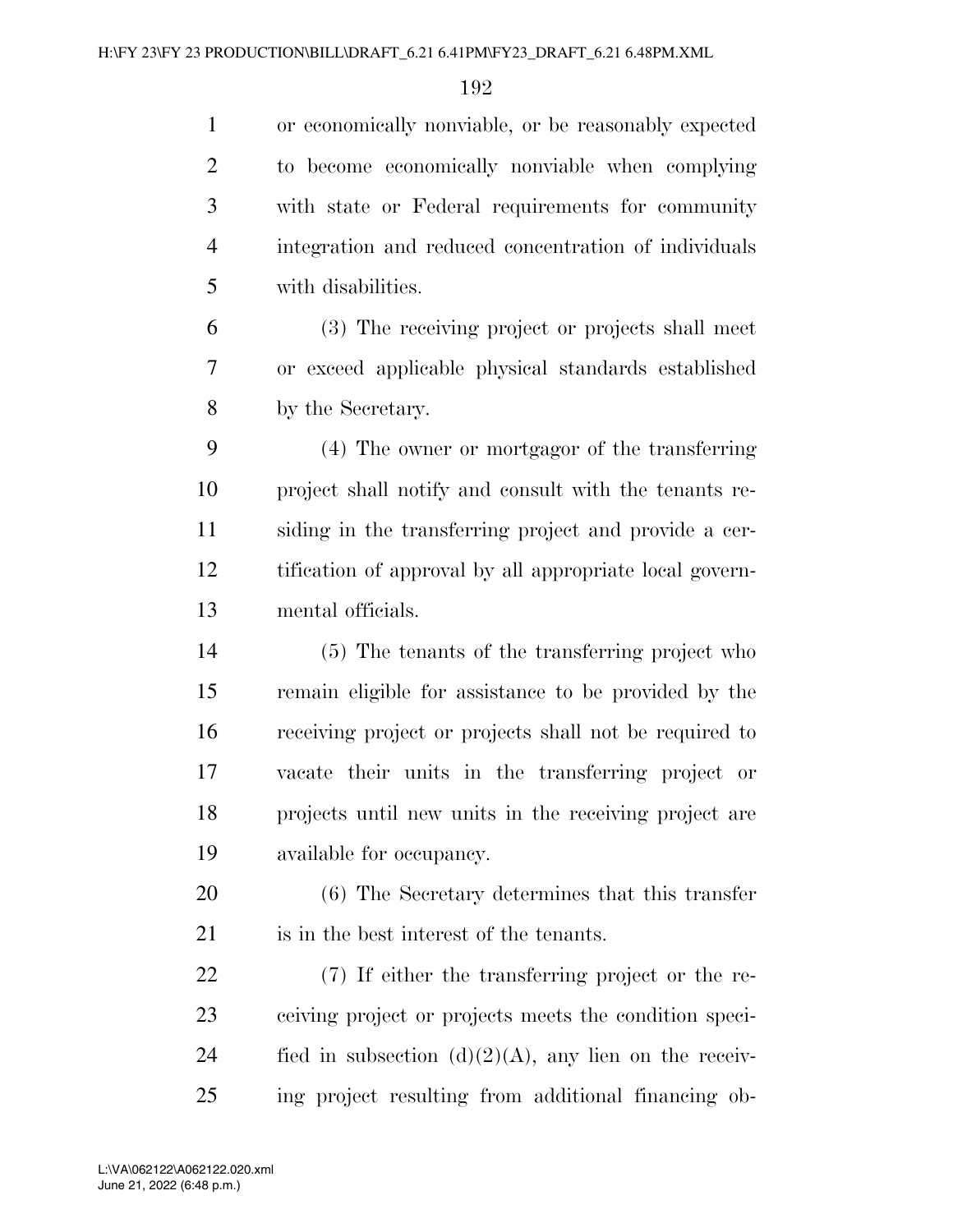tained by the owner shall be subordinate to any FHA-insured mortgage lien transferred to, or placed on, such project by the Secretary, except that the Secretary may waive this requirement upon deter- mination that such a waiver is necessary to facilitate the financing of acquisition, construction, and/or re-habilitation of the receiving project or projects.

 (8) If the transferring project meets the re-9 quirements of subsection  $(d)(2)$ , the owner or mort- gagor of the receiving project or projects shall exe- cute and record either a continuation of the existing use agreement or a new use agreement for the project where, in either case, any use restrictions in such agreement are of no lesser duration than the existing use restrictions.

 (9) The transfer does not increase the cost (as defined in section 502 of the Congressional Budget Act of 1974 (2 U.S.C. 661a)) of any FHA-insured mortgage, except to the extent that appropriations are provided in advance for the amount of any such increased cost.

22 (d) For purposes of this section—

 (1) the terms ''low-income'' and ''very low-in-come'' shall have the meanings provided by the stat-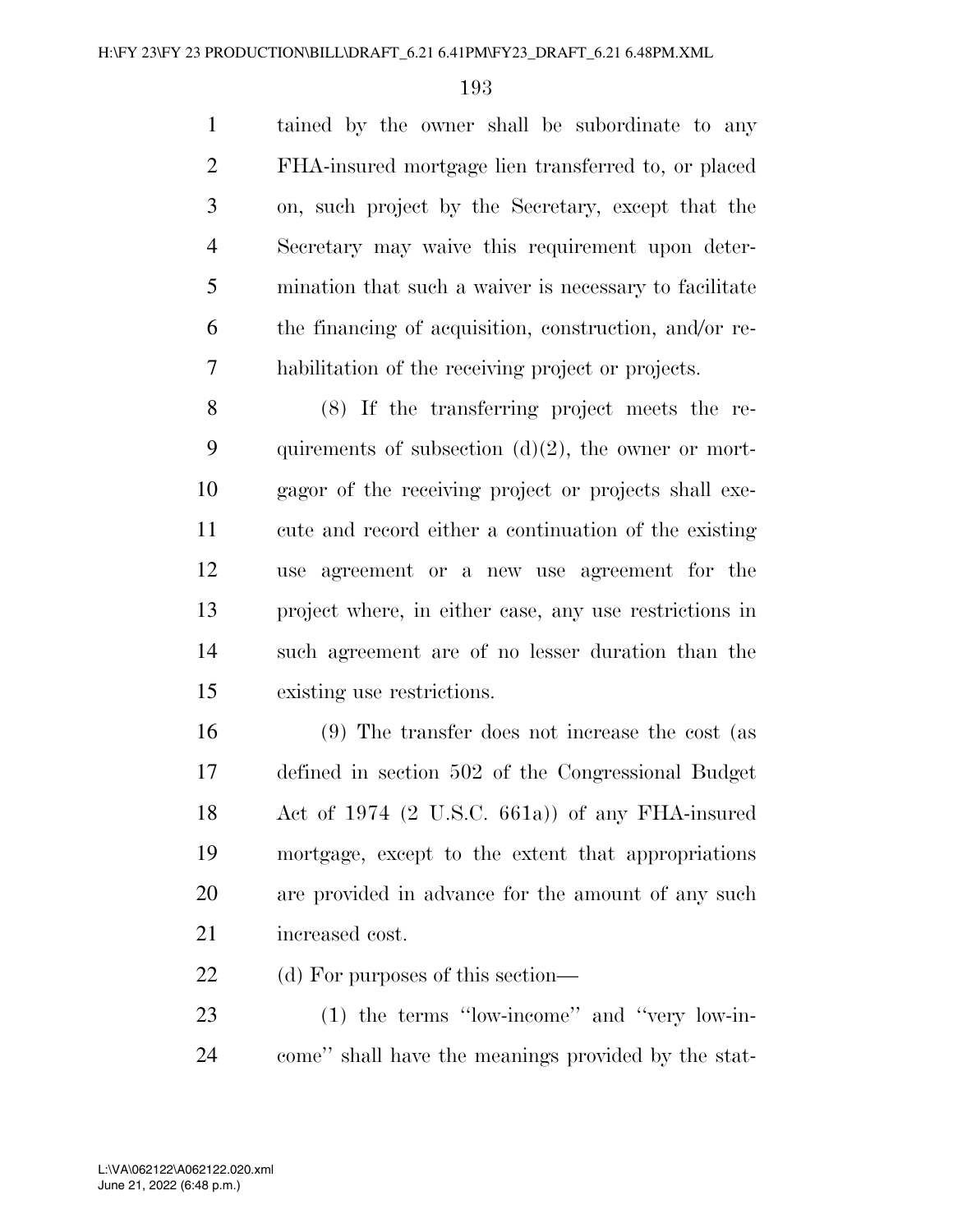| $\mathbf{1}$   | ute and/or regulations governing the program under |
|----------------|----------------------------------------------------|
| $\overline{2}$ | which the project is insured or assisted;          |
| 3              | $(2)$ the term "multifamily housing project"       |
| $\overline{4}$ | means housing that meets one of the following con- |
| 5              | ditions—                                           |
| 6              | (A) housing that is subject to a mortgage          |
| $\overline{7}$ | insured under the National Housing Act;            |
| 8              | (B) housing that has project-based assist-         |
| 9              | attached to the structure including<br>ance        |
| 10             | projects undergoing mark to market debt re-        |
| 11             | structuring under the Multifamily Assisted         |
| 12             | Housing Reform and Affordability Housing Act;      |
| 13             | (C) housing that is assisted under section         |
| 14             | 202 of the Housing Act of 1959 (12 U.S.C.          |
| 15             | $1701q$ ;                                          |
| 16             | (D) housing that is assisted under section         |
| 17             | $202$ of the Housing Act of 1959 (12 U.S.C.        |
| 18             | $1701q$ , as such section existed before the en-   |
| 19             | actment of the Cranston-Gonzales National Af-      |
| 20             | fordable Housing Act;                              |
| 21             | (E) housing that is assisted under section         |
| 22             | 811 of the Cranston-Gonzales National Afford-      |
| 23             | able Housing Act $(42 \text{ U.S.C. } 8013)$ ; or  |
| 24             | (F) housing or vacant land that is subject         |
| 25             | to a use agreement;                                |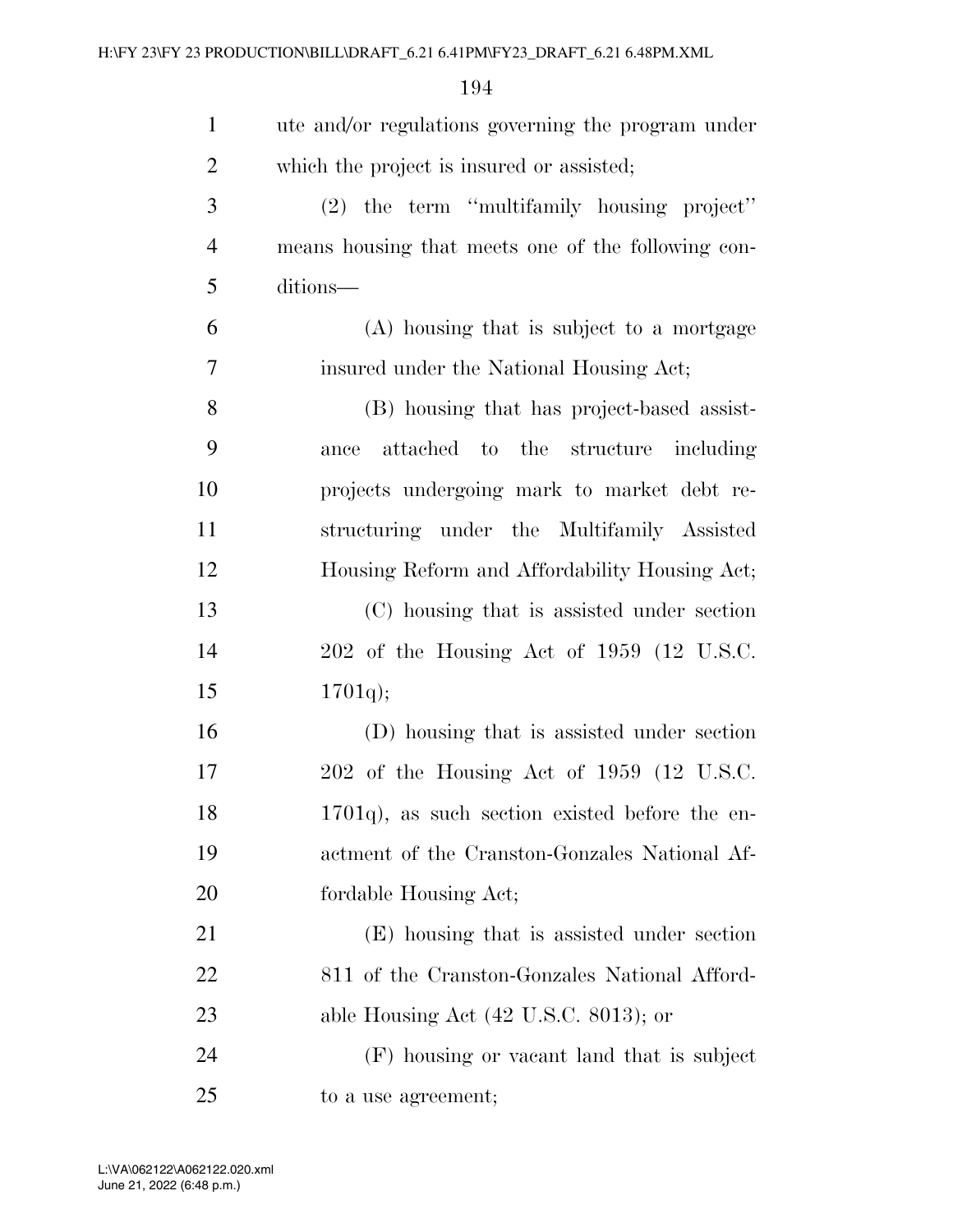| $\mathbf{1}$   | the term "project-based assistance"<br>(3)        |
|----------------|---------------------------------------------------|
| $\overline{2}$ | means-                                            |
| 3              | $(A)$ assistance provided under section $8(b)$    |
| $\overline{4}$ | of the United States Housing Act of 1937 (42)     |
| 5              | U.S.C. 1437f(b));                                 |
| 6              | (B) assistance for housing constructed or         |
| 7              | substantially rehabilitated pursuant to assist-   |
| 8              | ance provided under section $8(b)(2)$ of such Act |
| 9              | (as such section existed immediately before Oc-   |
| 10             | tober 1, 1983);                                   |
| 11             | (C) rent supplement payments under sec-           |
| 12             | tion 101 of the Housing and Urban Develop-        |
| 13             | ment Act of 1965 (12 U.S.C. 1701s);               |
| 14             | (D) interest reduction payments under sec-        |
| 15             | tion 236 and/or additional assistance payments    |
| 16             | under section $236(f)(2)$ of the National Hous-   |
| 17             | ing Act (12 U.S.C. 1715z-1);                      |
| 18             | (E) assistance payments made under sec-           |
| 19             | tion $202(c)(2)$ of the Housing Act of 1959 (12)  |
| 20             | U.S.C. $1701q(e)(2)$ ; and                        |
| 21             | (F) assistance payments made under sec-           |
| 22             | tion $811(d)(2)$ of the Cranston-Gonzalez Na-     |
| 23             | tional Affordable Housing Act (42 U.S.C.          |
| 24             | $8013(d)(2)$ ;                                    |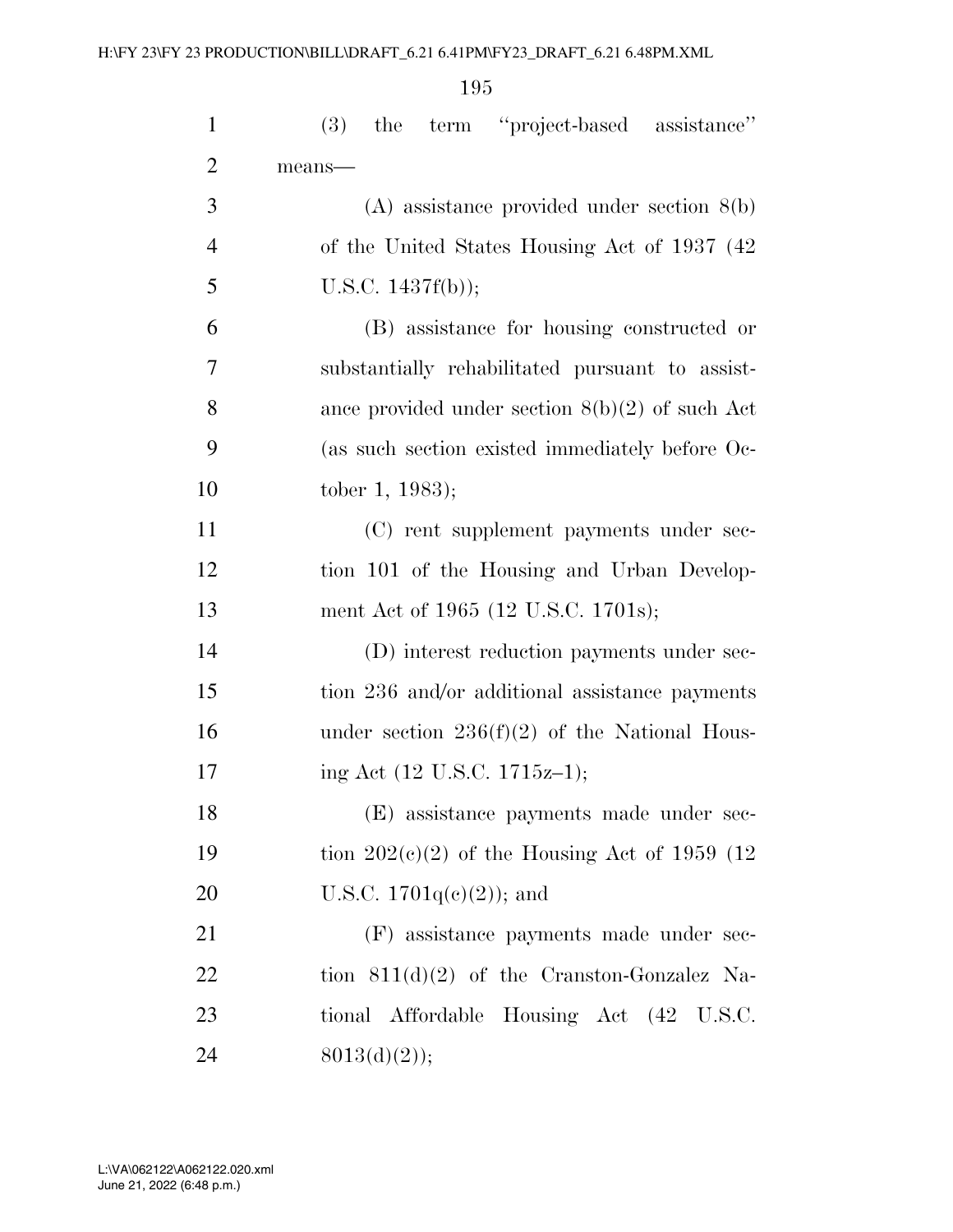(4) the term ''receiving project or projects'' means the multifamily housing project or projects to which some or all of the project-based assistance, debt, and statutorily required low-income and very low-income use restrictions are to be transferred;

 (5) the term ''transferring project'' means the multifamily housing project which is transferring some or all of the project-based assistance, debt, and the statutorily required low-income and very low-in- come use restrictions to the receiving project or projects; and

 (6) the term ''Secretary'' means the Secretary of Housing and Urban Development.

 (e) RESEARCH REPORT.—The Secretary shall con- duct an evaluation of the transfer authority under this sec- tion, including the effect of such transfers on the oper- ational efficiency, contract rents, physical and financial conditions, and long-term preservation of the affected properties. The Secretary shall publish by notice in the Federal Register the terms and conditions, including cri- teria for approval by the Department of Housing and Urban Development, of transfers pursuant to this section no later than 30 days before the effective date of such notice.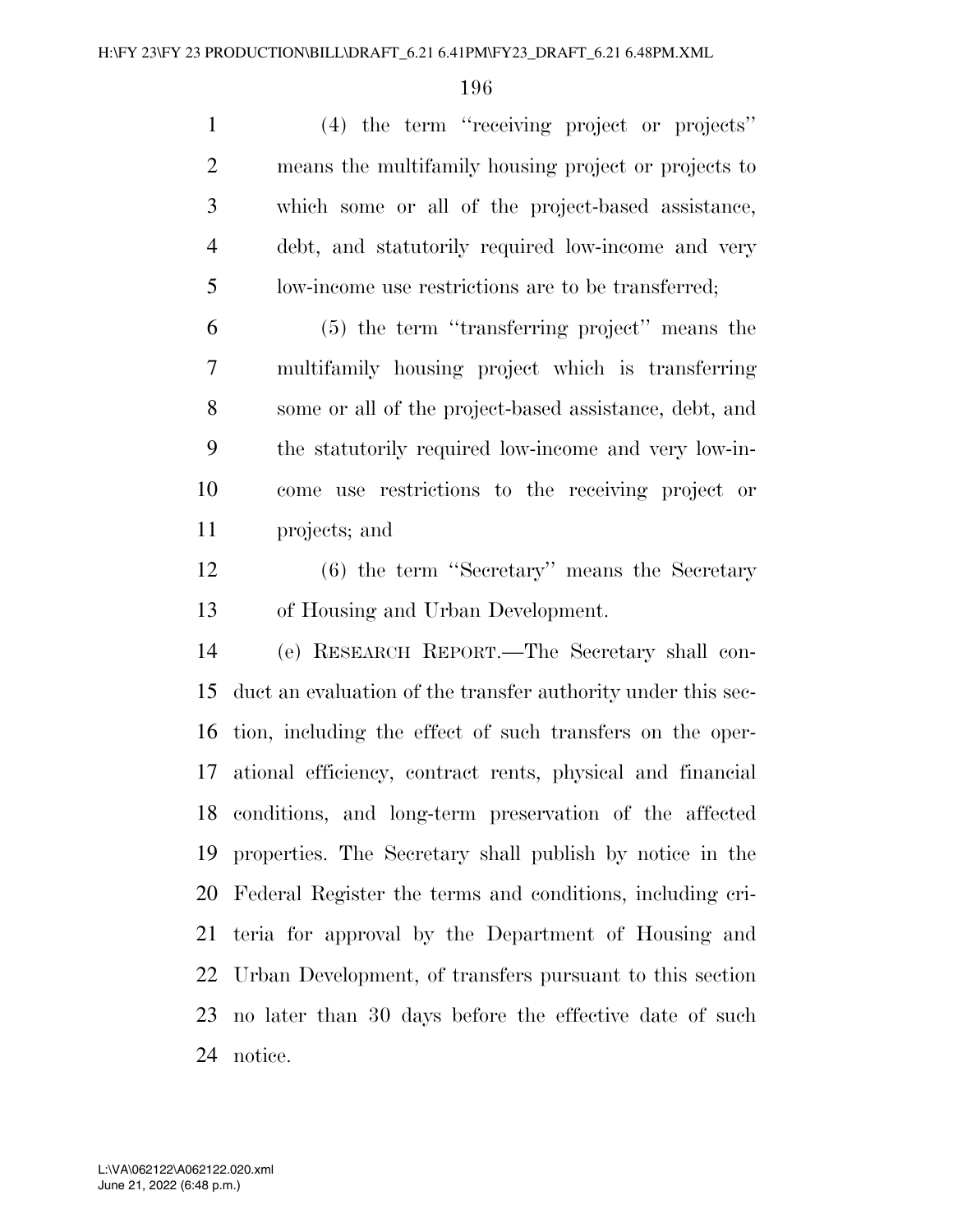| 1              | SEC. 209. (a) No assistance shall be provided under        |
|----------------|------------------------------------------------------------|
| 2              | section 8 of the United States Housing Act of 1937 (42)    |
| 3              | U.S.C. 1437f) to any individual who—                       |
| $\overline{4}$ | $(1)$ is enrolled as a student at an institution of        |
| 5              | higher education (as defined under section 102 of          |
| 6              | the Higher Education Act of 1965 (20 U.S.C.                |
| 7              | $1002$ );                                                  |
| 8              | $(2)$ is under 24 years of age;                            |
| 9              | $(3)$ is not a veteran;                                    |
| 10             | $(4)$ is unmarried;                                        |
| 11             | $(5)$ does not have a dependent child;                     |
| 12             | $(6)$ is not a person with disabilities, as such           |
| 13             | term is defined in section $3(b)(3)(E)$ of the United      |
| 14             | Housing Act of 1937 (42 U.S.C.<br><b>States</b>            |
| 15             | $1437a(b)(3)(E)$ and was not receiving assistance          |
| 16             | under such section $8$ as of November 30, 2005;            |
| 17             | (7) is not a youth who left foster care at age             |
| 18             | 14 or older and is at risk of becoming homeless; and       |
| 19             | (8) is not otherwise individually eligible, or has         |
| 20             | parents who, individually or jointly, are not eligible,    |
| 21             | to receive assistance under section 8 of the United        |
| 22             | States Housing Act of 1937 (42 U.S.C. 1437f).              |
| 23             | (b) For purposes of determining the eligibility of a       |
| 24             | person to receive assistance under section 8 of the United |
| 25             | States Housing Act of 1937 (42 U.S.C. 1437f), any finan-   |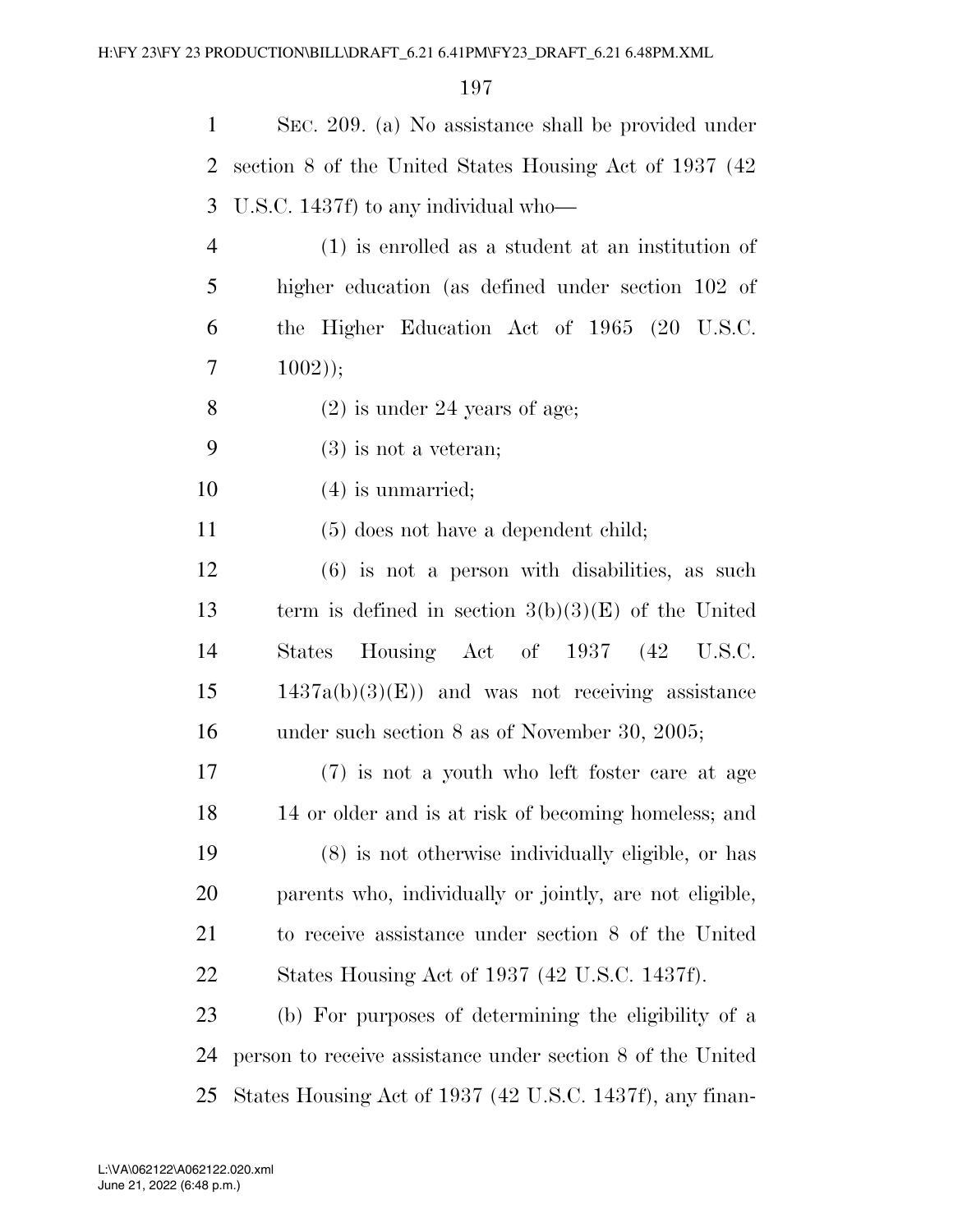cial assistance (in excess of amounts received for tuition and any other required fees and charges) that an indi- vidual receives under the Higher Education Act of 1965 (20 U.S.C. 1001 et seq.), from private sources, or from an institution of higher education (as defined under sec- tion 102 of the Higher Education Act of 1965 (20 U.S.C. 1002)), shall be considered income to that individual, ex- cept for a person over the age of 23 with dependent chil-dren.

 SEC. 210. The funds made available for Native Alas- kans under paragraph (1) under the heading ''Native American Programs'' in title II of this Act shall be allo- cated to the same Native Alaskan housing block grant re- cipients that received funds in fiscal year 2005, and only such recipients shall be eligible to apply for funds made available under paragraph (2) of such heading.

 SEC. 211. Notwithstanding any other provision of law, in fiscal year 2023, in managing and disposing of any multifamily property that is owned or has a mortgage held by the Secretary of Housing and Urban Development, and during the process of foreclosure on any property with a contract for rental assistance payments under section 8 of the United States Housing Act of 1937 (42 U.S.C. 1437f) or any other Federal programs, the Secretary shall maintain any rental assistance payments under section 8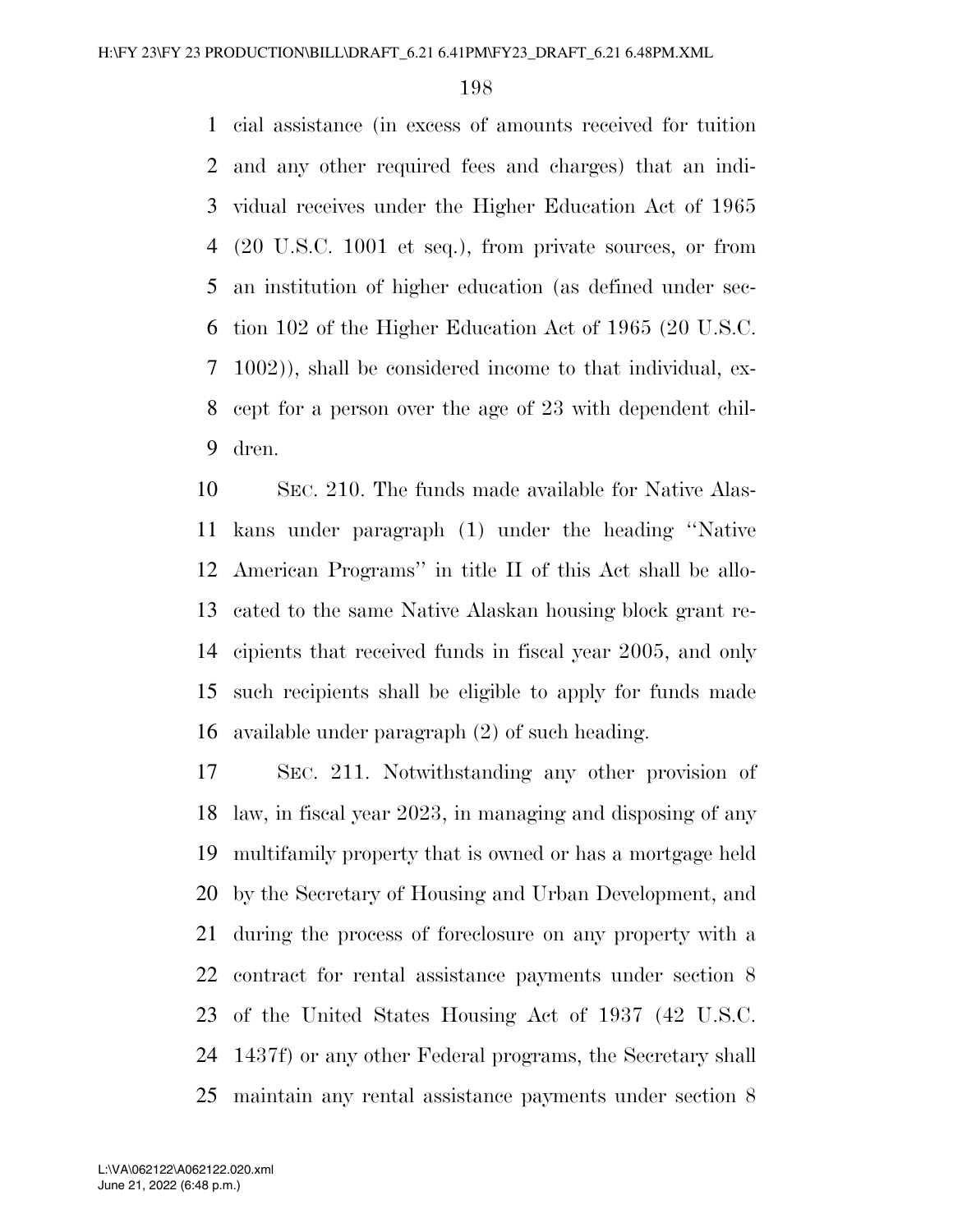of the United States Housing Act of 1937 and other pro- grams that are attached to any dwelling units in the prop- erty. To the extent the Secretary determines, in consulta- tion with the tenants and the local government that such a multifamily property owned or having a mortgage held by the Secretary is not feasible for continued rental assist- ance payments under such section 8 or other programs, based on consideration of (1) the costs of rehabilitating and operating the property and all available Federal, State, and local resources, including rent adjustments under section 524 of the Multifamily Assisted Housing Reform and Affordability Act of 1997 (in this section ''MAHRAA'') (42 U.S.C. 1437f note), and (2) environ- mental conditions that cannot be remedied in a cost-effec- tive fashion, the Secretary may, in consultation with the tenants of that property, contract for project-based rental assistance payments with an owner or owners of other ex- isting housing properties, or provide other rental assist- ance. The Secretary shall also take appropriate steps to ensure that project-based contracts remain in effect prior to foreclosure, subject to the exercise of contractual abate- ment remedies to assist relocation of tenants for imminent major threats to health and safety after written notice to and informed consent of the affected tenants and use of other available remedies, such as partial abatements or re-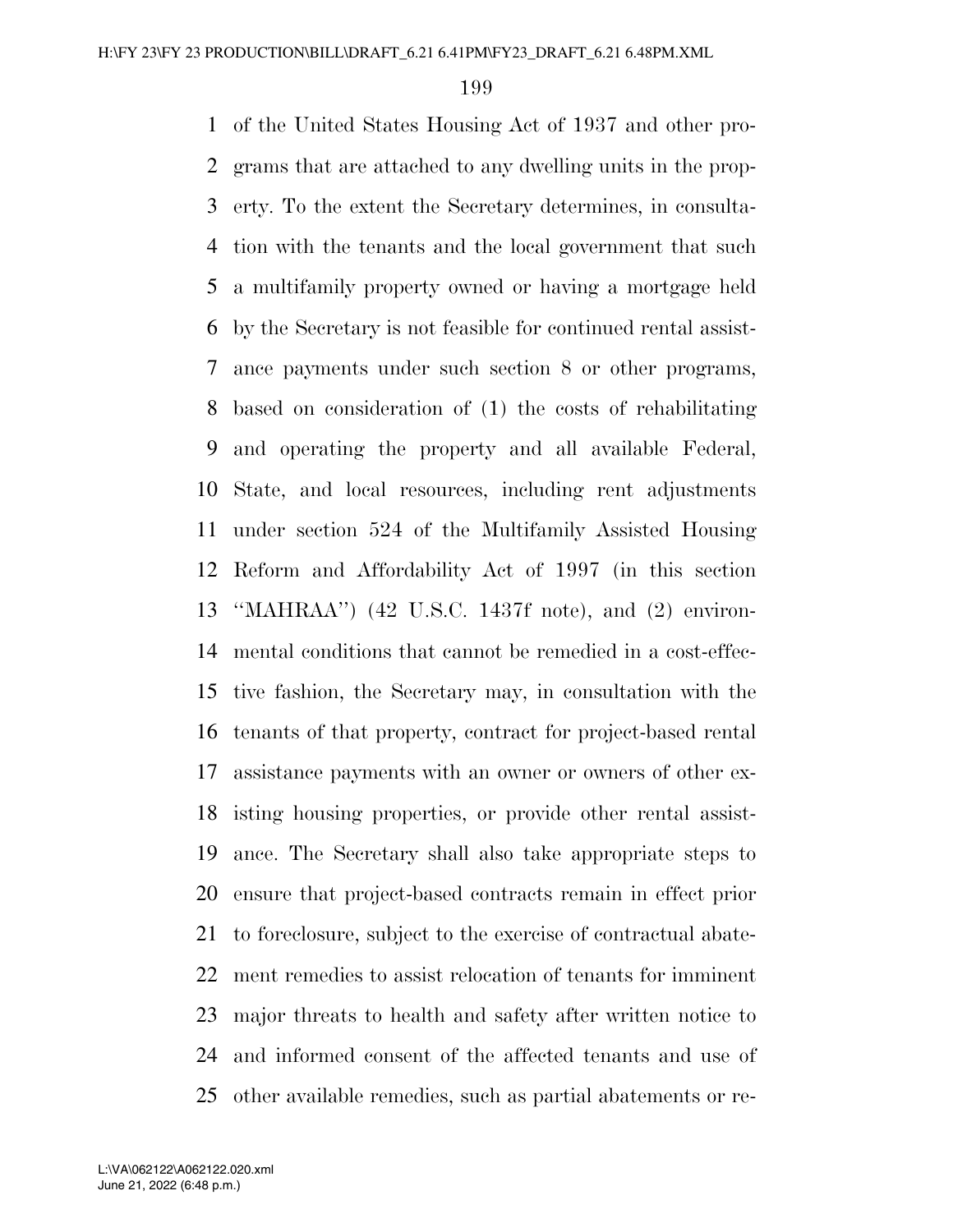ceivership. After disposition of any multifamily property described in this section, the contract and allowable rent levels on such properties shall be subject to the require-ments under section 524 of MAHRAA.

 SEC. 212. Public housing agencies that own and oper- ate 400 or fewer public housing units may elect to be ex- empt from any asset management requirement imposed by the Secretary in connection with the operating fund rule: *Provided*, That an agency seeking a discontinuance of a reduction of subsidy under the operating fund formula shall not be exempt from asset management requirements.

 SEC. 213. With respect to the use of amounts pro- vided in this Act and in future Acts for the operation, cap- ital improvement, and management of public housing as authorized by sections 9(d) and 9(e) of the United States Housing Act of 1937 (42 U.S.C. 1437g(d),(e)), the Sec- retary shall not impose any requirement or guideline relat- ing to asset management that restricts or limits in any way the use of capital funds for central office costs pursu-20 ant to paragraph (1) or (2) of section  $9(g)$  of the United States Housing Act of 1937 (42 U.S.C. 1437g(g)(1), (2)): *Provided*, That a public housing agency may not use cap- ital funds authorized under section 9(d) for activities that are eligible under section 9(e) for assistance with amounts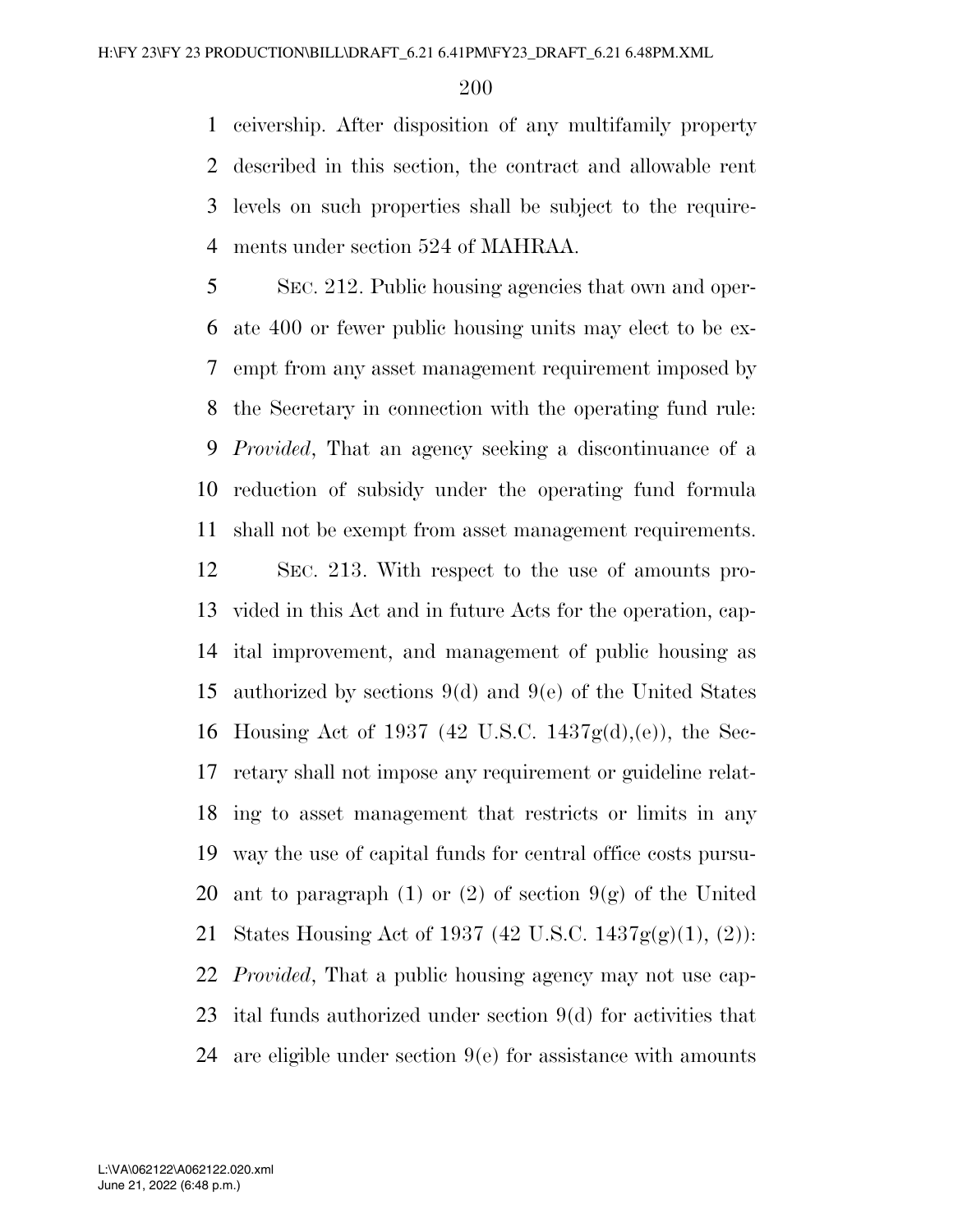from the operating fund in excess of the amounts per-2 mitted under paragraph (1) or (2) of section  $9(g)$ .

 SEC. 214. No official or employee of the Department of Housing and Urban Development shall be designated as an allotment holder unless the Office of the Chief Fi- nancial Officer has determined that such allotment holder has implemented an adequate system of funds control and has received training in funds control procedures and di- rectives. The Chief Financial Officer shall ensure that there is a trained allotment holder for each HUD appro- priation under the accounts ''Executive Offices'', ''Admin- istrative Support Offices'', ''Program Offices'', ''Govern- ment National Mortgage Association—Guarantees of Mortgage-Backed Securities Loan Guarantee Program Account'', and ''Office of Inspector General'' within the Department of Housing and Urban Development.

 SEC. 215. The Secretary shall, for fiscal year 2023, notify the public through the Federal Register and other means, as determined appropriate, of the issuance of a no- tice of funding opportunity (NOFO) for any program or discretionary fund administered by the Secretary that is to be competitively awarded. Notwithstanding any other provision of law, for fiscal year 2023, the Secretary may make the NOFO available only on the Internet at the ap-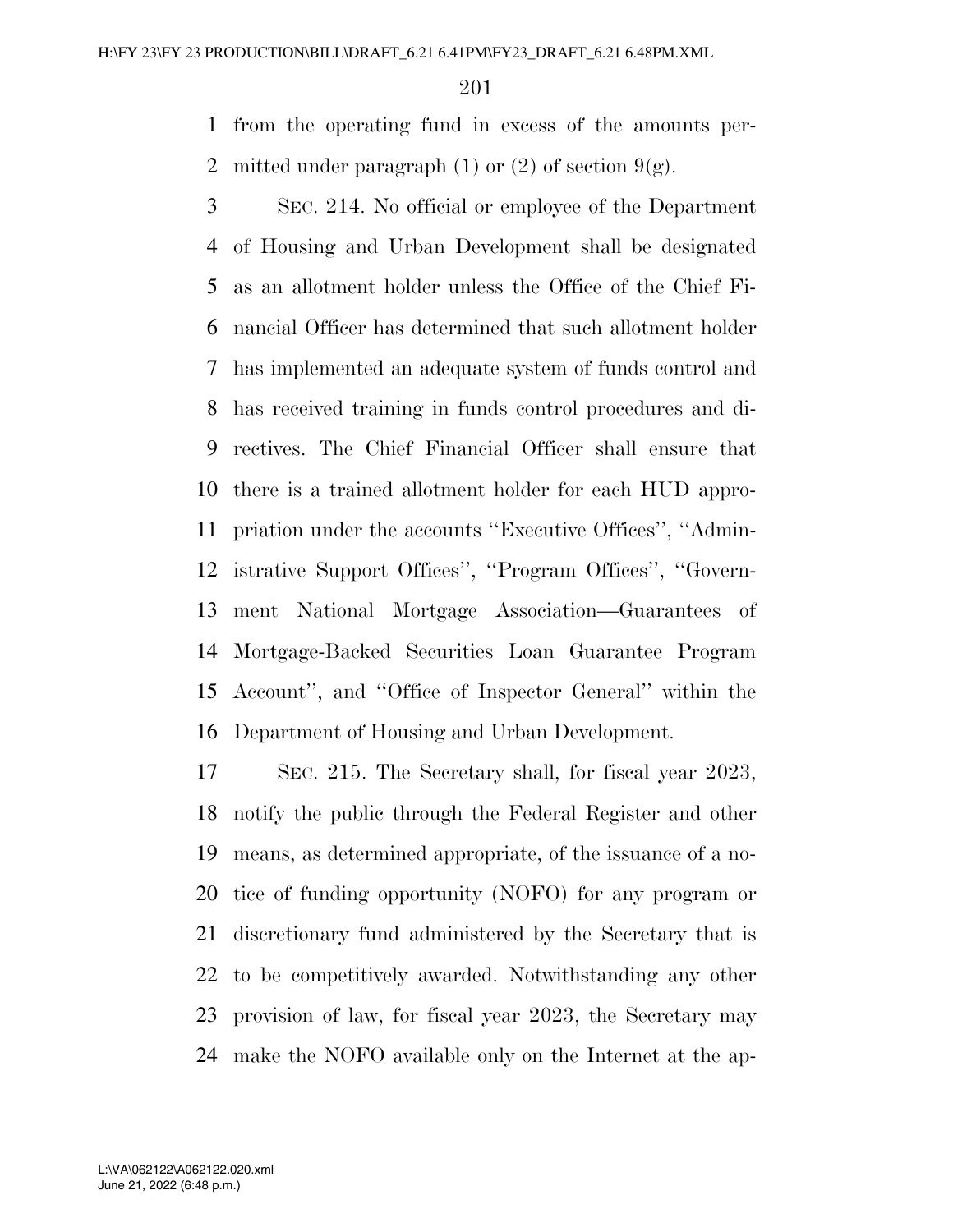propriate Government website or through other electronic media, as determined by the Secretary.

 SEC. 216. Payment of attorney fees in program-re- lated litigation shall be paid from the individual program office and Office of General Counsel salaries and expenses appropriations.

 SEC. 217. The Secretary is authorized to transfer up to 10 percent or \$5,000,000, whichever is less, of funds appropriated for any office under the headings ''Adminis- trative Support Offices'' or ''Program Offices'' to any other such office under such headings: *Provided*, That no appropriation for any such office under such headings shall be increased or decreased by more than 10 percent or \$5,000,000, whichever is less, without prior written ap- proval of the House and Senate Committees on Appropria- tions: *Provided further*, That the Secretary shall provide notification to such Committees 3 business days in ad- vance of any such transfers under this section up to 10 percent or \$5,000,000, whichever is less.

 SEC. 218. (a) Any entity receiving housing assistance payments shall maintain decent, safe, and sanitary condi- tions, as determined by the Secretary, and comply with any standards under applicable State or local laws, rules, ordinances, or regulations relating to the physical condi-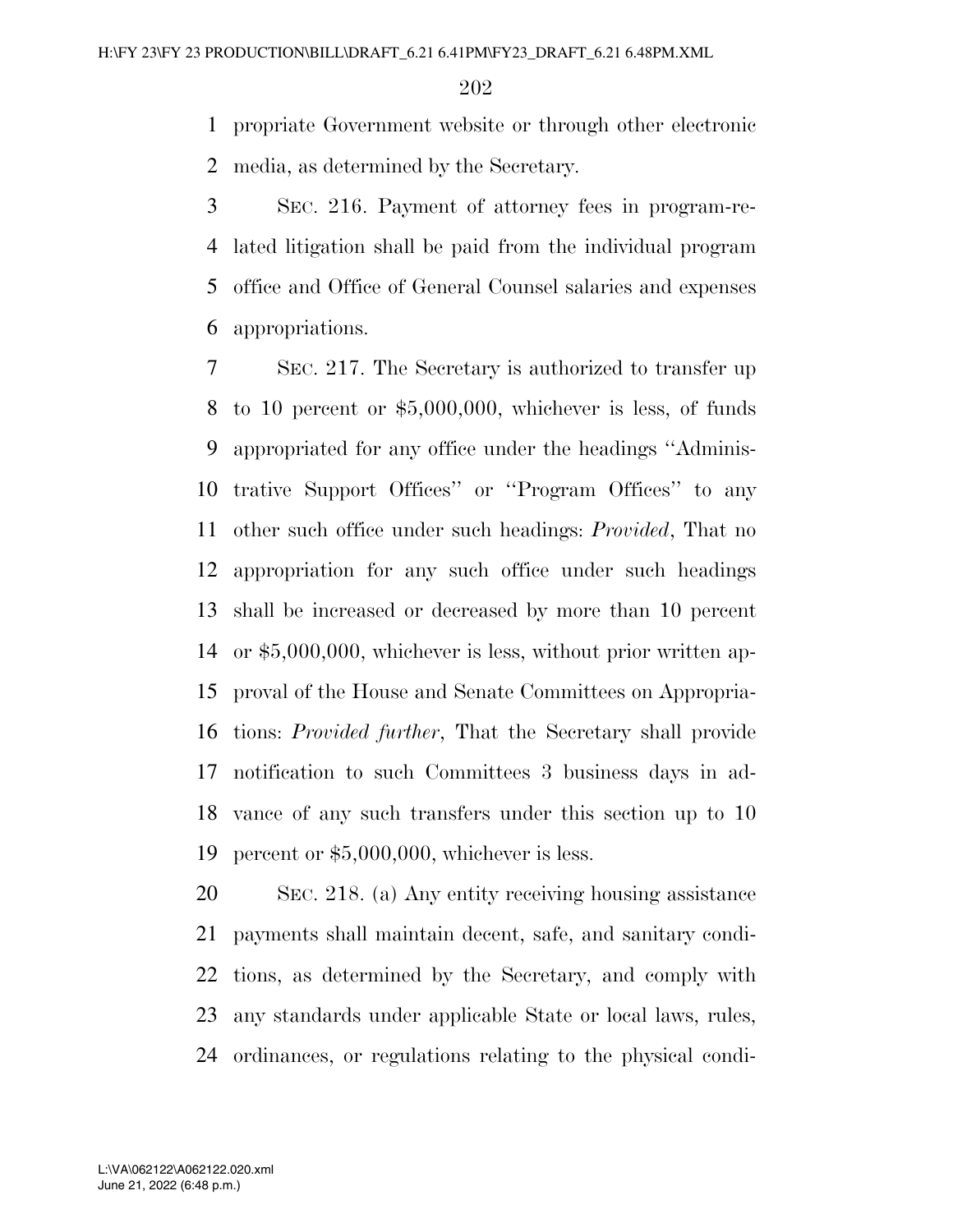tion of any property covered under a housing assistance payment contract.

 (b) The Secretary shall take action under subsection (c) when a multifamily housing project with a contract under section 8 of the United States Housing Act of 1937 (42 U.S.C. 1437f) or a contract for similar project-based assistance—

 (1) receives a Uniform Physical Condition Standards (UPCS) score of 59 or less; or

 (2) fails to certify in writing to the Secretary within 3 days that all Exigent Health and Safety de- ficiencies identified by the inspector at the project have been corrected.

 Such requirements shall apply to insured and non- insured projects with assistance attached to the units under section 8 of the United States Housing Act of 1937 (42 U.S.C. 1437f), but shall not apply to such units as- sisted under section 8(o)(13) of such Act (42 U.S.C. 19 1437f( $o(13)$ ) or to public housing units assisted with cap- ital or operating funds under section 9 of the United States Housing Act of 1937 (42 U.S.C. 1437g).

22 (c)(1) Within 15 days of the issuance of the Real Es- tate Assessment Center (''REAC'') inspection, the Sec- retary shall provide the owner with a Notice of Default with a specified timetable, determined by the Secretary,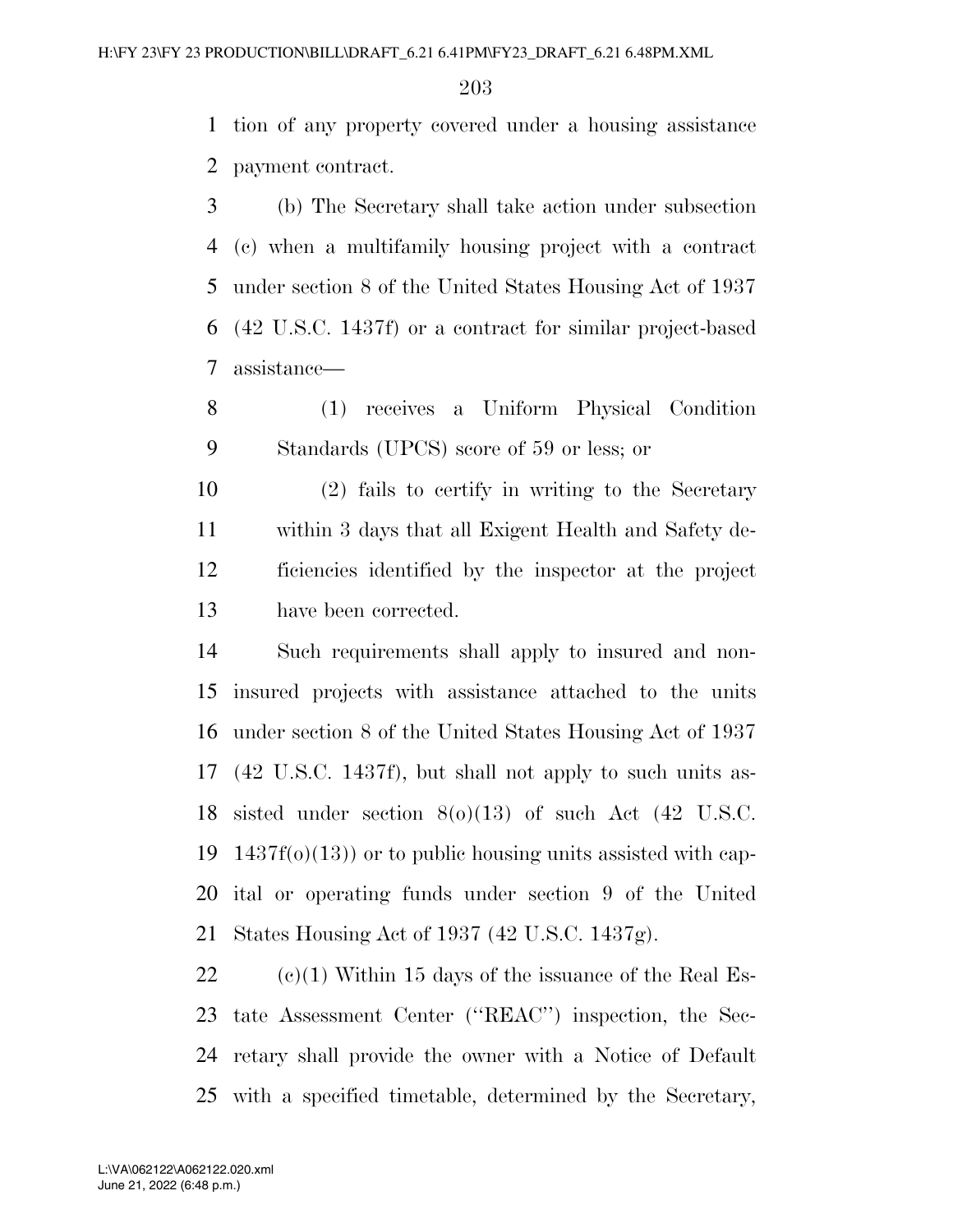for correcting all deficiencies. The Secretary shall provide a copy of the Notice of Default to the tenants, the local government, any mortgagees, and any contract adminis- trator. If the owner's appeal results in a UPCS score of 60 or above, the Secretary may withdraw the Notice of Default.

 (2) At the end of the time period for correcting all deficiencies specified in the Notice of Default, if the owner fails to fully correct such deficiencies, the Secretary shall take one or more of the following actions, and provide ad- ditional notice of those actions to the owner and the par-ties specified above—

 (A) require immediate replacement of project management with a management agent approved by the Secretary;

 (B) impose civil money penalties, which shall be used solely for the purpose of supporting safe and sanitary conditions at applicable properties, as des- ignated by the Secretary, with priority given to the tenants of the property affected by the penalty;

 (C) abate the section 8 contract, including par-22 tial abatement, as determined by the Secretary, until all deficiencies have been corrected;

 (D) pursue transfer of the project to an owner, approved by the Secretary under established proce-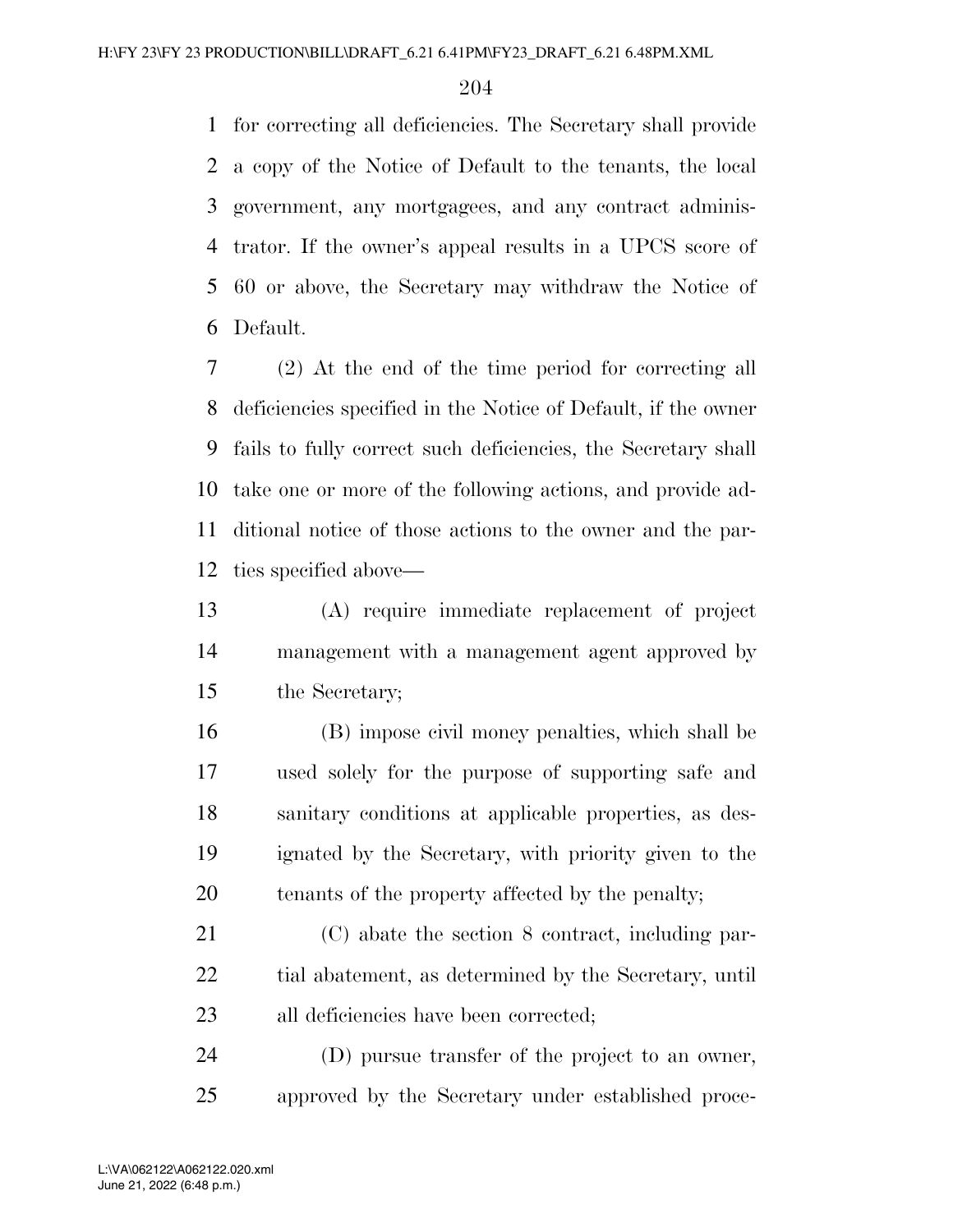| $\mathbf{1}$   | dures, who will be obligated to promptly make all re-        |
|----------------|--------------------------------------------------------------|
| $\overline{2}$ | quired repairs and to accept renewal of the assist-          |
| $\mathfrak{Z}$ | ance contract if such renewal is offered;                    |
| $\overline{4}$ | $(E)$ transfer the existing section 8 contract to            |
| 5              | another project or projects and owner or owners;             |
| 6              | (F) pursue exclusionary sanctions, including                 |
| 7              | suspensions or debarments from Federal programs;             |
| 8              | (G) seek judicial appointment of a receiver to               |
| 9              | manage the property and cure all project deficiencies        |
| 10             | or seek a judicial order of specific performance re-         |
| 11             | quiring the owner to cure all project deficiencies;          |
| 12             | (H) work with the owner, lender, or other re-                |
| 13             | lated party to stabilize the property in an attempt          |
| 14             | to preserve the property through compliance, trans-          |
| 15             | fer of ownership, or an infusion of capital provided         |
| 16             | by a third-party that requires time to effectuate; or        |
| 17             | (I) take any other regulatory or contractual                 |
| 18             | remedies available as deemed necessary and appro-            |
| 19             | priate by the Secretary.                                     |
| 20             | (d) The Secretary shall take appropriate steps to en-        |
| 21             | sure that project-based contracts remain in effect, subject  |
| 22             | to the exercise of contractual abatement remedies to assist  |
| 23             | relocation of tenants for major threats to health and safety |
| 24             | after written notice to and informed consent of the af-      |
| 25             | fected tenants and use of other remedies set forth above.    |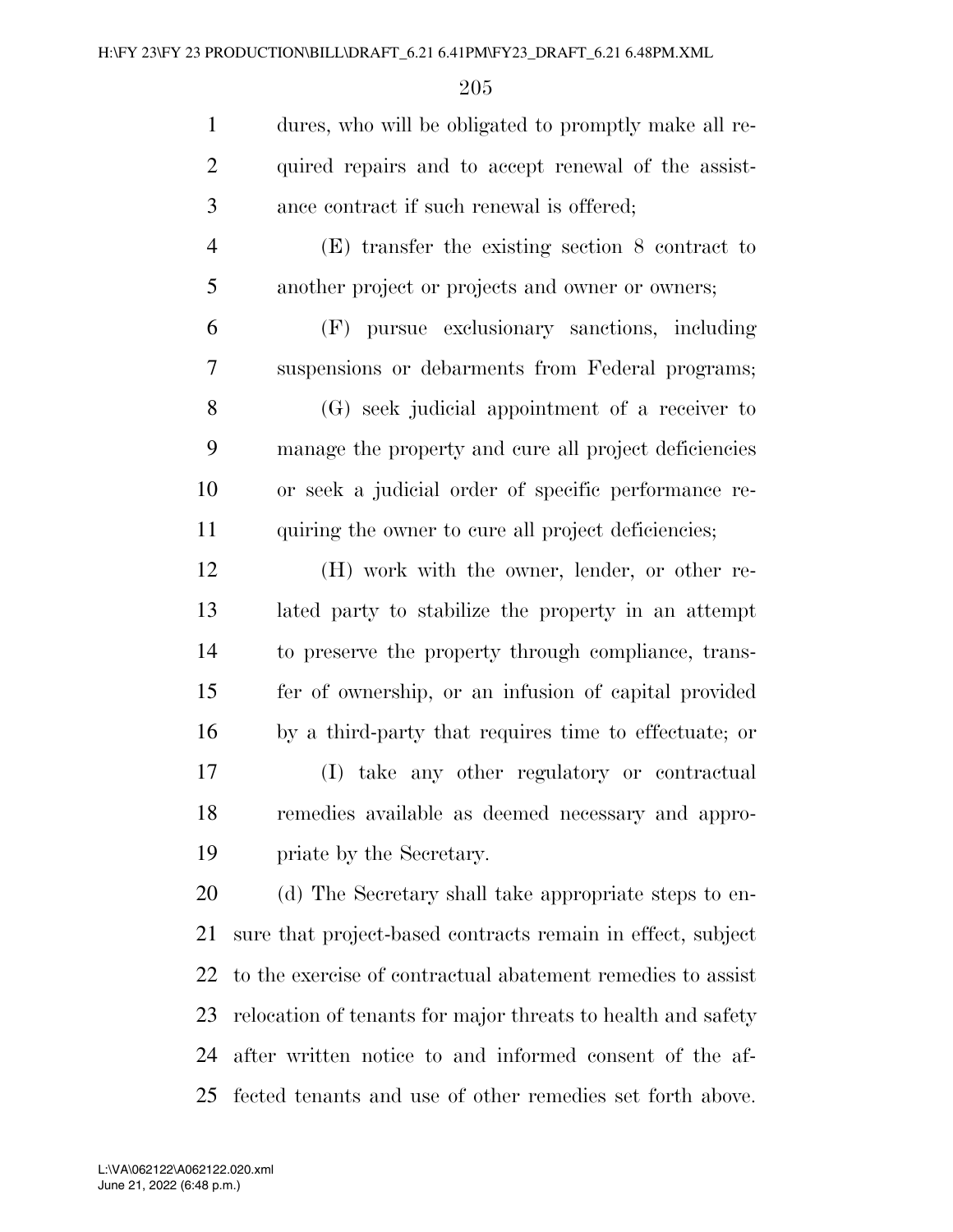To the extent the Secretary determines, in consultation with the tenants and the local government, that the prop- erty is not feasible for continued rental assistance pay- ments under such section 8 or other programs, based on consideration of—

 (1) the costs of rehabilitating and operating the property and all available Federal, State, and local resources, including rent adjustments under section 524 of the Multifamily Assisted Housing Reform and Affordability Act of 1997 (''MAHRAA''); and

 (2) environmental conditions that cannot be remedied in a cost-effective fashion, the Secretary may contract for project-based rental assistance pay- ments with an owner or owners of other existing housing properties, or provide other rental assist-ance.

 (e) The Secretary shall report semi-annually on all properties covered by this section that are assessed through the Real Estate Assessment Center and have UPCS physical inspection scores of less than 60 or have received an unsatisfactory management and occupancy re- view within the past 36 months. The report shall include— (1) identification of the property level enforce-ment actions being taken to address such conditions,

including imposition of civil money penalties and ter-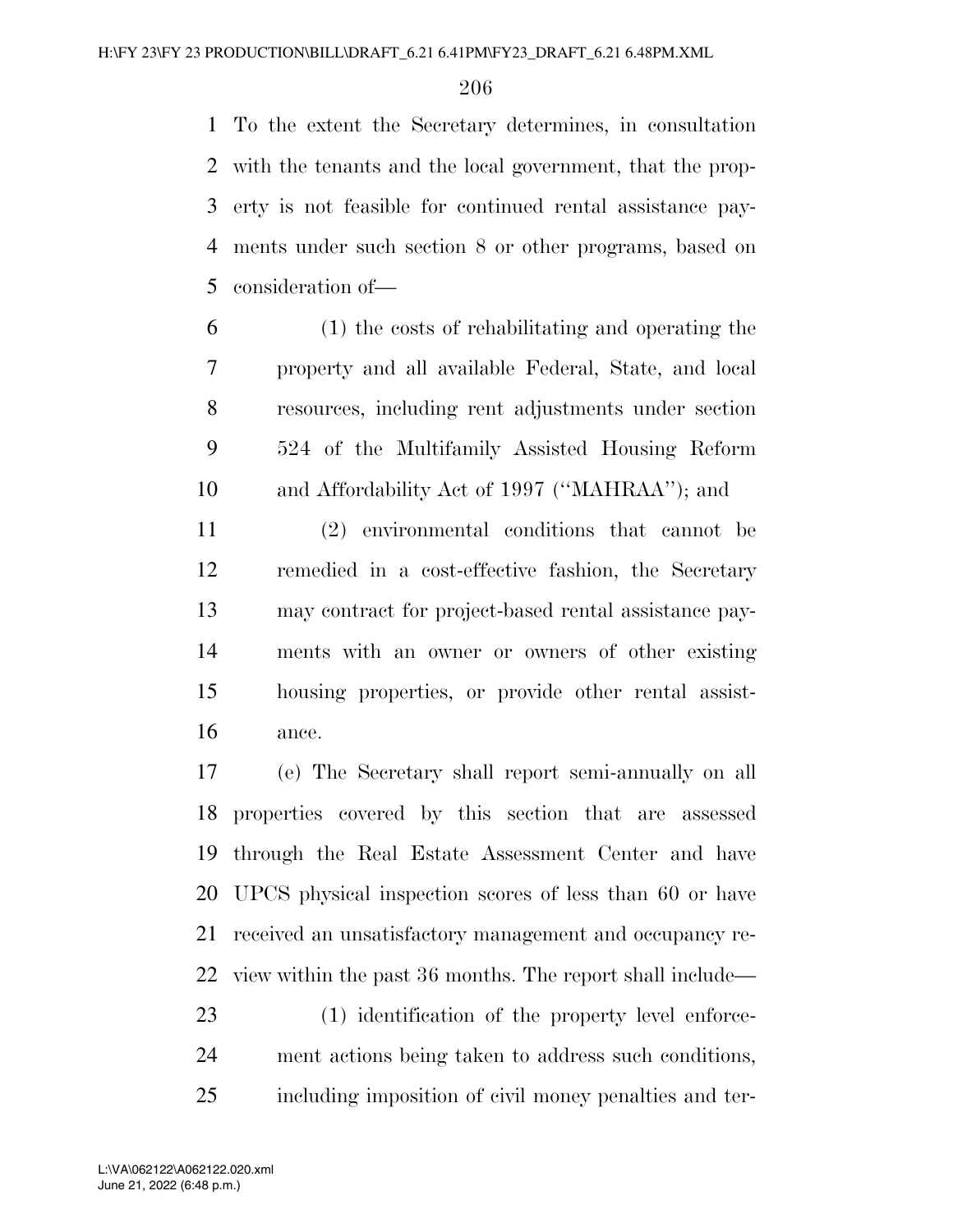mination of subsidies, and identification of prop-erties that have such conditions multiple times;

 (2) identification of property level actions that the Department of Housing and Urban Development is taking to protect tenants of such identified prop-erties; and

 (3) any administrative or legislative rec- ommendations to further improve the living condi- tions at properties covered under a housing assist-ance payment contract.

 The first report shall be submitted to the Senate and House Committees on Appropriations not later than 30 days after the enactment of this Act, and the second re- port shall be submitted within 180 days of the transmittal of the first report.

 SEC. 219. None of the funds made available by this Act, or any other Act, for purposes authorized under sec- tion 8 (only with respect to the tenant-based rental assist- ance program) and section 9 of the United States Housing Act of 1937 (42 U.S.C. 1437 et seq.), may be used by any public housing agency for any amount of salary, in- cluding bonuses, for the chief executive officer of which, or any other official or employee of which, that exceeds the annual rate of basic pay payable for a position at level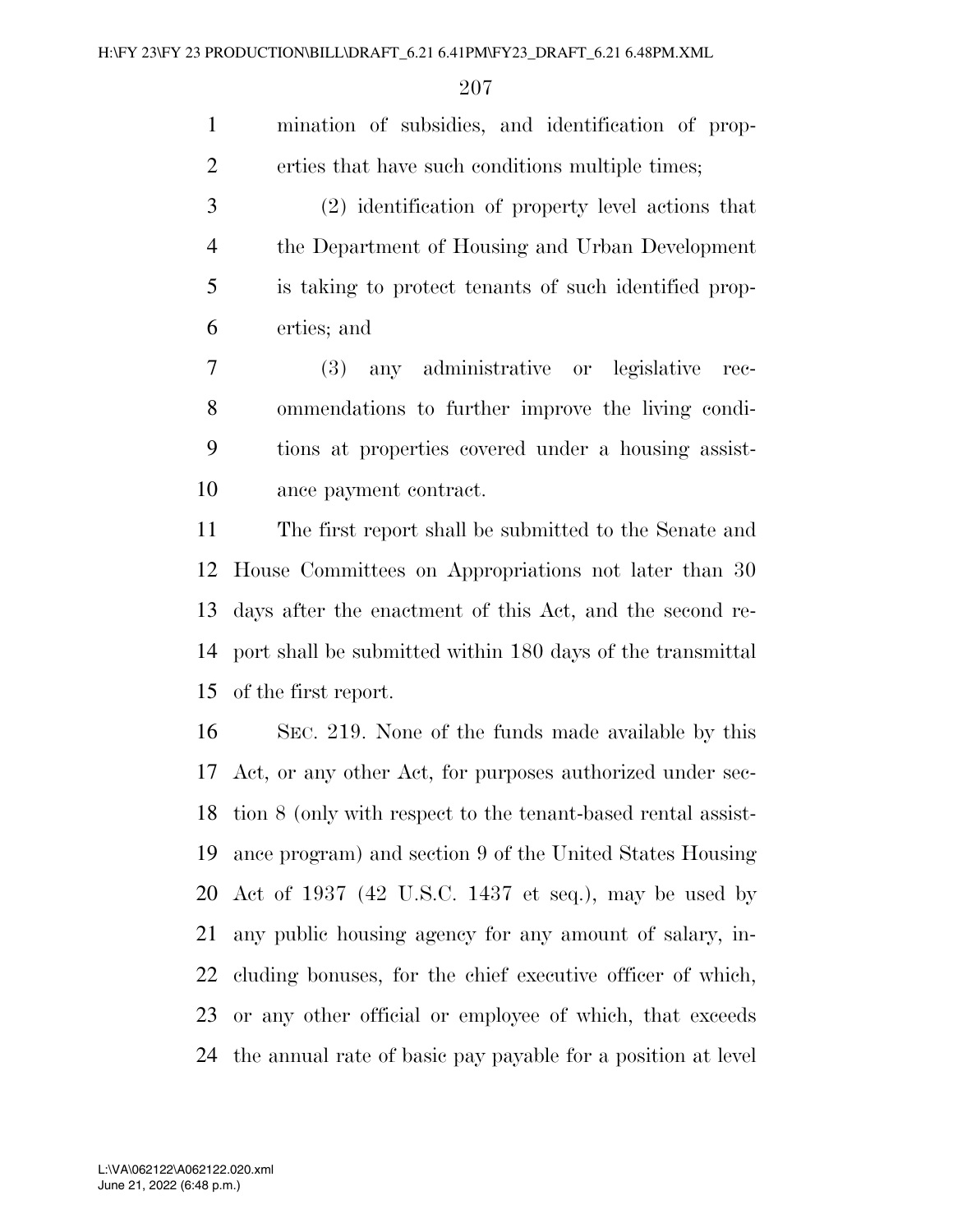IV of the Executive Schedule at any time during any pub-lic housing agency fiscal year 2023.

 SEC. 220. None of the funds made available by this Act and provided to the Department of Housing and Urban Development may be used to make a grant award unless the Secretary notifies the House and Senate Com- mittees on Appropriations not less than 3 full business days before any project, State, locality, housing authority, Tribe, nonprofit organization, or other entity selected to receive a grant award is announced by the Department or its offices: *Provided*, That such notification shall list each grant award by State and congressional district.

 SEC. 221. None of the funds made available in this Act shall be used by the Federal Housing Administration, the Government National Mortgage Association, or the Department of Housing and Urban Development to in- sure, securitize, or establish a Federal guarantee of any mortgage or mortgage backed security that refinances or otherwise replaces a mortgage that has been subject to eminent domain condemnation or seizure, by a State, mu-nicipality, or any other political subdivision of a State.

 SEC. 222. None of the funds made available by this Act may be used to terminate the status of a unit of gen- eral local government as a metropolitan city (as defined in section 102 of the Housing and Community Develop-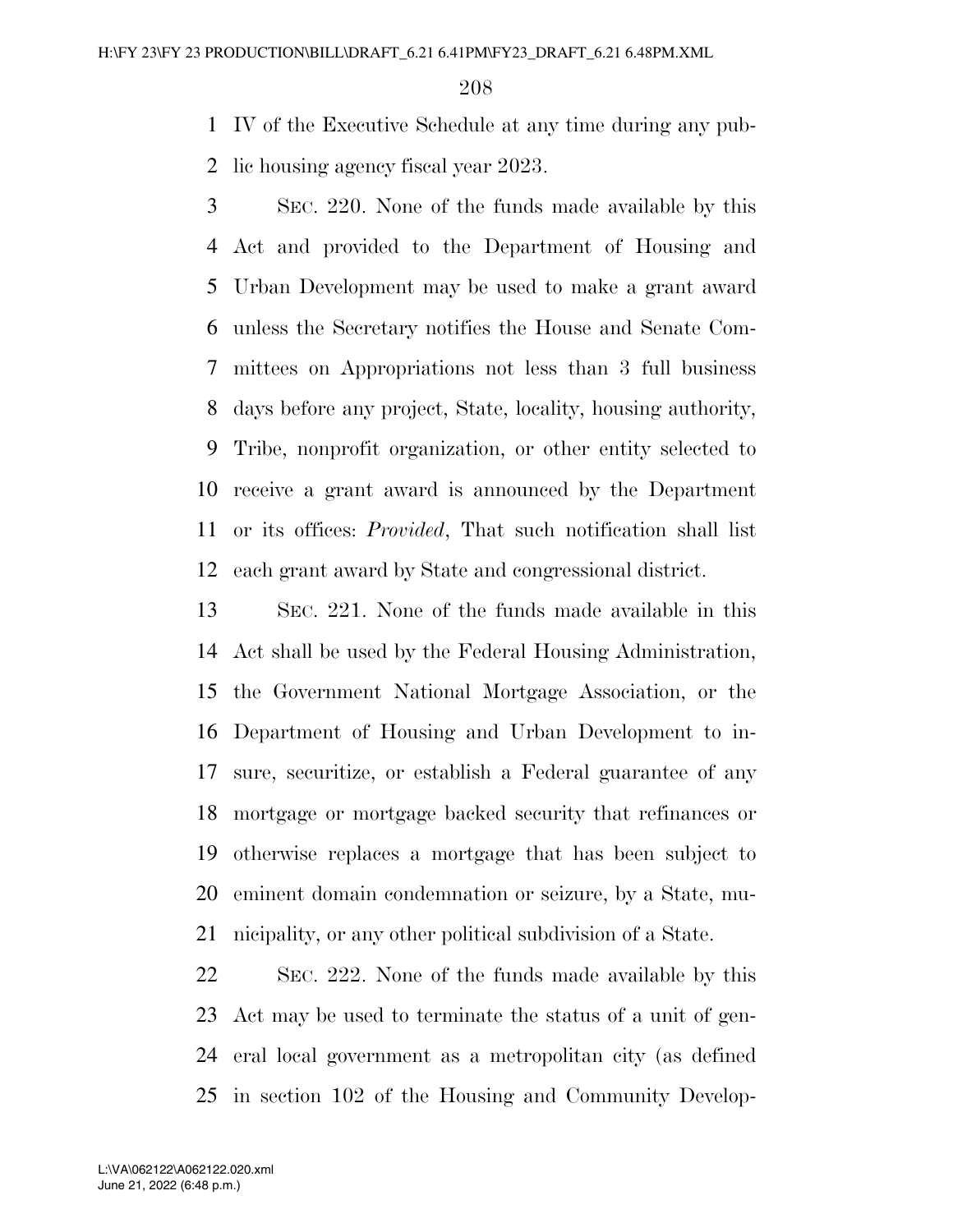ment Act of 1974 (42 U.S.C. 5302)) with respect to grants under section 106 of such Act (42 U.S.C. 5306).

 SEC. 223. Amounts made available by this Act that are appropriated, allocated, advanced on a reimbursable basis, or transferred to the Office of Policy Development and Research of the Department of Housing and Urban Development and functions thereof, for research, evalua- tion, or statistical purposes, and that are unexpended at the time of completion of a contract, grant, or cooperative agreement, may be deobligated and shall immediately be- come available and may be reobligated in that fiscal year or the subsequent fiscal year for the research, evaluation, or statistical purposes for which the amounts are made available to that Office subject to reprogramming require-ments in section 405 of this Act.

 SEC. 224. None of the funds provided in this Act or any other Act may be used for awards, including perform- ance, special act, or spot, for any employee of the Depart- ment of Housing and Urban Development subject to ad- ministrative discipline (including suspension from work), in this fiscal year, but this prohibition shall not be effec- tive prior to the effective date of any such administrative discipline or after any final decision over-turning such dis-cipline.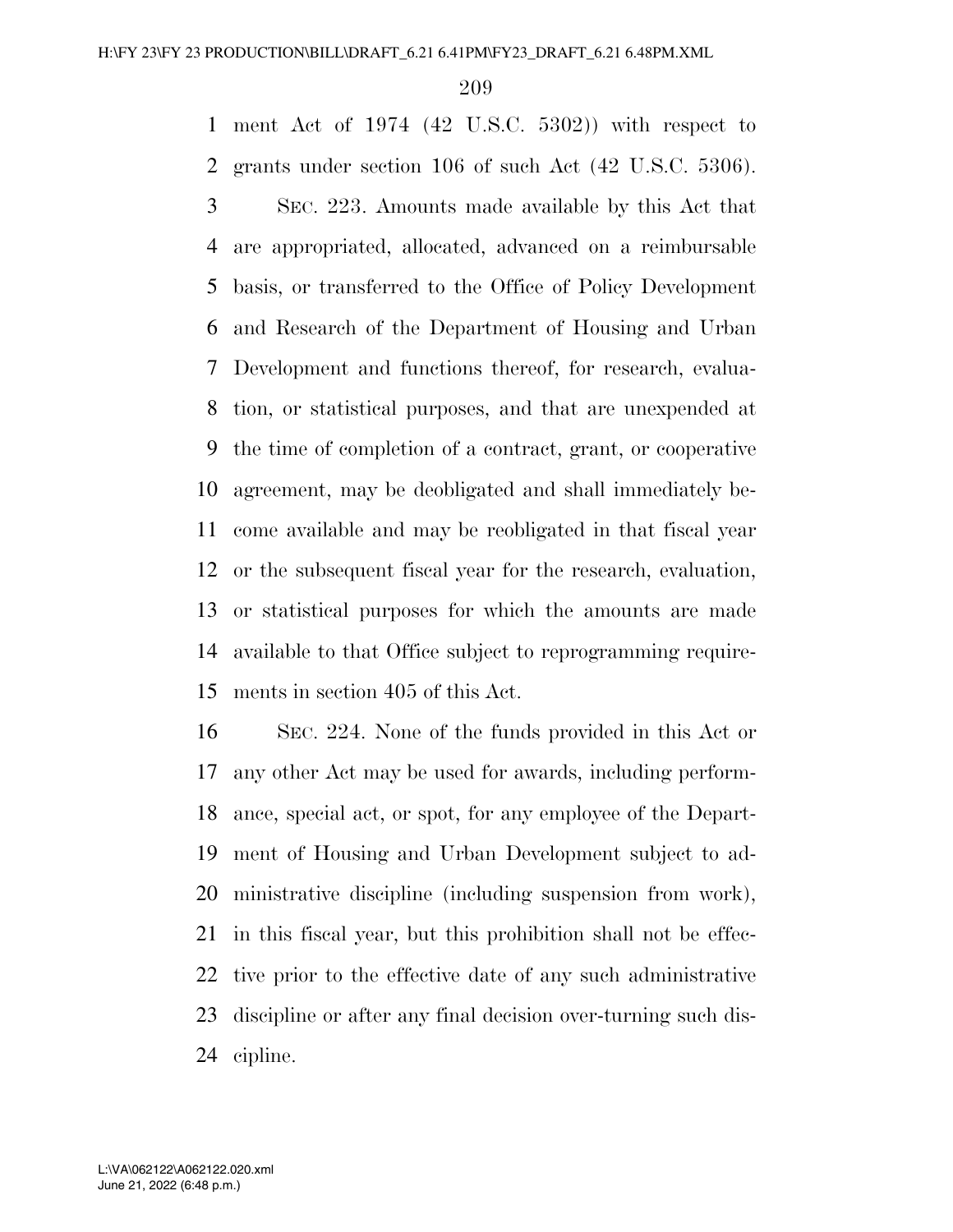SEC. 225. With respect to grant amounts awarded under the heading ''Homeless Assistance Grants'' for fis- cal years 2015 through 2023 for the Continuum of Care (CoC) program as authorized under subtitle C of title IV of the McKinney-Vento Homeless Assistance Act, costs paid by program income of grant recipients may count to- ward meeting the recipient's matching requirements, pro- vided the costs are eligible CoC costs that supplement the recipient's CoC program.

 SEC. 226. (a) From amounts made available under this title under the heading ''Homeless Assistance Grants'', the Secretary may award 1-year transition grants to recipients of funds for activities under subtitle C of the McKinney-Vento Homeless Assistance Act (42 U.S.C. 11381 et seq.) to transition from one Continuum of Care program component to another.

 (b) In order to be eligible to receive a transition grant, the funding recipient must have the consent of the continuum of care and meet standards determined by the Secretary.

 SEC. 227. The Promise Zone designations and Prom- ise Zone Designation Agreements entered into pursuant to such designations, made by the Secretary in prior fiscal years, shall remain in effect in accordance with the terms and conditions of such agreements.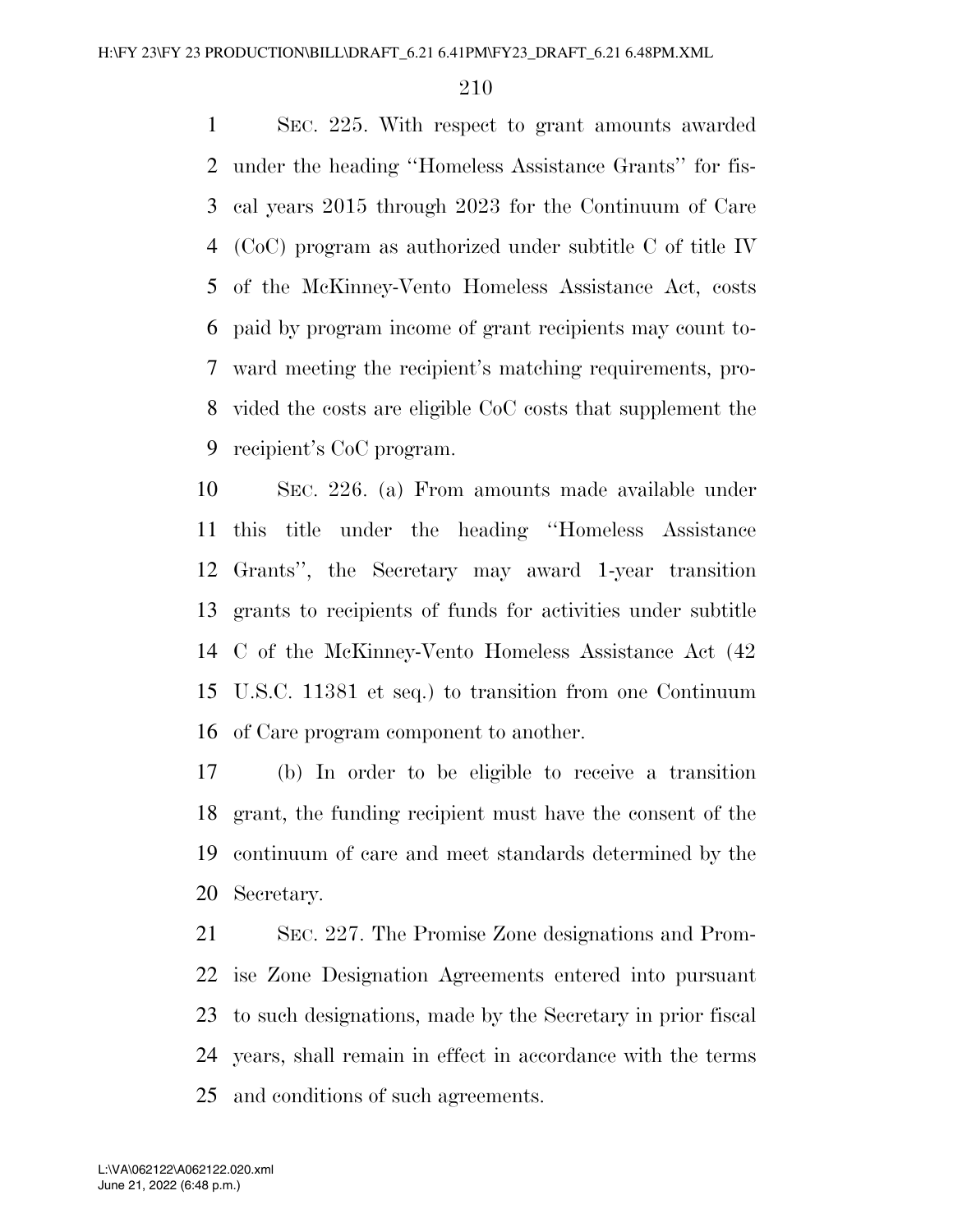SEC. 228. Any public housing agency designated as a Moving to Work agency pursuant to section 239 of divi- sion L of Public Law 114–113 (42 U.S.C. 1437f note; 129 Stat. 2897) may, upon such designation, use funds (except for special purpose funding, including special pur- pose vouchers) previously allocated to any such public housing agency under section 8 or 9 of the United States Housing Act of 1937, including any reserve funds held by the public housing agency or funds held by the Depart- ment of Housing and Urban Development, pursuant to the authority for use of section 8 or 9 funding provided under such section and section 204 of title II of the Departments of Veterans Affairs and Housing and Urban Development and Independent Agencies Appropriations Act, 1996 (Public Law 104–134; 110 Stat. 1321–28), notwith- standing the purposes for which such funds were appro-priated.

 SEC. 229. None of the amounts made available by this Act may be used to prohibit any public housing agen- cy under receivership or the direction of a Federal monitor from applying for, receiving, or using funds made available under the heading ''Public Housing Fund'' for competitive grants to evaluate and reduce lead-based paint hazards in this Act or that remain available and not awarded from prior Acts, or be used to prohibit a public housing agency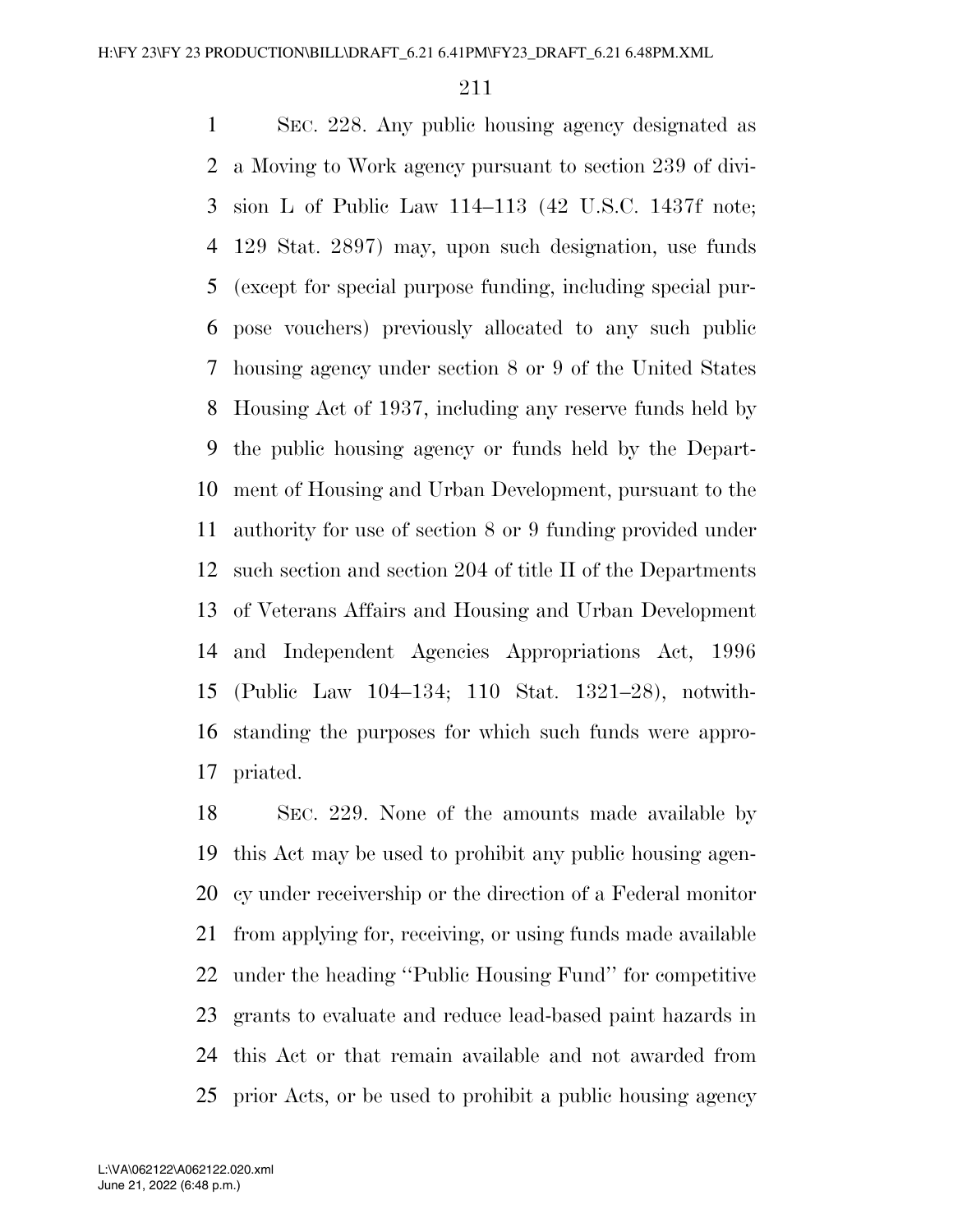from using such funds to carry out any required work pur- suant to a settlement agreement, consent decree, vol- untary agreement, or similar document for a violation of the Lead Safe Housing or Lead Disclosure Rules.

 SEC. 230. None of the funds made available by this title may be used to issue rules or guidance in contraven- tion of section 1210 of Public Law 115–254 (132 Stat. 3442) or section 312 of the Robert T. Stafford Disaster Relief and Emergency Assistance Act (42 U.S.C. 5155). SEC. 231. (a) Funds previously made available in the Consolidated Appropriations Act, 2016 (Public Law 114– 113) for the ''Choice Neighborhoods Initiative'' that were available for obligation through fiscal year 2018 are to re- main available through fiscal year 2024 for the liquidation of valid obligations incurred in fiscal years 2016 through 2018.

 (b) Funds previously made available in the Consoli- dated Appropriations Act, 2017 (Public Law 115-31) for the ''Choice Neighborhoods Initiative'' that were available for obligation through fiscal year 2019 are to remain avail- able through fiscal year 2025 for the liquidation of valid obligations incurred in fiscal years 2017 through 2019. (c) Funds previously made available in the Consoli- dated Appropriations Act, 2018 (Public Law 115-141) for the ''Choice Neighborhoods Initiative'' that were available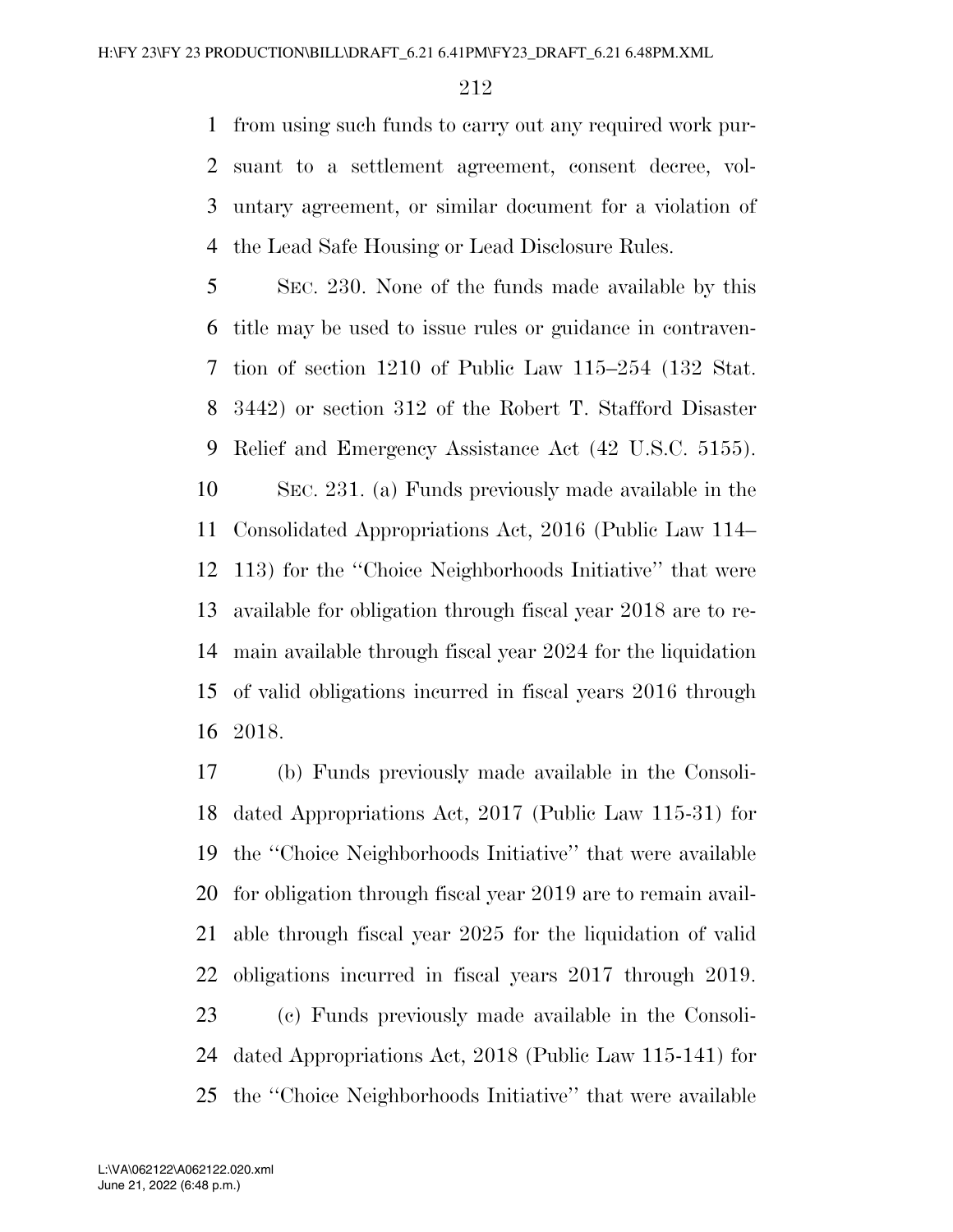for obligation through fiscal year 2020 are to remain avail- able through fiscal year 2026 for the liquidation of valid obligations incurred in fiscal years 2018 through 2020. (d) Funds previously made available in the Consoli- dated Appropriations Act, 2019 (Public Law 116-6) for the ''Choice Neighborhoods Initiative'' that were available for obligation through fiscal year 2021 are to remain avail- able through fiscal year 2027 for the liquidation of valid obligations incurred in fiscal years 2019 through 2021. (e) Funds previously made available in the Further Consolidated Appropriations Act, 2020 (Public Law 116- 94) for the ''Choice Neighborhoods Initiative'' that were available for obligation through fiscal year 2022 are to re- main available through fiscal year 2028 for the liquidation of valid obligations incurred in fiscal years 2020 through 2022.

 (f) Funds previously made available in the Consoli- dated Appropriations Act, 2021 (Public Law 116-260) for the ''Choice Neighborhoods Initiative'' that were available for obligation through fiscal year 2023 are to remain avail- able through fiscal year 2029 for the liquidation of valid obligations incurred in fiscal years 2021 through 2023. SEC. 232. For fiscal year 2023, if the Secretary de- termines or has determined, for any prior formula grant allocation administered by the Secretary under a program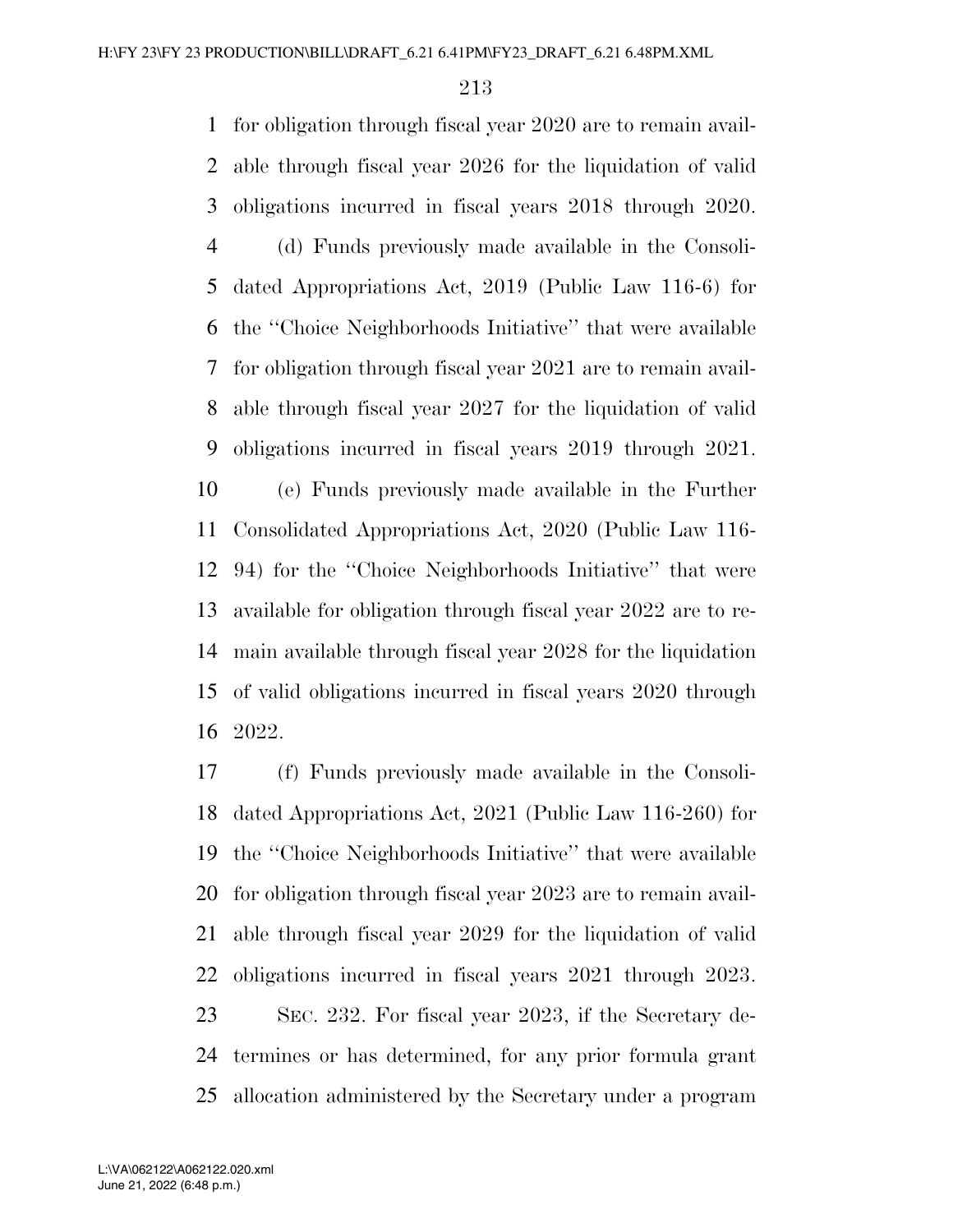under the headings ''Public and Indian Housing'', ''Com- munity Planning and Development'', or ''Housing Pro- grams'' in this title, that a recipient received an allocation greater than the amount such recipient should have re- ceived for a formula allocation cycle pursuant to applicable statutes and regulations, the Secretary may adjust for any such funding error in the next applicable formula alloca- tion cycle by (a) offsetting each such recipient's formula allocation (if eligible for a formula allocation in the next applicable formula allocation cycle) by the amount of any such funding error; and (b) reallocating any available bal- ances that are attributable to the offset to the recipient or recipients that would have been allocated additional funds in the formula allocation cycle in which any such error occurred (if such recipient or recipients are eligible for a formula allocation in the next applicable formula al- location cycle) in an amount proportionate to such recipi- ent's eligibility under the next applicable formula alloca- tion cycle formula: *Provided*, That all offsets and realloca- tions from such available balances shall be recorded against funds available for the next applicable formula al- location cycle: *Provided further*, That the term ''next appli- cable formula allocation cycle'' means the first formula al- location cycle for a program that is reasonably available for correction following such a Secretarial determination: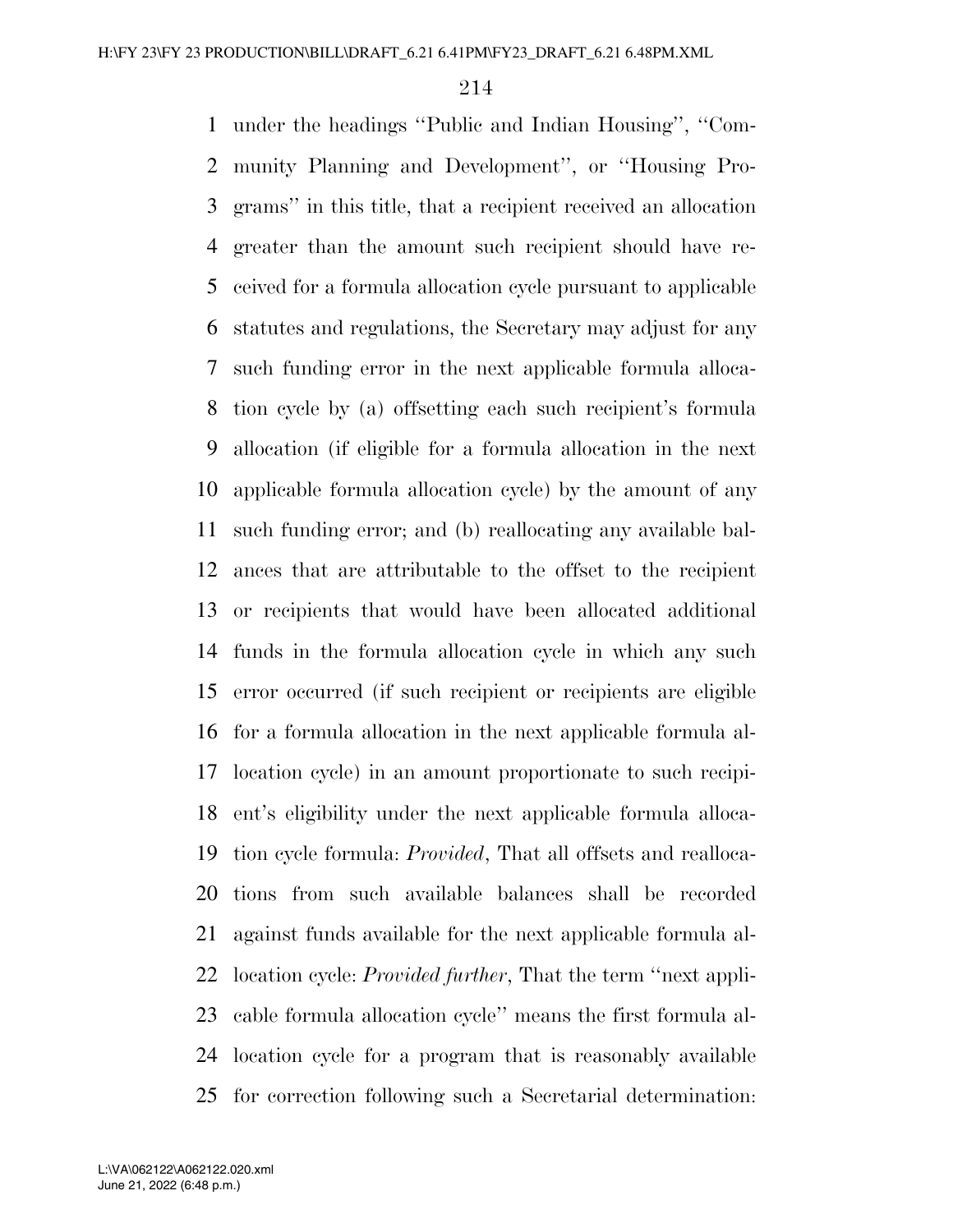*Provided further*, That if, upon request by a recipient and giving consideration to all Federal resources available to the recipient for the same grant purposes, the Secretary determines that the offset in a next applicable formula al- location cycle would critically impair the recipient's ability to accomplish the purpose of the formula grant, the Sec- retary may adjust for the funding error across two or more formula allocation cycles.

 SEC. 233. (a) Amounts made available in paragraphs (1) and (2) under the heading ''Native American Pro- grams'' in title XII of division B of the Coronavirus Aid, Relief, and Economic Security Act (Public Law 116–136) which were allocated or awarded to Indian tribes or trib- ally designated housing entities, and which are not accept- ed as of the date of enactment of this Act, are voluntarily returned, or otherwise recaptured for any reason, may be used by the Secretary to make additional grants for the same purpose and under the same terms and conditions 19 as amounts appropriated by section  $11003(a)(2)$  of the American Rescue Plan Act of 2021 (Public Law 117–2). (b) Amounts repurposed by this section that were

 previously designated by the Congress as an emergency requirement pursuant to the Balanced Budget and Emer- gency Deficit Control Act of 1985 or a concurrent resolu-tion on the budget are designated as an emergency re-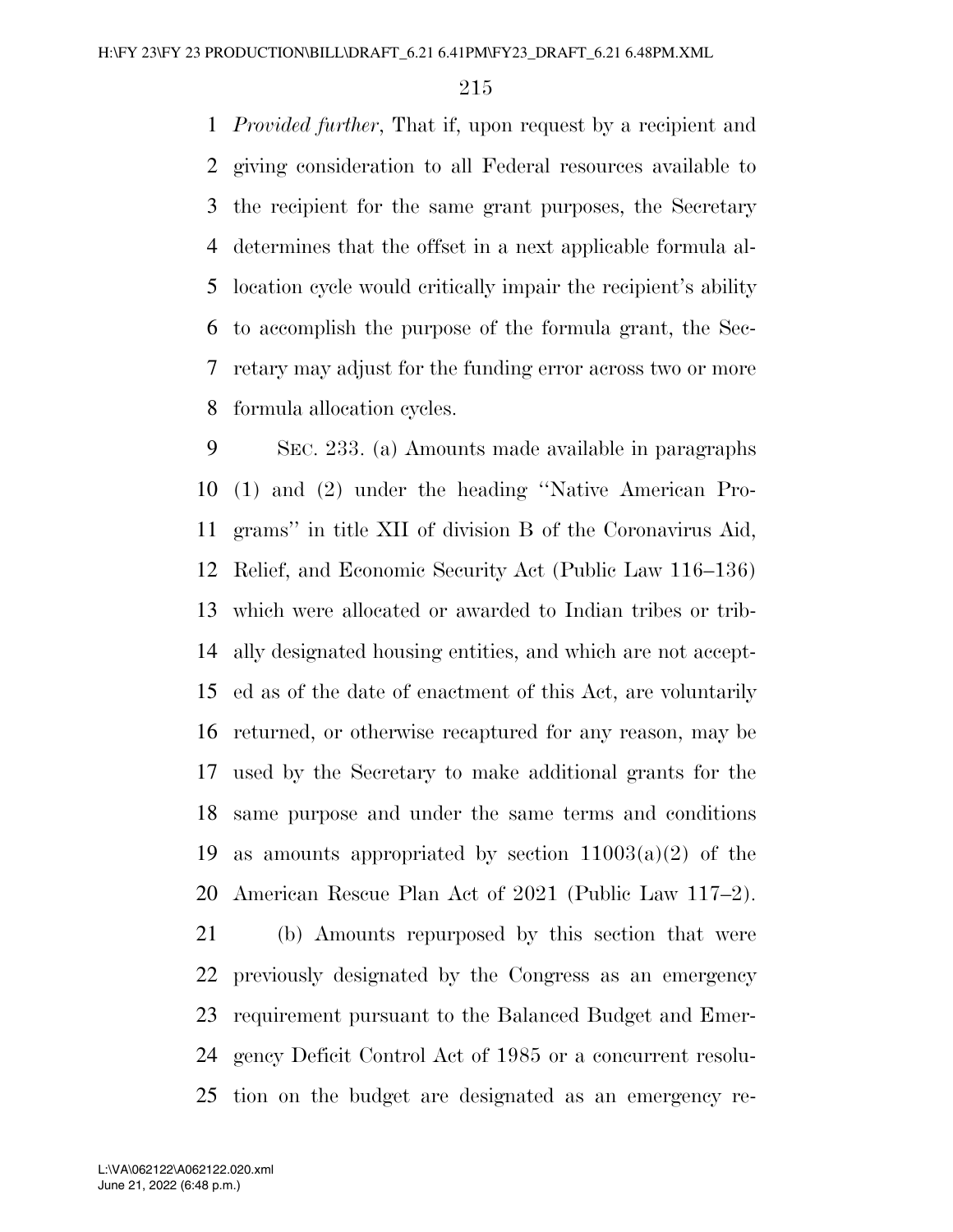1 quirement pursuant to section  $4001(a)(1)$  of S. Con. Res. 14 (117th Congress), the concurrent resolution on the budget for fiscal year 2022, and section 1(e) of H. Res. 1151 (117th Congress) as engrossed in the House of Rep-resentatives on June 8, 2022.

 SEC. 234. The Multifamily Assisted Housing Reform and Affordability Act of 1997 (42 U.S.C. 1437f note) is amended—

 (a) in section 515, by adding at the end the following new subsection:

 ''(d) RENT ADJUSTMENTS AND SUBSE- QUENT RENEWALS. After the initial renewal of a sec- tion 8 contract pursuant to this section and notwith- standing any other provision of law or contract regarding the adjustment of rents or subsequent renewal of such contract for a project, including such a provision in section 514 or this section, in the case of a project subject to any restrictions imposed pursuant to sections 514 or this sec- tion, the Secretary may, not more than once every 10 years, adjust such rents or renew such contracts at rent levels that are equal to the lesser of budget-based rents or comparable market rents for the market area upon the request of an owner or purchaser who—

24  $\cdot$  (1) demonstrates that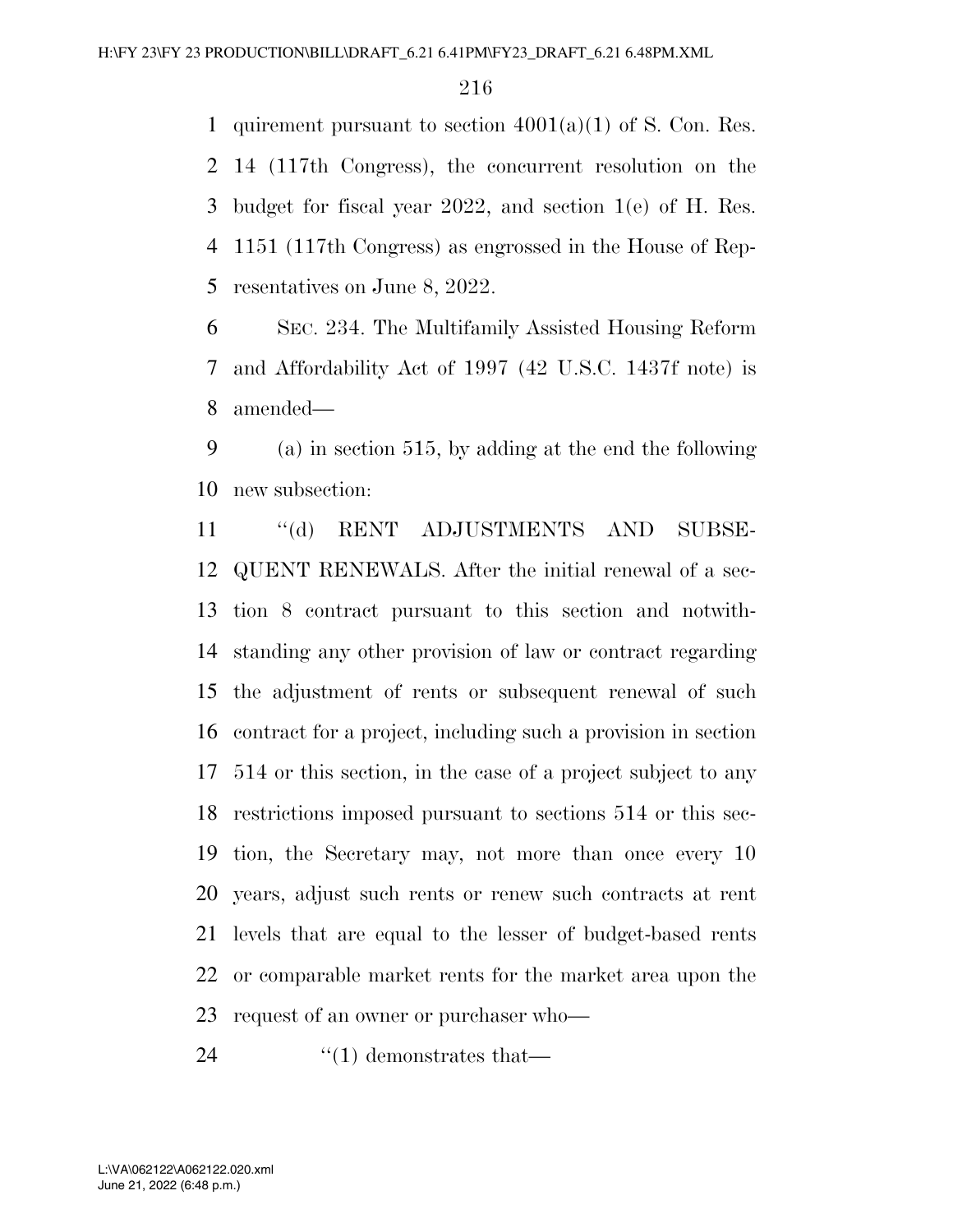''(A) project income is insufficient to oper- ate and maintain the project, and no rehabilita- tion is currently needed, as determined by the Secretary; or

 ''(B) the rent adjustment or renewal con- tract is necessary to support commercially rea- sonable financing (including any required debt service coverage and replacement reserve) for rehabilitation necessary to ensure the long-term sustainability of the project, as determined by the Secretary, and in the event the owner or purchaser fails to implement the rehabilitation as required by the Secretary, the Secretary may take such action against the owner or purchaser as allowed by law; and

16  $(2)$  agrees to

17  $\langle (A) \rangle$  extend the affordability and use re-18 strictions required under  $514(e)(6)$  for an addi-tional twenty years; and

 $\text{``(B)}$  enter into a binding commitment to continue to renew such contract for and during such extended term, provided that after the af- fordability and use restrictions required under 514(e)(6) have been maintained for a term of 30 years: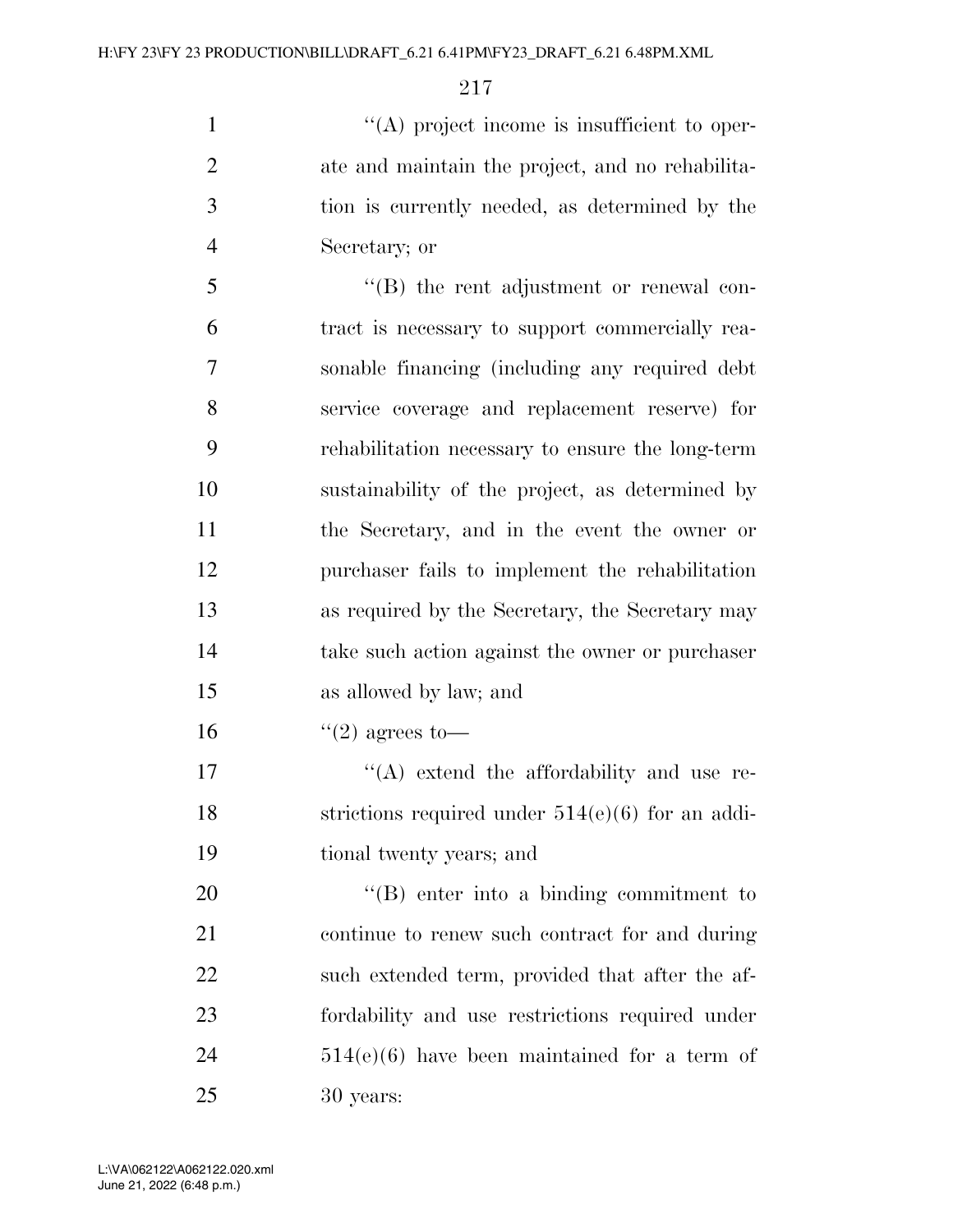| $\mathbf{1}$   | "(i) an owner with a contract for                             |
|----------------|---------------------------------------------------------------|
| $\overline{2}$ | which rent levels were set at the time of its                 |
| 3              | initial renewal under section $514(g)(2)$                     |
| 4              | shall request that the Secretary renew such                   |
| 5              | contract under section 524 for and during                     |
| 6              | such extended term; and                                       |
| $\tau$         | "(ii) an owner with a contract for                            |
| 8              | which rent levels were set at the time of its                 |
| 9              | initial renewal under section $514(g)(1)$                     |
| 10             | may request that the Secretary renew such                     |
| 11             | contract under section $524."$ ;                              |
| 12             | $(b)$ in section 534, by adding at the end the following      |
| 13             | new subsection:                                               |
| 14             | "(h) RENT ADJUSTMENTS TO ADDRESS DIS-                         |
| 15             | TRESS. In the case of a section 8 contract that will be       |
| 16             | eligible for renewal under this section when it expires or    |
| 17             | terminates, notwithstanding any provision of contract or      |
| 18             | law regarding the adjustment of rents, including such a       |
| 19             | provision in this section, the Secretary may adjust such      |
| 20             | rents, subject to the availability of funds for such rent ad- |
| 21             | justments, to rent levels that are equal to the lesser of     |
| 22             | budget-based rents or comparable market rents for the         |
| 23             | market area at the request of an owner or purchaser who       |
|                |                                                               |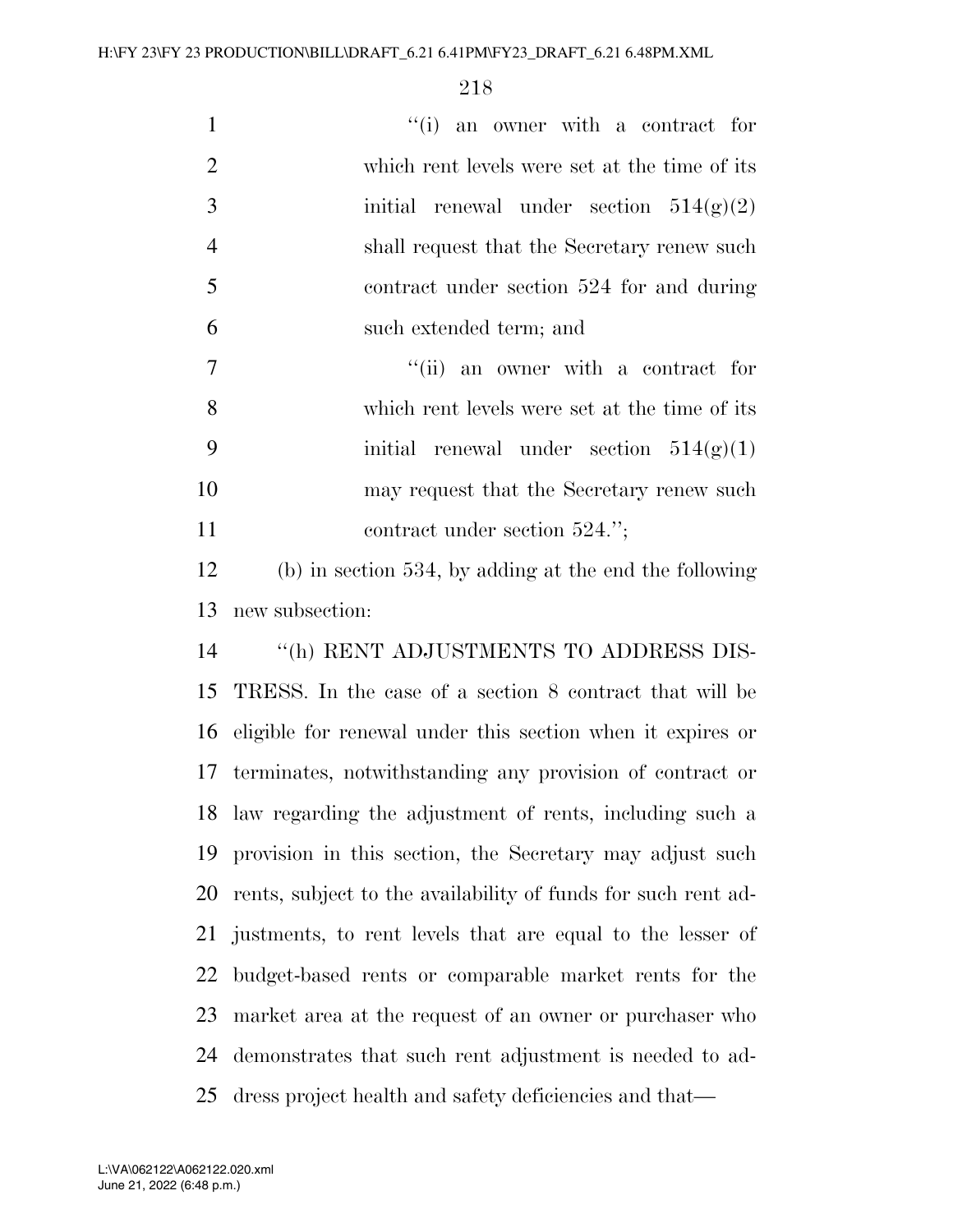$\frac{1}{1}$   $\frac{1}{2}$  project income is insufficient to operate and maintain the project, and no rehabilitation is currently needed, as determined by the Secretary; or  $\frac{4}{2}$  ''(2) the rent adjustment is necessary to sup- port commercially reasonable financing (including any required debt service coverage and replacement reserve) for rehabilitation necessary to ensure the long-term sustainability of the project, as deter- mined by the Secretary, and in the event the owner or purchaser fails to implement the rehabilitation as required by the Secretary, the Secretary may take such action against the owner or purchaser as al-lowed by law.''; and

 (c) in section 579, by striking ''October 1, 2022'' each place it appears and inserting in lieu thereof ''Octo-ber 1, 2027''.

 SEC. 235. Of the amounts made available under the heading ''Project-Based Rental Assistance'' in prior Acts, up to \$1,300,000 may be transferred to Treasury Account 86-X-0148 for the liquidation of obligations incurred in fiscal year 2018 in connection with the continued provision of interest reduction payments authorized under section 236 of the National Housing Act (12 U.S.C. 1715z–1). SEC. 236. (a) Funds previously made available in chapter 9 of title X of the Disaster Relief Appropriations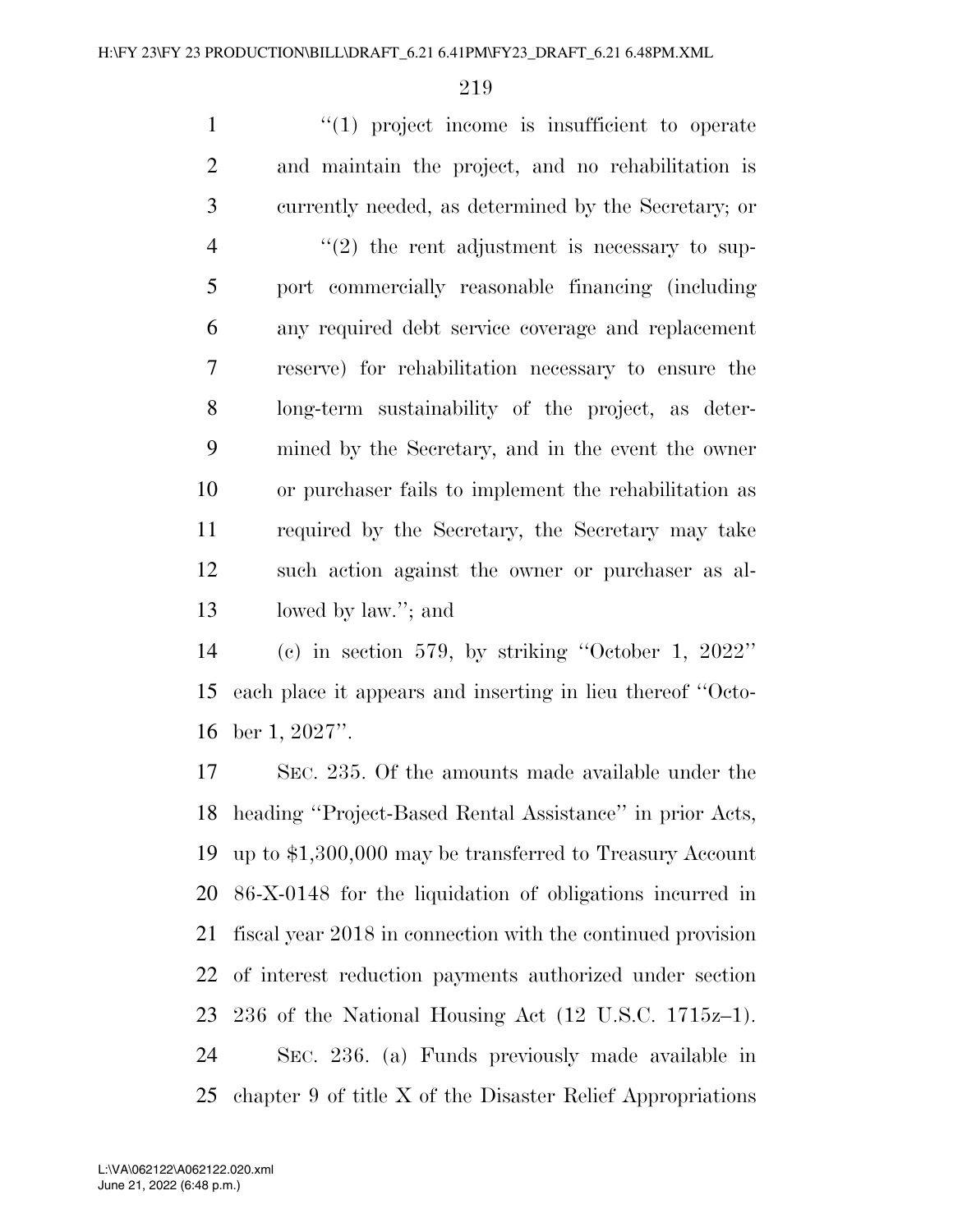Act, 2013 (Public Law 113-2, division A; 127 Stat. 36) under the heading ''Department of Housing and Urban Development—Community Planning and Development— Community Development Fund'' that were available for obligation through fiscal year 2017 are to remain available until expended for the liquidation of valid obligations in-curred in fiscal years 2013 through 2017.

 (b) Notwithstanding any other provision of law, in the case of any grantee of funds referred to in subsection (a) of this section that provides assistance that duplicates benefits available to a person for the same purpose from another source, the grantee itself shall—

 (1) be subject to remedies for noncompliance; or (2) bear responsibility for absorbing such cost of duplicative benefits and returning an amount equal to any duplicative benefits paid to the grant- ee's funds available for use under such heading, un- less the Secretary, upon the request of a grantee issues a public determination by publication in the Federal Register that it is not in the best interest of the Federal Government to pursue such remedies. (c) Notwithstanding any other provision of law, any grantee of funds referred to in subsection (a) of this sec- tion may request a waiver from the Secretary of Housing and Urban Development of any recoupment by the Sec-

June 21, 2022 (6:48 p.m.) L:\VA\062122\A062122.020.xml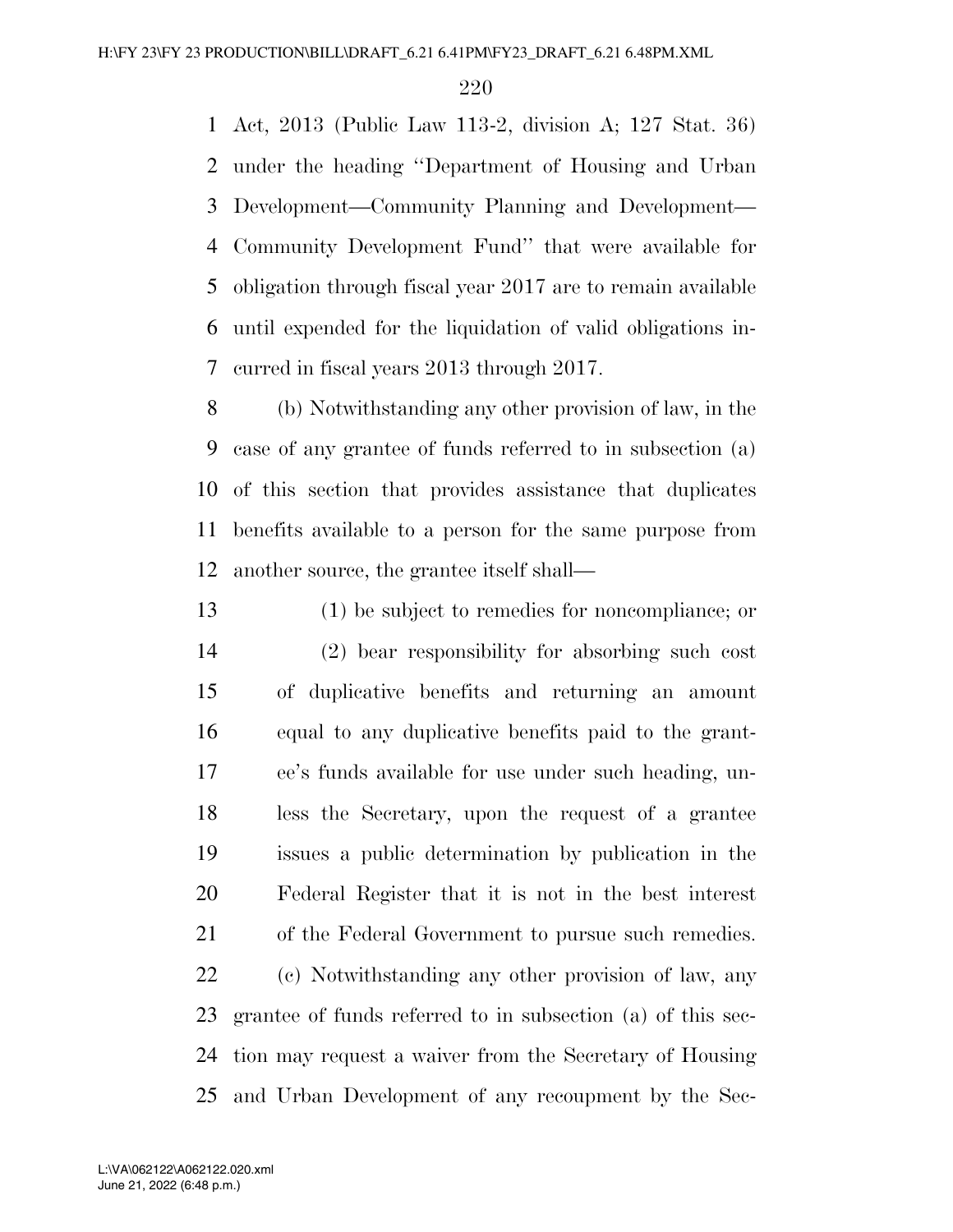retary of such funds for amounts owed by persons who have received such assistance from such funds and who have been defrauded, or after receiving assistance, have filed for bankruptcy, gone through a foreclosure procedure on property that received such assistance, or are deceased. If the grantee self-certifies to the Secretary in such re- quest that it has verified that the individual conditions of each person it is requesting a waiver for meets one of the conditions specified in the preceding sentence, the Sec- retary may grant such waivers on the basis of grantee self- certification, issue a public determination by publication in the Federal Register that it is not in the best interest of the Federal Government to pursue such recoupment, and may conduct oversight to verify grantee self-certifi- cation and subject the grantee to remedies for noncompli- ance for any amounts that have not met such require-ments.

 (d) Amounts repurposed pursuant to this section that were previously designated by the Congress as an emer- gency requirement pursuant to the Balanced Budget and Emergency Deficit Control Act of 1985 or a concurrent resolution on the budget are designated as an emergency 23 requirement pursuant to section  $4001(a)(1)$  of S. Con. Res. 14 (117th Congress), the concurrent resolution on the budget for fiscal year 2022, and section 1(e) of H.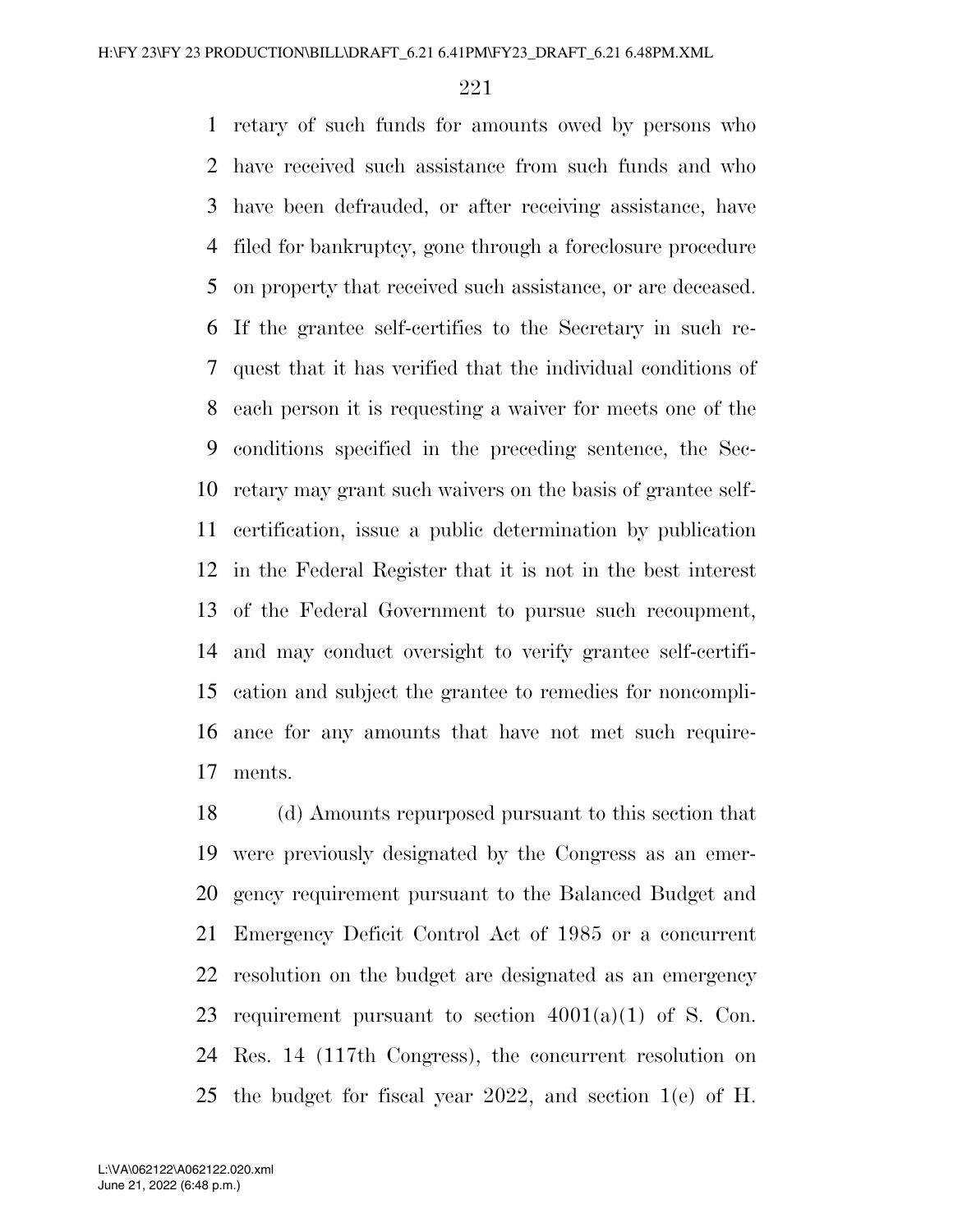Res. 1151 (117th Congress) as engrossed in the House of Representatives on June 8, 2022.

 SEC. 237. None of the funds made available to the Department of Housing and Urban Development by this or any other Act may be used to implement, administer, enforce, or in any way make effective the proposed rule entitled ''Housing and Community Development Act of 1980: Verification of Eligible Status'', issued by the De- partment of Housing and Urban Development on May 10, 2019 (Docket No. FR–6124–P–01), or any final rule based substantially on such proposed rule.

 This title may be cited as the ''Department of Hous-ing and Urban Development Appropriations Act, 2023''.

- TITLE III
- RELATED AGENCIES
- ACCESS BOARD
- SALARIES AND EXPENSES

 For expenses necessary for the Access Board, as au- thorized by section 502 of the Rehabilitation Act of 1973 (29 U.S.C. 792), \$9,850,000: *Provided*, That, notwith- standing any other provision of law, there may be credited to this appropriation funds received for publications and training expenses.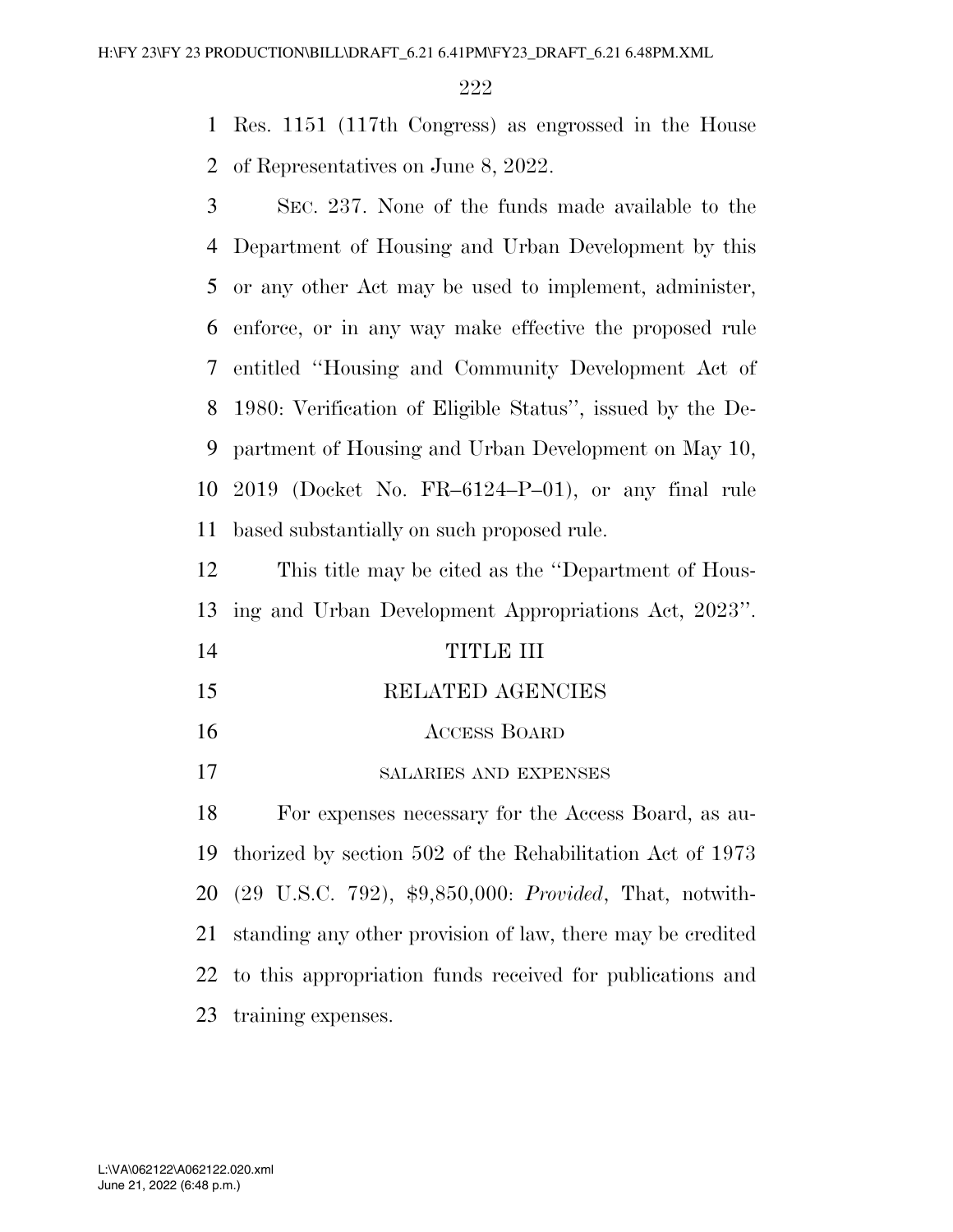FEDERAL MARITIME COMMISSION

SALARIES AND EXPENSES

 For necessary expenses of the Federal Maritime Commission as authorized by section 201(d) of the Mer- chant Marine Act, 1936, as amended (46 U.S.C. 46107), including services as authorized by section 3109 of title 5, United States Code; hire of passenger motor vehicles as authorized by section 1343(b) of title 31, United States Code; and uniforms or allowances therefore, as authorized by sections 5901 and 5902 of title 5, United States Code, \$38,260,000, of which \$2,000,000 shall remain available until September 30, 2024: *Provided*, That not to exceed \$3,500 shall be for official reception and representation expenses.

### NATIONAL RAILROAD PASSENGER CORPORATION

- 16 OFFICE OF INSPECTOR GENERAL
- SALARIES AND EXPENSES

 For necessary expenses of the Office of Inspector General for the National Railroad Passenger Corporation to carry out the provisions of the Inspector General Act of 1978 (5 U.S.C. App. 3), \$27,935,000: *Provided*, That the Inspector General shall have all necessary authority, in carrying out the duties specified in such Act, to inves- tigate allegations of fraud, including false statements to the Government under section 1001 of title 18, United

June 21, 2022 (6:48 p.m.) L:\VA\062122\A062122.020.xml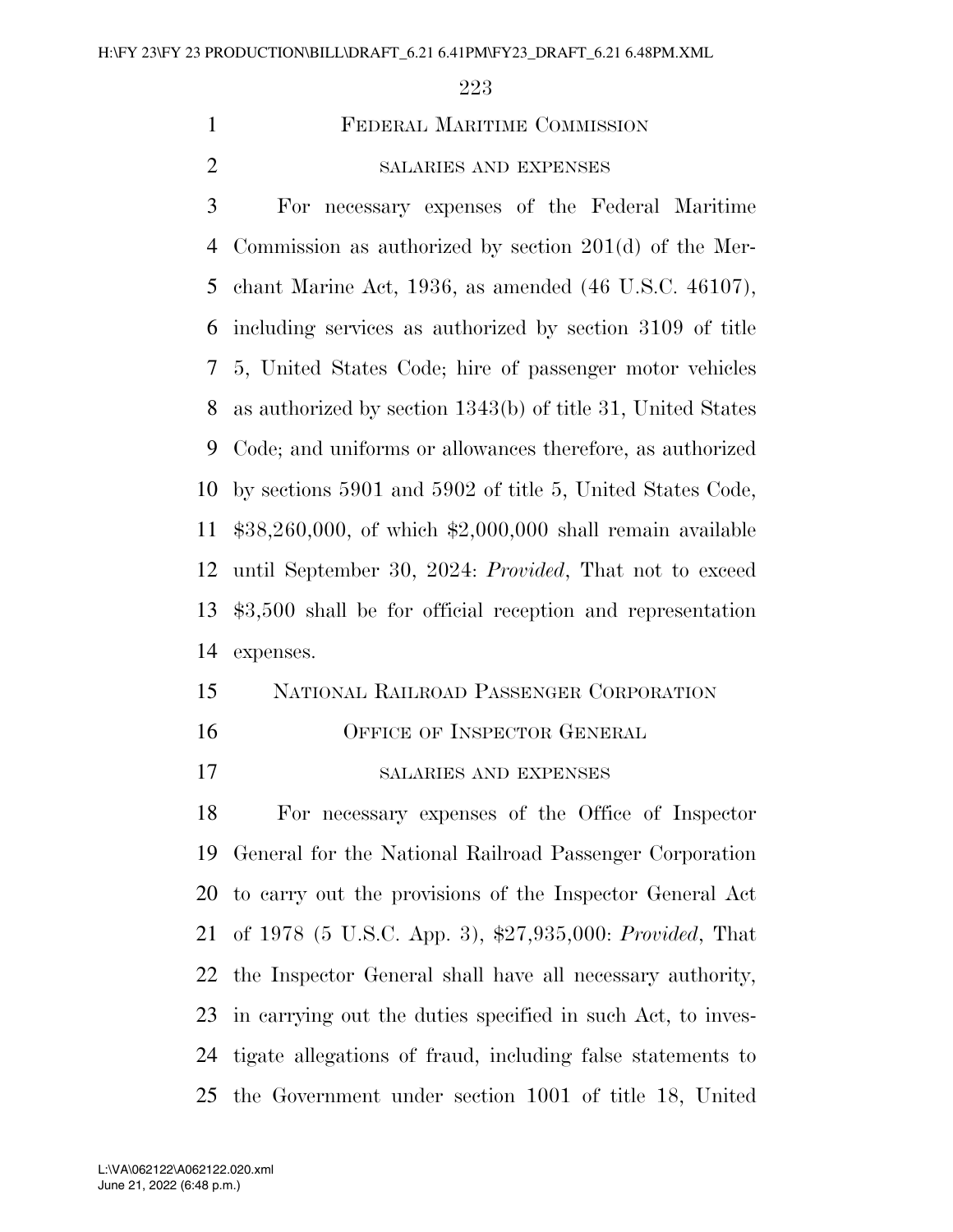States Code, by any person or entity that is subject to regulation by the National Railroad Passenger Corpora- tion: *Provided further*, That the Inspector General may enter into contracts and other arrangements for audits, studies, analyses, and other services with public agencies and with private persons, subject to the applicable laws and regulations that govern the obtaining of such services within the National Railroad Passenger Corporation: *Pro- vided further*, That the Inspector General may select, ap- point, and employ such officers and employees as may be necessary for carrying out the functions, powers, and du- ties of the Office of Inspector General, subject to the appli- cable laws and regulations that govern such selections, ap- pointments, and employment within the National Railroad Passenger Corporation: *Provided further*, That concurrent with the President's budget request for fiscal year 2024, the Inspector General shall submit to the House and Sen- ate Committees on Appropriations a budget request for fiscal year 2024 in similar format and substance to budget requests submitted by executive agencies of the Federal Government.

#### NATIONAL TRANSPORTATION SAFETY BOARD

SALARIES AND EXPENSES

 For necessary expenses of the National Transpor-tation Safety Board, including hire of passenger motor ve-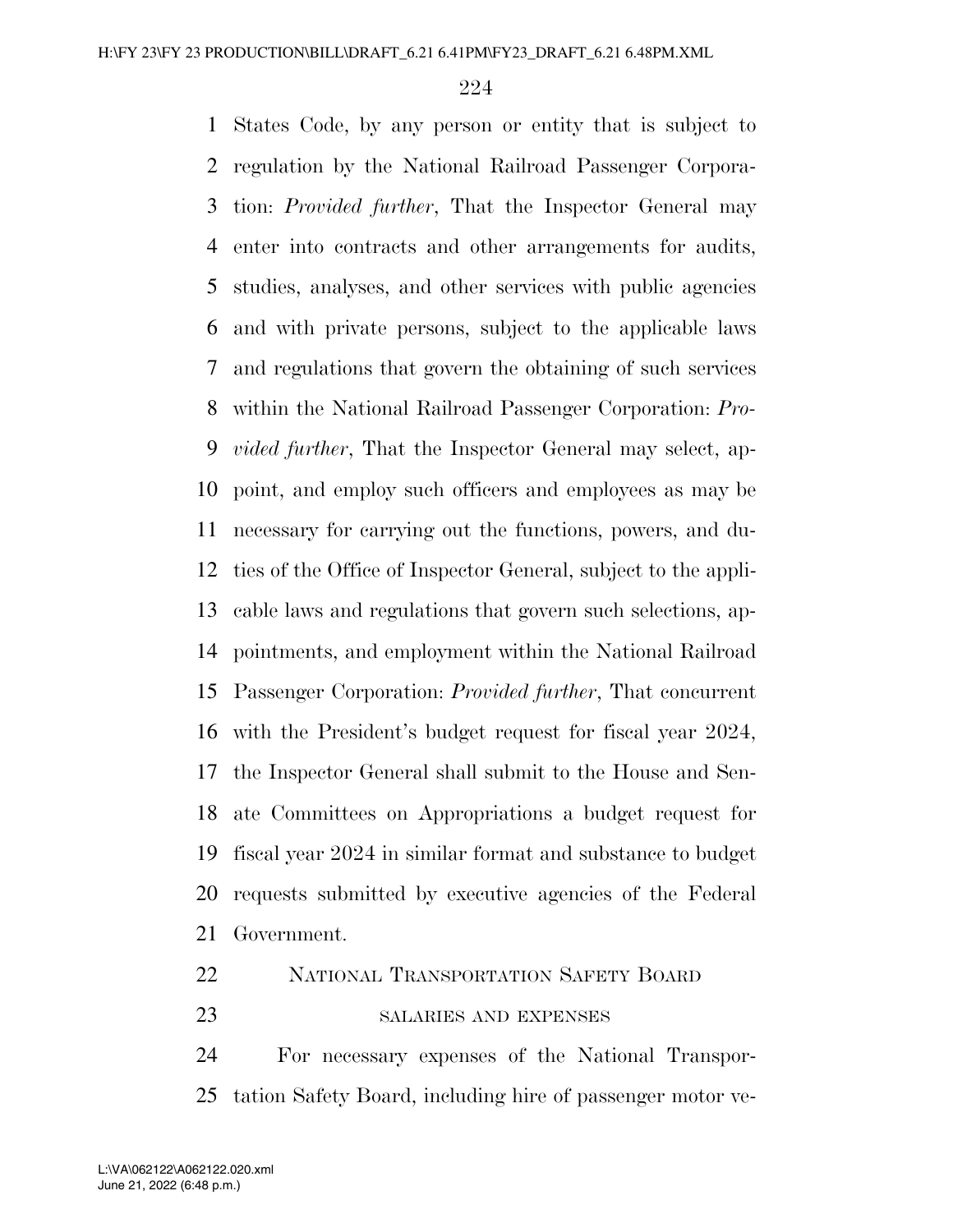hicles and aircraft; services as authorized by section 3109 of title 5, United States Code, but at rates for individuals not to exceed the per diem rate equivalent to the rate for a GS–15; uniforms, or allowances therefor, as authorized by sections 5901 and 5902 of title 5, United States Code, \$125,400,000, of which not to exceed \$2,000 may be used for official reception and representation expenses: *Pro- vided*, That the amounts made available to the National Transportation Safety Board in this Act include amounts necessary to make lease payments on an obligation in- curred in fiscal year 2001 for a capital lease. NEIGHBORHOOD REINVESTMENT CORPORATION PAYMENT TO THE NEIGHBORHOOD REINVESTMENT CORPORATION For payment to the Neighborhood Reinvestment Cor- poration for use in neighborhood reinvestment activities, as authorized by the Neighborhood Reinvestment Corpora- tion Act (42 U.S.C. 8101–8107), \$185,000,000. SURFACE TRANSPORTATION BOARD SALARIES AND EXPENSES For necessary expenses of the Surface Transpor-

 tation Board, including services authorized by section 3109 of title 5, United States Code, \$42,029,000: *Pro- vided*, That of the amounts made available under this heading, not less than \$1,000,000 shall be for the nec-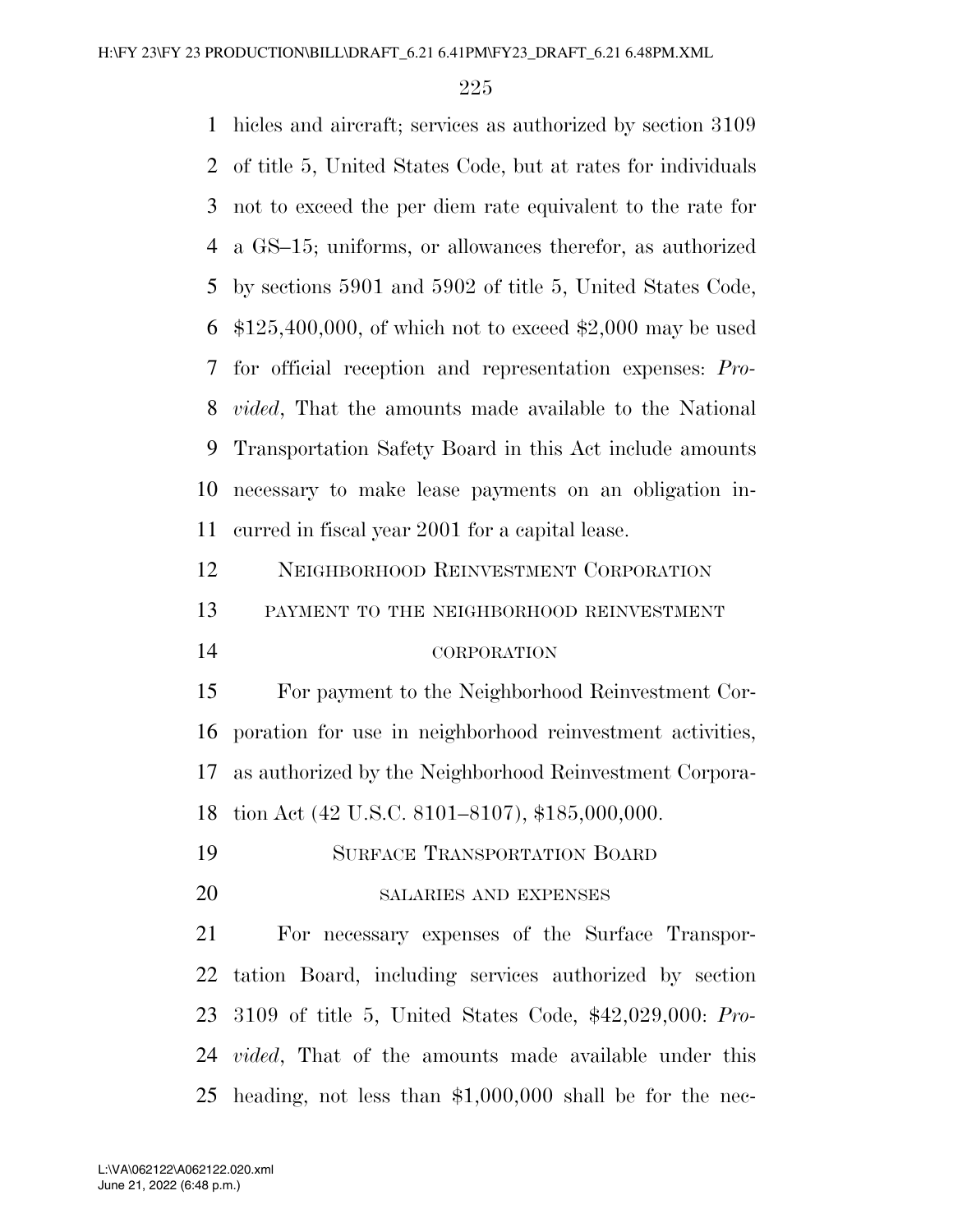essary salaries and expenses to implement section 22309 of the Infrastructure Investment and Jobs Act (Public Law 117-58), and for other activities as appropriate as determined by the Surface Transportation Board: *Pro- vided further*, That, notwithstanding any other provision of law, not to exceed \$1,250,000 from fees established by the Surface Transportation Board shall be credited to this appropriation as offsetting collections and used for nec- essary and authorized expenses under this heading: *Pro- vided further*, That the amounts made available under this heading from the general fund shall be reduced on a dol- lar-for-dollar basis as such offsetting collections are re- ceived during fiscal year 2023, to result in a final appro- priation from the general fund estimated at not more than \$40,779,000.

| 16 | UNITED STATES INTERAGENCY COUNCIL ON               |
|----|----------------------------------------------------|
| 17 | <b>HOMELESSNESS</b>                                |
| 18 | OPERATING EXPENSES                                 |
| 19 | For necessary expenses, including payment of sala- |

 ries, authorized travel, hire of passenger motor vehicles, the rental of conference rooms, and the employment of ex- perts and consultants under section 3109 of title 5, United States Code, of the United States Interagency Council on Homelessness in carrying out the functions pursuant to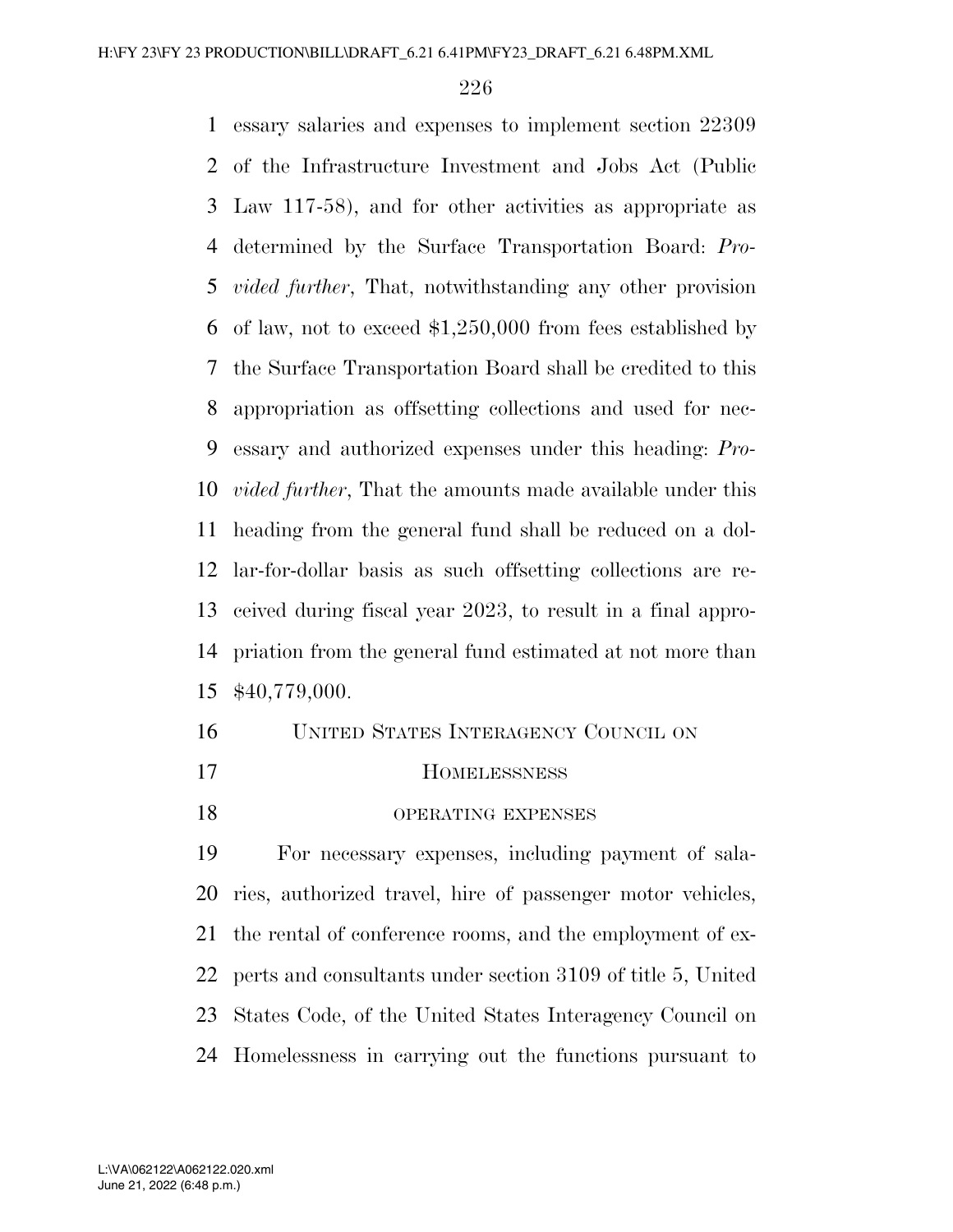title II of the McKinney-Vento Homeless Assistance Act, as amended, \$4,580,000.

- TITLE IV
- 

#### GENERAL PROVISIONS—THIS ACT

 SEC. 401. None of the funds in this Act shall be used for the planning or execution of any program to pay the expenses of, or otherwise compensate, non-Federal parties intervening in regulatory or adjudicatory proceedings funded in this Act.

 SEC. 402. None of the funds appropriated in this Act shall remain available for obligation beyond the current fiscal year, nor may any be transferred to other appropria-tions, unless expressly so provided herein.

 SEC. 403. The expenditure of any appropriation under this Act for any consulting service through a pro- curement contract pursuant to section 3109 of title 5, United States Code, shall be limited to those contracts where such expenditures are a matter of public record and available for public inspection, except where otherwise pro- vided under existing law, or under existing Executive order issued pursuant to existing law.

 SEC. 404. (a) None of the funds made available in this Act may be obligated or expended for any employee training that—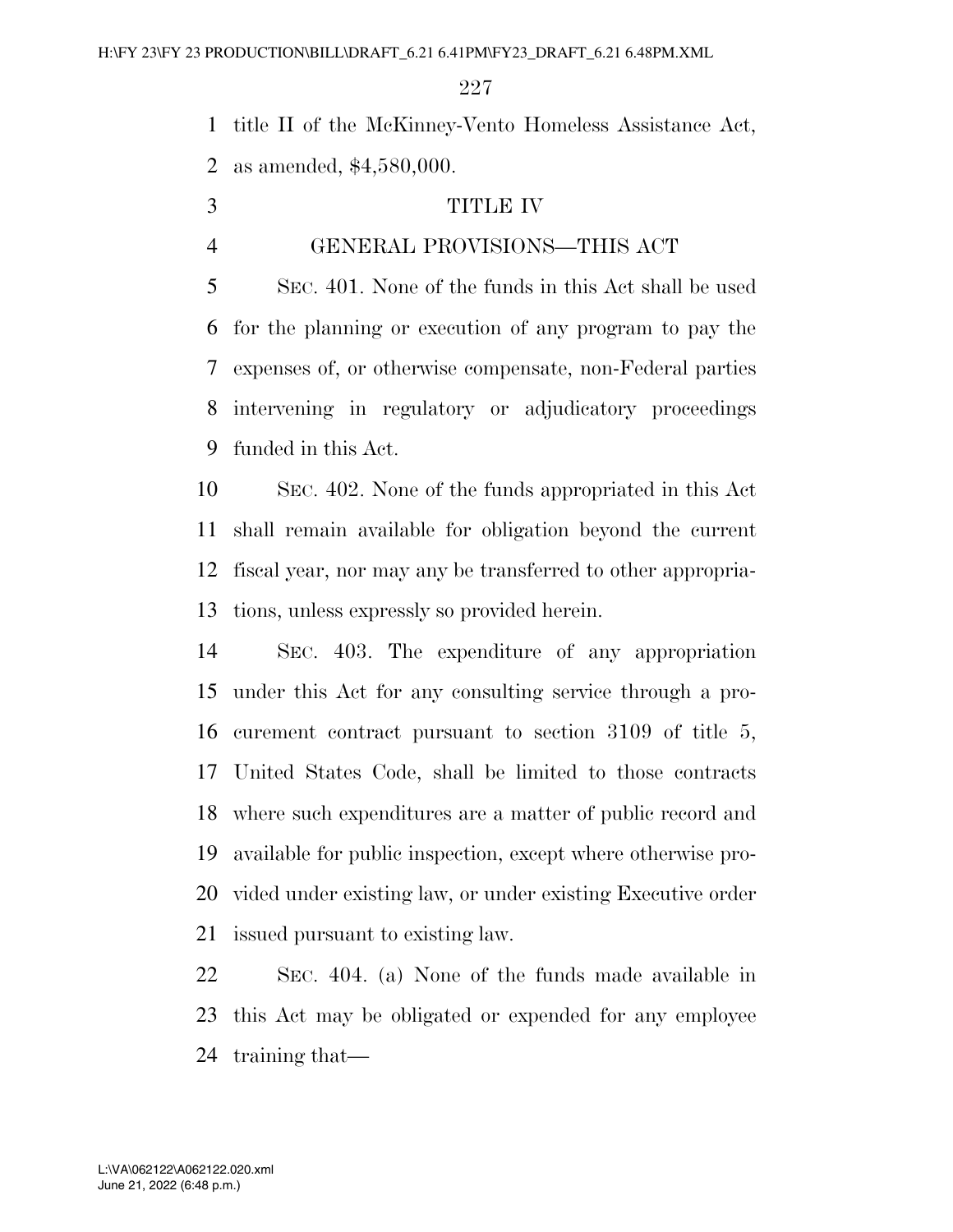| $\mathbf{1}$   | (1) does not meet identified needs for knowl-               |
|----------------|-------------------------------------------------------------|
| $\overline{2}$ | edge, skills, and abilities bearing directly upon the       |
| 3              | performance of official duties;                             |
| $\overline{4}$ | (2) contains elements likely to induce high lev-            |
| 5              | els of emotional response or psychological stress in        |
| 6              | some participants;                                          |
| 7              | (3) does not require prior employee notification            |
| 8              | of the content and methods to be used in the train-         |
| 9              | ing and written end of course evaluation;                   |
| 10             | (4) contains any methods or content associated              |
| 11             | with religious or quasi-religious belief systems or         |
| 12             | "new age" belief systems as defined in Equal Em-            |
| 13             | ployment Opportunity Commission Notice N-                   |
| 14             | 915.022, dated September 2, 1988; or                        |
| 15             | $(5)$ is offensive to, or designed to change, par-          |
| 16             | ticipants' personal values or lifestyle outside the         |
| 17             | workplace.                                                  |
| 18             | (b) Nothing in this section shall prohibit, restrict, or    |
| 19             | otherwise preclude an agency from conducting training       |
| 20             | bearing directly upon the performance of official duties.   |
| 21             | SEC. 405. Except as otherwise provided in this Act,         |
| 22             | none of the funds provided in this Act, provided by pre-    |
| 23             | vious appropriations Acts to the agencies or entities fund- |
| 24             | ed in this Act that remain available for obligation or ex-  |
|                | 25 penditure in fiscal year 2023, or provided from any ac-  |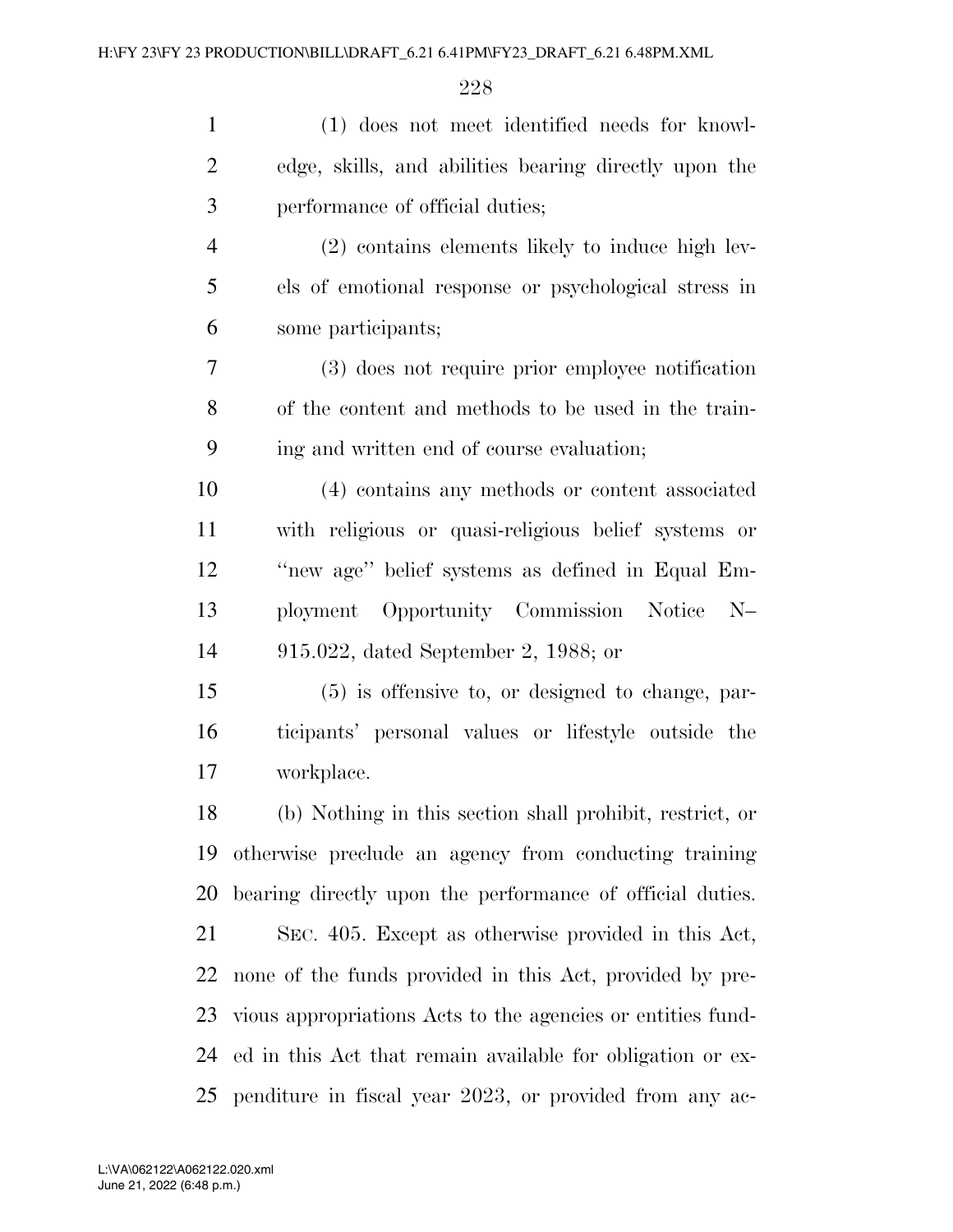counts in the Treasury derived by the collection of fees and available to the agencies funded by this Act, shall be available for obligation or expenditure through a re-programming of funds that—

(1) creates a new program;

(2) eliminates a program, project, or activity;

 (3) increases funds or personnel for any pro- gram, project, or activity for which funds have been denied or restricted by the Congress;

 (4) proposes to use funds directed for a specific activity by either the House or Senate Committees on Appropriations for a different purpose;

 (5) augments existing programs, projects, or ac- tivities in excess of \$5,000,000 or 10 percent, which-ever is less;

 (6) reduces existing programs, projects, or ac- tivities by \$5,000,000 or 10 percent, whichever is less; or

 (7) creates, reorganizes, or restructures a branch, division, office, bureau, board, commission, agency, administration, or department different from the budget justifications submitted to the Commit- tees on Appropriations or the table accompanying the report accompanying this Act, whichever is more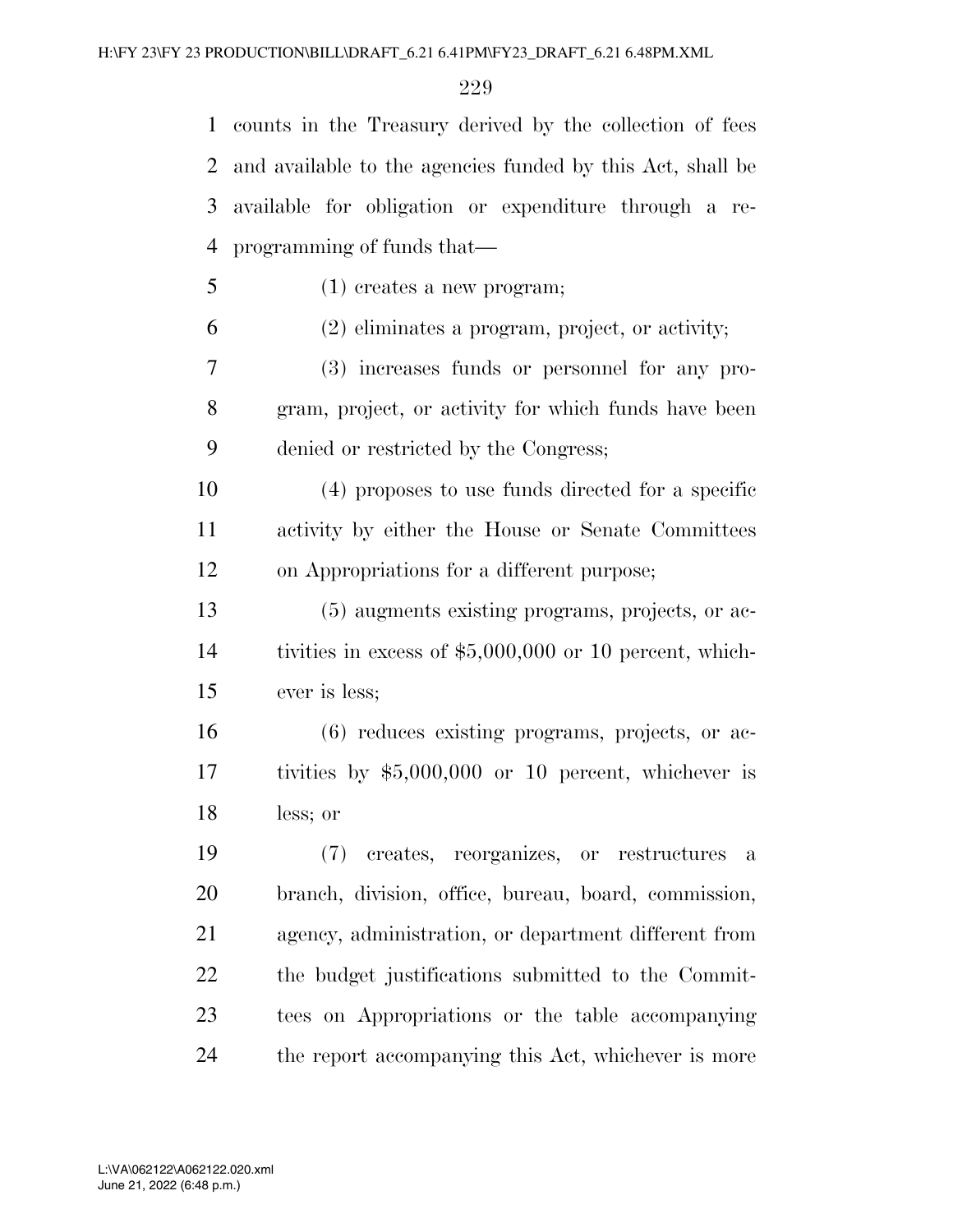detailed, unless prior approval is received from the House and Senate Committees on Appropriations:

 *Provided*, That not later than 60 days after the date of enactment of this Act, each agency funded by this Act shall submit a report to the Committees on Appropriations of the Senate and of the House of Representatives to es- tablish the baseline for application of reprogramming and transfer authorities for the current fiscal year: *Provided further*, That the report shall include—

 (A) a table for each appropriation with a separate column to display the prior year en- acted level, the President's budget request, ad- justments made by Congress, adjustments due to enacted rescissions, if appropriate, and the fiscal year enacted level;

 (B) a delineation in the table for each ap- propriation and its respective prior year enacted level by object class and program, project, and activity as detailed in this Act, the table accom- panying the report accompanying this Act, ac- companying reports of the House and Senate Committee on Appropriations, or in the budget appendix for the respective appropriations, whichever is more detailed, and shall apply to all items for which a dollar amount is specified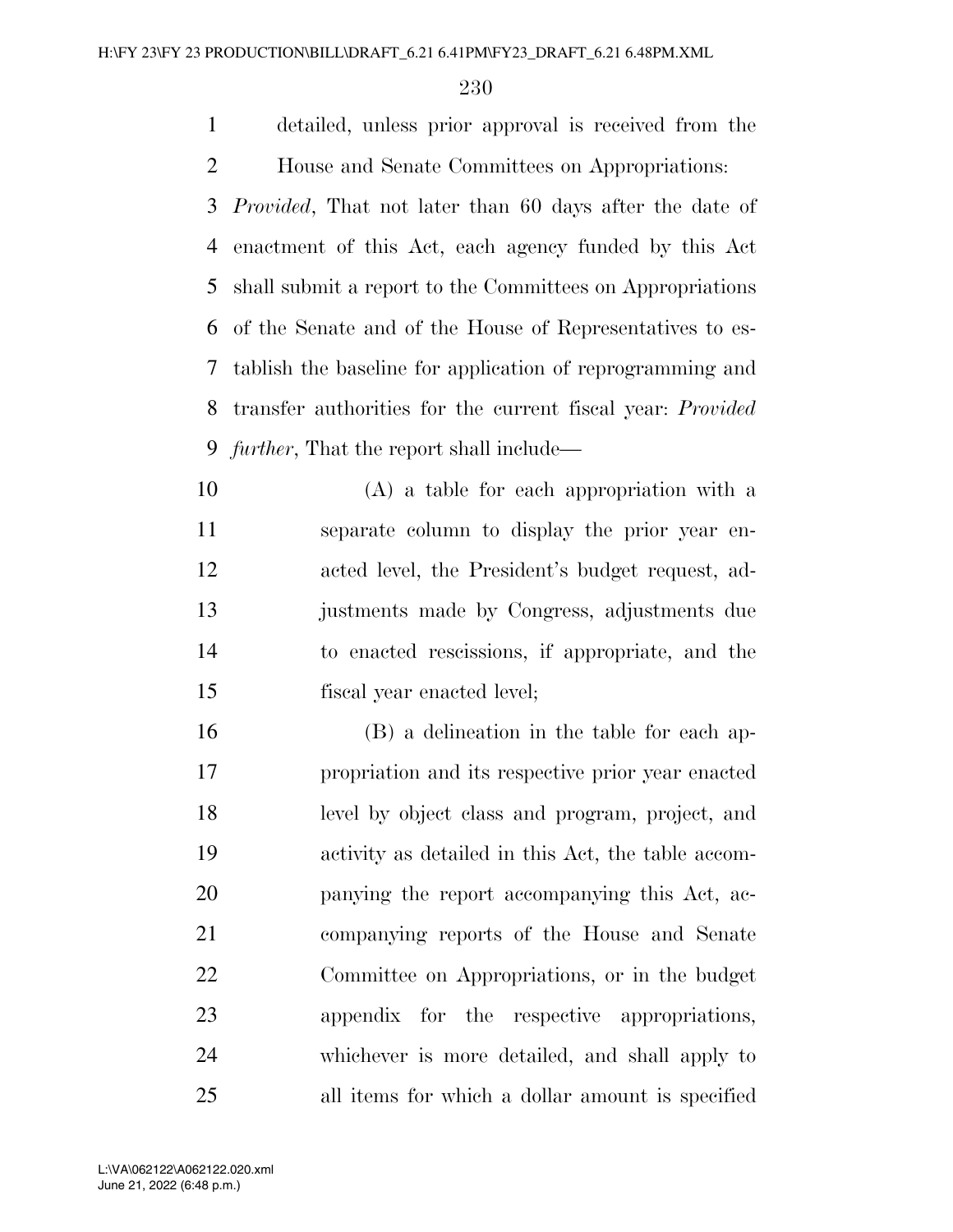and to all programs for which new budget (obligational) authority is provided, as well as to discretionary grants and discretionary grant allocations; and

 (C) an identification of items of special congressional interest.

 SEC. 406. Except as otherwise specifically provided by law, not to exceed 50 percent of unobligated balances remaining available at the end of fiscal year 2023 from appropriations made available for salaries and expenses for fiscal year 2023 in this Act, shall remain available through September 30, 2024, for each such account for the purposes authorized: *Provided*, That a request shall be submitted to the House and Senate Committees on Ap- propriations for approval prior to the expenditure of such funds: *Provided further*, That these requests shall be made in compliance with reprogramming guidelines under sec-tion 405 of this Act.

 SEC. 407. No funds in this Act may be used to sup- port any Federal, State, or local projects that seek to use the power of eminent domain, unless eminent domain is employed only for a public use: *Provided*, That for pur- poses of this section, public use shall not be construed to include economic development that primarily benefits pri-vate entities: *Provided further*, That any use of funds for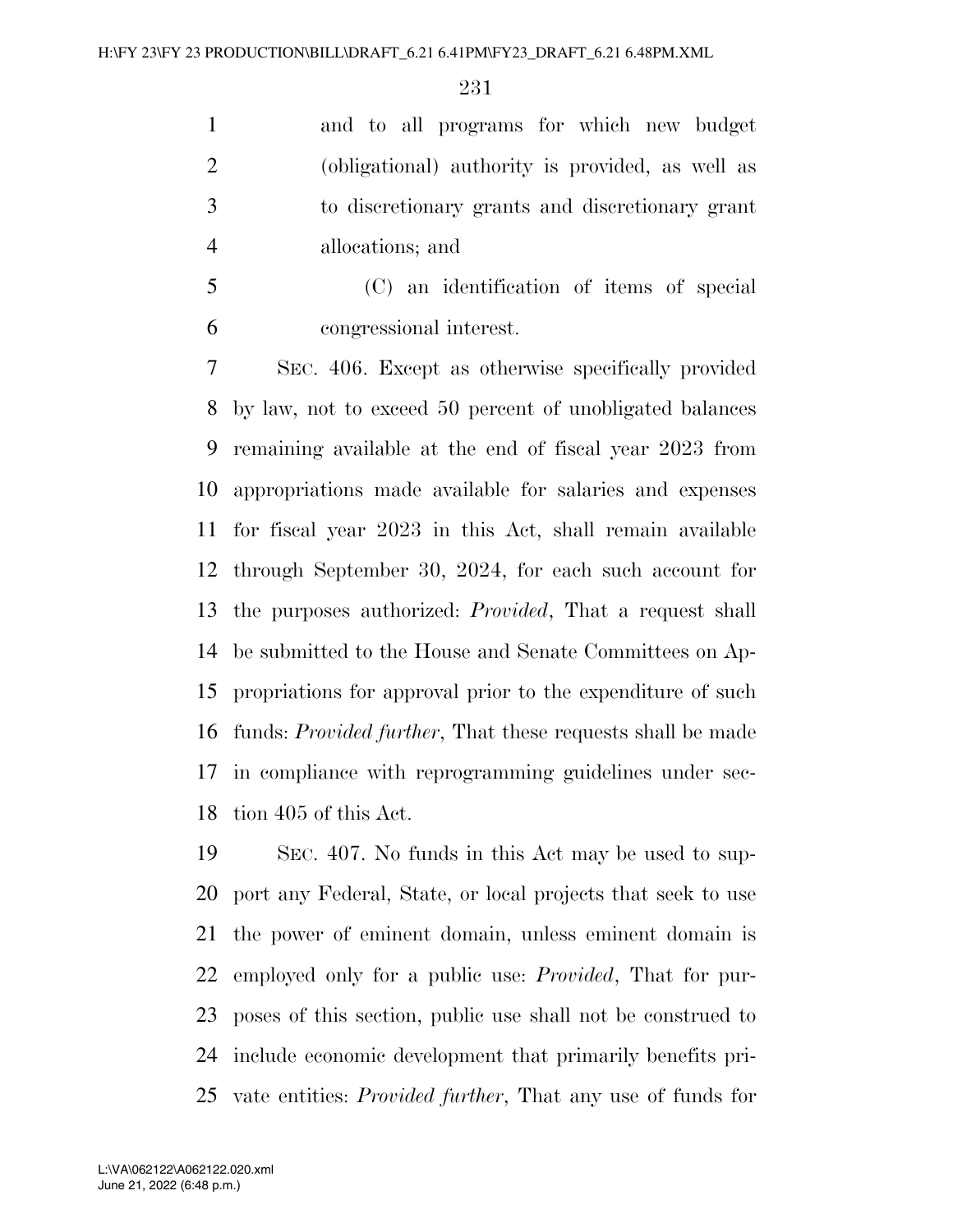mass transit, railroad, airport, seaport or highway projects, as well as utility projects which benefit or serve the general public (including energy-related, communica- tion-related, water-related and wastewater-related infra- structure), other structures designated for use by the gen- eral public or which have other common-carrier or public- utility functions that serve the general public and are sub- ject to regulation and oversight by the government, and projects for the removal of an immediate threat to public health and safety or brownfields as defined in the Small Business Liability Relief and Brownfields Revitalization Act (Public Law 107–118) shall be considered a public use for purposes of eminent domain.

 SEC. 408. None of the funds made available in this Act may be transferred to any department, agency, or in- strumentality of the United States Government, except pursuant to a transfer made by, or transfer authority pro-vided in, this Act or any other appropriations Act.

 SEC. 409. No funds appropriated pursuant to this Act may be expended by an entity unless the entity agrees that in expending the assistance the entity will comply with sections 2 through 4 of the Act of March 3, 1933 (41 U.S.C. 8301–8305, popularly known as the ''Buy American Act'').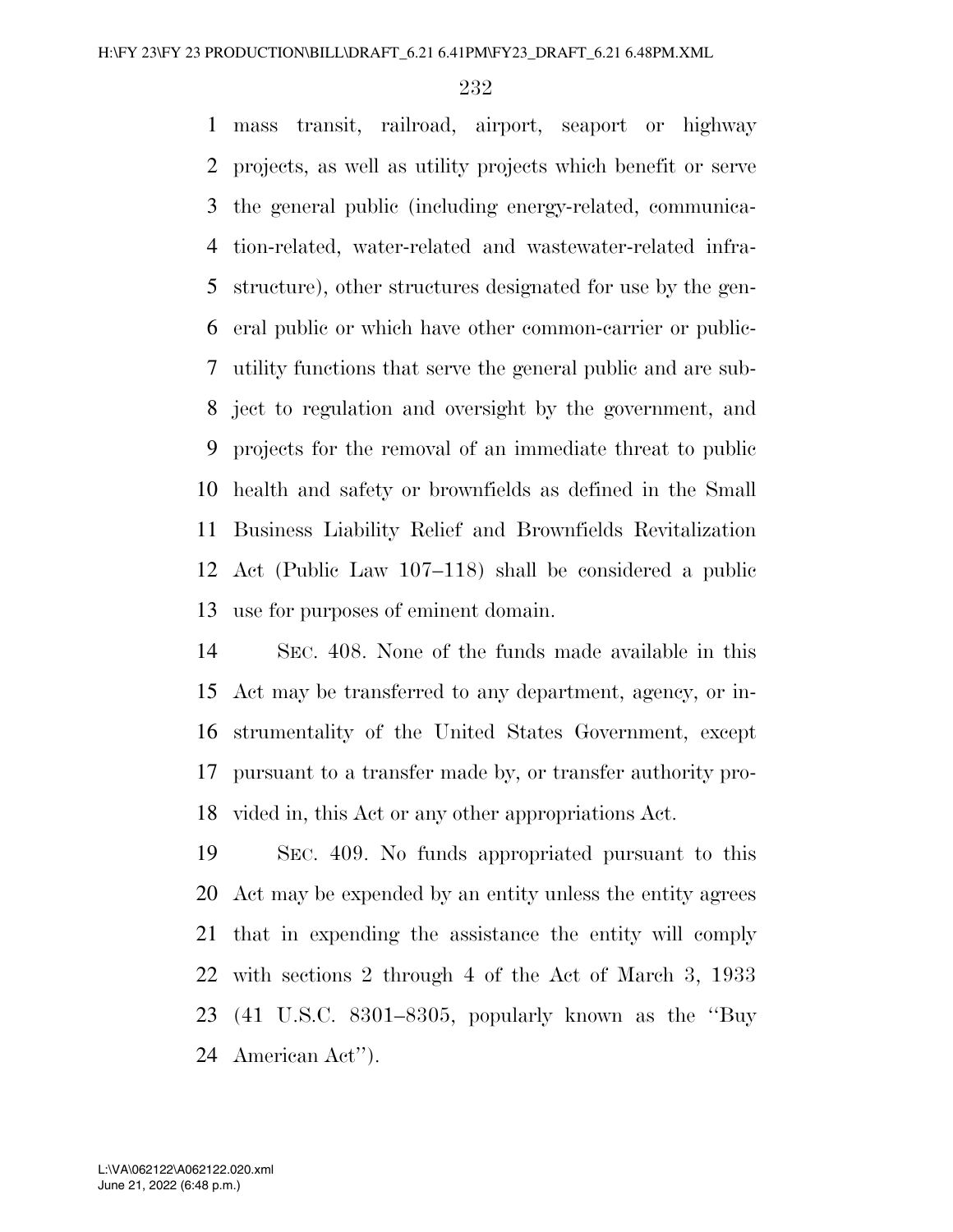SEC. 410. No funds appropriated or otherwise made available under this Act shall be made available to any person or entity that has been convicted of violating the Buy American Act (41 U.S.C. 8301–8305).

 SEC. 411. None of the funds made available in this Act may be used for first-class airline accommodations in contravention of sections 301–10.122 and 301–10.123 of title 41, Code of Federal Regulations.

 SEC. 412. None of the funds made available in this Act may be used to send or otherwise pay for the attend- ance of more than 50 employees of a single agency or de- partment of the United States Government, who are sta- tioned in the United States, at any single international conference unless the relevant Secretary reports to the House and Senate Committees on Appropriations at least 5 days in advance that such attendance is important to the national interest: *Provided*, That for purposes of this section the term ''international conference'' shall mean a conference occurring outside of the United States attended by representatives of the United States Government and of foreign governments, international organizations, or nongovernmental organizations.

 SEC. 413. None of the funds appropriated or other- wise made available under this Act may be used by the Surface Transportation Board to charge or collect any fil-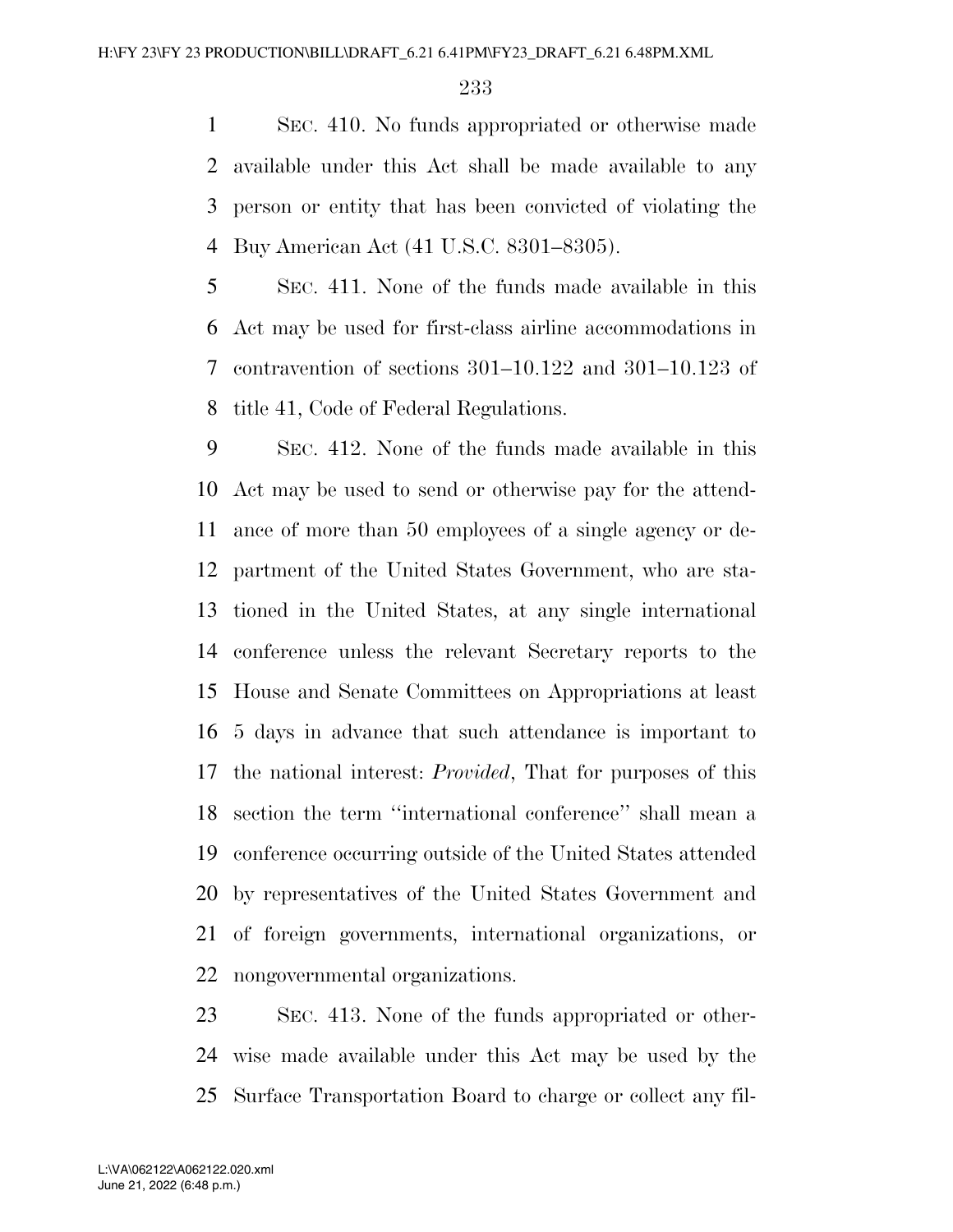ing fee for rate or practice complaints filed with the Board in an amount in excess of the amount authorized for dis- trict court civil suit filing fees under section 1914 of title 28, United States Code.

 SEC. 414. (a) None of the funds made available in this Act may be used to maintain or establish a computer network unless such network blocks the viewing, downloading, and exchanging of pornography.

 (b) Nothing in subsection (a) shall limit the use of funds necessary for any Federal, State, tribal, or local law enforcement agency or any other entity carrying out crimi-nal investigations, prosecution, or adjudication activities.

 SEC. 415. (a) None of the funds made available in this Act may be used to deny an Inspector General funded under this Act timely access to any records, documents, or other materials available to the department or agency over which that Inspector General has responsibilities under the Inspector General Act of 1978 (5 U.S.C. App.), or to prevent or impede that Inspector General's access to such records, documents, or other materials, under any provision of law, except a provision of law that expressly refers to the Inspector General and expressly limits the Inspector General's right of access.

 (b) A department or agency covered by this section shall provide its Inspector General with access to all such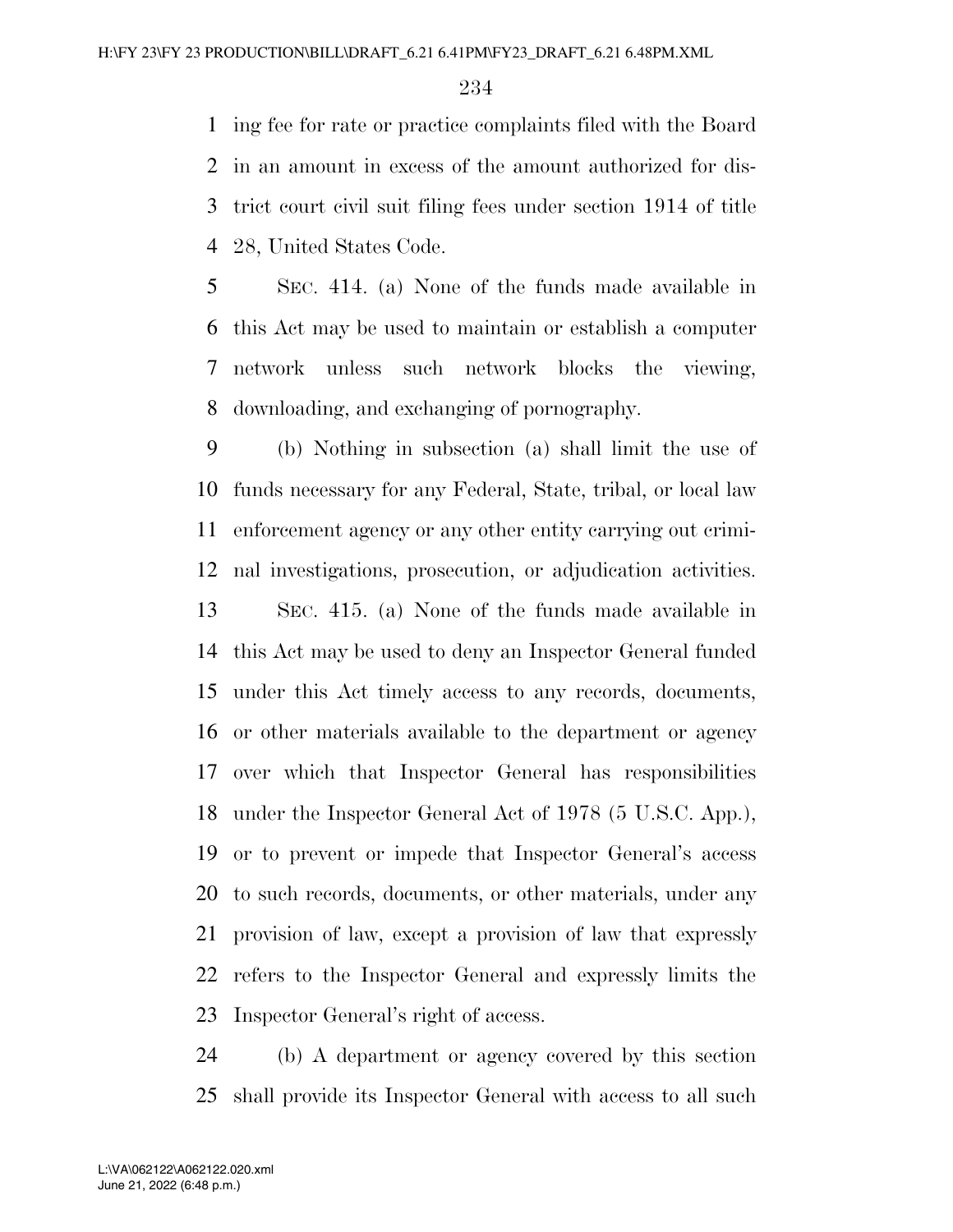records, documents, and other materials in a timely man-ner.

 (c) Each Inspector General shall ensure compliance with statutory limitations on disclosure relevant to the in- formation provided by the establishment over which that Inspector General has responsibilities under the Inspector General Act of 1978 (5 U.S.C. App.).

 (d) Each Inspector General covered by this section shall report to the Committees on Appropriations of the House of Representatives and the Senate within 5 cal-endar days any failures to comply with this requirement.

 SEC. 416. None of the funds appropriated or other- wise made available by this Act may be used to pay award or incentive fees for contractors whose performance has been judged to be below satisfactory, behind schedule, over budget, or has failed to meet the basic requirements of a contract, unless the Agency determines that any such deviations are due to unforeseeable events, government- driven scope changes, or are not significant within the overall scope of the project and/or program unless such 21 awards or incentive fees are consistent with  $16.401(e)(2)$ of the Federal Acquisition Regulations.

 SEC. 417. Within the amounts appropriated in this Act, funding shall be allocated in the amounts specified for those projects and purposes delineated in the table ti-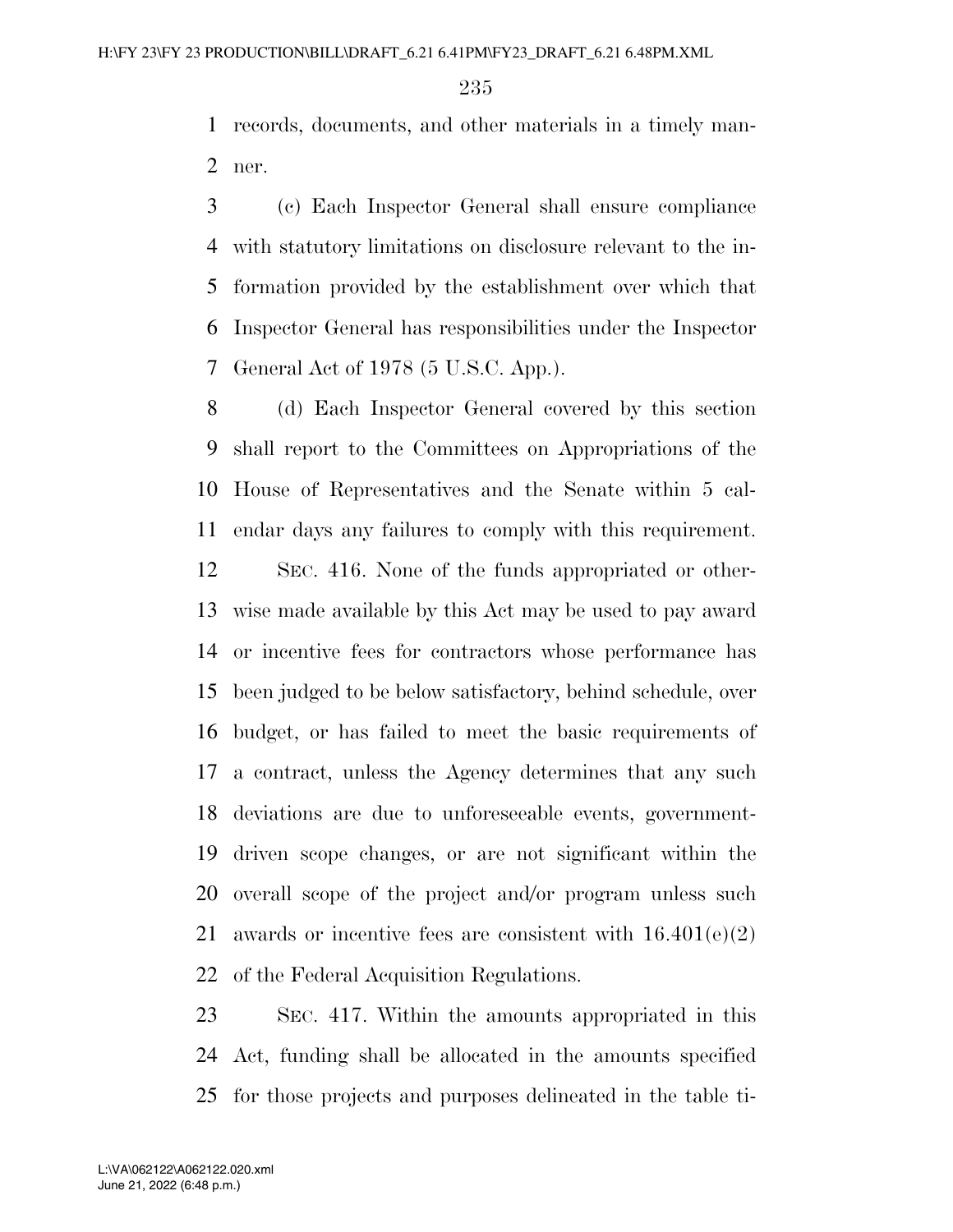tled ''Transportation, Housing and Urban Development Incorporation of Community Project Funding Items'' in-cluded in the report accompanying this Act.

 SEC. 418. No part of any appropriation contained in this Act shall be available to pay the salary for any person filling a position, other than a temporary position, for- merly held by an employee who has left to enter the Armed Forces of the United States and has satisfactorily com- pleted his or her period of active military or naval service, and has within 90 days after his or her release from such service or from hospitalization continuing after discharge for a period of not more than 1 year, made application for restoration to his or her former position and has been certified by the Office of Personnel Management as still qualified to perform the duties of his or her former posi-tion and has not been restored thereto.

 SEC. 419. (a) None of the funds made available by this Act may be used to approve a new foreign air carrier permit under sections 41301 through 41305 of title 49, United States Code, or exemption application under sec- tion 40109 of that title of an air carrier already holding an air operators certificate issued by a country that is party to the U.S.-E.U.-Iceland-Norway Air Transport Agreement where such approval would contravene United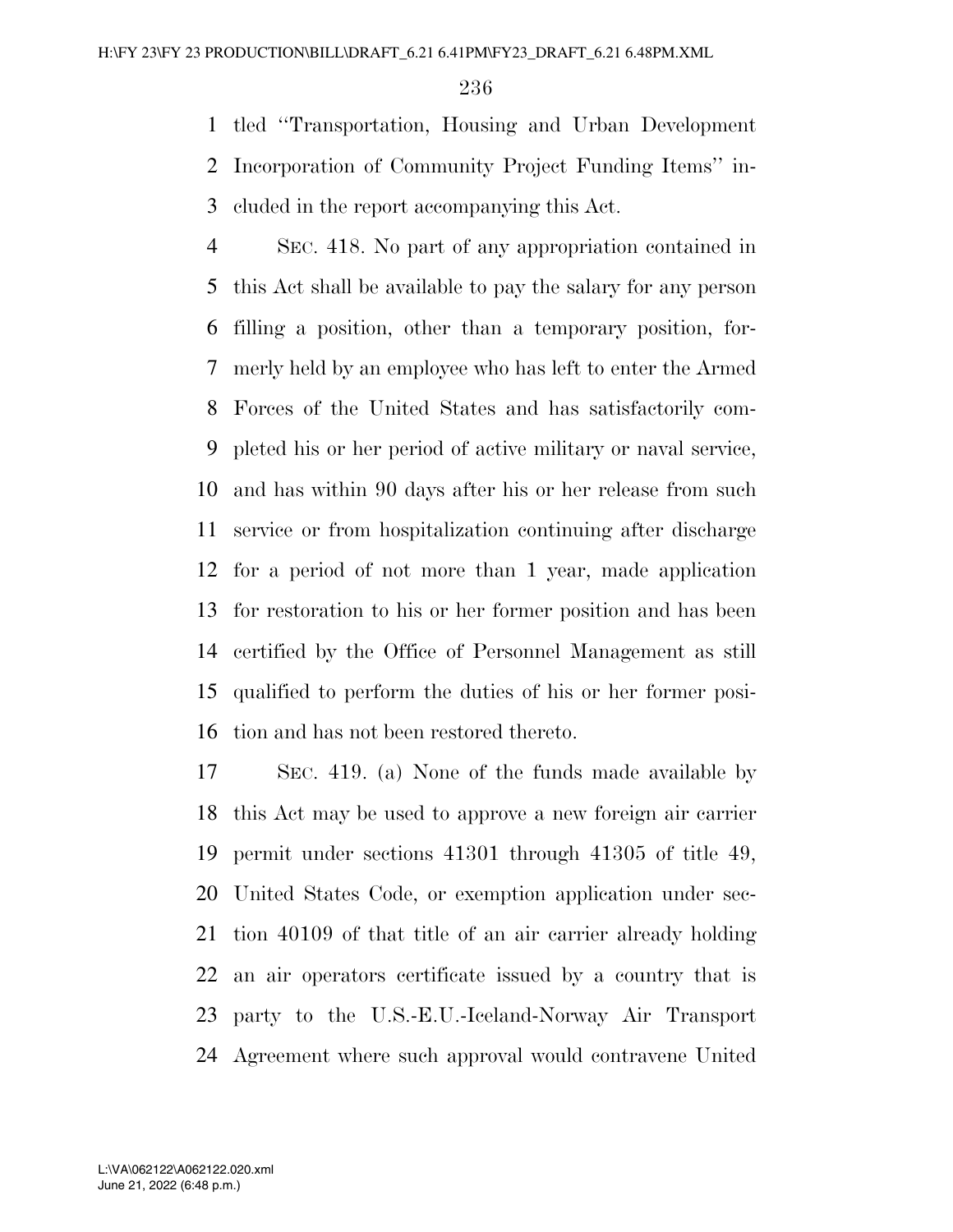States law or Article 17 bis of the U.S.-E.U.-Iceland-Nor-way Air Transport Agreement.

 (b) Nothing in this section shall prohibit, restrict or otherwise preclude the Secretary of Transportation from granting a foreign air carrier permit or an exemption to such an air carrier where such authorization is consistent with the U.S.-E.U.-Iceland-Norway Air Transport Agree-ment and United States law.

 This division may be cited as the ''Transportation, Housing and Urban Development, and Related Agencies Appropriations Act, 2023''.